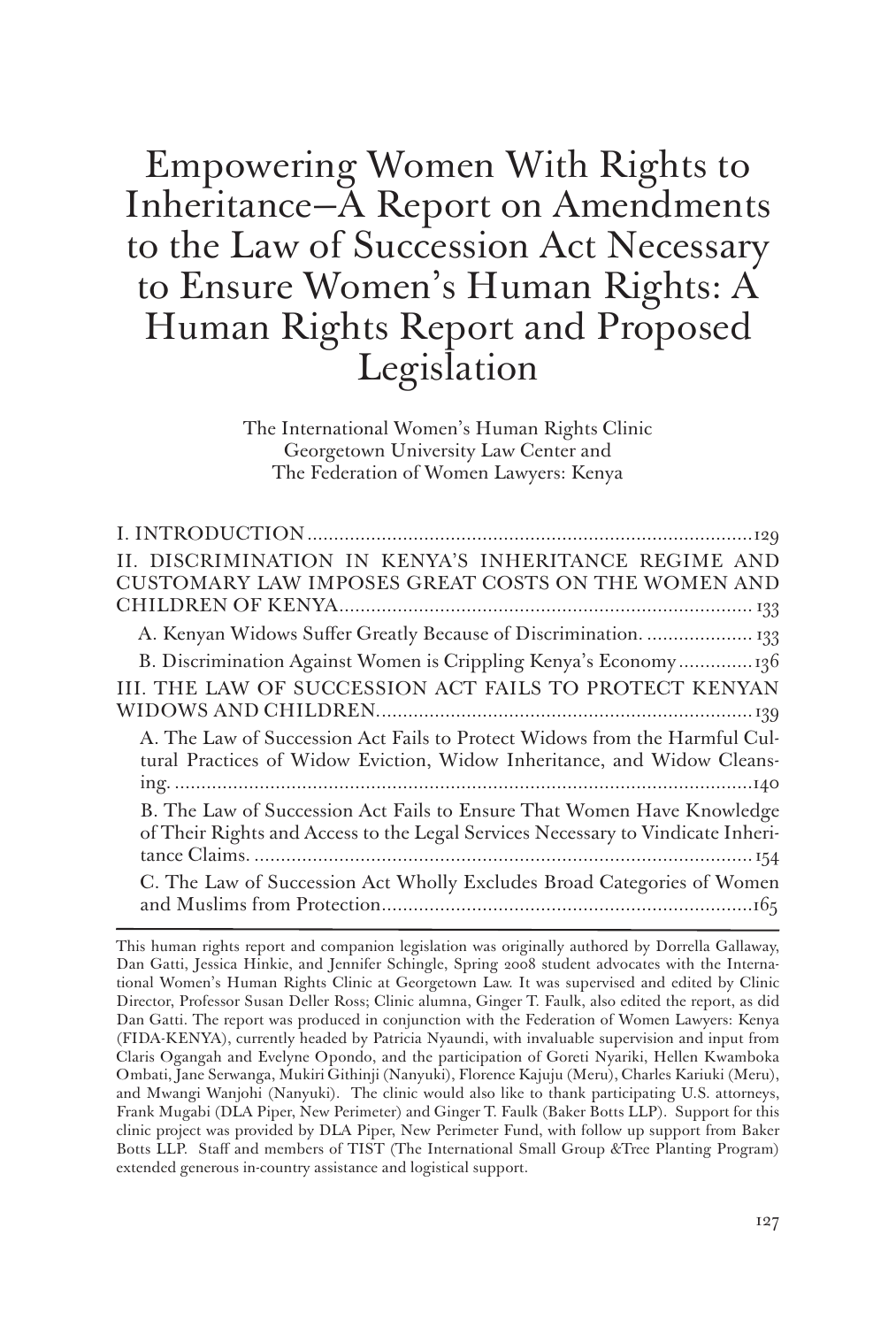| IV. EVEN WHEN IT IS APPLIED, THE LAW OF SUCCESSION ACT<br>FAILS TO ENSURE EQUAL RIGHTS FOR ALL KENYAN CITIZENS.178                                        |
|-----------------------------------------------------------------------------------------------------------------------------------------------------------|
| A. A Life Interest In the Estate Is Insufficient To Protect Widows178                                                                                     |
| B. The Law of Succession Does Not Adequately Provide for Widows in Polygy-                                                                                |
| C. The Law of Succession Act Unfairly Gives Priority to Fathers Over Mothers                                                                              |
| D. The Law of Succession Act Does Not Give Adequate Protection to Children                                                                                |
|                                                                                                                                                           |
| A. Kenyan Women are Harmed by Discriminatory Inheritance Laws, Customs,                                                                                   |
| B. Proposed Amendments Alleviate the Harms Done To Women Under Exist-<br>ing Law and Will Bring Kenya Into Compliance with Its Obligations Under          |
| C. The People of Kenya Deserve Laws That Ensure Women's Equality and Pro-<br>tection from Harmful Cultural Practices and That Will Contribute to a Safer, |
| VI. LAW OF SUCCESSION (AMENDMENT) BILL, 2009  200                                                                                                         |
| VII. APPENDIX - ANNOTATED VERSION OF THE LAW OF SUCCES-<br>SION ACT, AS AMENDED BY THE LAW OF SUCCESSION (AMEND-                                          |
|                                                                                                                                                           |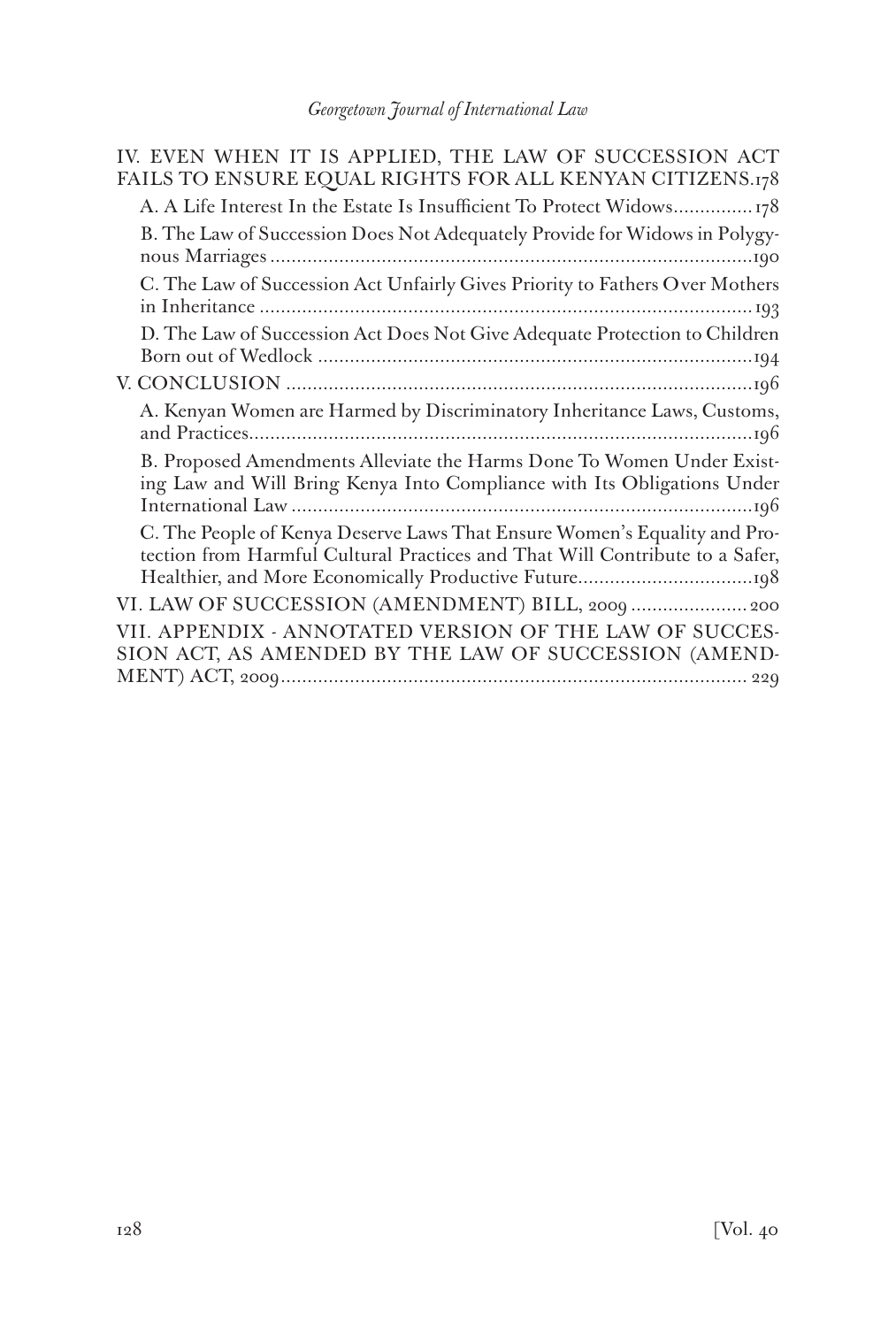#### **I. Introduction**

The following Human Rights Report was prepared by students and faculty of the International Women's Human Rights Clinic at Georgetown University Law Center, in partnership with lawyers from FIDA-Kenya. FIDA requested the assistance of Georgetown students to investigate whether current Kenyan law on intestate succession effectively protects the equal rights of women and conforms to international law. After extensive background research on the law of intestacy in Kenya as well as the law of intestacy in several other legal systems and relevant international legal conventions, students from Georgetown traveled to Kenya between March 29 and April 8, 2008, to hear about the lives of some of the people who have been affected by the inheritance system in Kenya, as well as the people who administer the law and advocate for legal reforms in Kenya. More than 80 interviews in total were conducted by the Clinic and FIDA-Kenya, covering a wide range of the population of Kenya, including rural farmers, lawyers, non-governmental organizations [NGOs], judges, religious leaders, government officials, Parliamentarians, academics, ministers, and many others, both in the city of Nairobi and in the smaller towns of Meru and Nanyuki, Kenya.

A central finding from all these interviews is that the women of Kenya are some of the most responsible, hard-working, intelligent, creative and productive members of Kenyan society. The women of Kenya do the majority of the agricultural labor. They take primary responsibility for the family, for the maintenance of the family home, and for the raising and educating of children. Women in Kenya play an important and an increasingly direct role in the Kenyan economy. They are starting businesses, investing in property, starting schools, investing in their education and that of their children, working to improve the environment, and working on public health projects. In the words of journalist Mildred Ngesa, in Kenya, "Women carry the whole world."1

Unfortunately, another central finding in this report is that women in Kenya continue to face enormous obstacles to achieving equality. Women are the majority of Kenya's population; they perform 70% of the agricultural labor, but they own less than 1% of the land, and control very little of the income produced by their labor.2 According to Lily Murei of the Kenya Land Alliance, "[T]he majority of the women are the ones who actually provide either in terms of labour, either in terms of livestock herding; it's the women that provide the labour, but to a larger extent, they don't benefit from anything accruing from land."3 The general counsel of a major bank in East Africa added "Women do all the backbreaking work but it is the men who get the funds from the cash crops."4

<sup>1.</sup> Interview with Mildred Ngesa, Journalist, Nation Newspaper, in Nairobi, Kenya (Apr. 3, 2008).

<sup>2.</sup> Int'l Finance Corp. [IFC] & World Bank, Voices of Women Entrepreneurs in Kenya 1, 6-7 (May 2006), *available at* http://www.ifc.org (search the "Search IFC Site" field for "Voices of Women Entrepreneurs in Kenya;" then follow the "[PDF] Voices of Women Ent\_Kenya.cdr" hyperlink).

<sup>3.</sup> Teleconference Interview with Lily Murei, Monitoring and Evaluation Officer, Kenya Land Alliance, conducted in Washington, D.C. (Feb., 26, 2008).

<sup>4.</sup> Interview with General Counsel of an East African bank, in Nairobi, Kenya (Apr. 2, 2008).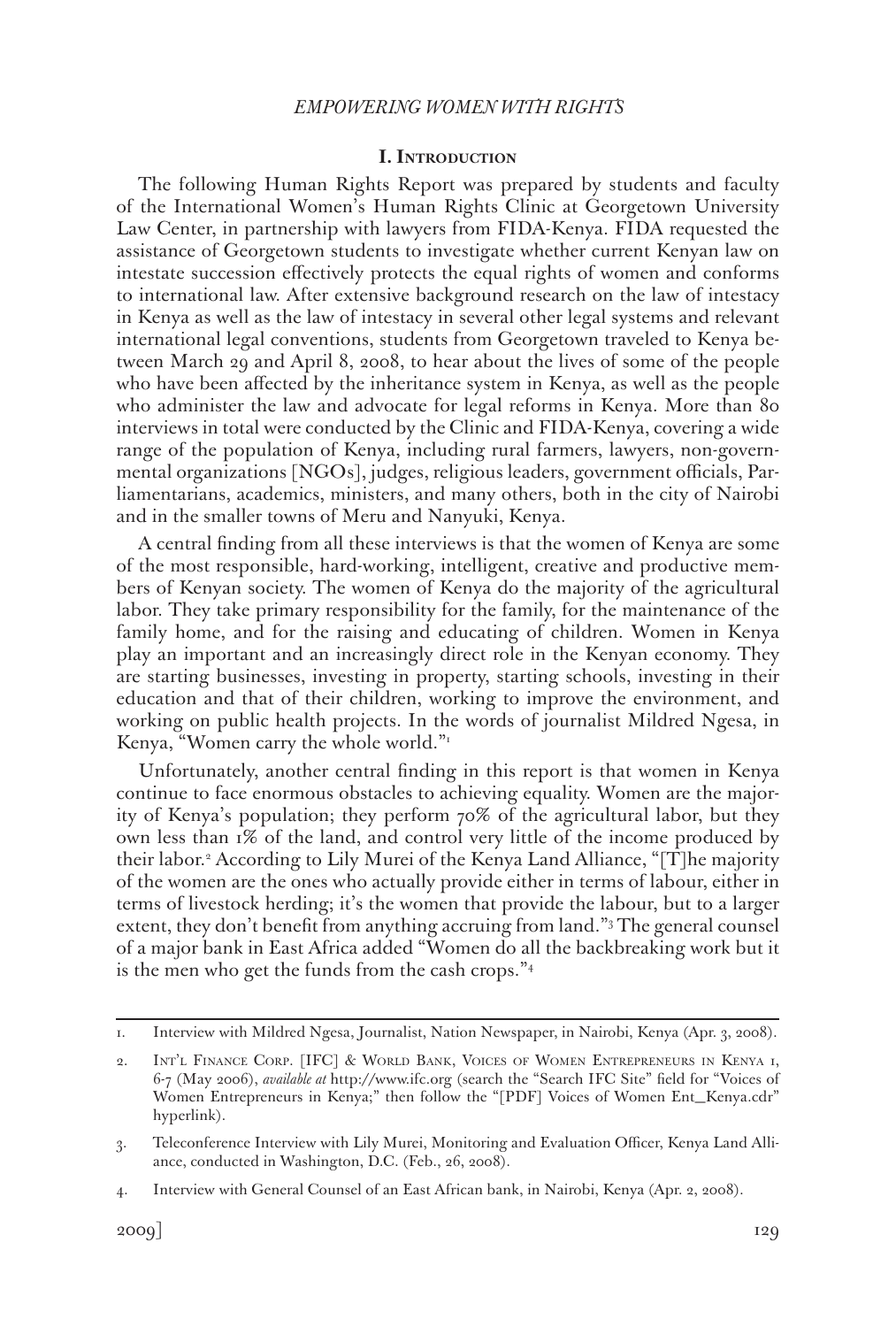This inequality is perpetuated by the continued widespread discrimination against women in the inheritance of property. Despite provisions of the Law of Succession Act that apparently give some protection to women, the interviews found that in practice, many women are unable to inherit property from their spouses, fathers, and other relatives. According to Irene Oloo of the League of Kenya Woman Voters, "If my husband died today . . . I would be given a piece of land to bury my husband and that would be the only land I could use. . . . The only thing that I am entitled to is the grave."5 The Reverend Judy Mbugua said, "Women are not allowed to inherit anything when their husbands die or even when their parents die."6

This inability to inherit property is the result of several important deficiencies in the Law of Succession Act, as well as the continuing use of African custom to determine succession matters. As the government of Kenya has recognized, "The area in which most customary laws disadvantage women is in respect of property rights and inheritance. Under the customary law of most ethnic groups in Kenya, a woman cannot inherit land and must live on the land as a guest of male relatives by blood or marriage."7

The government of Kenya has promised both its citizens and the larger international community that the laws of Kenya will reflect recognized principles of equality and human rights. Article 15 of the Convention on the Elimination of All Forms of Discrimination Against Women [CEDAW], acceded to by Kenya, promises that "State parties shall accord to women equality with men before the law."8 By acceding to this agreement, the government of Kenya "recognizes the obligation to grant women equal rights with men in all spheres of life."9 Kenya has also acceded to the International Covenant on Economic, Social and Cultural Rights [ICESCR], which promises "the equal right of men and women to the enjoyment of all economic, social, and cultural rights."10 The International Covenant on Civil and Political Rights [ICCPR], also acceded to by Kenya, similarly promises the "equal right of men and women to all civil and political rights." $\frac{n}{n}$  In recognition

11. International Covenant on Civil and Political Rights, G.A. Res. 2200A (XXI), U.N. GAOR, 21st Sess., Supp. No. 16, U.N. Doc A/6316 (1966) art. 3, 999 U.N.T.S. 171, *entered into force* Mar. 23, 1976,

<sup>5.</sup> Interview with Irene Aloo in Nairobi, Kenya (Apr. 2, 2008).

<sup>6.</sup> Interview with Judy Mbugua in Nairobi, Kenya (Apr. 4, 2008).

<sup>7.</sup> Republic of Kenya, *Combined fifth and sixth periodic reports to the Committee on the Elimination of Discrimina*tion Against Women (39<sup>th</sup> Sess., 2007), para. 81, U.N. Doc. CEDAW/C/KEN/6 (Oct. 16, 2006), *available at* http://www.un.org/womenwatch/daw/cedaw/39sess.htm (scroll to Kenya and select CEDAW/C/KEN/6: English hyperlink) [hereinafter Kenya 2006 CEDAW Report].

<sup>8.</sup> Convention on the Elimination of All Forms of Discrimination Against Women, G.A. Res. 34/180, U.N. GAOR (34th Sess. No. 46), U.N. Doc. A/34/46 (1979), art. 15, *entered into force* Sept. 3, 1981, *acceded to by Kenya* March 9, 1984, *available at* http://www.un.org/womenwatch/daw/cedaw/ cedaw.htm [hereinafter CEDAW].

<sup>9.</sup> Kenya 2006 CEDAW Report, *supra* note 7, para. 99.

<sup>10.</sup> International Covenant on Economic, Social and Cultural Rights, G.A. Res. 2200A (XXI), U.N. GAOR, 21st Sess., Supp No. 16, U.N. Doc. A/6316 (1966) art. 3, 999 U.N.T.S. 3, *entered into force* Jan. 3, 1976, *acceded to by Kenya* May 1, 1972, *available at* http://www1.umn.edu/humanrts/instree/b2esc. htm [hereinafter ICESCR].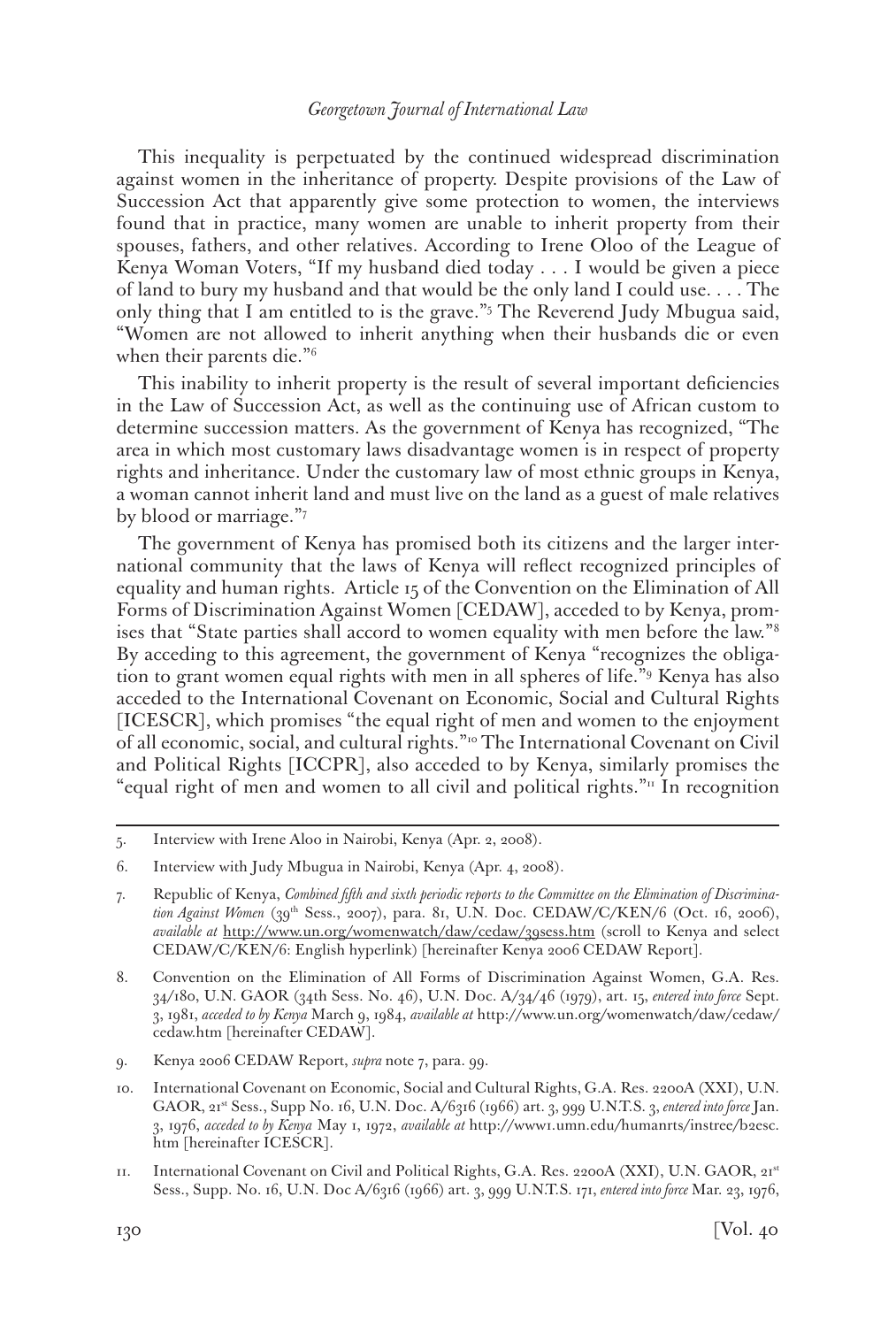of its commitments, Kenya has admitted to the Committee on the Elimination of Discrimination Against Women [CEDAW Committee]<sup>12</sup> its obligation to "abandon cultural practices that bar women from inheriting family land."13 In all of these agreements, Kenya has declared that it will align itself with those nations that respect the rule of law, the equal rights of the individual, and the moral and legal obligation of all states to treat their citizens with equal dignity and respect.

Kenya's Law of Succession Act has many provisions that recognize and embrace the idea that men and women should have the equal right to inherit property. The terms of the Act permit women to inherit. The Act treats male and female children the same in terms of their right to inherit property from their parents.14 Widows are permitted to inherit property and are given priority over brothers or other male relatives to become the administrators of the estates of their husbands.15 Despite these provisions, however, widespread discrimination persists. As the government of Kenya stated in its 2007 responses to the CEDAW Committee's questions, "As much as the Kenya Law of Succession Act is meant to harmonize inheritance laws, in practice the transmission of land rights is largely done within customary laws which discriminate against women and children.<sup>"16</sup>

This report will document some of the ways that the Law of Succession Act has failed to live up to the promise of a legal system that ensures equality for all citizens. Discrimination in Kenya on matters of inheritance takes many forms. Some women upon the death of their husband face the threat of being violently evicted from their homes. Others are made to go through dangerous and unwanted cultural practices in order to receive their inheritance, such as widow "cleansing" or widow inheritance. Some women are systematically excluded from the protections of the Law of Succession Act, either because they live in an agricultural area that is exempted from coverage or because of their status as Muslims. The Act denies widows who remarry the life estate maintained by widowers who remarry, and refuses deceased persons' mothers all inheritance rights if the fathers are alive. It also fails to provide inheritance rights for children whose unwed fathers avoid their parental responsibilities. Many others remain simply unaware of their rights to inherit property or are unable to redeem those rights in a court of law. This report

acceded to *by Kenya* May 1, 1972, *available at* http://www1.umn.edu/humanrts/instree/b3ccpr.html [hereinafter ICCPR].

12. The CEDAW Committee is made up of 23 experts on women's human rights issues from different member states. The Committee oversees the implementation of the Convention.

13. Republic of Kenya, Responses to the list of issues and questions to the Committee on the Elimination of Discrimination Against Women, para. 22, U.N. Doc. CEDAW/C/KEN/Q/6/Add.1 (Apr. 27, 2007), *available at* http://www.un.org/womenwatch/daw/cedaw/39sess.htm (scroll to Kenya, then click on Responses: English hyperlink) [hereinafter Kenya 2007 CEDAW Responses].

- 14. Kenya 2006 CEDAW Report, *supra* note 7, para. 11; Law of Succession Act, (1981) Cap. 160 §§ 35(5), 38, 40(2), 41 (Kenya) [hereinafter Law of Succession Act].
- 15. *Id.* at §§ 35(1), 36(1), 40(2) (providing for widow's share), 66(a) ("When a deceased has died intestate, the court shall . . . have final discretion as to the person or persons to whom a grant of letters of administration shall, in the best interest of all concerned, be made, but shall . . . accept as a general guide the following order of preference – (a) surviving spouse or spouses.").

16. Kenya 2007 CEDAW Responses, *supra* note 13, para 22.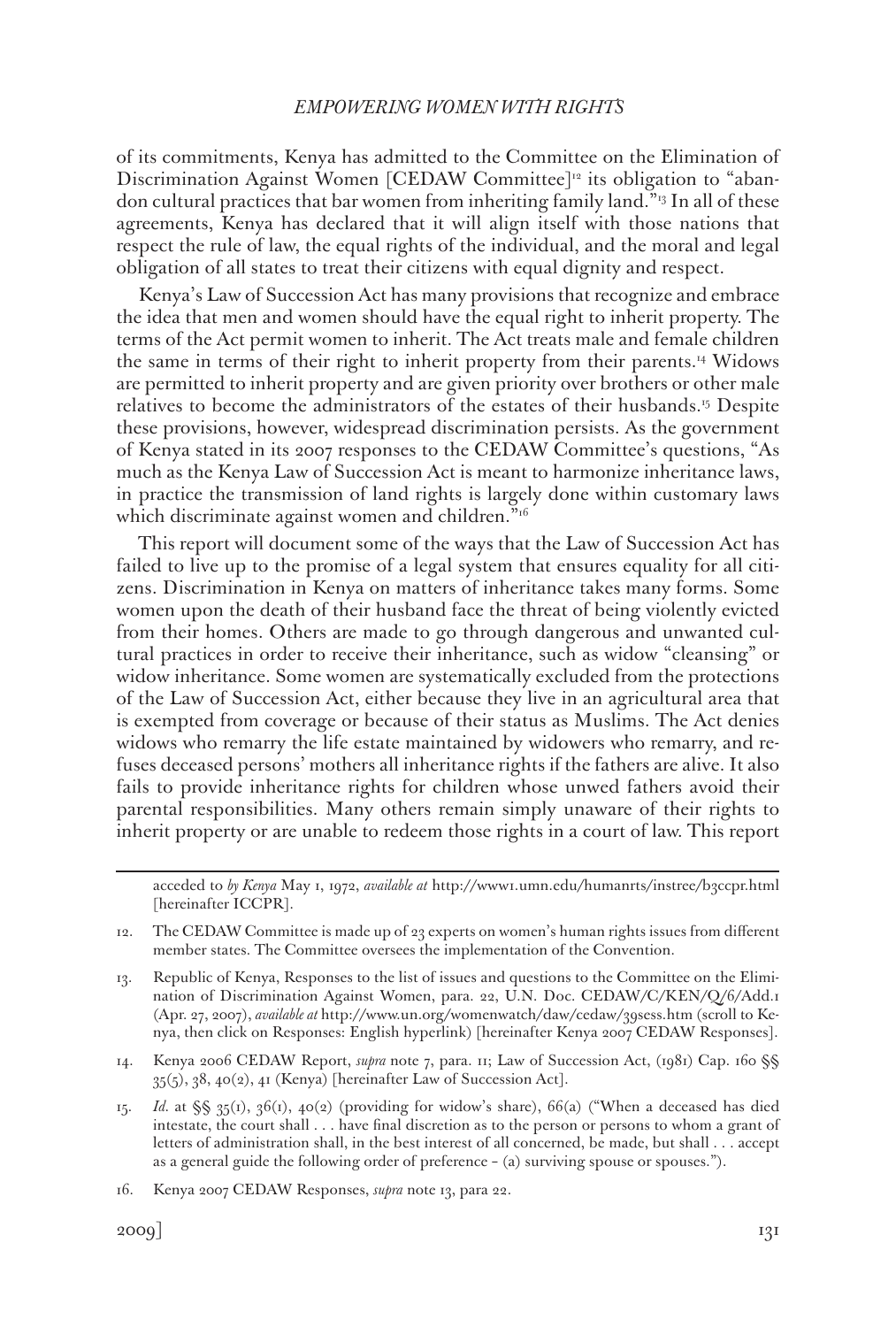will attempt to demonstrate the costs of these deficiencies, a cost measured both in the lives of women who face poverty and violence as a result of their inadequate protection, as well as the cost to the economy of Kenya and to the next generation of Kenyan citizens.

This report will also present solutions. With only a few amendments, the Law of Succession Act can be made into a statute that is effective and fair to all Kenyan citizens. This report will argue that widows should have greater legal protection from the violent abuse that is often connected to succession claims, through criminal penalties for the crimes of widow abuse, forced widow inheritance, and cleansing. The proposed changes will also protect the integrity and safety of families by ensuring that widows immediately gain full ownership rights to their home upon the death of their husbands, with the rest of the estate split between widows, who receive one-third, and children, who receive two-thirds divided into equal shares for each child. Where there are no surviving spouses or children, mothers will inherit equally with fathers. It will also argue that the Law of Succession Act's coverage should be extended to all Kenyan citizens, regardless of their religion or location within the country. It will propose steps to ensure that the people of Kenya know about their legal rights and can access the legal services necessary to vindicate their claims under the Act. Finally, it will guarantee the right of all children to inherit, regardless of the marital status of their parents.

These amendments will ensure that the Law of Succession Act lives up to Kenya's international commitments. Moreover, these changes will promote the development of Kenya, reduce poverty, reduce social conflict, and ensure a more efficient legal system. In the long run, an improved Law of Succession Act will not only benefit the women of Kenya, but also their sons, brothers, business partners, neighbors, and husbands. Ultimately, an equal and effective administration of justice will benefit both the men and the women in Kenya, as well as future generations

Part II of this report will describe some of the personal, social and economic costs of continued discrimination against women in matters of inheritance. Part III will document the ways that deficiencies in the Law of Succession Act allow and perpetuate this discrimination by failing to provide adequate protection for widows from harmful cultural practices (Part III.A); failing to inform people of their rights and provide access to legal process in order for women to access their rights under the Act (Part III.B); and excluding Muslims and persons in certain agricultural regions from the Act's protections (Part III.C). Part IV documents ways in which the Law of Succession Act fails to ensure equal rights for all citizens even where it does apply. Specifically, the Act fails to grant widows full ownership rights of property inherited from their husbands, provides inadequate protection for polygynous families, and excludes many children born out of wedlock. Part V concludes that women and children in Kenya suffer as a result of discriminatory inheritance laws, customs and practices and that Kenya has an obligation to reform its laws to ensure women's protection and contribute to a safer and more productive future for the country.

As former Court of Appeal Honorable Justice J. Shah said, the "[t]ime has come where the idea of men only inheriting, male offspring only inheriting should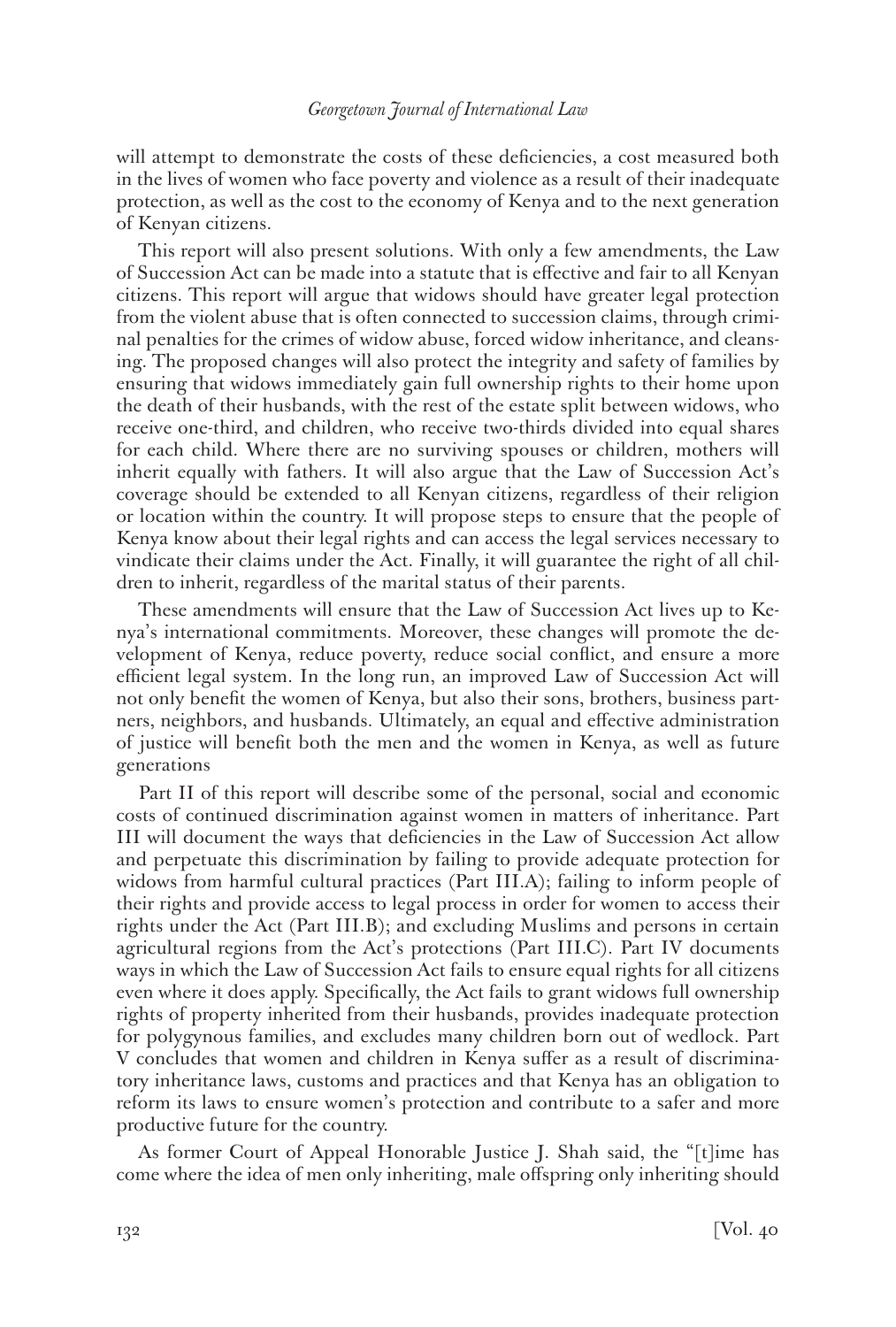be discarded…. The Parliament should enact a comprehensive law to cover women's rights on inheritance, the rights on divorce.<sup>17</sup> He added, "That's the way it has been done in other countries."<sup>3</sup><sup>8</sup> The current state of succession law in Kenya contributes to the impoverishment of the country, allows for rampant violations of women's human rights, and is inefficient and ineffective. The people of Kenya deserve succession laws that respect the rights of all citizens, obey international legal norms, and allow for greater economic prosperity. The proposals in this report would create a better, stronger, fairer, and more economically beneficial inheritance system for Kenya.

### **II. Discrimination in Kenya's Inheritance Regime and Customary Law Imposes Great Costs on the Women and Children of Kenya.**

### *A. Kenyan Widows Suffer Greatly Because of Discrimination*

### 1. Many Widows Live in Dire Poverty and Often End up in Slums

Widows in Kenya frequently are forced to live in despicable conditions after the death of their husbands. They are often cast out of their homes and separated from their families. A widowed FIDA client stated that most widows "come to slums and struggle daily for money for food."19 These sentiments are echoed by Nancy Abisai, Project Officer at Shelter Forum in Nairobi, who states, "Many women whose husbands died of HIV were chased away and look for shelter in the slums because they don't have anywhere else to go."<sup>20</sup> Reuben Mwenda Murugo, a land policy coordinator, agreed that widow inheritance "is one of the contributing factors to the growth of slums."<sup>21</sup>

The stories of widows who have been forced to move to slums are heartbreaking. One widow named Juma could no longer afford to live in her former home after her in-laws took her property. She now lives "in a structure made of iron sheets and mud walls," with no running water, electricity, or sanitation.<sup>22</sup> She has trouble paying for the needs of her children, and, as a result, one child has already dropped out of school.<sup>33</sup> Widows who are driven to slums have a very difficult time making a living. Often they have to engage in prostitution in order to gain the income to provide for their children. Mr. Murugo stated:

When women...go to the slums with the children... $[y]$ ou'll find that they will engage in prostitution. It is the easiest thing to do to make ends meet. And even

<sup>17.</sup> Interview with The Honorable Justice J. Shah, Court of Appeal, in Nairobi, Kenya (Apr. 4, 2008).

<sup>18.</sup> *Id.*

<sup>19.</sup> Interview with FIDA client in Nairobi, Kenya (Apr. 4, 2008).

<sup>20.</sup> Interview with Nancy Abisai, Project Officer at Shelter Forum, in Nairobi, Kenya (Apr. 2, 2008).

<sup>21.</sup> Interview with Ruben Mwenda Murugo, Land Policy Coordinator, in Nairobi, Kenya (Apr. 2, 2008).

<sup>22.</sup> Interview with Nancy Abisai, Project Officer at Shelter Forum, in Nairobi, Kenya (Apr. 2, 2008).

<sup>23.</sup> *Id*.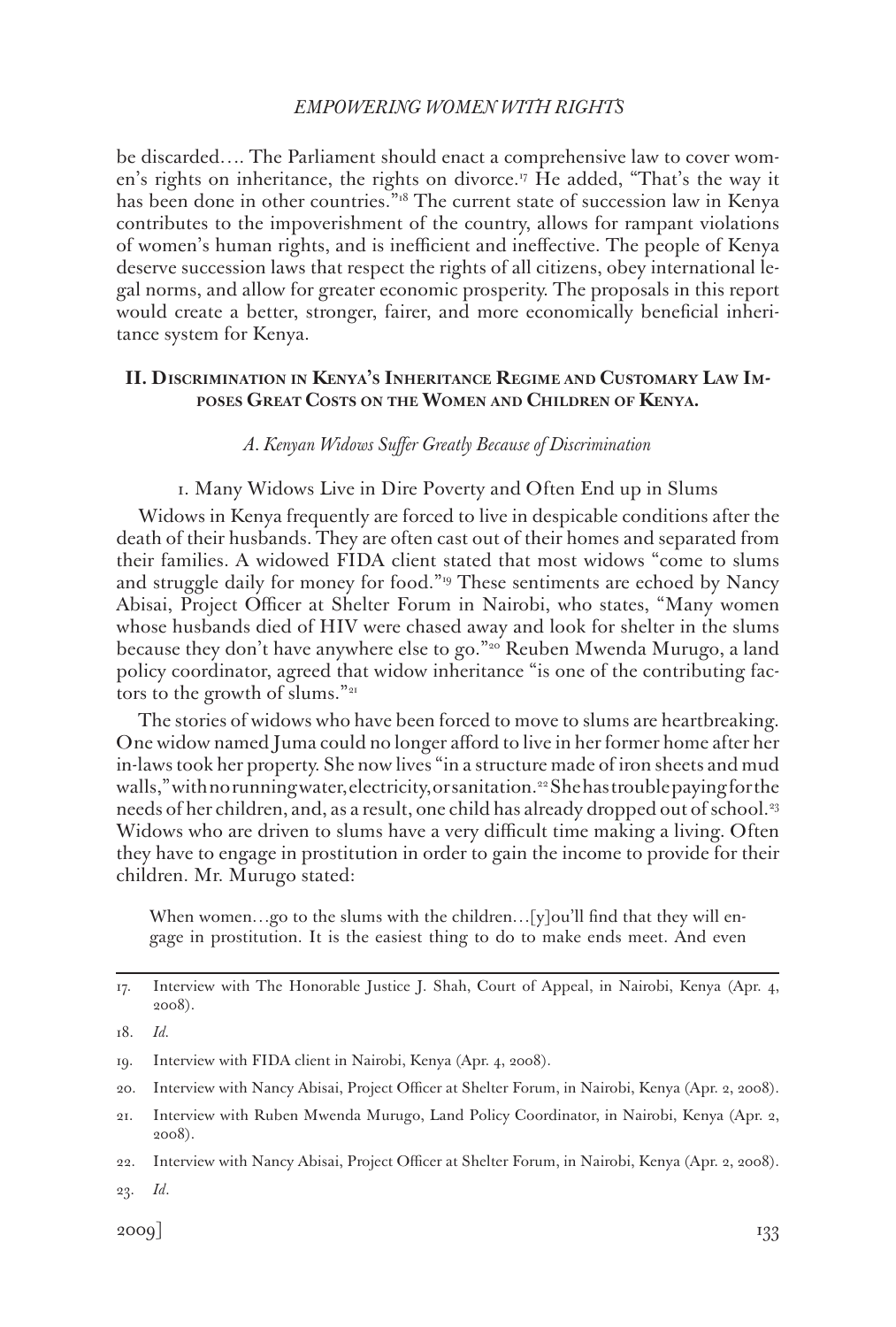those who seem to be engaged in gainful employment like small scale traders they still supplement; that income is not adequate in most cases… . [T]he children will not go far in school… . The boys become thieves. So it really becomes a vicious cycle within that family.<sup>24</sup>

Kenya has a duty to provide better legal protection for its widowed women and their children to guard them from such indignities and violation of their human rights. Although the Law of Succession Act was designed to protect women from these violations, it falls short in several ways, and women continue to suffer at the hands of customary law.

# 2. Many Customary Laws and Practices Are Extremely Harmful to Women

The prevalence of customary law in succession matters, despite the existence of the Law of Succession Act, is harmful to widows and is one of the main reasons why many of them end up in slums. Although the customary practices may vary from tribe to tribe or from one part of the country to another, in most communities customary law dictates that women cannot own or inherit property. Alice Mumbi of Mwiyogo, Kenya, stated that, in her community, "Most times it's the men who get the property."<sup>25</sup> She recounted the story of a widow who was disinherited by her in-laws, saying, "She was left with children. All the land and property was taken away so she had to go back home."26

The customary law of several communities also discriminates against married daughters, disinheriting them because they have left the home.<sup>27</sup> Under a patrilineal system of inheritance, married daughters are not considered to be part of the family line and therefore do not have rights to their father's property. Charles Murithi Marangi, the Chairman of the Meru Central County Council, summed up the feelings of people in Meru: "If you are a married daughter, it is assumed you will not come back, so there is no inheritance."<sup>28</sup> The feeling is similar among the Kikuyu. Joye Wangui stated that, under the Kikuyu custom, "There is [a]

26. *Id.*

<sup>24.</sup> Interview with Ruben Mwenda Murugo, Land Policy Coordinator, in Nairobi, Kenya (Apr. 2, 2008).

<sup>25.</sup> Interview with Alice Mumbi in Mwiyogo, Kenya (Mar. 30, 2008).

<sup>27.</sup> *See* Interview with Charles Murithi Marangi, Chairman, Meru Central County Council and former chief, Githongo Location, in Meru, Kenya (Mar. 31, 2008); Interview with Former Chief in Meru, Kenya (Mar. 31, 2008) (When asked, "And what about with sons and daughters? When their parents die, how does inheritance work in those cases?" he responded, "Yeah, they inherit. That is, all of them are listed down, and if it's a lady, say whether married or not married. . . . Actually for the married ones, it is assumed that women inherit husband's land, but then those ones not married will inherit the father's land."); Interview with Joyce Wangui in Nanyuki, Kenya (Mar. 30, 2008).

<sup>28.</sup> *See* Interview with Charles Murithi Marangi, Chairman, Meru Central County Council and former Chief, Githongo Location, in Meru, Kenya (Mar. 31, 2008) (When asked, "In Meru, do men and women inherit equally? Would sons and daughters inherit equally?" he responded, "Men are the biggest beneficiary. Daughters not married are beneficiaries. If you are a married daughter, it is assumed you will not come back, so there is no inheritance.")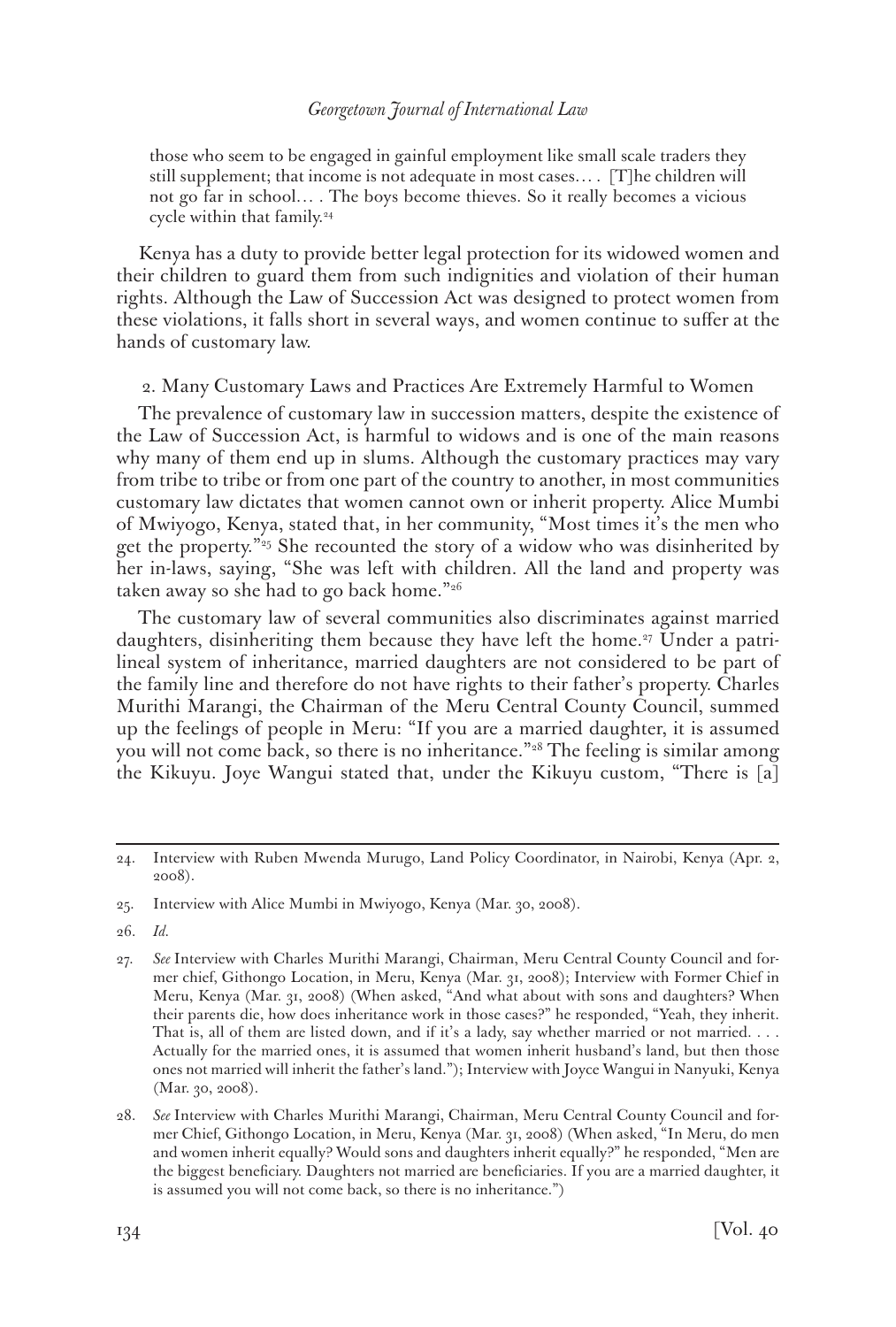presumption that when you are married you should get property from that family, not from your parents."<sup>29</sup>

Customary law also discriminates against unmarried daughters. Under customary law, unmarried daughters typically receive less than unmarried sons, and sometimes nothing at all.<sup>30</sup> A former chief in Meru stated that an unmarried son and an unmarried daughter would not receive the same amount, and said, "Sometimes [daughters] have problems because the sons can say 'no, a lady should not inherit.'"31 The custom is similar in the Kikuyu community. Jane Wanjiru Magenda stated that, under Kikuyu custom, "Normally men get [a] bigger share and some times back, [the] girl did not get anything."<sup>32</sup>

In many cases, customary law permits a deceased man's family to evict a widow from her marital home. This common practice is in direct violation of the law of Kenya, as Kenya's Law of Succession Act gives a life interest in the marital home to the widow. Gilbert O. Ombachi, an advocate, stated:

There are times when even somebody passes away and he has only one wife, and the in-laws will always come in and say, "No, we don't recognize you. Now you can go back where you came from."…And even if you inherit, you may find it even difficult to stay there so that at the end of the day, you may be forced to sell that land. You can't stay. So that is the situation which really I think is…the women, normally the widows, will find it very hard.33

In some areas, it is believed that the woman actually is the property of her husband, and hence of his community, and therefore has no rights of her own to property. Maria Gorreti, a lawyer with FIDA-Kenya, believes customary law is harmful to women because it assumes that a woman has no right to inherit property. "In most of our communities," she said, "a woman belongs to the community, so if [the] husband died they would see no reason she should be inheriting [from] the husband."34

Customary law has also distorted practices that may have been originally intended to help widows, like widow inheritance. Mildred Ngesa, a Nairobi journalist, comes from the western province where widow inheritance is practiced. She explained that the original intent of widow inheritance was to ensure that the widow and children of the deceased were cared for, but that the custom has now changed

- 32. Interview with Jane Wanjiru Magenda in Nanyuki, Kenya (Mar. 30, 2008).
- 33. Interview with Gilbert O. Ombachi, Advocate, in Nanyuki, Kenya (Mar. 29, 2008).
- 34. Interview with Maria Gorreti, Lawyer for FIDA-Kenya, in Nairobi, Kenya (Apr. 1, 2008).

<sup>29.</sup> Interview with Joyce Wangui in Nanyuki, Kenya (Mar. 30, 2008) (stating that, under the Kikuyu custom, "[t]here is a presumption that when you are married you should get property from that family, not from your parents," although she notes that the custom is now changing. "Nowadays," she said, "women can inherit from parents even married.")

<sup>30.</sup> Interview with Former Chief in Meru, Kenya (Mar. 31, 2008); Interview with Jane Wanjiru Magenda in Nanyuki, Kenya (Mar. 30, 2008).

<sup>31.</sup> Interview with Former Chief in Meru, Kenya (Mar. 31, 2008) (When asked, "For an unmarried son and an unmarried daughter, would they inherit the same amount?" the former Chief responded, "No, and sometimes they have problems because the sons can say, 'No, a lady should not inherit.'")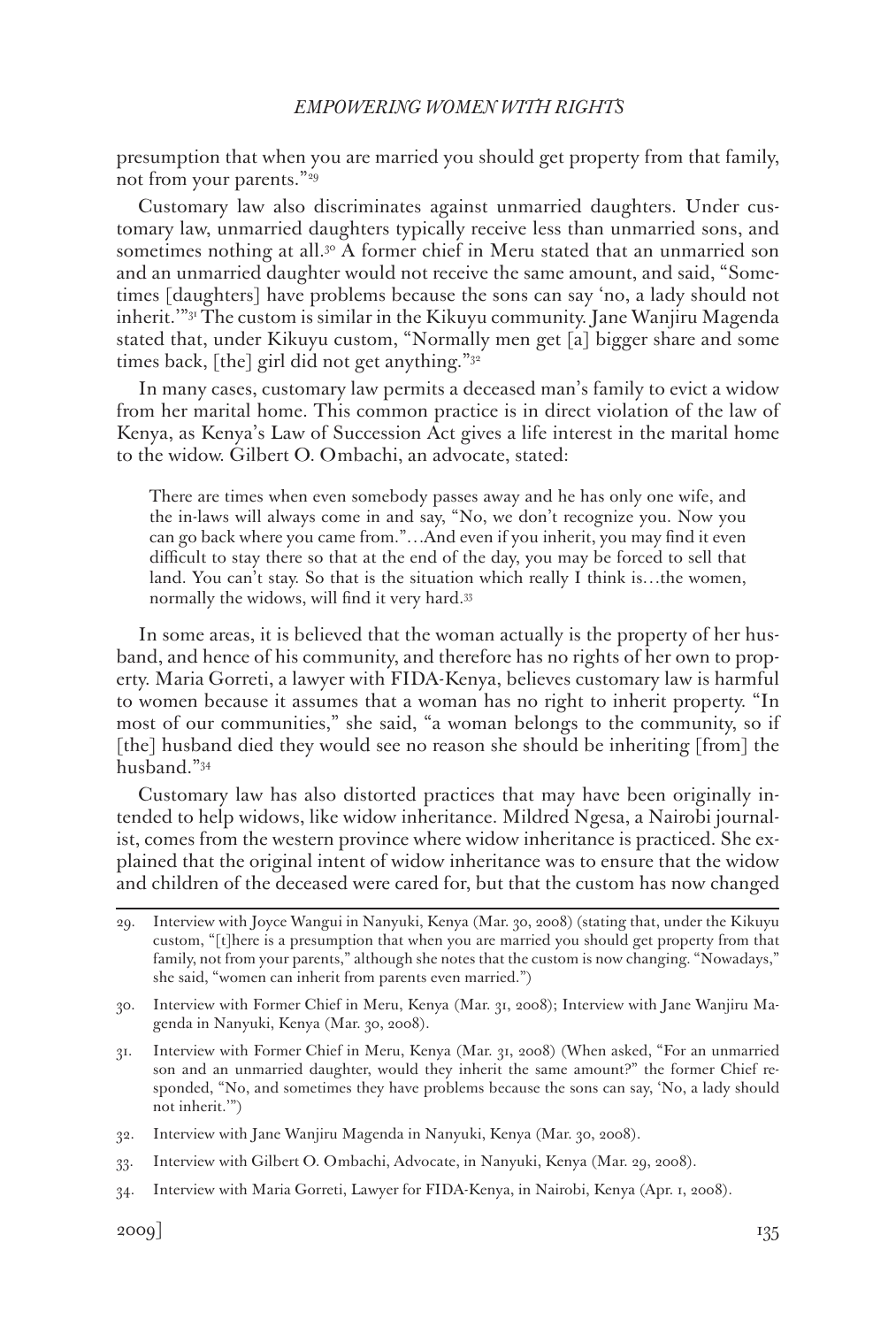to require sexual intercourse in exchange for this protection. This practice is called "tero buru." Ms. Ngesa said:

The point was that the clan never wanted the widow and children to suffer. So the clan said that because you are married here, you are ours, and…your brotherin-law will take care of you. What I don't agree with, is they call it "tero buru." It means that the brother in law that is supposed to inherit you has to get into the hut with you and have sex with you to cleanse the death of your husband… . That is the point where I refuse. Why can't we have positive inheritance without the sex? That is what takes away the value of this culture.35

### *B. Discrimination Against Women is Crippling Kenya's Economy*

Economic discrimination against women has a devastating impact on the Kenyan economy. Women represent the majority of Kenya's population, and as such, represent the majority of Kenya's opportunities for innovation, creativity, and economic productivity. When the legal and economic status of women leaves them without incentives to be productive workers, the entire economy of Kenya suffers. According to a recent study by the International Finance Corporation and the World Bank, "A growing amount of research shows that countries that fail to address gender barriers are losing out on significant economic growth."36

The impressive record documenting the connection between gender equality and economic growth has led economists such as Nobel Prize winner Amartya Sen to argue that addressing gender equality is the single most important factor in reducing poverty in the developing world.37 Experts writing for the Africa Competitiveness Report 2007, sponsored by the World Economic Forum, World Bank, and African Development Bank, argue that "[g]ender inequality plays a significant role in accounting for Africa's poor growth and poverty reduction performance."38 The International Development Association and International Monetary Fund similarly report that "considerable microeconomic evidence, and growing macroeconomic evidence, suggests that gender inequality directly limits growth, output and productivity in Kenya...."39 One study suggests that the overall agricultural output of Kenya could be increased by 20% if gender inequalities were addressed.<sup>40</sup> Another concludes that "eliminating gender-based inequalities

- 39. International Development Ass'n & International Monetary Fund, Republic of Kenya: JOINT STAFF ASSESSMENT OF THE POVERTY REDUCTION STRATEGY 11, para. 35 (Apr. 9, 2004), *available at* http://www.imf.org/external/pubs/ft/scr/2005/cr0510.pdf.
- 40. IFC & World Bank*, supra* note 2, at 1.

<sup>35.</sup> Interview with Mildred Ngesa, Journalist, in Nairobi, Kenya (Apr. 3, 2008).

<sup>36.</sup> IFC & World Bank, *supra* note 2, at 1.

<sup>37.</sup> Isobel Coleman, *The Payoff From Women's Rights*, Foreign Affairs, May/June 2004, at 1, *available at* http://www.foreignaffairs.org/ (type "Isobel Coleman" in SEARCH ARCHIVES field; then follow "The Payoff From Women's Rights - Isobel Coleman" hyperlink).

<sup>38.</sup> Elana Bardasi, C. Mark Blackden & Juan Carlos Guzman, *Gender, Entrepreneurship, and Competitiveness in Africa*, *in* World Economic Forum, World Bank & African Development Bank, The Africa Competitiveness Report 2007, at 70 (2007), *available at* www.weforum.org/pdf/gcr/africa/1.4.pdf [hereinafter WORLD ECONOMIC FORUM].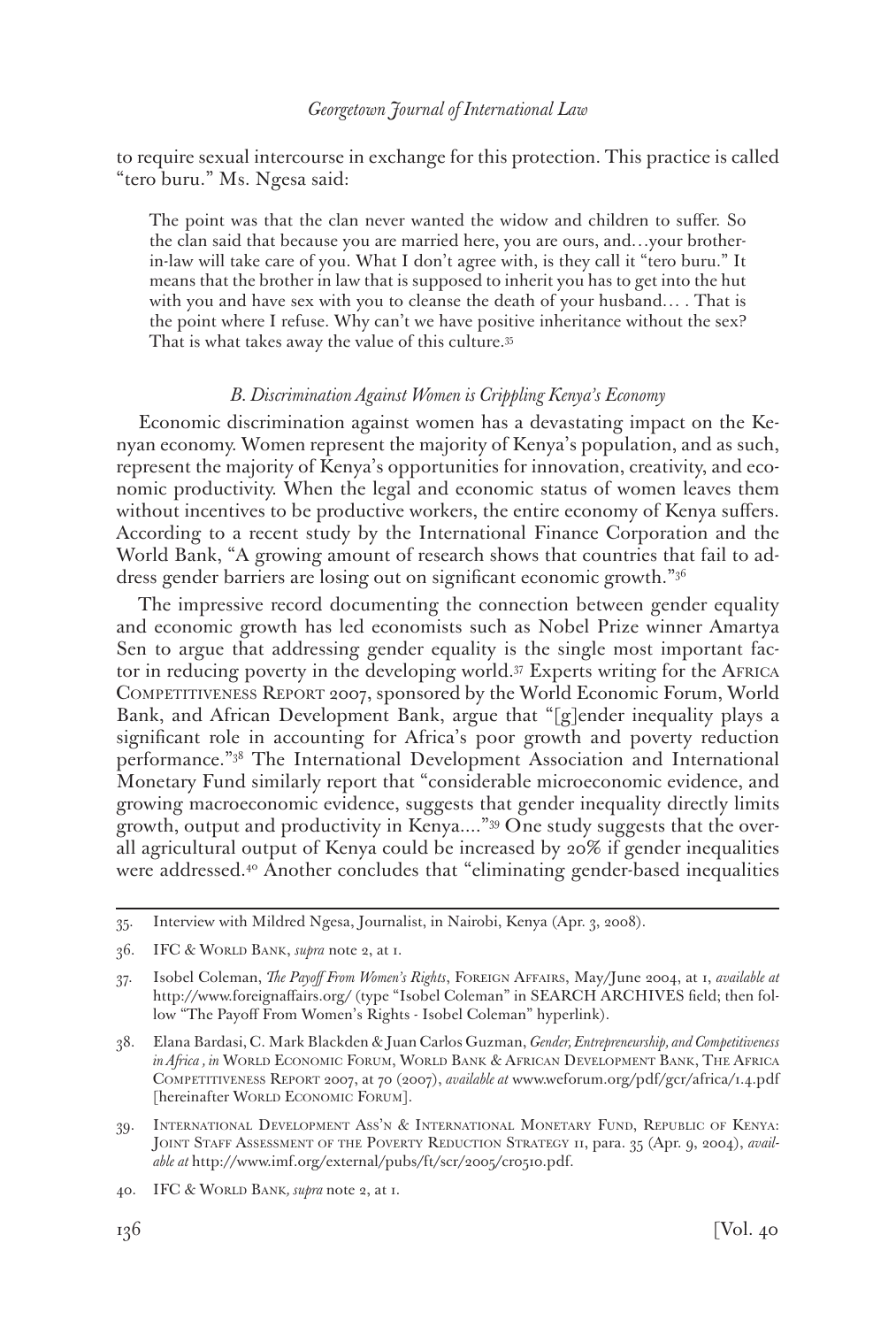in education and access to agricultural inputs in Kenya could result in a one-off increase of as much as 4.3 percentage points of GDP growth, and a sustained yearon increase of 2.0 to 3.5 percentage points of GDP growth."<sup>41</sup>

Several interviewees confirmed that by denying women the ability to fully participate in the economy, the government of Kenya is doing enormous damage to the economic future of the nation. Frederick Ochieng of UNIFEM observed:

The fact that there is one person who is not given the opportunity to make sure of whatever resources are available to add more wealth, really brings a negative effect. If women were given the same opportunities like men in terms of productivity, I think the economy of this country would have doubled because we know certain places where women are the producers.<sup>42</sup>

According to a recent study by USAID, women who own land are "more invested: there was proper fencing, they were trying out irrigation, there was long term investment comfort. Those without title or leasing we didn't see that as much."<sup>43</sup> According to Mike Norton-Griffin, an economic advisor to the government of Kenya,

Women get such a raw deal. Anything that strengthens their rights must have a beneficial role in society…. They are so innovative, when you see them driving in the agricultural fields. There is one businessman that whenever possible, he only works with the ladies. He felt they make better decisions.44

When women share in the ownership of land and the income generated from their labor, they are more productive, and the economy, environment, and communities of Kenya benefit.

The economic status of women in Kenya is particularly important because of the high degree of responsibility that women have for the care and education of the next generation of Kenyan citizens, the children. According to Ochieng:

In many rural Kenyan communities, the responsibility of taking care of the family is on the shoulders of the woman. The woman is the one who makes sure that the food is there, the children are healthy, they are going to school, and I'm telling you the economic dynamics in this country have made sure that most of the rural families do not have the husbands around… . But at the same time, a woman at home, even if the husband was in Nairobi, and she's in Kisumu, some rural area near Kisumu, she would not sell any produce without communicating with the husband who is in Nairobi. So what it means is that until she gets the authority to

<sup>41.</sup> *Id*.

<sup>42.</sup> Interview with Frederick Ochieng in Nairobi, Kenya (Apr. 4, 2008).

<sup>43.</sup> Interview with Beatrice Wamalwa, Development Assistance Assistant, USAID in Nairobi, Kenya (Apr. 2, 2008).

<sup>44.</sup> Interview with Mike Norton-Griffiths, Economic Consultant, in Nairobi, Kenya (Apr. 4, 2008).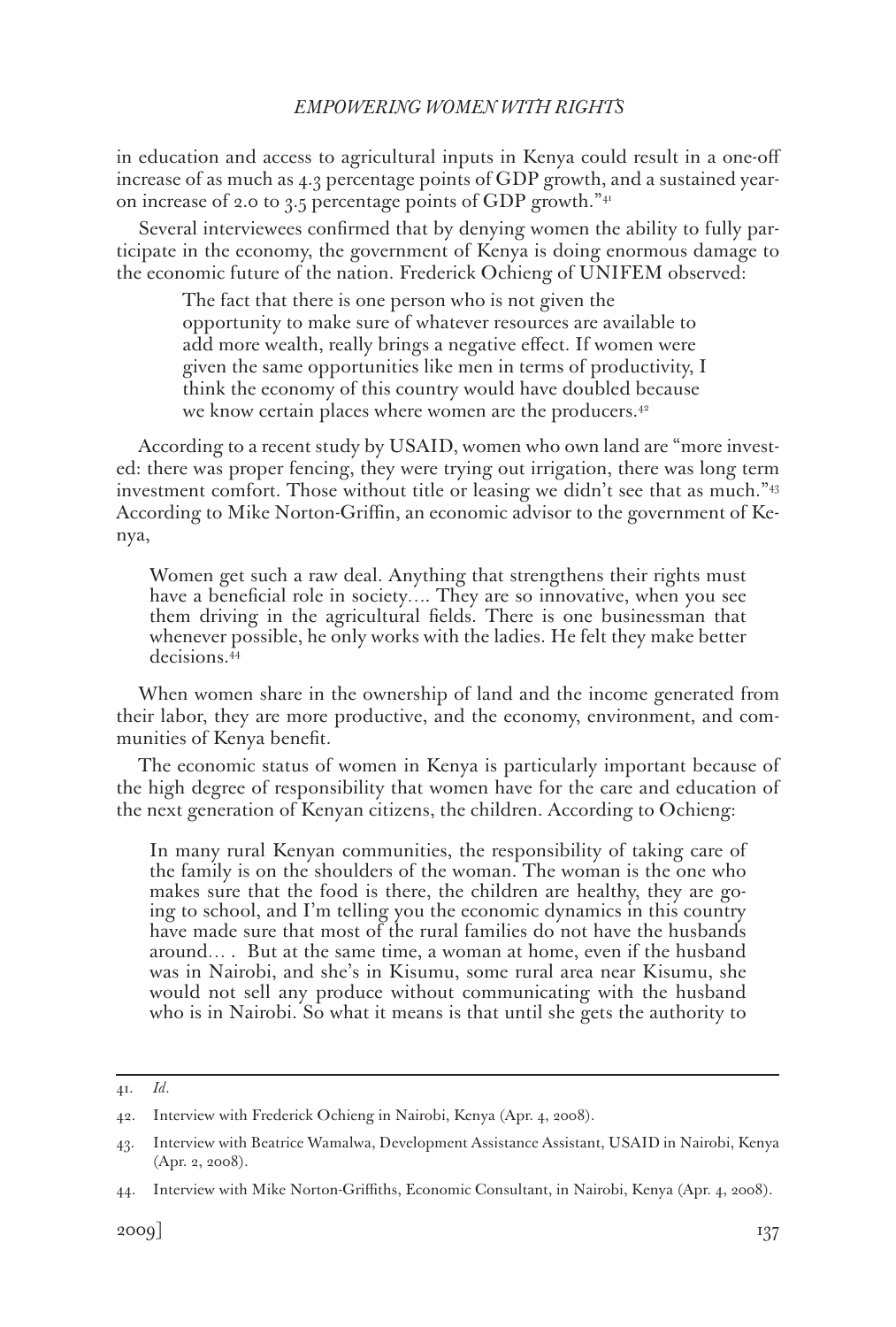communicate or gets an order from [her husband] that far, it will take six months before she can make use of what she has produced herself… . 45

A 2001 World Bank Report reported that in one country "increasing women's share of cash income in the household significantly increases the share of the budget their households allocate to food and reduces the share spent on alcohol and cigarettes."46 Increases in women's share of household income have also been shown to correspond with greater child nutrition and greater child enrollment in education.

The legal discrimination imposed on Kenyan women thus creates an enormous cost for Kenyan society as a whole; the people who, by social custom, are most responsible for the maintenance of the family are the ones who are most deprived of the rights and opportunities to sustain themselves and their relatives. This problem also can be viewed as an opportunity for growth, for as Kenyan women acquire equal rights and become more legally, economically and socially independent, it will mean greater progress, opportunity and education for the next generation of Kenyan citizens as a whole, both the boys and the girls.

The government of Kenya has already recognized the need to improve the economic rights of women. Its 1997-2001 National Development Plan noted that women's lack of property rights is one of the major determinants of poverty in Kenya.47 Kenya's 2000 Gender Policy advised the nation to take active steps to promote equal employment and entrepreneurship opportunities between men and women.48 In its 2006 report to the CEDAW Committee, the government noted the problem that "[m]ost of the large scale and commercial farming is still dominated by men while women are relegated to small-scale subsistence farming with little, if any, surplus for sale."49 In reporting to the Committee on Economic, Social and Cultural Rights [ESC Committee] in 2007, the Kenyan government further acknowledged that "[t]he growth of [the] rural economy has been faced by a number of constraints among them land tenure and access to land by women in local communities… . "50 The government further promised "new legislation that will address gender equality and provide mechanisms of affirmative action to address the injustices occasioned by the gender inequality and inequity that has persisted in the country over the years."51

<sup>45.</sup> Interview with Frederick Ochieng in Nairobi, Kenya (Apr. 4, 2008).

<sup>46.</sup> Elizabeth M. King & Andrew D. Mason, Engendering Development Through Gender Equality in Rights, Resources, and Voice, A World Bank Policy Research Report, No. 21776, at 81 (2001), *available at* http://www.worldbank.org/gender/prr/.

<sup>47.</sup> Republic of Kenya, National Development Plan 1997-2001 at 151.

<sup>48.</sup> REPUBLIC OF KENYA, NATIONAL GENDER AND DEVELOPMENT POLICY 7 (2000).

<sup>49.</sup> Kenya 2006 CEDAW Report, *supra* note 7, para. 28.

<sup>50.</sup> Republic of Kenya, *Initial reports submitted by State parties to the Committee on Economic, Social and Cultural Rights* (41st Sess. 2008), para. 129, U.N.Doc.E/C.12/KEN/1 (Sept. 11, 2007), *available at* http:// www2.ohchr.org/english/bodies/cescr/cescrs41.htm (scroll to Kenya, then click on Initial Periodic Report: English hyperlink) [hereinfter the Kenya 2007 ESC Report].

<sup>51.</sup> Kenya 2006 CEDAW Report, *supra* note 9, para. 3.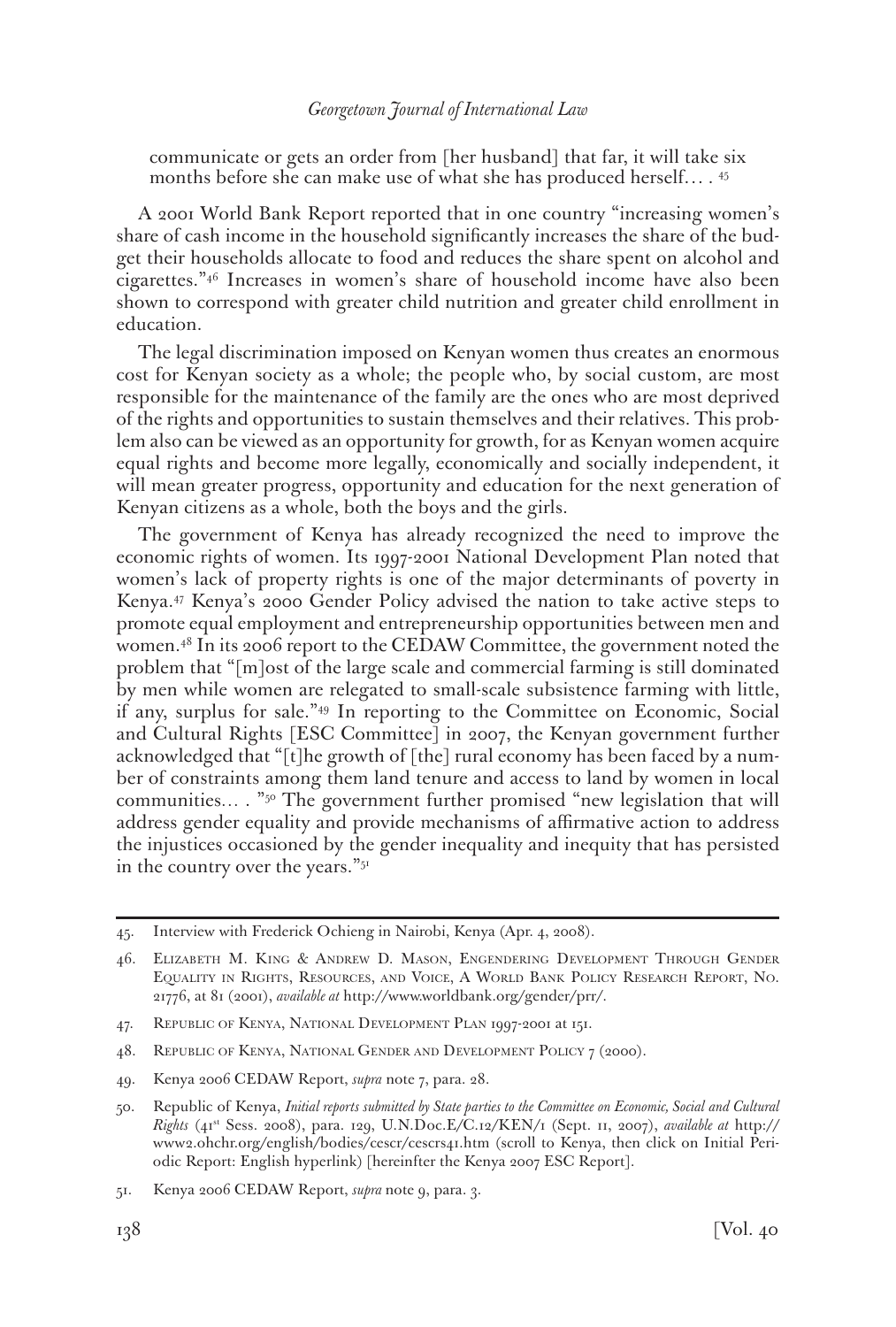In order to achieve these economic goals, the Kenyan government must revise laws that perpetuate women's economic subordination, making these laws consistent with both the nation's economic needs and its international human rights obligations. One of the major obstacles to women's economic empowerment is the inequality experienced by women in inheriting property. As a result of this inequality, only one percent of the land in Kenya is held exclusively in the name of a woman, while 93 to 94 percent is held exclusively in the name of a man.<sup>52</sup>

When women are denied the equal right to inherit land, they are left without property that can be used as collateral for loans. Consequently, female entrepreneurs rate access to financing as the greatest obstacle to economic progress. For example, according to Kenyan businesswoman Rosanne Ndiga, "I've approached several banks but they would not give us loans because of collateral. They don't look at a business as a profitable entity; they are looking for land or a building. They are interested in collateral."53 Experts writing for the World Economic Forum thus conclude, "[T]he legal status and rights of women within the family—especially in relation to marriage, inheritance, and property rights—have a bearing on their capacity to engage in entrepreneurial activity."54

Questions of inheritance are often presented as a zero-sum game; increasing the rights of one party (for example, the widow) comes only at the expense of decreasing the rights of another (for example, the brother). This could lead some to falsely assume that, as a matter of public policy, creating more opportunities for women can only come by creating a corresponding decrease in the opportunities for men. The economic evidence in these studies, however, suggests that this is not true. By denying women equal property rights, the law of Kenya is discouraging women from producing wealth for Kenya. That means fewer economic opportunities not only for women, but also for men, and a diminished economy for all of Kenya's citizens. It is vital for Kenya's decision-makers to break out of the mentality that would suggest that men are in any meaningful way advantaged by a legal regime that means fewer jobs, lower wages, and fewer public services in Kenya.

# **III The Law of Succession Act Fails to Protect Kenyan Widows and Children**

The actual practices that govern succession matters in Kenya stand in stark contrast to provisions of the Law of Succession Act that appear to promise equal treatment of men and women. According to the Act, sons and daughters have an equal right to inherit from their parents. Widows are promised a significant share of the estate of their husband, and are given priority to administer their husband's estate. However, in reality, these rights are rarely realized.

The Act's failure to actually create a system whereby women have equal rights to inherit property is the result of four critical weaknesses in the statute. First, the Law of Succession Act fails to provide adequate protection for widows from harmful cultural practices following the death of their husband. Second, the Act fails to

<sup>52.</sup> IFC & WORLD BANK, *supra* note 2, at 1.

<sup>53.</sup> *Id.*

<sup>54.</sup> World Economic Forum, *supra* note 38, at 83.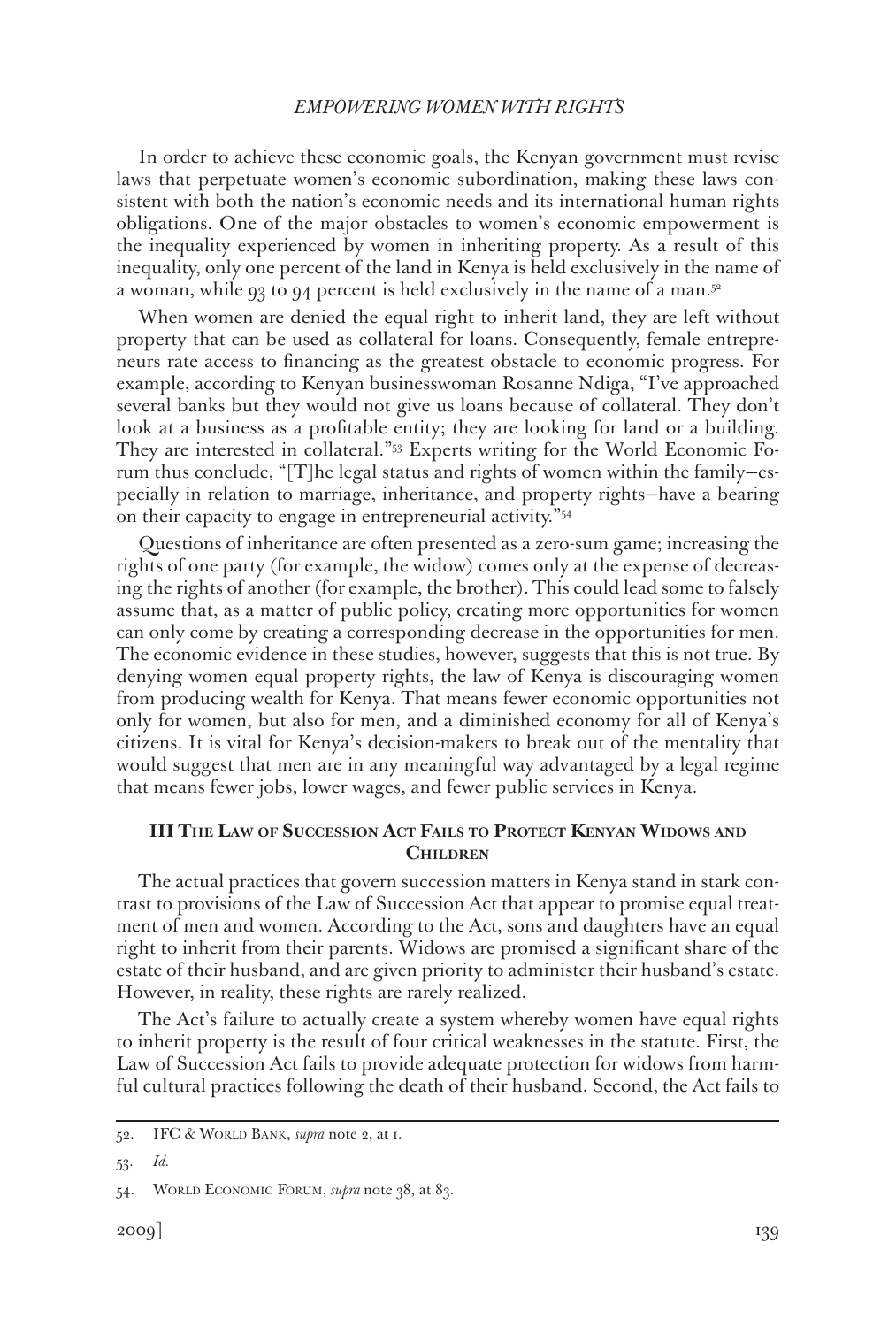account for the fact that many women do not know their legal rights or lack access to legal process. Third, the Act wholly excludes two broad categories of people: Muslims, and those living in rural agricultural lands. Finally, when the Act does apply, it fails to give women full and equal rights.

# *A. The Law of Succession Act Fails to Protect Widows from the Harmful Cultural Practices of Widow Eviction, Widow Inheritance, and Widow Cleansing*

In a country where most of the land is owned and registered in the name of a man, his widow and children are placed in a position of particular vulnerability upon his death. In view of this vulnerability, Kenya must take steps to ensure their material, economic, and physical safety. Unfortunately, cultural practices that exploit this vulnerability and harm these families in need persist in Kenya. Such exploitative practices include widow eviction, whereby the deceased's family pressures or forces a widow and her children to leave their home after the death of the man; widow inheritance, whereby the widow is pressured or forced into marrying her husband's brother or another male relative in order to claim a right to her husband's land; and widow "cleansing," in which the deceased's family or other community members force a widow to have unprotected sex with a professional "cleanser," who receives money for his "services." All of these practices violate these women's rights, and Kenya should take steps to ensure that such practices are abolished.

# 1. Widow Eviction Forces Families Into Poverty

Eviction often leads to extreme poverty and adversity for widows and their children, leaving them with only the clothes on their backs and nowhere to live. An anthropological study of the Maragoli community in Western Kenya quoted "Widow #2" describing the hardships she experienced at the hands of her in-laws:

[After my husband died], the clansman proposed a man to inherit me, but I declined, and this became the mother of all the trouble I am facing now. Without my knowledge, my father-in-law and his two other sons cut a deal and sold the family land . . . and when I came to know about it, I asked my in-laws what was going on, and they ordered me to pack and leave. I obliged…. I am sorry to tell you that I had to sell myself sexually while working as a barmaid in order to raise the money I used to start up my small business in the open-air market, where I keep myself busy by selling used clothes and shoes to eke out a living for my family.55

Not only do many widows' in-laws evict them, some also take household items that the widow had considered her own, leaving her with nothing. Irene Oloo recalls:

My friend's husband was ill and she knew he was going to die… . [W]hen she was called by the hospital [and learned her husband had died], she went home with a lorry and removed everything before she went to the hospital and before she called any of her relatives. Sure enough when she told her mother-in-law that he had

<sup>55.</sup> Edwins Laban Moogi Gwako, *Widow Inheritance Among the Maragoli of Western Kenya*, 54 J. Anthropological Res. 173, 192 (1998).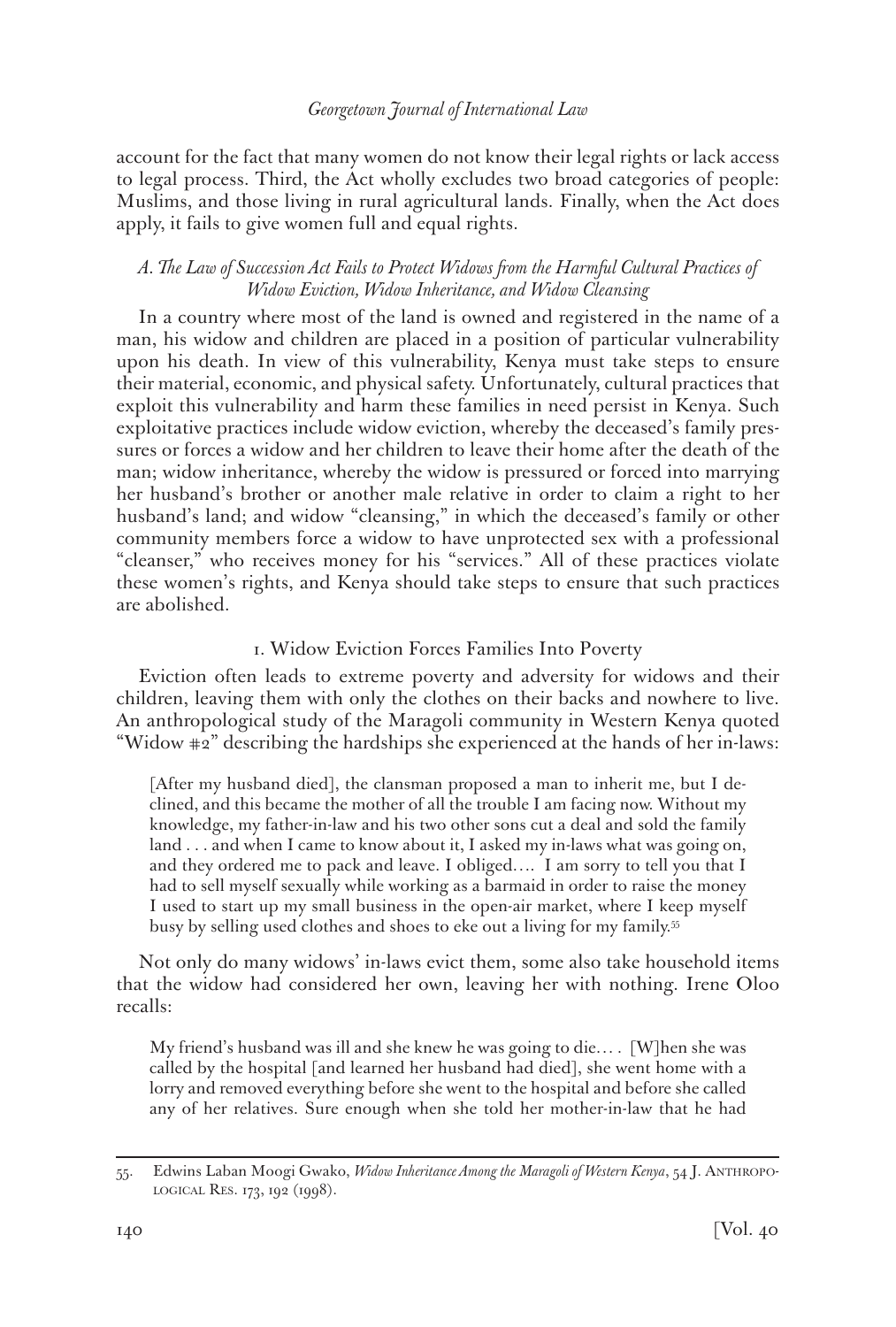died, [her mother-in-law] also came with a lorry to the house… . This was a woman who had been married for twelve years; they had four kids—it didn't matter.56

a. The Practice of Widow Eviction Violates Widows' Rights to Equal Rights in Marriage and Adequate Living Conditions under International and Regional Law.

The Kenyan government has failed to take steps to alleviate the problem of widow eviction as required under international law. While the Law of Succession Act states that "no person shall, for any purpose, take possession or dispose of, or otherwise intermeddle with, any free property of a deceased person" and even criminalizes such action,57 it does not specifically forbid the act of evicting a widow from the house she shared with her deceased husband. Moreover, the prohibition applies only to "free property." By definition, therefore, it does not apply to any communally-owned or unregistered land, leaving widows with homes on those lands without any protection from dispossession or intermeddling. Nor does the Act punish the use of force, threats, or other forms of coercion to pressure a widow into leaving her home. Even where widows do inherit a home, the Act's focus makes clear that it is only a temporary right by granting her a mere life interest that she must forfeit if she remarries.58 Giving only a temporary right feeds into the cultural stereotype that the home really belongs to the deceased man's birth family, thus helping to legitimate the actions of his blood family members who push her out. The persistence of widow eviction demonstrates that the Act's limited prohibitions, with their equally limited criminal offenses, create inadequate deterrents.

i. By Permitting the Practice of Widow Eviction to Persist, Kenya Violates Widows' Right to Equal Rights in Marriage and When Marriage Ends**.**

The failure of the Kenyan government to take effective action against widow eviction violates a woman's right to equal rights both in marriage and when the marriage ends, as guaranteed by CEDAW, the ICCPR, and the African [Banjul] Charter on Human and Peoples' Rights [hereinafter the African Charter]; the CEDAW Committee's General Recommendation 21 and the Human Rights Committee's General Comments 19 and 28 detail these violations in greater depth.59

58. Law of Succession Act, *supra* note 14, § 35(1) (Kenya) ("… the surviving spouse shall be entitled to …(b) a life interest in the whole residue of the net intestate estate: Provided that, if the surviving spouse is a widow, that interest shall determine upon her re-marriage to any person.").

<sup>56.</sup> Interview with Irene Oloo, League of Kenyan Women Voters, in Nairobi, Kenya (Apr. 2, 2008).

<sup>57.</sup> Law of Succession Act, *supra* note 14 § 45 ("(1) Except so far as expressly authorized by this Act, or by any other written law, or by a grant of representation under this Act, no person shall, for any purpose, take possession or dispose of, or otherwise intermeddle with, any free property of a deceased person. (2) Any person who contravenes the provisions of this section shall – (a) be guilty of an offense and liable to a fine not exceeding ten thousand shillings or to a term of imprisonment not exceeding one year or to both such fine and imprisonment; and (b) be answerable to the rightful executor or administrator to the extent of the assets which which he has intermeddled. . . .").

<sup>59.</sup> For the treaties, s*ee* CEDAW, *supra* note 8, art. 16, para. 1(c) ("States Parties shall take all appropriate measures to eliminate discrimination against women in all matters relating to marriage and family relations and in particular shall ensure, on a basis of equality of men and women…(c) The same rights and responsibilities during marriage and at its dissolution…."); CEDAW, *supra* note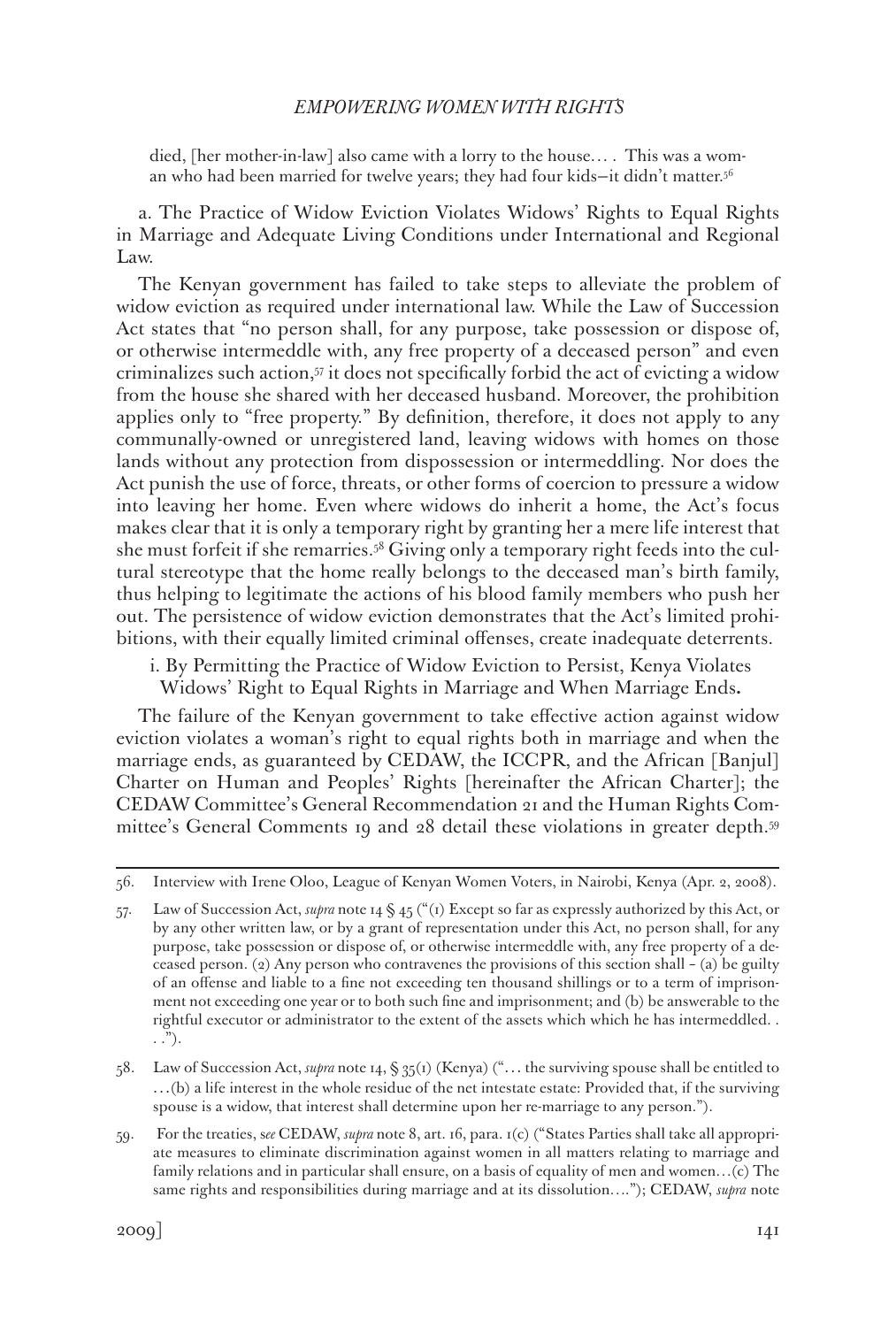Article 23 of the ICCPR obligates state parties "to ensure equality of rights and responsibilities of spouses as to marriage, during marriage and at its dissolution."60 Provisions in the international treaties covering dissolution include dissolution both at divorce and at death. As the Human Rights Committee's General Comment 28 makes clear, "Women should also have equal inheritance rights to those of men when the dissolution of marriage is caused by the death of one of the spouses."61 Also, as the CEDAW Committee notes in General Recommendation 21, "Often inheritance rights for widows do not reflect the principles of equal ownership of property acquired during marriage. Such provisions contravene the Convention and should be abolished."62 Because widowers are not evicted by their

<sup>8,</sup> art. 16, para. 1(h) ("States Parties shall take all appropriate measures to eliminate discrimination against women in all matters relating to marriage and family relations and in particular shall ensure, on a basis of equality of men and women . . . (h) The same rights for both spouses in respect of the ownership, acquisition, management, administration, enjoyment and disposition of property, whether free of charge or for a valuable consideration. . . .); ICCPR, *supra* note 11, art. 23, para. 4 ("States Parties to the present Covenant shall take appropriate steps to ensure equality of rights and responsibilities of spouses as to marriage, during marriage and at its dissolution. In the case of dissolution, provision shall be made for the necessary protection of any children."); African [Banjul] Charter on Human and Peoples' Rights, art. 18, para. 3, adopted June 27, 1981, OAU Doc. CAB/LEG/67/3 rev. 5, 21 I.L.M. 58 (1982), *entered into force* Oct. 21, 1986, *acceded to by Kenya* Jan. 23, 1992, *available at* http://www.africa-union.org/root/au/Documents/Treaties/Text/ Banjul%20Charter.pdf [hereinafter African Charter] ("The State shall ensure the elimination of every discrimination against women and also ensure the protection of the rights of the woman and the child as stipulated in international declarations and conventions.").

For the General Recommendation and General Comments, *see* Committee on the Elimination of Discrimination Against Women, *General Recommendation No. 21, Equality in marriage and family relations* (13th Sess., 1994), para. 35, U.N. Doc. A/49/38 at 1 (1994), available at http://www2. ohchr.org/english/bodies/cedaw/comments.htm [hereinafter *CEDAW General Rec. 21*] ("There are many countries where the law and practice concerning inheritance and property result in serious discrimination against women. As a result of this uneven treatment, women may receive a smaller share of the husband's or father's property at his death than would widowers and sons. In some instances, women are granted limited and controlled rights and receive income only from the deceased's property. Often inheritance rights for widows do not reflect the principles of equal ownership of property acquired during marriage. Such provisions contravene the Convention and should be abolished."); Human Rights Committee, *General Comment 19, Protection of the family,*  the right to marriage and equality of spouses (Art. 23) (39<sup>th</sup> Sess., 1990), para. 8, U.N. Doc. HRI/GEN/1/ Rev.1 at 28 (1994), *available at* http://www2.ohchr.org/english/bodies/hrc/comments.htm [hereinafter *HRC General Comment 19*] ("During marriage, the spouses should have equal rights and responsibilities in the family…. Such equality continues to be applicable to arrangements regarding legal separation or dissolution of the marriage."); Human Rights Committee, *General Comment 28, Equality of rights between men and women* (68th Sess., 2000), para. 26, U.N. Doc. HRI/GEN/1/Rev.1 at 28 (2000) *available at* http://www2.ohchr.org/english/bodies/hrc/comments.htm [hereinafter *HRC General Comment 28*] ("States parties must also ensure equality in regard to the dissolution of marriage… . Women should also have equal inheritance rights to those of men when the dissolution of marriage is caused by the death of one of the spouses."). General Comments are the Human Rights Committee's explanation of certain articles of the International Covenant on Civil and Political Rights, and General Recommendations are the CEDAW Committee's explanation of certain articles of CEDAW.

<sup>60.</sup> ICCPR, *supra* note 11, art. 23, para. 4; for the complete text of ICCPR art. 23, para. 4, see *supra* note 59.

<sup>61.</sup> *HRC General Comment 28*, *supra* note 59, para. 26*.* 

<sup>62.</sup> *CEDAW General Rec. 21*, *supra* note 59, para. 35.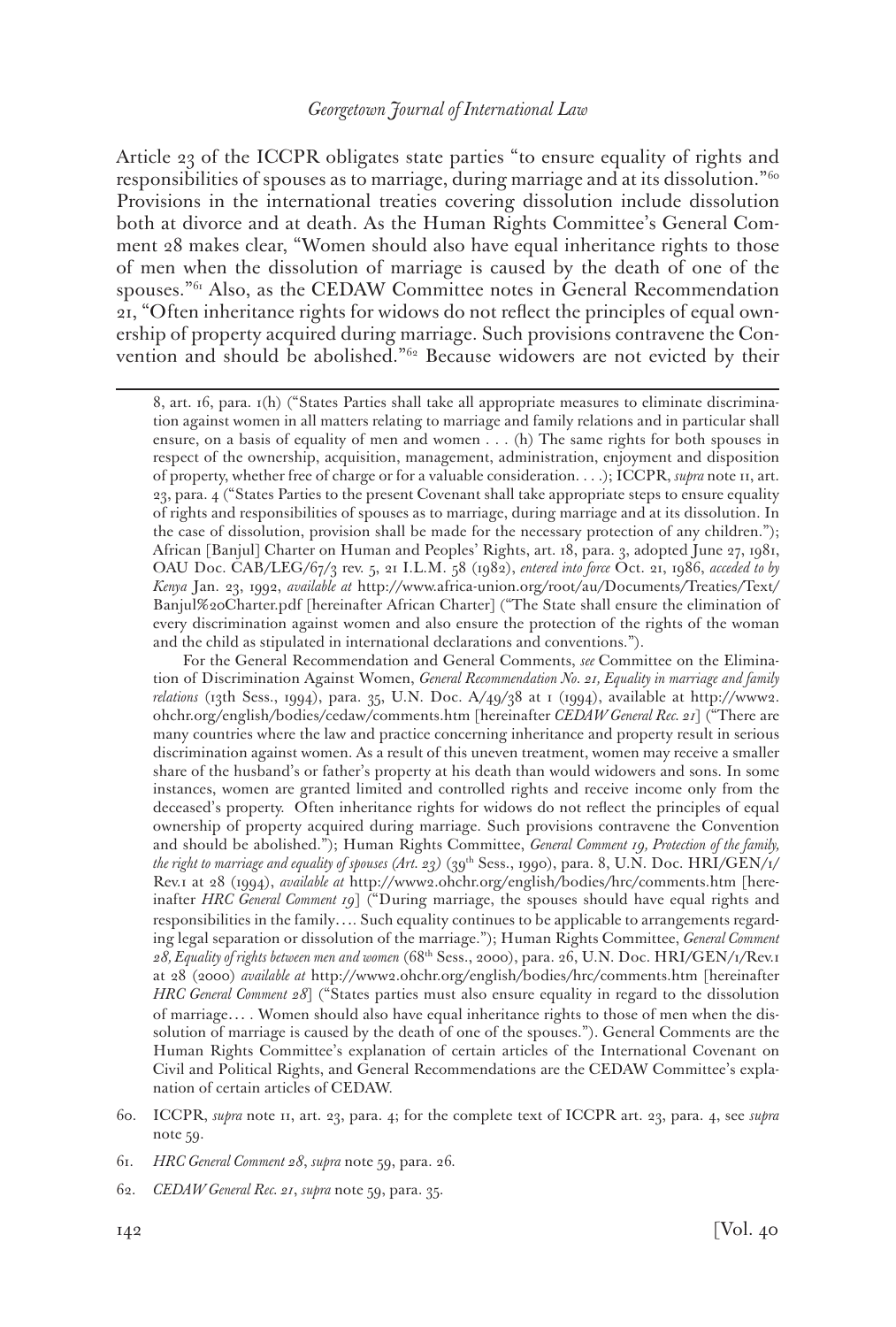in-laws when their marriage ends because of death, but widows are, Kenya has an obligation under international law and treaties it has acceded to, to enact legislation to protect women in this situation.

ii. By Allowing Women To Be Evicted From Their Homes, Kenya Violates Widows' Rights to Adequate Living Conditions and to Be Free From Forced Eviction

The failure of the Kenyan government to take effective action also violates a woman's equal right to adequate living conditions, as required by CEDAW, the International Covenant on Economic, Social, and Cultural Rights, and the Convention on the Rights of the Child [hereinafter CRC].<sup>63</sup> In particular, CEDAW binds state parties to "ensure to…women the right…[t]o enjoy adequate living conditions, particularly in relation to housing…."64 Because evicted women are often forced to move into slums with little sanitation and no clean water or electricity, the Kenyan government is violating this provision of CEDAW.

Also encompassed within the right to adequate housing is the right to be free from forced eviction, as articulated in the General Comment 7 of the Committee on Economic, Social, and Cultural Rights [hereinafter CESCR General Comment  $7$ , which states, "The State...must...ensure that the law is enforced against... third parties who carry out forced evictions" and "where evictions do occur, [ensure] appropriate measures are taken to ensure that no form of discrimination is involved."65 Clearly the eviction of widows violates a widow's right to remain in her home. Therefore, Kenya has an obligation to enact and enforce laws to protect women from this pervasive practice.

b. Widow Eviction Should Be Made a Crime

The laws of other countries in Africa specifically protect widows from eviction. A compelling example comes from Ghana's Intestate Succession Law, which forbids any person from "eject[ing] a surviving spouse or child from the matrimonial

64. CEDAW, *supra* note 8, art. 14, para. 2(h).

<sup>63.</sup> *See* ICESCR, *supra* note 10, art. 11, para. 1 ("The States Parties to the present Covenant recognize the right of everyone to an adequate standard of living for himself and his family, including adequate food, clothing and housing, and to the continuous improvement of living conditions."); ICESCR, *supra* note 10, art. 2 (obligating state parties to "guarantee that the rights enunciated in the present Covenant will be exercised without discrimination of any kind as to . . . sex"); ICESCR, *supra* note 10, art. 3 (obligating the state parties to "ensure the equal right of men and women to the enjoyment of all economic, social and cultural rights"); Convention on the Rights of the Child, art. 27, para. 1, G.A. res. 44/25, annex, 44 U.N. GAOR Supp. (No. 49) at 167, U.N. Doc. A/44/49 (1989), *entered into force* Sept. 2 1990, *ratified by Kenya* Sept. 2, 1990, *available at* http:// www2.ohchr.org/english/law/crc.htm [hereinafter CRC] ("States Parties recognize the right of every child to a standard of living adequate for the child's physical, mental, spiritual, moral and social development.")

<sup>65.</sup> *See* Committee on Economic, Social, and Cultural Rights, *General Comment 7, The right to adequate housing: forced evictions* (16th Sess., 1997), para. 8, U.N. Doc. E/1998/22, annex IV at 113 (1997), *available at*  http://www2.ohchr.org/english/bodies/cescr/comments.htm [hereinafter *CESCR General Comment 7*] ("The State itself must refrain from forced evictions and ensure that the law is enforced against its agents or third parties who carry out forced evictions."); *CESCR General Comment 7*, para. 10 ("The non-discrimination provisions of articles 2.2 and 3 of the Covenant impose an additional obligation upon Governments to ensure that, where evictions do occur, appropriate measures are taken to ensure that no form of discrimination is involved.").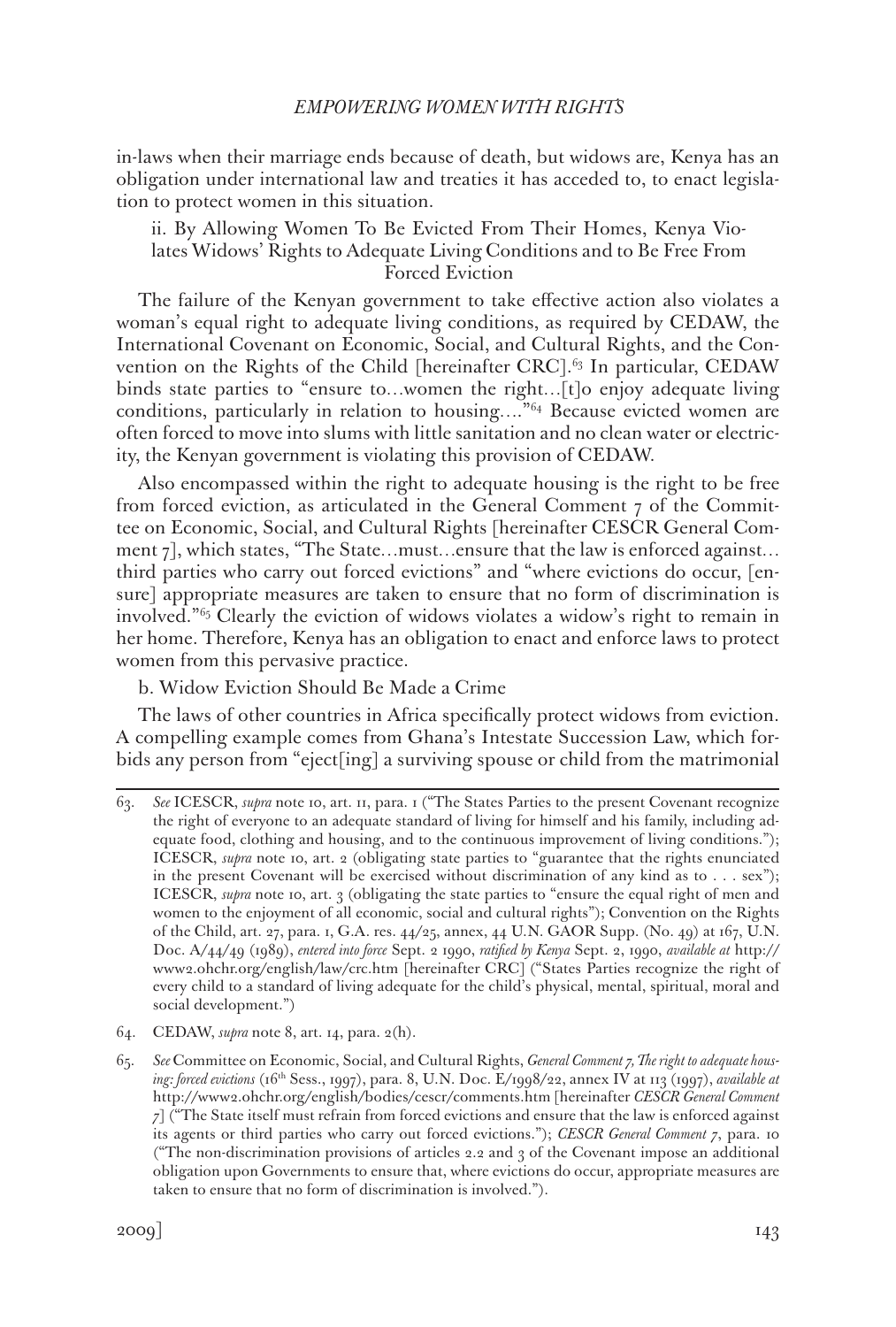home."<sup>66</sup> The law makes widow and child eviction a crime, punishable by a fine or a term in prison.<sup>67</sup> The section of Ghana's law includes the matrimonial home in its protection not only "where the matrimonial home is the self-acquired property of the deceased," but also where it is "rented property."68 Thus the surviving spouse and children of the deceased are protected in their home. Kenya should likewise protect widows from this harmful custom, which results in women's disinheritance from the estates of their deceased husbands.

Many Kenyans support criminalizing widow eviction. In the recent Clinic/ FIDA Kenya interviews, twenty-two out of the twenty-eight people questioned about widow eviction supported criminalizing it.<sup>69</sup> Concepta Mwachi, Projects Manager of an NGO on violence against women, explained her feelings on widow eviction:

It should be the most criminal act. Sometimes I just imagine my parents have worked so hard and then my father dies and my uncles come, to say this is their property; you don't wait for my father to die and then say it is. If it is not criminalized it should be. There are quite a lot of women who have lost property when their husband has died.<sup>70</sup>

As to the question of appropriate punishment, many Kenyans said they would support jail-time for violators, and some said a monetary fine would also be appropriate.71 A rural male farmer articulated these sentiments when he stated that

 16A. (1) No person shall before the distribution of the estate of a deceased person whether testate or intestate eject a surviving spouse or child from the matrimonial home –

(*a*) where the matrimonial home is the self-acquired property of the deceased;

 (*b*) where the matrimonial home is rented property, unless the ejection is pursuant to a court order;

 (*c*) where the matrimonial home is the family house of the deceased, unless a period of six months has expired from the date of the death of the deceased; or

(d) where the matrimonial home is public property unless a period of three months has expired from the date of the death of the deceased.

- 67. Intestate Succession Law, (1985) P.N.D.C.L. 111 § 17 (Ghana), as amended by Intestate Succession (Amendment) Law, (1991) P.N.D.C.L. 264 § 2 (Ghana) ("17. Any person who...unlawfully ejects a surviving spouse or child from the matrimonial home contrary to the section 16A of this Law…commits an offence and is liable…to a minimum fine of C [Ghana cedi, a currency unit] 50,000.00 . . . or to a term of imprisonment not exceeding one year.").
- 68. Intestate Succession Law, *supra*, note 66, § 16A(1)(a)-(b) (Ghana).
- 69. *See, e.g.,* Interview with Geoffrey S. Birundu, Collector of Stamp Duty, Ministry of Lands, in Nairobi, Kenya (Apr. 1, 2008) ("If you force [widow eviction, it] should be criminalized because the penal code doesn't have it."); Interview with The Honorable Lady Justice Aluoch, Court of Appeal, in Nairobi, Kenya (Apr. 4, 2008) ("The home where she lives with her husband – in that one, we should protect [the widow] by law.").
- 70. Interview with Concepta Mwachi, Projects Manager of an NGO on Violence Against Women, in Nairobi, Kenya (Apr. 2, 2008).
- 71. *See, e.g.,* Interview with Geoffrey S. Birundu, Collector of Stamp Duty, Ministry of Lands, in Nairobi, Kenya (Apr. 1, 2008) ("Q. What should be the penalty? A. Arrested and fined . . . [a] fair

<sup>66.</sup> Intestate Succession Law, (1985) P.N.D.C.L. 111 § 16A(1) (Ghana), as inserted by Intestate Succession (Amendment) Law, (1991) P.N.D.C.L. 264 § 1 (Ghana) [hereinafter Intestate Succession Law]: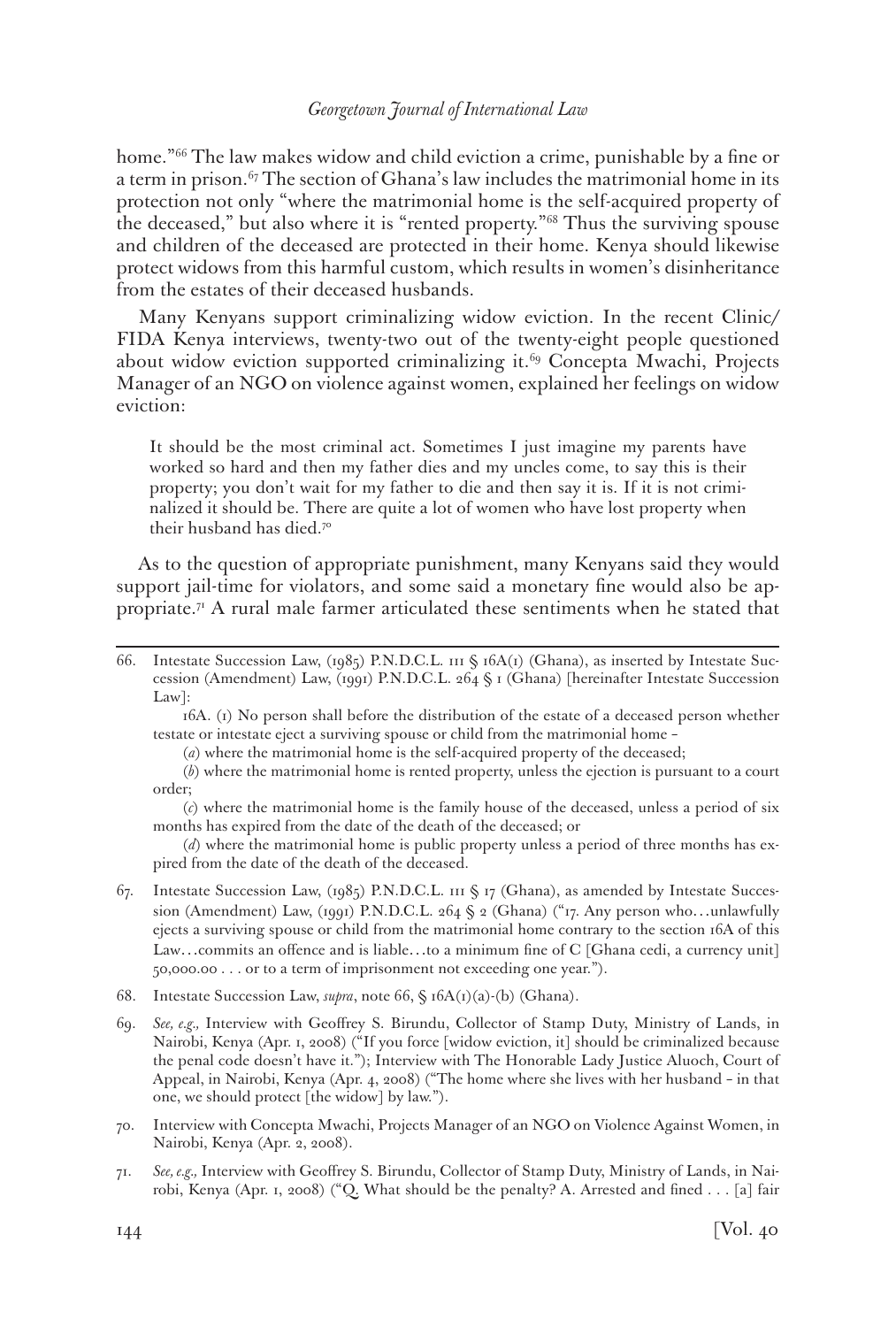he would support "both jail-time and a bit of compensation in monetary value because [the] widow already suffers the loss of her husband and this comes in and injects another pain of losing whatever she had."72

The Law of Succession Act should give Kenyan widows the security that international human rights law guarantees them and that many Kenyans believe they should have. The prohibition on intermeddling with the deceased's property should be preserved, but it should apply to all of the deceased's property as of the moment of his death. A definition of intermeddling should be written to specifically include widow eviction by force or coercion and conspiracy with others to evict a widow. The definition should also allow the widow to stay in a rented home for a minimum of three months, like the law of Ghana which protects widows and children living in rented homes for a certain period of time. The penalty for any kind of intermeddling should be jail time and/or a fine

Although it is already a criminal offense to interfere with someone else's land under the Penal Code,73 widow eviction is a unique offense, perpetrated only against a certain gender, and the Law of Succession should impose criminal penalties against persons who engage in this particular practice in order to call attention to the problem Such a provision would increase attention to this problem and provide a clear and direct avenue for enforcement. As Gitobu Imanyara, a Member of Parliament, said, "The problem is one of administration and enforcement."74 Criminalizing widow eviction as a separate criminal offense heightens awareness of the problem and demonstrates that the Kenyan government is taking a strong position against it.

2. Widow Inheritance and Cleansing Are Harmful to Women's Health and Violate Women's Right to Be Free From Gender-Based Violence and Harmful Cultural Practices.

a. Such Practices Are Harmful to Women's Health**.**

Frequently widows are subjected to threats on their physical and emotional safety. If they are compelled to be inherited, they may be forced to engage in nonconsensual sexual intercourse or to enter an unhealthy or abusive marriage. Likewise, life can be very difficult for women who refuse to be inherited. Mary Colleta, a FIDA client, recalled what happened when her husband died and a man wanted to inherit her, but she refused:

jail term would be 5 years."); Interview with Millie Odhiambo Maboma, Nominated Member of Parliament, in Nairobi, Kenya (Apr. 1, 2008) ("I think you should do a minimum of 5 years in jail."); Interview with Cecilia Mbaka, Assistant Commissioner in Nairobi, Kenya (Apr. 4, 2008) ("If I'm evicted, the penalty, the period? Also five years."); Interview with Hellen Kwamboka Ombati, Advocate of the High Court of Kenya and FIDA Member, in Nairobi, Kenya (Apr. 1, 2008) (three year jail sentence).

<sup>72.</sup> Interview with Rural Male Farmer in Nanyuki, Kenya (Mar. 29, 2008).

<sup>73.</sup> Interview with Gitobu Imanyara, Member of Parliament, Central Imenti Constituency, in Nairobi, Kenya (Apr. 3, 2008). As Gitobu Imanyara, a Member of Parliament, stated: "But even without registration, nobody can take that land as long as there is someone resid[ing] on it... Under our current law on the Penal Code it is illegal – it's interference."

<sup>74.</sup> Interview with Gitobu Imanyara, Member of Parliament, Central Imenti Constituency, in Nairobi, Kenya (Apr. 3, 2008).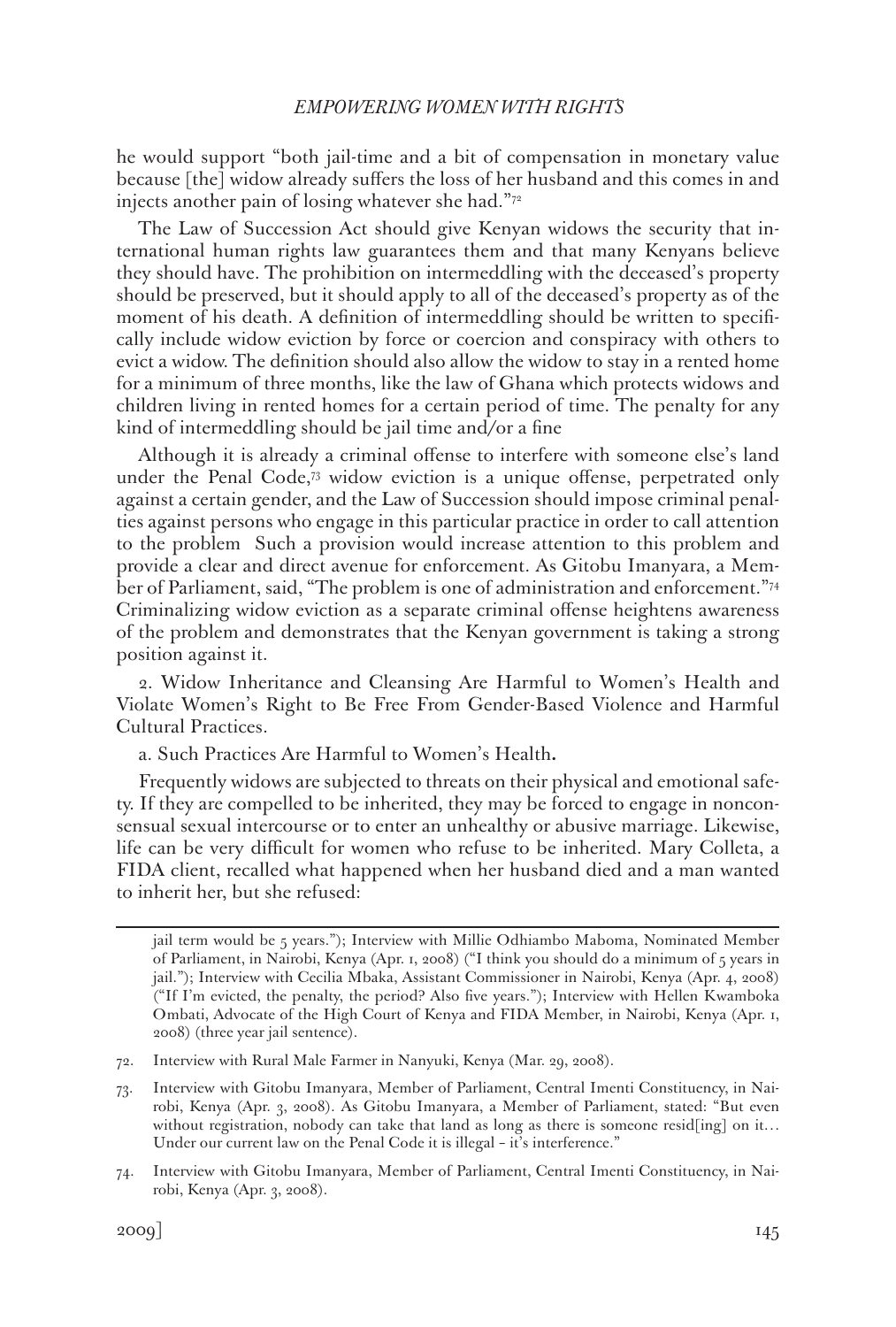He took my land and sold it to another person. Then he took another part and sold it to another person. Now the land is in my name, but the people keep disturbing [me], they bring trouble, they bring the animals to lie on my house. If we leave, like now we are in Nairobi, they have looted all my bananas and all [my] trees. So now it is the trouble. When they are ready, you have to allow this.75

Mildred Ngesa, a Nairobi journalist, echoes this experience, saying, "There [are] one or two or three cases of some few brave women who refuse to be inherited, and because they refuse to be inherited, they are ostracized. The clan throws them out with the children, and they have nothing."76

Many HIV-positive women do not want to pass on the disease, but they are pressured into being inherited, anyway. Ms. Ngesa recalled that a friend of hers was widowed and might have been inherited when she came back to her husband's village, had her friends not intervened. Ms. Ngesa said:

We had to form a protective ring around her when we took her back to bury her husband. We didn't expect it when she came home. There was talk that her brother-in-law would inherit her. This happened in a family where there were doctors and lawyers. That was a very good friend…and she's [HIV] positive. Her husband was positive.<sup>77</sup>

Similarly, in 1997, the Washington Post reported on a young woman named Mildred Auma, whose husband died of AIDS.<sup>78</sup> She knew that she was infected with HIV herself, but she was pressured by her in-laws into marrying one of her husband's brothers.79 She explained that she really had no choice but to be inherited and risk passing on the disease: "Because of the customs…I had to be inherited." If she refused, "I would have been alone, homeless."80 Her ex-brother-in-law, then husband, infected two other women before dying of AIDS two years after marrying Mildred.<sup>81</sup>

These sentiments are echoed by the Rev. Dr. Mrs. Judy Mbugua, Team Leader for Kenya, Association of Evangelicals in Africa, and head of the Pan African Christian Women Alliance, who states:

[W]e see a lot of problems with health because of women inheritance, so that even if the husband died of HIV/AIDS, she will have to be inherited by somebody else. This perpetuates AIDS, or she may herself have AIDS because her husband may

81. *Id.*

<sup>75.</sup> Interview with Mary Colleta, FIDA Client, in Nairobi, Kenya (Apr. 3, 2008).

<sup>76.</sup> Interview with Mildred Ngesa, Designated Features Writer, Nation Media Group Ltd., in Nairobi, Kenya (Apr. 3, 2008).

<sup>77.</sup> *Id*.

<sup>78.</sup> Stephen Buckley, *Wife Inheritance Spurs AIDS Rise in Kenya*, Washington Post, Nov. 8, 1997, *available at* http://www.washingtonpost.com/wp-srv/inatl/longterm/africanlives/kenya/kenya\_aids.htm.

<sup>79.</sup> *Id.*

<sup>80.</sup> *Id*.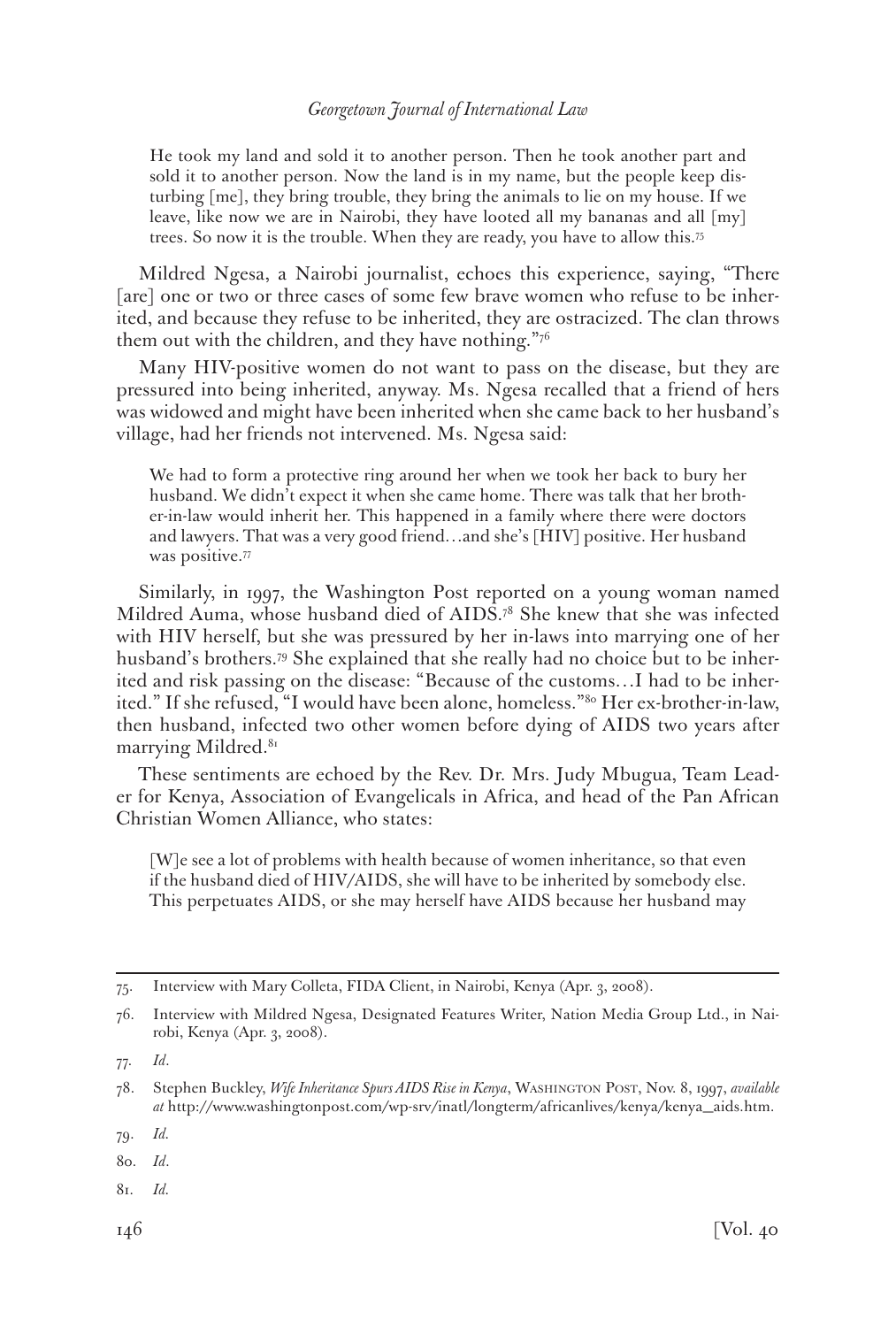have died of AIDS, or she may be forced to be inherited by somebody with HIV/ AIDS. $"82"$ 

The risk that HIV poses to the life of the widow is clearly very real and very serious. Widow cleansing, the act by which a woman is "cleansed" of her deceased husband's spirit by a man who is paid to have sex with her, is also harmful to women. Ms. Ngesa stated that "Just the other day, in our TV station, there was the case of the 'serial inheritor.' He is dying because he has been inheriting all these women. He says he does what other men are afraid of doing, that he redeems the dignity of these women by inheriting them."83 Jacqueline Makokha, Social Mobilization and Partnership Adviser of UNAIDS, stated that widow cleansing "is worrying because then it is a new form of sex work."<sup>84</sup> She added, "I've heard stories that mostly it is people with disabilities or mentally ill people who don't understand the risk to themselves, or extremely poor who have no choice."85 Such a commercial "cleanser" obviously runs a very high risk of contracting and passing HIV to the women he "cleanses."

b. The Practices of Widow Inheritance and Cleansing Violate Women's Rights to Be Free From Gender-Based Violence and Harmful Cultural Practices Under International and Regional Law

The practices of widow inheritance and widow cleansing violate several rights guaranteed to women under international and regional law, including women's right to be free from gender-based violence and their right to be free from harmful cultural practices. Because the Kenyan government has failed to adequately address these violations in the Law of Succession Act or elsewhere, it continues to violate the international treaties it has acceded to and must enact new protective laws.

c. Kenya's Failure to Protect Widows Violates Their Right to Freedom From Gender-Based Violence

First, the practices of widow inheritance and cleansing violate women's right to be free from gender-based violence. Kenya has an obligation under international law to protect women from violence, particularly family and domestic violence.86 CEDAW General Recommendation 19 clarifies that this

<sup>82.</sup> Interview with the Rev. Dr. Mrs. Judy Mbugua, Team Leader for Kenya, Association of Evangelicals in Africa and Head of Pan African Christian Women Alliance, in Nairobi, Kenya (Apr. 4, 2008).

<sup>83.</sup> Interview with Mildred Ngesa, Designated Features Writer, Nation Media Group Ltd., in Nairobi, Kenya (Apr. 3, 2008).

<sup>84.</sup> Interview with Jacqueline Makokha, Social Mobilization and Partnership Adviser, UNAIDS, in Nairobi, Kenya (Apr. 4, 2008).

<sup>85.</sup> *Id*.

<sup>86.</sup> CEDAW, *supra* note 8, art. 1 ("For the purposes of the present Convention, the term 'discrimination against women' shall mean any distinction, exclusion or restriction made on the basis of sex which has the effect or purpose of impairing or nullifying the recognition, enjoyment or exercise by women, irrespective of their marital status, on a basis of equality of men and women, of human rights and fundamental freedoms in the political, economic, social, cultural, civil or any other field.").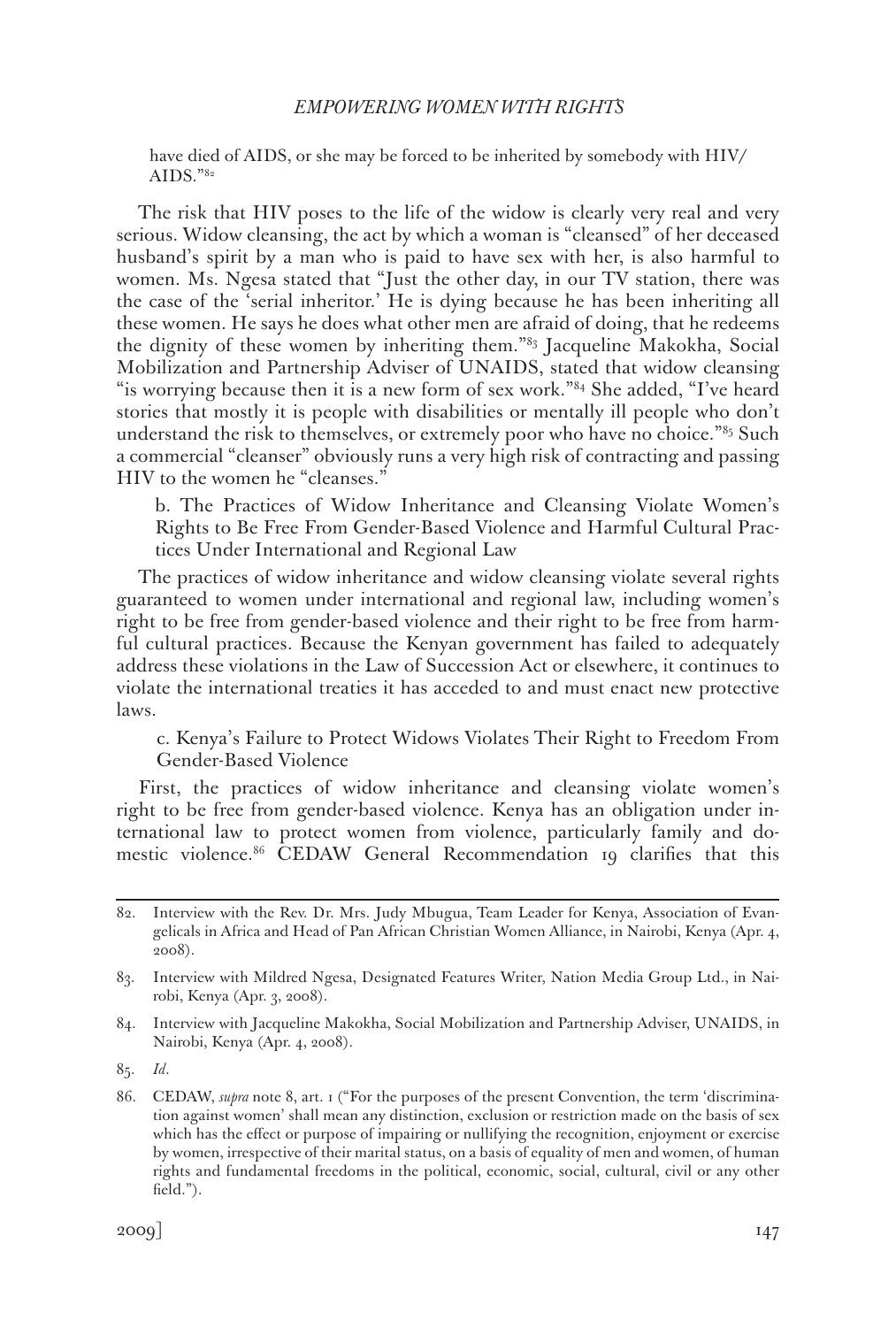right is guaranteed under CEDAW, stating, "Gender-based violence, which impairs or nullifies the enjoyment by women of human rights and fundamental freedoms under general international law or under human rights conventions, is discrimination within the meaning of article 1 of the Convention." $s<sub>7</sub>$ The discrimination against women is clear. If a widow's in-laws insist that she be inherited or cleansed and she refuses, she is sometimes inherited or cleansed, *i.e.* raped or forced into marriage, against her will.<sup>88</sup> Neither of these acts of violence occur against widowers. Therefore, they are clearly forms of gender-based violence, specifically forbidden by CEDAW.

Kenya has an affirmative obligation to protect women from this violence. CEDAW General Recommendation 19 requires Kenya to "ensure that laws against family violence and abuse, rape, sexual assault and other gender-based violence give adequate protection to all women, and respect their integrity and dignity."89 The United Nations' General Assembly Declaration on the Elimination of Violence Against Women concurs:

States should pursue by all appropriate means and without delay a policy of eliminating violence against women and, to this end, should…[e]xercise due diligence to *prevent*, investigate and, in accordance with national legislation, *punish* acts of violence against women, whether those acts are perpetrated by the State or by private persons.90

Women's right to freedom from violence stems from many specific rights, including life, health, and protection against cruel and degrading treatment. The African Charter, CEDAW, the ICCPR, the ICESCR, and the CRC protect women's rights to health and life,<sup>91</sup> both of which impose upon states an obligation to pro-

- 88. Human Rights Watch, Double Standards: Women's Property Rights Violations in Kenya 20 (2003), *available at* http://www.hrw.org/sites/default/files/reports/kenya0303.pdf [hereinafter HRW DOUBLE STANDARDS] (describing what happened to Jiwa Felister: "six months after her husband died in 1991...[h]er brother-in-law and four cousins pushed the jater [cleanser] into Felister's hut and he raped her. Felister screamed, but the jater covered her mouth.").
- 89. *CEDAW General Rec. 19*, *supra* note 87, para. 24(b).
- 90. United Nations General Assembly, Declaration on the Elimination of Violence Against Women, art. 4, G.A. res. 48/104, U.N. Doc A/RES/48/104 (1993) (emphasis added), *available at* http:// www2.ohchr.org/english/law/eliminationvaw.htm [hereinafter UN DEVAW].
- 91. African Charter, *supra* note 59, art. 4 ("Human beings are inviolable. Every human being shall be entitled to respect for his life and the integrity of his person"), art. 16(1) ("Every individual shall have the right to enjoy the best attainable state of physical and mental health."); CEDAW, *supra*  note 8, art. 3 ("States Parties shall take in all fields, in particular in the political, social, economic and cultural fields, all appropriate measures, including legislation, to ensure the full development and advancement of women, for the purpose of guaranteeing them the exercise and enjoyment of human rights and fundamental freedoms on a basis of equality with men."); *CEDAW General Rec. 19*, *supra* note 87, para. 7 ("[Women's [human] rights and [fundamental] freedoms include: (a) The right to life; …(g) The right to the highest standard attainable of physical and mental health"); ICCPR, *supra* note 11, art. 6 ("Every human being has the inherent right to life. This

<sup>87.</sup> Committee on the Elimination of Discrimination Against Women, *General Recommendation 19, Violence against women* (11th Sess., 1992), para. 7, U.N. Doc. A/47/38 at 1 (1993), *available at* http://www. un.org/womenwatch/daw/cedaw/recommendations/recomm.htm#recom19 [hereinafter *CEDAW General Rec. 19*].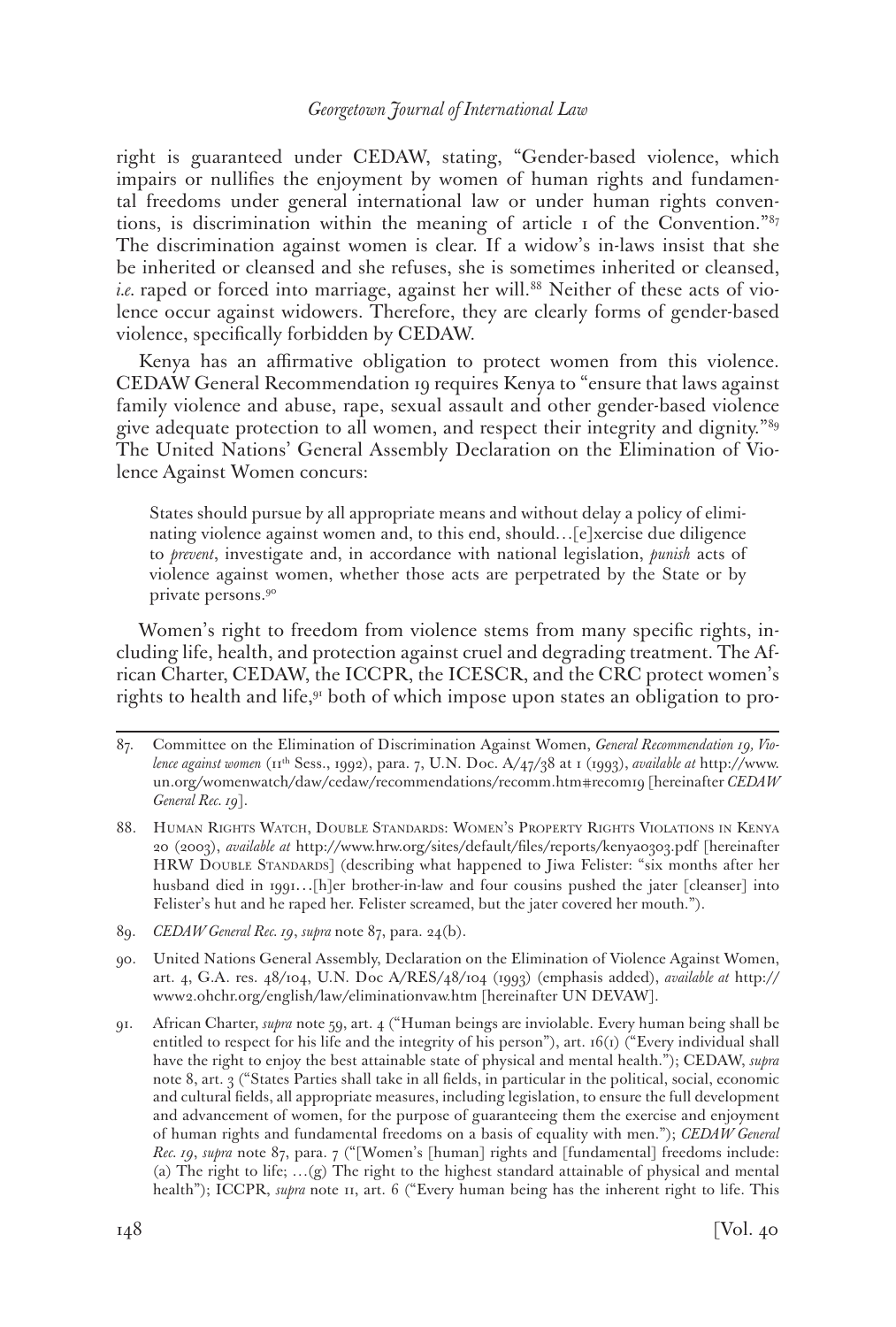tect women from violence. For example, the ICCPR provides: "Every human being has the inherent right to life."92 Further, the ICESCR states that the ratifying parties "recognize the right of everyone to the enjoyment of the highest attainable standard of physical and mental health."93 Both treaties also require that Kenya provide the rights to life and health equally to men and women and without any sex-based discrimination. Common Article 2 obligates state parties to "guarantee that the rights enunciated in…[each] Covenant will be exercised without discrimination of any kind as to…sex,  $\frac{94}{94}$  while common Article 3 requires them to "ensure" the equal right of men and women to the enjoyment of all…rights"95 in the ICCPR and ICESCR. Thus, Kenya must eradicate all practices that endanger women's health and life.

Finally, women's right to be free from cruel, inhuman, or degrading treatment, as guaranteed by CEDAW, the ICCPR, the CRC, and the African Charter, $9^6$  also requires Kenya to enact new laws to protect women from forced widow cleansing

right shall be protected by law. No one shall be arbitrarily deprived of his life."); ICESCR, *supra*  note 10, art. 12 ("1. The States Parties to the present Covenant recognize the right of everyone to the enjoyment of the highest attainable standard of physical and mental health."); Committee on Economic, Social, and Cultural Rights, *General Comment 14, The right to the highest attainable standard of health* (22nd Sess., 2000) para. 30, U.N. Doc. E/C.12/2000/4 (2000), *available at* http://www2. ohchr.org/english/bodies/cescr/comments.htm [hereinafter *CESCR General Comment 14*] ("States parties have immediate obligations in relation to the right to health, such as the guarantee that the right will be exercised without discrimination of any kind… ."); CRC, *supra* note 63, art. 6 ("1. States Parties recognize that every child has the inherent right to life."), art. 24 ("1. States Parties recognize the right of the child to the enjoyment of the highest attainable standard of health….").

- 92. ICCPR, *supra* note 11, art. 6.
- 93. ICESCR, *supra* note 10, art. 12.
- 94. *Id.* at art. 2(2) ("The States Parties to the present Covenant undertake to guarantee that the rights enunciated in the present Covenant will be exercised without discrimination of any kind as to race, colour, sex, language, religion, political or other opinion, national or social origin, property, birth or other status.; ICCPR, *supra* note 11, art. 2(1) ("Each State Party to the present Covenant undertakes to respect and to ensure to all individuals within its territory and subject to its jurisdiction the rights recognized in the present Covenant, without distinction of any kind, such as race, colour, sex, language, religion, political or other opinion, national or social origin, property, birth or other status.").
- 95. ICCPR, *supra* note 11, art. 3 ("The States Parties to the present Covenant undertake to ensure the equal right of men and women to the enjoyment of all civil and political rights set forth in the present Covenant."); ICESCR, *supra* note 10, art. 3 ("The States Parties to the present Covenant undertake to ensure the equal right of men and women to the enjoyment of all economic, social and cultural rights set forth in the present Covenant.").
- 96. ICCPR, *supra* note 11, art. 7; CRC, *supra* note 63, art. 37(a) ("No child shall be subjected to torture or other cruel, inhuman or degrading treatment or punishment."); *CEDAW General Rec. 19*, *supra*  note 87, para. 7 ("[Women's human] rights and [fundamental] freedoms include:… b) The right not to be subject to torture or to cruel, inhuman or degrading treatment or punishment"); African Charter, *supra* note 59, art. 5 ("All forms of exploitation and degradation of man particularly …cruel, inhuman, and degrading punishment and treatment shall be prohibited."); *see also* UN DEVAW, *supra* note 90, art. 2(a) ("Violence against women shall be understood to encompass, but not be limited to, the following: (a) Physical, sexual and psychological violence occurring in the family, including battering, sexual abuse of female children in the household, dowry-related violence, marital rape, female genital mutilation and other traditional practices harmful to women, non-spousal violence and violence related to exploitation").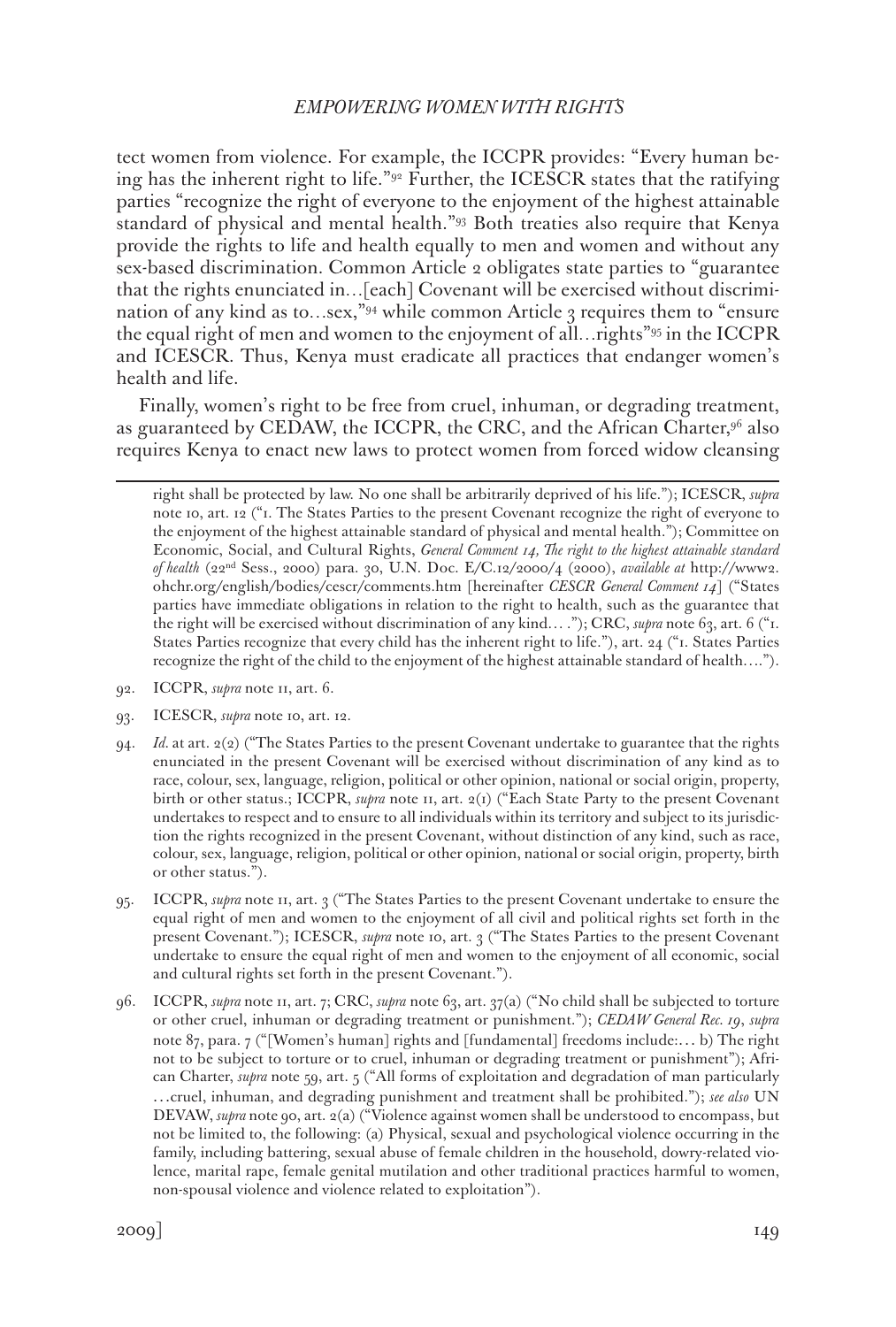and inheritance. The ICCPR clearly states, "No one shall be subjected to torture or to cruel, inhuman or degrading treatment or punishment."97 Because these actions against widows often involve rape and tend to treat women as "pieces of property" rather than people, they are cruel, inhuman, and degrading.

Widow inheritance and cleansing create the worst possible impacts on women's health and life. These include the horrific mental and emotional consequences of being forced to engage in sexual practices against one's will, as well as the physical consequences. Most notable among them are possible HIV infection. The risk of contracting HIV from widow cleansing and inheritance is very real and poses a serious threat to a widow's health and ultimately, her life. Nothing but new laws will allow Kenya to "prevent" and "punish" these acts of violence against women.

ii. Kenya's Failure to Protect Women From These Practices Violates Widows' Right to Freedom From Harmful Cultural Practices

Kenya also has an obligation under international law to end harmful and discriminatory cultural practices, which include widow inheritance and cleansing. General Comment 28 to the ICCPR instructs state parties to "ensure that traditional, historical, religious or cultural attitudes are not used to justify violations of women's right to equality before the law and to equal enjoyment of all Covenant rights."98 Similarly, CEDAW obligates state parties to "take all appropriate measures, including legislation, to modify or abolish existing laws, regulations, customs, and practices which constitute discrimination against women…. "99

<sup>97.</sup> ICCPR, *supra* note 11, art. 7.

<sup>98.</sup> *HRC General Comment 28*, *supra* note 59, para. 5. The United Nations' General Assembly agrees. *See* UN DEVAW, *supra* note 90, art. 4 ("States should condemn violence against women and should not invoke any custom, tradition or religious consideration to avoid their obligations with respect to its elimination." *See also CEDAW General Rec. 19*, *supra* note 87, para. 11 ("Traditional attitudes by which women are regarded as subordinate to men or as having stereotyped roles perpetuate widespread practices involving violence or coercion, such as family violence and abuse, forced marriage, dowry deaths, acid attacks and female circumcision. Such prejudices and practices may justify gender-based violence as a form of protection or control of women. The effect of such violence on the physical and mental integrity of women is to deprive them the equal enjoyment, exercise and knowledge of human rights and fundamental freedoms."); *id*. para. 21 ("Rural women are at risk of gender-based violence because traditional attitudes regarding the subordinate role of women that persist in many rural communities."); *id*. at para. 23 ("Within family relationships women of all ages are subjected to violence of all kinds, including battering, rape, other forms of sexual assault, mental and other forms of violence, which are perpetuated by traditional attitudes.").

<sup>99.</sup> CEDAW, *supra* note 8, art. 2 ("States Parties condemn discrimination against women in all its forms, agree to pursue by all appropriate means and without delay a policy of eliminating discrimination against women and, to this end, undertake:…(e) To take all appropriate measures to eliminate discrimination against women by any person, organization or enterprise; (f) To take all appropriate measures, including legislation, to modify or abolish existing laws, regulations, customs and practices which constitute discrimination against women… ."); *see also id.* at art. 5 (obligating state parties to: "take all appropriate measures: (a) To modify the social and cultural patterns of conduct of men and women, with a view to achieving the elimination of prejudices and customary and all other practices which are based on the idea of the inferiority or the superiority of either of the sexes or on stereotyped roles for men and women. . . ."); *CEDAW General Rec. 19*, *supra* note 87, para. 9 ("Under general international law and specific human rights covenants, States may also be responsible for private acts if they fail to act with due diligence to prevent vio-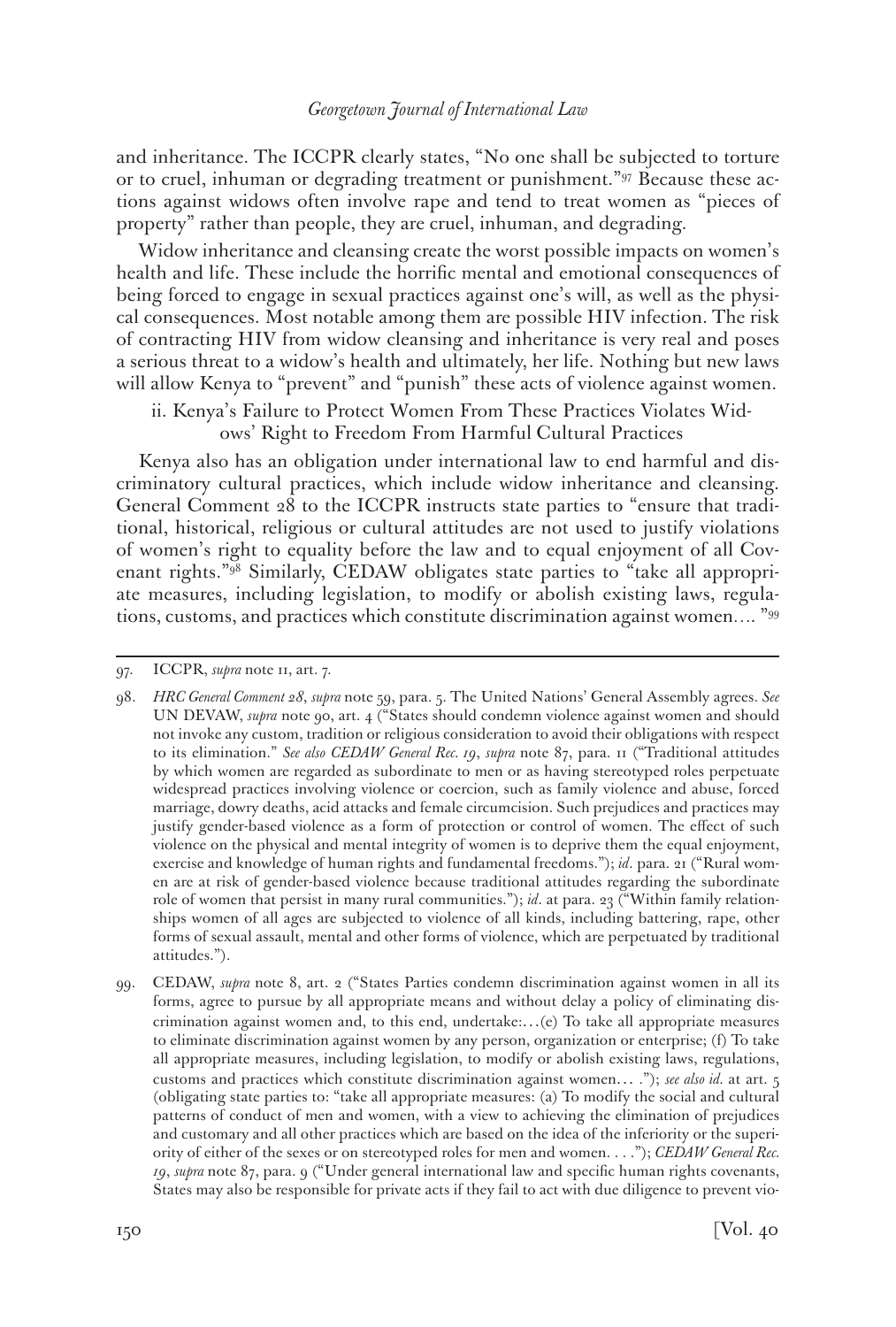The practices of widow inheritance and widow cleansing are based on the idea that women are inferior to men; those who perpetrate these practices treat women like property which is to be inherited and have no respect for women's bodily integrity and dignity. Men are not viewed as property, and their bodily integrity and dignity are respected. Consequently, widowers are not subjected to either inheritance or cleansing. Therefore, Kenya must take action to end this discrimination against women with its roots in deeply embedded cultural views that condemn women to a subordinate status.

c. Widow Inheritance and Cleansing Should Be Made Crimes

In keeping with their international obligations and commitment to gender equality, other African countries have incorporated language into their constitutions that forbids cultural practices that harm women. For example, the constitution of Ethiopia provides: "Laws, customs, and practices that oppress women or cause bodily or mental harm to them are prohibited."100 The constitution of Uganda contains similar language: "Laws, cultures, customs, or traditions which are against the dignity, welfare, or interest of women or which undermine their status are prohibited by this Constitution."<sup>101</sup>

While the Kenyan Constitution does not yet explicitly provide protection against such harm to women, Kenya must nevertheless take action because its binding international human rights obligations require the elimination of discriminatory cultural practices. Other countries can provide statutory guidance. Some have passed laws specifically outlawing widow inheritance and cleansing. For example, Liberia's Equal Rights of the Customary Marriage Law of 1998 expressly forbids a deceased husband's brothers or uncles to compel his widow to marry one of them.102 Indeed, Kenya's own African Christian Marriage and Divorce Act protects "African" and "native" widows married under the Christian or civil marriage regimes from being "bound to cohabit with" any family member of the deceased husband... "or any other person" or to be at the disposal of such persons in order to receive "support for herself and her children..."<sup>103</sup> It is discriminatory to give

lations of rights or to investigate and punish acts of violence, and for providing compensation").

102. Equal Rights of the Customary Marriage Law of 1998, § 3.4. (Liberia) ("Any family member who shall compel [a] widow to marry one of her last husband's relatives against her will in order for said widow to be able to subsist or earn a livelihood, has committed a felony of the first degree, and upon conviction in a court of competent jurisdiction, shall be fined the amount of not less than L\$500.00, nor more than L\$1,000.00).

103. The African Christian Marriage and Divorce Act, Cap. 151 § 13(1) (Kenya) ( "Any African woman married in accordance with the provisions of this Act or of the Marriage Act or of the Native Christian Marriage Act (now repealed), whether before or after the commencement of this Act shall be deemed to have attained her majority on widowhood, and shall not be bound to cohabit with the brother or any other relative of her deceased husband or any other person or to be at the disposal of such brother or other relative or other person, but she shall have the same right

<sup>100.</sup> CONST. OF THE FEDERAL DEMOCRATIC REPUBLIC OF ETHIOPIA, art. 35(4), (1994).

<sup>101.</sup> CONST. OF UGANDA, art. 32(2) (1995) (amended 2005) (The Constitution (Amendment) Act, 2005 § 11 (Uganda) provides: "Article 32 of the Constitution is amended by substituting for clause (2) the following—"(2) Laws, cultures, customs and traditions which are against the dignity, welfare or interest of women or any other marginalised group to which clause (1) relates or which undermine their status, are prohibited by this Constitution.").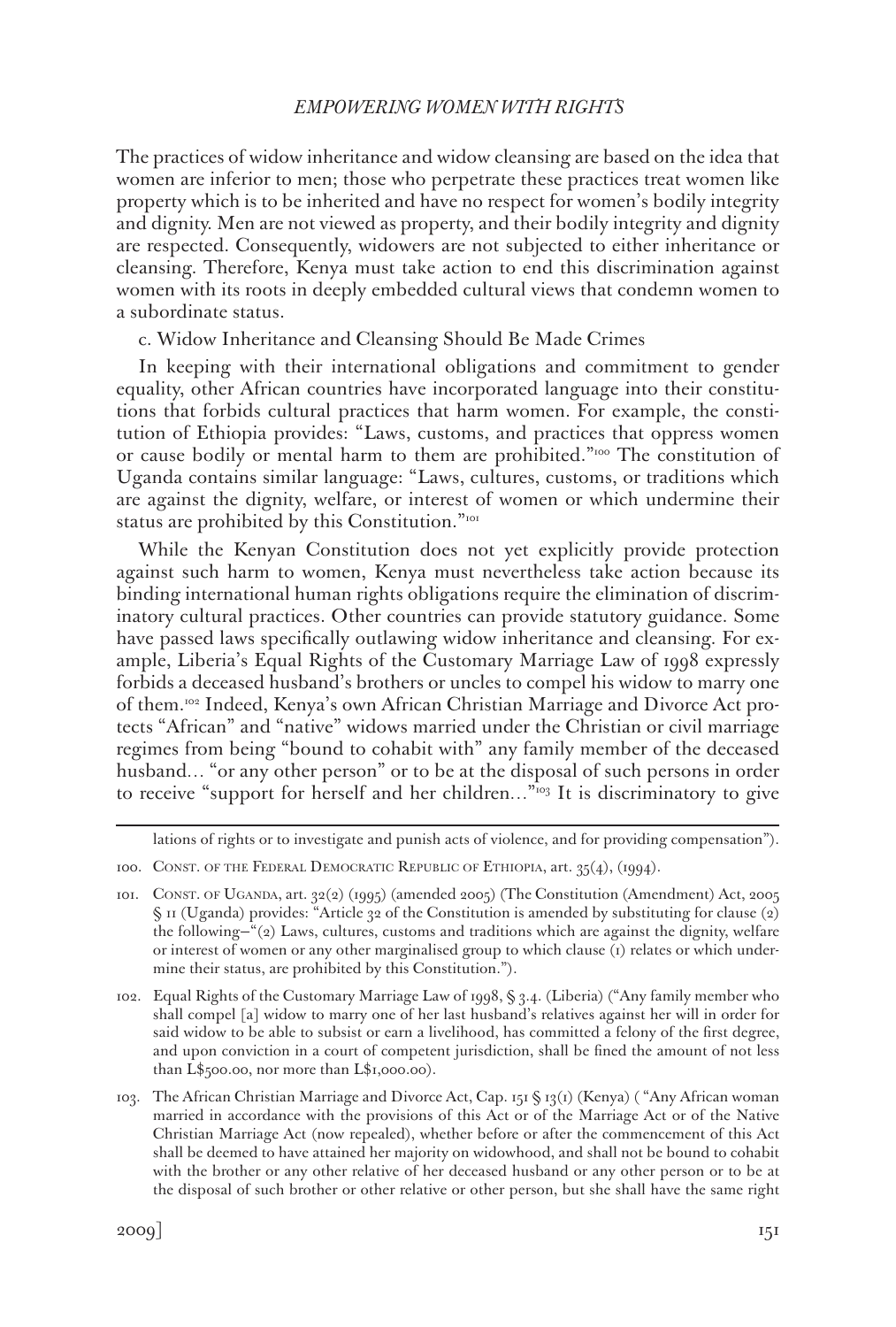some women protection from widow inheritance and cleansing, but not others, based entirely on the regime under which they were married and their race and religion.

Many Kenyans support criminalizing widow inheritance. In the recent Clinic/ FIDA Kenya interviews, thirteen out of eighteen people questioned about criminalizing widow inheritance would support some sort of criminal penalty, at least for forced or compelled widow inheritance.<sup>104</sup> Many Kenyans said they would support jail-time for offenders.<sup>105</sup>

The Law of Succession Act thus needs a new section making widow inheritance a crime. Specifically, it should explicitly make it a crime to use physical violence or unwanted contact, threatening words, harassment, coercion, or the destruction of property to force a widow to undergo widow inheritance or widow cleansing. The statute should also criminalize widow "cleansing," by criminalizing the exchange of money for sexual cleansing services and vice versa. This will hold both the "cleanser" and the person hiring him liable for the act. The punishment for these acts should include jail time and/or a fine.

These changes will likely attract criticism from those who claim it is their cultural right to practice widow inheritance and cleansing. Even certain women who wish to be cleansed because of their personal beliefs may protest this amendment. Professor Githu Muigui pointed out that "many of these relationships are consensual. You talk about the economic imperative, that you are a lady with maybe four children and this provides some security. So you shouldn't think of it that there is a predatory male waiting to forcefully apply the woman."<sup>106</sup> Similarly, Ms. Mary Njeri Gichuru stated:

Even in the circumstances where it happens, inheritance is not really forced, but it's what the community values, because you see, you do not want to be an outcast in your community. . . . There are some people whose value system still includes these

to support for herself and her children of such marriage from such brother or other relative as she would have had if she had not been married as aforesaid."). *See also* Intestate Succession Law, (1985) P.N.D.C.L. 111 § 16A(1) (Ghana), as inserted by Intestate Succession (Amendment) Law, (1991), P.N.D.C.L. 264, § 1 (forbidding any person from "eject[ing] a surviving spouse or child from the matrimonial home" prior to the distribution of the decedent's estate).

<sup>104.</sup> *See, e.g.,* Interview with Mildred Ngesa, Designated Features Writer, Nation Media Group Ltd., in Nairobi, Kenya (Apr. 3, 2008). ("Q: Do you think it would help if we made a law criminalizing widow inheritance? A: It would help a lot.); Interview with Johnson Kimani Mwangi, Retired Teacher, in Gitero, Kenya ("Q: Would you support criminalizing widow inheritance? A: A penalty would be welcomed. … I have never been in support of widow cleansing so it would discourage the practice.").

<sup>105.</sup> *See* Interview with Geoffrey S. Birundu, Collector of Stamp Duty in Nairobi, Kenya (Apr. 1, 2008) (five year jail sentence); Interview with Mr. Ruben Mwenda Murugo, Land Policy Coordinator in Nairobi, Kenya (Apr. 3, 2008) (five year jail sentence); Interview with Millie Odhiambo Maboma, Nominated Member of Parliament in Nairobi, Kenya (Apr. 1, 2008) (10-20 year jail sentence); Interview with Hellen Kwamboka Ombati, Advocate of the High Court of Kenya and FIDA Member in Nairobi, Kenya (Apr. 1, 2008) (seven year jail sentence).

<sup>106.</sup> Interview with Professor Githu Muigui, Partner, Mohammed Muigui Advocates, in Nairobi, Kenya (Apr. 3, 2008).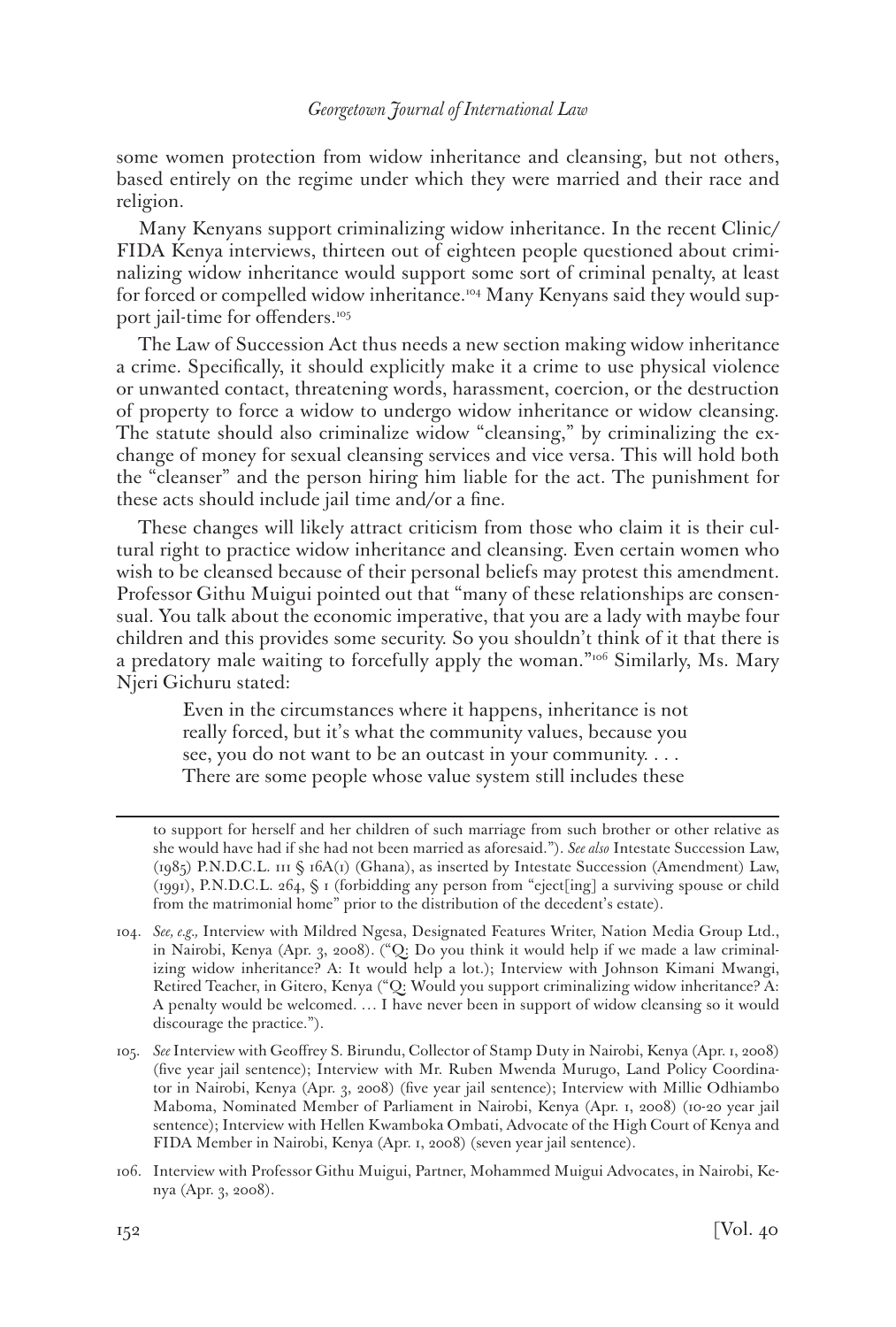things and who think they are valuable.<sup>107</sup>

However, in most cases such practices are imposed upon women without their consent. It is the unwanted contact, harassment, and coercion (physical, social or otherwise) to participate in these practices that would be outlawed under the proposed changes. As stated above, General Comment 28 to the ICCPR instructs state parties to "ensure that traditional, historical, religious or cultural attitudes are not used to justify violations of women's right to equality before the law and to equal enjoyment of all Covenant rights."<sup>108</sup> Because these practices are so harmful to women's human rights, Parliament has an obligation under CEDAW<sup>109</sup> to take steps to eradicate them.

Some persons who were interviewed observed that forced widow inheritance is already a crime under the Sexual Offenses Bill, which criminalizes rape. Reuben Mwenda Murugo, Land Policy Coordinator, stated, "Definitely if she is forced, it is a…criminal offense. So, right now we have the Sexual Offenses Bill [now the Sexual Offenses Act]. If the case gets to court, he should be accused under the Sexual Offenses [Act]."110 However, due to its pervasive and insidious nature and the great degree of social coercion that is typical of this practice, widow inheritance is a unique problem requiring specific attention under the law. A criminal penalty attached to the crime of widow inheritance and widow cleansing, specifically, calls attention to the issue and sends the message that the Kenyan government is serious about stopping the practice. The proposed amendment also covers a broader range of situations; for example, a widow may not be physically forced into being inherited, such that it would be considered rape under the Sexual Offenses Act, but she may be coerced into it, either economically or socially. Calling attention to the fact that women have the right to refuse being inherited will help with another problem Mr. Murugo pointed out, which is that "there are acts to protect, but the issue is implementation.… Perhaps the people being inherited are not even aware

<sup>107.</sup> Interview with Ms. Mary Njeri Gichuru, Deputy Executive Director of Education, Centre for Women in Democracy, in Nairobi, Kenya (Apr. 4, 2008).

<sup>108.</sup> *HRC General Comment 28*, *supra* note 59, para. 5; *see also* Protocol to the African Charter on Human and Peoples' Rights on the Rights of Women in Africa, art. 5, adopted by the 2nd Ordinary Session of the Assembly of the Union, Maputo, CAB/LEG/66.6 (Sept. 13, 2000), *entered into force* Nov. 25, 2005, *signed by Kenya* Dec. 17, 2003, *available at* http://www1.umn.edu/humanrts/africa/ protocol-women2003.html [hereinafter Women's Protocol] (requiring state parties to prohibit "harmful practices which negatively affect the human rights of women and which are contrary to recognised international standards.").

<sup>109.</sup> CEDAW, *supra* note 8, art. 2 ("States Parties condemn discrimination against women in all its forms, agree to pursue by all appropriate means and without delay a policy of eliminating discrimination against women and, to this end, undertake: …(f) To take all appropriate measures, including legislation, to modify or abolish existing laws, regulations, customs and practices which constitute discrimination against women.); *see also id.* at art. 5 (obligating state parties to: "take all appropriate measures: (a) To modify the social and cultural patterns of conduct of men and women, with a view to achieving the elimination of prejudices and customary and all other practices which are based on the idea of the inferiority or the superiority of either of the sexes or on stereotyped roles for men and women….").

<sup>110.</sup> Interview with Ruben Mwenda Murugo, Land Policy Coordinator, in Nairobi, Kenya (Apr. 2, 2008).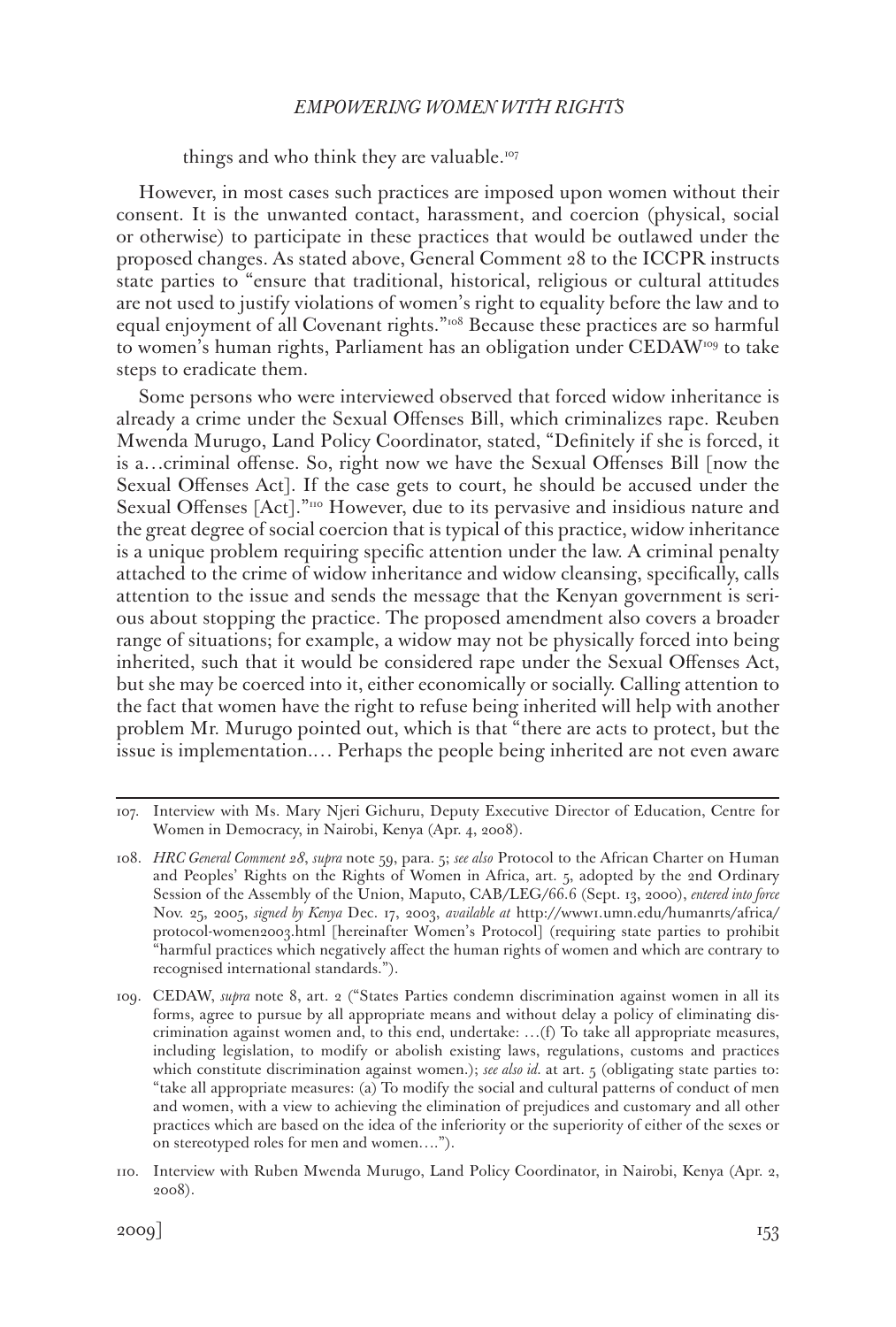of their rights. It is ignorance and they accept." $m$  By creating a law specifically addressing this problem, Kenya will increase awareness of the problem and make clear to women their right to be free from such practices.

# *B. The Law of Succession Act Fails to Ensure That Women Have Knowledge of Their Rights and Access to the Legal Services Necessary to Vindicate Inheritance Claims.*

Ignorance of legal rights and lack of access to legal services remain enormous obstacles for women in vindicating their rights to inherit property. According to attorney Gilbert O. Ombachi, "The law is there…. People don't know it or make use of it."112 Attorney Anthony Kamaru adds, "When the husband dies, the women don't know what to do. They just sit around. And by the time they take action, they have waited so long that it has become a problem. So lack of information is a big problem."<sup>113</sup>

A recent USAID study found that 90 percent of poor people are not aware of Kenya's formal inheritance laws.<sup>114</sup> This widespread ignorance renders the critical provisions of the Law of Succession Act meaningless, and allows for the continued use of cultural practices and customary law to determine succession matters. These cultural practices almost universally deny women equal rights in inheritance. As businessman Frederick Oundo said, "The whole idea of customary law in Kenya favors men at the expense of women."115 As a result, thousands of women who have legal rights according to the Law of Succession Act never come forward and make claims to the property that, according to the law, is rightfully theirs.

Even when women have the knowledge necessary to pursue their claims, the process of filing a succession claim can be cumbersome and expensive. Anthony Kamaru, an advocate who provides free legal services to poor women in Kenya, said that women who want to make claims "have to pay court fees, filing fees, disbursement fees, and others."116 While there is a process by which such fees can be waived for low income applicants, Kamaru noted the difficulties that women have going through that process. For example, in order to qualify for a fee waiver, you must first submit an application for waiver to the court. Ironically, the fee waiver application also may have a fee. On average, Kamaru reports that the pursuit of an inheritance claim costs a Kenyan woman 8,000 Kenyan shillings, before considering the costs of hiring an advocate. Several high-level judiciary officials expressed frustration with the experience of seeing women with strong legal claims unable to pursue those claims

<sup>111.</sup> *Id.*

<sup>112.</sup> Interview with Gilbert O. Ombachi in Meru, Kenya (Mar. 31, 2008).

<sup>113.</sup> Interview with Anthony Kamaru, attorney, Katuuo Cha Sheria in Nairobi, Kenya (Apr. 4, 2008).

<sup>114.</sup> Interview with Beatrice Wamalwa, Development Assistance Assistant, USAID in Nairobi, Kenya (Apr. 2, 2008).

<sup>115.</sup> Interview with Frederick Oundo in Nairobi, Kenya (Apr. 3, 2008).

<sup>116.</sup> Interview with Anthony Kamaru, Attorney, Katuuo Cha Sheria, in Nairobi, Kenya (Apr. 4, 2008). *See* Law of Succession Act, *supra* note 14, § 97; Probate and Administration Rules, (1980) Sub. Leg. Rules 69-71; and Third Schedule (Rule 71) (setting court fees for 26 different forms, filing fees, xeroxing, and like items or actions).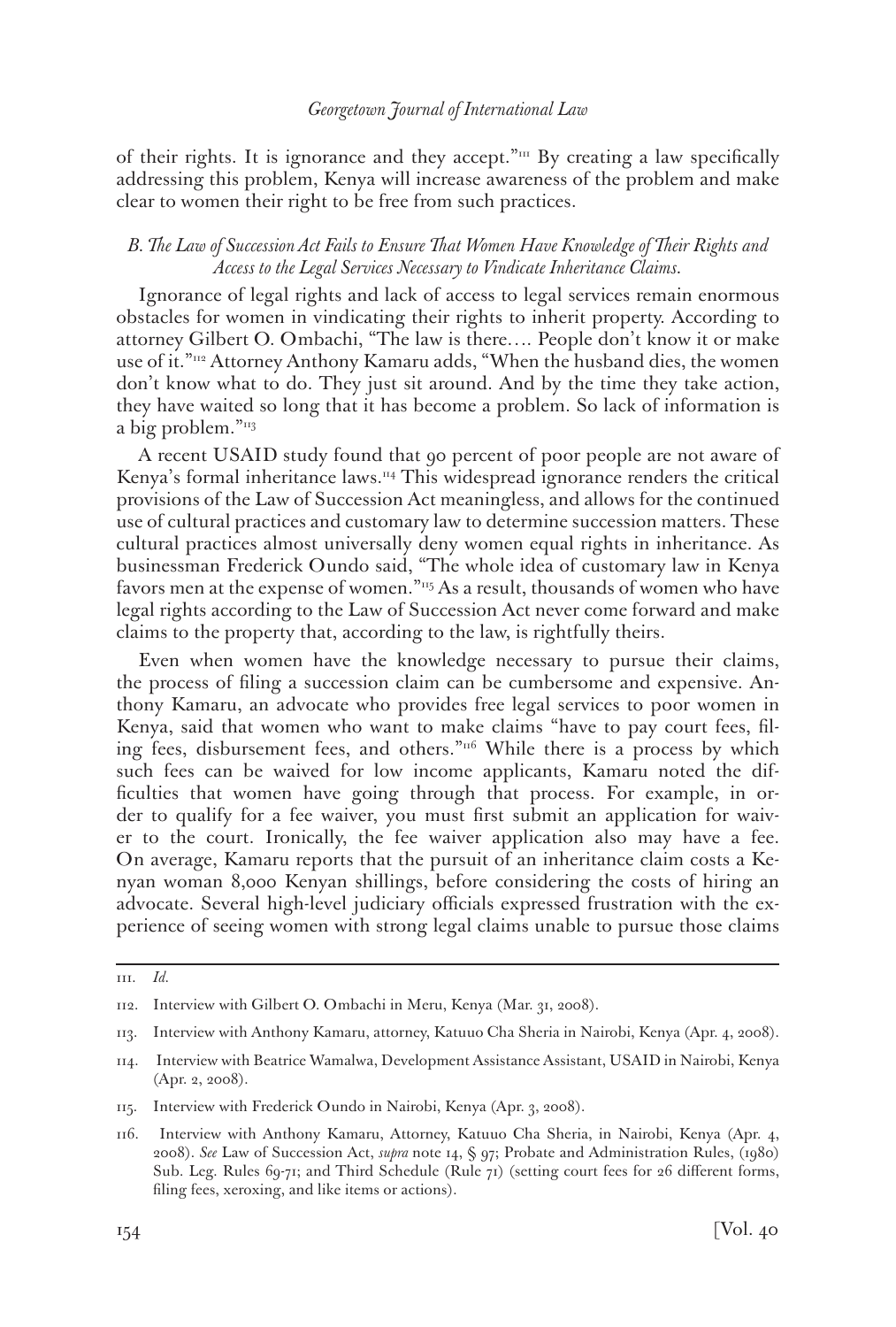because they did not have access to an attorney, or because they could not pay the costs of traveling to court, or because they could not afford to pay court fees.<sup>117</sup> According to Margaret Wangeshi, a rural woman living in Nyeri:

It is not easy to have an advocate and to go to court. It is a very long distance from town to where I live. I have problems at the moment. I cannot get transport to go to court. If there was a court nearby I would go and have my problems solved, but because they are far out I cannot afford the transport. I will stay with my problems in the house and suffer from heartache.<sup>118</sup>

Questions of access are exacerbated by the unusually long and difficult procedures necessary to file a succession claim. There are three basic stages of the administrative process for making a succession claim. First, the person making a claim on the estate must submit a notice of intent to administer the estate. The applicant must then wait 30 days before filing an application for a grant of administration with a Magistrate Court or High Court.<sup>119</sup> Once the application for a grant has been filed, the court will wait a minimum of six months, during which time the applicant is expected to investigate all the assets and liabilities of the estate, as well as list all people who may have a claim on the estate.<sup>120</sup> At that point, the court may confirm the grant. Even in circumstances where there are no objections to an application for a grant of administration, the process takes almost a year.<sup>121</sup> If there are objections or competing claims to administer the same estate, the dispute can then drag on for years or even decades. In the meantime, a widow trying to use her husband's estate to pay for the maintenance of the family will have only limited access to her husband's property.

This process requires a great degree of diligence and procedural know-how. Attorney David Michuki explained, "When you are filing for probate [*i.e.*, making a claim for inheritance], there are forms and forms to fill, which you submit to the High Court or the Magistrate Court. And if you do not fill them out properly, the Court will make you do it again and that will make the process more difficult."<sup>122</sup> Many of these forms are written in a legal language that is difficult for people with limited education to read and understand. Another attorney added, "There are many complaints about the process of the forms. There are six forms (*sic*). … Some of it is a bit technical."<sup>123</sup> As a result, "It is very difficult for a party that is not represented to make a claim."124

122. Interview with David Michuki in Nairobi, Kenya (Apr. 3, 2008).

<sup>117.</sup> Interview with Judicial Officials in Nairobi, Kenya (Apr. 2, 2008).

<sup>118.</sup> Interview with Margaret Wangeshi in Male, Kenya (Mar. 30, 2008).

<sup>119.</sup> Law of Succession Act, (1981) Cap. 160 § 67(1). (Kenya).

<sup>120.</sup> *Id.* at  $\S$   $5I(2)$ .

<sup>121.</sup> Interview with Anthony Kamaru, Attorney, Katuuo Cha Sheria, in Nairobi, Kenya (Apr. 4, 2008).

<sup>123.</sup> Interview with Anthony Kamaru, Attorney, Katuuo Cha Sheria, in Nairobi, Kenya (Apr. 4, 2008). Law of Succession Act, *supra* note 14, § 97; Probate and Administration Rules, (1980) Sub. Leg. Rules 69-71; and First Schedule (Rule 70) (providing 112 different forms).

<sup>124.</sup> *Id.*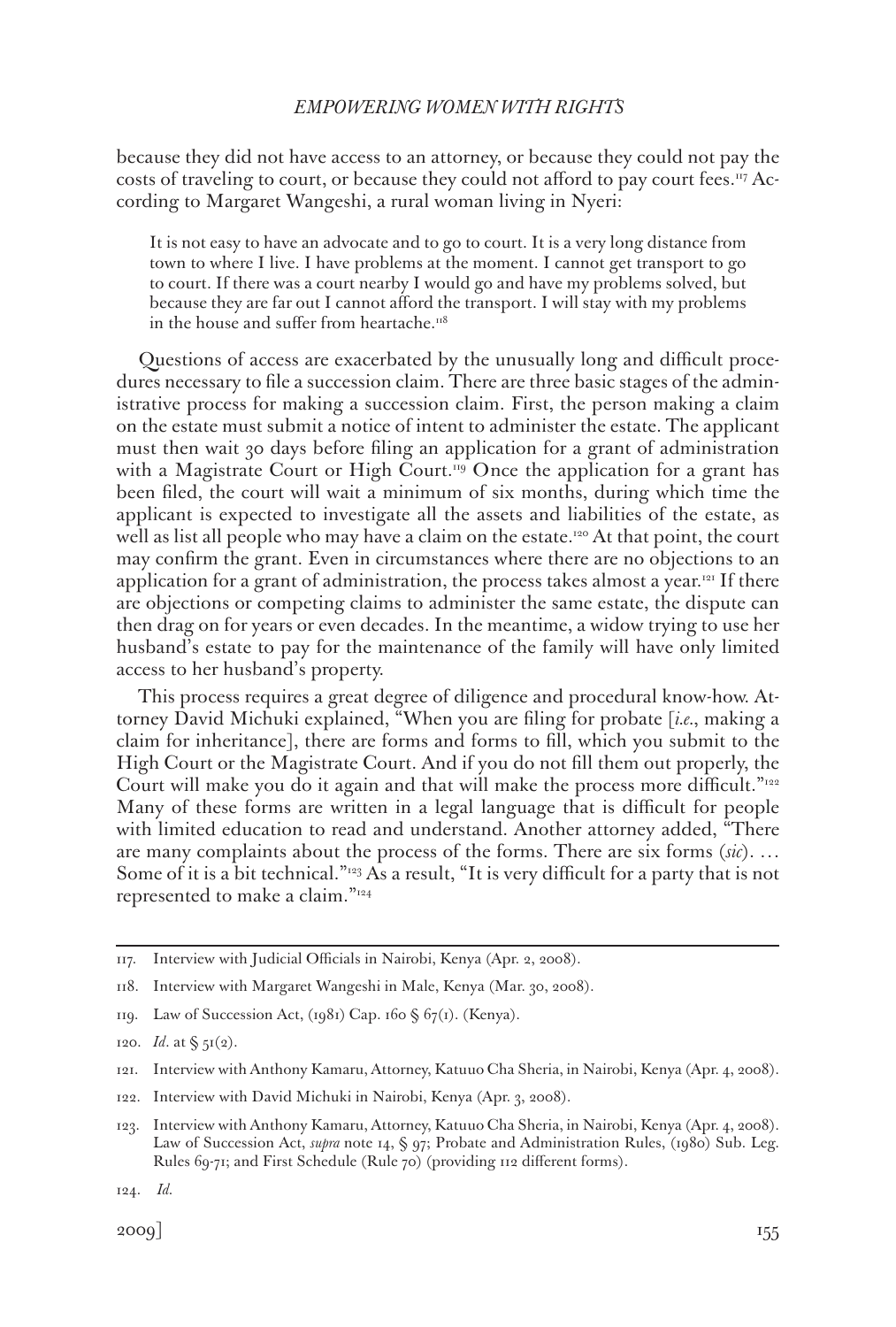Widows face particular difficulty when there are competing claims to an estate. Legal disputes can impose several costs on widows. First, the High Court often has the sole jurisdiction to resolve such disputes.125 This is a problem for poor women, because while there are over 200 Magistrate Courts in the country, there are fewer than sixty High Courts.<sup>126</sup> This jurisdictional deficiency means that many women in rural areas have to spend a great deal of time and money in traveling to large towns or cities. High Courts also impose greater court fees.<sup>127</sup> According to several judicial officials, when faced with the prospect of a transfer to High Court, many poor women have had to simply give up their claims.<sup>128</sup>

More importantly, once a dispute arises the process can take years or even decades to resolve. Registrar General Francis Ng'anga said that the average disputed succession claim takes five years to adjudicate.129 Joyce Naitore, a woman in Nyeri, said that the courts are still trying to subdivide the inheritance that she received from her father nine years ago.<sup>130</sup> Naitore said:

[My father died in] 1999… . He said that 'all my children [both male and female] are children.' I still get from his plantations. We are still subdividing. We went to court for the letter of administration. We are waiting for the manager to give us the go-ahead and put the land in my own name.

During the interim period, women have only limited access to this property, cannot use their inheritance as collateral for loans, and have difficulty even accessing property for basic maintenance.<sup>131</sup> According to Ng'anga, "[The woman] cannot charge that property to get a loan. If she has to sell, she has to go to court to ask for consent. And [for] the purpose of maintenance only. She is not supposed to starve. She has to be given consent by the court."<sup>132</sup> Attorney Jane Serwanga said that courts "are hesitant to let you access the account because a lot can happen before the grant is confirmed. But the Succession Act outlaws dealings with any land that is going through the process of succession."<sup>133</sup>

Part of the difficulty in many of these cases is that the Law of Succession Act gives only vague guidelines as to how courts should appoint administrators. As a result, deciding these matters is a complicated and time-consuming process. Under

127. *Id.*

128. *Id.*

- 130. Interview with Joyce Naitore at FIDA-Kenya office in Nairobi, Kenya (Apr. 4, 2008).
- 131. Interview with Francis Ng'anga, Registrar General, in Nairobi, Kenya (Apr. 3, 2008).

<sup>125.</sup> Law of Succession Act, *supra* note 14, § 48(1). A resident magistrate under the current Act has jurisdiction only for estates valued at 100,000 shillings or less. And whenever both the High Court and a resident Magistrate Court are available, the High Court has "exclusive" jurisdiction.

<sup>126.</sup> Interview with Judicial Officials in Nairobi, Kenya (Apr. 2, 2008).

<sup>129.</sup> Interview with Francis Ng'anga, Registrar General, in Nairobi, Kenya (Apr. 3, 2008).

<sup>132.</sup> *Id.*

<sup>133.</sup> Interview with Jane Serwanga, Attorney, FIDA-Kenya in Nairobi, Kenya (Apr. 2, 2008). *See* Law of Succession Act, *supra* note 14, §§ 55(1) (no distribution of capital before confirmation of grant),  $71(1)$  (confirmation of grant required "in order to empower the distribution of any capital assets").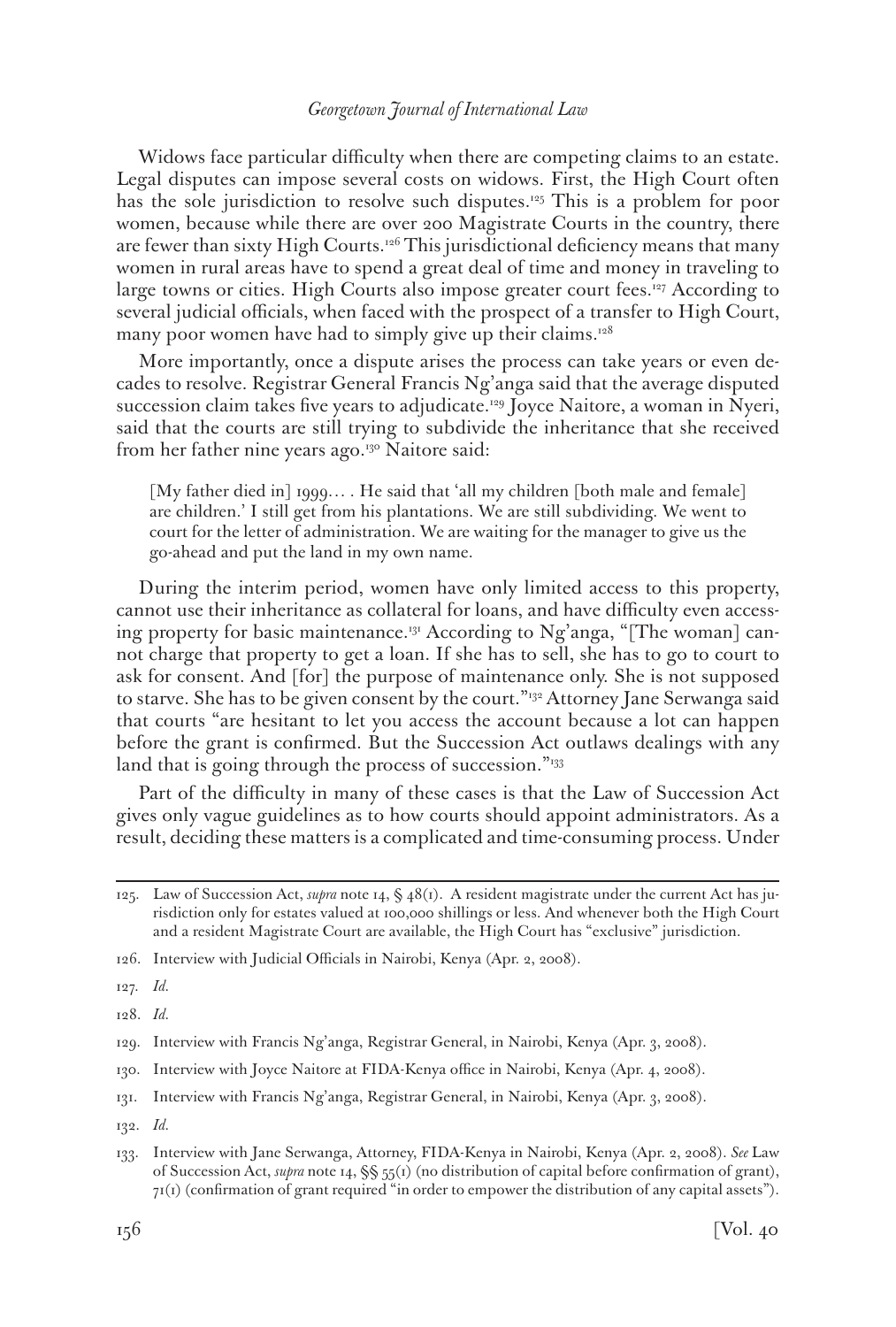Section 66 of the Act, the criteria upon which the court is to determine whether to grant a letter of administration is ambiguous. The Act recognizes that the spouse of the deceased has the highest priority to administer the estate, but that is only one factor in the court's all-encompassing discretion to consider undefined and potentially unlimited additional factors. According to Section 66, "[T]he court shall…have a final discretion as to the person or persons to whom a grant of letters of administration shall, in the best interests of all concerned, be made, but shall, without prejudice to that discretion, accept as a general guide the following order of preference…. "134 It is unclear under what circumstances the court may deviate from the "general guide" that gives spouses highest priority to administer the estate. It is equally unclear what kinds of argument and criteria can be considered in making a judgment "in the best interests of all concerned."<sup>135</sup>

This ambiguity in Section 66 is effectively an invitation for anyone who for any reason believes that he or she has a right to the decedent's estate to make a claim on it, no matter how legally implausible, even when there is a spouse with a higher priority. Often these are petitions for grants of administration and objections to confirmation of grants submitted by the brothers of the deceased, in opposition to claims made by the widow.<sup>136</sup> These brothers or other male family members are often motivated by the false belief that women cannot inherit property, that customary law is intended to govern succession matters, or that the property of the deceased must remain within the patrilineal family structure.<sup>137</sup>

According to attorney Helen Ombati, when women actually do pursue these claims in court, because of the priority given to the spouse under Section 66, the widows usually win. She said, "Once they go to court, it usually turns out well." $138$ Nevertheless, in a majority of cases, because the woman lacks the social and legal resources to pursue a claim, the brother, rather than the wife, becomes the administrator of the estate. According to Ombati, that is because brothers can drag out the process, making it too expensive and difficult for the wife to fight the claim in court.

The brothers also may take advantage the widow's ignorance. Ombati said the male relatives "are more aware, more educated. During the mourning period, they will take the death certificate and file a succession matter. They will take all the documents, and they will rush to court. In most cases they leave her out. They will do it behind her back."<sup>139</sup> The brothers, she said, also "in most cases threaten the lady…. She can even die out of thuggery arranged by the brothers."140 These difficulties subvert the administration of justice and the ability of the Law of Succession Act to effectively function and resolve these conflicts.

135. *Id.*

- 139. *Id.*
- 140. *Id*.

<sup>134.</sup> Law of Succession Act, *supra* note 14, § 66.

<sup>136.</sup> Interview with Helen Ombati, Attorney, in Nairobi, Kenya (Apr. 1, 2008).

<sup>137.</sup> *Id.*

<sup>138.</sup> *Id*.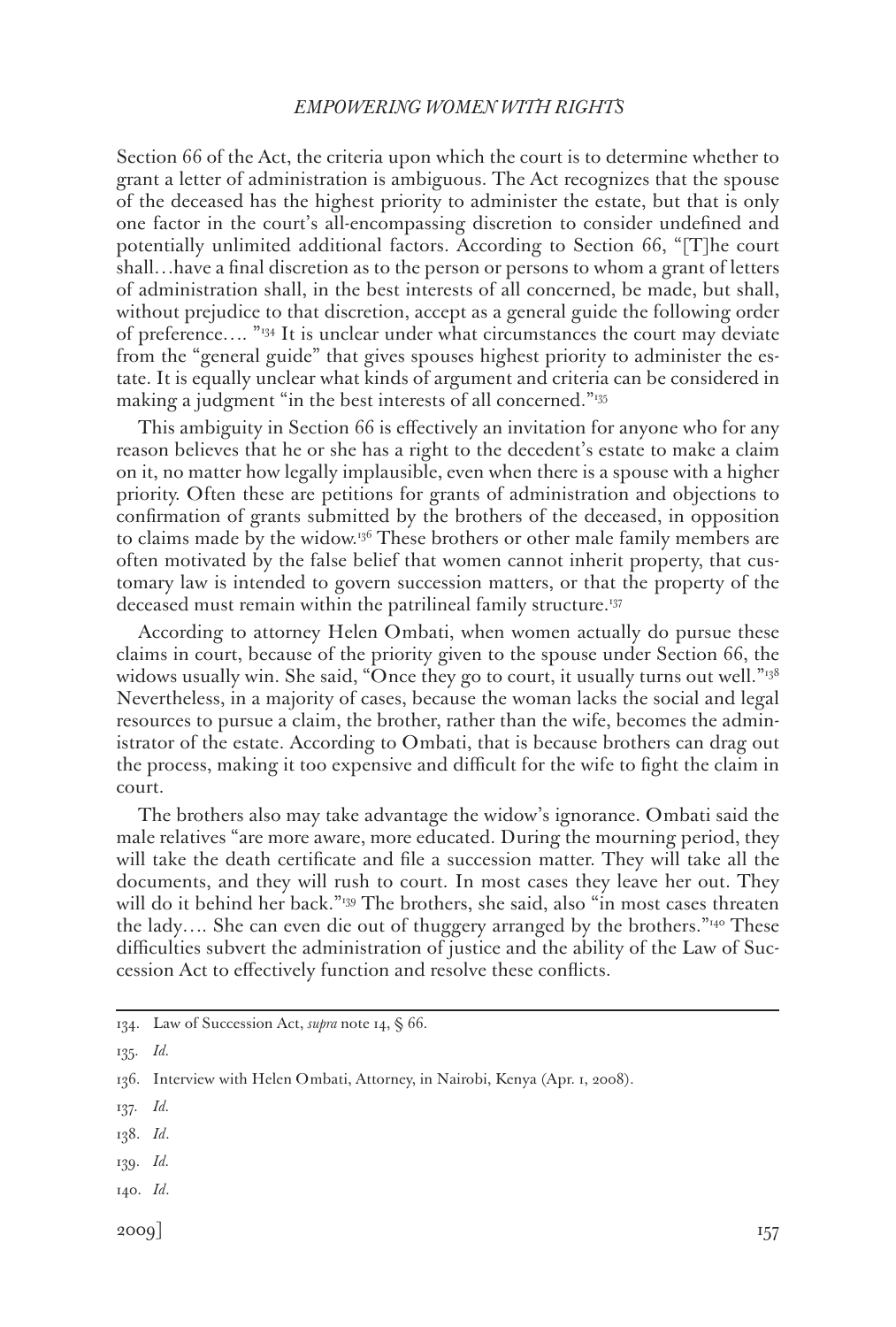#### *1. International Law Requires a Fair, Functional System of Intestate Succession.*

The people of Kenya have a right to a succession law that is fair to all citizens, effective and enforceable. That was the original goal of the Law of Succession Act, a statute that was designed to repeal a system in which succession was determined by eight different statutes and to replace it with one relatively uniform Act with universal jurisdiction. Section 2 of the Law of Succession Act states that, with certain exceptions, the Act's provisions "shall have universal application to, all cases of intestate or testamentary succession to the estates of deceased persons.…"141 As enacted in 1980, there was no exclusion for Muslims; that exclusion was not added until 1990 by No. 21 of 1990 (Schedule). Section 4 of the Law of Succession Act states that succession "shall be regulated by the law of Kenya." $42$  Despite these provisions, even in those circumstances where the Law of Succession Act is meant to apply, the vast majority of succession matters on rural lands that the Act covers—that is, lands that are registered, found within a municipality, township, or market, or located outside the 12 districts designated by the Attorney General—are still determined by the local customary law, by people who are largely ignorant of what the applicable written law actually requires. As the government has stated to the CEDAW Committee, "As much as the Kenya Law of Succession Act is meant to harmonize inheritance laws, in practice the transmission of land rights is largely done within customary laws which discriminate against women and children."143 In order to turn the Law of Succession Act into a single orderly system to resolve succession conflicts, the Law of Succession Act must become more effective for poor people, and especially for poor women.

In the ratification of numerous human rights agreements and in its Constitution, the government of Kenya has promised its citizens legal rights that exist not only on paper, but in practice. States parties to international treaties must "ensure" people's rights and the protection of such rights must be "effective." Thus, under ICCPR article 26, "All persons are equal before the law and are entitled without any discrimination to the equal protection of the law. In this respect, the law shall prohibit any discrimination and guarantee to all persons equal and *effective*  protection against discrimination on any ground such as...sex...or other status."144 Similarly, article 2(1) requires that a ratifying State "*ensure* to all individuals" all ICCPR rights without distinction based on sex or other status, and article  $2(2)$ that the "State adopt such legislative or other measures as may be *necessary to give effect to the rights recognized* in the present Covenant."<sup>145</sup> CEDAW's article 2(a) requires the "practical realization" of equality and article  $2(c)$  the "effective protection of women" against discrimination. Section  $70(a)$  of the Kenyan Constitution implements these international norms by ensuring that all citizens have the equal right, whatever one's "sex," to "the protection of the law."<sup>146</sup> Section  $77(9)$  requires a "fair

<sup>141.</sup> Law of Succession Act, *supra* note 14, § 2.

<sup>142.</sup> Law of Succession Act, *supra* note 14, § 4.

<sup>143.</sup> Kenya 2007 CEDAW Responses, *supra* note 13, para. 22.

<sup>144.</sup> ICCPR, *supra* note 11, art. 26 (emphasis added).

<sup>145.</sup> ICCPR, *supra* note 11, art. 2(1)-(2) (emphasis added).

<sup>146.</sup> Constitution, § 70(a) (rev. ed. 2001) (1998) (Kenya).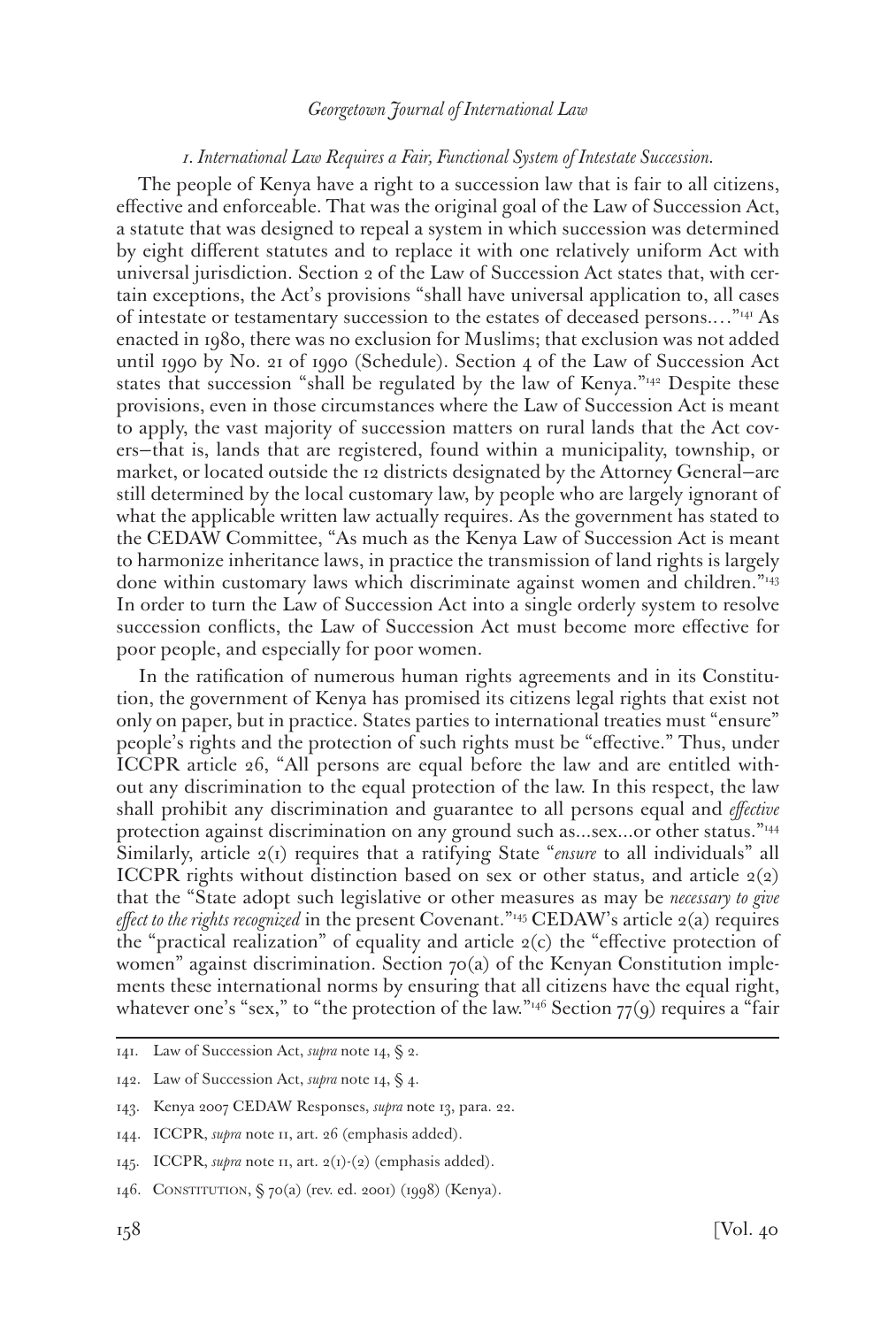hearing within a reasonable time" for the adjudication of any person's asserted "civil right."147

The right to a remedy is needed to insure that rights are effective. Thus,the IC-CPR requires that "[a]ny person whose rights or freedoms as herein recognized are violated shall have an effective remedy....  $\frac{1}{148}$  These rights include: the "equal right of men and women to the enjoyment of all civil and political rights."149 The ICCPR goes even further by requiring as to *all laws*, including those relating to economic, social, and cultural rights, that article 26's protections for equality before the law and for equal protection without sex discrimination apply. Thus, the Human Rights Committee ruled that when a Netherlands state statute denied a married woman unemployment benefits given to married men, the State violated her right to equal economic benefits and was required to remedy her loss.<sup>150</sup> This has an obvious application to the Law of Succession Act, which denies Kenyan widows and daughters the economic benefit of equal inheritance rights with widowers and sons.

The Human Rights Committee's General Comment 31 shows the interrelationship of effective rights and remedies, stating, "Article 2, paragraph 3, requires that in addition to effective protection of Covenant rights States parties must ensure that individuals also have accessible and effective remedies to vindicate those rights. Such remedies should be appropriately adapted so as to take account of the special vulnerability of certain categories of person…. " The Human Rights Committee adds, "Failure by a State Party to investigate allegations of violations could in and of itself give rise to a separate breach of the Covenant. Cessation of an ongoing violation is an essential element of the right to an effective remedy."<sup>151</sup>

The widespread difficulty that women have in redeeming their legal rights to inherit property in Kenya equally with men is the kind of persistent, ongoing violation of rights that gives rise to an affirmative obligation by the government to investigate these violations and enact legislative proposals for change. In 2007, the CEDAW Committee concluded as much when it stated that:

It invites the State party [Kenya] to enhance women's, especially, rural women's, awareness of their land and property rights through legal literacy programmes and extension services. It encourages the State party to expand legal assistance to

<sup>147.</sup> Constitution, § 77(9) (rev. ed. 2001) (1998) (Kenya).

<sup>148.</sup> ICCPR, *supra* note 11, art.  $2(3)(a)$ .

<sup>149.</sup> ICCPR, *supra* note 11, art. 3.

<sup>150.</sup> ICCPR, *supra* note 11, art. 26; Broeks v. The Netherlands, Communication No. 172/1984, paras. 15-16, UN Doc. Supp. No. 40 (A/42/40) at 139 (1987), *available at* http://daccessdds.un.org/doc/ UNDOC/GEN/N87/206/55/IMG/N8720655.pdf?OpenElement (HRC ruling that a Netherlands statute providing unemployment benefits to all married men but only to married women who provided the family's chief support violated Ms. Broeks' equal protection, equality, and nondiscrimination rights under ICCPR Article 26 because "she was denied a social security benefit on an equal footing with men.").

<sup>151.</sup> HRC General Comment 31, Nature of the General Legal Obligations on States Parties to the Covenant, (80th Sess., 2004), para. 15, U.N Doc. CCPR/C/21/Rev.1/Add.13 (2004,) *available at* http://www1.umn.edu/humanrts/gencomm/hrcom31.html.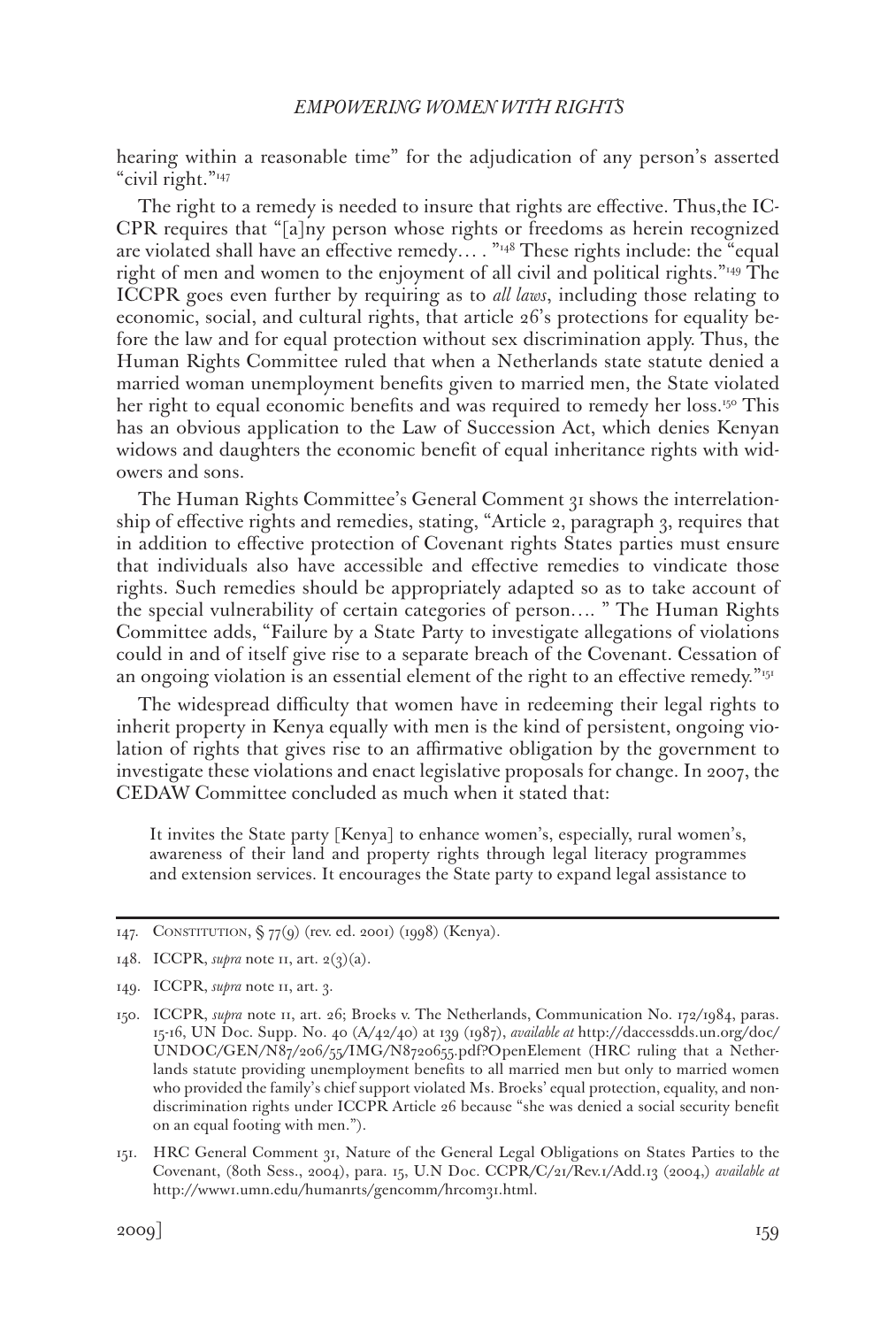rural women wishing to bring claims of discrimination. The Committee requests the State party to include in its next report comprehensive data on the situation of rural women in all areas covered by the Convention, including the causes for the low percentage of women, as compared to men, who own land, and on efforts by the state party to increase this percentage.152

The Kenyan government agreed with the CEDAW Committee that changing laws and improving education and access were important goals on succession matters. The government thus promised a new land policy that "provides for repeal of existing laws and outlaw[s] regulations, customs and practices that discriminate against women in relation to land…. "; it would also provide for "carrying out of sensitization and education campaigns to abandon cultural practices that bar women from inheriting family land, sensitizing Kenyans on the provisions of the [S]uccession Act and expedient application of the Act."153 With land reform currently at the top of the agenda for several Kenyan government agencies, now is the time to fulfill the government's promise of gender-sensitive land laws and policies and effective administration and enforcement of women's right to own and inherit property equally with men.

# 2. Amendments to the Law of Succession Act Can Ensure a Fair and Functional System of Justice

Many NGOs in Kenya are working hard to spread information about the legal rights of women of Kenya. The government of Kenya should support these efforts. The government should also begin to incorporate awareness of legal rights in succession matters into the basic curriculum of schools, the training of police and chiefs, the training of land board representatives, and the training of judges. In the long run, supporting these forms of education is critical to achieving progress for women in Kenya.

At the same time, the government should revise the procedures of the Law of Succession Act to make them more effective and enforceable. To do this, the government must remove those obstacles that prevent poor people, particularly poor women, from being able to make claims and resolve disputes. The Law of Succession Act failed to create a uniform system to resolve succession disputes because it presumed things that were simply not true – it presumed that people would know about the law; it presumed that people would be able to access courts and attorneys; it presumed that courts would be able to resolve conflicts in a way that was expedient and efficient; it presumed that people would have the resources to pursue their claims in court. The following proposals for amending the Law of Succession Act would help the Act to function more effectively in Kenya, where knowledge of legal rights, the costs of court procedures, and cultural norms all present major obstacles to the application of the Act. The goal of these proposals

<sup>152.</sup> Committee on the Elimination of Discrimination against Women, *Concluding Comments: Kenya* (39th Sess. 2007), para 42, U.N. Doc. CEDAW/C/KEN/CO/6, *available at* http://www.un.org/ womenwatch/daw/cedaw/39sess.htm (follow "Concluding Comments" English hyperlink under "Kenya").

<sup>153.</sup> Kenya 2007 CEDAW Responses, *supra* note 13, at 21, para. 22.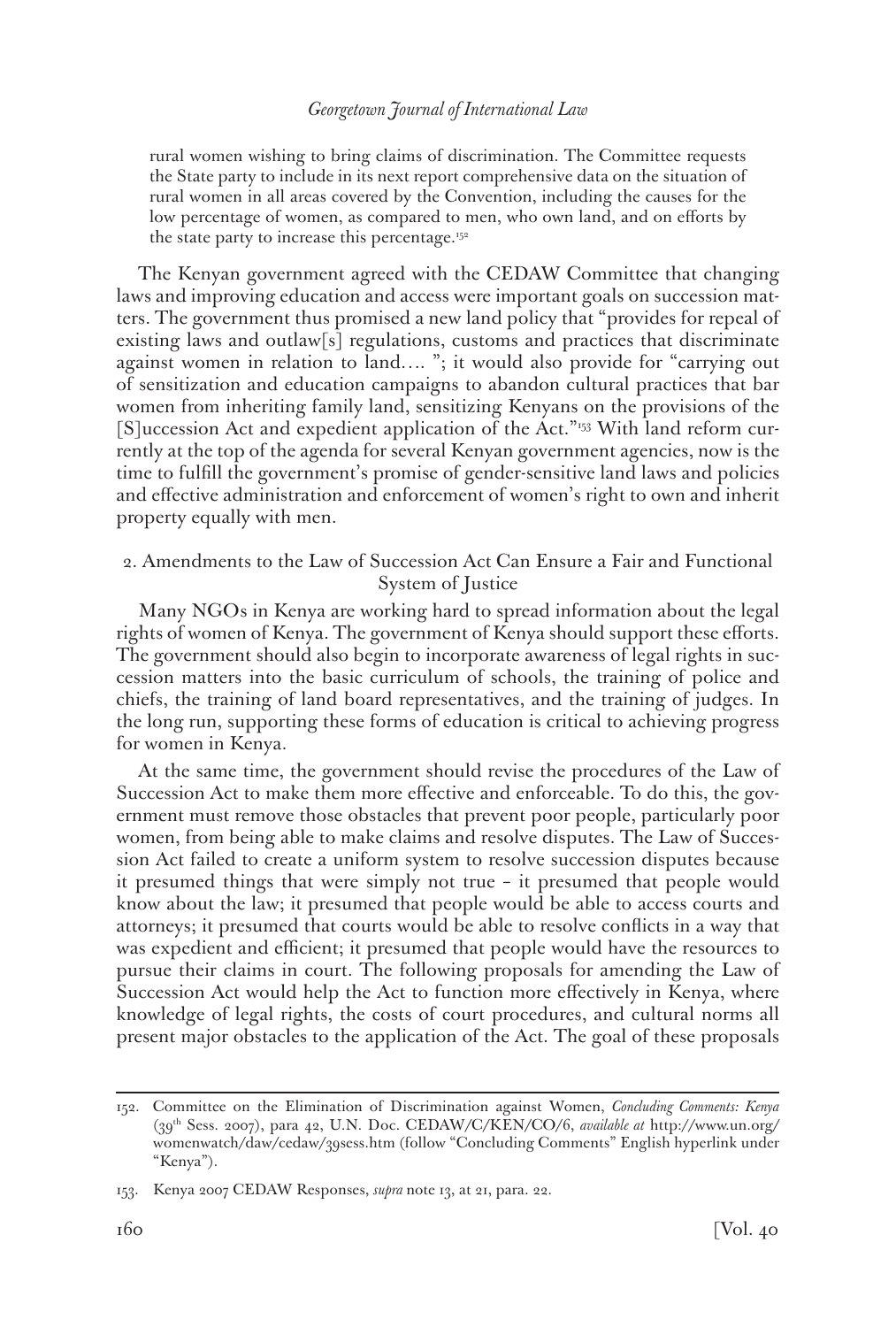is to make the system work better for all Kenyans, particularly for Kenyan women who are the most vulnerable and most in need of legal protection.

a. Section 46 Should be Amended to Require Officers to Inform Potentially Interested Parties of their Legal Rights

The first important question is, how can the Law of Succession Act do a better job of making sure that people who have inheritance claims understand their rights and understand how to vindicate those rights? The estate reporting procedures prescribed under Section 46 of the Act present an enormous opportunity to inform affected persons of their rights under the Act. Under Section 46, "Whenever it becomes known to any police officer or administrative officer that any person has died, he shall…report the fact of the death to the assistant chief… or to the chief administrative officer of the area where the deceased had his last known place of residence."154 That administrative officer is then required to "proceed to the last known place of residence of the deceased and take all necessary steps for the protection of his free property…[and] for ascertainment of all persons appearing to have any legitimate interest in succession to or administration of the estate."<sup>155</sup> Thus, these administrative officers, chiefs and assistant chiefs are already obligated to report the death, to secure the property of the deceased, and to locate people who appear to have an interest in the property. Having already located the affected persons, this officer is in a perfect position to inform them of their legal rights under the Law of Succession Act.

The proposed amendments to Section 46 would make use of this opportunity by creating an affirmative obligation on the part of the administrative officer to give interested parties the information they need to vindicate their rights. This information should include a description of their rights under the Law of Succession Act, information on how to register property, the location of a court where claims can be filed, information on how to register property, contact information for an attorney, $156$  and copies of the forms needed to file succession claims. The government should work with NGOs like FIDA-Kenya or Katuo Cha Sheria, organizations that have done a great deal of work with the rural poor, on designing forms that will be sufficient and readable for rural women. The government should also consider working with these organizations, both of which provide free legal services to the poor, to connect them with organizations that will allow poor women to consult with an advocate regarding their legal options. In circumstances where the interested party is illiterate, the amendments would require that the administrative officer communicate this information orally.

This change would place only a small burden on the administrative officers as they are already obligated to locate potentially interested persons, protect the property and ascertain other properties owned by the deceased. In most cases,

155. *Id.*

<sup>154.</sup> Law of Succession Act, *supra* note 14, § 46.

<sup>156.</sup> In particular, the government should build relationships with legal NGOs that provide free legal services and counseling to the poor. Even if a group like FIDA-Kenya can only provide free consultation for widows, an hour of consultation could make the difference between being able to vindicate a legal claim and being evicted from a home.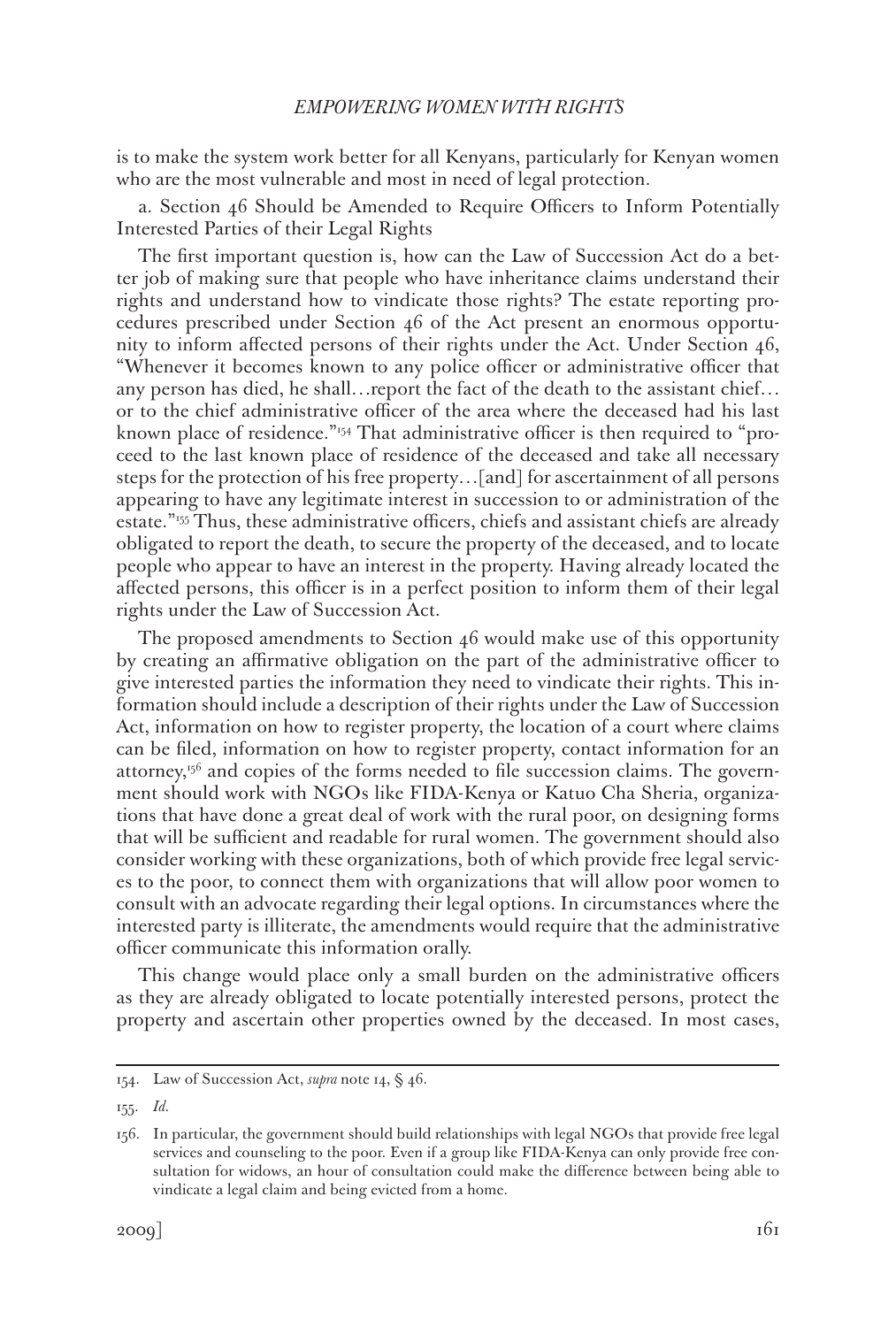the additional burden would be nothing more than handing the interested party or parties a packet of standardized information. In return, this step could make thousands of poor, uneducated citizens of Kenya aware of their rights, and able to defend their rights in a court of law. For instance, if a widow is told by her brotherin-law or mother-in-law that she is not entitled to any of her husband's land, she would have the information demonstrating that the law was on her side.

To ensure that the administrative officers, chiefs and assistant chiefs understand that this is an important obligation, the proposed changes impose a fine on those officers who negligently fail to deliver this information to interested parties of the deceased. We further recommend that additional training be provided to all chiefs, assistant chiefs, and administrative officers affected by this change, to ensure that they understand what is required of them under the Law of Succession Act and can give some basic legal advice to their constituents. Again, in this, the government should consider working with FIDA-Kenya, which has experience training chiefs on similar issues.

b. The Poor Who Make Claims to Inherit Small Estates Should Not Be Required to Pay Court Fees or Any Other Fees in Order to Access Their Legal Entitlements

The costs of court fees, filing fees, and disbursement fees are often overwhelming to poor widows attempting to inherit relatively small pieces of property. Many of the women interviewed reported difficulties even paying for the bus to travel to the courthouse, much less paying the fees associated with a succession claim. First, there's the filing fee to make a petition for a grant of representation. Then, there is another court fee to get the grant of confirmation confirmed. Next, if you need access to the property while the claims are being resolved, you are required to pay additional fees. Further, if the claim is disputed, the court fees go up astronomically. If you cannot pay for these fees and require a waiver, you even have to pay a filing fee to submit the waiver application.

All of these fees amount to an effective tax on anyone making a claim for inheritance. It is a tax that falls disproportionately on the poor, and it is a tax that discourages people from accessing legal services. The ability to inherit property from your family members is not a privilege that should be given to those who can afford it; rather, it is a right to which all citizens of Kenya are entitled. If the government feels that it must raise revenue to recoup expenses from regulating these succession claims, a much more fair and equitable mechanism to do so would be an inheritance tax. Such a tax would fall evenly on all social classes, rather than disproportionately falling on the poor, and it would be paid when the inheritance is actually received, rather than through multiple filing fees that present an obstacle to making an inheritance claim in the first place.

The proposed changes would stop these fees from becoming barriers to judicial and administrative services. First, the proposed section 42A would provide that surviving spouses would automatically succeed to ownership of the marital home without the need for a grant of representation or administration. The surviving spouse may register the property in his or her name but is not required to do so. Second, the surviving spouse would automatically be named the administrator of the estate under the proposed section 66, subject to a few narrowly defined ex-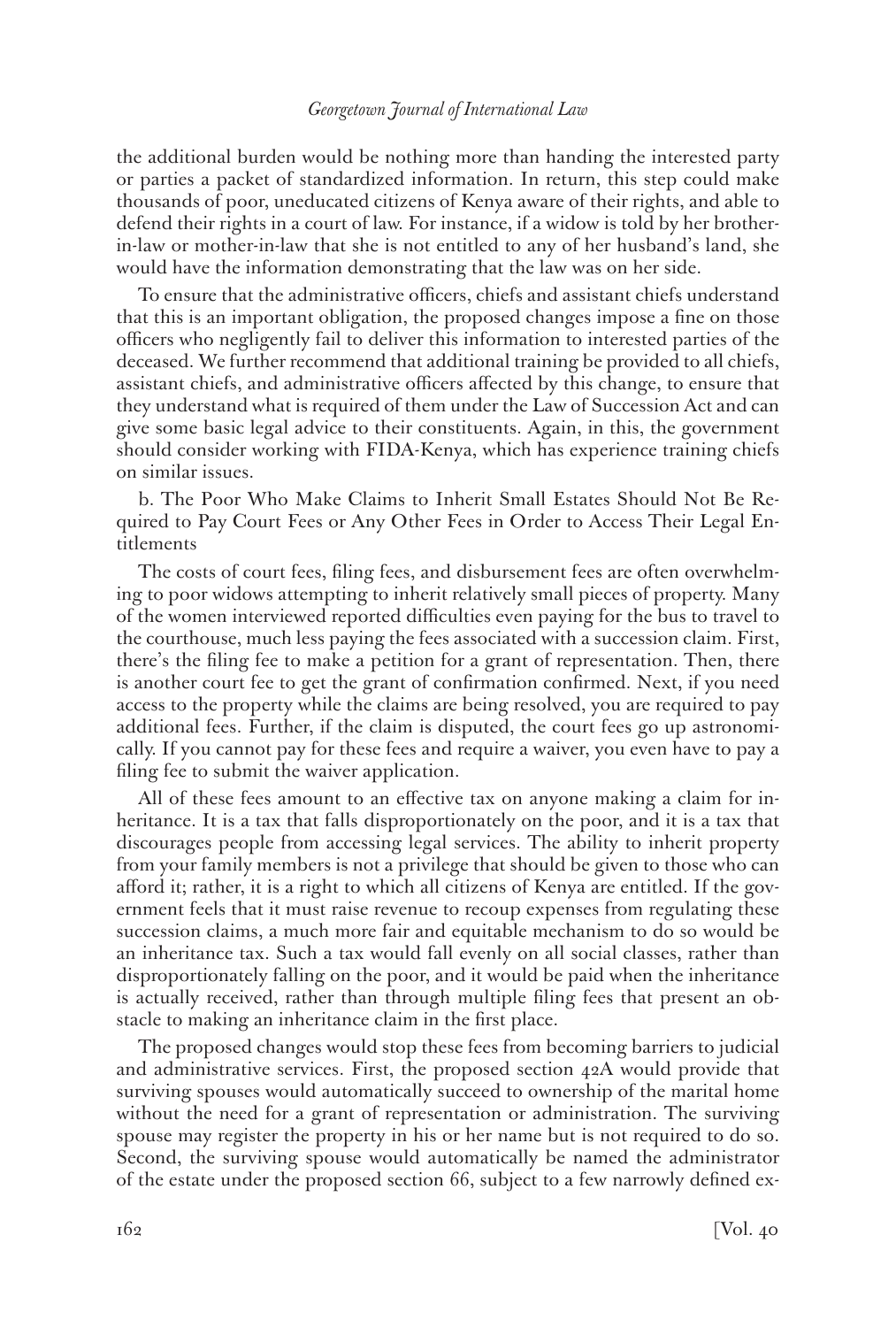ceptions. Third, the proposed section  $q\tau(1)(f)$  authorizes the Rules Committee to provide for waiver of fees for indigent persons. In addition, by making the entitlements of the surviving spouse and children more clear, a revised Law of Succession Act would reduce the incidence of disputes, which currently contribute to the monetary burden of surviving relatives.

c. The Jurisdiction of Magistrate Courts to Resolve Disputes Under the Law of Succession Act Should be Expanded.

Magistrate Courts are more common, more efficient, and more easily accessible to the average rural Kenyan than High Courts. By limiting the jurisdiction of resident Magistrate Courts and failing to include non-resident magistrates, the Law of Succession Act makes it more difficult and more expensive for Kenya's poor to redeem their legal claims. The Law of Succession Act currently so limits the jurisdiction of Magistrate Courts in three provisions found in Section  $48(i)$ . The first provision grants resident Magistrate Courts jurisdiction to "entertain any application other than an application under section  $76$ ,"<sup>157</sup> that is, any application other than an application to revoke or annul a grant of administration. It also limits their jurisdiction to estates valued at 100,000 shillings or less. The second provision adds that "for the purpose of this section in any place where both the High Court and a resident Magistrate Court are available, the High Court shall have exclusive jurisdiction to make all grants of representation and determine all disputes under this Act."158 Finally, only a "resident magistrate" has jurisdiction to hear Succession Act cases; "district" magistrates are not included. According to several high-level judicial officials, Magistrate Courts have the training, education and competence to deal with disputes under the Law of Succession Act.159 These officials saw no reason to prioritize the jurisdiction of the High Court in this way and did not suggest limiting jurisdiction to resident magistrates.<sup>160</sup> Thus, the proposed changes eliminate both restrictions on the jurisdiction of Magistrate Courts, and include magistrates who are not resident magistrates as well, making the law more available and accessible to the average Kenyan.

d. The Spouse of the Deceased Should Be Automatically Granted Ownership of the Marital Home by Operation of Law

In the immediate aftermath of a death, it is vitally important that the spouse and children of the deceased are secure in their ability to stay in the marital home. Ambiguous claims of ownership encourage other family members to attempt to take possession of the home. When conflicts over the ownership of the marital home force women or children away from the home, the consequences can be devastating; widows often face violence, children may be forced to withdraw from school, and families are divided.

The Law of Succession Act can do a better job protecting widows from being pushed out of their homes by revising the law to ensure that the spouse of the

160. *Id.*

<sup>157.</sup> Law of Succession Act, *supra* note 14, § 48(1).

<sup>158.</sup> *Id*.

<sup>159.</sup> Interview with Judicial Officials in Nairobi, Kenya (Apr. 2, 2008).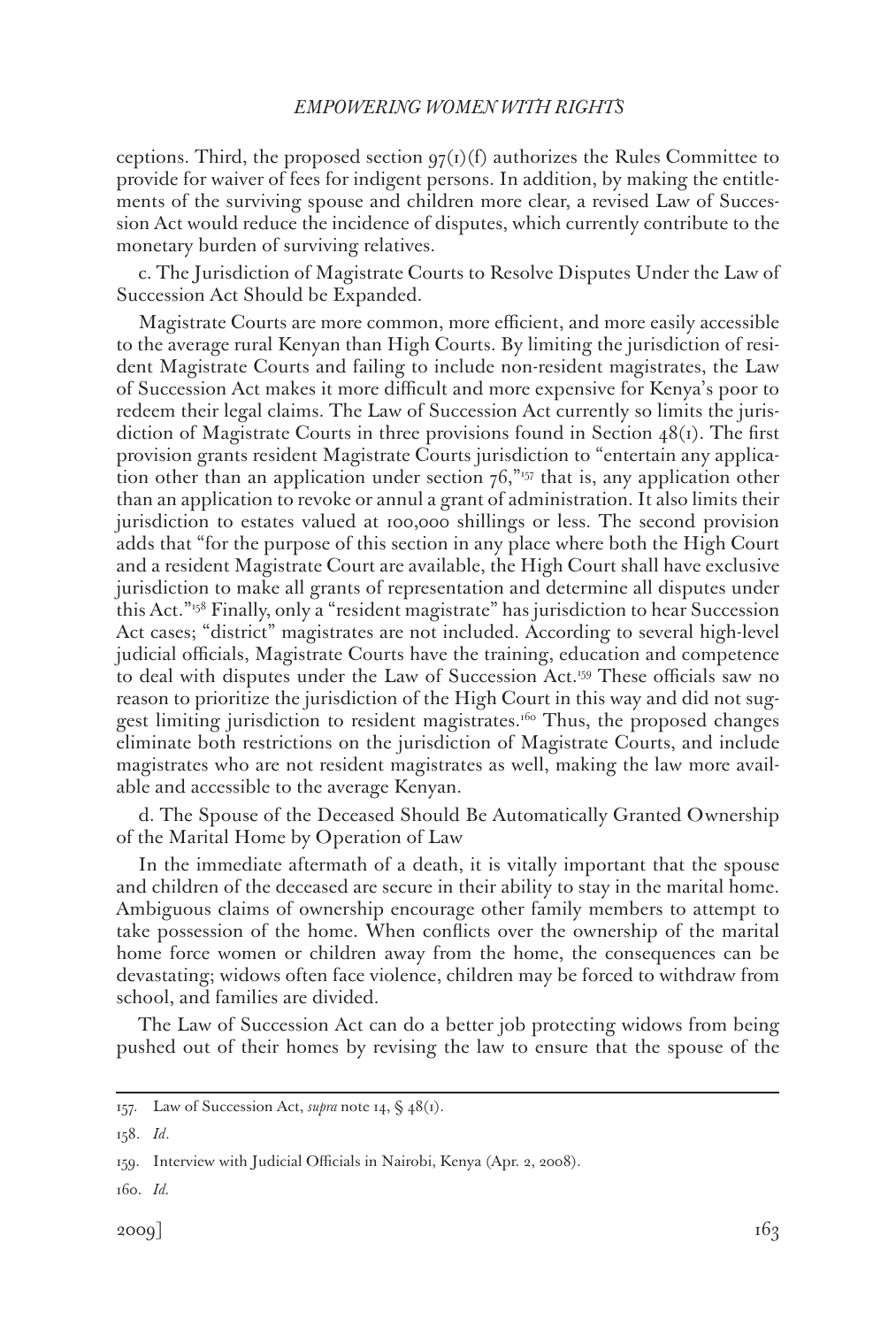deceased immediately gains possession and ownership of the house and the land immediately surrounding the house necessary for upkeep and access. The proposed changes do this by inserting a new Section 42A, which by operation of law makes the spouse the owner of the marital home. This provision also applies to polygynous wives living in separate homes. By establishing clear ownership, this change will provide immediate security for women and children whose husband and father have died and reduce the social conflict that results from competing property claims.

This change complements two other proposed changes in the law: the criminalization of widow eviction and the proposal that widows receive absolute ownership of the marital home when property is distributed under Sections 35 and 36 (discussed in greater detail in Parts IV.A. and IV.B *infra*.). Together, the proposed changes represent a three-part strategy to combat widow eviction. First, the widow is guaranteed clear ownership of the house by operation of law immediately following the death of her husband, even without going through a formal legal proceeding. Second, anyone who attempts to force her off this property is committing a crime. Third, once assets are formally distributed under Sections 35 and 36, the widow retains full ownership of the house and control over the home even after she remarries.

e. The Spouse of the Deceased Should Always Be the Administrator of the Estate.

The court's unlimited "final discretion" under Section 66 to grant letters of administration to "a person or persons" creates a major problem for the effective enforcement of the succession law. A legal system that encourages competing claims to administer and thus control ownership rights and drawn-out legal processes is undesirable and harmful public policy. When there are no clear rules to determine whether a portion of land should be administered by the brother or the widow, both parties are encouraged to think of the land as legitimately – and legally – their own. That disagreement is then allowed to fester for years while the legal process works through their competing claims, with the outcome uncertain. Ultimately, the decision hinges exclusively on what a judge decides is "in the best interests of all concerned."<sup>161</sup>

Many of the women interviewed who had experienced or who were currently experiencing this situation reported harassment, intimidation and violence. That result is not surprising. If the law is going to take years for the courts to resolve claims, eventually people are going to start taking their alleged property rights into their own hands. Such conflicts are literally tearing families apart, creating multi-generational feuds between close relatives. In the meantime, with the long term ownership questions up in the air, no one can build on that land, or invest

<sup>161.</sup> Law of Succession Act, *supra* note 14, § 66 ("When a deceased has died intestate, the court shall… have a final discretion as to the person or persons to whom a grant of letters of administration shall, in the best interests of all concerned, be made, but shall, without prejudice to that discretion, accept as a general guide the following order of preference—(a) surviving spouse or spouses, with or without association of other beneficiaries; (b) other beneficiaries entitled on intestacy, with priority according to the respective beneficial interests as provided by Part V [on intestacy]. …").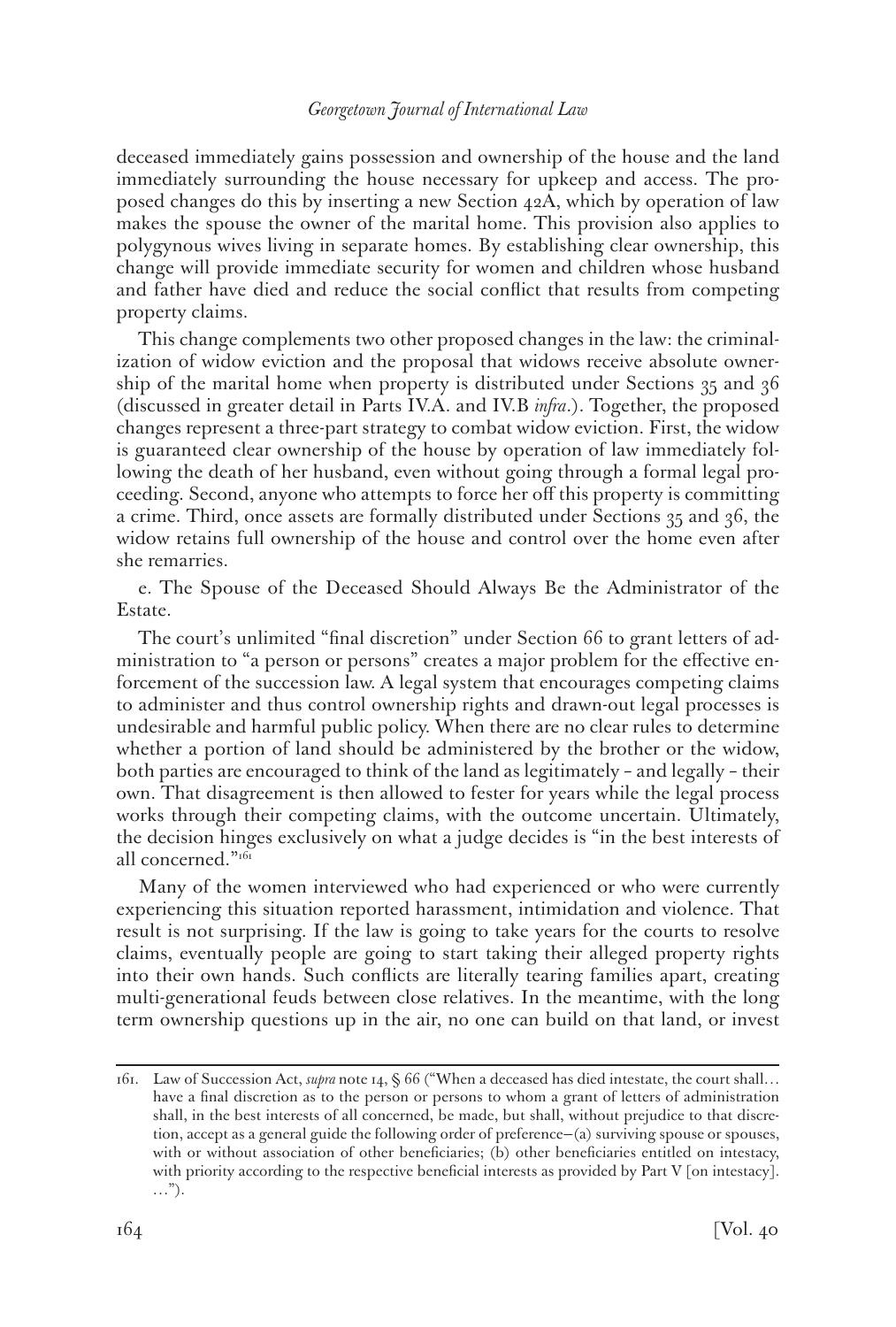in it; nor can people use that land as collateral for loans to invest in education or business.

It is vital to have a legal rule in these matters that provides for women's equality, but from an even more basic perspective, Kenya must rewrite its intestacy law to give people clear expectations for the judicial process and distribution of the estate. Kenya can do that by replacing the ambiguous all-encompassing discretion granted to courts in Section 66 and replacing it with a clear rule, as follows: the grant of administration always goes to the spouse, subject to only a few narrowly defined exceptions.<sup>162</sup> After all, it is apparently the intent of the current Section  $66$ to do this in the majority of cases anyway, $t^{63}$  and the social costs of having unlimited discretion far outweigh any possible benefits. With a clear legal rule to apply, judges in Kenya will be able to dispose of cases more quickly, thereby resolving conflicts that would otherwise last for years or even for generations. As it becomes more widely understood that the spouses always become the administrators of the estate, people will learn to expect that and it will become less of a source of social conflict.

# *C. The Law of Succession Act Wholly Excludes Broad Categories of Women and Muslims from Protection.*

A third category of problems with the Law of Succession Act are areas in which the Act wholly fails to apply. First, the Act does not apply to large areas of agricultural land that have been specified by the Attorney General in the Gazette. Second, the Act does not apply in situations where the deceased was a Muslim. In the absence of statutory law, succession matters are instead determined by customary law or by Islamic law. Both of these provisions were written with the admirable intention of preserving the cultural traditions of minority communities within Kenya. However, these exceptions accomplish this goal only by sacrificing the principle of a uniform legal system that applies equally to all people, regardless of gender, ethnicity or religion. Further, as both systems fail to ensure equal rights for women, these exceptions make the government and laws of Kenya complicit in enforcing customary practices that violate Kenya's treaty obligations. These exceptions should be amended in a way that will protect the cultures of minority groups while simultaneously affirming Kenya's commitment to a uniform and egalitarian legal system.

# 1. The Act Does Not Apply to Large Areas of Agricultural Land and Hence Leaves Many Rural Women Without Protection for Their Food and Housing Needs, and Without Equality in Inheritance Rights.

Sections 32 and 33 of the Law of Succession Act exempt the agricultural lands, livestock, and crops in certain areas of Kenya from the requirements of the Act and

<sup>162.</sup> The exceptions are only when the widow is unwilling to be the administrator of the estate, or has been proven unable to perform the duties of administrator in the relevant court under section  $56(t)(a)$  (barring grants of representation to anyone "who is a minor, or of unsound mind, or bankrupt").

<sup>163.</sup> Law of Succession Act, *supra* note 14, § 66 (accepting "as a general guide" that surviving spouses should be given first priority to receive a grant of letters of administration).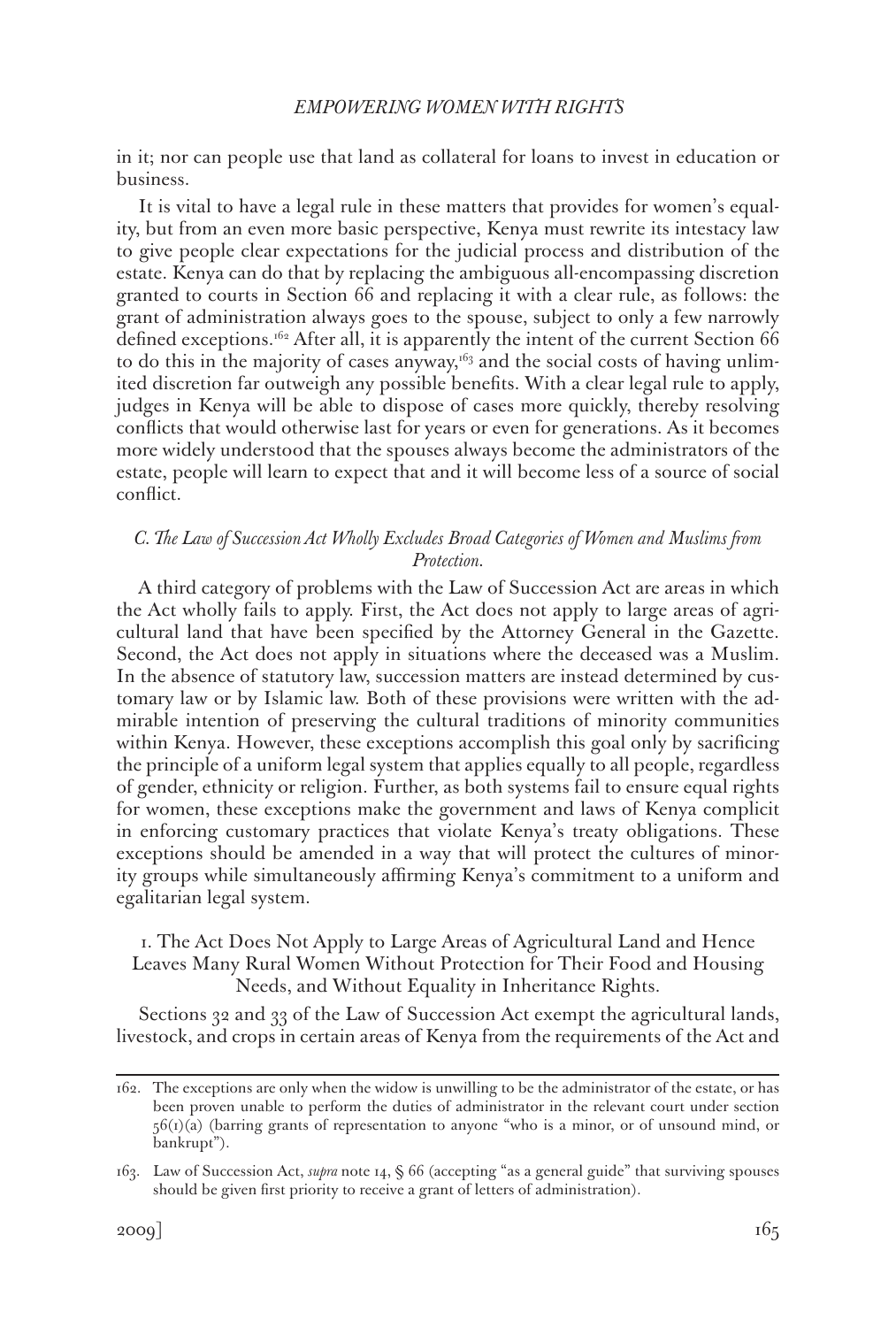state that customary law shall apply instead.<sup>164</sup> These districts are set forth in the Subsidiary Legislation issued by the Attorney General for the Law of Succession Act and include the following: West Pokot, Turkana, Marsabit, Samburu, Isiolo, Mandera, Wajir, Garissa, Tana River, Lamu, Kajiado, and Narok.165 These are mainly in the northern and eastern parts of the country, and together, they appear to constitute about 60% of the country's land mass.166 Most of the people living in these districts are pastoralists.<sup>167</sup>

The application of customary law in the area of succession is harmful to women and girls, because customary law in these districts discriminates against them in inheritance matters. By the Kenyan government's own admission in its 2006 Fifth and Sixth Periodic Report to the CEDAW Committee, the Law of Succession Act "denies a woman any interest in her husband's agricultural land, crops and livestock in cases where the husband dies intestate and is resident in an area gazetted by the minister or has interests in communally owned land, where customary law does not allow women to inherit."<sup>168</sup> The problem is exacerbated by the fact that agricultural land, livestock, and crops are often the only property that the deceased person owned or for which the person had use rights, $169$  and therefore they constitute the only property available to the widow to keep her out of poverty.

The exclusion of these agricultural lands from the Law of Succession Act and the application of customary law in these areas violate Kenyan women's rights under international and regional law. In particular, this exception violates women's right to food and housing, and to equality and equal protection in inheritance law.

164. Law of Succession Act, *supra* note 14, §§ 3(1), 32, 33: 3. **Interpretation**

#### $(i)$  In this Act...

#### 32. **Excluded Property**

The provisions of this Part [on Intestacy] shall not apply to –

- (a) agricultural land and crops thereon; or
	- (b) livestock,
- in such areas as the Minister may, by notice in the Gazette specify.

#### **33. Law applicable to excluded property**

The law applicable to the distribution on intestacy of the categories of property specified in section 32 shall be the law or custom applicable to the deceased's community or tribe, as the case may be.

- 165. Law of Succession Act, *supra* note 14, § 32, Sub. Leg., Application of Part V of the Act, Schedule.
- 166. *See* Bushdrums, Map of Kenyan Districts, http://www.bushdrums.com/news/districts\_of\_kenya.php (last visited May 19, 2009).

- 168. Kenya 2006 CEDAW Report, *supra* note 7, para. 184.
- 169. Patricia Kameri-Mbote, The Law of Succession in Kenya: Gender Perspectives in Property MANAGEMENT AND CONTROL 14 (1995).

**<sup>&#</sup>x27;agricultural land'** means land used for agricultural purposes which is not within a municipality or a township or a market but does not include land registered under the provisions of any written law. . . .

<sup>167.</sup> *See* HRW Double Standards, *supra* note 88, 32, n.130.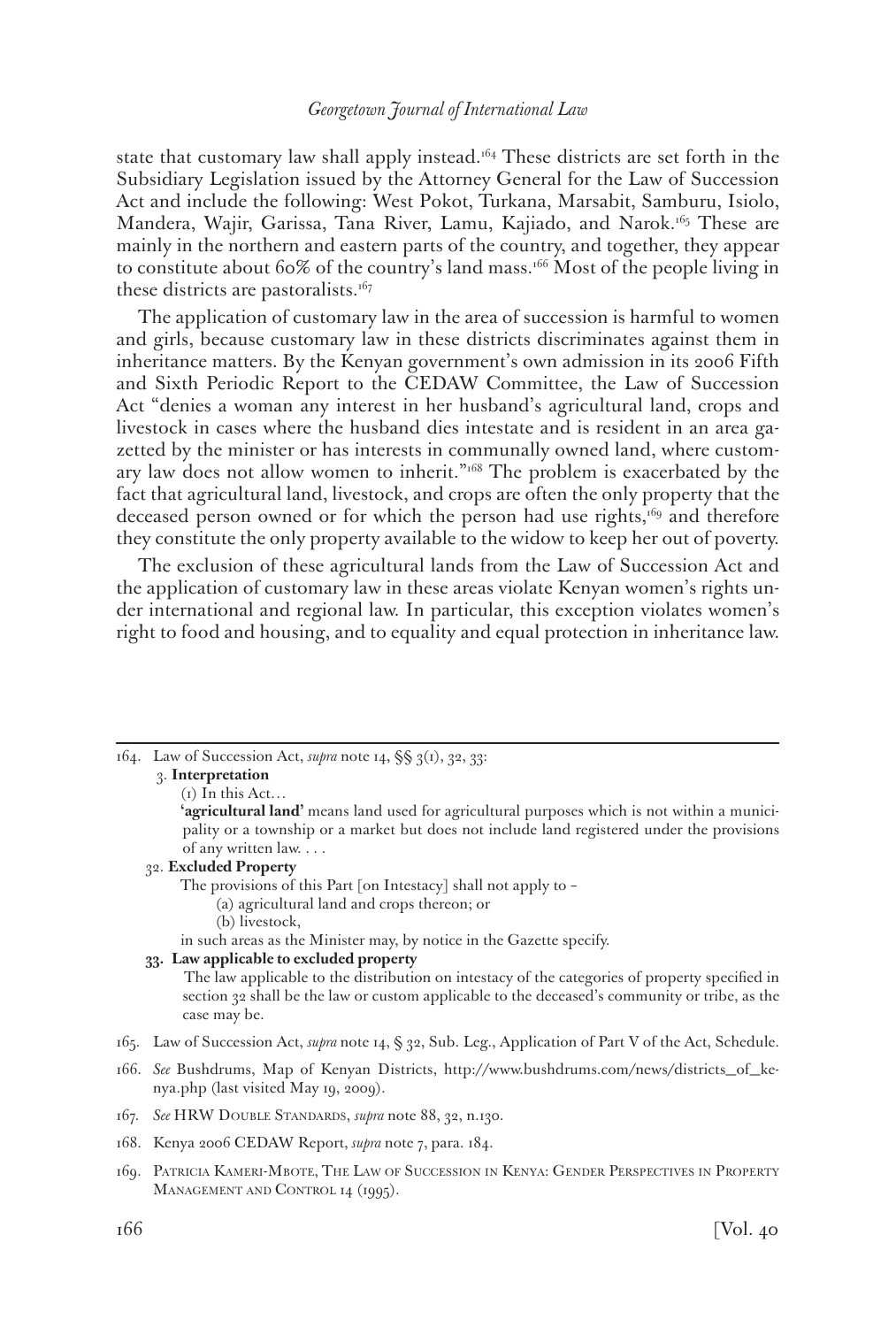# a. The Law Fails to Protect Widows' Equal Right to Food and Housing.

The pastoral widows living on the excluded agricultural lands $170$  often rely on this land not only for money and housing, but also as their main source of food. When customary law denies them access to these lands, it violates their international rights. Both the ICESCR and the African Charter Protocol on the Rights of Women in Africa guarantee the right to food and housing.171 The ICESCR requires that men and women shall have an equal right, without discrimination based on sex, to "an adequate standard of living for…[self] and…family, including adequate food…and housing." The Women's Protocol guarantees women the "right to nutritious and adequate food" and requires state parties to "take appropriate measures to:…provide women with access to…land, and the means of producing nutritious food… ;" it also guarantees their right to "equal" and "adequate housing."172 The African Charter reinforces this obligation by requiring Kenya to "ensure the elimination of every discrimination against women and also ensure the protection of the rights of the woman and the child as stipulated in international declarations and conventions."173 Therefore, Kenya must take active steps to protect women's right to food and housing. Denying widows rights to the agricultural land where they have made their homes, on the basis of the sex-discriminatory customary laws, certainly violates these rights. When widows are sent away after their husband's death, they find themselves without a way to grow a steady food supply, feed their families, and stay in their marital home. The only way to end this source of poverty is to amend the Law of Succession Act to give widows on agricultural lands equal rights with widowers.

b. The Law Fails to Protect Widows' and Daughters' Right to Equality with Men and Sons in Inheritance and Before the Law

By leaving women and girls vulnerable to the dictates of customary law, this exemption for agricultural lands also violates women's right to equality with men in

172. *Id*. While Kenya has not ratified the Women's Protocol and therefore is not required to implement it, it has signed it and the proposed change would be a good-faith effort to insure the Protocol's goals are already met when Kenya proceeds to ratification.

<sup>170.</sup> *See* HRW Double Standards, *supra* note 88, 32, n.130.

<sup>171.</sup> ICESCR, *supra* note 10, art. 11 ("1. The States Parties to the present Covenant recognize the right of everyone to an adequate standard of living for himself and his family, including adequate food, clothing and housing, and to the continuous improvement of living conditions…. 2. The States Parties to the present Covenant, recogniz[e] the fundamental right of everyone to be free from hunger... ."); ICESCR, *supra* note 10, art. 2 (obligating state parties to "guarantee that the rights enunciated in the present Covenant will be exercised without discrimination of any kind as to… sex"); ICESCR, *supra* note 10, art. 3 (obligating the state parties to "ensure the equal right of men and women to the enjoyment of all economic, social and cultural rights set forth in the present Covenant."); Women's Protocol, *supra* note 108, arts. 15-16 ("15. States Parties shall ensure that women have the right to nutritious and adequate food. In this regard, they shall take appropriate measures to…provide women with access to…land, and the means of producing nutritious food… . 16. Women shall have the right to equal access to housing… To ensure this right, States Parties shall grant to women, whatever their marital status, access to adequate housing.").

<sup>173.</sup> African Charter, *supra* note 59, art. 18, para. 3. *See also id*., art. 16, providing for the right to health and requiring state measures to insure the peoples' health; without food, the highest standard of health is obviously not possible.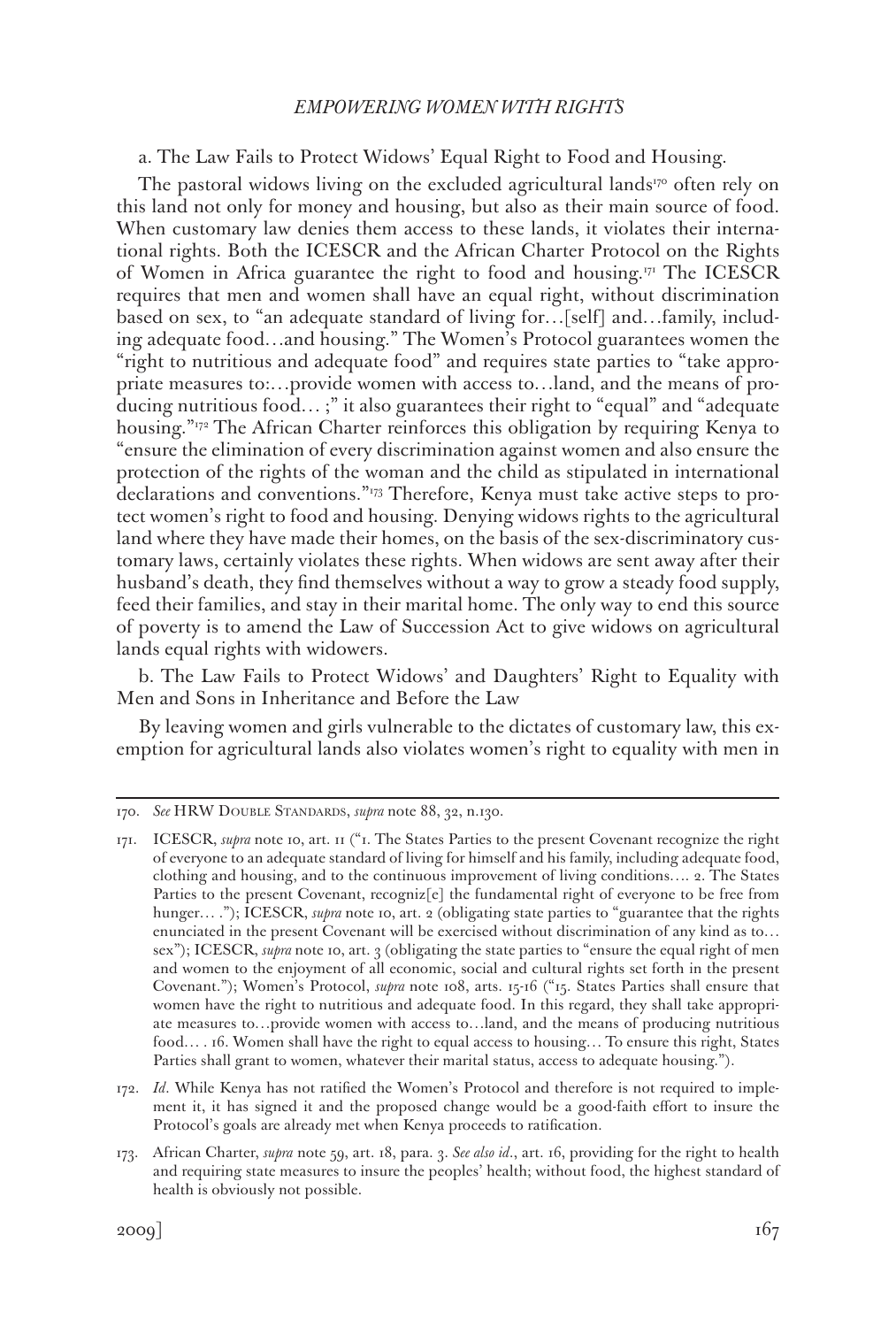inheritance matters and fails to provide them equal protection of the law. CEDAW General Recommendation 21 states:

There are many countries where the law and practice concerning inheritance and property result in serious discrimination against women. As a result of this uneven treatment, women may receive a smaller share of the husband's or father's property at his death than would widowers and sons… . Such provisions contravene the Convention and should be abolished.174

Because customary law usually gives women a smaller share of the land, or no share at all, the use of customary law blatantly violates this CEDAW requirement.

Article 15 of CEDAW also states that "States Parties shall accord to women equality with men before the law," $75$  and Article 70(a) of the Kenyan constitution states that "every person in Kenya is entitled to … the right, whatever his . . . sex . . . to each and all of the following, namely—…the protection of the law…."176 Further, CEDAW Article 15 also states that "States Parties shall accord to women, in civil matters, a legal capacity identical to that of men and the same opportunities to exercise that capacity."<sup>177</sup> As a State Party to CEDAW, Kenya is required to enact laws that guarantee women equality before the law and equal protection. Section 32 as currently written fails to do that as it expressly applies to these rural women the discriminatory mandates of customary law.

c. The Exemption For Agricultural Areas Listed in the Gazette Should Be Stricken From the Law of Succession Act.

Kenya should follow the example of countries which give women equal inheritance rights with men and refuse to apply discriminatory customary laws. The laws of other African countries do not contain exemptions applying customary law for specific areas of agricultural land, the livestock that graze on it, or the crops that are grown on it.<sup>178</sup> In fact, Ghana's Intestate Succession Law specifically provides that the deceased's spouse and children are entitled to the deceased's house and the residue of the estate.179 It also provides that the spouse and children "shall be

- 175. CEDAW, *supra* note 8, art. 15, para. 1.
- 176. CONSTITUTION, § 70(a) (rev. ed. 2001) (1998) (Kenya).
- 177. CEDAW, *supra* note 8, art. 15, para. 2.
- 178. *See* Intestate Succession Law, (1985) P.N.D.C.L. 111 § 4. (Ghana); Administration of Estates Act, (2001) Cap. 6:01 §§ 68-68K (Zimbabwe), *available at* .http://www.parlzim.gov.zw/ cms%5CActs%5CTitle06\_SUCCESSION\_AND\_INSOLVENCY/ADMINISTRATION\_ OF\_ESTATES\_ACT\_6\_01.pdf [hereinafter Zimbabwe Administration of Estates Act]; Deceased Estates Succession Act, (1997) Cap. 6:02 (Zimbabwe), *available at* http://www.parlzim. gov.zw/cms%5CActs%5CTitle06\_SUCCESSION\_AND\_INSOLVENCY/DECEASED\_ES-TATES\_SUCCESSION\_ACT\_6\_02.pdf [hereinafter Zimbabwe Deceased Estates Succession Act]. *See infra,* note 267, for further details.
- 179. Intestate Succession Law, (1985) P.N.D.C.L. 111 § 4. (Ghana) ("...(a) where the estate includes only one house the surviving spouse or child or both of them, as the case may be, shall be entitled to that house and where it devolves to both spouse and child, they shall hold it as tenants-in-common; (b) where the estate includes more than one house, the surviving spouse or child or both

<sup>174.</sup> *CEDAW General Rec. 21*, *supra* note 59, para. 35, with regard to CEDAW, *supra* note 8, art. 16, para.  $I(h)$ .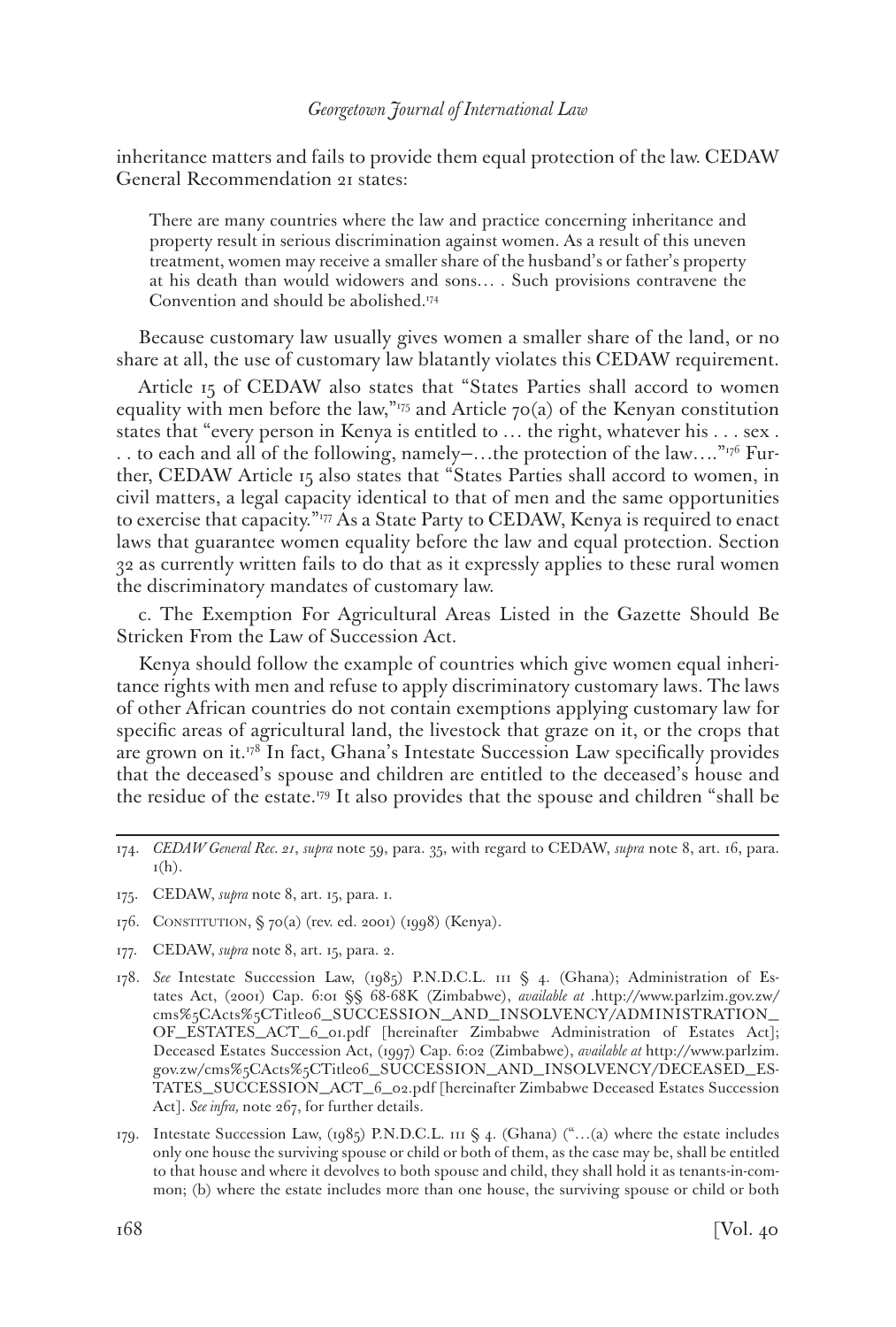entitled absolutely to the household chattels of the intestate,"180 which includes all "household livestock" and "simple agricultural equipment."<sup>181</sup>

Similarly, South Africa's Constitutional Court and Parliament have taken decisive action to end the use of sex-discriminatory customary succession law and guarantee women equal inheritance rights with men. In Bhe and Others v. Magistrate, Khayelitsha, and Others, the Court ordered the elimination of a customary law exception contained in South Africa's Intestate Succession Act. This provision required that "Blacks" be ruled by the "Black Administration Act" provision applying sex discriminatory customary inheritance law; it completely denied women the right to inherit.182 The Court struck down the customary law of succession because it discriminated against women in violation of both international law and the Constitution's Section 9 guarantee of equality, equal protection, and freedom from discrimination based on sex.<sup>183</sup> It also found that the "primogeniture rule as applied to the customary law of succession…violates the equality rights of women and is an affront to their dignity."<sup>184</sup> Nor, it continued, could this rule be justified under Section 36 of the Constitution: "the limitation it imposes on the rights of those subject to it is not reasonable and justifiable in an open and democratic society founded on the values of equality, human dignity, and freedom." Finally, the Court required that all South Africans be immediately governed by the Intestate Succession Act, which gives men and women equal inheritance rights.<sup>185</sup>

Since then, South Africa has enacted the Reform of Customary Law of Succession and Regulation of Related Matters Act, 2009 [hereinafter 2009 Act], to give customary widows and daughters the equal inheritance rights with widowers and sons that *Bhe* required. The 2009 Act provides that the Intestate Succession Act will govern the estates of anyone who has not left a will and is "subject to custom-

of them…shall determine which of those houses shall devolve to each spouse or child or both of them and where it devolves to both spouse and child they shall hold such house as tenants-incommon… ."). Sections 5-8 of the Intestate Succession Law define the shares of the residue of the estate that belong to the surviving spouse, child, and parent.

<sup>180.</sup> Intestate Succession Law, (1985) P.N.D.C.L. 111 § 3. (Ghana).

<sup>181.</sup> Intestate Succession Law, (1985) P.N.D.C.L. 111 §18 (definition of "household chattels"). (Ghana).

<sup>182.</sup> *See Bhe and Others v Magistrate, Khayelitsha and Others*, (2005) (1) SA 580 (CC) at 2-3, paras. 1-3, and at 21, para. 39, & n.37 (Oct. 15, 2004) (S. Afr.), *available at* http://www.worldlii.org/za/cases/ZACC/ toc-B.html [hereinafter *Bhe*].

<sup>183.</sup> *See id*. at 56-57, paras. 91, 93 (citing Section 9(3)), and at 58, para. 95 (finding no constitutional justification for violating women's Section 9 right to equality and their Section 10 right to dignity). The Court also struck down section 23 of the Black Administration Act, 38 of 1927, as racially discriminatory. *Id*. at 44-46, paras. 68, 72-73. Section 23 imposed the customary law of succession on the "Blacks" exempted from the Intestate Succession Act by its section 1(4)(b). *See also id.* at 31-32, para. 51 & nn. 57-58 (citing CEDAW, *supra* note 9, art. 2, paras. (c), (f); the African Charter, *supra* note 59, art. 18, para. 3; and the Women's Protocol, *supra* note 108, arts. 2, para. 1(a), 21, 25).

<sup>184.</sup> *Bhe*, *supra* note 182, at 58, para. 95 (for both this quotation and the one that follows). Section 10 of the Constitution guarantees the right to dignity.

<sup>185.</sup> *Bhe*, *supra* note 182, at 68, para. 116, at 73-74, para. 125, and at 81, para. 136(6). *See supra*, note 183, for details about the Court ruling.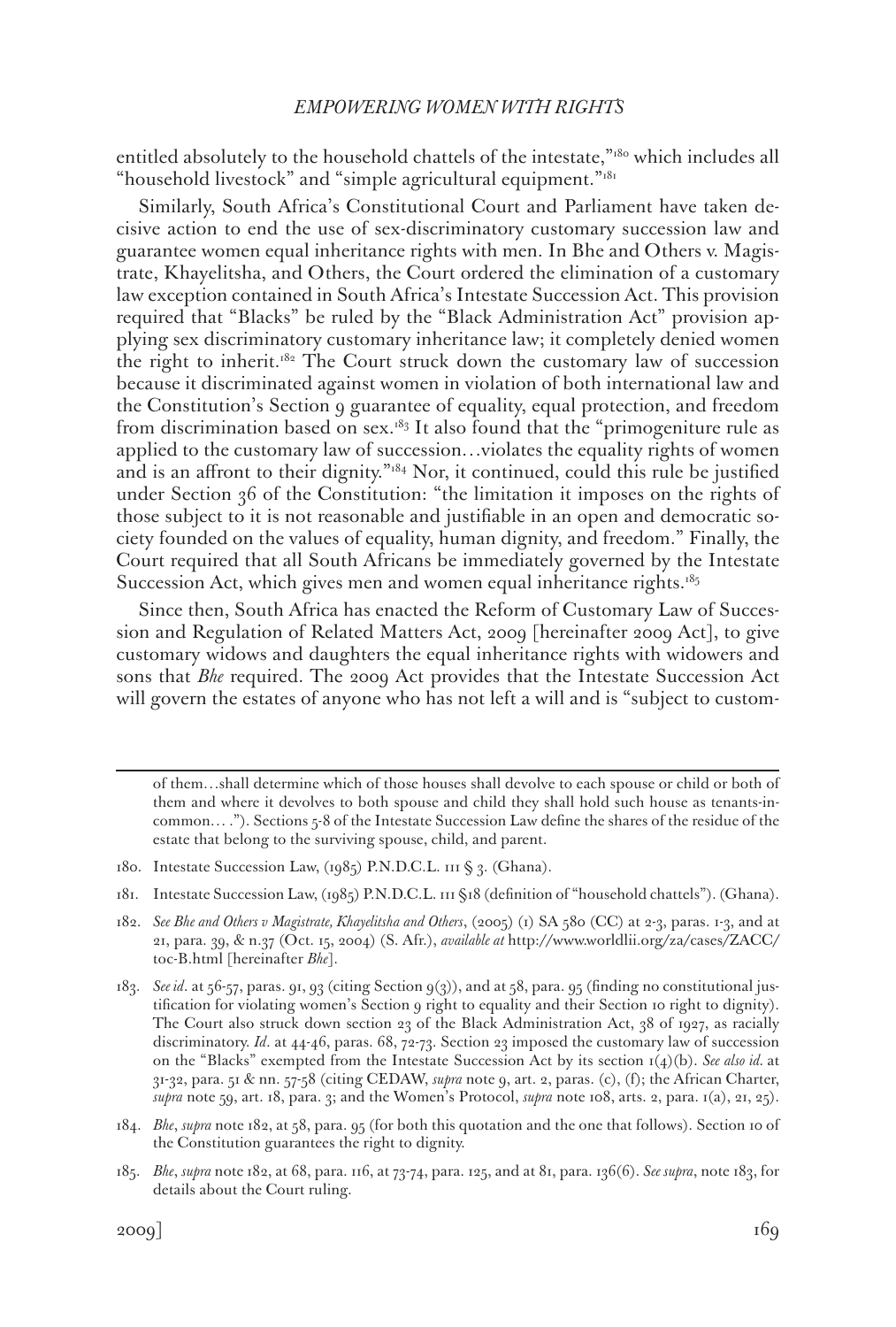ary law".186 In the interval before the bill was enacted, the Court's interim order in 2004 had required the same result. $187$ 

The 2009 Act's Preamble states that a widow in a customary marriage "does not enjoy adequate protection and benefit under the customary law of succession."<sup>188</sup> The 2009 Act's stated objectives, in keeping with the *Bhe* ruling, are to help those widows, abolish the customary rule of male primogeniture, and protect children whose parents have not married.<sup>189</sup> In place of customary rules, the 2009 Act permits all children of customary marriages, irrespective of gender and of their parents' marital status, to inherit from their parents' estates.190 It also gives women and men equal shares in the estate when either spouse dies. Kenya's Parliament should follow the lead of the South African Parliament and amend the Law of Succession Act to prohibit the use of discriminatory customary law to determine succession matters and to require equal inheritance rights for women and men.

Indeed, the High Court of Kenya has recently determined that the provisions excluding agricultural land listed in the Gazette from the Law of Succession Act are "derogatory to human dignity and equality amongst sex universally applied."<sup>191</sup> The case involved a Masai man who, in defiance of the stereotypes of Masai culture embodied in these provisions, had educated his daughters and exposed them "to the trends of modern Kenya."192 Nevertheless, as a resident of lands listed in the Gazette as agricultural land, a strict interpretation of Section 32 and 33 would have required that his lands be distributed according to a conservative interpretation of Masai cultural tradition, which does not recognize the rights of daughters to inherit the property of their fathers, irrespective of the actual preferences and choices of the deceased. The High Court held that in ratifying CEDAW, Kenya had "knowingly and rightly took a bold step to eliminate the discrimination of all manners and types against women. That is where the country's aspiration has reached and has rightfully intended to stay."193 Thus, "even if provisions of Section 32 do apply to [the estate] and even if Masai customary law would be applicable to the estate, the customary law which shall abrogate the right of daughters to inherit the estate of the father cannot be applicable as it shall be repugnant to justice and morality."194

188. 2009 Act, *supra* note 186, Pmbl.

- 190. 2009 Act, *supra* note 186, §§2(1), 3(3).
- 191. *In Re Estate of Lerionka Ole Ntutu (Deceased)*, (2008) Succession Cause 1263 of 2000, (H.Ct.) eKLR, *available at* http://www.kenyalaw.org.

- 193. *Id.*
- 194. *Id.*

<sup>186.</sup> Reform of Customary Law of Succession and Regulation of Related Matters Act, No. 11 (2009), 526 Government Gazette [Republic of South Africa] No. 32147 (21 Apr. 2009) §2(1), available at http://www.info.gov.za/view/DownloadFileAction?id=99544 [hereinafter 2009 Act].

<sup>187.</sup> The *Bhe* decision ordered that until Parliament enacted the necessary legislation, all persons would be subject solely to the Intestate Succession Act, under which men and women have equal inheritance rights. *Bhe*, *supra* note 182, at 68, para. 116, at 73-74, para. 125, and at 81, para. 136(6).

<sup>189.</sup> *Id*.

<sup>192.</sup> *Id.*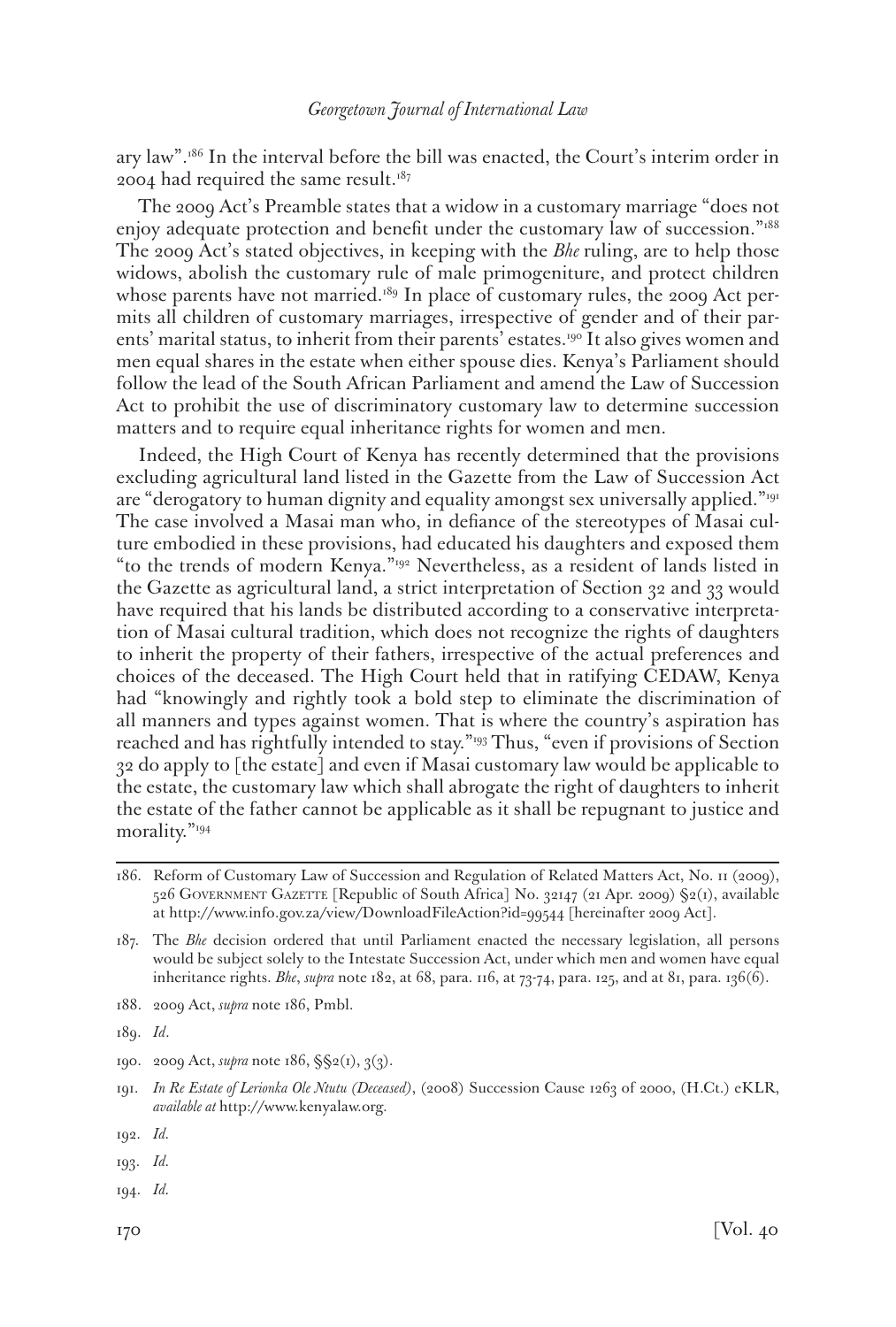Further, several Kenyans support the elimination of this exclusion from the current Law of Succession Act intestacy provisions. Local Nairobi attorney Masore Nyang'au says of the excluded land: "There is no rationale why it should be excluded.… A lot of agricultural land in Kenya, like the Masai now have title, so where people used to own land communally, [the land] should now be under the Succession law."195 Davinder Lamba, an Environmental Planner and Policy Analyst for Masabara Institute, a Nairobi NGO, agrees: "Some of the trust lands are being individualized. And the people in those trust lands, the pastoralists, want land to be individualized, they want private tenure."<sup>196</sup> Further, a Nanyuki advocate, Gilbert O. Ombachi, made the general statement that "[t]he Succession Act will really need to...be applicable now...to uproot most of these people from their habits."197 By exempting certain lands from the Law of Succession Act, Kenya fails to protect women and supports the spread of discrimination in customary laws and practices.

Kenya's Law of Succession Act should follow the example of other African nations and the advice of Kenya's own citizens to eliminate this exemption. The law's exclusion for certain lands in Kenya should be stricken, so that the Law of Succession Act applies to all land, crops, and livestock, and customary law will not be used to determine inheritance issues in any region. Further, in Section 3 of the Law of Succession Act, the definition of "personal and household effects"198 should be expanded to include livestock and simple agricultural equipment, such that there can be no mistake that the surviving spouse is absolutely entitled to these belongings under Kenyan law, no matter where he or she may live.

Men from the Masai and other minority communities may argue that the current exemption protects their right to practice their culture as they see fit, which is a recognized right under article 27 of the ICCPR.199 However, in its General Comment 28, the Human Rights Committee specifically rejects the use of minority rights to justify gender discrimination. It states, "The rights which persons belonging to minorities enjoy under article 27 of the Covenant in respect of their language, culture and religion do not authorize any State, group or person to violate the right to the equal enjoyment by women of any Covenant rights, including the right to equal protection of the law."200 International law dictates that, when a cultural practice violates another person's rights under the same international conventions, the people causing the violation no longer have the right to enjoy their cultural practice to the extent it violates the rights of the other person.201 It would

<sup>195.</sup> Interview with Masore Nyang'au, Partner, Masore Nyang'au and Company, in Nairobi, Kenya (Apr. 1, 2008).

<sup>196.</sup> Interview with Davinder Lamba, Environmental Planner and Policy Analyst, Masabara Institute, in Nairobi, Kenya (Apr. 2, 2008).

<sup>197.</sup> Interview with Gilbert O. Ombachi, Advocate, in Nanyuki, Kenya (Mar. 29, 2008).

<sup>198.</sup> Law of Succession Act, *supra* note 14, § 3.

<sup>199.</sup> ICCPR, *supra* note 10, art. 27.

<sup>200.</sup> *HRC General Comment 28*, *supra* note 59, para. 32.

<sup>201.</sup> *See* CEDAW, *supra* note 8, art. 2, para. (f), requiring States Parties to "take all appropriate measures, including legislation, to modify or abolish existing laws, regulations, customs, and practices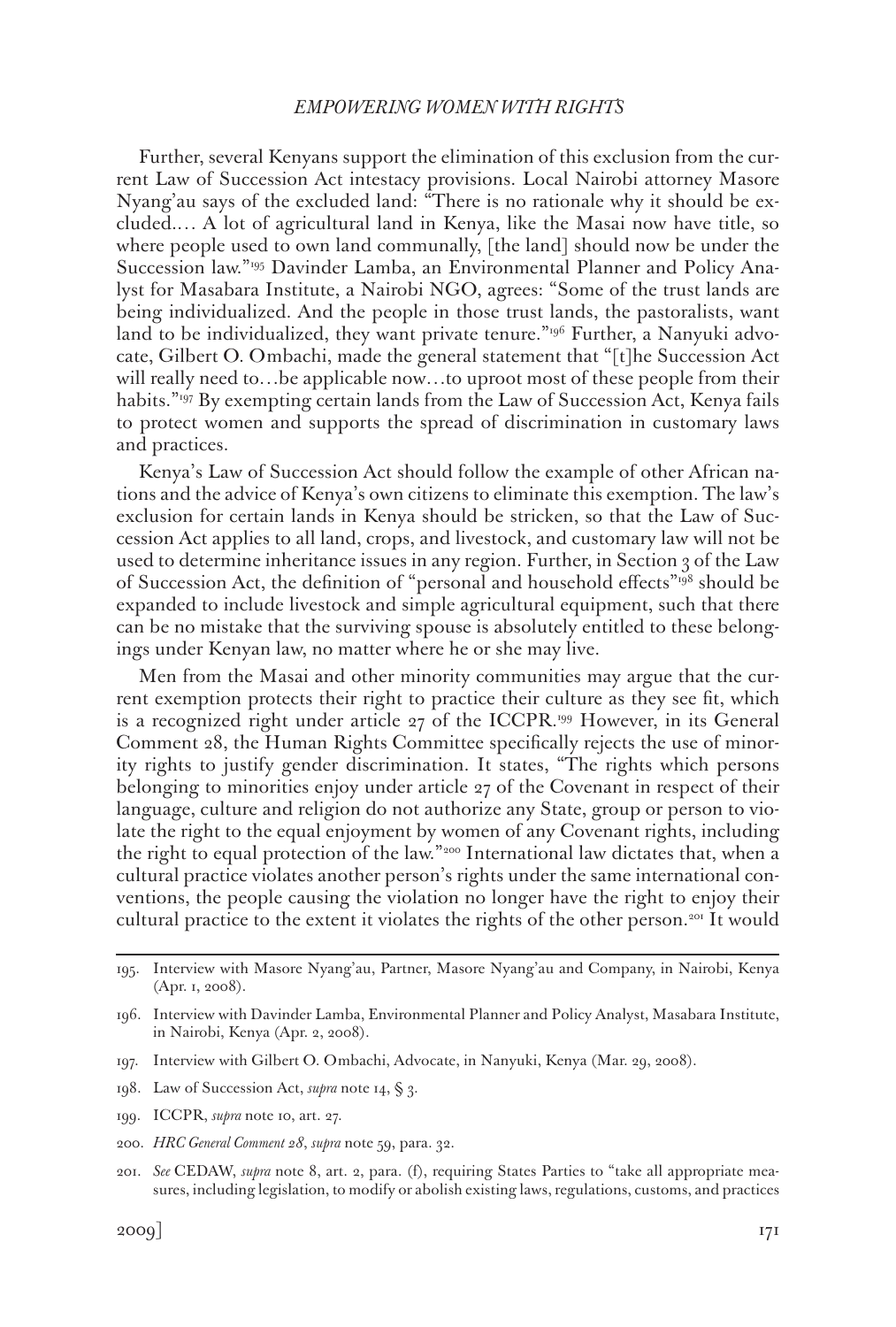be illogical for an international convention to explicitly guarantee equal rights to men and women in so many articles and then take those rights back by allowing a huge loophole in the guise of cultural respect.

Further, the overwhelming trend in Kenya is toward land privatization.<sup>202</sup> Currently much of the land that is covered by Section 32 and 33 has already been privatized, and much of the remaining land will be privatized in the future. The exemption is thus producing the unintended and unjustifiable consequence of seeming to exempt land that is privately owned, and just as easily covered by the Law of Succession Act as any other area. Indeed, since the definition of "agricultural land" excludes registered land, technically any registered land is already covered, but most people seem unaware of this fact.

Even on land not yet privatized, many times women maintain a marital home and are working on this land while their husbands are away pursuing employment. In such situations, the husband may not be the full registered owner of that land; he may only have a "use right." Where this is true, the revised Act would provide that the surviving spouse or other descendants are entitled to the same use rights that the deceased had in the land. That solution maintains the customary law doctrine of "use rights," but gives women and men equal use rights. That is a much more sensible solution to the complexities of governing inheritance matters in pastoral areas than simply abandoning the women to unlimited cultural discrimination. By unjustifiably exempting the agricultural lands named in the Gazette, the law fails to protect women living in these areas. The proposed amendments would cure this problem and give widows the right to inherit the marital home.

# 2. The Law of Succession Subjects Muslim Men and Women to Discriminatory Treatment.

All democratic nations struggle to find the correct balance between religious tradition and secular law. On the one hand, the consensus of secular societies, codified in a variety of human rights treaties, make it clear that governments must treat all citizens equally, without distinction on the basis of religion. The Universal Declaration of Human Rights states that "[e]veryone is entitled to all the rights and freedoms set forth in this Declaration, without distinction of any kind, such as…religion… . "203 Article 2 of the ICCPR similarly requires states to ensure to all individuals "the rights recognized in the present Covenant, without distinction of any kind, such as…religion…. "204 Similar provisions can be found in the Dec-

which constitute discrimination against women."

<sup>202.</sup> Interview with Ruben Mwenda Murugo, Land Policy Coordinator, in Nairobi, Kenya (Apr. 2, 2008). Mr. Murugo stated, "[I]n fact the [National Land] Policy recognizes that the present arrangement on privatization of land sort of negates the issues to do with community and indigenous customs."

<sup>203.</sup> Universal Declaration of Human Rights, G.A. Res. 217A, art. 2, U.N. GAOR, 3d Sess., 1st plen. mtg., U.N. Doc. A/810 (Dec. 12, 1948), *, available at* http://www.ohchr.org/EN/UDHR/Pages/ Language.aspx?LangID=eng.

<sup>204.</sup> ICCPR, *supra* note 11, art. 2; see also ICCPR, *supra* note 11, art. 26 ("All persons are equal before the law and are entitled without any discrimination to the equal protection of the law. In this respect, the law shall prohibit any discrimination and guarantee to all persons equal and effective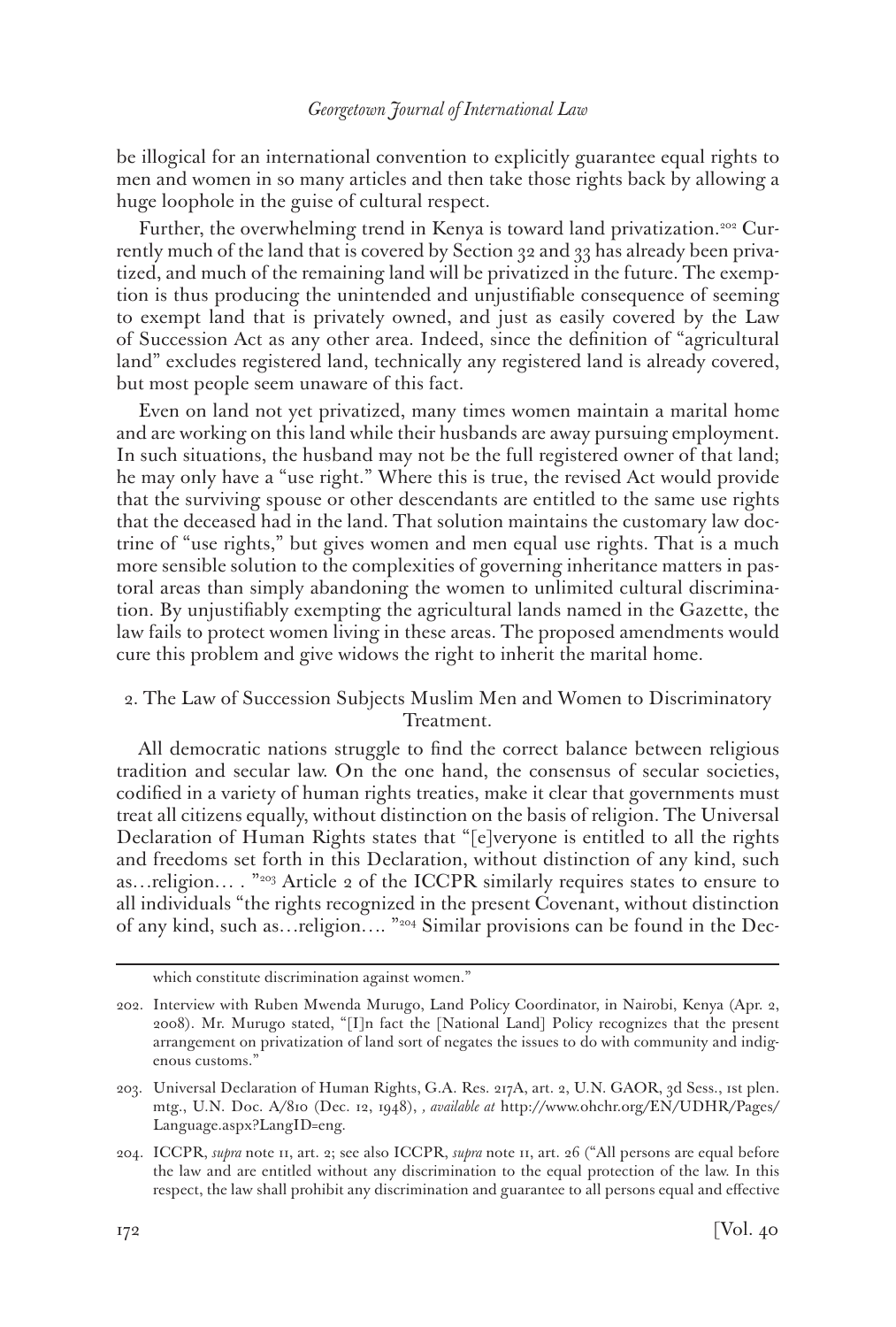laration on the Elimination of All Forms of Intolerance or Discrimination Based on Religion or Belief<sup>205</sup> and the African [Banjul] Charter on Human and Peoples' Rights.206 The freedom to practice religion is meant to ensure that all people can choose their religion without either gaining or losing political or economic rights; thus, human rights treaties require secular law to treat all people "without distinction" regardless of whether they are Muslim, Christian, Hindu, or any other religion or belief.

Religion remains an important and vibrant force in modern societies, however, and the particulars of religious traditions often appear to conflict with human rights and the goals of secular government. That conflict is particularly apparent in the governance of personal matters such as inheritance, over which both religious traditions and government claim authority. As a State Party to CEDAW, ICCPR and ICESCR, Kenya is obligated to ensure that women have equal rights with men to inherit property. Muslim inheritance laws, however, dictate that women and girls should receive only half the share of inheritance that similarly situated men and boys would receive.<sup>207</sup> The conflict between these two views of inheritance understandably leads some to conclude that the advancement of secular laws, especially in the governance of personal matters, can only come at the expense of the free exercise of religious tradition. This in turn leads some members of minority religious traditions to claim a right to be exempt from secular laws that they believe conflict with their religious beliefs. Thus these religious minorities ask that the law not be applied in a way that is uniform and equal, but rather that members of their religious tradition should be given a different set of legal rights than members of the majority religion.

The Kenyan Constitution tries to balance between these two impulses in Section 82. Subsection  $82(1)$  states that "no law shall make any provision that is discriminatory either of itself or in effect."208 A strict interpretation of this provision would invalidate state enforcement of many Islamic and customary laws related to inheritance, marriage, divorce and property. In deference to these discriminatory laws, however, subsection  $82(4)$  exempts many of them from this anti-discrimination provision, stating "[s]ubsection (1) shall not apply to any law so far as the law makes provision… with respect to adoption, marriage, divorce, burial, *devolu-*

208. Const. § 82(1) (Kenya).

protection against discrimination on any ground such as…religion… .").

<sup>205.</sup> Declaration on the Elimination of All Forms of Intolerance and Discrimination Based on Religion or Belief, G.A. Res. 33/55, U.N. Doc. A/RES/36/55 (Nov. 25, 1981), art. 2 ("No one shall be subject to discrimination by any State . . . on the grounds of religion or other belief. . . . For the purposes of this declaration the expression 'intolerance and discrimination based on religion or belief" means any distinction, exclusion, restriction or preference based on religion or belief and having as its purpose or as its effect nullification or impairment of the recognition, enjoyment or exercise of human rights and fundamental freedoms on an equal basis."), *available at* http://www2. ohchr.org/english/law/religion.htm.

<sup>206.</sup> African Charter, *supra* note 59, art. 2 ("Every individual shall be entitled to the enjoyment of the rights and freedoms recognized and guaranteed in the present Charter without distinction of any kind such as . . . religion. . . .").

<sup>207.</sup> Interview with Ahmed Sharrif, Kahdi, Kadhi's Court, in Nairobi Kenya (Apr. 2, 2008).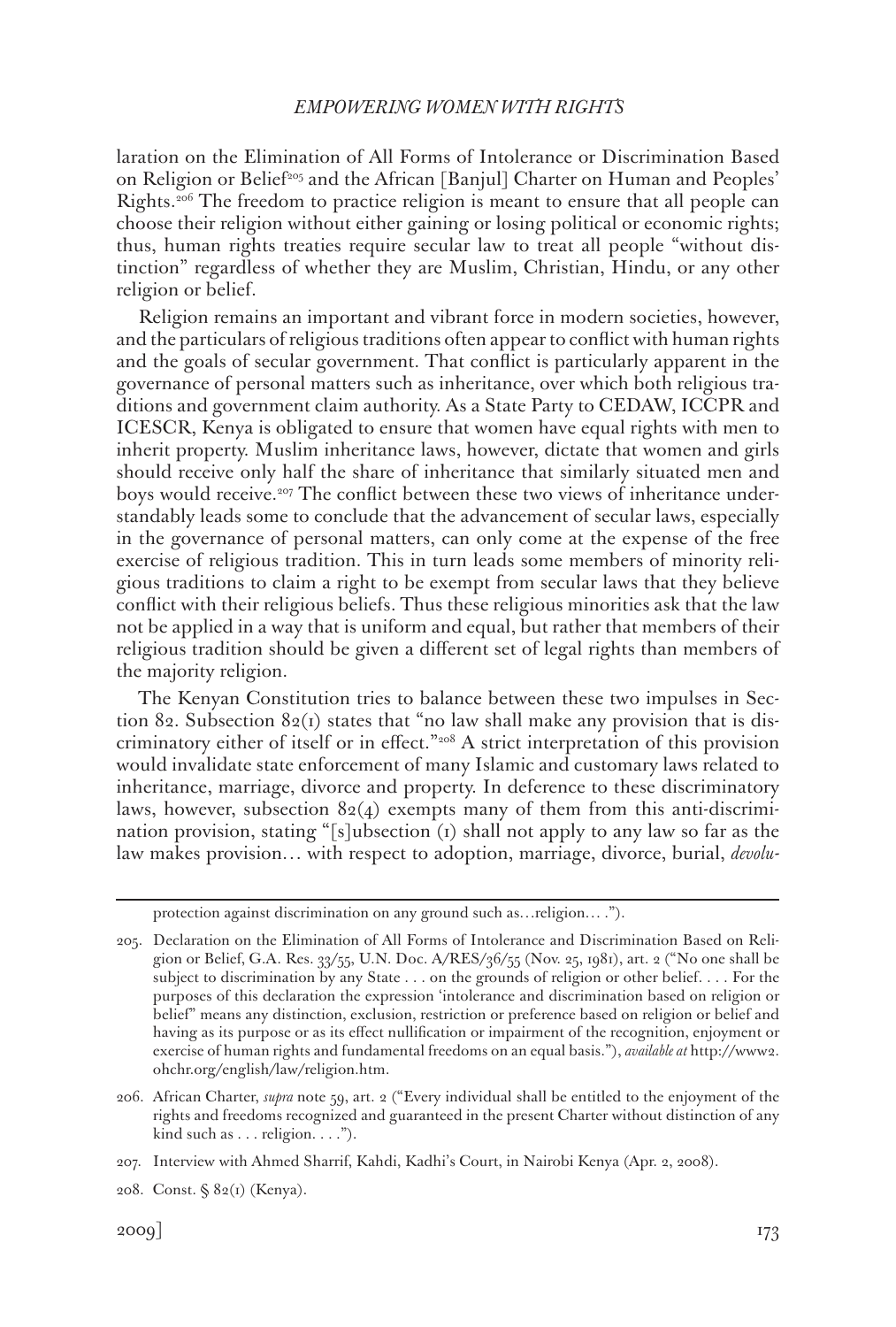*tion of property on death* or other matters of personal law."<sup>209</sup> These provisions have permitted the use of discriminatory customary inheritance laws and the growth of Kadhi's courts in the governance of personal legal matters such as inheritance within the Kenyan Islamic community. And according to the Constitution of Kenya Review Commission, Kadhi's courts have become for Muslims "a symbol of their Islamic faith and culture."210

But the exemption in subsection  $82(4)$  does not justify the mistreatment of women under Kenya's succession laws. First, this exemption applies only to the anti-discrimination clause of the Kenyan Constitution. It does not apply to antidiscrimination provisions of the binding international human rights treaties Kenya has acceded to, which continue to mandate that Kenya ensure women receive equal treatment with men under all laws, including matters of personal law such as inheritance.<sup>211</sup>

Further, while the exemption may *permit* Parliament to enact laws that discriminate against women concerning "devolution of property on death", it does not *require* Parliament to do so. Parliament remains perfectly free to enact intestacy laws that treat men and women equally. It would violate *no* provision of the Kenyan Constitution to enact such laws, and the proposed amendments to the Law of Succession Act would further serve to bring Kenya into compliance with all its human rights obligations.

The Law of Succession Act was originally written with the intent of having "universal application to[] all cases of intestate or testamentary succession… . "212 It originally affirmed the international legal requirement to treat all citizens without distinction, regardless of their religious identity. From 1978 through 1990, the predecessor to current section  $2(i)$  provided that the Act applied to everyone.<sup>213</sup> As early as 1976, the predecessor to current section  $5(1)$  gave Muslims and others the right to make wills with "reference to any secular or religious law that he [or she] chooses."214

In 1990, Kenya denied these rights to Muslims. For the first time, Kenya enacted a law prohibiting persons deemed Muslim from writing wills or being subject to the Act's intestacy provisions.215 These amendments not only permit Kenya's

<sup>209.</sup> Const. § 82(4) (Kenya) (emphasis added).

<sup>210.</sup> Constitution of Kenya Review Commission, Report of the Constitution of Kenya Review COMMISSION 56 (2002).

<sup>211.</sup> *See, e.g.*, ICESCR, *supra* note 10 art. 3; ICCPR, *supra* note 11, art. 3.

<sup>212.</sup> *See* No. 13 of 1978, (1978) sched.,(codified as section 2(1) of the Law of Succession Act, *supra* note 14,  $\S$  2(1)) (requiring the Act's "universal application" to all Kenyans).

<sup>213.</sup> *Id*.

<sup>214.</sup> *See* No. 8 of 1976, (1976) § 3 (codified as section 5(1) of the Law of Succession Act, *supra* note 14, §  $5(i)$ .

<sup>215.</sup> *See* No. 21 of 1990, sched., adding Law of Succession Act, *supra* note 14, § 2(3) (Act's provisions "shall *not* apply to *testamentary* or *intestate* succession" of deceased Muslims' estates (emphasis added)); *see also id*. § 2(4) (permitting only Muslim administration of estates, if Part VII (sections 44-95) of the Act's provisions, on Administration of Estates, are "inconsistent with those of Muslim law.").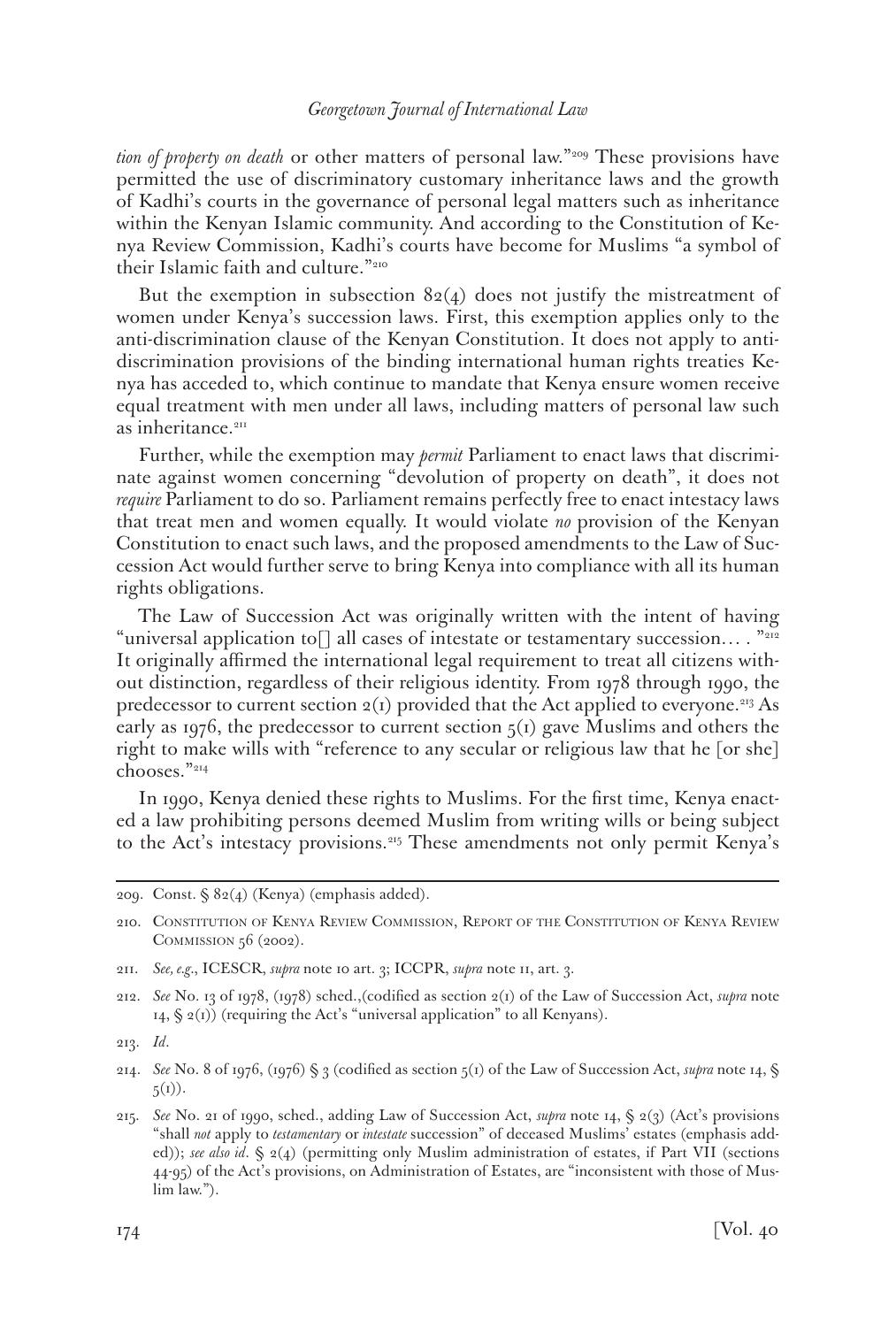Muslims to have their estate governed by Islamic law; the law now actually forces them to do so. Thus, the 1990 amendments denied Muslims the right to write secular and religious wills or to have their estates governed by the general intestacy and administration of estates protections in the Law of Succession Act.

The proposed amendments to the Act would reinstate the right of all Muslims to the protections of the full Act, while permitting those Muslims who want to be governed by Muslim law the right to state their clear intent to that effect in a valid will, as determined under Part II on Wills. The Khadi's courts would then determine the appropriate distribution of the estate according to Muslim law. The amendments thus insure that Muslims will have the same choices as all other Kenyans in matters of succession.

Moreover, there will be now be a clear way to identify who is a Muslim who desires the application of Muslim law of his or her own free will. The current statute does not do so, stating only that a Muslim is one who "professes the religion of Islam and accepts the unity of God and Mohammed as his prophet" at the "time of his death."216 Once a person is dead, it is virtually impossible to know his or her beliefs at the moment of death. Without a will, there is no way to know how the deceased wished his or her estate to be divided. With a will, one can be sure.

To accomplish this goal, the proposed amendments change the definitions of "Muslim" and "Muslim law" in section  $g(t)$  of the Act. The amended provisions define a Muslim as someone who chooses this identity through a valid will. They also define "Muslim law" as the Khadi's courts decisions on who gets what property under Muslim law (the distribution of the estate).

The proposed amendments will also bring Kenya into compliance with international human rights requirements. By compelling the estates of all intestate persons whom someone considers to be Muslim to be subject to Muslim law, and denying Muslims the freedom to write a will leaving their property to a person or persons of their choice, the current Law of Succession Act section  $2(3)$  denies Muslim men and women the freedom to choose a religious or other belief different from that imposed on them by current section  $2(3)$ . Moreover, the statute does so explicitly on the basis of their religion. International human rights law prohibits this distinction.<sup>217</sup>

There are several secular countries with significant or even majority Muslim populations that have adopted uniform inheritance laws for all of their citizens.

<sup>216.</sup> *See* Law of Succession Act, *supra* note 14, § 3(1) (defining "Muslim" and "Muslim law").

<sup>217.</sup> *See* ICCPR, *supra* note 11, arts. 2, para.1 (prohibiting any "distinction" based on religion in IC-CPR rights), 18, para.1 (requiring states to recognize each person's freedom to adopt a religion or belief of his or her choice), 18, para. 2) (prohibiting state "coercion" that impairs a person's right to choose a religion or belief of his or her own choice), and 26 (prohibiting "discrimination" on ground of religion in any state laws).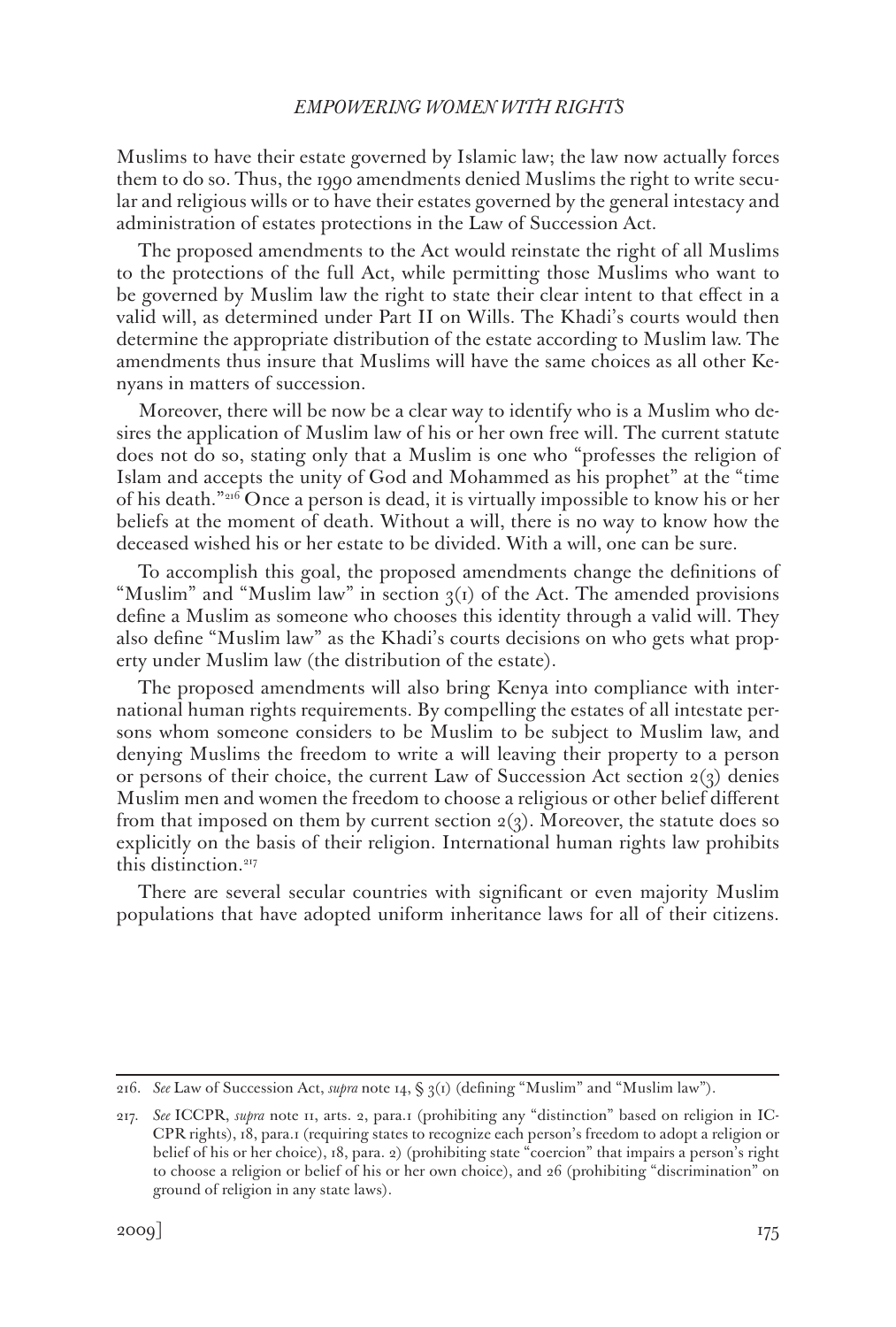Examples come from Turkey, $218$  the United Kingdom, and Mauritius.<sup>219</sup> In determining that Muslims in Mauritius had no constitutional freedom of religion right to be subject to a separate system of religious laws governing marriage and inheritance, but should instead be ruled by the secular law that applies to everyone, the Mauritius Supreme Court stated:

The secular state is not anti-religious but recognises freedom of religion in the sphere that belongs to it. As between the state and religion each has its own sphere, the former, that of law-making for the public good and the latter that of religious teaching, observance and practice. To the extent that it is sought to give to religious principles and commandments the force and character of law, religion steps out of its own sphere and encroaches on that of law-making in the sense that it is made to coerce the state into enacting religious principles and commandments into law.220

The Mauritius Court also ruled that even if the law subjecting Muslims to the secular law were to be construed as a violation of their religious freedom, it would nevertheless be permissible under the Constitutional provision justifying limits on religion.221 Finally, it declared that, in any event, the Court could not support the use of the Muslim law of inheritance, marriage, and divorce, because to do so would violate Mauritius' obligations under the ICCPR to provide equal rights without sex discrimination to women and girls.<sup>222</sup>

# 3. The Imposition of Islamic Law Governing Inheritance Is Particularly Harmful to Muslim Women.

While the current Law of Succession Act discriminates against both Muslim men and women by restricting their right to create a secular will or have their estates treated under the secular intestacy provisions, the discriminatory impact against Muslim women is much more severe. Muslim women are given different and lesser rights than similarly situated Christian women, precisely because of their husband's identity as a Muslim. The Law of Succession excludes Muslims from the application of the Act, stating that the Act "shall not apply…to the estate of

<sup>218.</sup> In its 1996 CEDAW Report, Turkey notes that while its population is 99 percent Muslim, its laws have been secular, "not based on religion…," since 1926. Turkey, *Combined second and third periodic reports to the Committee on the Elimination of Discrimination Against Women* (16<sup>th</sup> Sess., 1997), 2, U.N. Doc. CEDAW/C/TUR/2-3 (Sept. 26, 1996), *available at* http://www2.ohchr.org/english/bodies/ cedaw/cedaws16.htm (scroll to Turkey and select Periodic Report: English hyperlink). In its 2003 Report, it notes that the amended Civil Code 2001 provisions on inheritance provide equal rights to sons and daughters, and to husbands and wives. Turkey, *Combined fourth and fifth periodic reports to the Committee on the Elimination of Discrimination Against Women* (32<sup>nd</sup> Sess., 2005), 49, art, 16, para. 1(h), U.N. Doc. CEDAW/C/TUR/4-5 (Aug. 8, 2003), *available at* http://www2.ohchr. org/english/bodies/cedaw/cedaws32.htm (scroll to Turkey and select Periodic Report: English hyperlink).

<sup>219.</sup> Sebastian Poulter, *The Claim to a Separate Islamic System of Personal Law for British Muslims, in* Islamic FAMILY LAW 147, 157 (Chibli Mallat & Jane Connors eds. 1990) (2<sup>nd</sup> prtg. 1993).

<sup>220.</sup> Bhewa v. Government of Mauritius, [1991] LRC (Const) 298, 308 (Sup. Ct. 1990).

<sup>221.</sup> *Id.* at 309.

<sup>222.</sup> *Id.*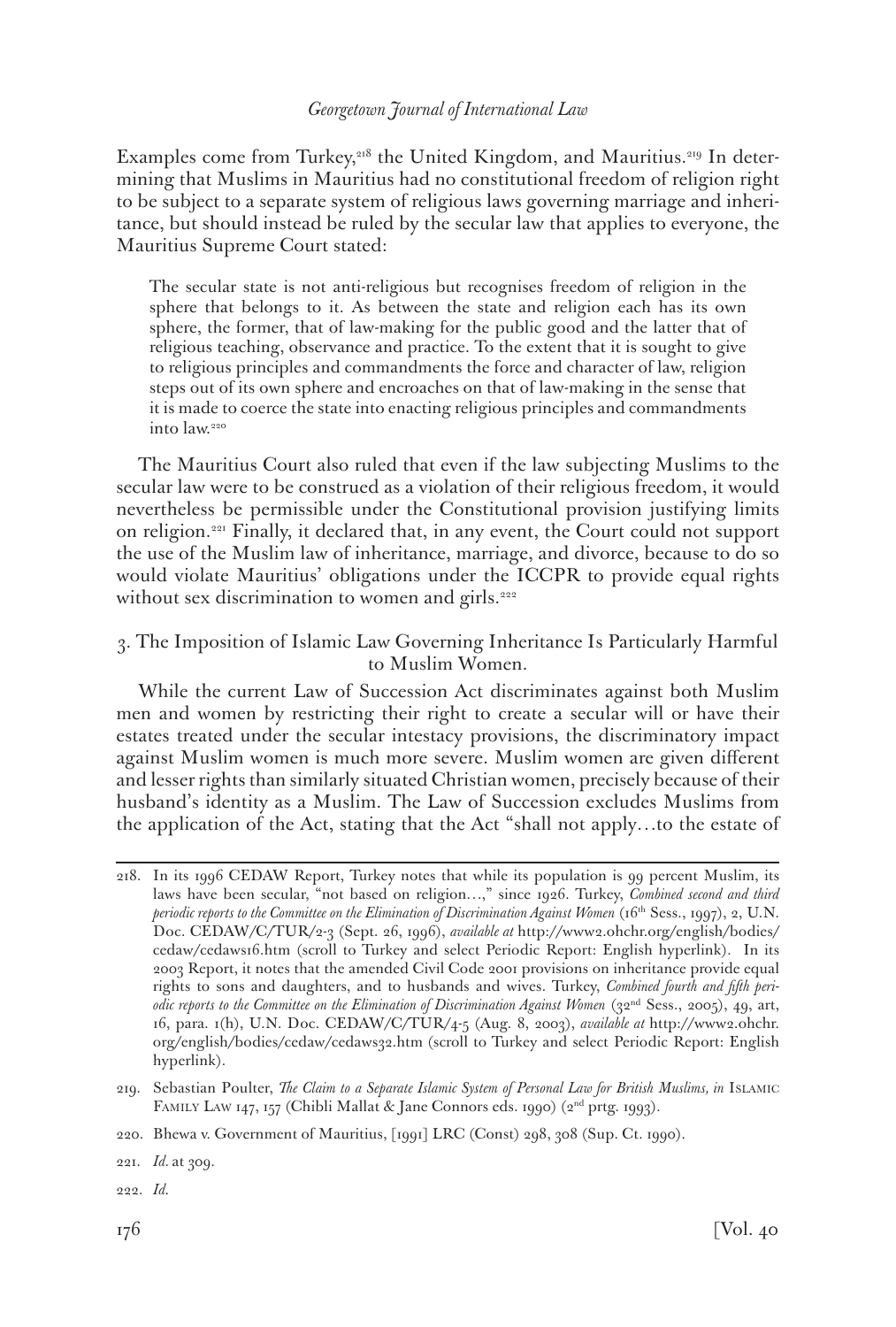any person who at the time of death is a Muslim. The devolution of estate of Muslims shall be governed by Muslim law."223 Although the provision is facially neutral in regards to gender, the Muslim inheritance laws it imposes patently discriminate against women. Specifically, Muslim inheritance laws dictate that women and girls should only receive half the share of inheritance that similarly situated men and boys would receive. Khadi Ahmed Sharrif explained:

In a case where a husband died, the surviving wife is entitled to either 12.5%  $\lceil 1/8 \rceil$ of the entire estate [if the deceased husband had children], or  $25\%$  [1/4] if the deceased man had no children at all whether from this wife or a previous wife. . . . If the wife dies, the husband gets  $25\%$  if the woman who died had children either from him or a previous marriage. Suppose the woman had no children at all, then the man is entitled to  $50\%...$ . Female counterparts get half of what their male counterparts get.<sup>224</sup>

The inequality is particularly jarring in the case of Muslim widows whose husbands had multiple wives. When polygynous Muslim women are widowed, they must split whatever share a de facto monogamous Muslim widow would get evenly amongst themselves. When asked about the shares Muslim widows in polygynous marriages would receive upon the death of their spouse, Khadi Ahmed Sharrif explained that if they have children, such widows would "share the  $1/8$ . So if [there are] two wives, the  $1/8$  will be divided by two, or if there are three wives, the  $1/8$  is divided by three."<sup>225</sup>

Islam permits men to marry up to four wives. This means that a Muslim widow who has children and was married to a polygynous man will inherit a share of only  $1/32$  [1/8 divided by 4] of the estate. It is easy to imagine a scenario, especially in the case of small estates, where this tiny fraction would not be enough to support a widow. For example, if a man died and left an estate worth 100,000 shillings and was survived by four wives, who each had two children, each of his wives would only be entitled to a portion of the estate worth 3,125 shillings [100,000 divided by 32].

Under the current Law of Succession, a similarly situated non-Muslim woman would be entitled to inherit a portion worth 25,000 shillings. That can be seen by applying the same hypothetical facts to the determination of non-Muslim widows' rights under section 40. It provides:

(1) Where an intestate has married more than once under any system of law permitting polygamy, his personal and household effects and the residue of the net intestate estate shall, in the first instance, be divided among the houses according to the number of children in each house, but also adding any wife surviving him as an additional unit to the number of children.

225. *Id.*

<sup>223.</sup> Law of Succession Act, *supra* note 14, § 2(3).

<sup>224.</sup> Interview with Khadi Ahmed Sharrif, Kadhi's Court, in Nairobi, Kenya (Apr. 2, 2008).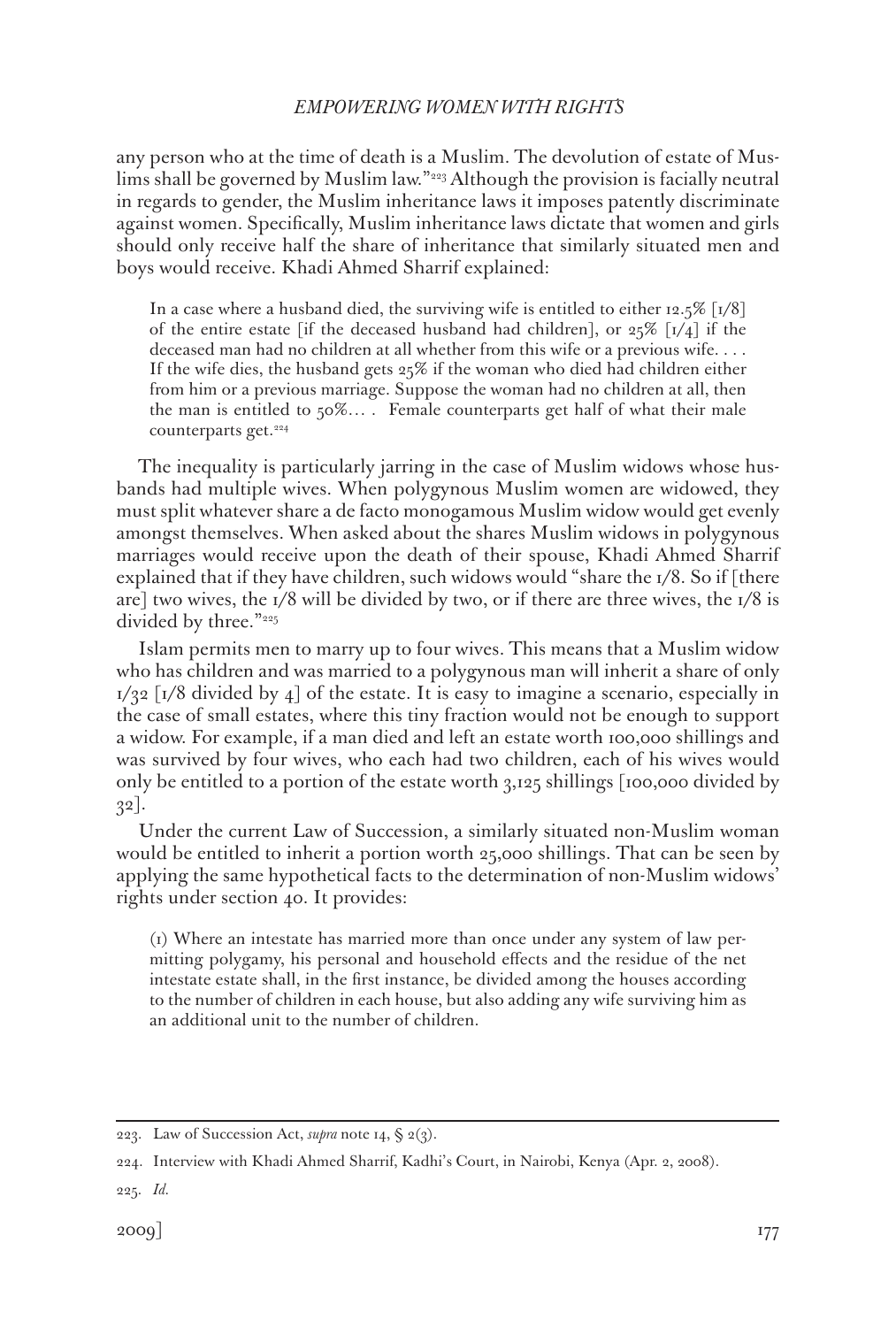(2) The distribution of the personal and household effects and the residue of the net intestate estate within each house shall then be in accordance with the rules set out in sections  $35$  to  $38.^{226}$ 

For the non-Muslim man with an estate worth 100,000 shillings and four wives, each with two children, section  $40<sub>(1)</sub>$  requires that the estate first be divided into four shares worth 25,000 shillings for each "house" (that is, each unit of a wife and her two children). Turning to section  $35(1)$ , as section  $40(2)$  requires, each wife would inherit a life estate in the 25,000 shillings allotted to her house. When each wife died, section 35(5) requires that each wife's children would then receive the whole estate for that house to "be equally divided among the surviving children."

Thus, the Succession Act discriminates against Muslim women on the basis of religion by giving non-Muslim widows a greater share when their husband dies than Muslim widows receive. The exclusion of Muslim women from the Act violates international and regional laws which give women the right to be free from discrimination on the basis of religion and gender and the right to equality in inheritance.<sup>227</sup> Thus, this exemption must be removed from the Act so that the protections of the Act will universally apply.

# **IV. Even When It Is Applied, the Law of Succession Act Fails to Ensure Equal Rights For All Kenyan Citizens**

Even in circumstances where the Law of Succession Act does apply and the parties involved have the knowledge and resources necessary to pursue inheritance claims, the Act nevertheless fails to ensure equality for all Kenyan citizens. Several substantive provisions of the Act are discriminatory. First, the Law of Succession Act grants widows only a "life interest" in the estate of their husbands. A widow's "life interest" expires if she remarries, whereas a widower is able to keep property inherited from his wife even when he remarries. Second, the Act fails to ensure equitable distribution of property in circumstances of polygynous marriages. Third, the Act gives unequal priority to fathers over mothers in inheritance. Finally, the Act denies the right of all children to inherit property from their parents.

# *A. A Life Interest In the Estate Is Insufficient To Protect Widows*

Even if a widow is able to inherit under the Law of Succession Act, she will only inherit a life interest in property.<sup>228</sup> That life interest provides inadequate financial protection. Sections 35 and 36 of the Law of Succession Act govern intestacy. Section 35(1) determines how the decedent's estate will be distributed "…where an intestate has left one surviving spouse and child or children... . "229 Section  $36(i)$ determines distribution "[w]here the intestate has left a surviving spouse, but no child or children… . "230 Both sections give the surviving spouse the personal and

<sup>226.</sup> Law of Succession Act, *supra* note 14, § 40.

<sup>227.</sup> *See* ICCPR, *supra* note 11, arts. 2, para. 1, 18, paras. 1-2, and 26.

<sup>228.</sup> Law of Succession Act, *supra* note 14, §§35(1), 36(1).

<sup>229.</sup> *Id.* § 35(1).

<sup>230.</sup> *Id.* § 36(1).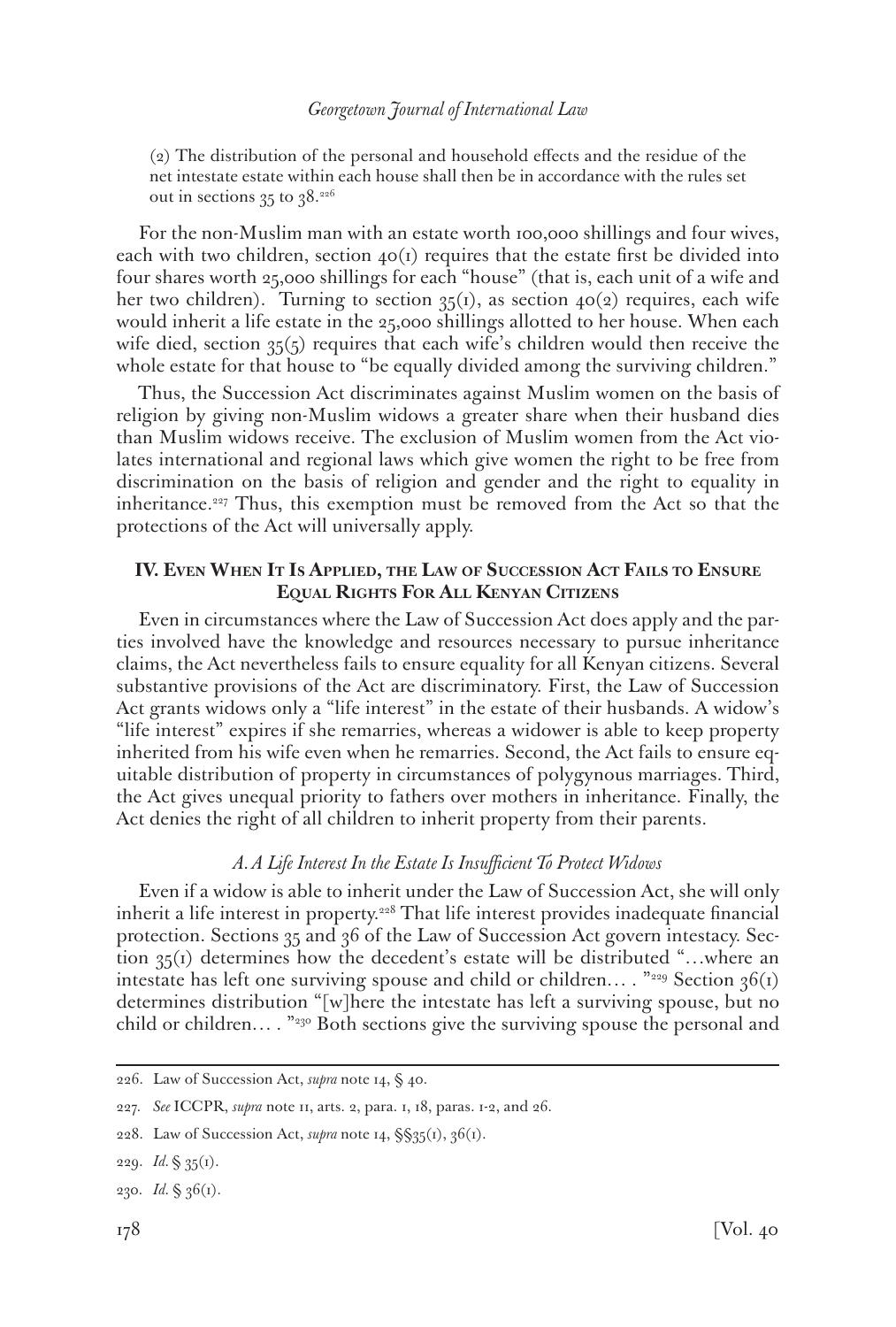household effects absolutely, but give a mere life interest in the remainder of the estate, with a minor additional amount where the deceased left no children.<sup>231</sup>

The life interest provision of the Law of Succession Act fails to provide adequate financial protection for widows. It is clear from the language of sections 35 and 36 of the Act that the drafters' intention was to protect widows who were financially dependent on their husbands by giving them a life interest in their husband's property after his death.232 The fact that the Act was written with widows in mind is a testament to the reality that widows and widowers are in disparate positions after the death of a spouse. When a man dies, he frequently leaves behind a widow who owns nothing of her own, so she is given a life interest in her deceased husband's property under the Succession Act. By contrast, when a woman dies, she leaves behind a widower who is likely to have inherited property from his parents<sup>233</sup> or registered the marital property in his name<sup>234</sup>, and therefore, does not so desperately need the life interest that is awarded to the surviving widow under the Act.

Despite the gender-neutral language of the "life interest", however, it discriminates against widows in application. Even though a widower may receive the same life interest as a widow, he often has financial resources available to him so that the life interest does not limit his ability to provide for himself and his family. By contrast, a widow is usually completely dependent upon her interest in the property that her husband leaves behind and does not have outside financial resources. According to Frederick Ochieng from the United Nations Development Fund for Women (UNIFEM), "Traditionally a woman does not own land. The land is owned by the man."235 Because a widow only has a life interest in the property, she can work the land, but she will never own it. She cannot sell it to support her fam-

232. *See id.* § 35(1)(b), 36(1)(c) (each containing the proviso that "if the surviving spouse is a widow that life interest shall be determined upon her re-marriage to any person.").

233. Interview with Jackson Kirigia, in Meru, Kenya (March 31, 2008) (Q: Do married daughters ever lay claim to deceased father's land? A: No, not normally. Q: Do they inherit equally or in different portions? A: Normally we advocate it but sons resist it very much. Q: Why do they resist? A: Because where a woman is going there's property so why are they coming here to get more property."); Interview with Charles Murithi Marangi, Meru Central County Council, in Meru, Kenya (March 31, 2008) ("If you are a married daughter, it is assumed you will not come back, so there is no inheritance."); Interview with Joyce Wangui, in Nanyuki, Kenya (Mar. 30, 2008) ("There is a presumption that when you are married you should get property from that family, not from your parents.").

234. Interview with Joshua Kiirinya, in Meru, Kenya (Mar. 30, 2008) ("Q: Why did you register land you bought during marriage only in your name? A: I wouldn't say there is a reason. But it's kind of tradition.").

<sup>231.</sup> *Id.* § 35(1) ("…[W]here an intestate has left one surviving spouse and a child or children, the surviving spouse shall be entitled to-(a) the personal and household effects of the deceased absolutely; and (b) a life interest in the whole residue of the net intestate estate… ."); *id.*  $\S 36(t)$ ("Where the intestate has left one surviving spouse but no child or children, the surviving spouse shall be entitled to—(a) the personal and household effects of the deceased absolutely; and (b) the first ten thousand shillings out of the residue of the net intestate estate, or twenty *percentum* thereof whichever is the greater; and (c) a life interest in the whole of the remainder….").

<sup>235.</sup> Interview with Frederick Ochieng, United Nations Development Fund for Women [hereinafter UNIFEM], in Nairobi, Kenya (Apr. 4, 2008).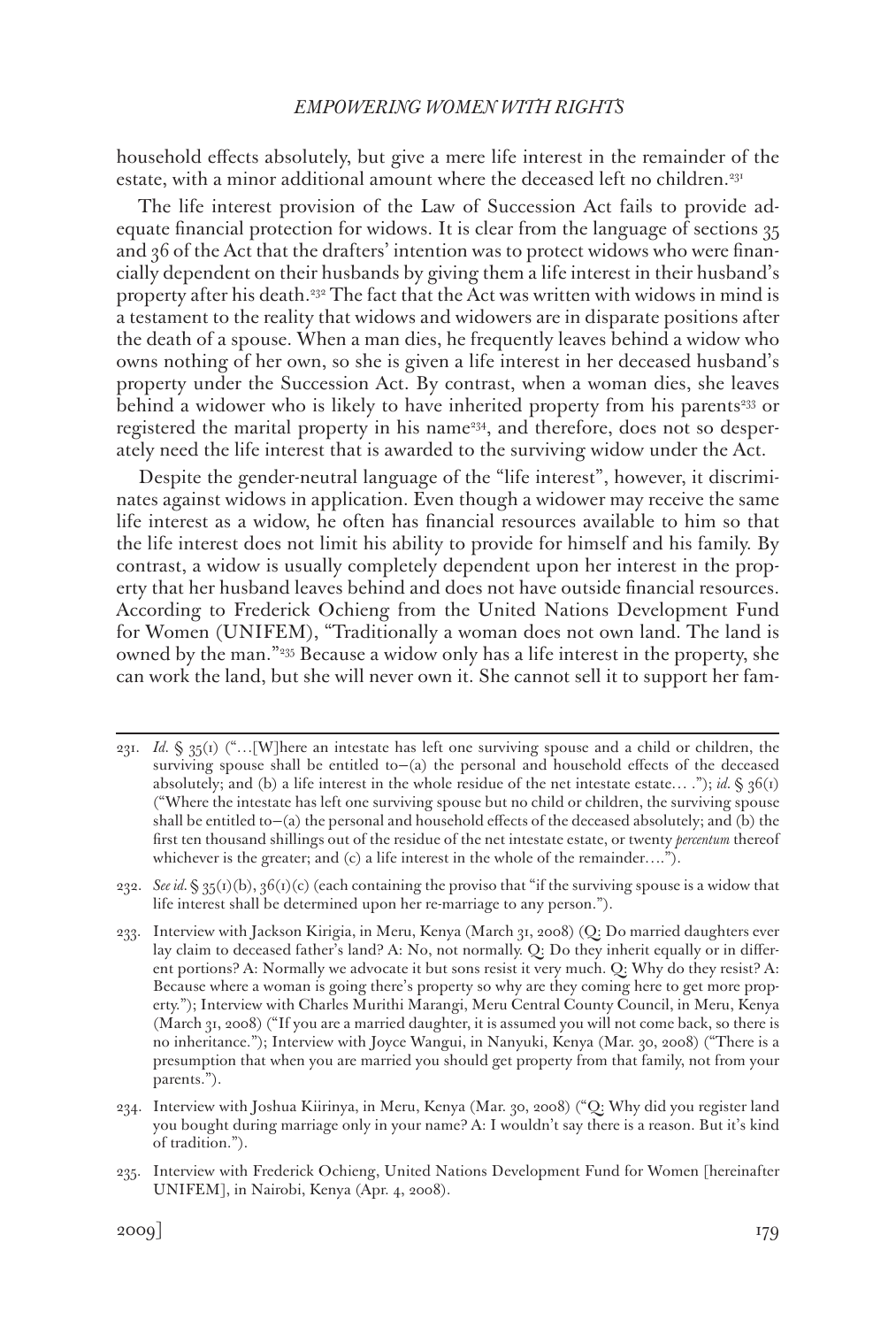ily and she cannot use it as collateral to get bank loans<sup>236</sup> in order to start a business or pay school fees for her children or to improve the property. Because she cannot sell the land to provide for her family, she may be forced to move to the slums where it is cheaper to live.

The restrictive life interest also makes widows vulnerable to attacks by the decedent's family. Widows may become the victims of greedy relatives who want to take back the land of the deceased. In order for a widow to keep the property, she may be pressured by relatives to participate in discriminatory customary practices such as widow inheritance or "cleansing." Davis Molumbe from the Kenya Human Rights Commission commented how easy it is for a widow to be displaced if she does not comply with the wishes of her deceased's husband's family: "The rural women are left at the mercy of their male relatives. At that point it becomes very easy to be displaced from the matrimonial home if you don't comply with family procedures."237 Because widows do not legally own the land, they will be less likely to fight for their right to stay. One widow said that sometimes the only option is to leave the property rather than suffer attacks by the deceased's family:

When you are widowed, no one is concerned about you. In such a situation you decide to take care of yourself because even if you stay with the family, they will only look for wrongdoing on your part. I decided instead of trouble all the time, I chose to move out of that land to live with my children in peace. My husband's parents used to say, "Now that your husband has gone, we don't want you."<sup>238</sup>

If a woman relinquishes her right to stay on the property she may end up living in the slums. When asked why he thought so many of the households in the slums were headed by women, Elijah Odhiambo from the Economic & Social Rights Centre answered:

It is linked to the whole issue of inheritance—because of issues like AIDS and other causes of deaths. Once the husband dies, most of these women, whatever they had they're dispossessed. They cannot go back to their homes and in places where they married, their in-laws say this is a portion of their land… . But if they go home the chance is they're attacked by in-laws. They think, "Why expose my life to danger when I can start life afresh in an urban center where no one knows me—places where housing is cheap and [where I] can start with very minimal financial support?"<sup>239</sup>

Thus, upon being widowed, a Kenyan woman's years of contribution and sacrifice to the marriage, children and marital home frequently go unrecognized. In-

<sup>236.</sup> Interview with Reverend Dr. Judy Mbugua, in Nairobi, Kenya (Apr. 4, 2008) (" . . . [L]and is used as collateral in many, many instances when you can get a bank loan, and when you don't have it, then you can't even access a bank loan.").

<sup>237.</sup> Interview with Davis Malombe, Human Rights Commission, in Nairobi, Kenya (Apr. 4, 2008).

<sup>238.</sup> Interview with FIDA client, in Nairobi, Kenya (Apr. 4, 2008).

<sup>239.</sup> Interview with Elijah Odhiambo, Economic & Social Rights Centre, in Nairobi, Kenya (Apr. 1, 2008).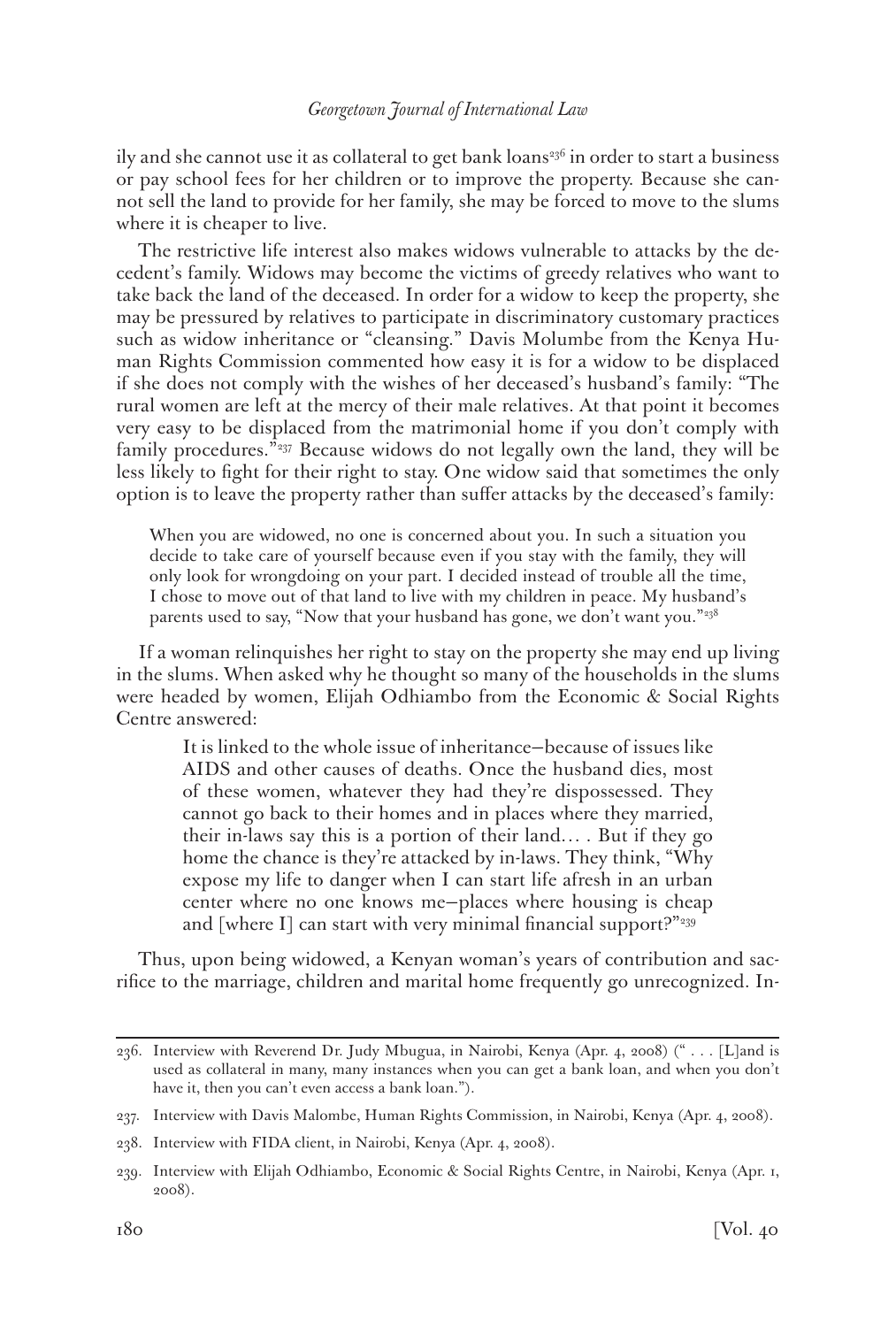stead, she is threatened by her relatives and forced into a life of alienation and poverty in the urban slums; unfortunately, the law does little or nothing to protect her.

# 1. Revocation of a Life Interest upon Remarriage Deprives Widows of Economic Independence and Bargaining Power

Both sections 35 and 36 of the Succession Act blatantly discriminate against widows by stripping them of their property interest upon remarriage but allowing widowers to keep their interest when they remarry. Sections  $35(i)(b)$  and  $36(i)(c)$ grant the surviving spouse a life interest in the intestate estate until she remarries: "…provided that, if the surviving spouse is a widow, that interest shall be determined upon her re-marriage to any person."240 The use of the term "widow" within the provision means that widowers are not subject to the same rules as widows. Thus, a widow will lose her right to live in the marital home if she chooses to remarry, but a widower will be allowed to remain in the marital home if he decides to remarry.

As a result of this provision divesting a woman of her life interest in the estate if she remarries, Kenyan women are forced into financial dependence on their new husband. Because most Kenyan women do not own property,<sup>241</sup> such women go to the new marriage with no property and no economic independence. Thus, the woman is forced to enter a marriage with nothing, on an unequal financial footing with her new husband. Because she is not able to keep the property she inherited, she has no financial independence and must rely on her new husband for money and resources.

There are other non-economic repercussions as well. For example, this general lack of financial independence means that she will not be able to negotiate for safe sex and she may be infected with HIV. When asked how economic independence is connected with the spread of HIV, Annie Muchiri, from the Kenya Aids NGOs Consortium (KANCO), said, "There is a big relationship [between economic independence and demanding that a man use a condom] because when a woman is economically empowered, she is able to negotiate for safer sex. Whoever is economically disempowered cannot negotiate."<sup>242</sup>

2. Discrimination against Widows Violates their Rights to Equality, Equality in Marriage, and an Adequate Standard of Living Under International Law

a. Discrimination Against Widows Violates their Broadest Right to Equality

The discriminatory effect of the life interest granted to widows under the Act and the revocation of a widow's life interest upon remarriage violate a woman's broadest international right to equality under CEDAW, ICCPR, and the African Charter.243 CEDAW calls for the equal treatment of men and women under do-

<sup>240.</sup> Law of Succession Act, *supra* note 14, §35(1)(b), 36(1)(c).

<sup>241.</sup> IFC & World Bank, *supra* note 2, at 1 (women have title to only one percent of the land).

<sup>242.</sup> Interview with Annie Muchiri, Kenya AIDS NGOs Consortium [hereinafter KANCO], in Nairobi, Kenya (Apr. 1, 2008).

<sup>243.</sup> CEDAW, *supra* note 8, art. 15, para. 1; ICCPR, *supra* note 11, art. 26; African Charter, *supra* note 59, arts. 3 and 2.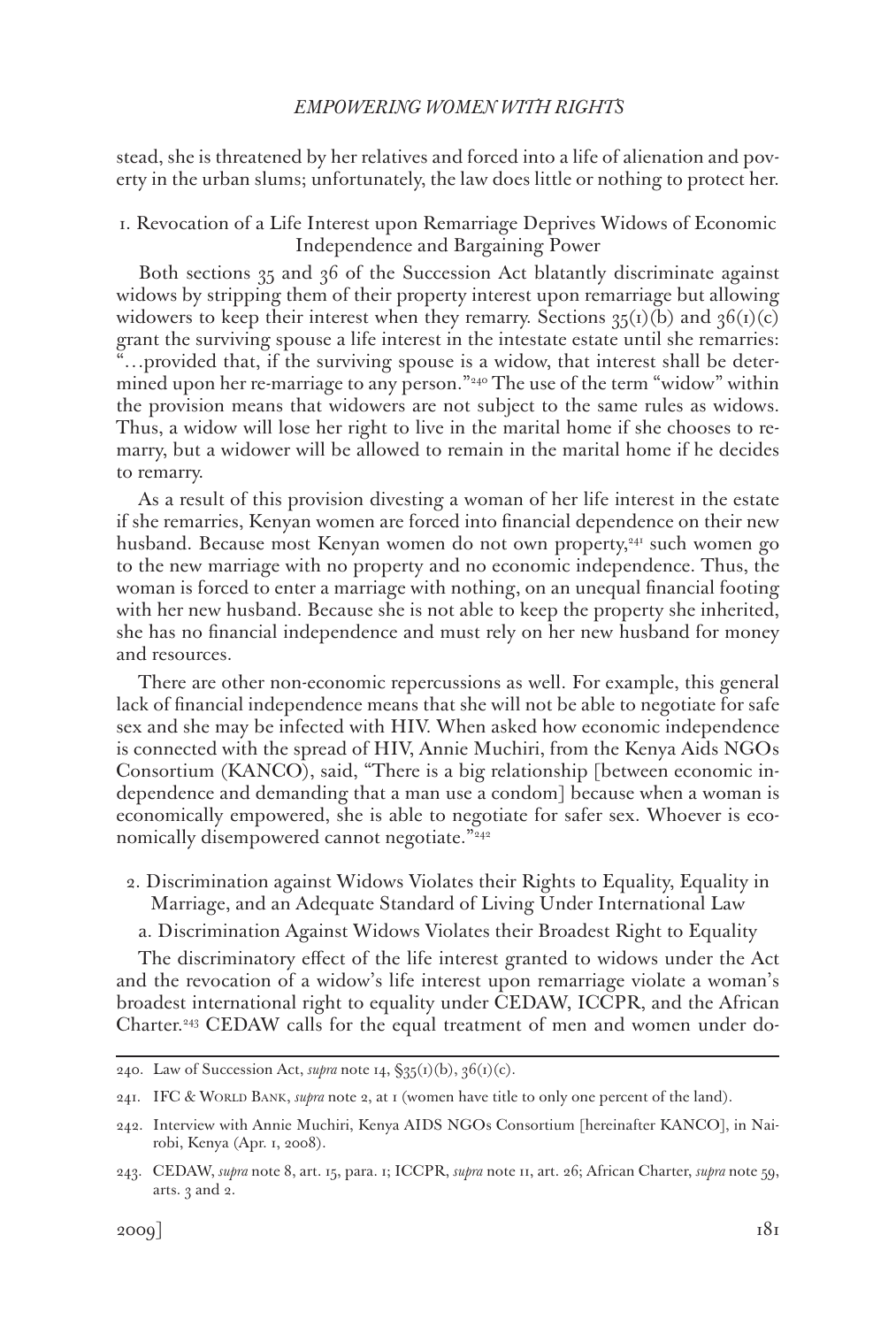mestic law: "States Parties shall accord to women equality with men before the law."<sup>244</sup> So, too, do the ICCPR and the African Charter.<sup>245</sup> The disparate treatment of women and men in Sections 35 and 36 of the Law of Succession Act clearly violates this international equality right because these Sections treat similarly situated widows and widowers unequally.

b. Revocation of a Widow's Life Interest Upon Remarriage Violates Her Right to Equality in Marriage

Revocation of a widow's life interest violates her right to equality in marriage as set forth by CEDAW article  $16(i)$ , which states, "States parties shall take all appropriate measures to eliminate discrimination against women in all matters relating to marriage…on a basis of equality of men and women."246 This loss of her life interest specifically violates her equal right to enter freely into marriage, her right to equal ownership and enjoyment of property upon dissolution of the marriage by death, and her right to choose her residence.<sup>247</sup>

Revoking a widow's life interest upon remarriage violates her equal right to enter freely into marriage as set forth in CEDAW article  $f(x)$  (a) and (b), which state, "States parties…shall ensure, on a basis of equality of men and women:…[t]he same right to enter into marriage; ... [t]he same right freely to choose a spouse.... "248 If a widow is forced to choose between keeping her right to use her deceased husband's land and marrying a new husband, then she cannot exercise or enjoy her right to freely enter into marriage or to choose her spouse. Unlike a widower, her choice will always be restricted by this legal provision.

This restriction also violates ICCPR article 23(4), as interpreted by HRC General Comment 28, which calls for an equal right to enter into marriage and requires States to protect widows from economic coercion. General Comment 28 states, "Men and women have the right to enter into marriage only with their free and full consent, and States have an obligation to protect the enjoyment of this right on an equal basis. Many factors may prevent women from being able to make the decision to marry freely…. [The] criteria [for marriage] should ensure women's

<sup>244.</sup> CEDAW, *supra* note 8, art. 15, para. 1.

<sup>245.</sup> ICCPR, *supra* note 11, art. 26 ("All persons are equal before the law and are entitled without any discrimination to the equal protection of the law. In this respect, the law shall prohibit any discrimination and guarantee to all persons equal and effective protection against discrimination on any ground such as…sex.… ."); Human Rights Committee, General Comment 18, Non-discrimination (37th Sess. 1989), para. 12, U.N. Doc. A/45/40, http://www2.ohchr.org/english/bodies/ hrc/comments.htm ("[W]hen legislation is adopted by a State party, it must comply with the requirement of article 26 that its content should not be discriminatory… ."); African Charter, *supra* note 59, art. 3 ("Every individual shall be equal before the law [and] …entitled to equal protection of the law."), art. 2 ("Every individual shall be entitled to the enjoyment of the rights and freedoms recognized and guaranteed in the present Charter without distinction of any kind such as...sex...."), art. 18, para. 3 ("The State shall ensure the elimination of every discrimination against women and also ensure the protection of the rights of woman and the child as stipulated in international declarations and conventions.").

<sup>246.</sup> CEDAW, *supra* note 8, art. 16, para 1.

<sup>247.</sup> CEDAW, *supra* note 8, art. 16, para 1(a)-(c), (h).

<sup>248.</sup> CEDAW, *supra* note 8, art. 16, para. 1(a)(b).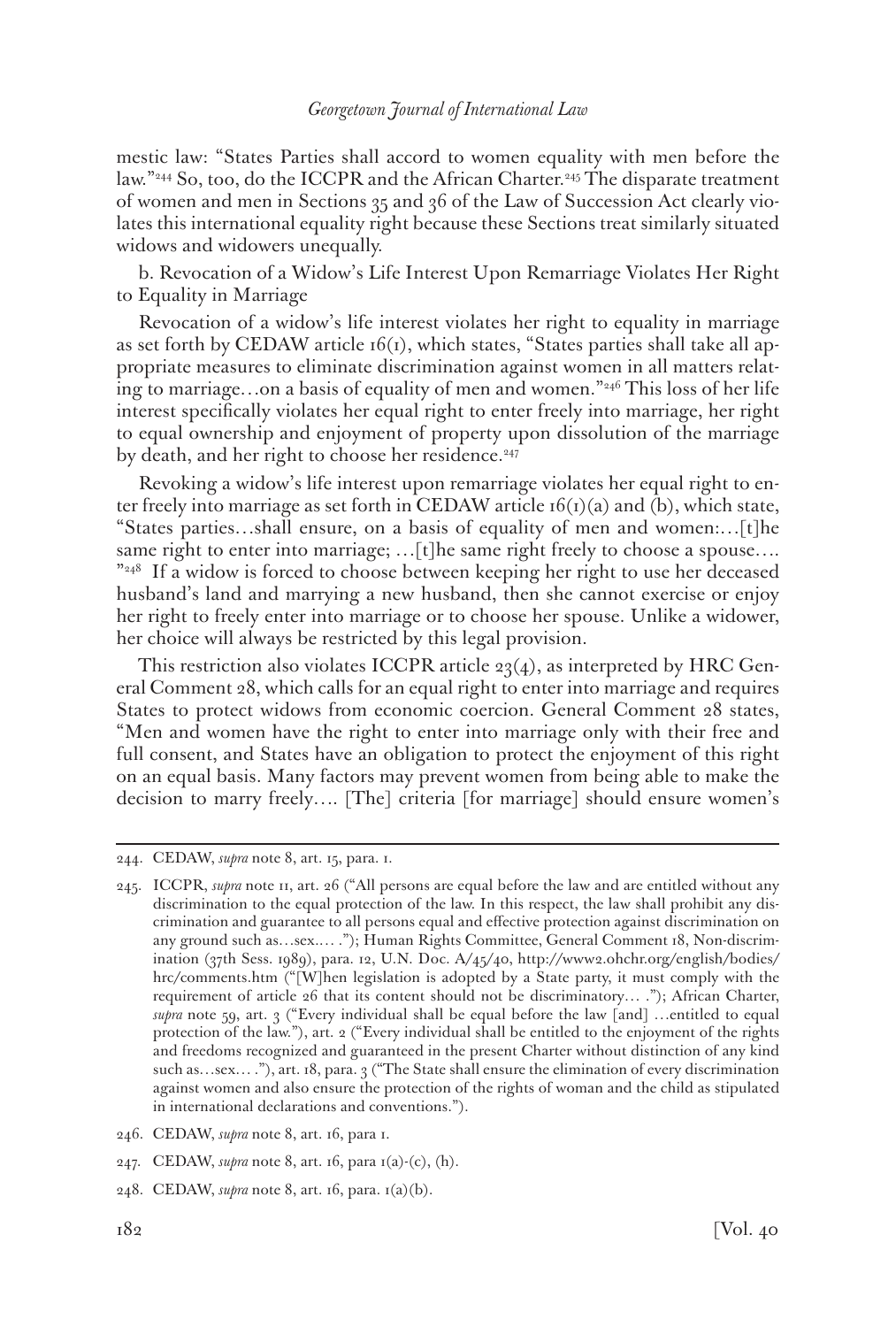capacity to make an informed and uncoerced decision."<sup>249</sup> If a widow wants to remarry, she will have to forfeit her existing financial resources. This is not only sex discrimination, but effective economic coercion as well, and thus a violation of her international right to marry.

Revocation of a widow's life interest upon remarriage violates a woman's right to equality at the end of marriage and her right to equal enjoyment of property as set forth in CEDAW article 16(1), which states, "States parties shall...ensure, on a basis of equality of men and women: .…(c) [t]he same rights and responsibilities during marriage and at its dissolution; . . . [and] (h) [t]he same rights for both spouses in respect of the ownership, acquisition, management, administration, enjoyment and disposition of property… . "250 This means that widows and widowers shall have equal rights to the estate after the death of a spouse. But, because under the Law of Succession Act widows are granted a *revocable* life interest in the intestate estate whereas widowers are granted an *irrevocable* life interest, their rights are unequal. This directly violates widows' right to equal property ownership and enjoyment when their marriages end in death.

Finally, revocation of a widow's life interest also violates her right to equal choice of residence upon dissolution of the marriage as set forth in international human rights covenants. CEDAW speaks specifically to her right to choose her "residence," and HRC General Comment 19 adds, "During marriage, the spouses should have equal right… . This equality extends to all matters arising from their relationship, such as choice of residence…."251 This equality must continue upon "separation or dissolution of the marriage."<sup>252</sup> As the Law of Succession Act provides that a widow's home will be taken away from her upon remarriage, she will not able to exercise her right to choose her residence. She must make a decision between staying in her home and moving to a new residence if she remarries. A widower does not have to make this decision. He has the ability to exercise his right to choose his residence where a widow does not. Thus, the existing law is both discriminatory and violative of a woman's fundamental right to equality in marriage.

<sup>249.</sup> *HRC General Comment No. 28*, *supra* note 59, para. 23; ICCPR, *supra* note 11, art. 23, para. 4 ("States Parties to the present Covenant shall take appropriate steps to ensure equality of rights and responsibilities of spouses as to marriage, during marriage and at its dissolution. In the case of dissolution, provision shall be made for the necessary protection of any children.").

<sup>250.</sup> CEDAW, *supra* note 8, art. 16, para. 1(c); *see also* ICCPR, *supra* note 11, art. 23, para. 4, quoted *supra*  note 249; *HRC General Comment No. 19*, *supra* note 59, para. 8 ("During marriage, the spouses should have equal rights and responsibilities in the family. This equality extends to all matters arising from their relationship, such as choice of residence . . . and administration of assets. Such equality continues to be applicable to arrangements regarding legal separation or dissolution of the marriage."); *HRC General Comment No. 28*, *supra* note 59, para. 26 ("Women should also have equal inheritance rights to those of men when the dissolution of marriage is caused by the death of one of the spouses.").

<sup>251.</sup> CEDAW, *supra* note 8, art. 15, para. 4 ("States Parties shall accord to men and women the same rights with regard to . . . the freedom to choose their residence. . . ."); *HRC General Comment No. 19*. *supra* note 59, para. 8.

<sup>252.</sup> *HRC General Comment No. 19*, *supra* note 59, para. 8, quoted *supra* note 250.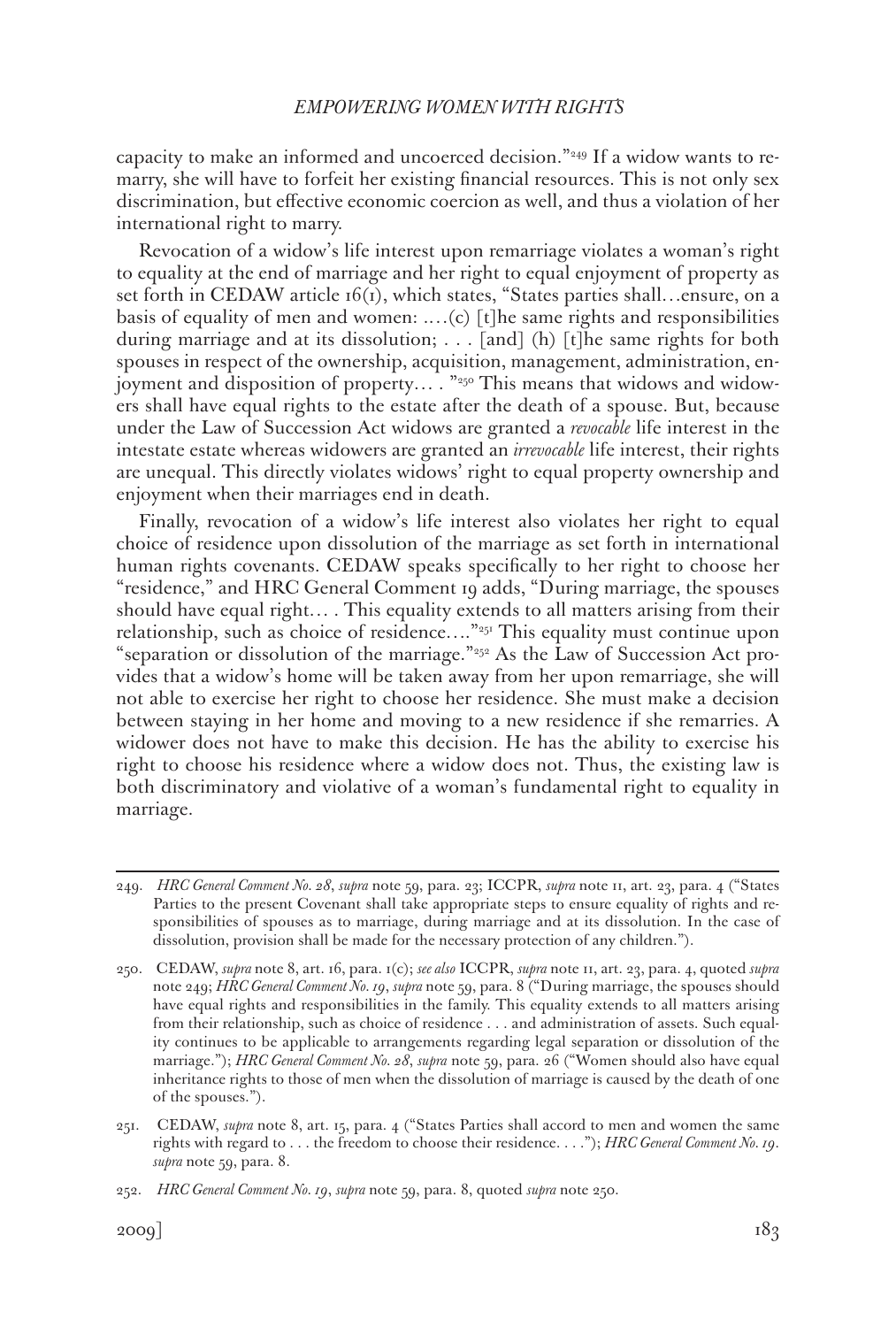c. Revocation of The Life Interest Violates a Widow's Equal Right to An Adequate Standard of Living

When a widow does not have the equal right of a widower to choose her residence, she does not have the equal right to an adequate standard of living. She does not have the same rights as a widower with respect to ownership, enjoyment and disposition of property as set forth under CEDAW.253 She could not, for example, keep her current home and add to it the interest she would acquire in a new home upon remarriage. A widower, on the other hand, could keep his current home as well as acquire an interest in a second home by taking a new wife.

In the context of the right to an adequate standard of living, including housing, guaranteed by the ICESCR and CEDAW, a widower has a greater rights than a widow. He also has the ability to improve his living conditions where a widow does not. The ICESCR article  $\pi(r)$ , read in conjunction with article 3, ensures "the equal right of men and women" to "an adequate standard of living" and "housing" for oneself and one's family, "including the continuous improvement of living conditions."254 The revocation of a widow's life interest violates the ICESCR not only because it give widows a lesser right to an adequate standard of living and housing than a widower, but also because it gives her less of an opportunity to improve her living conditions through adding to her property upon remarriage. A widow is forced to choose between her current living conditions if she remains single, and future living conditions if she chooses to remarry. A widower does not have to make this choice.

3. Surviving Spouses Should Be Granted a Non-Revocable Absolute Interest in the Marital Home and One-Third of the Residue Intestate Estate.

Surviving spouses should be given the marital home plus one-third of the residue net intestate estate absolutely. This means that widows would get an "absolute interest" rather than a mere "life interest" in their inheritance. Ensuring that widows get to keep the marital home and granting them an absolute interest in the estate would give them greater financial protection than they are currently afforded under the Law of Succession Act. Widows would have unrestricted control over the property so that they could use it as a resource to provide food, clothing, medicine, and pay school fees for their children.

<sup>253.</sup> CEDAW, *supra* note 8, art. 16(1)(h) ("States Parties shall take all appropriate measures to eliminate discrimination against women in all matters relating to marriage and…shall ensure, on a basis of equality of men and women: …(h) The same rights for both spouses in respect of the ownership, acquisition, management, administration, enjoyment and disposition of property, whether free of charge or for a valuable consideration.").

<sup>254.</sup> ICESCR, *supra* note 10, art. 3 ("The States Parties to the present Covenant undertake to ensure the equal right of men and women to the enjoyment of all economic, social and cultural rights set forth in the present Covenant."); ICESCR, *supra* note 10, art. 11, para. 1 ("The States Parties to the present Covenant recognize the right of everyone to an *adequate standard of living* for himself and his family, including *adequate* food, clothing and *housing*, and to the continuous improvement of living conditions."). [Emphasis added.] *See also* CEDAW, *supra* note 8, art. 14, para. 2 ("States Parties shall take all appropriate measures to eliminate discrimination against women in rural areas in order to ensure, on a basis of equality of men and women, that they participate in and benefit from rural development and, in particular, shall ensure to such women the right: …(h) To enjoy adequate living conditions, particularly in relation to housing… .).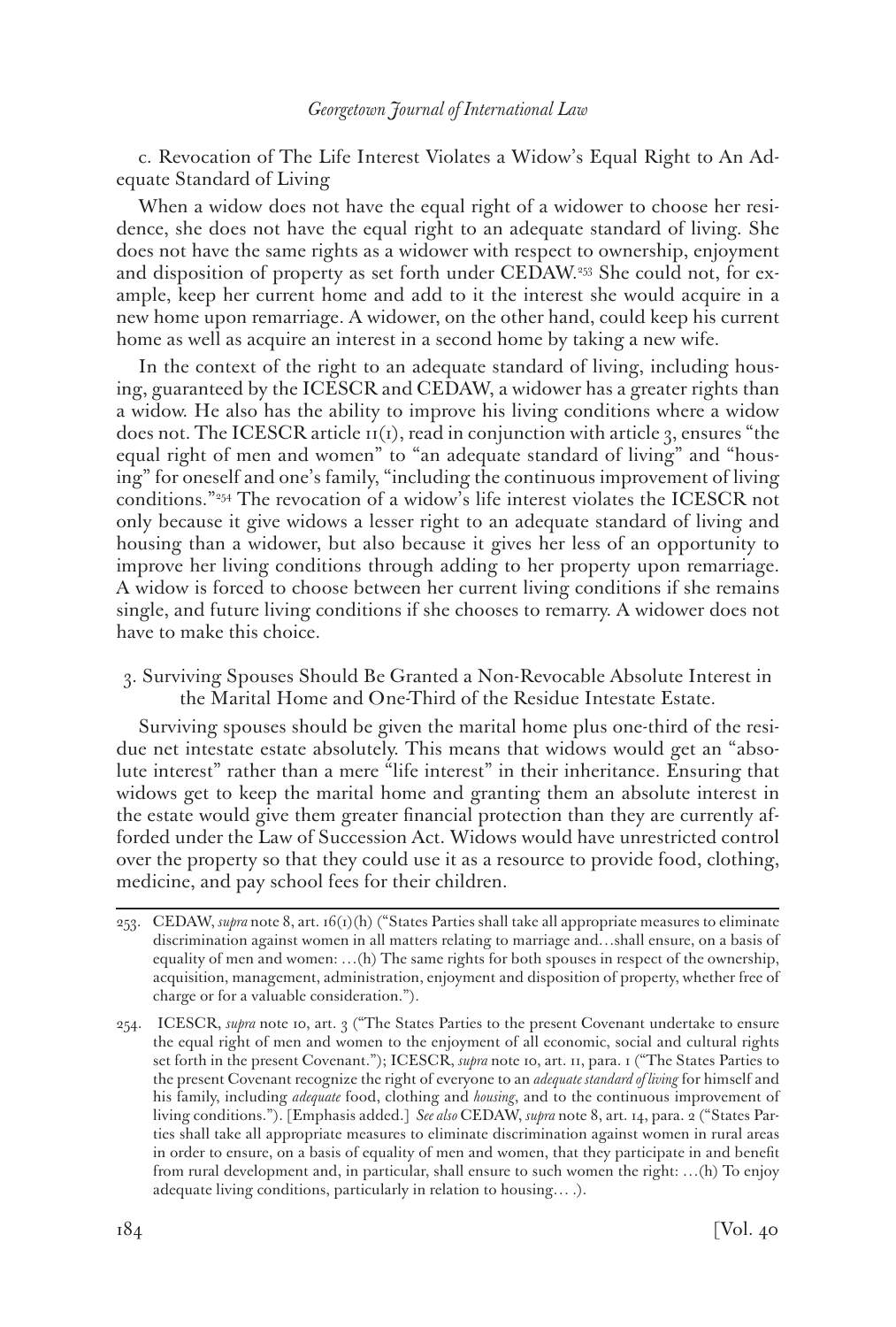The old law is based upon harmful and outdated stereotypes that men should be given more property because they must provide for their wives and children. The CEDAW Committee calls discrimination that is justified by such stereotypes "clearly unrealistic" and declares that is has "a serious impact on a woman's practical ability…to support herself or her family and to live in dignity as an independent person."255 Granting surviving spouses an absolute interest in the estate ensures that both widows and widowers will have equal financial protection under the law because both widows and widowers will own property. This would eliminate the discriminatory effects of the life interest by leveling the financial playing field for widows and widowers.

An absolute interest that cannot be revoked upon remarriage empowers the widow economically. It will also give her the financial independence to negotiate for safe sex. In the words of Reverend Judy Mbugua, "A woman who is economically independent will not submit to the husband" who is HIV-positive and thereby endanger herself.256 It gives her financial independence when entering into a new marriage which would allow her to bargain for use of a condom in order to protect herself and her children from HIV/AIDS.257 It will also give her the financial means to leave the marriage when she chooses. Lawyer Maria Gorretti commented that allowing widows to keep their interest to property upon remarriage "will empower women so that even if you are remarried…you can get out of the marriage because you are economically able."<sup>258</sup>

Under both international and domestic law, Kenya has a duty to ensure women's equal rights. In fact, in its report to the CEDAW Committee, the government of Kenya admitted its "obligation" to grant women rights equal to those enjoyed by men "in all spheres of life."<sup>259</sup> Section  $82(i)$  of the Kenyan Constitution provides protection from discrimination by stating that, "no law shall make any

- 256. Interview with Reverend Dr. Judy Mbugua, in Nairobi, Kenya (Apr. 4, 2008).
- 257. Interview with Annie Muchiri, KANCO, in Nairobi, Kenya (Apr. 1, 2008) ("There is a big relationship [between economic independence and demanding that a man use a condom] because when a woman is economically empowered, she is able to negotiate for safer sex. Whoever is economically disempowered cannot negotiate.").
- 258. Interview with Maria Goretti, FIDA-Kenya Lawyer, in Nairobi, Kenya (Apr. 1, 2008).
- 259. Kenya 2006 CEDAW Report, *supra* note 7, para. 99 ("The government of Kenya recognizes the obligation to grant women equal rights with men in all spheres of life.").

<sup>255.</sup> *CEDAW General Rec. 21*, *supra* note 59, para. 28 ("Any discrimination in the division of property that rests on the premise that the man alone is responsible for the support of the women and that he can and will honourably discharge this responsibility is clearly unrealistic. Consequently, any law or custom that grants men a right to a greater share of property at the end of a marriage…is discriminatory and will have a serious impact on a woman's practical ability…to support herself or her family and to live in dignity as an independent person."); *see also CEDAW General Rec. 21*, *supra*  note 59, para. 35 (There are many countries where the law and practice concerning inheritance and property result in serious discrimination against women. As a result of this uneven treatment, women may receive a smaller share of the husband's or father's property at his death than would widowers and sons. In some instances, women are granted limited and controlled rights and receive income only from the deceased's property. Often inheritance rights for widows do not reflect the principles of equal ownership of property acquired during marriage. Such provisions contravene the Convention and should be abolished.").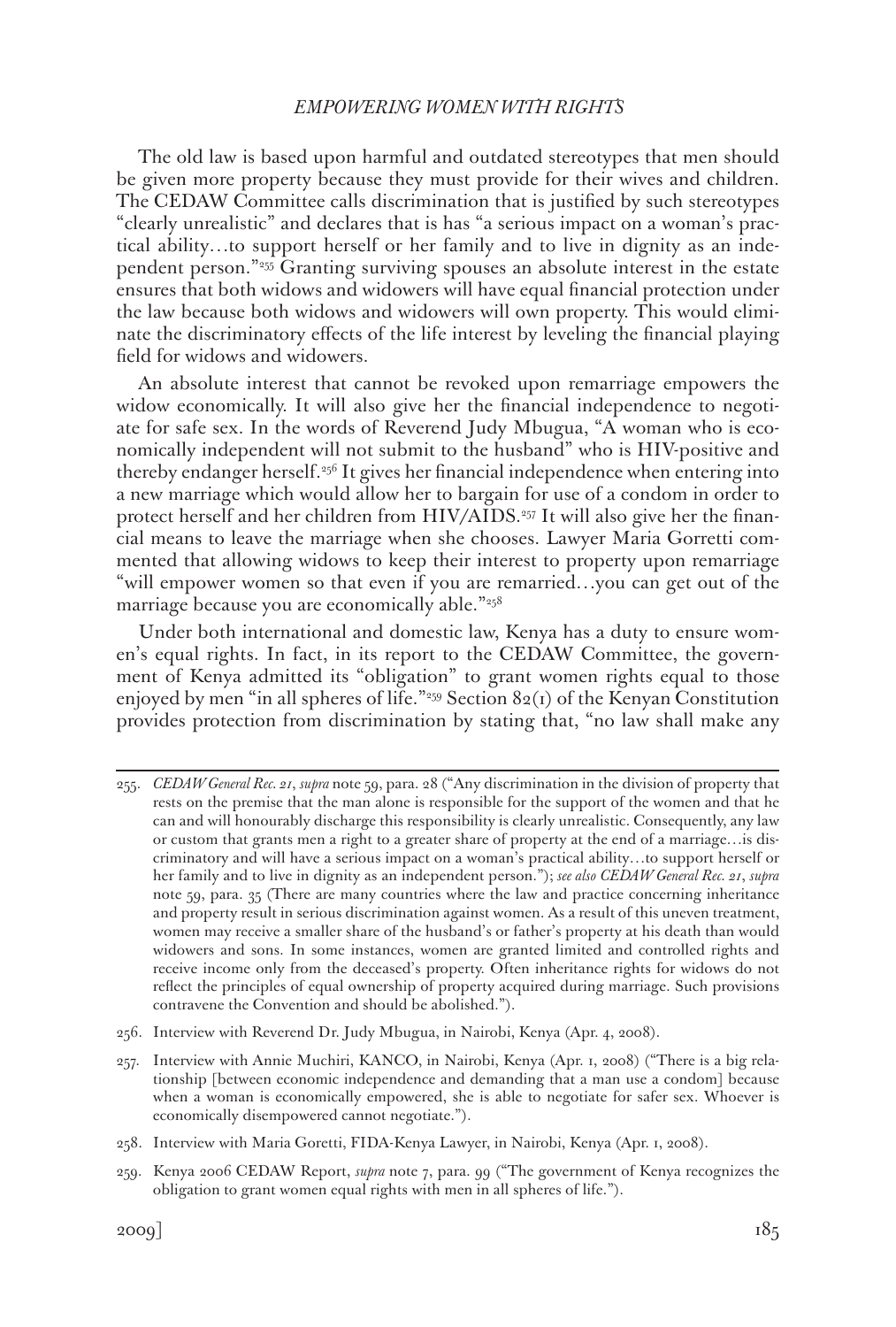provision that is discriminatory either of itself or in its effect."260 Discrimination is defined in 82(3) as "affording different treatment to different persons attributable wholly or mainly to their respective descriptions by…sex."<sup>261</sup> Section 82(4) allows exceptions for discrimination in matters with respect to inheritance: "Subsection (1) [prohibiting discrimination] shall not apply to any law so far as that law makes provision—with respect to …devolution of property on death or other matters of personal law."262

This section allows Parliament to enact discriminatory laws, but does not *require* Parliament to do so. Therefore, because the Constitution does not require sex discrimination in inheritance laws, Kenya must honor the international covenants it has acceded to that prohibit discrimination based on sex in any laws. Parliament would not violate the Constitution if it amends the Law of Succession Act to give women equal rights to inherit with men. It has no excuse to continue to violate women's rights, as the Law of Succession Act now does.

Kenya should therefore conform its succession laws to reflect the succession laws of the many countries that give women equal rights to inheritance.<sup>263</sup> These include the 26 African nations which have recognized that revoking the property rights of a widow upon remarriage amounts to discrimination against women.264 Specifically, Kenya should look to the inheritance laws of African countries like Ethiopia, $2^{65}$  South Africa, and Côte d'Ivoire, $2^{66}$  which give women inheritance

<sup>260.</sup> CONSTITUTION,  $\S 82(i)$  (rev. ed. 2001) (Kenya).

<sup>261.</sup> Constitution, § 82(3) (rev. ed. 2001) (Kenya).

<sup>262.</sup> CONSTITUTION  $\S82(4)(b)$  (rev. ed. 2001) (Kenya).

<sup>263.</sup> *See,* e.g., Merrian Loewenthal & Dr. Friedrich Schwank, *Austria, in* International Succession 36, 40 (Louis Garb ed., 2004) [hereinafter IS]; Archie Rabinowitz, *Canada: Ontario, in* IS 109, 111; Didier Frechette et al., *Canada: Quebec, in* IS 125, 127-8; Richard Xiaoyun Wang, *China, in* IS 156, 157-58; Clive Cutbill et al., *England and Wales, in* IS 193, 195; Joseph Roubache, *France, in* IS 218, 220; Heinz L. Bauer, *Germany, in* IS 236, 239; Vera Varkonyi, *Hungary, in* IS 283, 286-88; Louis Garb, *Israel, in*  IS 342, 345; Yusuke Komatsu, *Japan, in* IS, 380, 382; M. H. ten Wolde, *The Netherlands, in* IS 434, 436; Goril Asmussen Zimmer, *Norway, in* IS 460, 462-63; J.R. Flax, *South Africa, in* IS 527, 530; Isabel Escudero, *Spain, in* IS, 547, 549; Régis Loretan, *Switzerland, in* IS 574, 578; Nigel N. T. Li., Sophia Yeh & Josephine Peng, *Taiwan, in* IS 595, 598; Yamaner & Yamaner Law Offices, *Turkey, in* IS 612, 614-15 ; James Ripley Westmoreland, *United States: New York, in* IS 625, 627; Betty Igdalski Lawler, *United States: Pennsylvania, in* IS 638, 640-41 (all authors stating that the countries they review have laws that grant women equal inheritance rights with men).

<sup>264.</sup> *See* the Women's Protocol, *supra* note 108, art. 21("A widow shall have the right to continue to live in the matrimonial house. In case of remarriage, she shall retain this right if the house belongs to her or she has inherited it."). The African Union reports that 26 African States have ratified the Women's Protocol. *See* http://www.africa-union.org/root/au/Documents/Treaties/List/Protocol%20on%20the%20Rights%20of%20Women.pdf (last visited Mar. 3, 2009).

<sup>265.</sup> Const. of the Federal Democratic Republic of Ethiopia, art. 35(7) ("Women…shall…enjoy equal treatment in the inheritance of property.") (1994), *available at* http://www.servat.unibe.ch/ law/icl/et00000\_.html (information on website as of Sept. 2000) (last visited Mar. 4, 2009).

<sup>266.</sup> For the Republic of South Africa, *see Bhe, supra* note 182, and discussion at text for notes 182-185; *see also* 2009 Act, *supra* note 186, §§2(1), 3(3), and discussion at text for notes 186-190. For Côte d'Ivoire, *see* The Center for Reproductive Law and Policy & Groupe de recherche femmes et lois au Senegal, Women of the World: Laws and Policies Affecting Their Reproductive Rights—Francophone Africa 125 and note 145 (1999) (stating that the inheritance law "bars dis-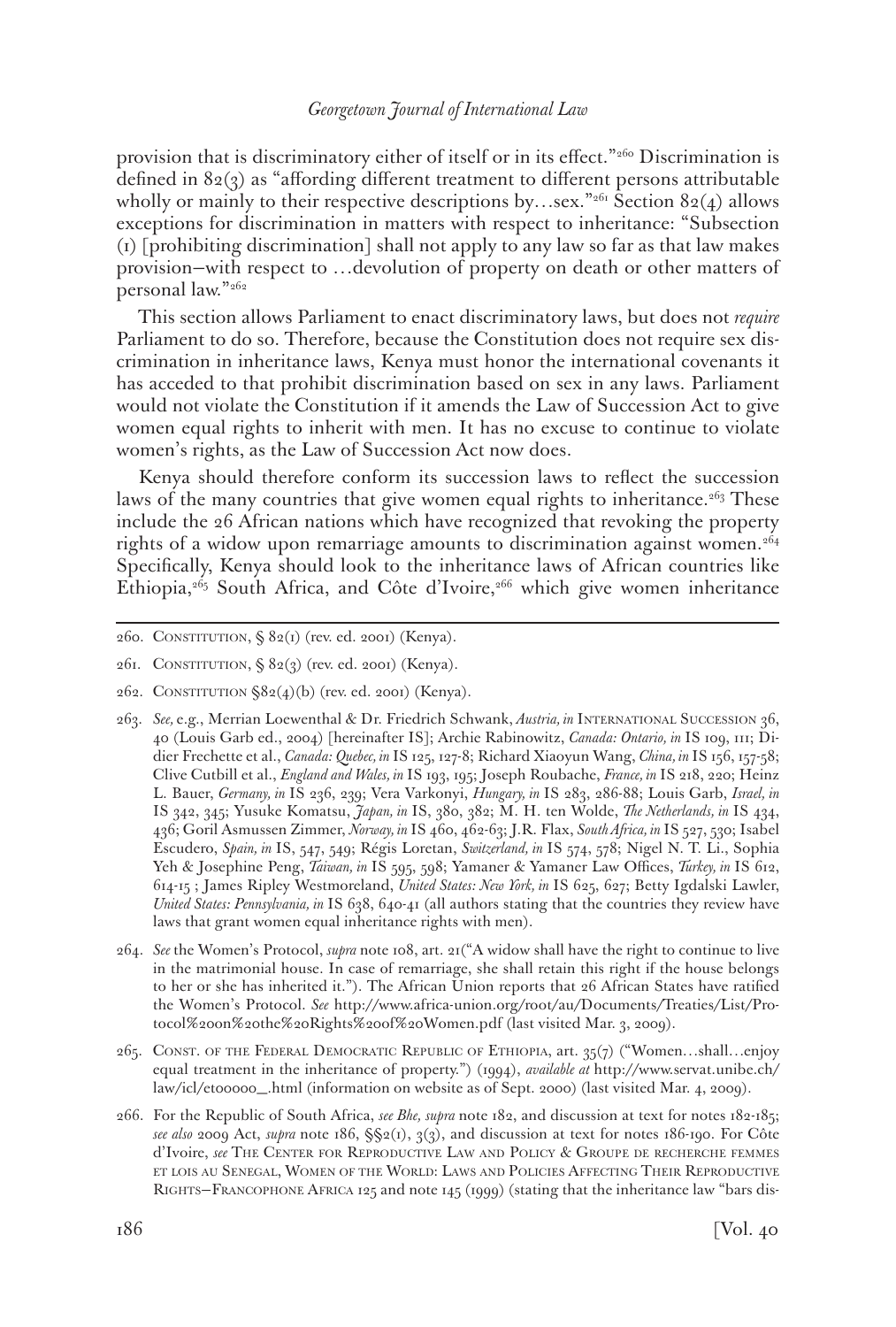rights equal to those enjoyed by men. Specific to the issue of the absolute interest, Kenya should look to the inheritance laws of Zimbabwe<sup>267</sup> and Ghana,<sup>268</sup> which grant both surviving spouse and children an immediate, absolute interest in the marital home and intestate estate. Similarly, Rwanda's 1999 Law of Succession Act explicitly allows a widow to keep her property interest upon remarriage.<sup>269</sup> Look-

crimination" and that the property share of the surviving spouse under the community property system is distributed under that law, citing Act No. 64-379 of Oct. 7, 1964 on succession, Official Journal No. 59 (Oct. 27, 1964), *available at* http://reproductiverights.org/sites/crr.civicactions.net/ files/documents/cotedivoire.pdf.

267. Zimbabwe Administration of Estates Act, *supra* note 178, §§ 68F(2)(b)-(e), (g). Under these provisions concerning people subject to customary law, the surviving spouse or spouses receive one-third of the net estate, with two-thirds for the children. *See id.* §§ 68F(2)(b), 68F(2)(e). In addition, all surviving wives, whether or not they have children, receive "ownership of or, if that is impracticable, a usufruct over, the house…together with all the household goods in that house...." *See id.* §§ 68F(2)(c)(i)(two or more surviving wives), 68F(2)(d)(i)(one surviving wife),  $68F(2)(g)(i)$  (one surviving wife and no children; in this latter case, the wife also inherits "half [of] the remainder of the estate...."). If the surviving wives shared one house, they receive a joint ownership or usufruct interest in the house and in the household goods. See id.  $\S$  68F(2) (c)(ii). Where there is only one wife, she also receives "a share in the remainder of the net estate determined in accordance with the Deceased Estates Succession Act [Chapter 6:02]… ." *See id.* § 68F(2)(d)(ii). Under the Zimbabwe Deceased Estates Succession Act, *supra* note 178, § 3A, which applies to people *not* governed by customary law: "The surviving spouse of every person who… dies wholly or partly intestate shall be entitled to receive from the free residue of the estate—(a) the house or other domestic premises in which the spouses or the surviving spouse, as the case may be, lived immediately before the person's death, and (b) the household goods and effects…." In addition, under *id.*  $\S$  3(a)-(b), the deceased spouse inherits a share equal to that of each of the children from the residue of the deceased's estate. If there are no surviving children, but there is a surviving parent or sibling, the surviving spousal share increases to one-half the residue estate; and if there are no surviving children, parents, or siblings, the surviving spouse inherits the whole estate. *Id.* § 3(c)-(d).

268. Intestate Succession Law, (1985) P.N.D.C.L. 111 §§ 3-6, 14. (Ghana):

3. Where the intestate is survived by a spouse or child or both, the spouse or child or both of them …shall be entitled absolutely to the household chattels of the intestate.

4 …

(a)…[W]here the estate includes only one house the surviving spouse or child or both…shall be entitled to that house and where it devolves to both spouse and child, they shall hold it as tenants-in-common;

(b) where the estate includes more than one house, the surviving spouse or child or both of them …shall determine which of those houses shall devolve to such spouse or child or both of them and where it devolves to both spouse and child they shall hold such house as tenants-in-common. …

5. Where the intestate is survived by a spouse and child the residue of the estate shall devolve in the following manner:

(a) three-sixteenth to the surviving spouse;

(b) nine-sixteenth to the surviving child…

Under section  $6(t)$ , where only a spouse survives, the residue is distributed "one-half to the surviving spouse… ." In the case of two or more surviving spouses, section 14 requires that "they shall divide it among themselves in equal shares." This section 14 requirement of equal shares applies whenever "two or more persons are entitled to a share… ."

269. LAW N° 22/99 O of Nov. 12, 1999, O.G. [Official Gazette of Rwanda], Nov. 15, 1999, Matrimonial Regime, arts. 2-3; Intestate Succession, art. 70, *available at* http://www.amategeko.net/index. php?Parent\_ID=7329&Langue\_ID=An [select "12/11/1999 LAW N° 22/99 O TO SUPPLE-MENT BOOK I OF THE CIVIL CODE AND TO INSTITUTE PART FIVE REGARDING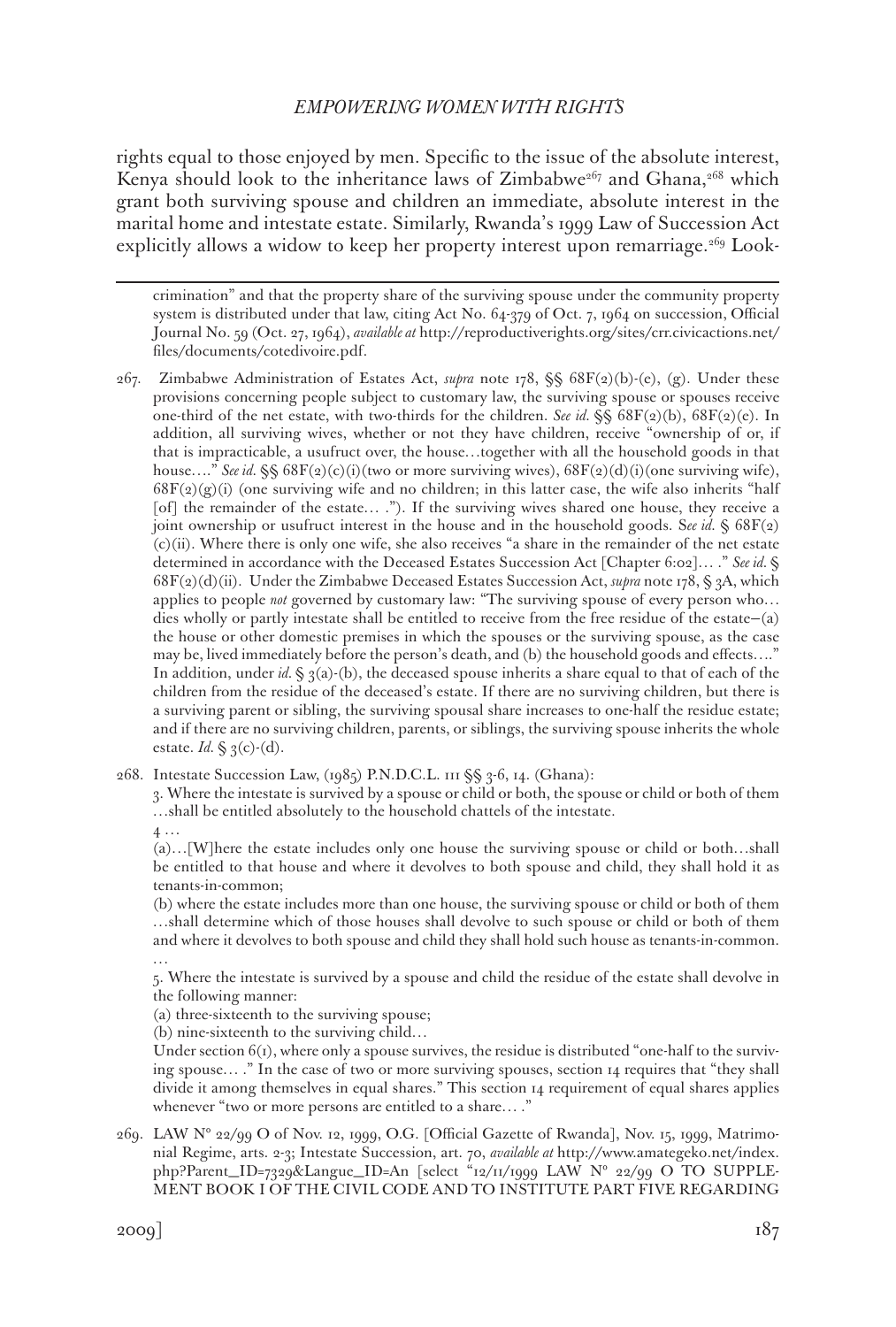ing to the laws of other countries, Justice Shah said, "We have to follow. We have to go along with international law. We can't just be on our own. The time has come now where the idea of men only inheriting, male offspring only inheriting, should be discarded."<sup>270</sup>

In addition to complying with international and domestic laws, Kenya must comply with the wishes of its people. Many interviewees responded favorably to the idea of giving widows an absolute interest in her deceased spouse's estate. Approximately half of the interviewees who were asked about inheritance rights agreed that widows should get an absolute interest in at least the marital home.<sup>271</sup> One interviewee justified his response in favor of this revision by saying, "Even if I was paying money for the land, she was paying for my shoes…. Even if I was paying for the land, she was paying for the food I was eating. So if I die, who else should come in here? It is her who has got the rights...."<sup>272</sup>

When asked about a widow having an absolute interest in her spouse's estate, one magistrate responded, "I think it would be a very good idea…. In my view, when the women have the property, the children's future is secured."273 Abdul Nahab, the Chief of Bahati, even spoke out against the life interest, in support of the absolute interest, by saying, "If I am married to you, you must have an interest in the property. You are not in jail. You can remarry but then retain the life interest in my property. To say that when a woman remarries she does not get anything, that is a human violation."274

Even an interviewee who at first thought both the widow and widower should lose their life interest if they remarried eventually concluded that an absolute inter-

- 270. Interview with The Honourable Court of Appeal Justice Shah, Retired, in Nairobi, Kenya (Apr. 4, 2008).
- 271. *See e.g.,* Interview with Francis Ng'anga in Nairobi, Kenya (Apr. 3, 2008) ("I believe some portion of the property can be apportioned absolutely, and have the right of inheritance absolutely, so she can develop, go to an equity bank, get a loan, develop, but now she cannot do that."); interview with a High Court Judge, in Nairobi, Kenya (Apr. 1, 2008) ("Q. Do you have any examples of cases in which a question was decided to be repugnant to Constitution? A. What comes to mind is where the widow is made to leave just because that poor man has died… . Saying you cannot sell land if the husband dies. The life interest is repugnant.").
- 272. Interview with Joshua Kiriinya in Meru, Kenya (Mar. 30, 2008).
- 273. Interview with a Magistrate Judge in Nairobi, Kenya (Apr. 1, 2008).
- 274. Interview with Abdul Nahab, Chief of Bahati, in Nairobi, Kenya (Apr. 2, 2008).

MATRIMONIAL REGIMES, LIBERALITIES AND SUCCESSIONS. O.G. Nº22 OF  $15/11/1999$ ") hyperlink, then select "Title I, Cap. 1, Types of Matrimonial Regime[s]" for arts. 2, 3; select "Title II, Cap. 2, Section 3, Intestate Succession" hyperlink for art. 70.]

In Rwanda, article 2 makes community of property the default regime when a couple marries and does not select another property regime; article 3 explains that community property is "based on joint ownership of a[l]l their property – movable as well as immovable…." When one spouse dies, article 70 provides:

<sup>7 -</sup> the surviving spouse who no longer has any children under his/her care and wants to remarry shall obtain full ownership of the 1/2 of the patrimony and another half shall be given to the deceased's heirs; 8 - in case of remarriage of the surviving spouse who is still bound by the duty of raising the children of the de cujus [deceased], she or he shall obtain full ownership of 1/4 of the succession and sha[ll] continue to administer the remaining  $\frac{3}{4}$  for the benefit of the children;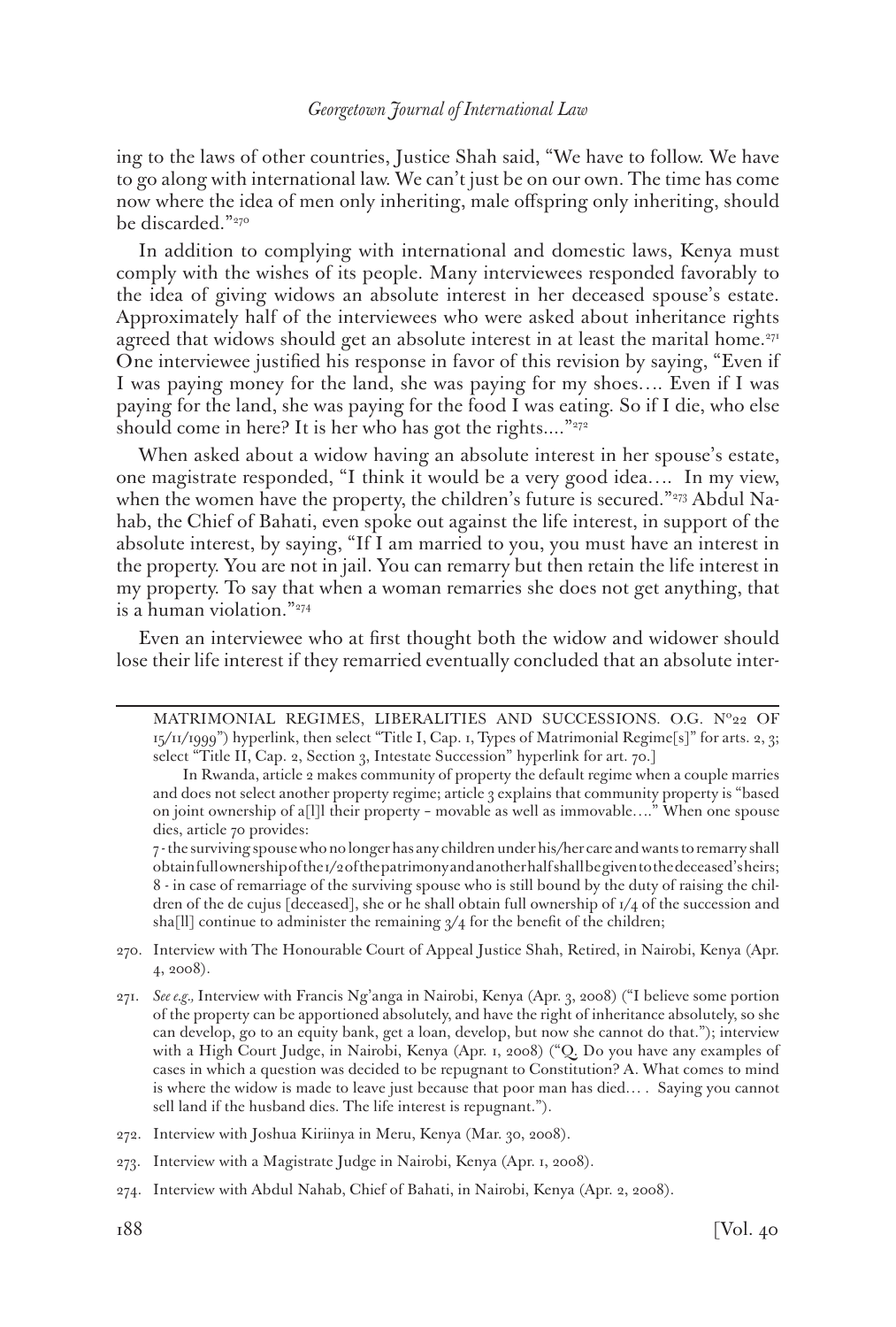est would be better. Professor Githu Muigui initially did not see the point in a surviving spouse keeping his or her interest upon remarriage: ". . . whether you are the husband or the wife, the interest should terminate upon remarriage because clearly you have gone and found better pasture." On further reflection, however, he concluded that outright ownership "would make life much easier. Interests would vest, and I can do what I want with it." <sup>275</sup> In saying this, he showed why it is so essential for women to have their own property and source of income. When they do, they can freely use the property to build a business or grow agricultural products to support and protect themselves and their children. An absolute interest in the matrimonial home and one-third of the estate would provide that security.

# 4. The Children Should Be Granted an Absolute Interest in Two-thirds of the Residue Intestate Estate.

In order to ensure that the children are provided for under the Law of Succession Act, two-thirds of the net residue estate should be equally divided among the children of the deceased. This would allow both the surviving spouse and children to inherit immediately and leave all parties free to do what they wish with their portion of the inheritance. This alleviates the unease that some have with the idea of a widow getting an absolute interest in the property out of concern that a widow's new husband would try to take the property of her deceased husband.

The Honorable Lady Justice Aluoch expressed this concern where there are young children:

Let's say we have a twenty-four year old widow. The children are maybe four and all below eighteen… . She has found another man and she wants to get married. She takes the grant that she had as sole administrator. We want to believe that this property still remains the property of these four children and not the new husband. How are we going to ensure [this]... But life interest, I don't support it where children are above eighteen.…. I would support [outright ownership]… where the children are eighteen...  $.276$ 

Johnson Okello, a Senior State Counsel with the Kenya Law Reform Commission, also expressed concern over protection of the children and even suggested that spouses might be inclined to abandon their children if they were to be granted an absolute interest in property.<sup>277</sup>

Although it is a possibility that a widow could turn over her property to her new husband or abandon her children, most interviewees indicated that it is not likely. The women of Kenya are loyal to their children. When asked if she thought a widow with an absolute interest might abandon her children, attorney Angeline

<sup>275.</sup> Interview with Professor Githu Muigui in Nairobi, Kenya (Apr. 3, 2008).

<sup>276.</sup> Interview with The Honorable Lady Justice Aluoch in Nairobi, Kenya (Apr. 4, 2008). She noted with disapproval, "[N]ow even when children are above eighteen, she [their mother] still needs their consent."

<sup>277.</sup> Interview with Johnson Okoth Okello, Senior State Counsel, Kenya Law Reform Commission, in Nairobi, Kenya (Apr. 2, 2008).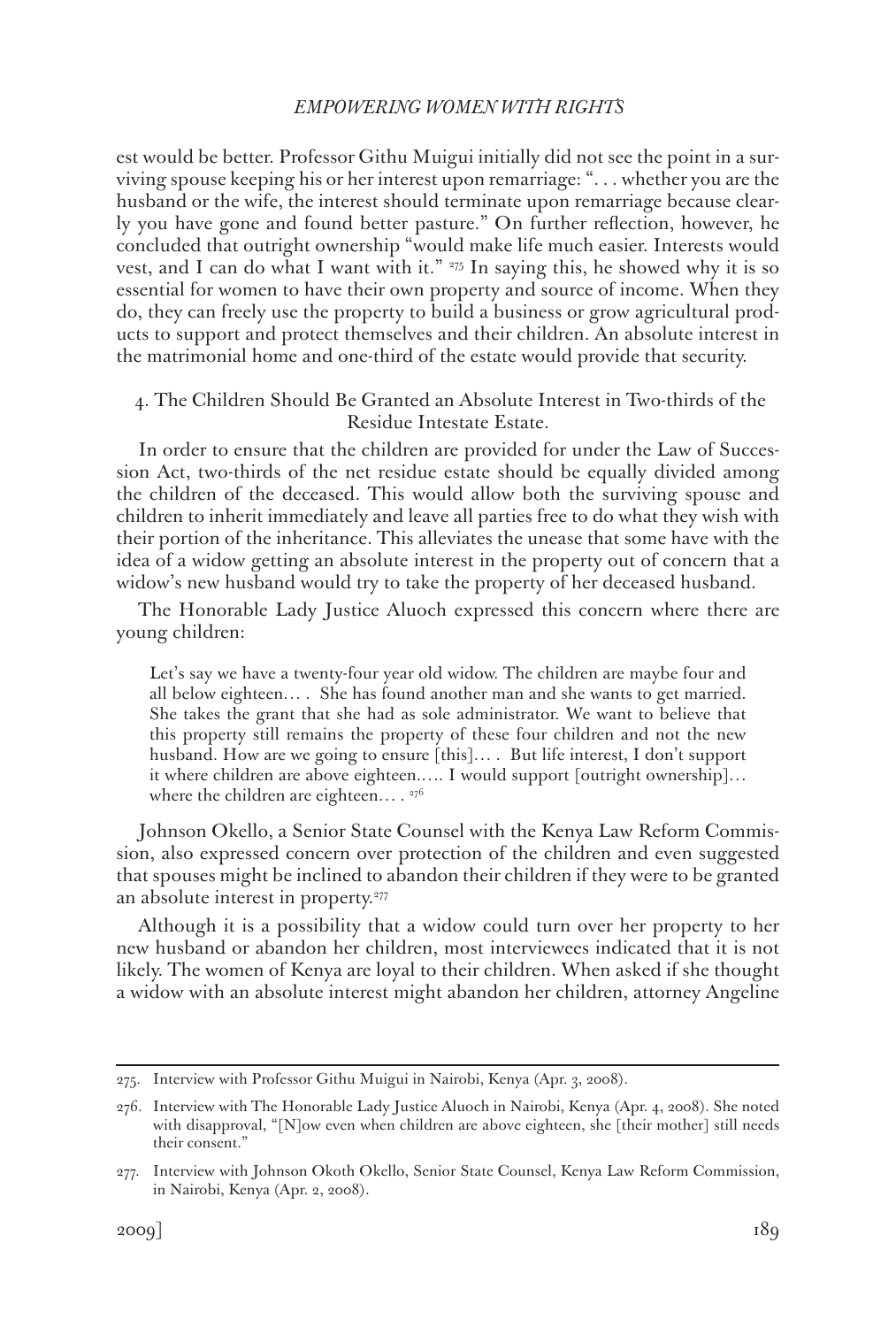Kinuthia said, "Here?! Never!"278 Father Francis Mbuthia supported the idea that women are loyal to their families:

If you give a woman 100 shillings in a home and you give a man 100 shillings in the same home and look at the kinds of things that will be done by the 100 shillings given to a woman and the 100 shillings given to a man, it's totally different because the 100 shillings given to a woman would make sure that there is paraffin in the house, there is food in the house, [and] there is everything that you require within there. But the 100 shillings given to a man, he would probably go and buy beer, and it will not come back to help to improve the standard of living of the people in this household.<sup>279</sup>

Furthermore, Kenyan law provides that both men and women have a legal obligation to shelter and care for their children until the children reach the age of majority.280 The proposed amendments strengthen that protection in the event one parent dies and thus answer the Honorable Justice's concerns. The children will no longer have to wait to inherit their property until the life estate for the surviving parent ends through death (or remarriage for a widow) – the life estate being the time period during which the new husband might try to take control. Instead, the children will immediately own two-thirds of the residue estate when the first parent dies. And the surviving widow (or widower) will immediately own the remaining one-third.

Though interviewees had differing opinions about exactly how the inheritance laws should be written, almost all agreed on the need for change with respect to women's right to inherit her husband's property. Almost everyone admitted that women are not treated equally with men in matters involving property. And almost all thought it necessary to protect children's interests. If both the Kenyan people and government have acknowledged the problem, it is Kenya's duty to work towards a solution.

#### *B. The Law of Succession Does Not Adequately Provide for Widows in Polygynous Marriages.*

Adding insult to injury, widows in polygynous marriages face many of the same problems as widows in monogamous marriages and suffer even more in inheritance matters. By permitting polygyny to persist, Kenya violates women's rights under international law to equality in marriage and at its dissolution (divorce or death), as required by the ICCPR and CEDAW.<sup>281</sup> In particular, the ICCPR requires state parties "to ensure equality of rights and responsibilities…of spouses… during marriage and at its dissolution."282 Polygyny goes against this right at the most basic level.

<sup>278.</sup> Interview with Attorney Angeline Kinuthia, Kinuthia & Co. Advocates, in Nairobi, Kenya (Apr. 4, 2008).

<sup>279.</sup> Interview with Father Francis Mbuthia in Nairobi, Kenya (Apr. 2, 2008).

<sup>280.</sup> Children Act, (2001) Cap. 8 § 6(1) (Kenya) ("A child shall have a right to live with and to be cared for by his parents.").

<sup>281.</sup> CEDAW, *supra* note 8, art. 16, para. 1; ICCPR, *supra* note 11, art. 23, para 4.

<sup>282.</sup> ICCPR, *supra* note 11, art. 23, para 4.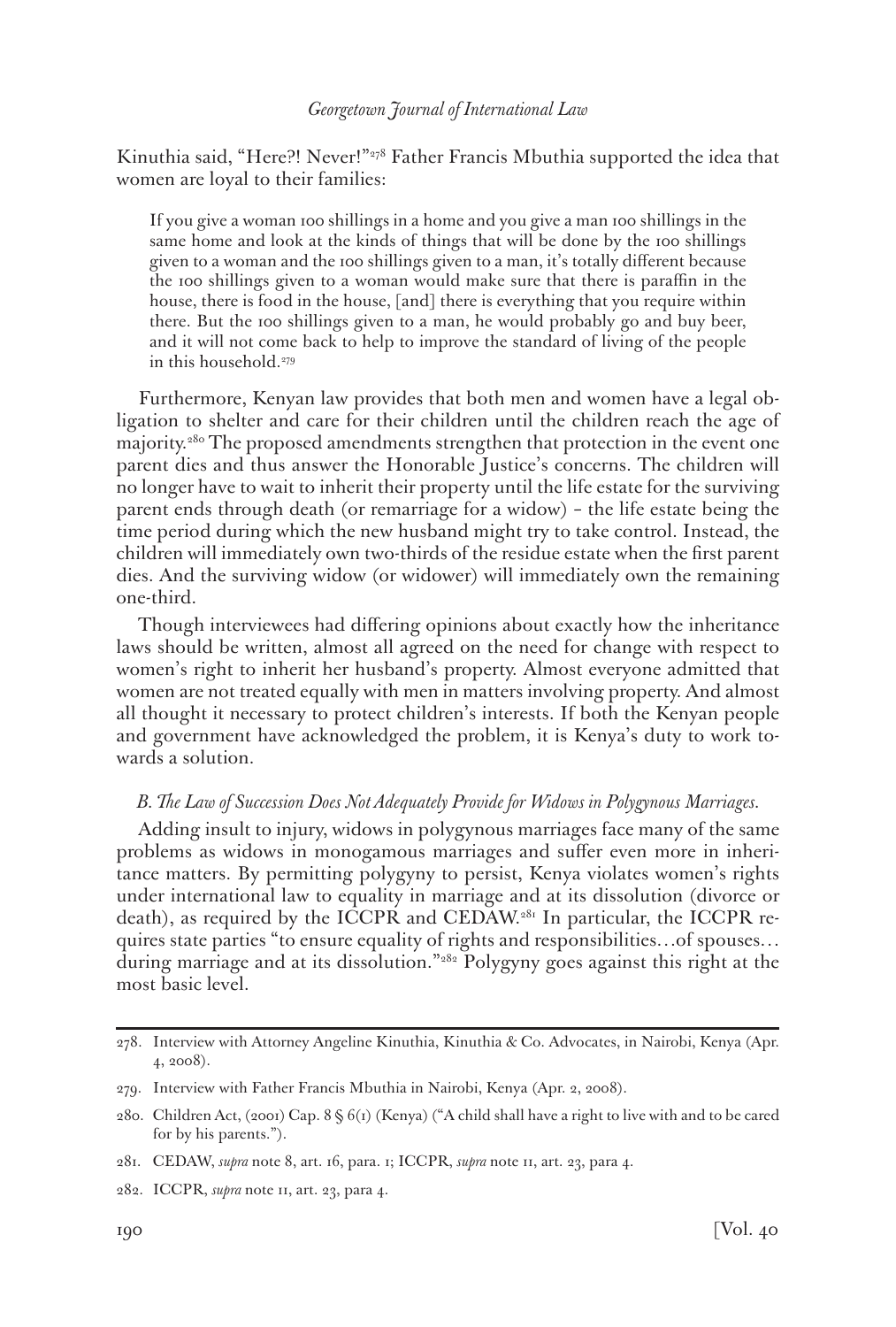The inequality of polygynous marriages and its particular unfairness in inheritance matters is illustrated by the application of current Sections 40 and 35 of the Law of Succession Act. Section 40 of the Act governs succession where the intestate deceased man was polygynous. This section requires that the net estate of such a man be divided among his surviving wives and children. That means that the portion of the marital estate a widow receives decreases with the addition of more wives. In contrast, under current section 35, if a man has multiple wives he will inherit a full life estate as each wife dies. Thus, his potential to accumulate property through inheritance from a deceased spouse increases with each additional wife he marries, while hers decreases. This violates a widow's right to equal treatment with a widower in the amount each partner to a marriage inherits.

As a party to CEDAW, Kenya has an affirmative duty to remedy this inequality. CEDAW General Recommendation 21 states, "Polygamous marriage contravenes a woman's right to equality with men, and can have such serious emotional and financial consequences for her and her dependants that such marriages ought to be discouraged and prohibited."<sup>283</sup> In addition to this General Recommendation, the CEDAW Committee has issued many Concluding Comments noting that polygyny in Kenya and other countries violates CEDAW and calling upon States to end it.284 In particular, the Committee urged Kenya in 2007 to implement measures aimed at eliminating polygyny.<sup>285</sup> To end this harmful and blatantly discriminatory practice, as well as to ensure compliance with its obligations under CEDAW, Kenya should ban future polygynous marriages. In the meantime, proposed revisions to the Law of Succession Act must take into account the presence of polygynous marriages and protect individuals in those families.<sup>286</sup>

<sup>283.</sup> *CEDAW General Rec. 21*, *supra* note 59, para 14.

<sup>284.</sup> *See, e.g.,*Committee on the Elimination of Discrimination against Women, *Concluding Comments: Sierra Leone* (38th Sess. 2007), para. 38, U.N. Doc. CEDAW/C/SLE/CO/5, *available at* http://www2. ohchr.org/english/bodies/cedaw/cedaws38.htm (scroll to Sierra Leone and select CO: English hyperlink.) ("The Committee expresses concern that discriminatory provisions persist in customary law and the Mohammedan Marriage Act. The Committee notes, for instance, that polygamy is permitted, intestate distribution of property discriminates against women… ."); Committee on the Elimination of Discrimination Against Women, *Concluding Comments: Cameroon* (23rd Sess. 2000), para. 54, U.N. Doc. CEDAW A/55/38 (2000), *available at* http://www2.ohchr.org/english/ bodies/cedaw/cedaws23.htm (scroll to Cameroon and select CO: English hyperlink.) ("The Committee urges the Government to review all aspects of this situation and to adopt legislation to prohibit discriminatory cultural practices, in particular those relating to… inheritance…and polygamy.") The CEDAW Committee issues Concluding Comments after meeting with government representatives to discuss the country's CEDAW Report; the Comments highlight positive steps the country has taken and future steps it must take to comply with CEDAW.

<sup>285.</sup> Committee on the Elimination of Discrimination against Women, *Concluding Comments: Kenya* (39th Sess. 2007), para 44, U.N. Doc. CEDAW/C/KEN/CO6, *available at* http://www2.ohchr.org/ english/bodies/cedaw/cedaws39.htm (scroll to Kenya and select CO: English hyperlink.) ("The Committee calls upon the State party to implement measures aimed at eliminating polygamy as called for in the Committee's general recommendation No. 21 on equality in marriage and family relations."). *See also id.* para. 42 (The Committee urges the State party to take appropriate measures to eliminate all forms of discrimination against women with respect to…inheritance of land.").

<sup>286.</sup> The most favorable solution is to ban all future polygynous marriages. Even if such a ban on polygyny were to be implemented, however, the Law of Succession Act would still have to ad-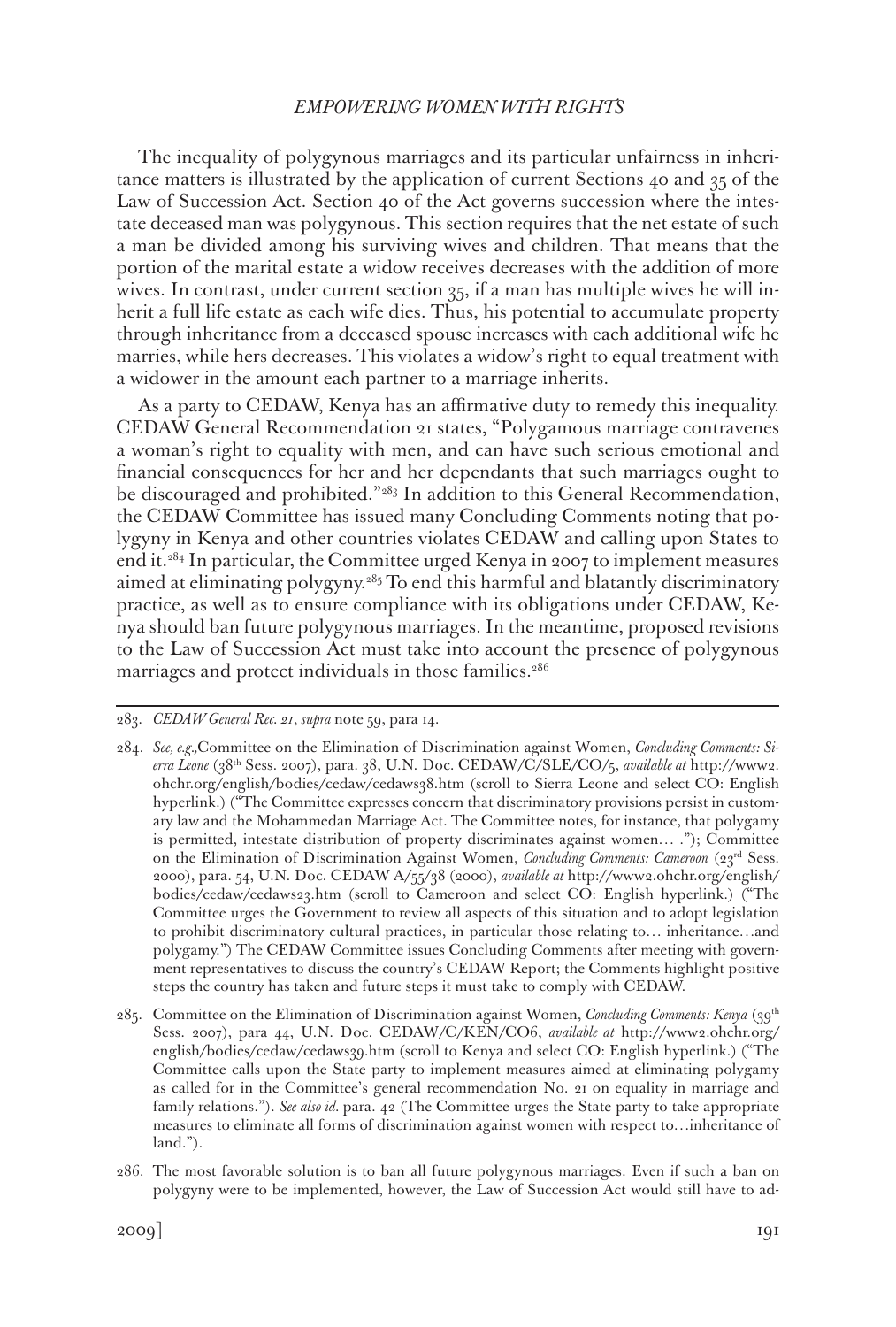Thus, the revised Succession Act must ensure that all individuals in polygynous families are adequately provided for in the event that one of the spouses dies. The most important thing is to provide that every member of the polygynous family will have a place to live.. The revised Act must clearly state what happens to the wives, children, and husband in polygynous families when either one of the spouses dies.

First, when a man married to more than one woman dies, his surviving wives must each have a place to live. Each surviving wife should own her marital home. In Kenya, men in polygynous unions typically have a separate marital home for each wife.<sup>287</sup> If each wife is given absolute ownership of the home she shared with her husband, she will have a place to live and a place to raise her children. Alternatively, she may sell the home and use the proceeds for herself and the children or use the home as collateral for loans to get other necessities.

In the rarer case where all of the widows shared one marital home with the deceased prior to his death, all widows should get equal ownership of the marital home. If it is impractical for all of the widows to live together, then the home may be sold with the proceeds of the sale to be equally divided among them. In either situation, the widows would share one-third of the residue of the deceased's estate with the deceased's children sharing equally the other two-thirds.

These proposed revisions to the Law of Succession Act will also help Kenya to fulfill its international obligation to protect families, and in particular, the children of Kenya.288 The CRC requires that children be given the right to stay with their families and that no child shall be separated from his or her parents against his or her will.<sup>289</sup> This CRC right is recognized in Kenya's Children Act, which gives a child the "right to live with and to be cared for by his parents."<sup>290</sup> The current law, which deprives women of absolute ownership of the home, can and does lead to the forced separation of children and their mothers. If the law does not provide a widow with absolute ownership of her home, she may not freely dispose of the marital home or use it for collateral on loans. If she needs more money, this may force her to leave her home and find work in other areas. If a widow cannot afford to take her children with her, she will be forced to part with her children. This forced separation is a violation of the CRC and the Children Act.

dress the rights of polygynous wives and children. One suggestion would be to ban all future polygynous unions, but provide a succession scheme for polygynous marriages entered into prior to the enactment of a ban on polygyny. While this proposal does not suggest the ban on future polygynous marriages, it does provide for polygnyous wives and children.

<sup>287.</sup> Interview with Evangelist in Nanyuki, Kenya (March 29, 2008) (stating "when a man marries and then gets a second wife he cannot bring the second wife into the house of the first wife").

<sup>288.</sup> ICCPR, *supra* note 11, art. 23, para. 1 ("The family is the natural and fundamental group unit of society and is entitled to protection by society and the State."); African Charter, *supra* note 59, art. 18, para. 1 ("The family shall be the natural unit and basis of society. It shall be protected by the State which shall take care of its physical health and moral[s].").

<sup>289.</sup> CRC, *supra* note 63, art. 9, para. 1 ("States Parties shall ensure that a child shall not be separated from his or her parents against their will… .").

<sup>290.</sup> Children Act, (2001) Cap. 8 § 6(1) (Kenya).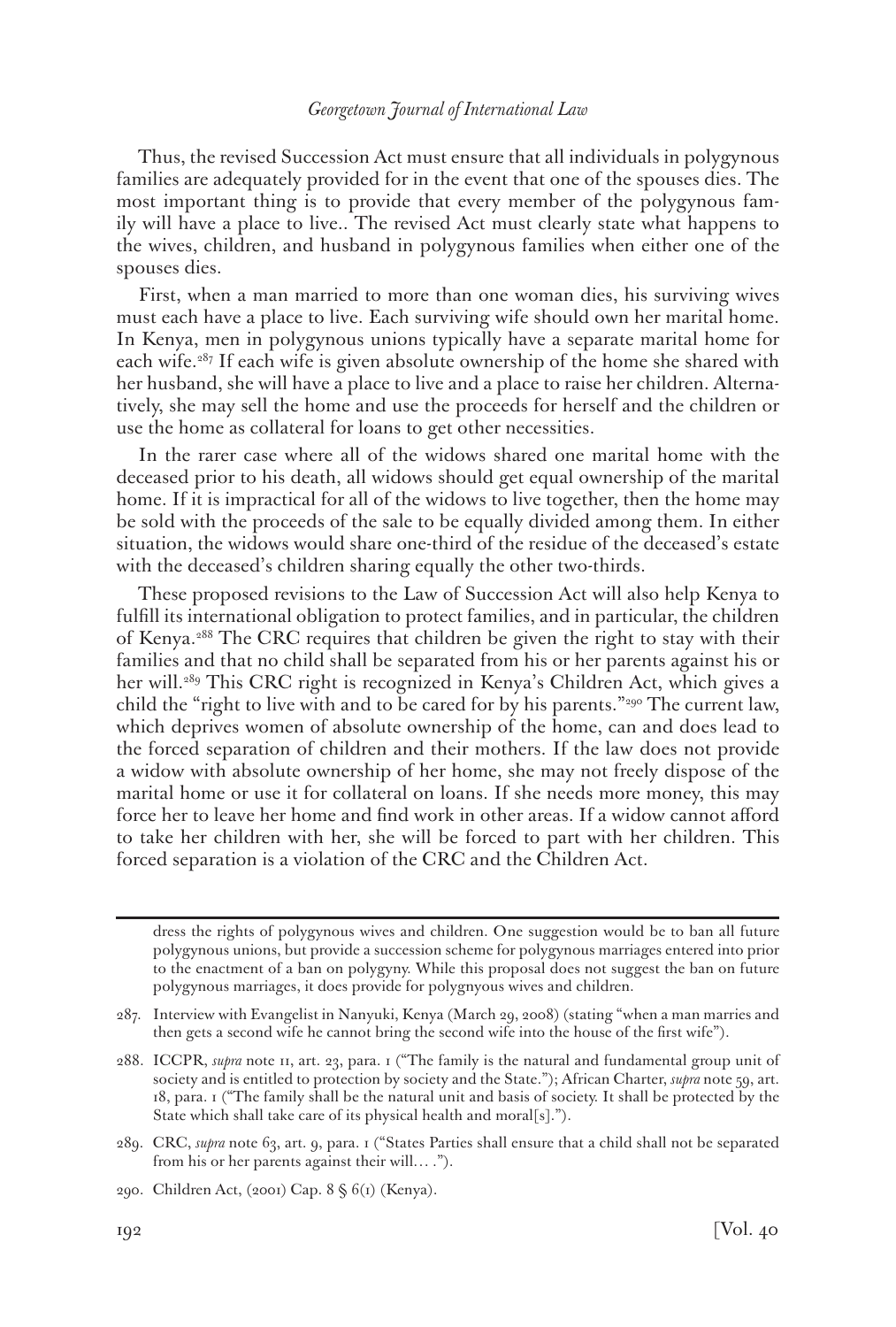The CRC also requires that state parties undertake efforts "to ensure the child such protection and care as is necessary for his or her well-being, taking into account the rights and duties of his or her parents; . "291 By ensuring that the widow receives outright ownership of the marital home, Kenya will be taking an appropriate step to ensure the well-being of her children. If a widow has a home, her children will have a home.

In cases where a polygynous husband's wife predeceases him, the husband will be able to live with another wife or in his own separate home. Since the deceased mother's children must be ensured a place to continue to live, they should receive the marital home in equal shares upon reaching the age of majority. Until the children reach that age, the revised Succession Act would provide that the home is to be held in trust for them by their surviving father. If all his wives predecease him, he would receive the marital home of the last wife to die, because at that point he would be in a *de facto* monogamous marriage and thus governed by Section 35. Under this set of policies, the polygynous man is no worse off than any of his wives, as he has the same right to inherit only one marital home, just as each of his wives may only inherit one marital home.

If there is only one marital home shared by two or more polygynous wives, then the children should receive their mother's interest in that home. By giving outright ownership of the marital home to children in polygynous families who lose their mothers, Kenya will also be ensuring the right to protection of the family. With home ownership, the children will be less likely to face the threat of eviction from either their father or their father's other wives.

#### *C. The Law of Succession Act Unfairly Gives Priority to Fathers Over Mothers in Inheritance.*

The Law of Succession Act violates a woman's right to equality and freedom from discrimination under the law because it expressly grants priority to fathers over mothers to inherit a deceased child's property whenever the intestate left no surviving spouse or children.<sup>292</sup> In practice, this provision means that as long as the father of the deceased is alive, the mother of the deceased will not inherit. As stated previously, international treaties, regional law and the Constitution grant women equal protection under the law and freedom from discrimination based on gender.293 Kenya can easily remedy this problem and come into compliance with its obligations by eliminating the language that gives fathers priority to inherit over mothers. The new section should state that fathers and mothers inherit equal shares of the deceased's estate where the intestate has left no surviving spouse or children. Every person interviewed on the subject agreed with this suggestion.<sup>294</sup>

<sup>291.</sup> CRC, *supra* note 63, art. 3, para 2.

<sup>292.</sup> Law of Succession Act, *supra* note 14, §39(1)(a).

<sup>293.</sup> CEDAW, *supra* note 8, art. 15, para. 1; ICCPR, art. 26; African Charter, *supra* note 59, arts. 2, 3, 18, para. 3.

<sup>294.</sup> In an interview with Ahmed Sharrif, Kahdi, Kadhi's Court, in Nairobi, Kenya (Apr. 2, 2008), the Kahdi explained that Muslim law provides that the father of the deceased inherits twice the mother's share. Of course, that is more than the zero share the mother now inherits under the Succession Act when the father is alive. He was not asked about the proposed change to give parents equal shares, however.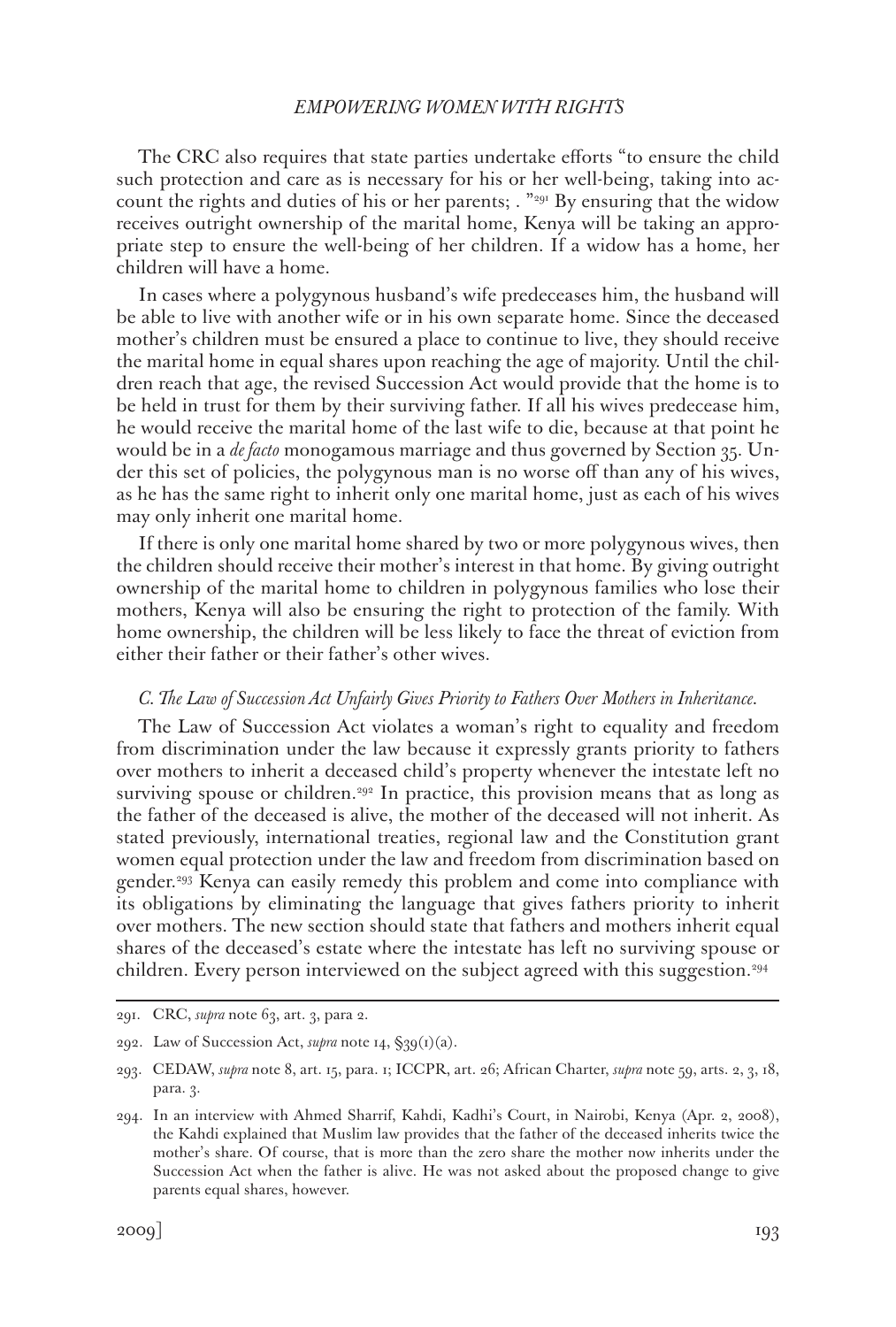#### *D. The Law of Succession Act Does Not Give Adequate Protection to Children Born out of Wedlock.*

The Law of Succession Act unlawfully discriminates against another group of Kenyan citizens: children born out of wedlock. The definition of "child" in Section  $3(2)$  of the Act states that a child will include "in relation to a female person, a child born to her out of wedlock, and, in relation to a male person, a child whom he has expressly recognized or in fact accepted as a child of his own or for whom he has voluntarily assumed permanent responsibility."<sup>295</sup> Children born out of wedlock to fathers who do not voluntarily accept responsibility for raising them are thus redefined to be no longer "children" under the Act. As a result, if the unwed father dies intestate and his assets are distributed under Section 38 of the Act, his child born out of wedlock will not inherit anything from him.296 Just as the South African Constitutional Court struck down gender discrimination in *Bhe*, it also struck down the discrimination against children whose parents were not married, relying on both the Constitution and international law; so, too, did the South African Parliament.<sup>297</sup> Kenya should follow that lead as well.

Children, like adults, have legal rights that are understood in international law and codified in human rights agreements. The ICCPR states, "Every child shall have, without any discrimination as to…sex…or birth, the right to such measures of protection as are required by his status as a minor, on the part of his family, society and the State."298 The Convention on the Rights of the Child goes further by prohibiting discrimination whether it is based on the child's or the child's parent's sex or birth; it also directly prohibits "discrimination or punishment on the basis of the status…of the child's parents…."299 When a child is denied a share of his or her

<sup>295.</sup> Law of Succession Act, *supra* note 14, § 3(2).

<sup>296.</sup> *See id.* § 38 ("Where an intestate has left a surviving child or children but no spouse, the net intestate estate shall…devolve upon the surviving child, if there be only one, or be equally divided among the surviving children."). Since section  $3(2)$  defines "children" to exclude those whose unwed fathers choose not to recognize them, these children cannot inherit from their father under section 38.

<sup>297.</sup> *Bhe, supra* note 182, at 32-38, paras. 52-56, 58-59, at 45-46, paras. 69, 74, and at 57-59, paras. 93 ("In denying female and extra-marital children the ability and the opportunity to inherit from their deceased fathers, the application of the principle of primogeniture is also in violation of section 9(3) [prohibiting discrimination based on sex, birth, and other status grounds] of the Constitution."), 95 ("The primogeniture rule as applied to the customary law of succession cannot be reconciled with the current notions of equality and human dignity as contained in the Bill of Rights… . [T] he limitation it imposes on the rights of those subject to it is not reasonable and justifiable in an open and democratic society founded on the values of equality, human dignity and freedom."), 97. *See also id.* at 34, para. 55 (citing the CRC, *supra* note 63, pmbl. and art. 2), & n.67 (citing the ICCPR, *supra* note 11, art. 24, para. 1; the African Charter, *supra* note 59, art. 18, para. 3; and the African Charter on the Rights and Welfare of the Child, arts. 3 and 26, para. 3, adopted July 1990, OAU Doc. CAB/LEG/24.9/49 (1990), *entered into force* Nov. 29, 1999, *acceded to by Kenya* July 25, 2000, *available at* http://www.africa-union.org/root/au/Documents/Treaties/treaties.htm). *See also* 2009 Act, *supra* note 186.

<sup>298.</sup> ICCPR, *supra* note 11, art. 24, para. 1.

<sup>299.</sup> CRC, *supra* note 63, art. 2, para. 2; *see also id.* art. 2, para. 1. CEDAW is equally explicit: "States Parties… shall ensure, on a basis of equality of men and women…[t]he same rights and *responsibilities* as parents, *irrespective of their marital status,* in matters relating to their children; in all cases the interests of the children shall be paramount… ." [Emphasis added.] CEDAW, *supra* note 8, art.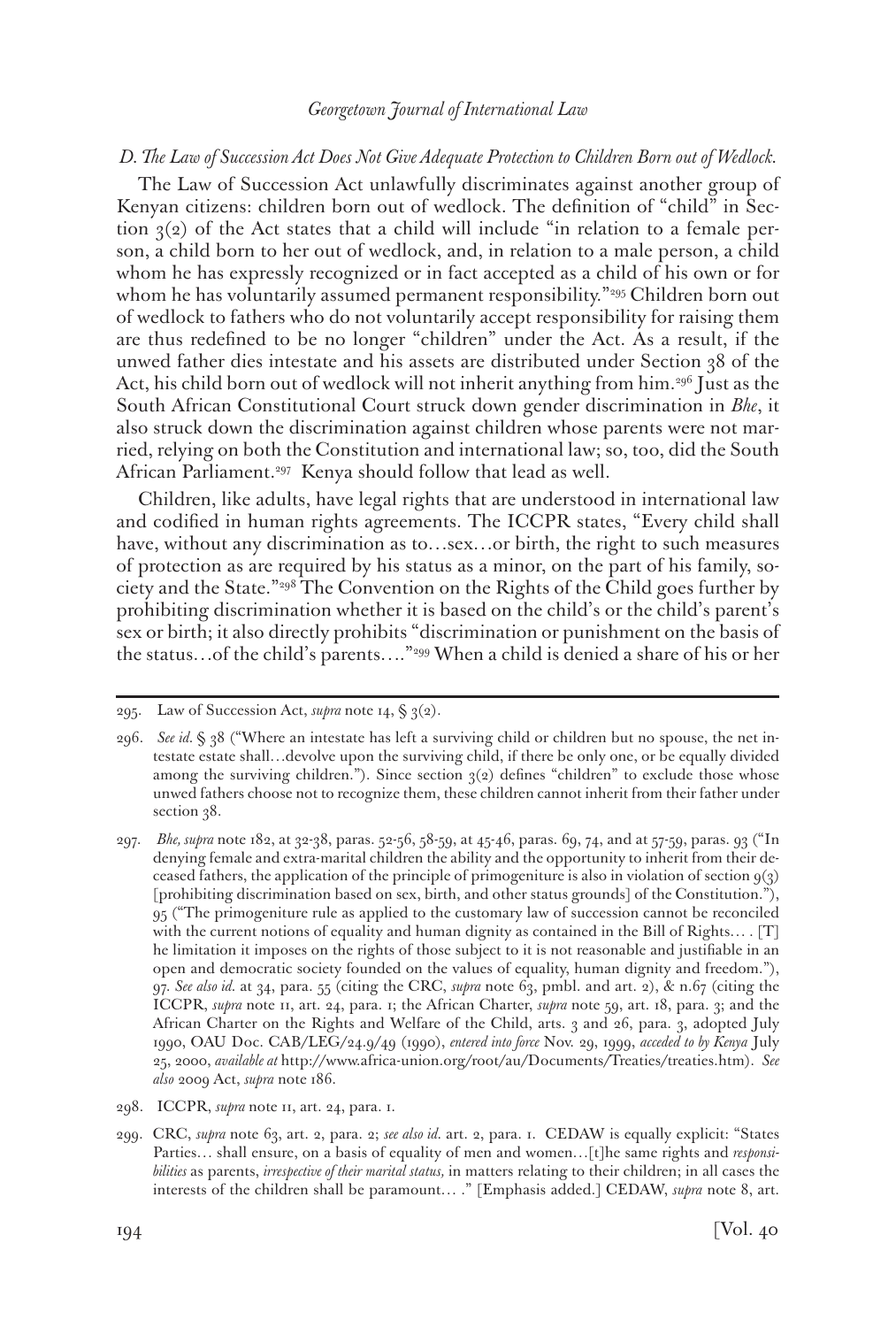father's inheritance, in circumstances where the child of married parents would be entitled to inherit, that child is being punished for the non-marital status of his or her parents, and the consequences for that child could be devastating. It is unclear why the law of Kenya would choose to discriminate against these citizens.

When fathers abandon children born outside of wedlock, those children often end up homeless or in slums. Mary Colleta ran a school for children living in the Nairobi slums. She said:

Many of the children were born out of wedlock, displaced. We were teaching them the word of God. When children grow up in the right way, they retain most of the way that is the right way. They need more protection, preservation, and care. Because in this land if you don't have blood they call you a 'bastard,' and that is difficult.300

In interviews, many Kenyans expressed the view that children born out of wedlock should be entitled to the same rights as any other child. According to Colleta, "This is African custom. This is the father of the child. Where will he get another father? The child should be supported fully with the property of the mother and father."<sup>301</sup>

Some women expressed this view in spite of the fact that recognizing the rights of children born out of wedlock would mean a smaller share of inheritance for their own children. A nurse from the rural district of Nyeri was divorced from a man who had two children with her and five children with five other women outside the marriage. He did not support any of his children. Because the children born out of wedlock are highly unlikely to be eligible to inherit his property under the current Law of Succession Act, each of his children from his marriage will be entitled to one-half of their father's estate under Section 38; if the other five children were allowed to inherit, each child would only receive one-seventh of the total.302 Nevertheless, when asked whether children born out of wedlock should have the right to inherit property, she said "Yes. The child is innocent. Even if the father went outside the marriage, [the child] is innocent. We should pass that law."303

Further, by acceding to CEDAW, the government of Kenya has recognized that "[m]en and women share equal responsibilities towards their children."304 The differing treatment that the Law of Succession Act gives to fathers who do not take responsibility for their children, as opposed to mothers, violates the principle that parents share equal responsibility for raising children. Admittedly, there is a biological reality that claims of paternity are often disputed, whereas establishing

 $16$ , para.  $1(d)$ .

<sup>300.</sup> Interview with Mary Colleta in Nairobi, Kenya (Apr. 3, 2008).

<sup>301.</sup> *Id.*

<sup>302.</sup> For the text of Section 38, *see supra*, note 296,

<sup>303.</sup> Interview with Joyce Naitore in Nairobi, Kenya (Apr. 4, 2008).

<sup>304.</sup> Kenya 2006 CEDAW Report, *supra* note 7, para. 173; *see also* CEDAW, *supra* note 8, art 5, para. (b) (requiring states "[t]o ensure that family education includes a proper understanding of maternity as a social function and the recognition of the common responsibility of men and women in the upbringing and evelopment of their children, it being understood that the interest of the children is the primordial consideration in all cases.").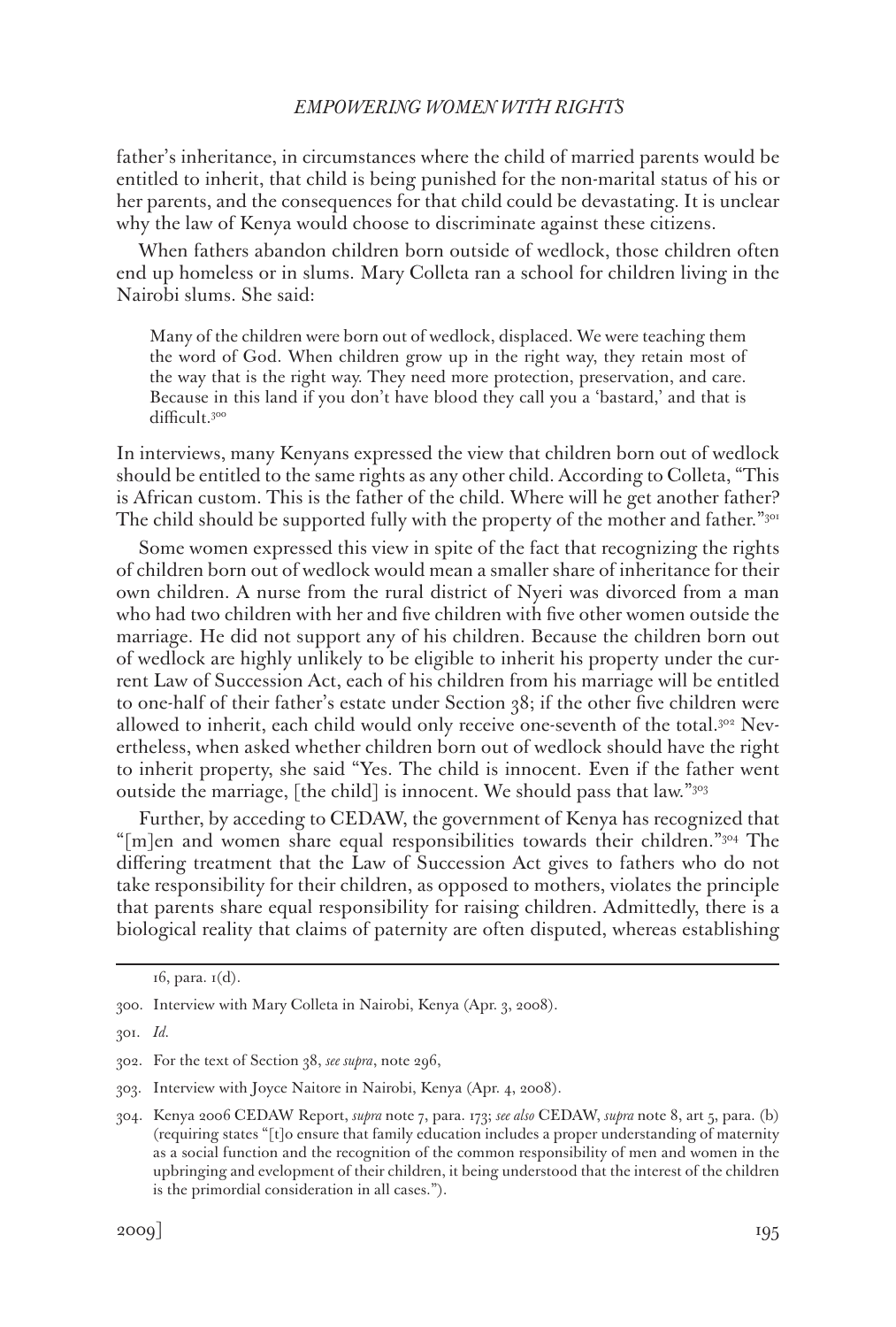maternity is usually uncontroversial. Nevertheless, the fact that it may be difficult in some circumstances to establish paternity does not mean that the law should ignore circumstances where the paternity of a child is known or knowable (for example, with a DNA test).

The proposed change will protect the legal rights of Kenyan children by expanding the definition of children to include all biological descendants of an unwed father, other than children who have been adopted by another father, and providing that children of unmarried fathers are equally entitled to the Act's protections. This change will help ensure that no child is legally stripped of a father's protection and resources, and that Kenyan law clearly indicates the need for both parents to support their children.

#### **V. Conclusion**

#### *A. Kenyan Women are Harmed by Discriminatory Inheritance Laws, Customs, and Practices.*

Widows in Kenya continue to suffer egregious human rights violations simply because they are widows. Despite the existence of the Law of Succession Act, discriminatory customary law often prevails in matters of inheritance. Many widows are evicted by in-laws who use customary law to claim that a widow has no right to her deceased husband's property. Others are coerced into being inherited by one of their male in-laws and banished from the community if they refuse. Still others are forced to have sex with a professional "cleanser" because the village elders insist that custom demands it. These practices all too often lead to horrific consequences for the widow and her children: poverty, HIV-infection, starvation, and life in the slums.

Even when the Law of Succession Act is used, it gives inadequate protection to widows and their children. Surviving spouses are given only a life interest in their marital home, and, for widows only, this life interest terminates upon remarriage. Widows are therefore particularly vulnerable to the attempts of others to stake a claim to their home and evict them. Widows in polygynous marriages have to share their deceased husband's estate with the other wives, leaving many of them in poverty. Mothers inherit from their deceased child's estate only if the father is also dead, leaving some mothers without a means to support themselves. Also, children of unwed parents do not inherit from their father in many instances, although they always inherit from their mother.

Further, even the limited protections of the Law of Succession Act do not apply to two large groups of people: Muslims and those who live on certain agricultural lands that have been listed in the Gazette. These groups are, by law, subject to Islamic law or African customary law, respectively, in matters of inheritance. Both Islamic law and African customary law are clearly discriminatory toward women in inheritance matters, with women receiving less than men and sometimes nothing at all.

Finally, even among Kenyans governed by the Law of Succession Act, many are not even aware of the law's existence, and even some of those women who do attempt to exercise their rights are discouraged by the cumbersome probate process. Thus, there is a great need to revise the Law of Succession Act and expand its protections to all women throughout Kenya.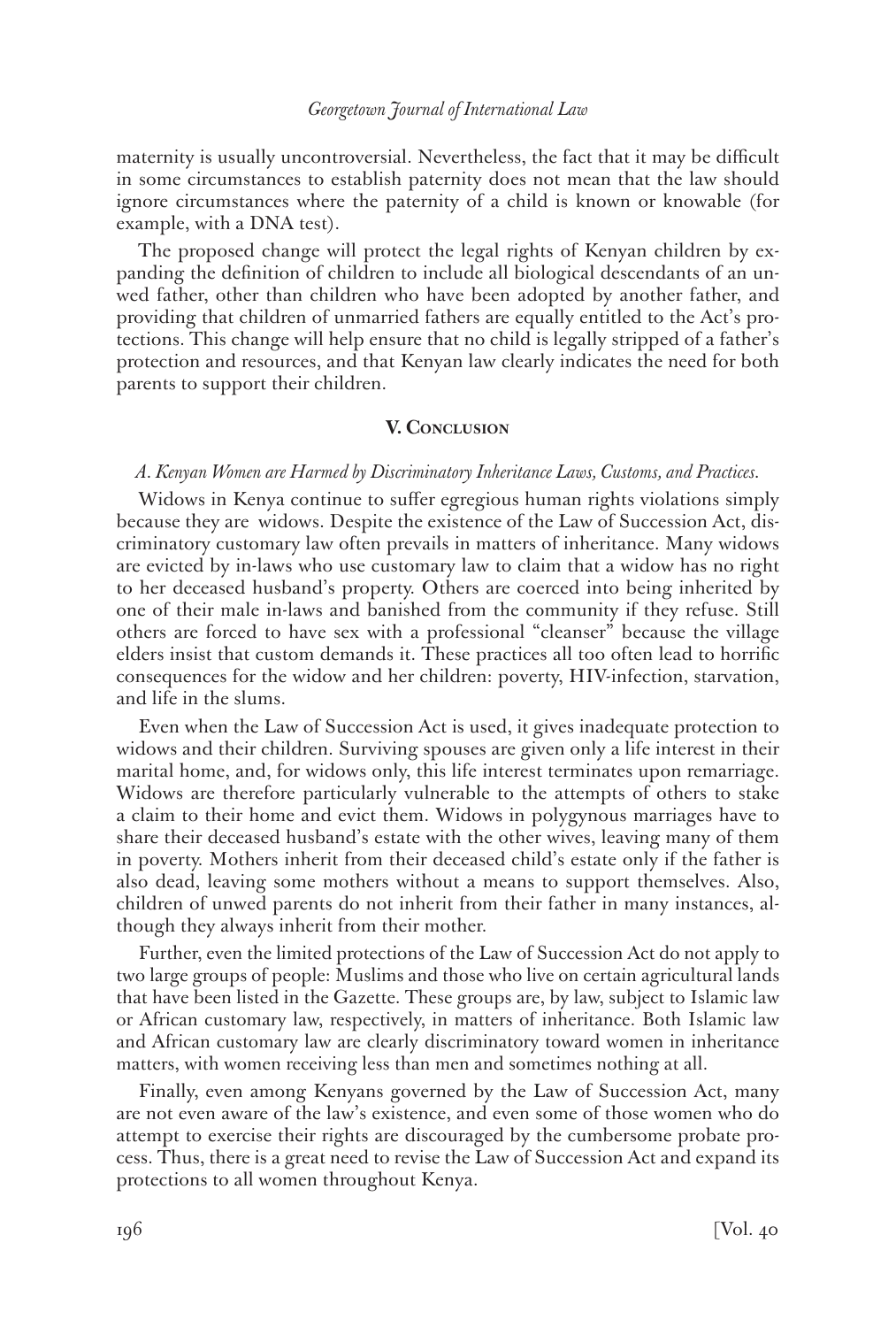## *B. Proposed Amendments Alleviate the Harms Done To Women Under Existing Law and Will Bring Kenya Into Compliance with Its Obligations Under International Law.*

Georgetown Law Center's International Women's Human Rights Clinic, in collaboration with FIDA-KENYA, has proposed several amendments to the Law of Succession Act which are outlined in the attached bill and annotated appendix. Two proposed amendments criminalize widow eviction, as well as forced or coerced widow inheritance, and forced or coerced widow "cleansing." This helps women by specifically punishing cultural practices that harm women and helps to bring Kenya into compliance with its obligation under international law to take steps to eliminate gender-based violence and harmful cultural practices and to provide equal rights in marriage and adequate living conditions for its citizens.

In order to make one uniform succession law for all Kenyan citizens, another set of amendments removes the exemptions for Muslims and those living on agricultural lands that have been listed in the Gazette, Members of either group, however, would be able to write wills to insure that their customary or religious beliefs are honored. This proposal extends the protections of the Law of Succession Act to all women and helps Kenya fulfill its obligation under international law to refrain from discrimination on the basis of religion, ethnicity, and sex. It also ensures equality in inheritance to its citizens.

To guarantee that all surviving spouses have a place to live, another proposed amendment gives automatic ownership of the marital home to the surviving spouse in both monogamous and polygynous marriages, by operation of law. This proposal would help protect a widow from eviction by her in-laws and enables Kenya to fulfill its obligation under international law to protect its citizens' rights to equality in marriage and adequate living conditions.

To those who would object to these revisions for religious or cultural reasons, perhaps the best support for changing the laws of intestate succession in Kenya lies in the freedom of each Kenyan citizen to write or express a will, a freedom that the amendments will reinstate for Muslims. If a citizen does not want his or her property to be disbursed according to the intestate law, that person is free to indicate his or her wishes in a valid will. Because Kenyan citizens can write wills, they are not automatically bound by the laws of succession. That means that if Kenya adopts non-discriminatory measures that are disliked by certain groups, those groups need not suffer under the law, but remain free to follow their own customs by expressing them in valid wills.

The fact that an estimated  $90\%$ <sup>305</sup> of Kenyans do not write wills creates a heightened duty on Kenya to adopt non-discriminatory succession laws that will encourage its citizens to write wills. When asked if changes to the Succession Act would encourage people to write wills, Johnson Okello, Senior State Counsel with the Kenya Law Reform Commission answered:

<sup>305.</sup> Interview with the County Council in Nanyuki, Kenya (Mar. 30, 2008) (stating, "Almost 90% die without a will. If it is word of mouth, you cannot prove that because I'm talking what my father told me. We do not prepare ourselves because there is no time to say when I die. It is bad for Africans to think of death, so that's why most of us die without making a will. You just see people coming to claim at death.").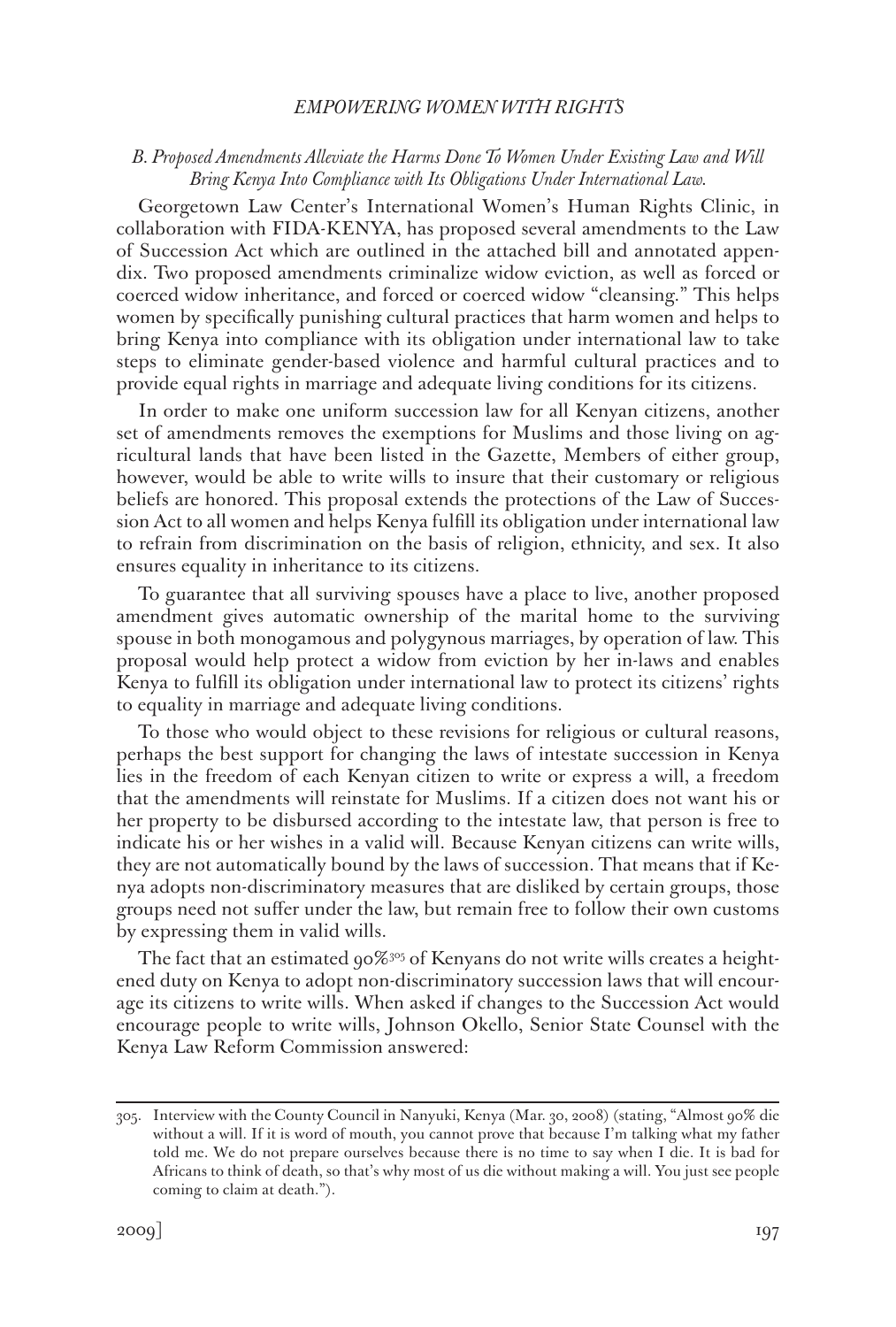Yes, it would encourage people to start writing wills. That would be a welcome move, to know the intention of the person. If we had a way of commanding everyone to write a will, we would—but we can't…. When we went around the country people told us to simplify the way to write a will. We hope it inspires people to start thinking.306

The Clinic and FIDA-Kenya have also proposed several amendments to help increase Kenyan women's knowledge about the Law of Succession Act and how to assert their rights. The revisions also make access to the court system easier and cheaper. One provision requires chiefs or administrative officers to inform potentially interested parties of their rights, so that people who would not otherwise know about the provisions of the Act will be informed and can use the court process. Another proposal expands the jurisdiction of Magistrate's Courts to resolve inheritance disputes so that people do not have to travel to a High Court and will therefore have more convenient access to the judiciary.

Finally, in recognition of the difficulties women, and particularly rural women, have in enforcing their rights in inheritance, the Clinic and FIDA-Kenya have proposed amendments stating that the spouse should be automatically granted ownership of the home by operation of law and that the spouse be appointed administrator of the estate. As administrator, the surviving spouse would also serve as trustee for minor children's property, unless proved unable or unwilling to assume this responsibility. These provisions will help to ensure that widows cannot be evicted from their property and can protect their children.

Another set of proposals eliminates discrimination against mothers and the children of many unwed fathers. They would require that mothers and fathers inherit in equal shares from their deceased child, thus fulfilling Kenya's international obligations to provide equality in inheritance rights to both genders. As a final measure, they would guarantee that all children born to unwed parents will inherit from their fathers, not just from their mothers as is now the case. This would bring Kenya into compliance with its human rights treaty obligations to give all children the protection they need as minors.

Please consult the attached bill, which details the proposed changes to the language of each provision. The attached appendix shows how the Law of Succession Act will look after incorporation of the proposed amendments. The annotations in these documents also clarify how these amendments help alleviate the harms done to Kenyan women and children and bring Kenya into compliance with its international obligations. These amendments will not only assist Kenyan women, but will help bring about economic growth for everyone in Kenya.

# *C. The People of Kenya Deserve Laws That Ensure Women's Equality and Protection from Harmful Cultural Practices and That Will Contribute to a Safer, Healthier, and More Economically Productive Future.*

As made clear in the preceding sections, continuing gender inequality in Kenya's inheritance law is undermining its development efforts, perpetuating pov-

<sup>306.</sup> Interview with Johnson Okoth Okello, Senior State Counsel, Kenya Law Reform Commission, in Nairobi, Kenya (Apr. 2, 2008).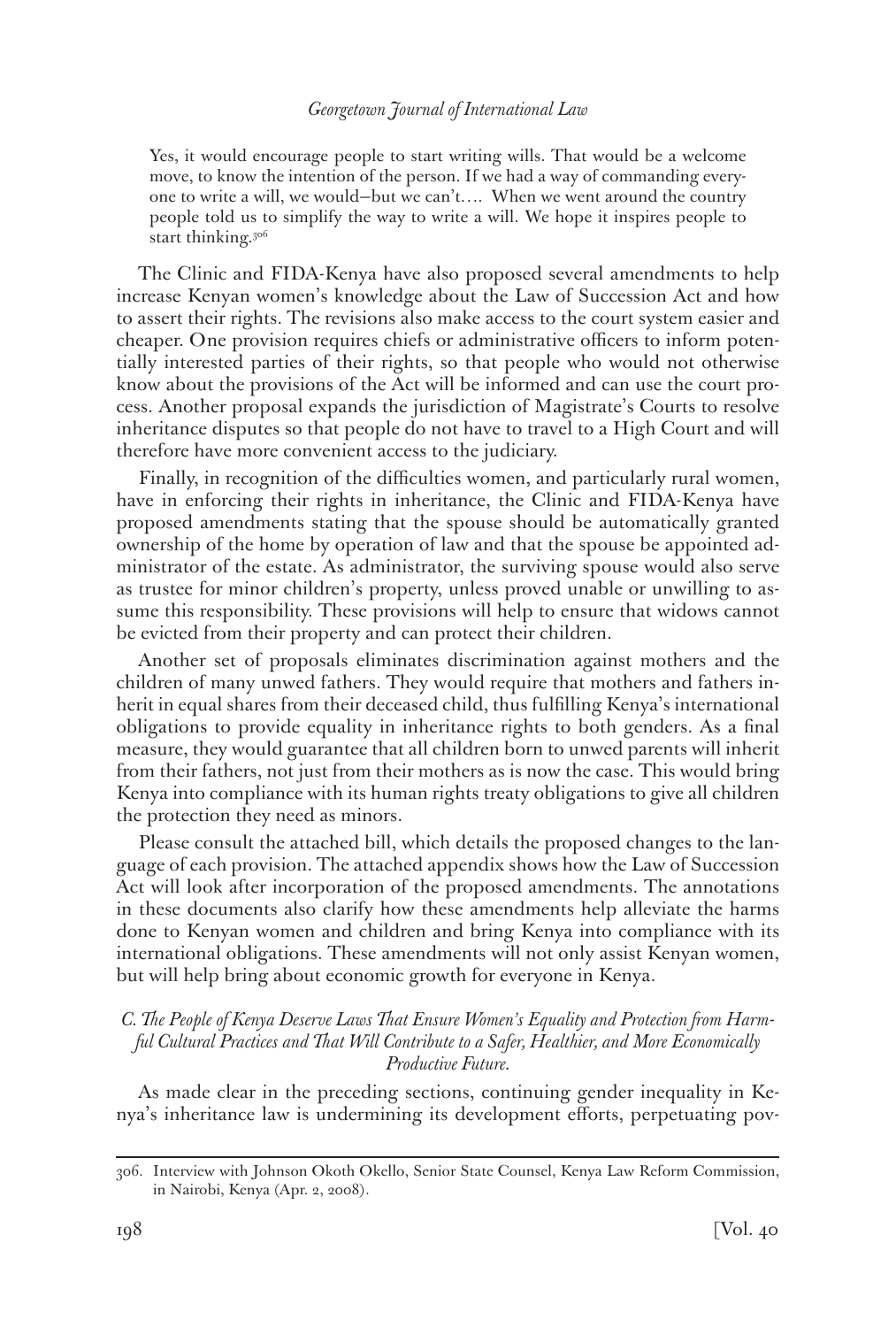erty and contributing to the spread of HIV/AIDS in the country, with disastrous effects for Kenyan citizens and future generations. Women represent the majority of Kenya's population and agricultural work force. Because the laws make it difficult for Kenyan women to own property and do not recognize the contributions of Kenyan women, women lack a financial incentive to develop land or grow their financial resources. Further, lacking any property of her own, a woman cannot obtain credit because she does not have any collateral. This situation essentially incapacitates women economically and represses the potential productivity of over half of the country's population.

Likewise, the current inheritance regime creates economically disadvantageous incentives for men. A man who expects his spouse and children to benefit from his life's labor will work harder to have something to convey to them. On the other hand, where a man has reason to believe that his property will go to the most intimidating or manipulative of his male relatives, he will not have a great incentive to invest his wealth in future generations.

As several experts and international organizations have recognized, gender inequality in Kenya's land laws is crippling the nation's economy,307 and women are not the only ones to suffer. When their mother is isolated and stripped of all property and possessions, the children of widows will be at a great disadvantage, often lacking money for basic necessities and school fees. The educational and health obstacles faced by these children will affect Kenya's economic development for decades into the future.

Just as significantly, the current inheritance regime promotes the spread of HIV/ AIDS as it renders women economically and socially dependent on men with little or no control over their own sexual activity, no leverage to negotiate safe sex, and no power to demand fidelity of their husbands. The practices of widow inheritance and widow "cleansing" are obvious contributors to the spread of the AIDS epidemic as these practice promote unsafe sexual practices among multiple partners. In addition, impoverished widows, and their daughters, may resort to prostitution in order to sustain themselves and their children. This also makes women vulnerable to, and a vehicle for, HIV/AIDS.

In addition to Kenya's international obligations to remedy gender inequality in its inheritance laws, these economic, social, and health imperatives obligate the country to take action now to resolve this crisis it is perpetuating on its citizens. Unless it does so immediately, Kenya is failing to live up to its international obligations, and, perhaps more importantly, is failing its own people. By enacting the gender-sensitive reforms contemplated by this Report and proposed legislation, Kenya will be taking a monumental step toward equalizing its property regimes and ensuring a safe, equitable and prosperous future for its citizens.

<sup>307.</sup> *See, e.g.* Elana Bardasi, C. Mark Blackden & Juan Carlos Guzman, *Gender, Entrepreneurship, and Com*petitiveness in Africa, in WORLD ECONOMIC FORUM, WORLD BANK & AFRICAN DEVELOPMENT BANK, The Africa Competitiveness Report 2007, at 70 (2007), *available at* www.weforum.org/pdf/gcr/ africa/1.4.pdf; International Development Ass'n & International Monetary Fund, Republic of Kenya: Joint Staff Assessment of the Poverty Reduction Strategy 11, para. 35 (Apr. 9, 2004), *available at* http://www.imf.org/external/pubs/ft/scr/2005/cr0510.pdf.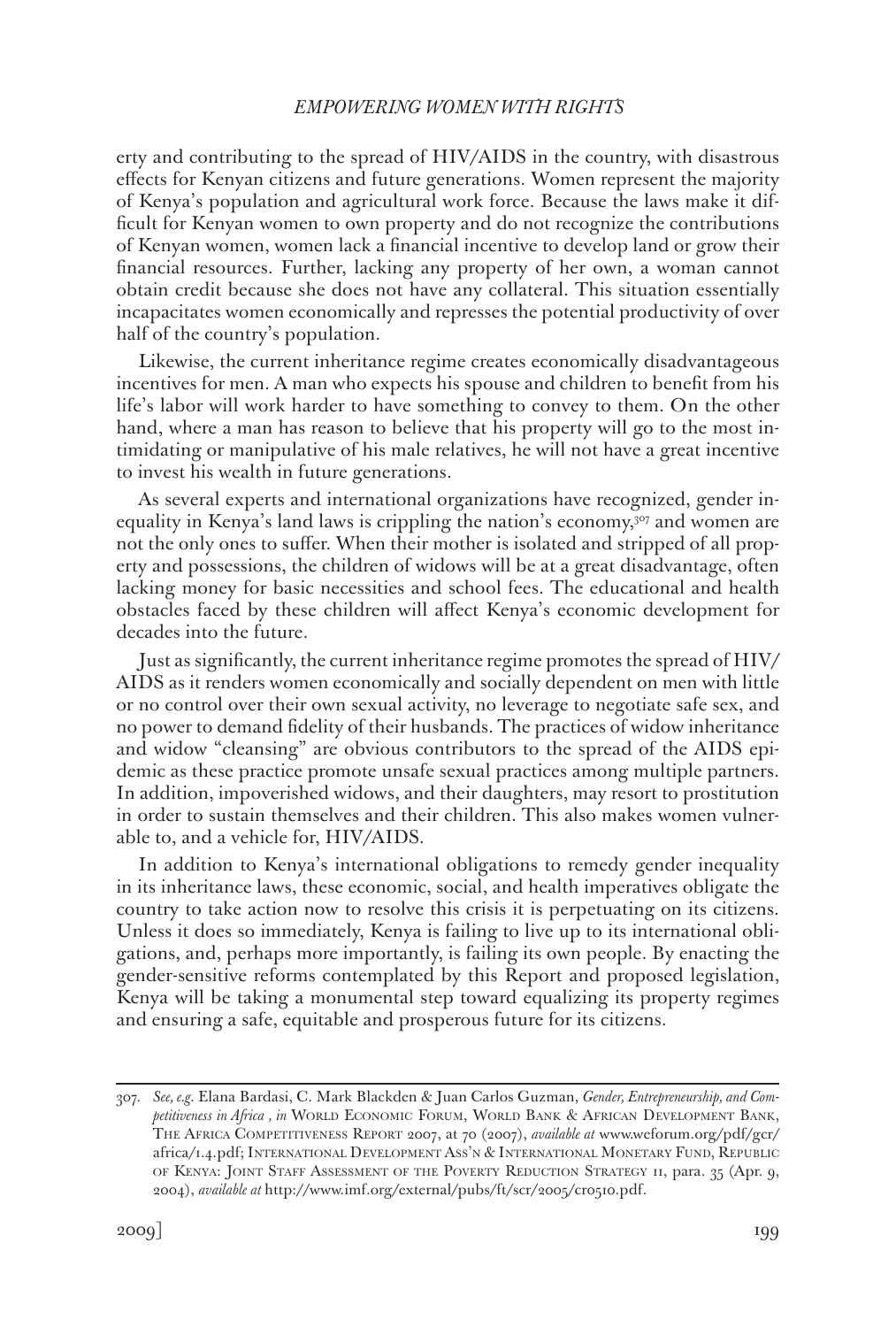Law of Succession (Amendment) Bill, 2009

Table of Contents

# **PART I***-* **Preamble**

1. Amending the Preamble of the Act

# **PART II***-* **Preliminary**

2. Short title and commencement

3. Defining "the Act"

# **PART III – Amendment of Part I of the Act**, *"Preliminary"*

4. Amending Section 2, "Application of Act"

5. Amending Section 3, "Interpretation"

### **PART IV – Amendment of Part III of the Act***, "Provision for Dependants"*

6. Amending Section 27, "Discretion of Court in Making Order"

7. Amending Section 29, "Meaning of Dependant"

# **PART V – Amendment of Part V of the Act***, "Intestacy"*

8. Replacing and renaming Section 32, "Excluded Property"

9. Repealing Section 33, "Law Applicable to Excluded Property"

10. Amending Section 34, "Meaning of Intestacy"

11. Amending Section 35, "Where Intestate Has Left One Surviving Spouse and Child or Children"

12. Amending Section 36, "Where Intestate Has Left One Surviving Spouse but No Child or Children"

13. Repealing Section 37, "Powers of Spouse During Life Interest"

14. Amending Section 39, "Where Intestate Has Left No Surviving Spouse or Children"

15. Repealing and Renaming Section 40, "Where Intestate Was Polygamous"

16. Amending Section 41, "Property Devolving Upon Child to Be Held in Trust"

17. Amending Section 42, "Previous Benefits to Be Brought Into Account"

18. Enacting Section 42A, "Automatic Ownership of Home or Continuing Rental for Surviving Spouse"

# **PART VI – Amendment of Part VII of the Act***, "Administration of Estates"*

19. Repealing Section 44, "Application of Part"

20. Amending Section 45, "No Intermeddling with Property of Deceased Person"

21. Enacting Section 45A, "Prohibition of Forced or Coerced Widow Inheritance and Widow Cleansing"

22. Amending Section 46, "Duties of Officers in Relation to Protection, Etc., of Deceased's Property"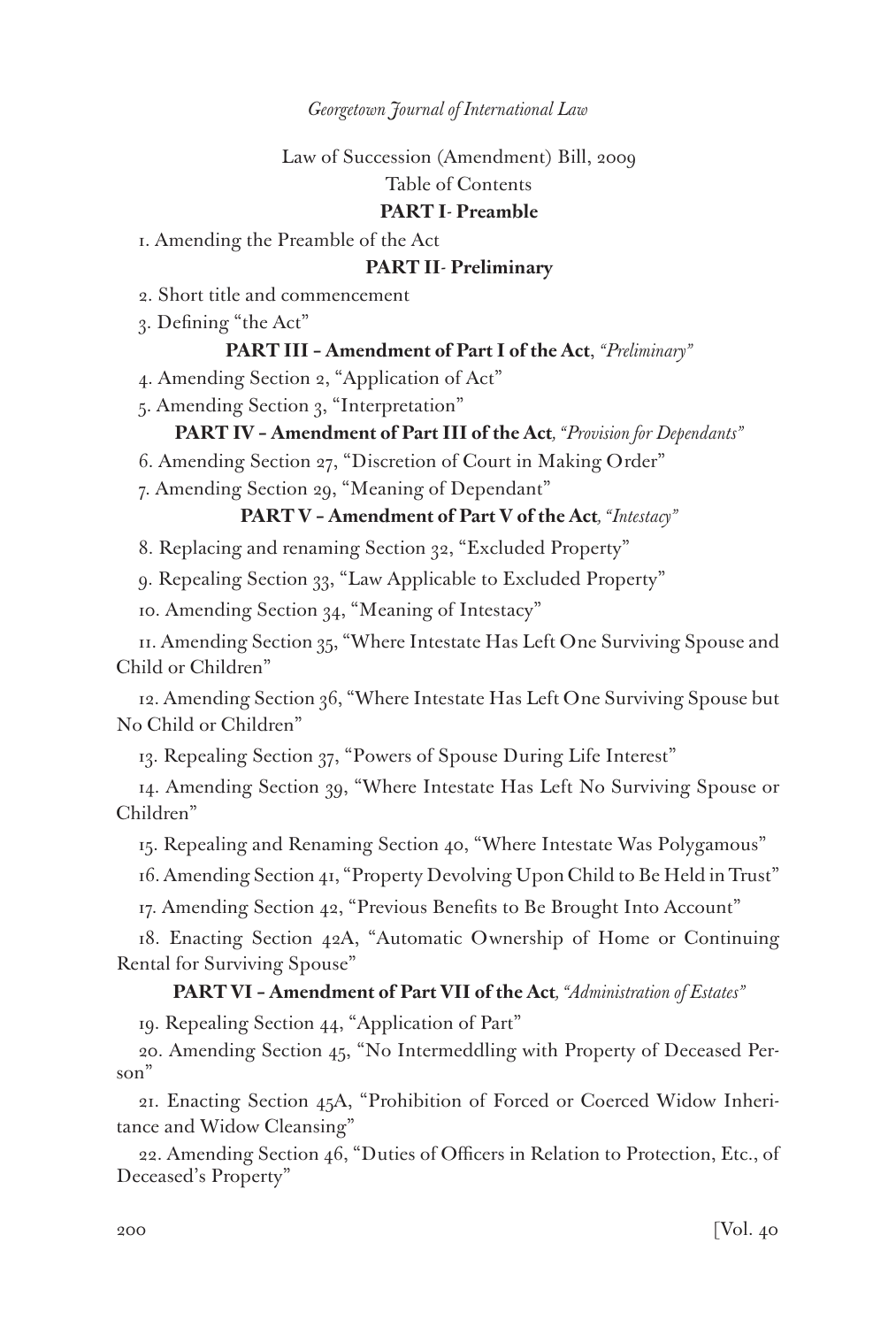### *Jurisdiction*

23. Amending and Renaming Section 47, "Jurisdiction of High Court"

24. Amending Section 48, "Jurisdiction of Magistrates"

25. Amending and Renaming Section 49, "Territorial Jurisdiction of Magistrates"

26. Amending Section 50, "Appeals to High Court"

27. Amending Section 50A, "Power to Make Rules"

### *Application for Grant*

28. Amending Section 51, "Application for Grant"

29. Amending Section 52, "Wilful and Reckless Statements in Application for Grant"

### *Form of Grant*

30. Amending Section 55, "No Distribution of Capital Before Confirmation of Grant"

### P*ersons Entitled to a Grant*

31. Amending Section 58, "Number of Administrators Where There is a Continuing Trust"

32. Amending and Renaming Section 66, "Preference to Be Given to Certain Persons to Administer Where Deceased Died Intestate"

*Procedure on Grants*

33. Amending Section 70, "Powers of Courts"

*Confirmation of Grants*

34. Amending Section 71, "Confirmation of Grants"

*Alteration and Revocation of Grants*

35. Amending Section 75A, "Continuing Trust Arising"

*Sealing of Commonwealth and Foreign Grants*

36. Amending Section 77, "Sealing of Commonwealth and Foreign Grants" *Powers and Duties of Personal Representatives*

37. Amending Section 81, "Powers and Duties of Personal Representatives to Vest in Survivor on Death of One of Them"

38. Amending Section 82, "Powers of Personal Representatives"

39. Amending Section 83, "Duties of Personal Representative"

40. Amending Section 84, "Personal Representatives to Act as Trustees in Certain Cases"

41. Amending Section 95, "Offenses by Personal Representatives"

### **PART VII – Amendment of Part VIII of the Act***, "Miscellaneous"*

42. Amending Section 91, "Rules"

43. Enacting Section 102, "Inflation"

44. Amending the Act to Neutralize Gender References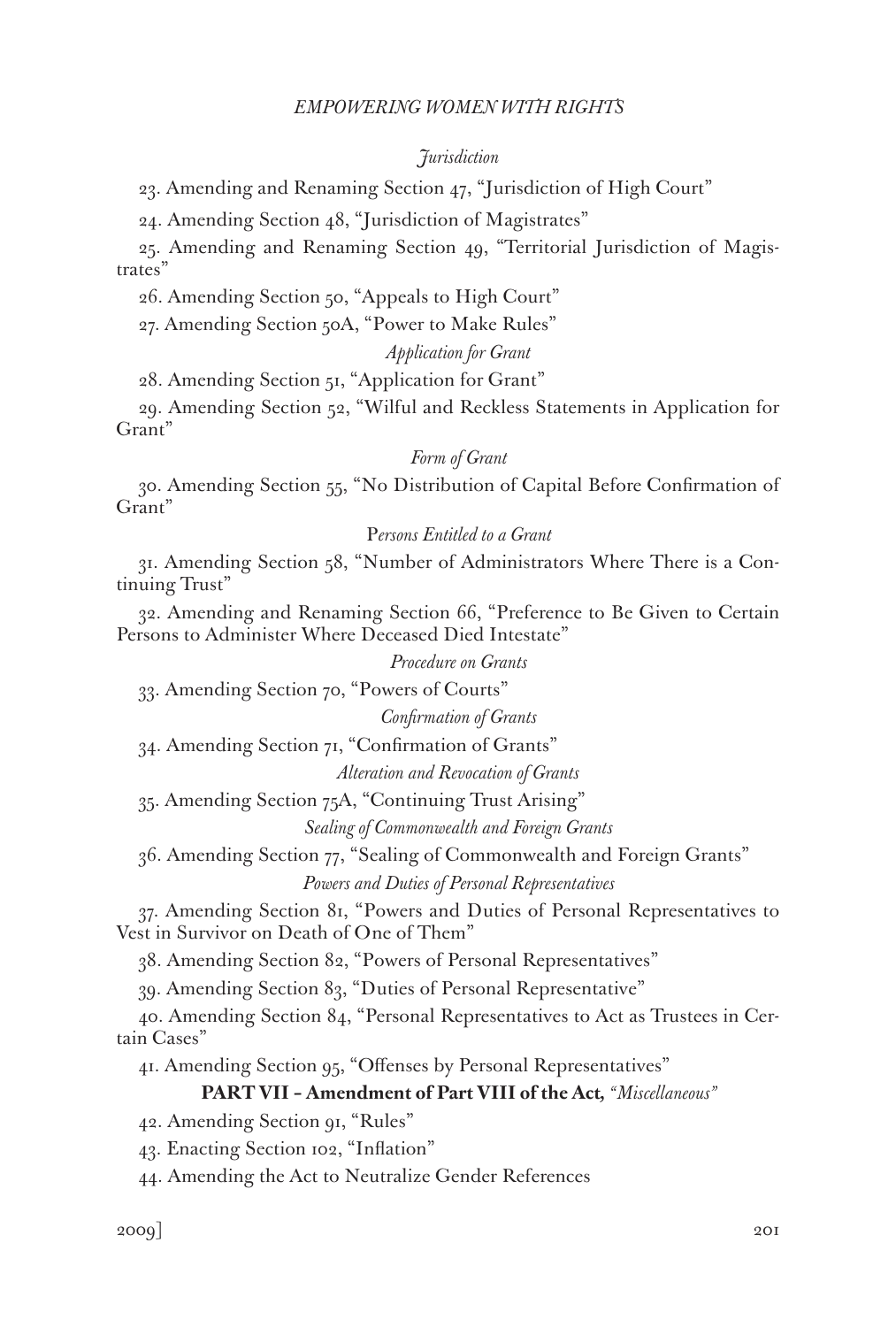45. Correcting Typographical Errors

46. Incorporating the Act, as amended by Law of Succession (Amendment) Act, 2009, as set forth in the Appendix

Schedule – Gender Neutral Phrasing

### PART I – PREAMBLE

WHEREAS the Constitution of Kenya guarantees that all citizens of Kenya are equal before the law and have the protection of the law whatever the person's race, tribe, place of origin or residence or other local connection, political opinions, color, creed or sex;

WHEREAS the Constitution of Kenya protects all citizens from discrimination, including discrimination on the basis of the person's sex, tribe, or creed;

WHEREAS the Constitution of Kenya does not prohibit Parliament from giving women equal rights with men with respect to devolution of property on death;

WHEREAS the Constitution of Kenya therefore permits Parliament to give women equal rights with men with respect to devolution of property on death;

WHEREAS Kenya has signed numerous international and regional treaties that embody the global consensus that all people, without regard to their race, colour, sex, language, religion, political or other opinion, national or social origin, property, birth or other status, have an equal right to the equal protection of the law; an equal right to the protection of their family; an equal right to participate fully in the economic and social life of their nation; and an equal right to be able to bequeath and inherit property;

WHEREAS women represent the majority of Kenya's population, and that as such improving the economic independence and productivity of Kenyan women is of enormous importance in attracting foreign investment, stimulating growth, and developing the economy of Kenya;

WHEREAS the current state of Kenyan inheritance law fails to fully embody the promise of a legal system founded on equal recognition of universal rights;

WHEREAS ensuring the equal rights of women to inherit property in Kenya would demonstrate Kenya's commitment to the protection of human rights and the binding promises that Kenya has made to the international community;

WHEREAS the current state of Kenyan inheritance law fails to ensure Kenyan women their ability to be productive members of the Kenyan economy, and thereby impoverishes the nation of Kenya as a whole;

WHEREAS the development of Kenya into a modern nation requires continued legal, economic and social progress for Kenyan women;

WHEREAS Kenya has acceded to numerous international and regional treaties that embody the global consensus that women are entitled to equality with men before the law and to protection from discrimination based on their sex;

WHEREAS Kenya has acceded to the Convention on the Elimination of All Forms of Discrimination Against Women, Article 15 of which states that "State parties shall accord to women equality with men before the law";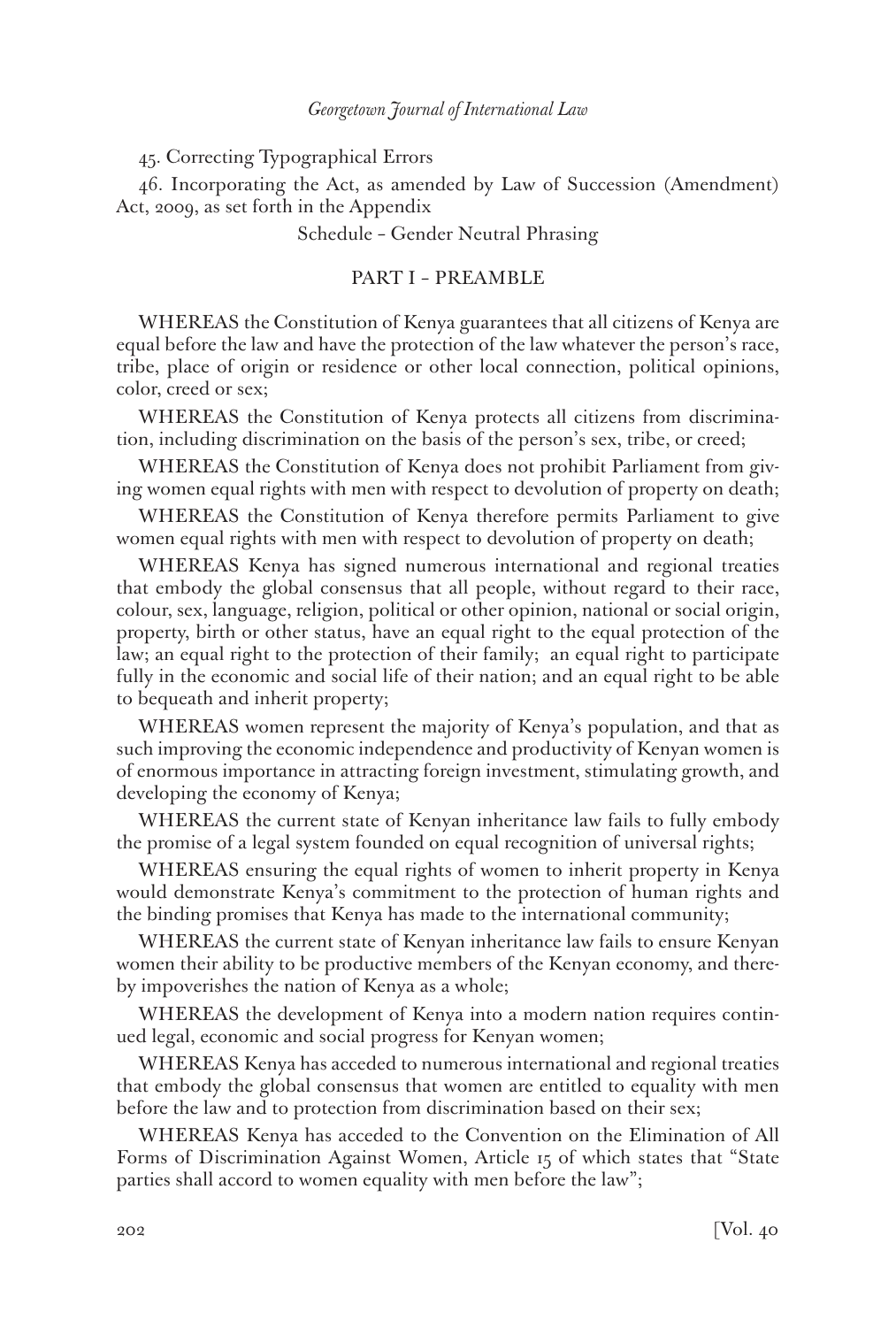WHEREAS Kenya has acceded to the International Covenant on Social, Economic and Cultural Rights, Article 3 of which promises "the equal right of men and women to the enjoyment of all economic, social and cultural rights";

WHEREAS Kenya has acceded to the International Covenant on Civil and Political Rights, Article 3 of which promises the "equal right of men and women to all civil and political rights";

WHEREAS Kenya has acceded to the African (Banjul) Charter on Human and Peoples' Rights, Article 18(3) of which promises "the elimination of every discrimination against women and…the protection of the rights of the woman and the child as stipulated in international declarations and conventions";

WHEREAS in all of these agreements, Kenya has declared that it will align itself with those nations that respect the rule of law, the rights of the individual and the moral and legal obligation of all states to treat their citizens with equal dignity and respect;

BE IT RESOLVED THAT THE PARLIAMENT OF KENYA HEREBY EN-ACTS

a BILL

To ensure the equal rights of all Kenyan citizens to inherit property without discrimination on the basis of sex, tribe, creed, or other prohibited classifications, and thereby implement Kenya's international and regional human rights obligations under human rights treaties it has acceded to, including the Convention on the Elimination of All Forms of Discrimination Against Women, the International Covenant on Civil and Political Rights, the International Covenant on Civil and Political Rights, and the African [Banjul] Charter on Human and People's Rights, and others.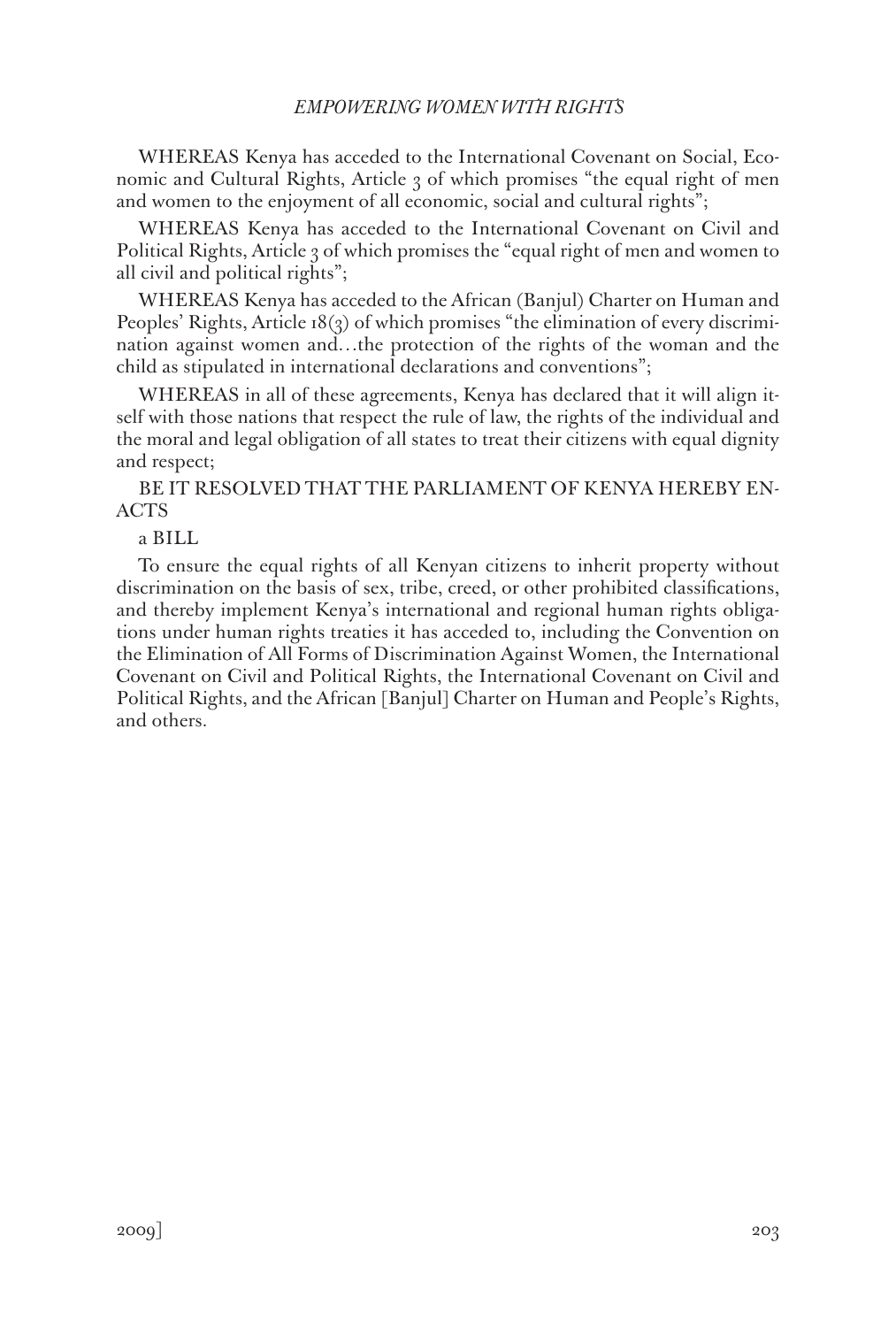1. Amending the Preamble of the Act

1. The preamble to the Law of Succession Act. 1981 (as amended through No. 21 of 1990) is amended by inserting, after the words "deceased persons;" the words:

and to implement the principles of equality and human rights as set forth in, and required by, human rights treaties signed and ratified or acceded to by Kenya, and as interpreted by international human rights bodies, including in their General Comments, General Recommendations, Concluding Observations, and Jurisprudence, which shall be used to ensure the Act as applied complies with Kenya's treaty obligations. These human rights treaty obligations include, but are not limited to, the requirements of articles  $2(a)$ -(f), 5, 13(b), 14(2)(g)-(h), 15(1)-(2), and 16 of the Convention on the Elimination of All Forms of Discrimination Against Women; articles 2, 3, 17,  $18(1)-(3)$ ,  $23(2)$  and (4), 24, and 26 of the International Covenant on Civil and Political Rights; articles  $2(2)$ , 3,  $\text{II}(1)$ , and  $\text{I}(1)$ of the International Covenant on Economic, Social and Cultural Rights; articles 2, 3, 8, 14, 16, and  $18(3)$  of the African [Banjul] Charter on Human and People' Rights; articles 2, 3, 4, 18, 19, and 27 of the Convention on the Rights of the Child; articles 1, 3,  $4(1)$ , 10,  $18(1)-(2)$ , 19, 20, and 21 of the African Charter on the Rights and Welfare of the Child, and others;

# **PART II – PRELIMINARY**

Short title and commencement

| 2. Short       | 2. (1) This Act may be cited as the Law of Succession       |
|----------------|-------------------------------------------------------------|
| title and com- | (Amendment) Act, 2009.                                      |
| mencement      | (2) This Act shall come into force from the date of assent. |
| 3. Defining    | 3. In this Act, unless the context otherwise requires, "the |
| "the act"      | Act" means the Law of Succession Act, 1981, as amended      |
|                | through No. 21 of 1990.                                     |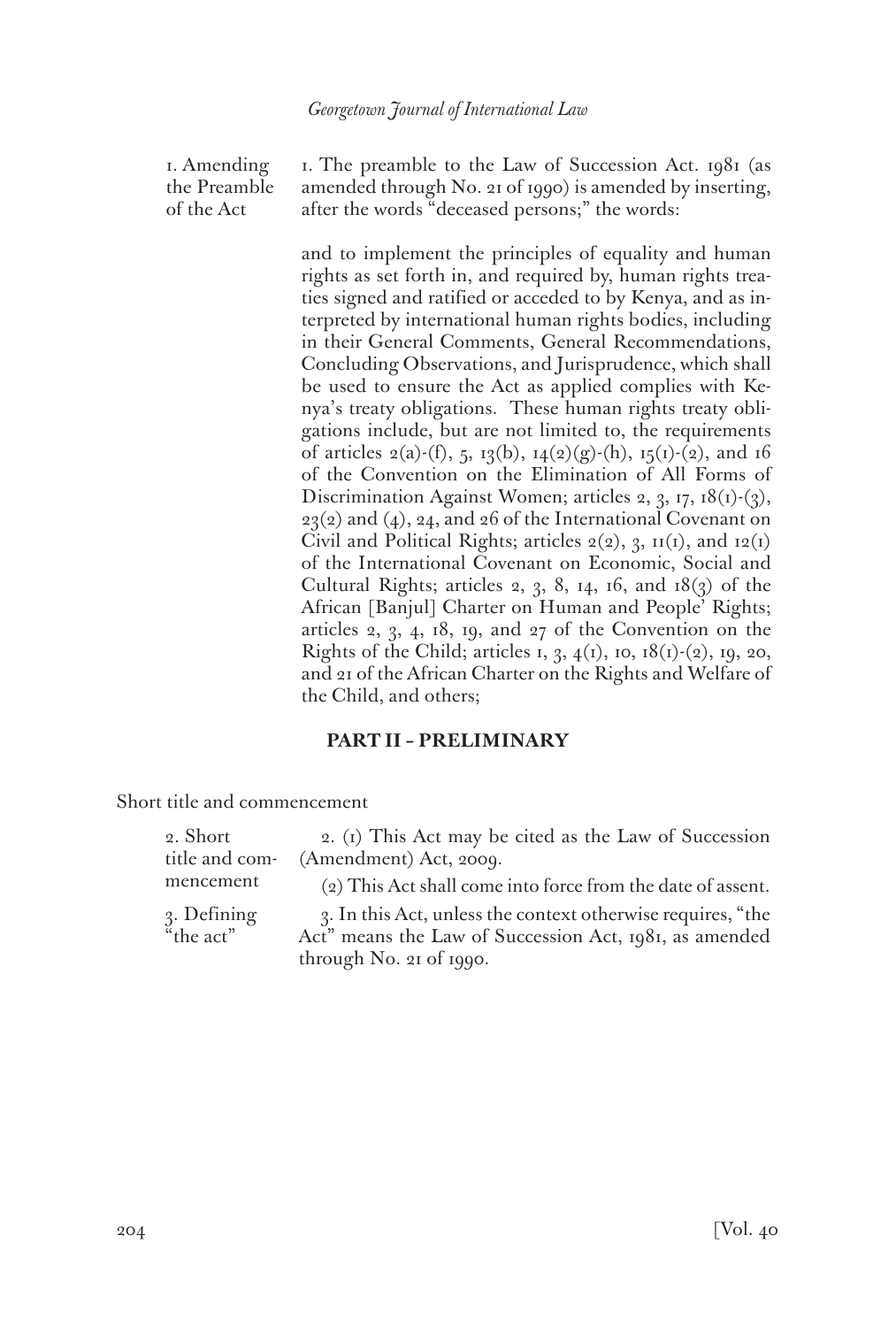# **PART III – AMENDMENT OF PART I OF THE ACT**, *"Preliminary"*

4. Amending Section 2,

"Application of the Act"].

- 1. Section 2 of the Act is amended -
- (1) By deleting subsections  $(3)$  and  $(4)$ .
- (2) By inserting immediately after subsection (2) the following new subsections  $(3)-(5)$ .
- (3) The provisions of this Act shall be interpreted and implemented in accordance with the principles of equality and human rights as set forth in, and required by, human rights treaties signed and ratified or acceded to by Kenya, and as interpreted by international human rights bodies, including in their General Comments, General Recommendations, Concluding Observations, and Jurisprudence. These human rights treaty obligations include, but are not limited to, the requirements of articles 2(a)-(f), 5, 13(b), 14(2)(g)-(h), 15(1)-(2), and 16 of the Convention on the Elimination of All Forms of Discrimination Against Women; articles 2, 3, 17, 18(1)-(3), 23(2) and (4), 24, and 26 of the International Covenant on Civil and Political Rights; articles  $2(2)$ , 3,  $\text{II}(1)$ , and  $\text{I}(2)$  of the International Covenant on Economic, Social and Cultural Rights; articles 2, 3, 8, 14, 16, and  $18(3)$  of the African [Banjul] Charter on Human and People' Rights; articles 2, 3, 4, 18, 19, and 27 of the Convention on the Rights of the Child; and articles 1, 3,  $4(1)$ , 10, 18(1)-(2), 19, 20, and 21 of the African Charter on the Rights and Welfare of the Child, and others.
- (4) Subject to subsection  $(5)$ , the provisions of this Act shall apply in testamentary or intestate succession to the estates of all persons, regardless of their individual religion, community, sex, race, parents' marital status or other prohibited classifications.
- $(5)$  Notwithstanding the provisions of subsection  $(4)$ , the Kadhi's Court shall determine the appropriate distribution of the testate estate of any person whose will both complies with the provisions of Part II relating to Wills and also states that the person wishes the distribution of his or her estate to be governed by Muslim law, as section  $\zeta(t)$  permits."

5. Amending Section 3,

"Interpretation" $\zeta$ . Section  $\zeta$  of the Act is amended -

 $(i)$  In subsection  $(i)$  as follows -

*(a)* By deleting the definition of "house."

*(b)* By inserting immediately after the definition of "independent witness" the following definitions -

**"intermeddling"** or "intermeddle" includes:

*(a)* taking possession of or disposing of or using the property of the decedent in any way without lawful right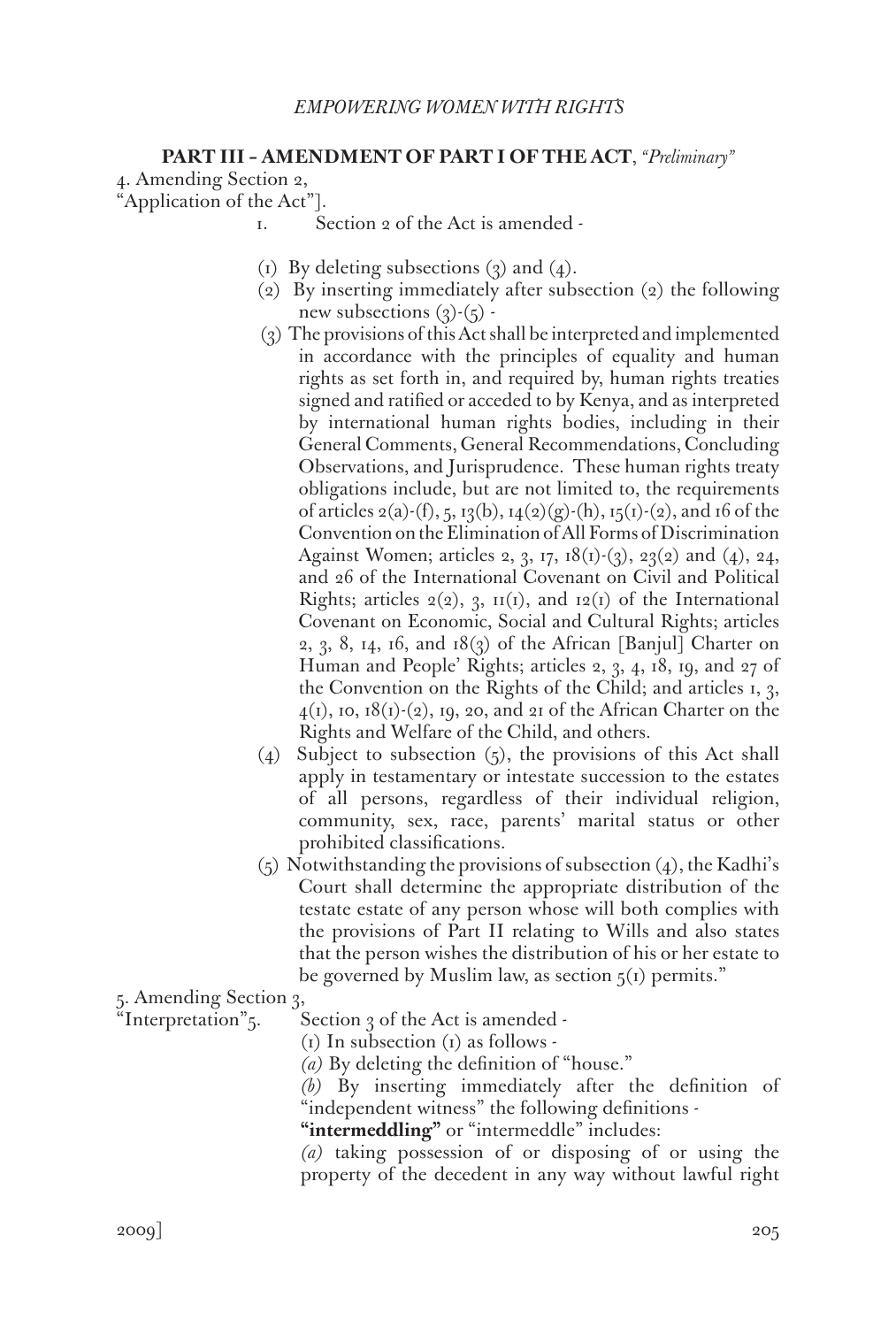or title;

*(b)* ejecting, by force or by coercion (whether physical, emotional, financial, by harassment, or by any other methods) a surviving spouse or minor child from the matrimonial home;

*(c)* onspiring with another to eject by force or by any form of coercion a surviving spouse or child from the matrimonial home;

*(d)* where the matrimonial home is rented, ejecting, or conspiring with another to eject, whether by force or by any form of coercion, a surviving spouse or child from the matrimonial home for a period of three months after the death of the decedent, or until the end of the lease, whichever is greater.

**"invalid monogamous marriage"** means a purported marriage, undertaken pursuant to any system of law that does not permit polygyny, and that is invalid under Cap. 150, Cap. 151, Cap. 157, or any other law because one of the parties thereto at the time of the celebration of such marriage is married to any person other than the person with whom such marriage is had.

**"invalid polygynous marriage"** means a purported marriage under customary law or custom or under any system of law permitting polygyny where either of the parties thereto at the time of the celebration of such marriage is validly married in a monogamous marriage in accordance with any system of laws that does not permit polygyny, including Cap. 150, Cap. 151, Cap. 157, or any other law.

*(c)* By inserting immediately after the definition of "limited residuary bequest" the following definition -

**"matrimonial home"** means the house or structure lived in either by the deceased and his or her surviving spouse, or by the surviving spouse alone, at the time of death or previously, including any surrounding residential land and any surrounding property that provides the basic sustenance or income necessary to support the surviving spouse and children or other dependants;

*(d)* By inserting the following definition immediately after the definition of "minor" -

**"monogamous marriage"** means a valid marriage in which the two parties may only marry each other under Cap. 150, Cap. 151, and Cap. 157, or any other law that prohibits a man from marrying more than one wife while he has a living wife;

*(e)* By deleting the definitions of "Muslim" and "Muslim Law" and substituting the following definitions -

**"Muslim"** means any person who chooses to identify as a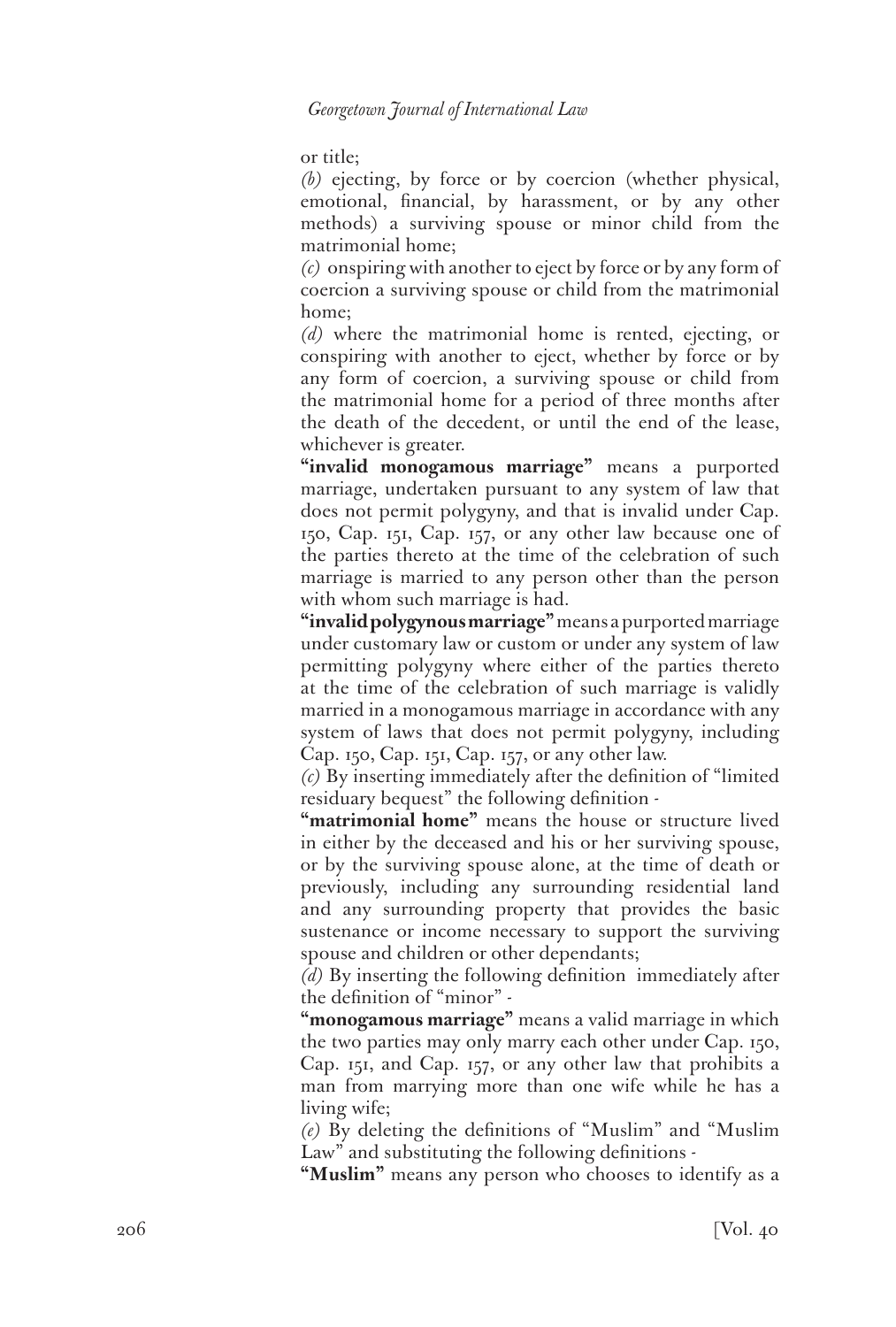Muslim by specifying in a valid will, as set forth in Part II relating to wills, that Muslim law should apply to his or her estate;

**"Muslim law"** means the law applied by the Kadhi's Court to determine the distribution of property in the testate estate of a "Muslim" person, as defined above;

*(f)* By inserting into the definition of "personal and household effects" immediately after the word "utensils" and before the words "and all other articles of household use or decoration" the following words -

motor vehicles not used exclusively for business purposes, simple agricultural equipment, livestock

*(g)* By inserting into the definition of "personal and household effects" immediately after the words "but does not include any motor vehicle" and before the words "or any other thing connected with the business or profession of the deceased" the words "used exclusively for business purposes."

*(h)* By inserting immediately after the definition of "personal representative" the following definition -

**"polygynous marriage"** means a marriage in which a man is validly married to more than one woman at one time.

*(i)* By deleting the definition of the word "portion."

*(j)* By inserting immediately after the definition of "representation" the following definition -

**"residue estate"** means the remainder of the net intestate estate after the marital home, personal and household effects have been distributed.

(2) In subsection (2), by deleting from the definition of "child" and "children" the phrase "and, in relation to a female person, a child born to her out of wedlock, and, in relation to a male person, a child whom he has expressly recognised or in fact accepted as a child of his own or for whom he has voluntarily assumed permanent responsibility," and substituting in its place a child born in or out of wedlock, a child adopted under either statutory or customary law, and any person recognised by the person in question as his or her child or recognised by law to be the child of such person.

 $(3)$  In subsection  $(3)$ , by deleting -

A child born out of wedlock shall have the same relationship to other persons through his or her father and mother as though the child had been born in wedlock.

 $(4)$  In subsection  $(5)$ , by deleting its text and inserting in its place the following subsections  $(5) - (8)$ .

(5) A woman married in a valid monogamous marriage is, where her husband has purported to enter into a subsequent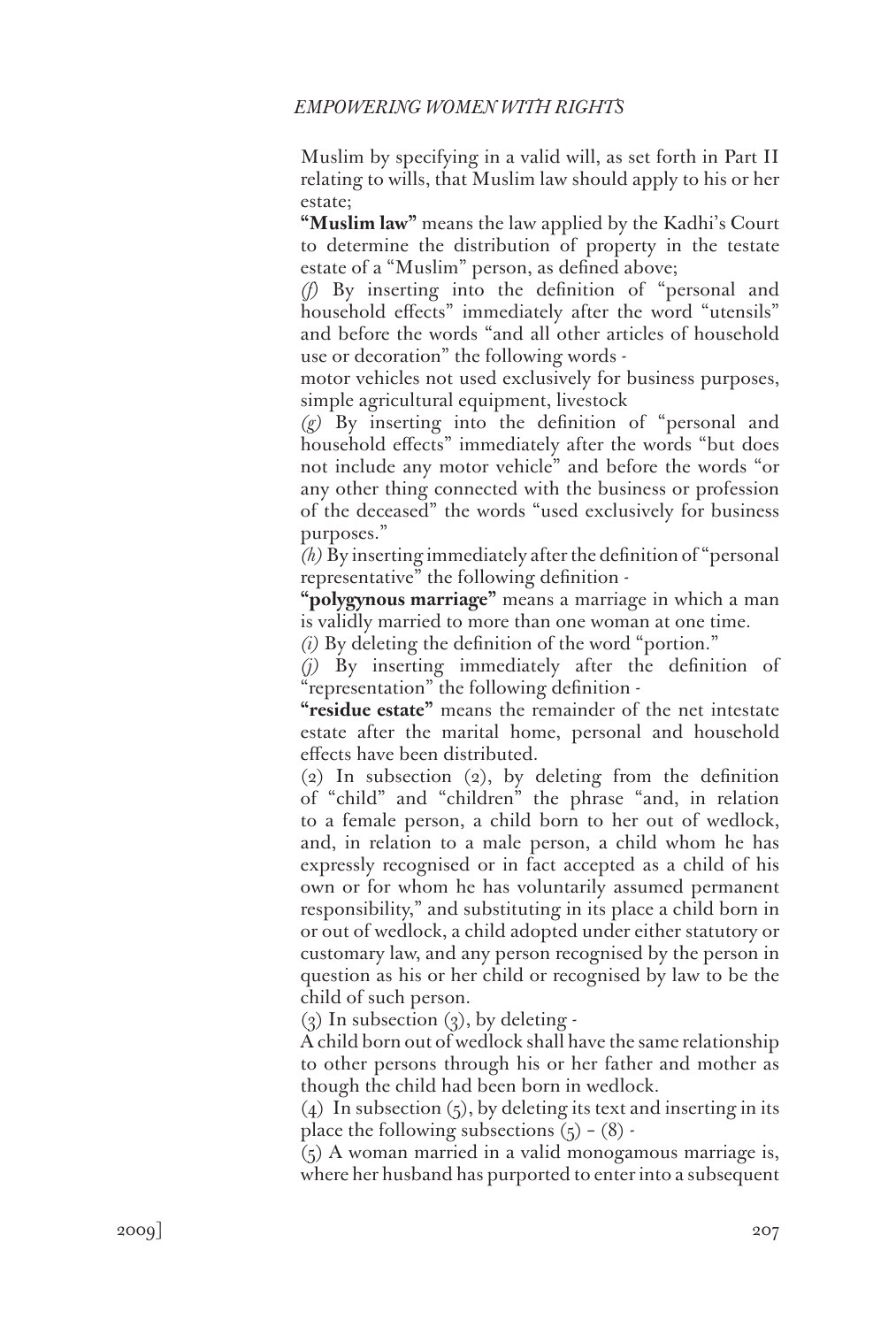invalid polygynous or monogamous marriage, a "wife" for the purposes of this Act, and

*(a)* The woman in the valid monogamous marriage is entitled to the protections of sections 29, 35, and 36 of this Act.

*(b)* Any woman whose purported polygynous or monogamous marriage is invalid because her husband was already validly married to another woman in a monogamous marriage is entitled to the protections of section 29 as a dependant.

(6) A woman validly married under a system of law which permits polygyny is, where her husband has purported to enter a subsequent invalid monogamous marriage to another woman, a wife for the purposes of this Act, and

*(a)* If such woman is the sole surviving wife in a valid marriage, she is entitled to the protections of sections 29, 35, and 36 of this Act.

*(b)* If there is more than one surviving wife in a valid polygynous marriage, each such wife is entitled to the protections of sections 29 and 40 of this Act.

*(c)* A woman whose purported monogamous marriage is invalid because her husband was already validly married to another woman is entitled to the protections of section 29 of this Act as a dependant.

(7) Where the deceased is a woman, a man whose marriage to the deceased woman is invalid because he took either of the actions described in subsections  $(5)$  or  $(6)$  above is entitled to the protections of section 29 as a dependant.

(8) The children of any relationship described in subsections  $(5)(b)$ ,  $(6)(c)$ , or  $(7)$  and the children of parents who never purported to marry each other are entitled to the protections of section 29 as dependants and are also entitled to be treated as children with the same rights as all other children of the deceased.

# **PART IV – AMENDMENT OF PART III OF THE ACT,** *"Provisions for*

*Dependents"*

6. Amending Section 27, "Discretion of court in making order"

> 6. Section 27 of the Act is amended by deleting the words "complete", "such", and "as it thinks fit" and inserting after the word "conditions" the following text -

except that the order may not violate international and regional human rights treaties binding on Kenya. This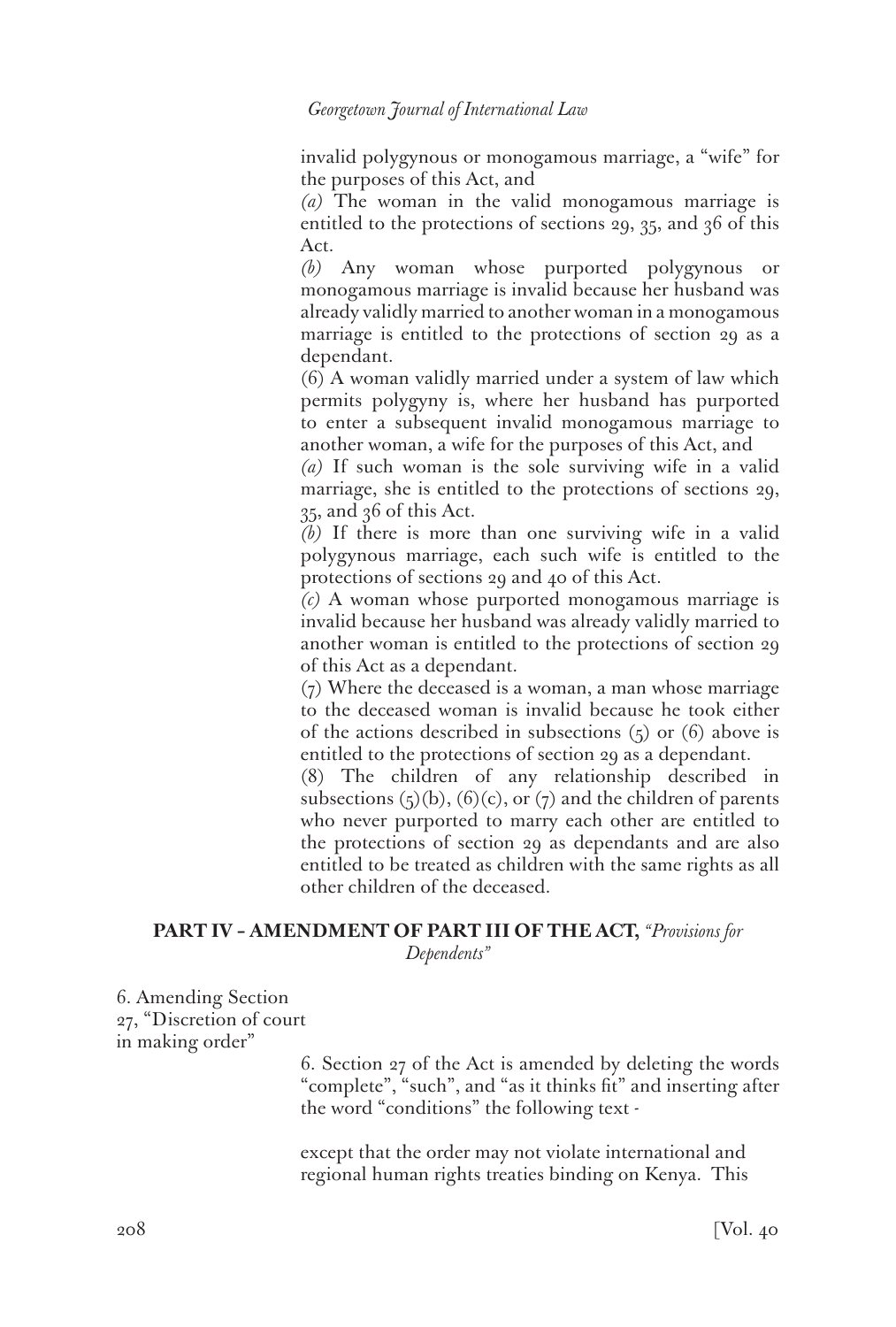discretion must be exercised on a sound legal and factual basis, consistent with the provisions of  $\S$  28 and  $\S$  29, and without any discrimination on the basis of sex, tribe, community, ethnicity, race, religion, creed, parents' marital status, or other prohibited classifications.

7. Amending Section 29, "Meaning of dependant"

7. Section 29 of the Act is amended -

(1) In subsection (a), by deleting both references to "wife or wives" and inserting "spouse or spouses" in both places, by inserting the word "all" before the words "the children of the deceased," and inserting the words "and whether born in or out of wedlock" at the end of the paragraph after the word "death".

(2) By inserting immediately after subsection *(a)* the following new subsection -

*(b)* any person who is party to an invalid monogamous marriage or to an invalid polygynous marriage with the deceased, as defined in section  $q(i)$ , who was being maintained by the deceased immediately prior to his or her death;

(3) By relettering subsection (b) as subsection (c), and deleting the semi-colon and word "; and" at the end of that subsection, inserting a period, and by repealing the current section  $29(c)$ .

# **PART V- AMENDMENT OF PART V OF THE ACT,** *"Intestacy"*

8. Replacing and renaming Section 32, "Excluded Property"

> 8. Section 32 of the Act is amended by deleting the current title and text and substituting the following title and section - **32. Agricultural Land**

> (1) The provisions of this Part shall govern the devolution of rights to certain agricultural land, as defined in subsection  $3(1)$ , situated in such areas as the Minister may, by notice in the Gazette, specify; and subsections  $(2)$ ,  $(3)$ , and  $(4)$ of this section, as the case may be, specify how the Law of Succession Act shall apply to the agricultural land in question.

> (2) Where the matrimonial home is located on agricultural land that is registered pursuant to The Registered Land Act,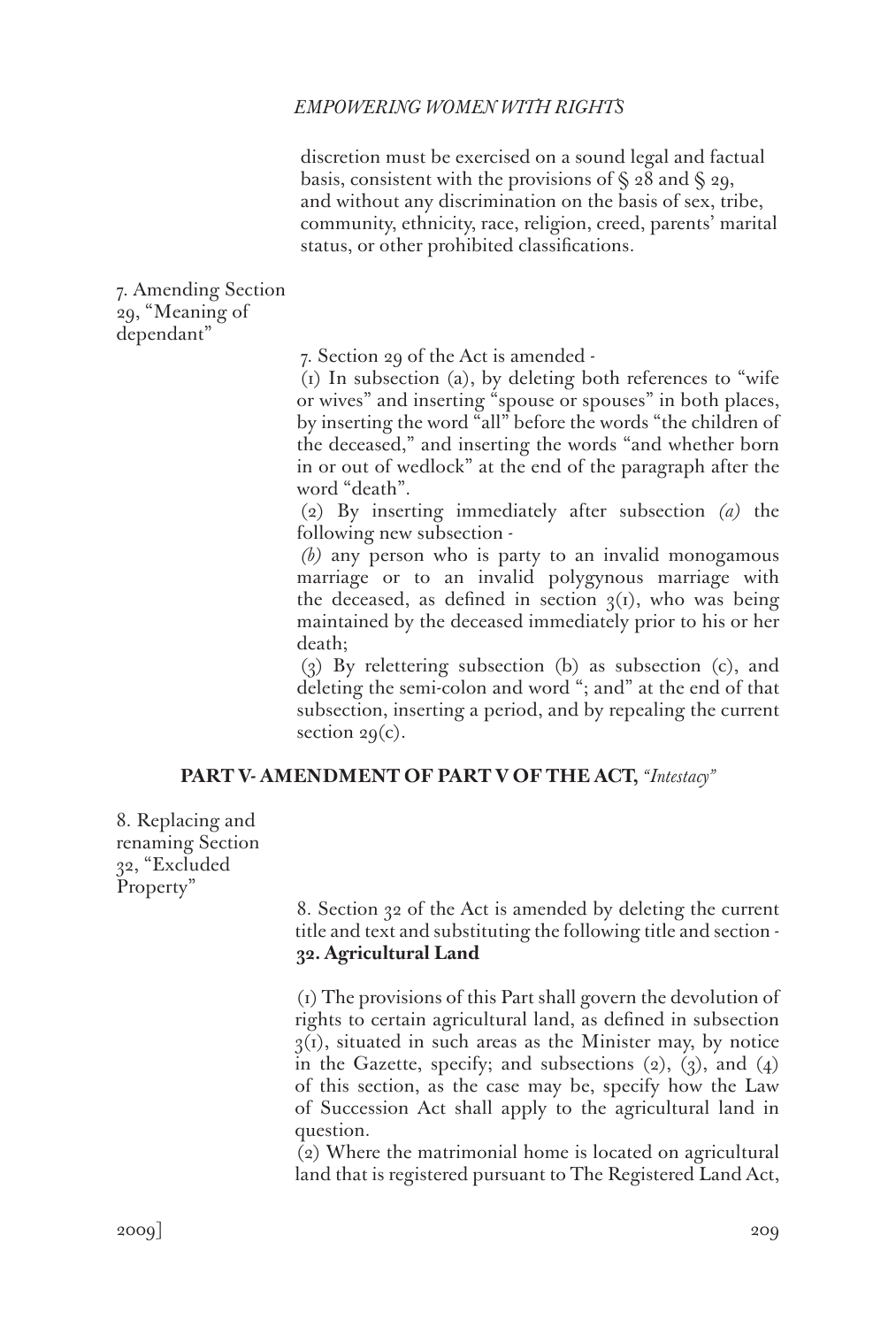Cap. 300 (2006) or any other written law, the law applicable to the distribution on intestacy as set forth in this Part shall apply.

(3) Where the matrimonial home is located on specified agricultural land that is not registered pursuant to The Registered Land Act, Cap. 300 (2006) or any other written law, the law applicable to the distribution of the estate on intestacy as set forth in this Part, including sections 35,  $36, 38, 40, 41, 42,$  and  $42A$ , shall apply, as modified, where necessary, by the substitution of use rights for ownership rights as follows:

*(a)* the surviving spouse of the deceased is entitled to the use rights or other rights held by the deceased in such agricultural land; or, if no spouse is surviving,

*(b)* all children of the deceased are entitled to the use rights or other rights held by the deceased in such agricultural land in equal shares; and

*(c)* for the avoidance of doubt, both a surviving husband and a surviving wife have a use right in the matrimonial home upon the death of the other.

(4) Where the matrimonial home is located on partly registered land and partly unregistered agricultural land, the law applicable to the distribution on intestacy as set forth in this Part shall apply to any portion of the matrimonial home that is located on registered land as set forth in subsection (2) above, and the law applicable to the distribution on intestacy as set forth in this Part shall apply to any portion of the matrimonial home that is located on unregistered land as set forth in subsection (3) above.

(5) The Minister shall conduct a study to determine the number of women and men on unregistered agricultural land and help them to register the land in the names of both husband and wife, with a view to reducing the amount of agricultural land in the areas designated by the Schedule to the Attorney General's order under paragraph (b) of repealed section 32 of the Act, within one year of the [date of assent].

(6) The purpose of the program required by subsection (5) is to enable the greatest possible number of surviving spouses to have clear registration records of the fact that they co-own their matrimonial home, and the Minister shall take this intended purpose into account in issuing the orders required by this section.

(7) The Minister shall issue a new order under subsection (1) to replace L.N. 94 of 1981 within one year of the [date of consent]; the new order shall clearly identify the boundaries of all registered and non-registered land within each of the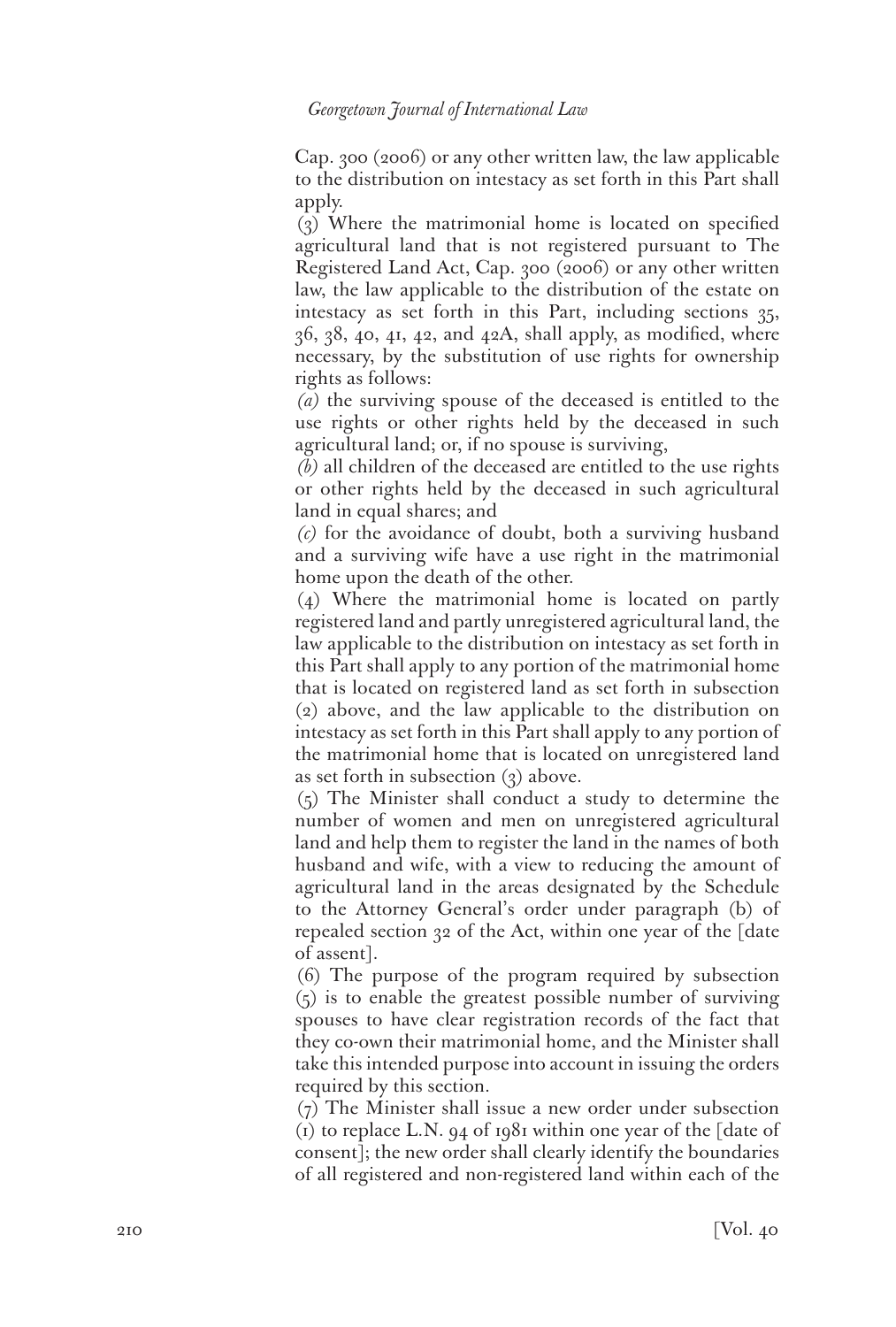twelve districts now listed (West Pokot, Turkana, Marsabit, Samburu, Isiolo, Mandera, Wajir, Garissa, Tanu River, Lamu, Kajiado, and Narok) so that judges and magistrates can easily determine whether to apply subsection  $(2)$ ,  $(3)$ , or (4) of this section in intestacy proceedings.

(8) The Minister shall annually amend the order required by subsections  $(i)$  and  $(j)$ , after reviewing the land areas newly registered during the preceding year and ensuring that the order clearly marks the relevant boundaries within the districts of newly registered land.

9. Repealing Section 33, "Law applicable to excluded property"

9. Section 33 of the Act is repealed.

10. Amending Section 34, "Meaning of Intestacy"

10. Section 34 is amended to read as follows -

A person is deemed to die intestate in respect of all his or her free property and in respect of all his or her use rights on unregistered agricultural land of which he or she has not made a will which is capable of taking effect.

11. Amending Section 35, "Where intestate has left one surviving spouse and child or children"

11. Section 35 is amended as follows -

 $(i)$  By amending subsection  $(i)$  as follows -

*(a)* By inserting after the phrase "subject to the provisions" the new phrase, "subsection  $35(3)$  and" and by inserting the word "below" after the words "Section 40";

*(b)* By deleting paragraphs (a) and (b) and replacing them with the following paragraphs -

*(a)* the entire matrimonial home and personal and household effects of the deceased absolutely; and"

*(b)* one-third of the residue estate absolutely.

(2) By substituting for subsections  $(2)$ ,  $(3)$  and  $(4)$  the following -

(2) Subject to the provisions of subsection  $35(3)$  and section 40 below, the surviving child or children shall be entitled to share equally in the remaining two-thirds of the residue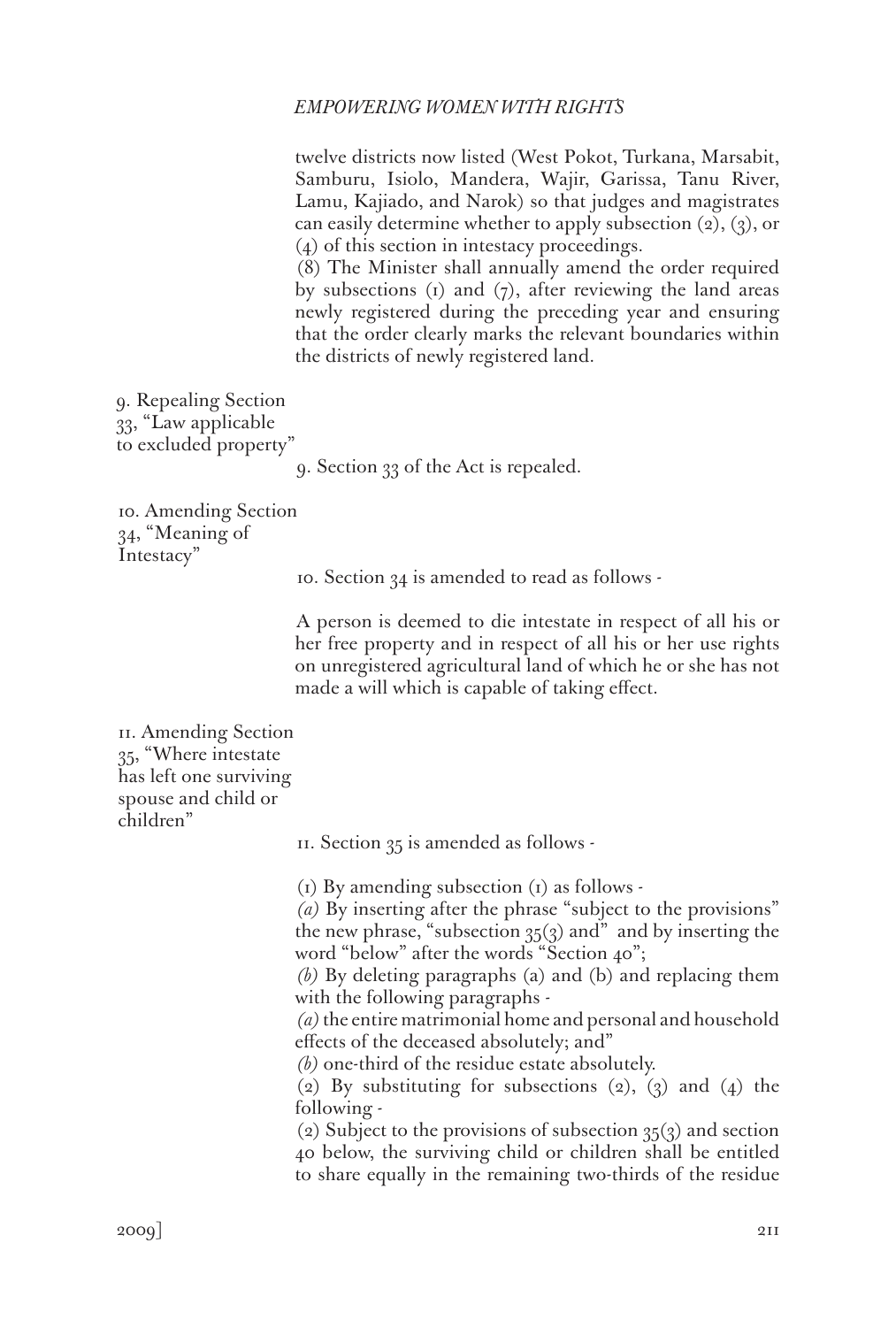estate; and for each minor child, his or her portion of the residue estate shall be held in trust by his or her parent, guardian, or caretaker until he or she reaches full age.

(3) "Where deceased has left one surviving spouse and a child or children, and the entire estate is worth 100,000 shillings or less, the surviving spouse shall be entitled to the entire residue estate absolutely."

(4) The Minister may, by order in the Gazette, vary the amount specified in subsection (3).

(3) By repealing subsection  $(5)$ .

12. Amending Section 36, "Where intestate has left one surviving spouse but no child or children"

12. Section 36 is amended -

By repealing subsections  $(i)$ ,  $(2)$  and  $(3)$ , and substituting the following -

Where the intestate has left one surviving spouse but no child or children, the surviving spouse shall be entitled to the entire net intestate estate absolutely.

13. Repealing Section 37, "Powers of spouse during life interest" 13. Section 37 is repealed.

14. Amending Section 39, "Where intestate has left no surviving spouse or children'

14. Section 39 is amended -

(1) By deleting paragraphs *(a)* and *(b)* of subsection (1) and inserting the following new paragraph in their place -

(a) the biological or adoptive parents in equal shares, where parent means natural mother and father and any persons recognized by law to be the mother or father of the intestate; or, if none,

(2) By relettering paragraphs *(c)* – *(e)* of subsection (1) as *(b)* – *(d)*

 (3) In subsection (2), by replacing the phrase "*(e)*" with "*(d*)".

15. Amending and Renaming Section 40, "Where Intestate Was Polygamous"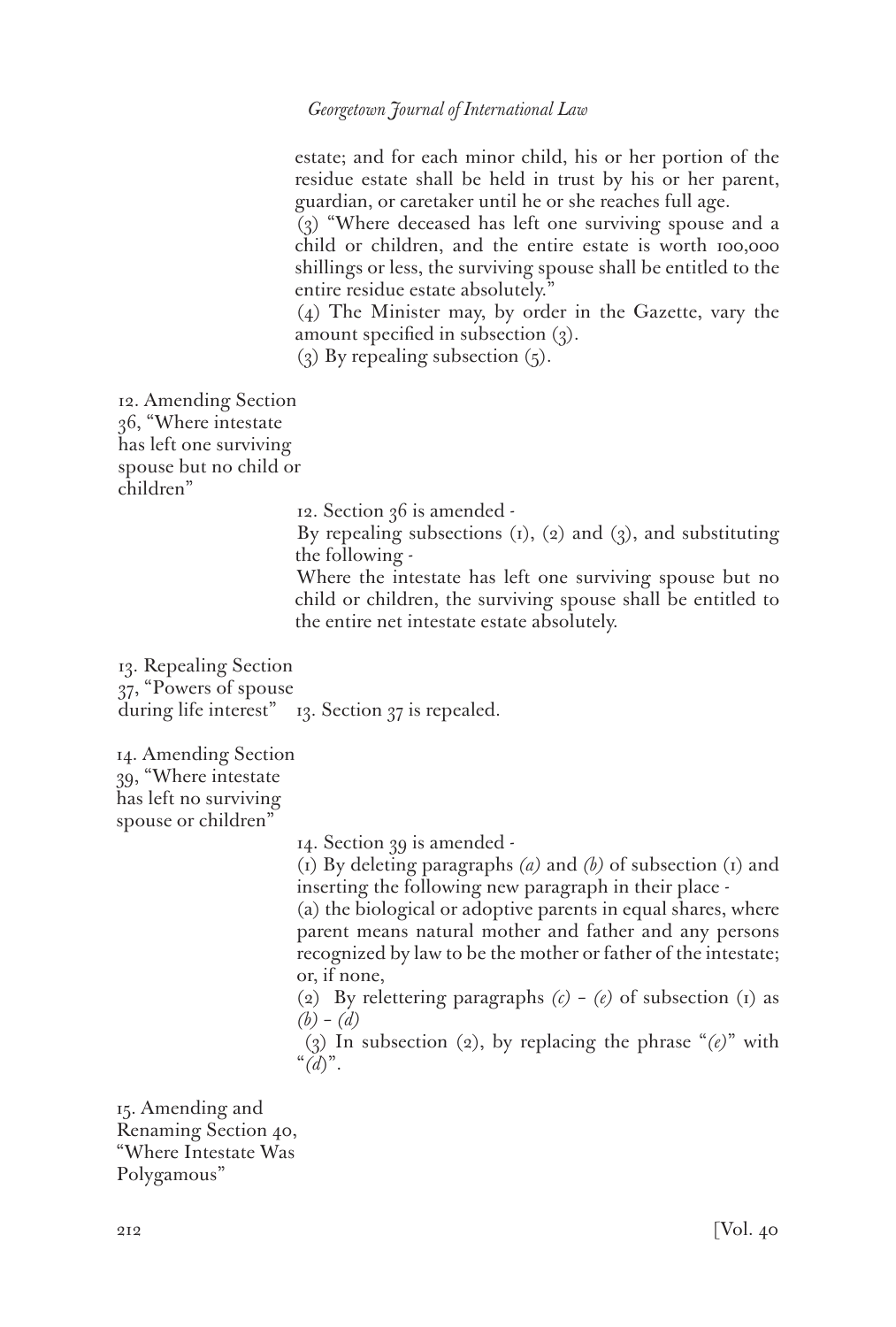15. Section 40 is amended–

(1) By deleting the word "polygamous" from the section title and replacing it with the words "a spouse in a valid polygynous marriage."

(2) By deleting subsections (1) and (2) and substituting the following subsections–

(1) Where an intestate man was validly married to more than one woman under any system of law permitting polygyny, and is survived by more than one wife, and had one or more children:

*(a)* Where each wife had a separate matrimonial home:

(i) Each wife shall be entitled to the matrimonial home and personal and household effects absolutely.

(ii) Each wife shall be entitled to equal shares with the other wife or wives of one-third of the residue of the net intestate estate absolutely.

(iii) Each child of the deceased shall be entitled to an equal share with the other children of two-thirds of the residue of the net intestate estate absolutely.

*(b)* Where two or more wives shared a single matrimonial home, each wife residing in the matrimonial home shall be entitled to an equal share in the matrimonial home and in the personal and household effects absolutely.

(i) Subject to paragraph (iii) of subsection  $(1)(b)$ , the wives shall be entitled to one-third of the residue of the net intestate estate absolutely, to be divided equally among them.

(ii) Subject to paragraph (iii) of subsection  $(I)(b)$ , the children shall be entitled to the remaining two-thirds of the residue net intestate estate absolutely, to be divided equally among them.

(iii) If the residue estate has a value of 100,000 shillings or less, the wives shall be entitled to the entire residue estate absolutely, to be divided equally among them.

(2) Where the intestate man was validly married to more than one woman under any system of law permitting polygyny, and is survived by more than one wife, but had no children:

*(a*) Where each wife had a separate matrimonial home:

(i) Each wife shall be entitled to the matrimonial home and personal and household effects absolutely.

(ii) Subject to paragraph (iii) of subsection  $(2)$   $(a)$ , each wife shall be entitled to equal shares with the other wife or wives of the residue of the net intestate estate absolutely.

(iii) If the residue estate has a value of 100,000 shillings or less, the wives shall be entitled to the entire residue estate absolutely, to be divided equally among them.

*(b)* Where two or more wives shared a single matrimonial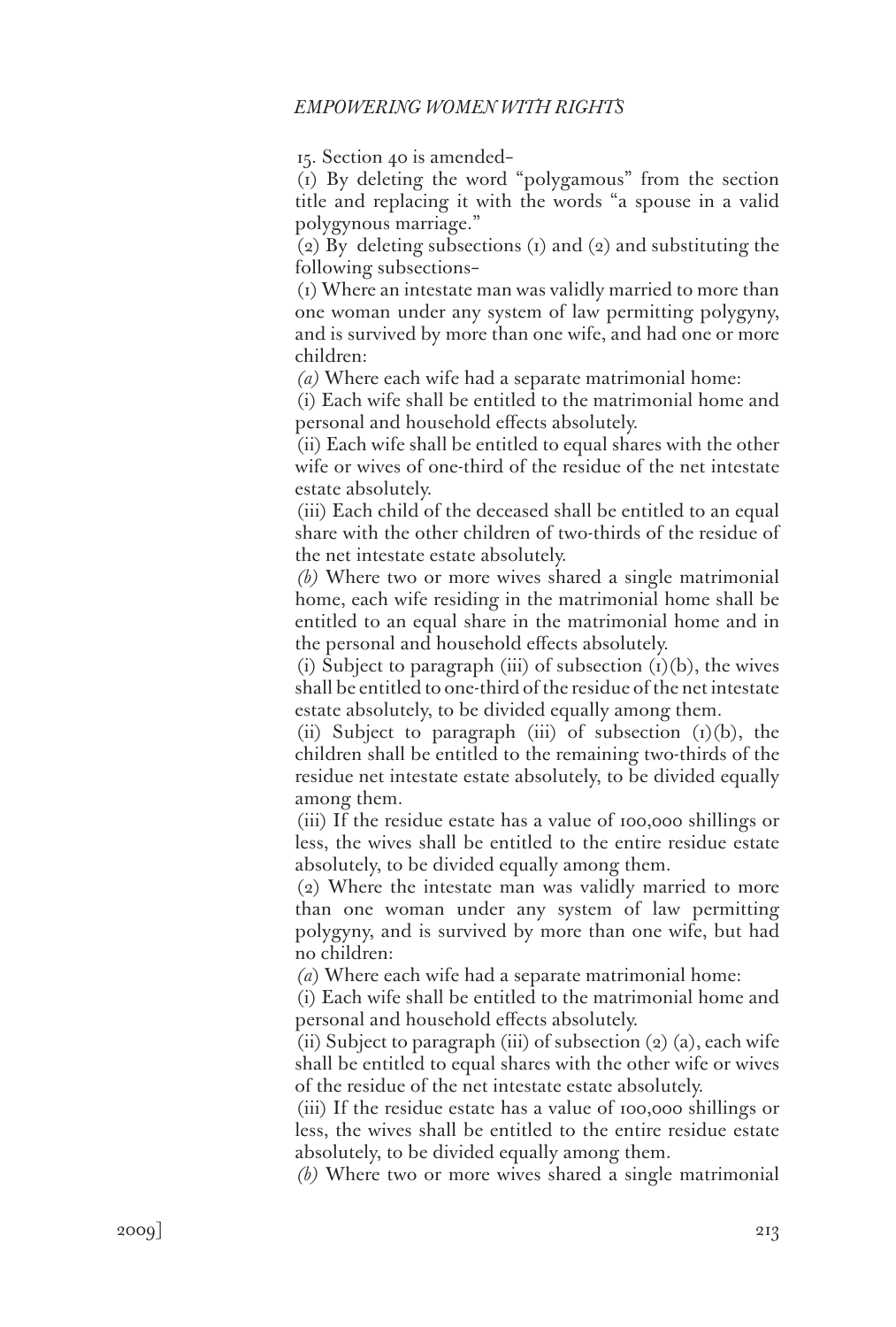home, each wife residing in the matrimonial home shall be entitled to an equal share in the matrimonial home and in the personal and household effects and in the residue estate absolutely.

*(3)* Where the deceased was a woman whose husband, at the time of her death, had validly married her and one or more other women under any system of law permitting polygyny and had another wife or more than one wife living, each wife living in a separate matrimonial home, and she is survived by her husband and had one or more children:

*(a)* Each child, upon reaching full age, shall be entitled to the matrimonial home and personal and household effects absolutely, to be divided equally among them.

*(b)* The husband and each child, upon reaching full age, shall be entitled to the deceased's residue estate absolutely, in equal shares among them.

(4) Where the deceased was a woman whose husband, at the time of her death, had validly married her and one or more other women under any system of law permitting polygyny and had another wife or more than one wife living, and the deceased shared her home with one or more of her husband's other wives, and she is survived by her husband and had one or more children:

*(a)* Each child, upon reaching full age, shall be entitled to co-ownership of the deceased's share of the matrimonial home and personal and household effects, in equal shares among them.

*(b)* The husband and each child, upon reaching full age, shall be entitled to the residue of the net intestate estate absolutely in equal shares among them.

(5) Where the deceased was a woman whose husband, at the time of her death, had validly married her and one or more other women under any system of law permitting polygyny and had another wife or more than one wife living, and she is survived by her husband, but had no children, her husband shall be entitled to the matrimonial home and personal and household effects absolutely. Her parents and brothers and sisters shall be entitled to the residue of the net intestate estate absolutely, with the parents entitled to one-half of the residue estate to be shared equally between them and her siblings entitled to the other one-half of the residue estate to be shared equally among them.

16. Amending Section 41, "Property devolving to child to be held in trust"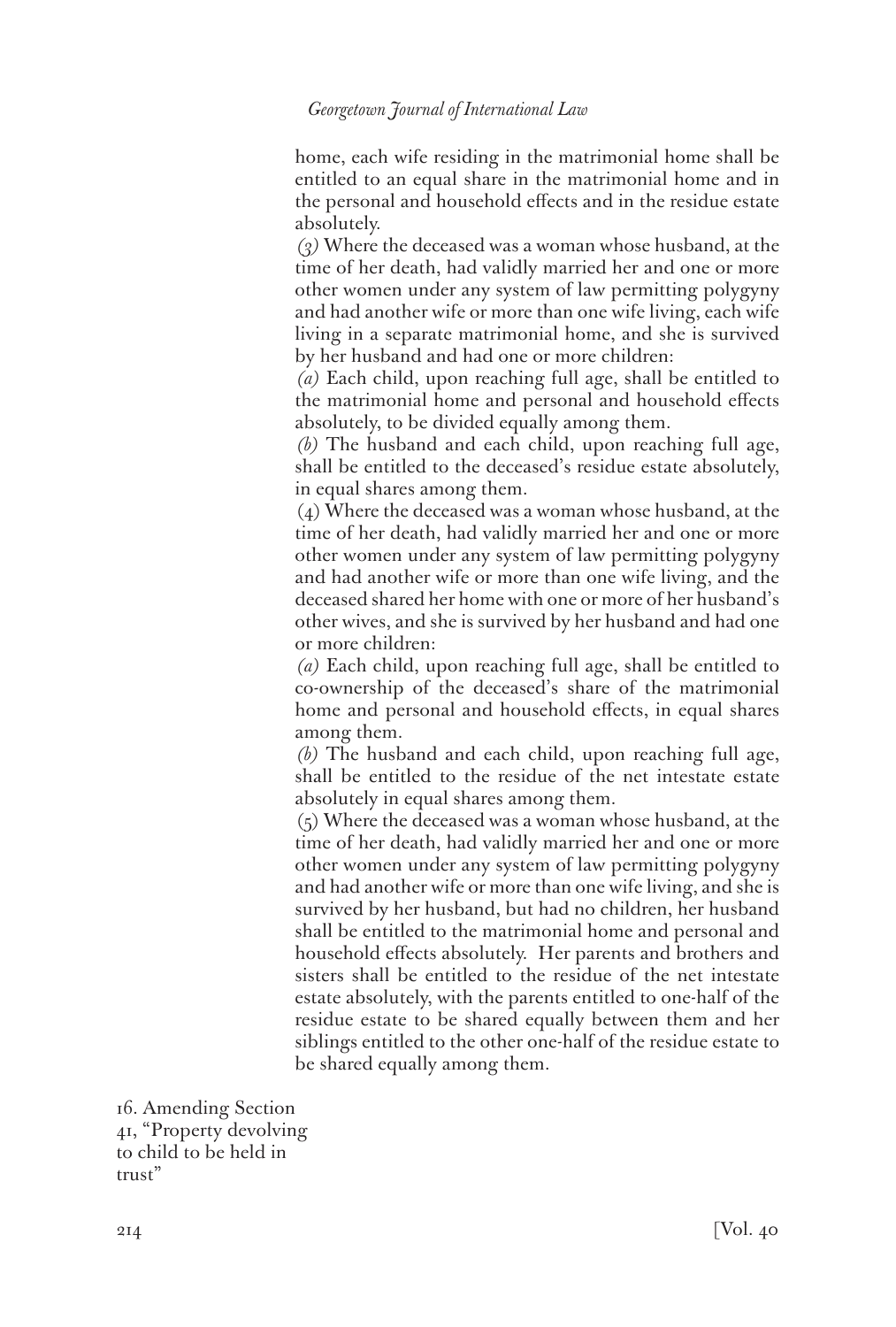16. Section 41 is amended by deleting the phrases, "or who, being female, marry under that age," and "or so marry," and by substituting for the phrase, "and who" the phrase, "until they"

17. Amending Section 42, "Previous benefits to be brought into account"

17. Section 42 is amended -

(1) By replacing each instance of the word "house" with the word "spouse"

(2) By deleting the comma in the phrase "the share of the, net estate".

18. Enacting Section 42A, "Automatic ownership of home or continuing rental for surviving spouse"

18. Section 42A is enacted as follows–

# **42A. Automatic ownership of home or continuing rental for surviving spouse.**

(1) In any circumstance where the deceased has left only one surviving spouse and such surviving spouse lives or has lived in a matrimonial home on land owned and registered to the deceased, the spouse shall be automatically the owner of the matrimonial home by operation of law, except in the circumstances set forth in subsections  $40(3)(4)$ .

(2) In any circumstance where the deceased has left more than one spouse, each living or having lived in a separate matrimonial home or in a shared matrimonial home on land owned and registered to the deceased, each spouse shall be automatically the owner of her matrimonial home or her share of the matrimonial home by operation of law.

(3) In any circumstance where the deceased has died and left one or more spouses living or having lived in a matrimonial home that is rented or leased in the name of the deceased, each spouse shall be entitled to remain in the separate or shared matrimonial home, as the case may be, for the duration of the lease or for three months after the death of the deceased, whichever is greater, by operation of law.

(4) Any person who becomes the owner of property under this section 42A may register such property in his or her own name but is not required to do so to be recognized as the legal owner. The failure to go to court or to register the property shall not affect the person's ownership rights in any way, and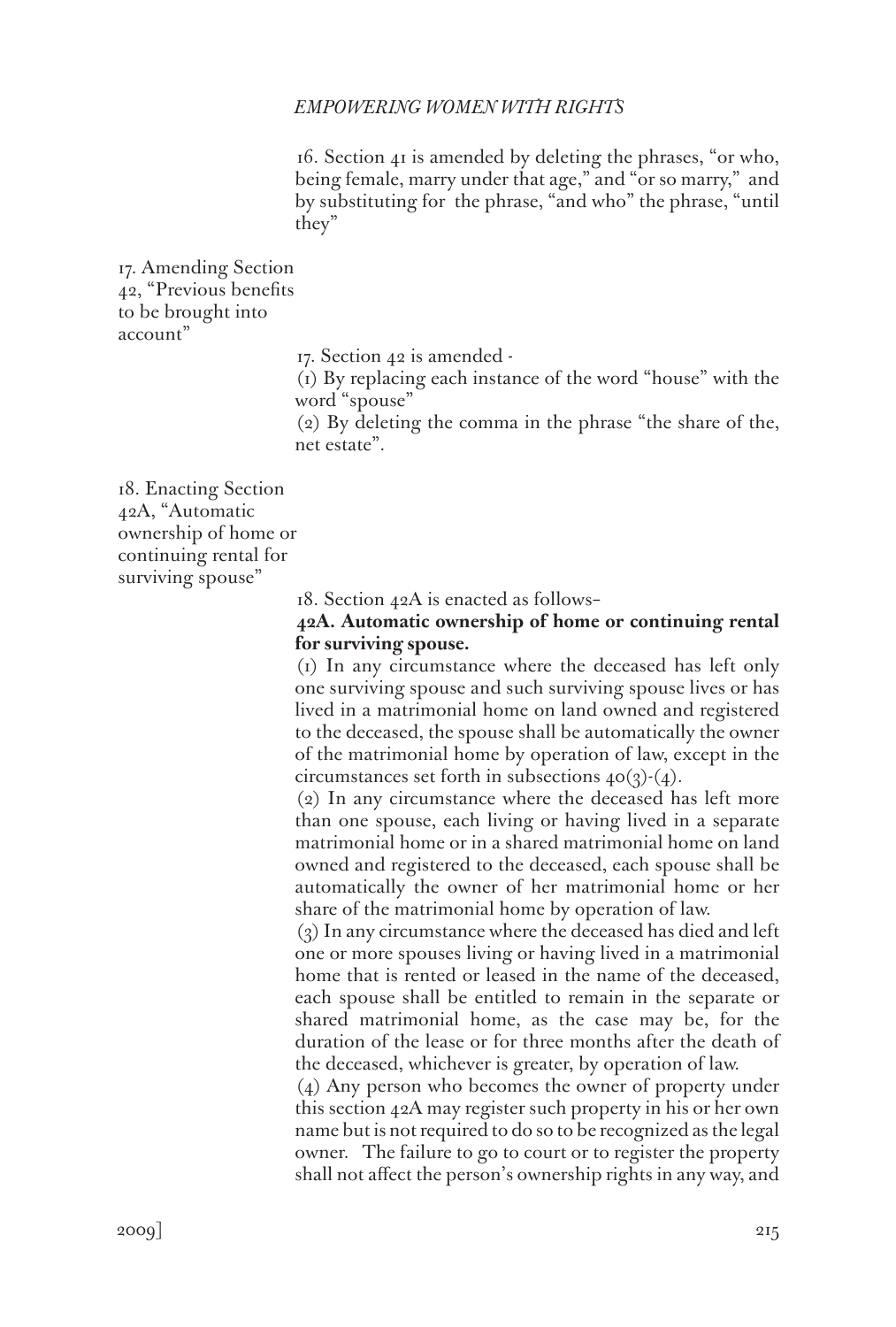in any court procedure concerning the matrimonial home, including application for and confirmation of grants under Part VII, the court shall insure that the ownership or rental interests of surviving spouses are automatically recognized, and shall provide sufficient information and documentation to enable a surviving spouse to register the property in his or her name under The Registered Land Act, Cap. 300 (2006) or other relevant law.

### **PART VI – AMENDMENT OF PART VII OF THE ACT,** *"Administration of Estates"*

19. Repealing Section 44, "Application of Part" 19. Section 44 is repealed.

20. Amending Section 45, "No intermeddling with property of deceased person" 20. Section 45 is amended.

(1) By deleting subsection (1) and substituting the following new subsection–

(1) As of the moment of the deceased's death, no person shall, for any purpose, take possession or dispose of, or otherwise intermeddle with, any free property of a deceased person or any use rights in the matrimonial home pursuant to section 32, unless he or she is authorized to do so by section 42A as a matter of law or by a grant of representation and a subsequent confirmation of the grant under this Part. (2) By amending paragraphs (a) and (b) of subsection (2) to read–

(a) be guilty of a criminal offence and liable to a fine not less than one hundred thousand shillings and to a term of imprisonment not less than five years; and

(b) be answerable to the rightful executor or administrator or owner by operation of law or holder of a use right by operation of law to the extent of the assets with which he or she has intermeddled after deducting any payments made in the due course of administration.

21. Enacting Section 45A, "Prohibition of forced or coerced widow inheritance and widow cleansing"

21. Section 45A is enacted as follows–

**45A. Prohibition of forced or coerced widow inheritance**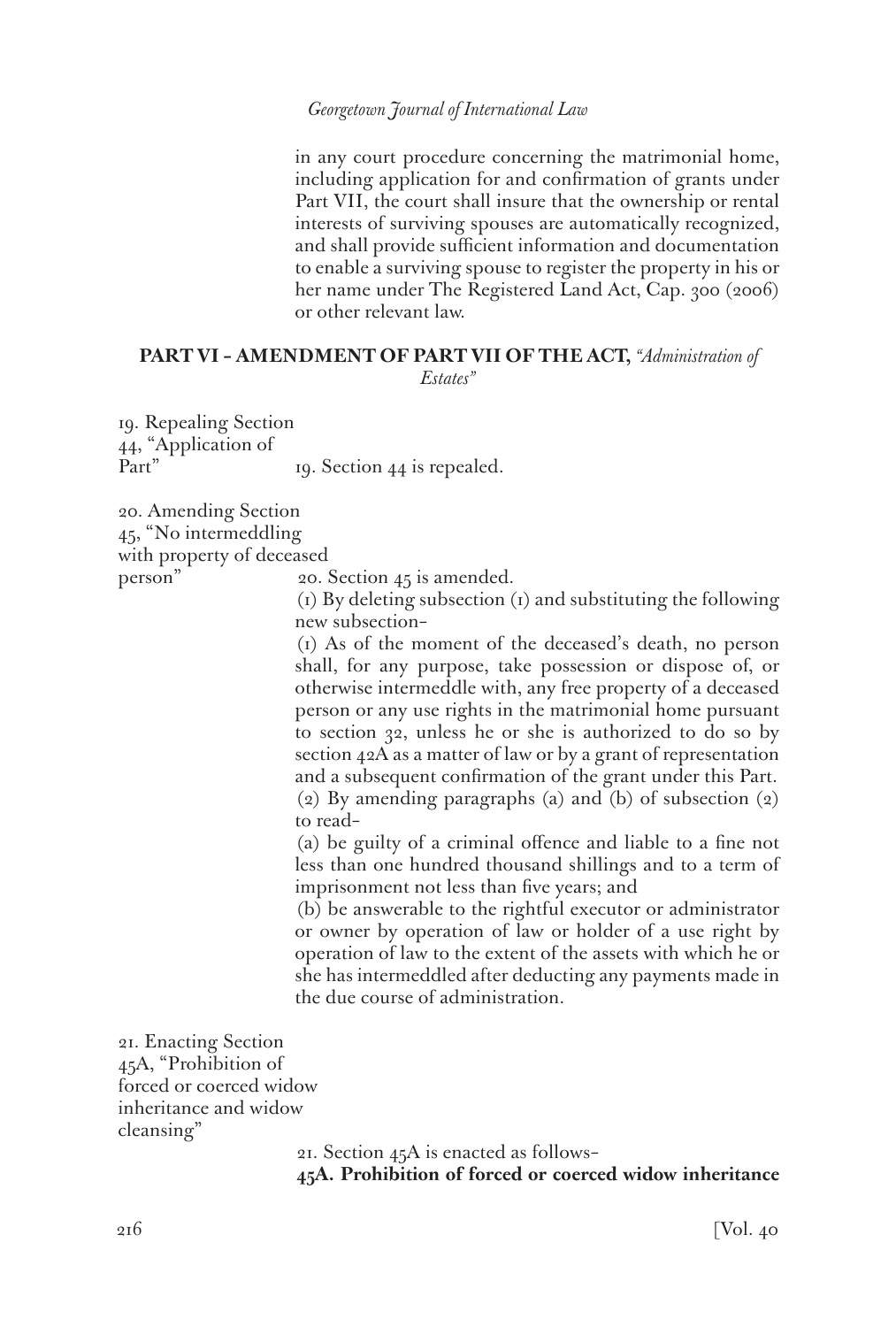### **and widow cleansing**

(1) No one shall engage in actions or behaviours, including but not limited to, acts of physical violence or unwanted contact, threatening words, harassment, coercion of any kind, or the destruction of property, in order to force or compel a surviving spouse to undergo widow cleansing or widow inheritance.

(2) Included under the prohibitions of this section are actions or behaviours to force or compel a surviving spouse to cohabit with or marry any person or engage in any sexual act in order to inherit the property of the deceased.

(3) No person shall exchange money or property for widow cleansing services of a sexual nature, and no person shall exchange widow cleansing services of a sexual nature for money or property.

(4) Any person who contravenes the provisions of this section shall be guilty of a criminal offence and liable to a fine of not less than one-hundred thousand shillings or to a term of imprisonment not less than two years or to both such fine and imprisonment.

22. Amending Section 46, "Duties of officers in relation to protection, etc., of deceased's property"

22. Section 46 is amended by inserting immediately after subsection  $(5)$ , the following subsection  $(6)$ -

(6) "Any assistant chief, chief, or administrative officer to whom a report is made under subsection (2) shall

*(a)* Ensure that all persons who appear to have a legitimate interest in the estate of the deceased receive all accurate and necessary information to redeem any legal claims they may have in the estate of the deceased.

*(b)* Ensure that such information and all forms are written in simple English or the relevant local language if necessary and that they include:–

(i) Accurate information on the state of Kenyan intestacy law, including especially

(A) the rights of widows and daughters to inherit property and to remain in the matrimonial home equally with widowers and sons under sections 27, 32, 34, 35, 36, 38, 40, 41, and 42A of this Act,

(B) the fact that surviving spouses automatically acquire ownership of the matrimonial home or continuing right to rent the home, as the case may be, pursuant to section 42A, (C) the right of widows and children not to be subjected to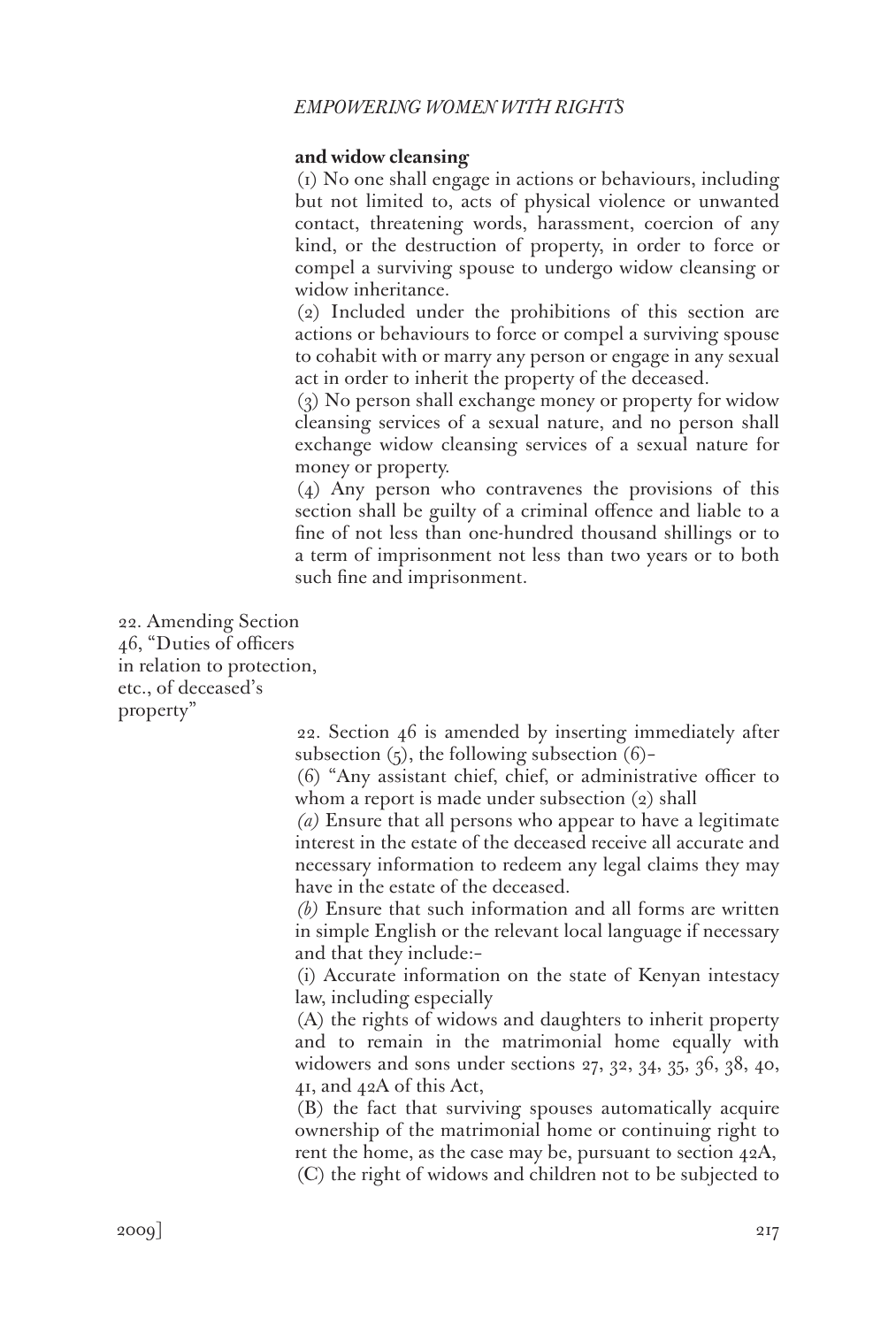eviction under section 45, and of widows not to be subjected to widow cleansing or widow inheritance under section 45A, and of widows' right to administer the estate under section 66(1) and 66(4).

(ii) The location of a magistrate court, resident magistrate court, high court, or other office where petitions related to intestate claims can be submitted;

(iii) The contact information for an advocate or nongovernmental organization that provides free legal assistance to indigent persons;

(iv) All forms necessary to make a claim for grant of representation or any other necessary petition.

(v) All forms or other information necessary to enable the surviving spouse to register the matrimonial home in his or her name.

*(c)* The administrative officer or other person providing this information shall ensure that the interested parties are able to read and understand the information required by paragraph (b) of subsection (6), and shall also review that information orally with such parties. If the interested party is unable to read, the administrative officer or other person shall communicate this information orally and shall also leave a copy of the written information.

*(d)* Any assistant chief, chief, or administrative officer to whom a report is made under subsection  $(2)$  who negligently fails to provide this information accurately to all apparently interested parties shall be subject to a fine of not less than one-half of one month's salary.

### *Jurisdiction*

23. Amending and Renaming Section 48, "Jurisdiction of High Court"

> 23. Section 47 is amended by adding the words "magistrates or" immediately after the words "represented by" and immediately before the words "resident magistrates appointed."

24. Amending Section 48, "Jurisdiction of magistrates"

24. Section 48 is amended–

(1) By deleting the three phrases in subsection (1): "other than an application under section  $76$ "; "the gross value of which does not exceed one hundred thousand shillings";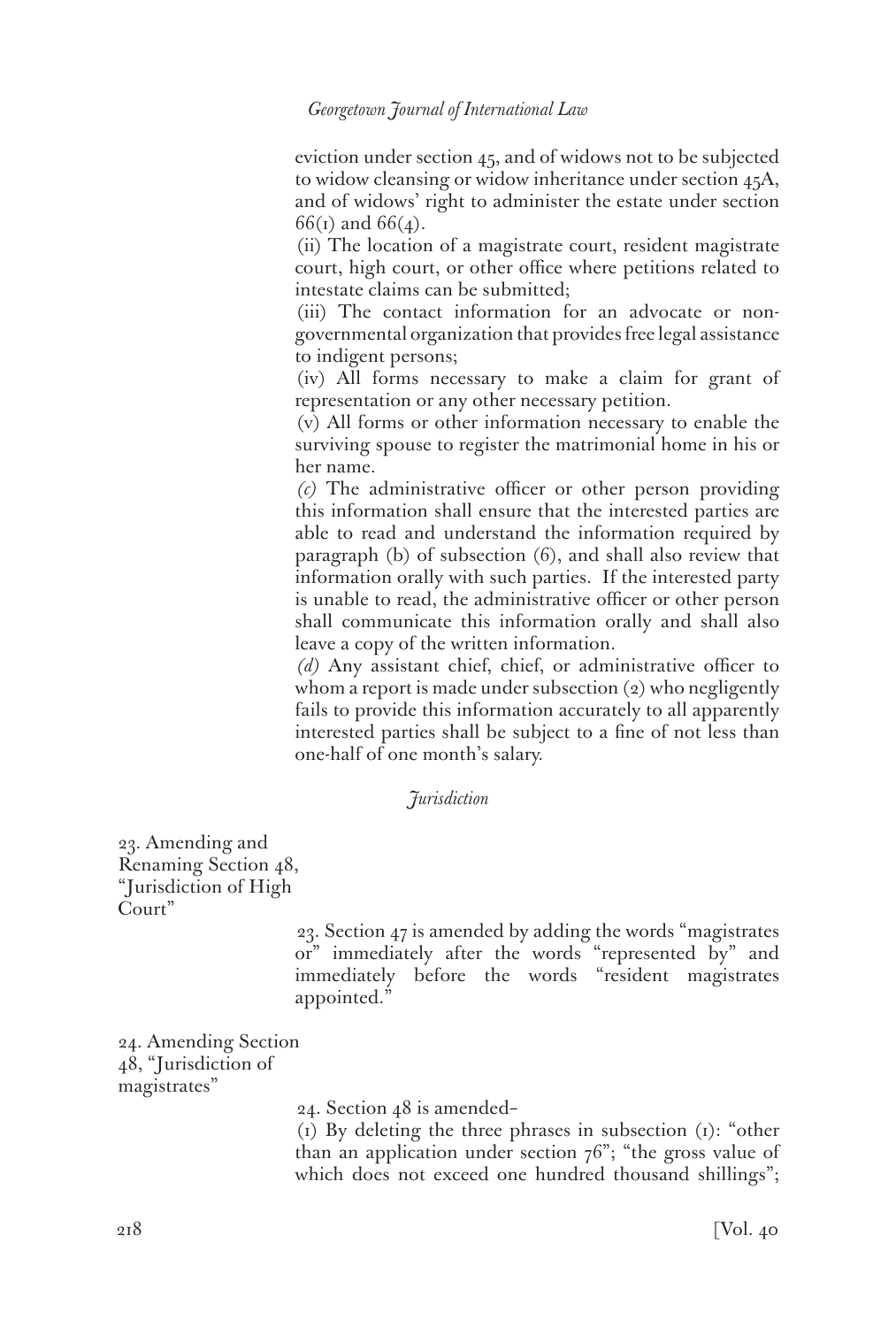and "Provided that for the purpose of this section in any place where both the High Court and a resident Magistrate Court are available, the High Court shall have exclusive jurisdiction to make all grants of representation and determine all disputes under this act."

(2) By adding to subsection (1) the words "magistrate or" immediately after the words "provisions of section 49, a" and immediately before the words "resident magistrate shall have."

(3) By deleting subsection (2) and replacing it with the following new subsection  $(2)$  -

The Kadhi's courts shall have and exercise jurisdiction, in relation to the estate of a deceased person whose valid will under Part II on Wills requires that Muslim Law govern the distribution of his or her estate, for the determination of questions relating to the distribution of the deceased's property in accordance with Muslim law. With respect to such estates, a magistrate, resident magistrate, and High Court shall continue to have jurisdiction to entertain any application and to determine any dispute under this Act and pronounce such decrees and make such orders therein as may be expedient in respect of any estate, except for the determination of questions relating to the distribution of property under Muslim law.

25. Amending Section 49, "Territorial jurisdiction of magistrates"

25. Section 49 is amended -

(1) By deleting the commas and phrase ", if the gross value of the estate of the deceased does not exceed one hundred thousand shillings," and inserting the words "magistrate or" immediately after the word "The" and immediately before the words "resident magistrate within whose area"

(2) By inserting in paragraph (i) of the Proviso–the words "or resident magistrate" after the words "the magistrate" and by inserting the words "magistrate or" after the words "to any other".

(3) By inserting in paragraph (iii) of the Proviso the words "magistrate or" immediately after the word "every" and immediately before "resident magistrate shall have jurisdiction."

26. Amending Section 50, "Appeals to High Court,

26. Section 50 is amended -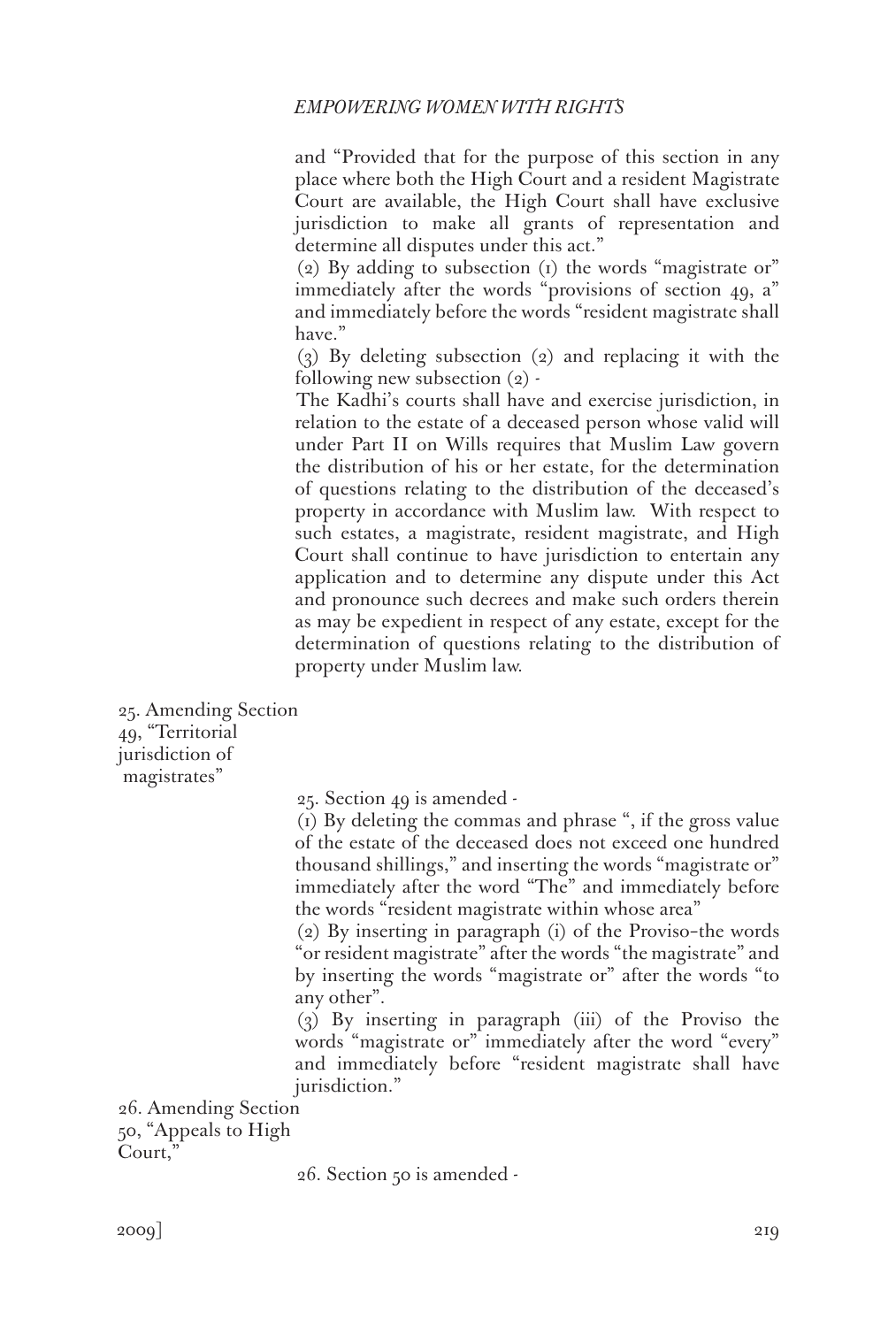(1) By amending the current section title to read as follows– Appeals to High Court and Court of Appeals

(2) By deleting in subsection (1) the phrase "and the decision of the High Court there shall be final" and, inserting in its place the following phrase–

, and to the Court of Appeals from the High Court.

(3) By deleting the current subsection (2) and substituting the following subsection–

(2) An appeal shall lie to the High Court in respect of any order or decree made by a Kadhi's Court in respect of the distribution of the estate of a deceased person whose valid will under Part II on Wills requires that Muslim Law govern the distribution of his or her estate and, in respect of any such point of Muslim law, to the Court of Appeal, upon the prior leave thereof.

27. Replacing Section 50A, "Power to make rules"

> 27. Section 50A is amended by deleting the current text and substituting the following text–

> The Chief Justice may, in consultation with the Chief Kadhi, make rules of court for the better carrying into effect in relation to the estate of a deceased person whose valid will under Part II on Wills requires that Muslim Law govern the distribution of his or her estate, in particular regulating the exercise of the jurisdiction conferred by this Act for Kadhi's courts to determine the distribution of property under Muslim law.

### *Application for Grant*

28. Amending Section 51, "Application for grant"

> 28. Section 51 of the Act is amended by adding the following subsection  $(5)$ -

> (5) For avoidance of doubt, a person is not required to receive a grant of representation in order to acquire ownership of the matrimonial home, as subsection  $42A(4)$  provides.

29. Amending Section 52, "Wilful and reckless statements in application for grant"

> 29. Section 52 is amended by deleting the phrase "or to both such fine and imprisonment" and by replacing the word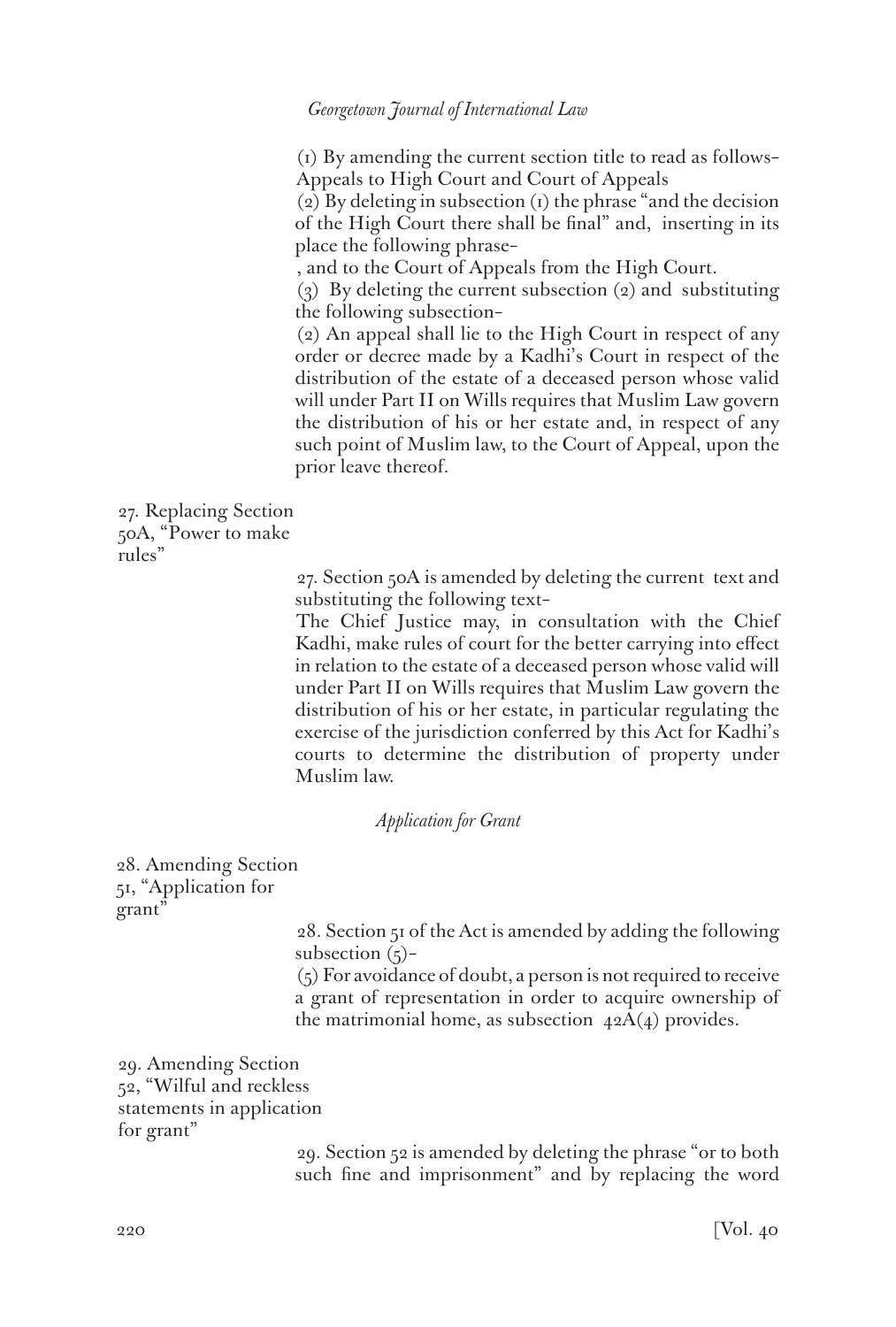"or"—located immediately after the word "shillings" and immediately before "to a term of imprisonment"—with the word "and."

### *Form of Gran*t

30. Amending Section 55, "No distribution of capital before confirmation of grant"

30. Section 55 of the Act is amended–

(1) By renumbering the current subsection (2) as subsection (3) and adding the following as a new subsection  $(2)$ –

(2) The restriction on distribution under subsection (1) does not apply to the distribution before the grant of representation is confirmed of the surviving spouse's automatic ownership or rental or use rights as provided for by sections  $42A$  and  $32(3)-(4)$ .

(2) By adding the following subsections (4) and  $(5)$ -

(4) The restriction on distribution under subsection (1) does not apply to distribution of assets necessary for the maintenance of dependant family members or the payment of school fees.

(5) No court shall require the payment of any court fees, transfer fees, or any other forms of payment in an application for distribution of assets under subsections  $(2)-(4)$ .

# *Persons Entitled to a Grant*

31. Amending Section 58, "Number of administrators where there is a continuing t rust"

31. Section 58 of the Act is amended–

 $(i)$  In subsection  $(i)$  -

*(a)* By adding to paragraph (a) the phrase " where that person is a surviving spouse or the parent of a minor child" immediately after "alone except" and immediately before "where that person is the public trustee or of a Trust Corporation."

*(b)* By capitalizing the letter "p" in "public" and deleting the word "of" immediately after the words "Public Trustee" to read in full as follows:

*(a)* no grant of letters of administration in respect of an intestate estate shall be made to one person alone except where that person is a surviving spouse or the parent of a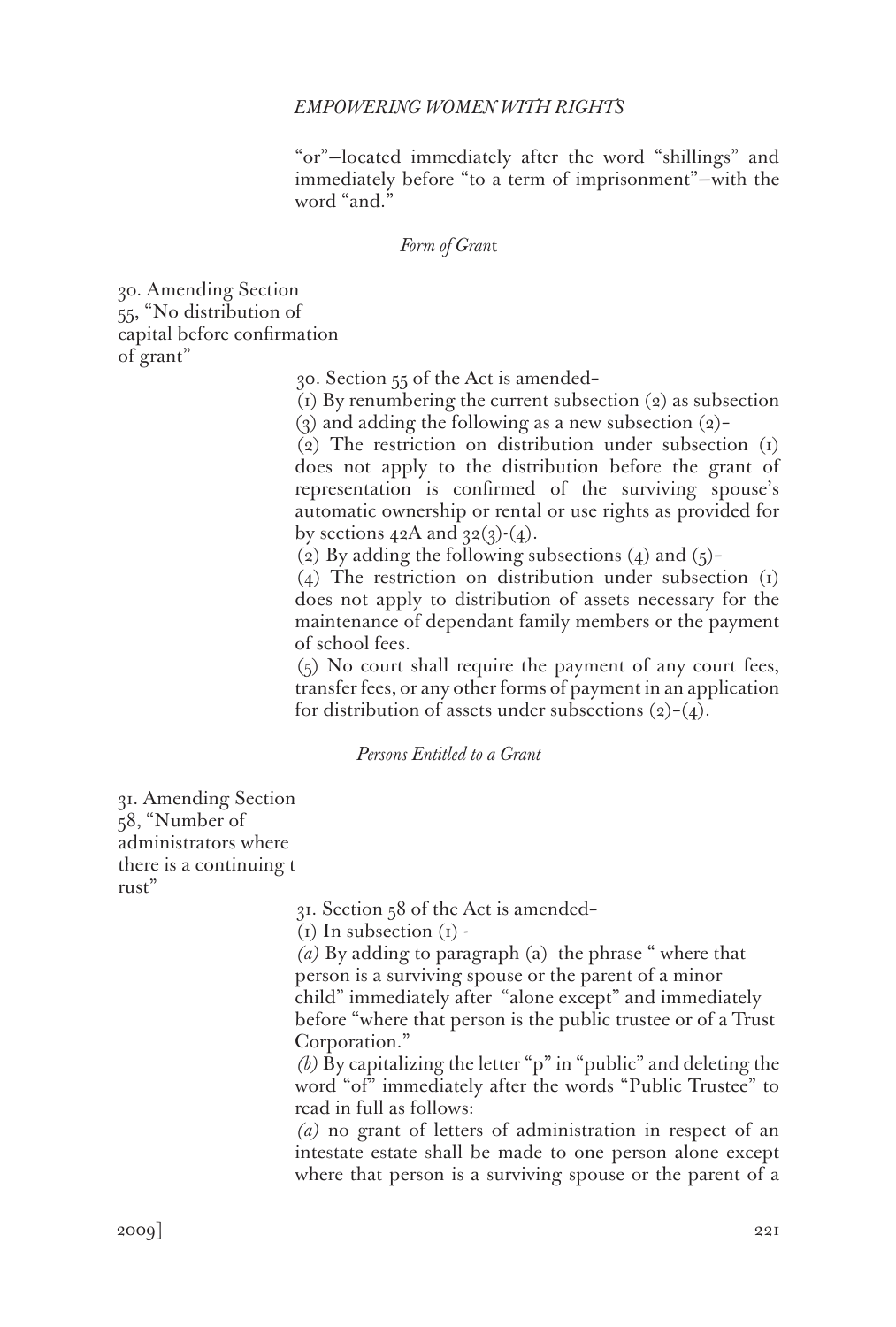minor child or where that person is the Public Trustee or a Trust Corporation.

*(c)* By adding the comma and word ", or" at the end of paragraph  $(b)(ii)$  of subsection  $(i)$  and immediately thereafter inserting paragraph(b)(iii) of subsection (1) to read as follows -

(iii) in the will the testator has appointed his or her surviving spouse as the executor.

 $(2)$  In subsection  $(2)$  -

*(a)* By substituting the word "and" for the word "an" appearing immediately after the words "one person alone" and immediately before the words "a continuing trust" and *(b)* By inserting the comma and phrase as follows

, except that the court shall not be required to appoint an additional administrator where there is a surviving spouse who is not ineligible under paragraphs  $66(i)(a)$  or (b) and where the continuing trust is for his or her children" at the end of the subsection.

32. Amending and Renaming Section 66, "Preference to be given to certain persons to administer where deceased died intestate"

32. Section 66 of the Act is amended–

(1) By deleting the current title and by substituting the following title "Spouse is automatically administrator of deceased's estate where deceased died intestate and preference to be given to certain persons to administer in other situations; and

(2) By deleting the section text up to paragraph (b), adding subsections  $(i)$  to  $(j)$ , and changing the paragraph letters  $(b)$ ,  $(c)$ , and  $(d)$  to letters  $(a)$ ,  $(b)$ , and  $(c)$  of subsection  $(5)$ , to read in full as follows–

**66. Spouse is automatically administrator of deceased's estate where deceased died intestate and preference to be given to certain persons to administer in other situations**

(1) Subject to subsection  $66(3)$  below, when the deceased has died intestate and left one surviving spouse, the surviving spouse shall be automatically named administrator of the estate, unless another party proves to the court's satisfaction, based on reliable evidence and beyond a reasonable doubt, that:

*(a)* the surviving spouse is unable to administer the estate for the reasons specified in section  $56(i)(a)$ , or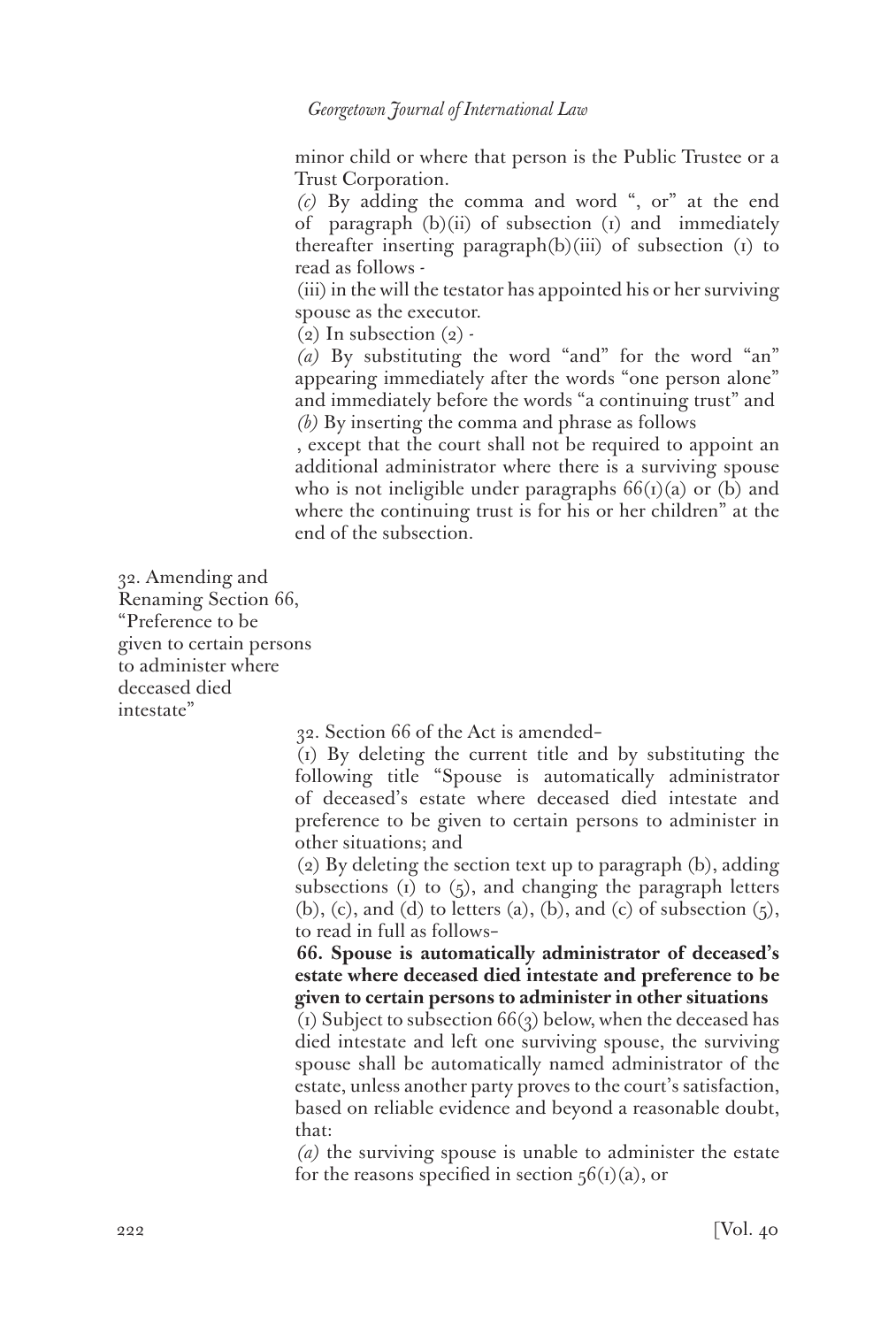(b) the surviving spouse is unwilling to administer the estate and no other person has coerced him or her to make that choice.

*(2)* If the deceased has left minor children, the court may exercise its discretion to appoint a co-administrator of the estate to represent the interests of the children, but only if another party proves to the court's satisfaction, based on reliable evidence and beyond a reasonable doubt, that the surviving spouse, based on that person's past conduct, is unlikely to administer the decedent's estate for the best interests of the child or children.

(3) When the minor children of the deceased are entitled to a share of the matrimonial home pursuant to sections 38 and  $40(3)(4)$  of this Act, the magistrate or judge hearing the case shall appoint a person as administrator who the court determines, based on reliable evidence and beyond a reasonable doubt, will act impartially in the best interests of all heirs.

(4) When the deceased has died intestate and has left more than one surviving spouse, each surviving spouse shall be the administrator of the matrimonial home, or of her respective proportion of a joint home (where there is more than one wife living there), and of all associated personal and household effects, that she shared with the deceased. For the administration of all other property, the magistrate or judge hearing the case shall appoint a person or persons as administrator who the court determines, based on reliable evidence and beyond a reasonable doubt, will act impartially in the best interests of all heirs.

(5) When the deceased has died intestate and has left no surviving spouse, the court shall, except as otherwise expressly provided, grant letters of administration, using the following general guide as an order of preference:

*(a)* other beneficiaries entitled on intestacy, with priority according to their respective beneficial interests as provided by Part V;

*(b)* the Public Trustee; and

*(c)* creditors.

Provided that, where there is partial intestacy, letters of administration in respect of the intestate estate shall be granted to any executor or executors who prove the will.

*Procedure on Grants*

33. Amending Section

70, "Powers of courts"

33. Section 70 of the Act is amended -

(1) By inserting " $(i)$ " before the phrase "a court may, before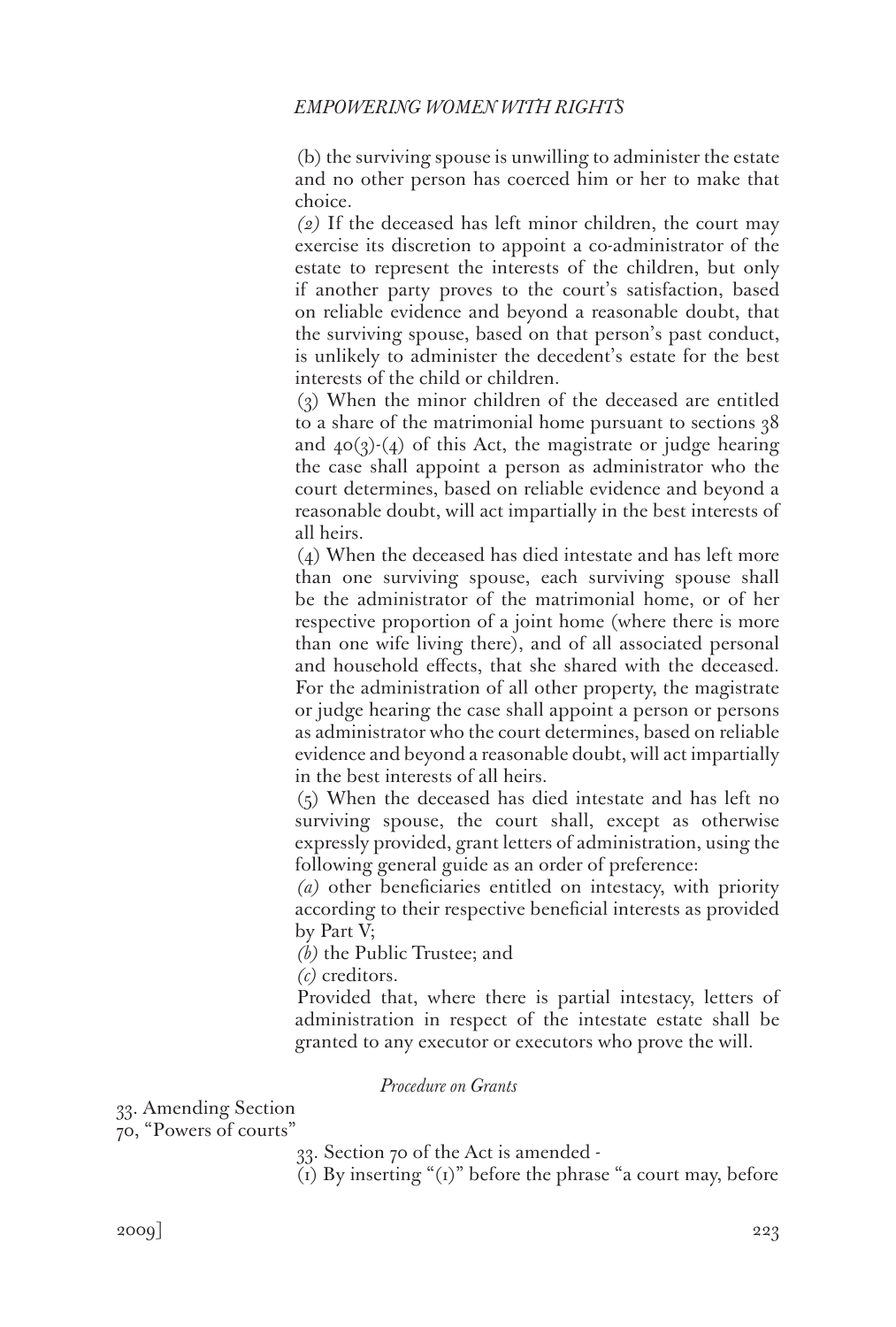making a grant of representation" and adding the phrase "; and" to the end of paragraph (c) of subsection (1). (2) By inserting a new subsection (2) as follows— (2) a court shall, before making a grant of representation - *(a)* ensure that any surviving spouse appears before the court and is notified in person of his or her right to act as administrator; and *(b)* provide simplified forms and information to assist such

spouse in the process of administering the estate with or without an advocate; and

*(c)* notify such spouse of her or his ownership and/or use rights in the estate and of the Act's protections against eviction, widow inheritance, and widow cleansing, using the information and forms required by section  $46(6)$ .

### *Confirmation of Grants*

34. Amending Section 71, "Confirmation of grants"

> 34. Section 71 of the Act is amended by inserting within the Proviso to subsection  $(2)(d)$ , the following sentence: ". In order to satisfy itself of this information, the court shall contact the relevant assistant chief, chief, or administrative official described in section 46(6) and require that person to provide the information about the identities of all such persons. When", immediately after the words "beneficially entitled", and deleting the clause "; and when" from the Proviso, so that the Proviso reads in full as follows–

> Provided that, in cases of intestacy, the grant of letters of administration shall not be confirmed until the court is satisfied as to the respective identities and shares of all persons beneficially entitled. In order to satisfy itself of this information, the court shall contact the relevant assistant chief, chief, or administrative official described in section 46(6) and require that person to provide the information about the identities of all such persons. When confirmed the grant shall specify all such persons and their respective shares.

### *Alteration and Revocation of Grants*

35. Amending Section 75A, "Continuing trust arising"

> 35. Section 75A is amended by inserting the phrase "and subject to section 66" at the end of subsection (2) before the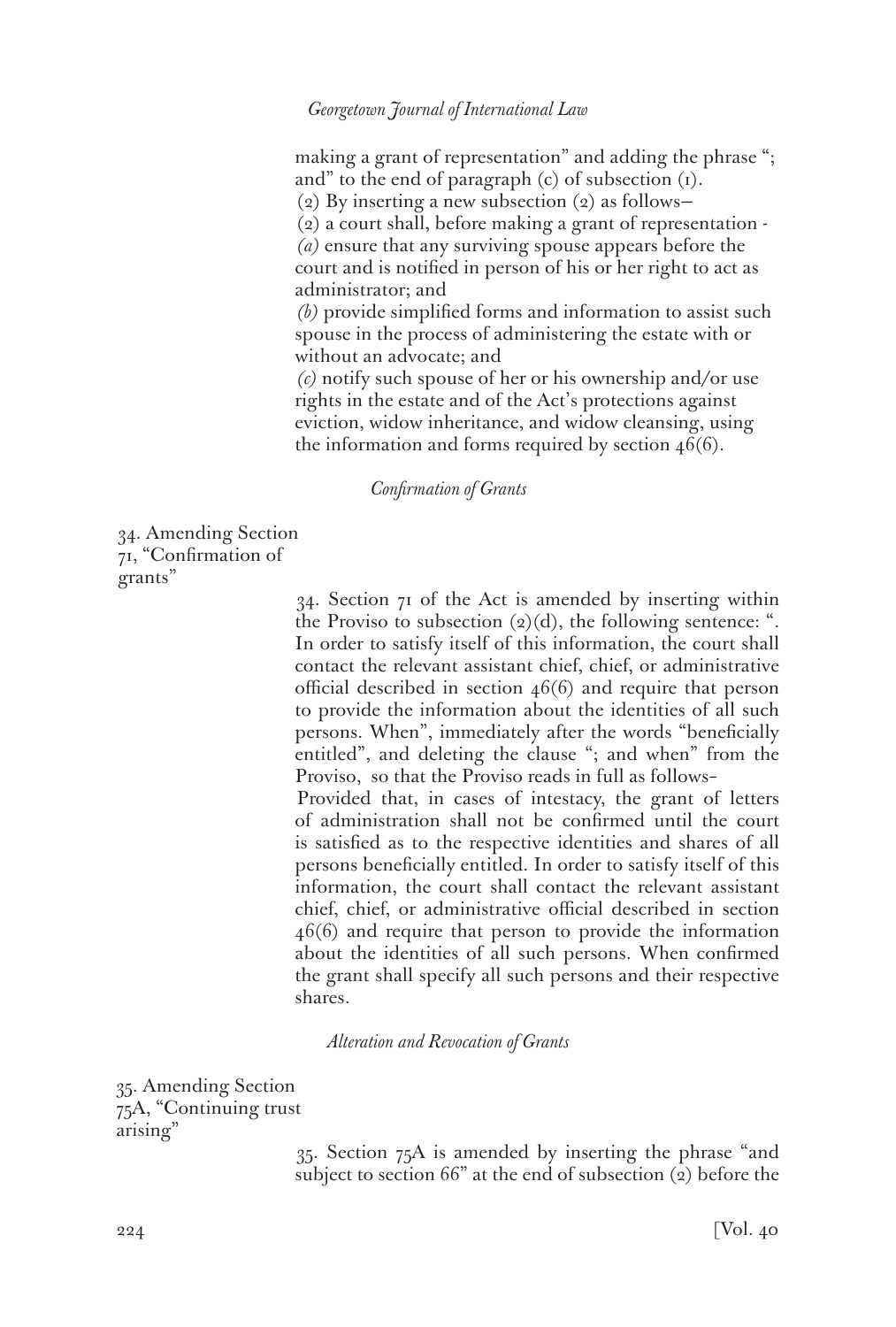### period.

36. Amending Section 77, "Sealing of Commonwealth and foreign grants"

> 36. Section 77 is amended by replacing "un" with "an" immediately after "letters of administration, or" and immediately before "equivalent thereof".

*"Powers and Duties of Personal Representatives"*

37. Amending Section 81, "Powers and duties of personal representatives to vest in survivor on death of one of them"

> 37. Section 81 is amended by inserting in its second paragraph the phrase "subject to section 66," after the words "Provided that," and before the phrase "where there has been a grant of letters".

38. Amending Section 82, "Powers of personal representatives"

> 38. Section 82 is amended by inserting the phrase "trustee or" in paragraph (ii) of the Proviso to paragraph *(d)*, immediately after the phrase "the consent of either the" and immediately before the phrase "trustees thereof".

39. Amending Section 83, "Duties of personal representatives"

> 39. Section 83 is amended by deleting from paragraph (i) the phrase "if required by the court, either of its own motion or on the application of any interested party in the estate".

40. Amending Section 84, "Personal representatives to act as trustees in certain cases"

> 40. Section 84 is amended in its second paragraph to read as follows–

> Provided that, where valid polygynous marriages of the deceased person have resulted in that person leaving more than one surviving spouse, the court may at the time of confirmation of the grant appoint separate trustees of the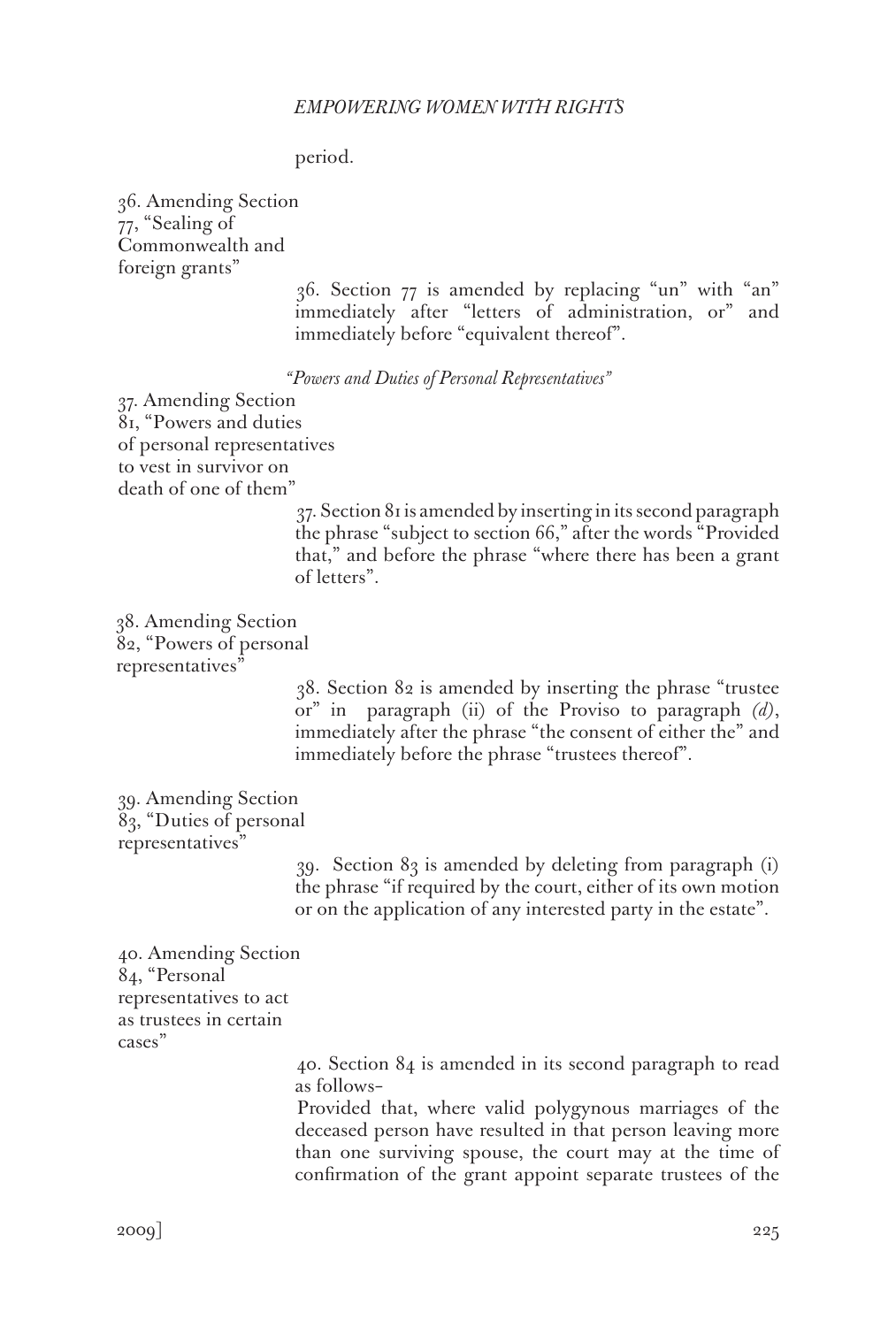residue estate passing to each or any of those surviving spouses and children as provided by section 40, except that the court shall respect the automatic grant of representation to each surviving spouse with respect to each wife's matrimonial home and the personal and household effects as required in section 66.

41. Amending Section 95, "Offenses by personal representatives"

41. Section 95 is amended–

(1) By deleting the subsection number " $(i)$ " and amending paragraph (b) to substitute for the phrase "(e) and (g)" the following phrase, " $(e)$ ,  $(g)$ , and  $(i)$ ".

(2) By amending the fine amount in paragraph (d) from "ten" to "five hundred" thousand shillings.

(3) By deleting the current subsection (2).

#### **PART VII- AMENDMENT OF PART VII OF THE ACT,**

*"Miscellaneous"*

42. Amending Section 97, "Rules"

42. Section 97 of the Act is amended–

 $(i)$  By creating a new subsection  $(i)$  as follows–

*(a)* By inserting the subsection number "(1)" at the beginning of the section, immediately before the words "The Rules Committee may make;"

*(b)* By deleting the phrase "or subsection (3) of section  $35$ " in paragraph (a) and the phrase "and subsection  $(3)$  of section  $35$ " in paragraph (d).

*(c)* By replacing the current paragraph (e) with new paragraph (e) of subsection (1), as follows–

*(e)* the information and simplified forms required by sections  $46(6)$  and  $70(2)$ , and permission for advocates and representatives from non-governmental organizations that provide free legal assistance to assist a person to fill out the forms upon request;

*(d)* By substituting the letter (f) for the former letter (e) and adding the phrase ", and for their waiver for indigent persons." at the end of paragraph (f);

(2) By inserting subsection (2) as follows–

The Rules Committee shall ensure that its rules apply equally to men and women.

43. Enacting Section 102, "Inflation"

43. Section 102 is enacted as follows–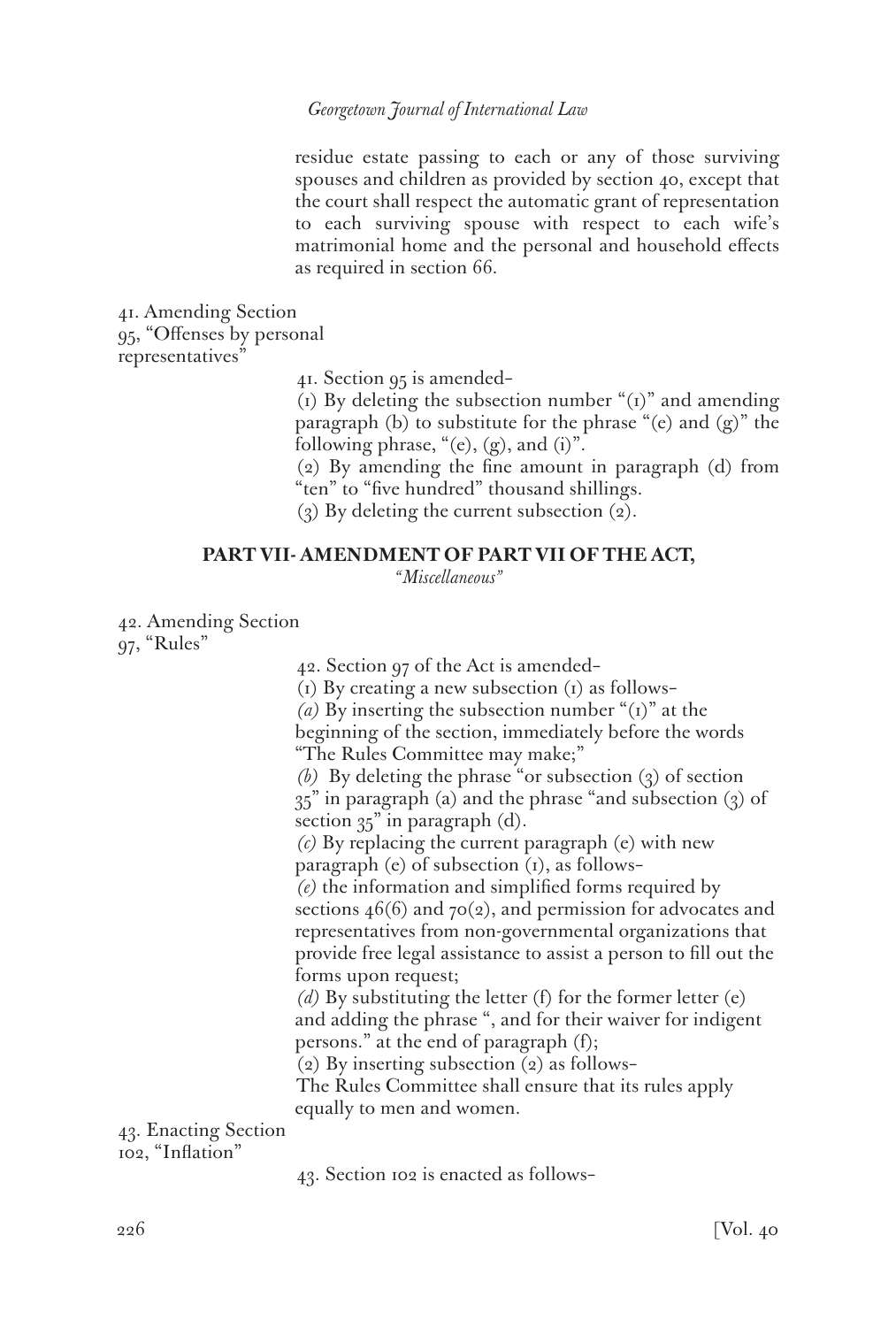# **102. Inflation**

The Minister, by issuance of an order, shall annually increase the monetary amounts referenced in Sections 3, 35, 40, 45, 45A, 52, and 95 as necessary to ensure that the amounts reflect the rate of currency inflation that occurred in the previous year for the purpose of maintaining the true value each year of the amounts that were enacted in [year of enactment].

44. Amending the Act to neutralize gender r eferences

> 44. The sections of the Act referenced in the Schedule to this Bill are amended as set forth in that Schedule in order to neutralize references in the Act to a person's gender.

45. Correcting Typographical Errors

> 45. The following typographical errors are corrected as follows–

(1) in section 62, by deleting the word "is" and by substituting the word "as"; and

(2) in Section 63, by hyphenating "un administered" as "un-administered."

46. Incorporating the Act, as amended by Law of Succession (Amendment) Act, 2009, as set forth in the Appendix

46. The Law of Succession Act, as amended by this Bill, is incorporated as set forth in the Appendix.

Law of Succession (Amendment) Bill Schedule—Gender-Neutral Phrasing

| <b>Section in Law</b><br>of Succession<br>(Amendment) Bill | <b>Section in Law of</b><br><b>Succession Act</b> | Section in Law of Succes-<br>sion Act            |
|------------------------------------------------------------|---------------------------------------------------|--------------------------------------------------|
| 5.(1)                                                      | $\mathfrak{g}$ .(1) "free property"               | Insert "or her" after each<br>instance of "his." |
| 5(1)                                                       | 3.(1) "general legacy"                            | Insert "or her" after "his."                     |
| 5.(1)                                                      | $3(1)$ "net intestate"<br>estate"                 | Insert "or she" after "he."                      |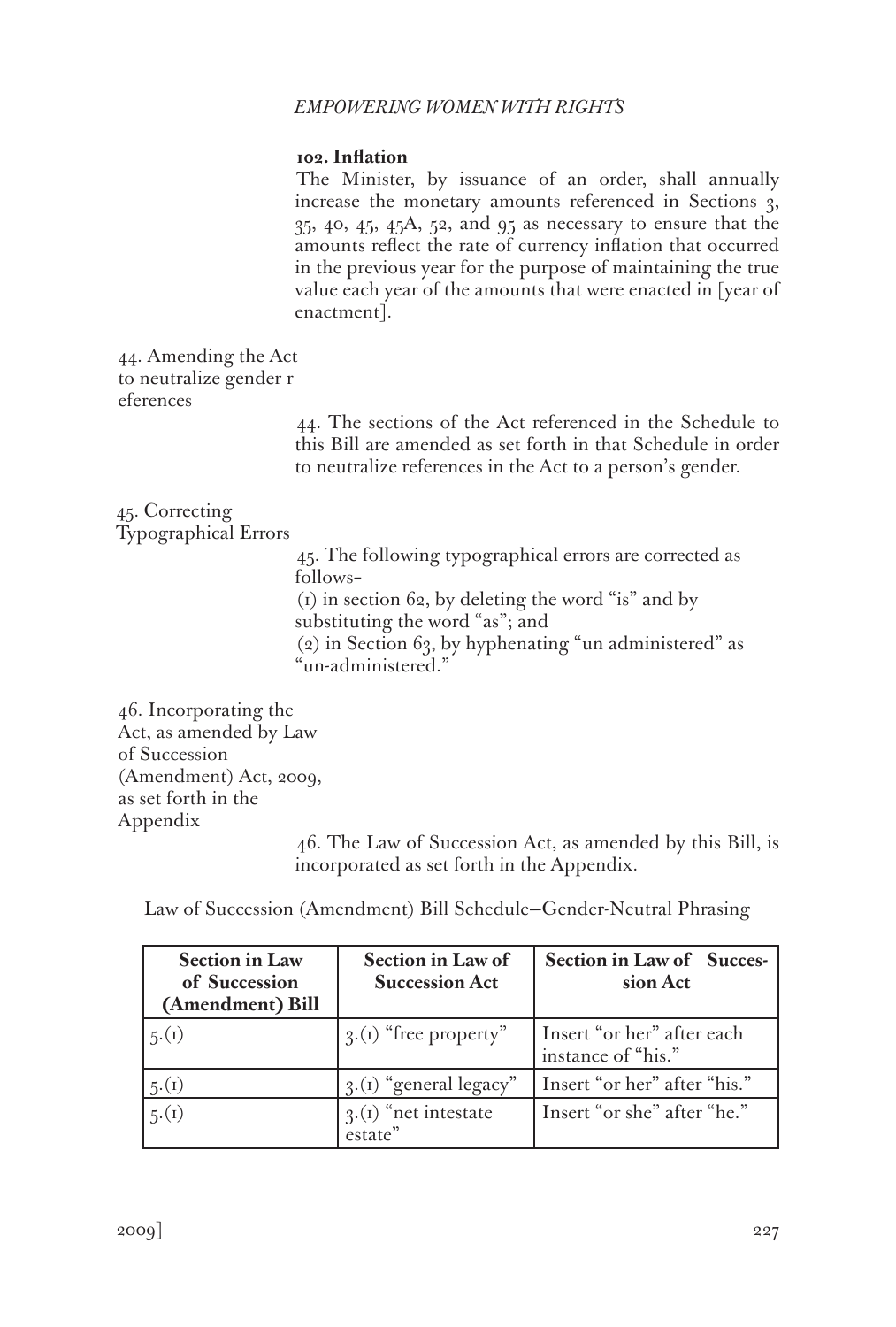| <b>Section in Law</b><br>of Succession<br>(Amendment) Bill | Section in Law of<br><b>Succession Act</b> | Section in Law of Succes-<br>sion Act                                                                             |
|------------------------------------------------------------|--------------------------------------------|-------------------------------------------------------------------------------------------------------------------|
| 5.(1)                                                      | $3.(1)$ "will"                             | Insert "or her" after each<br>instance of "his."                                                                  |
| N/A                                                        | 3(4)                                       | Insert "or her" after "his."                                                                                      |
| N/A                                                        | $4.(i)(a)$ and $4.(i)(b)$                  | Insert "or her" after "his."                                                                                      |
| N/A                                                        | 4.(2)                                      | Insert "or her" after "his."                                                                                      |
| N/A                                                        | $5-$                                       | Insert "or her" after "his,"<br>and insert "or she" after<br>each instance of "he."                               |
| N/A                                                        | 9.(1)(b)                                   | Insert "or she" after "he."                                                                                       |
| N/A                                                        | $_{II}$                                    | Insert "or her" after each<br>instance of "his" or "him."                                                         |
| N/A                                                        | 14                                         | Delete "his."                                                                                                     |
| N/A                                                        | 16                                         | Insert "or her" after "his,"<br>and insert "or she" after<br>"he."                                                |
| N/A                                                        | 17                                         | Insert "or her" after "his,"<br>and insert "or she" after<br>"he."                                                |
| N/A                                                        | <sup>18</sup>                              | Insert "or her" after "his."                                                                                      |
| N/A                                                        | 26                                         | Insert "or her" after each<br>instance of "his."                                                                  |
| 6.                                                         | 27                                         | Insert "or her" after "him."                                                                                      |
| N/A                                                        | 28                                         | Insert "or her" after "his."                                                                                      |
| 7.                                                         | 29                                         | Insert "or her" after each<br>instance of "his."                                                                  |
| N/A                                                        | 3 <sup>I</sup>                             | Insert "or her" after each<br>instance of "his" and "him,"<br>and insert "or she" after<br>each instance of "he." |
| 16                                                         | 4 <sub>I</sub>                             | Insert "or her" after "him,"<br>and insert "or she" after<br>"he."                                                |
| 17                                                         | 42                                         | Insert "or her" after "his."                                                                                      |
| 22                                                         | 46                                         | Insert "or her" after each<br>instance of "his" and "him,"<br>and insert "or she" after<br>each instance of "he." |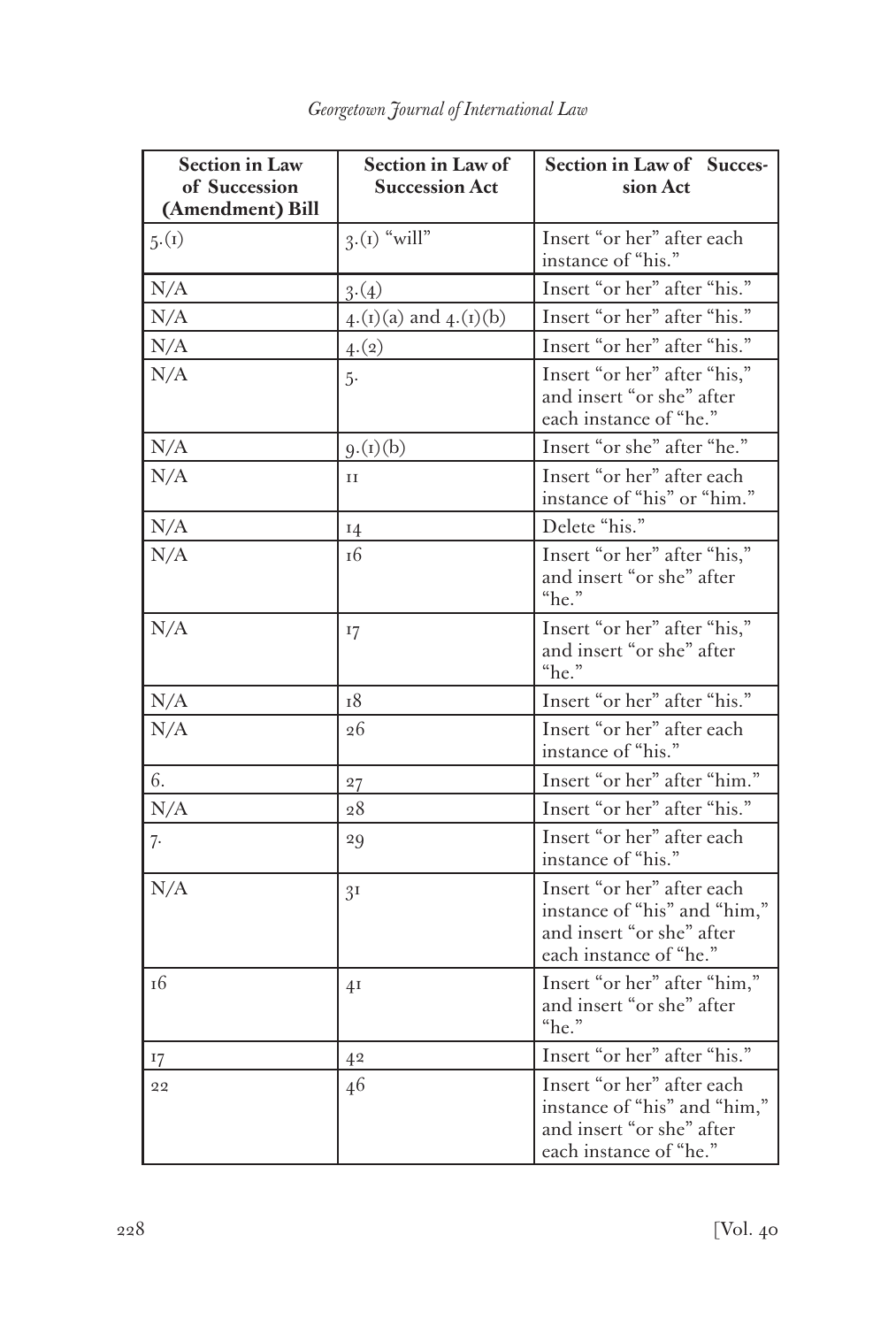| <b>Section in Law</b><br>of Succession<br>(Amendment) Bill | <b>Section in Law of</b><br><b>Succession Act</b> | <b>Section in Law of Succes-</b><br>sion Act                                                     |
|------------------------------------------------------------|---------------------------------------------------|--------------------------------------------------------------------------------------------------|
| 25                                                         | 49                                                | Insert "or her" after each<br>instance of "his."                                                 |
| 28                                                         | 5 <sup>I</sup>                                    | Insert "or her" after each<br>instance of "his."                                                 |
| N/A                                                        | 63                                                | Insert "or her" after "his."                                                                     |
| N/A                                                        | 64                                                | Insert "or her" after "his."                                                                     |
| N/A                                                        | 65                                                | Insert "her" after "him,"<br>and insert "or she" after<br>"he."                                  |
| 34                                                         | 71                                                | Insert "or her" after each<br>instance of "his," and insert<br>"or she" after "he."              |
| N/A                                                        | 72                                                | Insert "or she" after "he."                                                                      |
| $35\overline{)}$                                           | 75A                                               | Insert "or her" after "him."                                                                     |
| N/A                                                        | 79                                                | Insert "or her" after "him."                                                                     |
| 37                                                         | 81                                                | Insert "or her" after "him."                                                                     |
| 38                                                         | 82                                                | Insert "or her" after each<br>instance of "his."                                                 |
| 39                                                         | 83                                                | Insert "or her" after each<br>instance of "his" or "him."                                        |
| N/A                                                        | 85                                                | Insert "or her" after each<br>instance of "his."                                                 |
| N/A                                                        | 89                                                | Insert "or she" after "he."                                                                      |
| N/A                                                        | 91                                                | Insert "or her" after each<br>instance of "his" and "him,"<br>and insert "or she" after<br>"he." |
| N/A                                                        | 94                                                | Insert "or her" after "him,"<br>and insert "or she" after<br>"he."                               |
| 4I                                                         | 95                                                | Insert "or her" after "him."                                                                     |

# **APPENDIX—ANNOTATED VERSION OF THE LAW OF SUCCESSION ACT, AS AMENDED BY THE LAW OF SUCCESSION (AMENDMENT) ACT, 2009** ARRANGEMENT OF SECTIONS PART I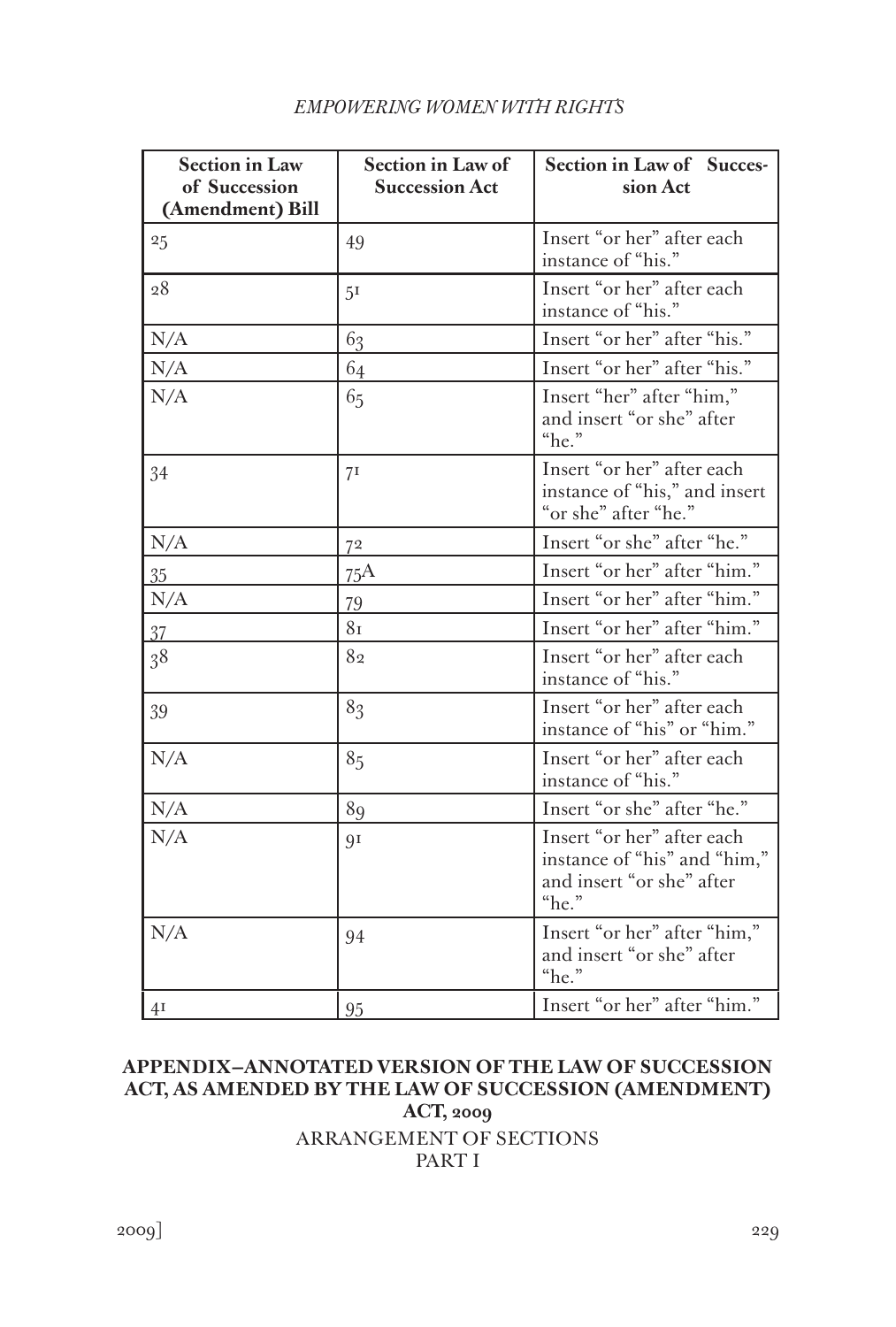# *Preliminary*

# **SECTION**

- 1. Short title and commencement.
- 2. Application of Act.
- 3. Interpretation.
- 4. Law applicable to succession.

# PART II

### W*ills*

## *Capac*ity

- 5. Persons capable of making wills and freedom of testation.
- 6. Appointment by will or executor.
- 7. Wills caused by fraud, coercion importunity or mistake.

# *Formality*

- 8. Form of wills.
- 9. Oral wills.
- 10. Proof of oral wills.
- 11. Written wills.
- 12. Incorporation of papers by reference.
- 13. Effect of gift to attesting witness.
- 14. Witness not disqualified by being executor.
- 15. Existing wills.
- 16. Formal validity of other wills.

### *Revocation, Alteration and Revival*

- 17. Will may be revoked or altered.
- 18. Revocation of will.
- 19. Revocation of will by testator's marriage.
- 20. Effect of obliteration, interlineation or alteration in will.
- 21. Revival of will.

### *Construction*

22. Construction of wills.

**SECTION** 

### *Failure of Dispositions*

23. Failure of testamentary disposition.

### *Election*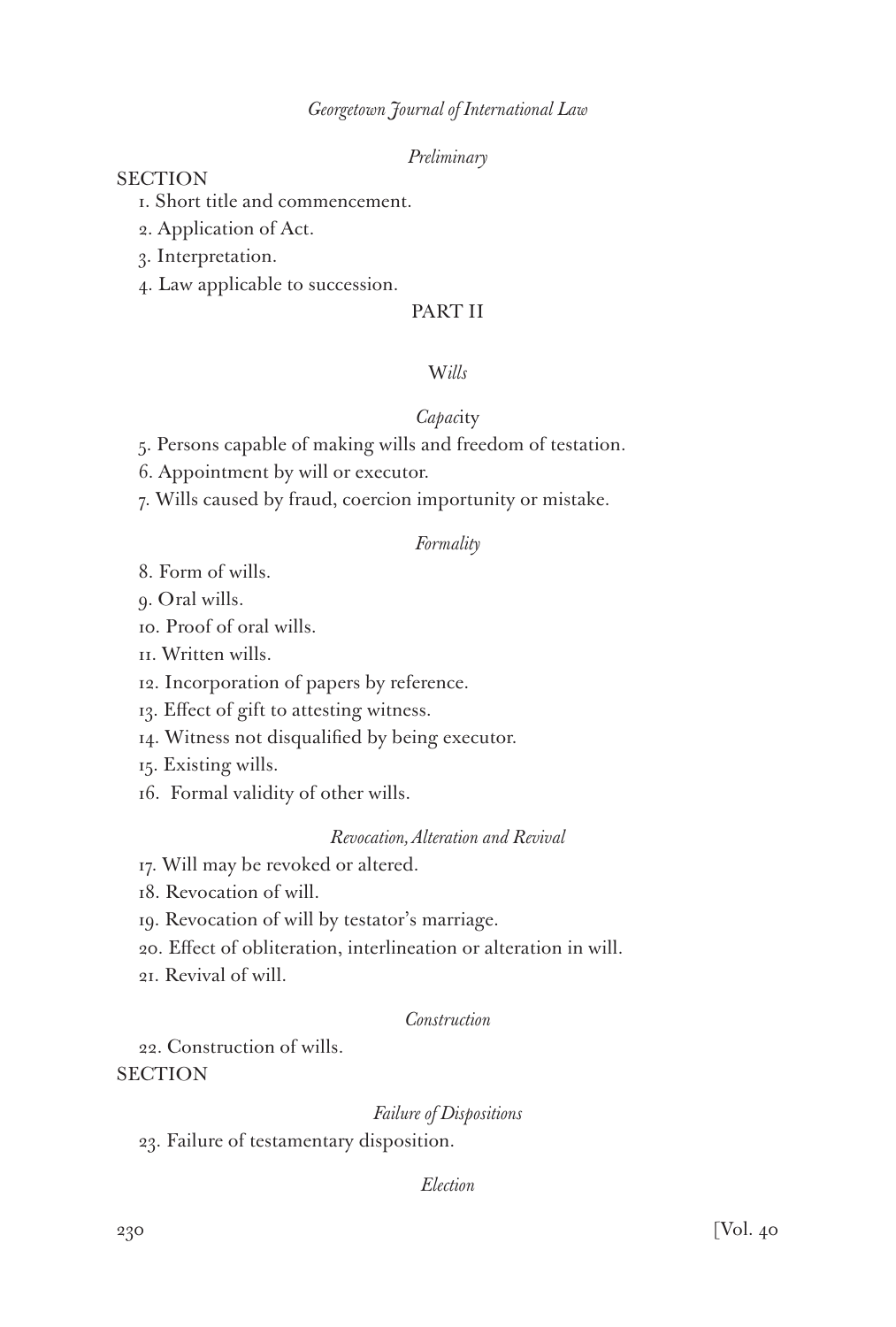24. Election.

#### *Perpetuities, Remoteness and Accumulations*

 $25. \ldots \ldots$ 

# PART III

#### *Provisions for Dependants*

26. Provisions for dependants not adequately provided for by will or on intestacy.

27. Discretion of court in making order.

28. Circumstances to be taken into account by court in making order.

29. Meaning of dependant.

30. Limitation of time.

### PART IV

### *Gifts in Contemplation of Death*

31. Characteristics.

# PART V

#### *Intestacy*

32. Excluded property Agricultural Land.

33. Law applicable to excluded property.

34. Meaning of intestacy.

35. Where intestate has left one surviving spouse and child or children.

36. Where intestate has left one surviving spouse but no child or children.

37. Powers of spouse during life interest.

38. Where intestate has left a surviving child or children but no spouse.

39. Where intestate has left no surviving spouse or children.

40. Where intestate was polygamous a spouse in a valid polygynous marriage.

41. Property devolving upon child to be held in trust.

42. Previous benefits to be brought into account.

42A. Automatic ownership of home or continuing rental for surviving spouse.

# PART VI

#### *Survivorship*

43. Presumption of survivorship. **SECTION** 

### PART VII

*Administration of Estates*

44. Application of Part.

 $2009$ ]  $231$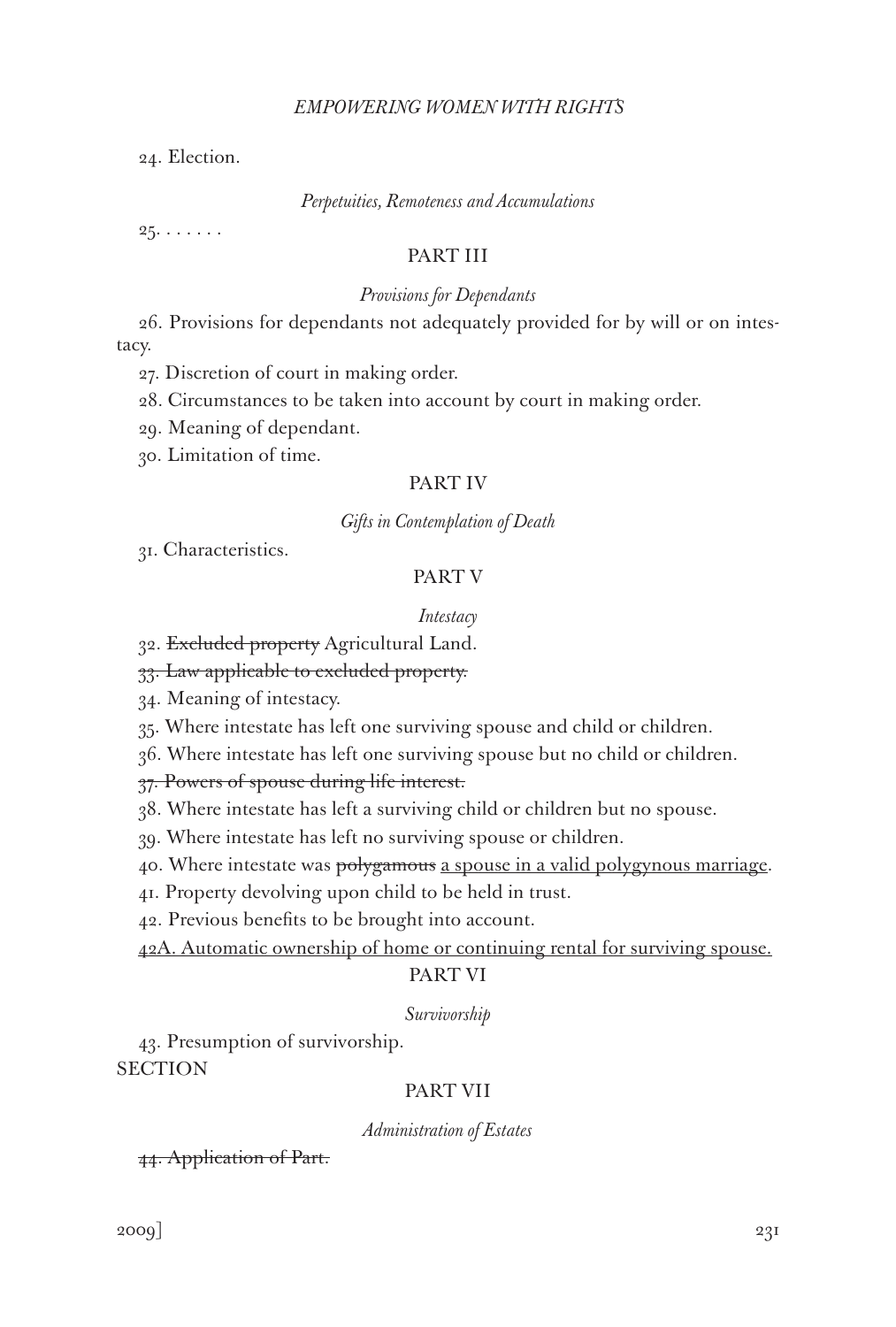# *Protection*

45. No intermeddling with property of deceased person.

45A. Prohibition of forced or coerced widow inheritance and widow cleansing.

46. Duties of officers in relation to protection, etc., of deceased's property.

# *Jurisdiction*

47. Jurisdiction of High Court.

48. Jurisdiction of magistrates.

49. Territorial jurisdiction of magistrates.

50. Appeals to High Court and Court of Appeals.

50A. Power to make rules.

# *Application for Grant*

51. Application for grant.

52. Wilful and reckless statements in application for grant.

### *Forms of Grant*

53. Forms of grant.

54. Limited grants.

55. No distribution of capital before confirmation of grant.

# *Persons Entitled to a Grant*

56. No grant to certain persons.

57. Grant to body corporate.

58. Number of administrators where there is a continuing trust.

59. Renunciation of executorship.

60. Probate where there are several executors.

61. Discovery of codicil after grant of probate.

62. No grant of administration until citation issued to executor.

63. Grant of administration to universal or residuary legatee.

64. Right to administration of representative of deceased residuary legatee.

65. Grant of administration where no executor nor residuary legatee nor representative of legatee.

66. Preference to be given to certain persons to administer where deceased died intestate. Spouse is automatically administrator of deceased's estate where deceased died intestate and preference to be given to certain persons to administer in other situations.

# **SECTION**

# *Procedure on Grants*

67. Notice of application for grant.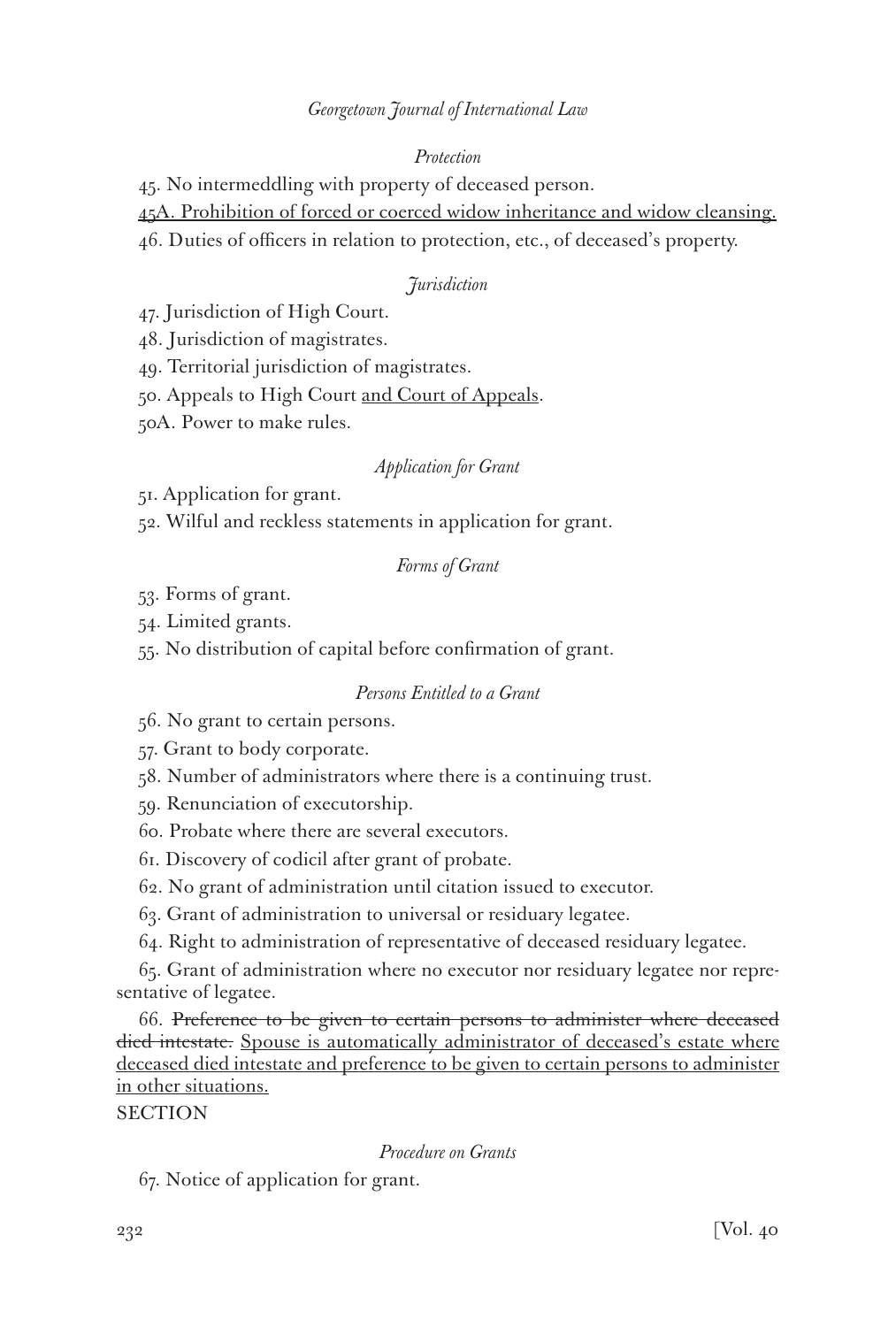- 68. Objections to application.
- 69. Procedure after notice and objections.
- 70. Powers of courts.

### *Confirmation of Grants*

- 71. Confirmation of grants.
- 72.Grants not to be confirmed in certain circumstances.
- 73. Duty of court to give notice to holder of grant to apply for confirmation.

### *Alteration and Revocation of Grants*

- 74.Errors may be rectified by court.
- 75. Procedure where codicil discovered after grant.
- 75A. Continuing trust arising.
- 76. Revocation or annulment of grant.

### *Sealing of Commonwealth and Foreign Grants*

77. Sealing of Commonwealth and foreign grants.

78. Duplicate or copy of foreign grant to have same effect as original.

# *Powers and Duties of Personal Representatives*

79. Property of deceased to vest in personal representative.

80. When grant takes effect.

81. Powers and duties of personal representatives to vest in survivor on death of one of them.

82. Powers of personal representatives.

- 83. Duties of personal representatives.
- 84. Personal representatives to act as trustees in certain cases.
- 85. Assent necessary to complete legatee's title.
- 86. Debts to be paid before legacies.
- 87. Personal representatives not bound to pay legacies without indemnity.
- 88. Abatement and refunding of legacies.
- 89. Insolvent estates.
- 90. Investment of funds to provide for legacies and interest on legacies.

91. Transfer of assets from Kenya to personal representatives in country of domicile for distribution.

- 92. Protection of persons acting on representation.
- 93. Validity of transfer not affected by revocation of representation.
- 94. Neglect or misapplication of assets by personal representatives.
- 95. Offences by personal representatives.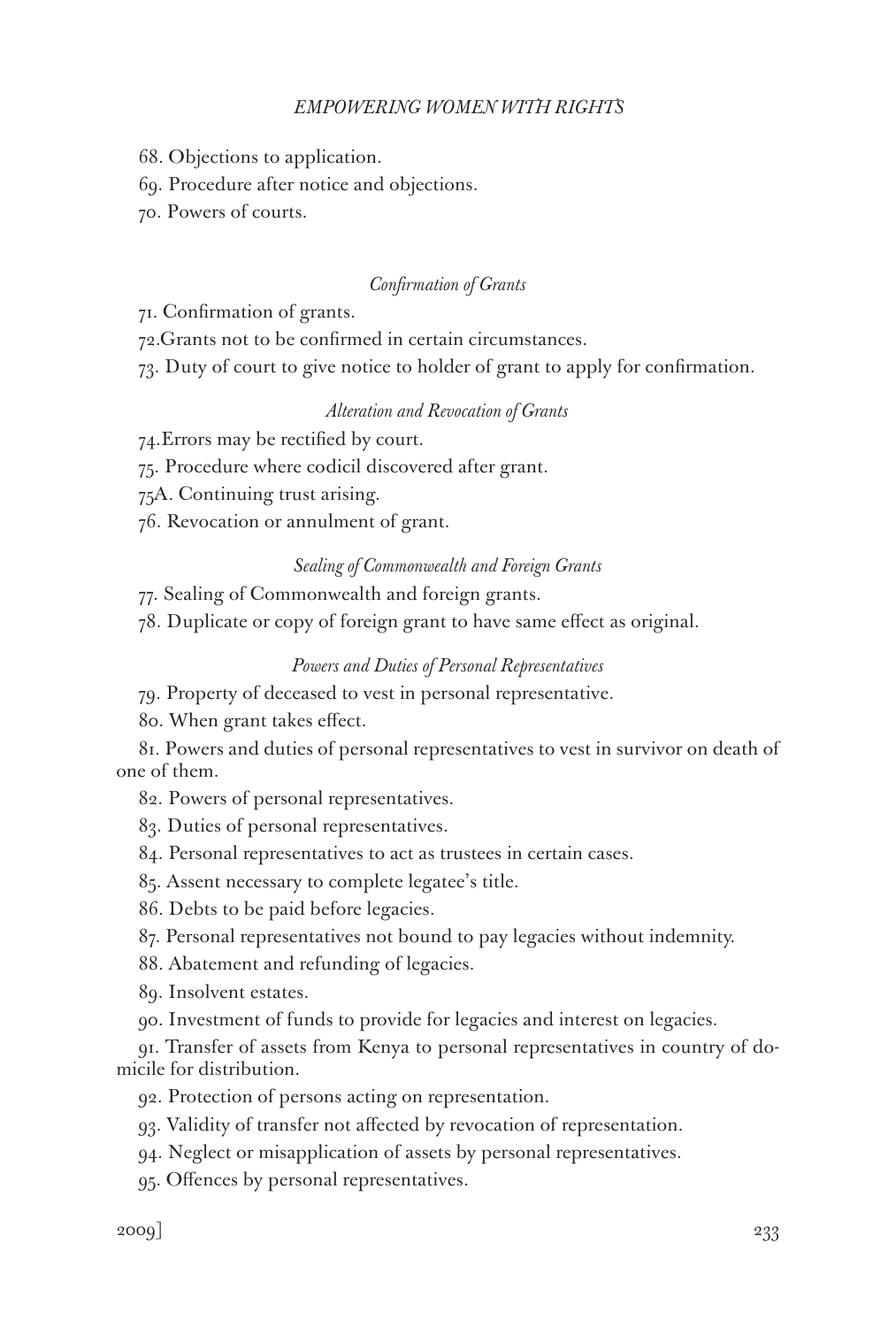### **SECTION**

# PART VIII

*Miscellaneous*

96. Sane murderer not to share in victim's estate.

97. Rules.

98. Transitional.

99. Repeal.

100. Amendments.

101. Saving.

102. Inflation.

#### **CHAPTER 160**

# **LAW OF SUCCESSION ACT, AS AMENDED BY THE LAW OF SUCCES-SION (AMENDMENT) ACT, 2009**

**An Act of Parliament to amend, define and consolidate the law relating to intestate and testamentary succession and the administration of estates of deceased persons; and to implement the principles of equality and human rights as set forth in, and required by, human rights treaties signed and ratified or acceded to by Kenya, and as interpreted by international human rights bodies, including in their General Comments, General Recommendations, Concluding Observations, and Jurisprudence, which shall be used to ensure the Act as applied complies with Kenya's treaty obligations. These human rights treaty obligations include, but are not limited to, the requirements of articles 2(a)-(f), 5,**   $13(b)$ ,  $14(2)(g)$ -(h),  $15(1)$ -(2), and 16 of the Convention on the Elimination of **All Forms of Discrimination Against Women; articles 2, 3, 17, 18(1)-(3), 23(2) and (4), 24, and 26 of the International Covenant on Civil and Political Rights; articles 2(2), 3, 11(1), and 12(1) of the International Covenant on Economic, Social and Cultural Rights; articles 2, 3, 8, 14, 16, and 18(3) of the African [Banjul] Charter on Human and People' Rights; articles 2, 3, 4, 18, 19, and 27 of the Convention on the Rights of the Child; articles 1, 3, 4(1), 10, 18(1)-(2), 19, 20, and 21 of the African Charter on the Rights and Welfare of the Child, and others; and for purposes connected therewith and incidental thereto.** 

PART<sub>I</sub>

#### *Preliminary*

# **1. Short title and commencement**

This Act may be cited as the Law of Succession Act and shall come into operation on 1st July 1981.

#### **2. Application of Act**

(1) Except as otherwise expressly provided in this Act or any other written law, the provisions of this Act shall constitute the law of Kenya in respect of, and shall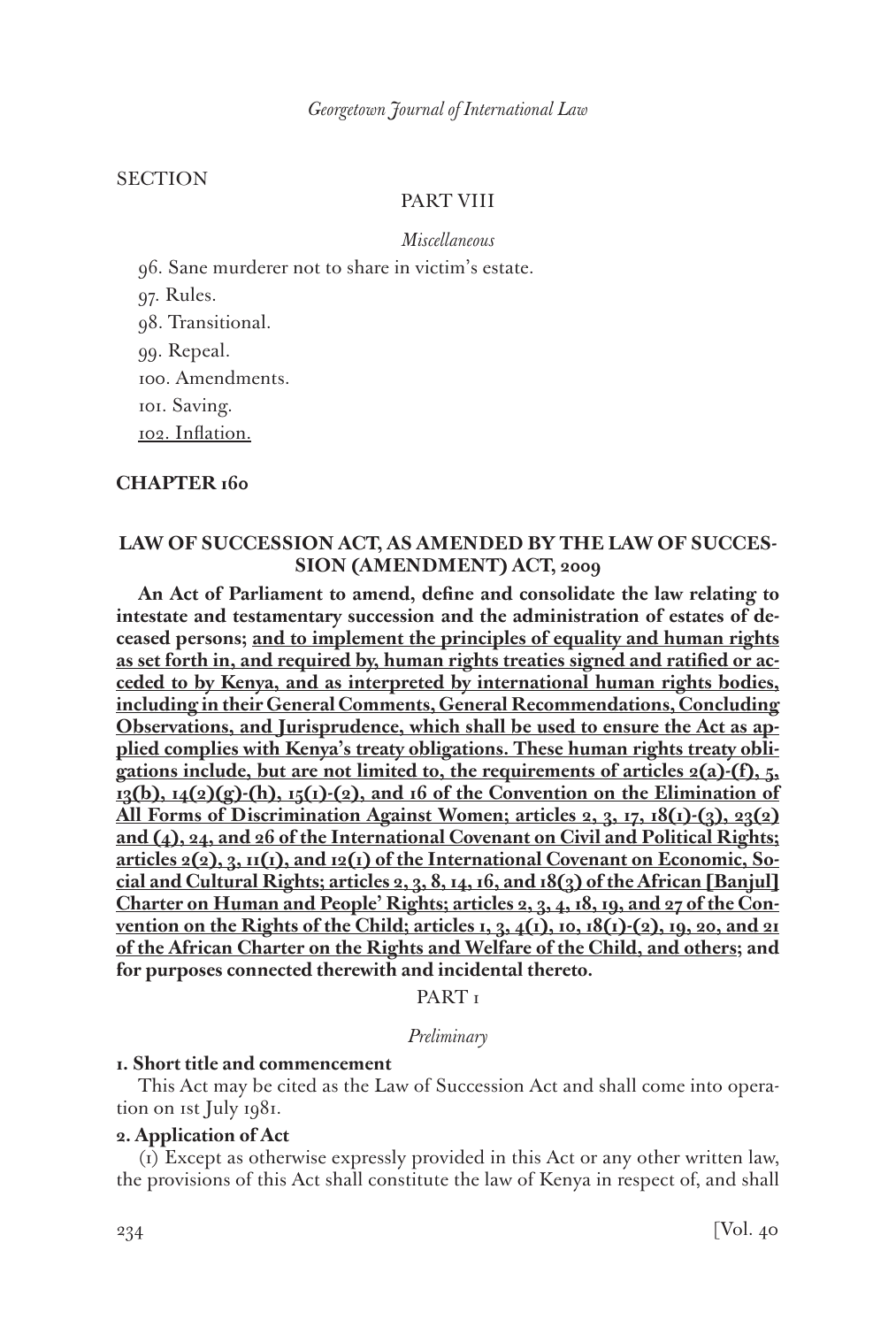have universal application to, all cases of intestate or testamentary succession to the estates of deceased persons dying after, the commencement of this Act and to the administration of estates of those persons.

(2) The estates of persons dying before the commencement of this Act are subject to the written laws and customs applying at the date of death but nevertheless the administration of their estates shall commence or proceed so far as possible in accordance with this Act.

 $(3)$  Subject to subsection  $(4)$ , the provision of this Act shall not apply to testamentary or intestate succession to the estate of any person who at the time of this death is a Muslim to the intent that in lieu of such provisions the devolution of the estate of any such person shall be governed by Muslim law.

(3) The provisions of this Act shall be interpreted and implemented in accordance with the principles of equality and human rights as set forth in, and required by, human rights treaties signed and ratified or acceded to by Kenya, and as interpreted by international human rights bodies, including in their General Comments, General Recommendations, Concluding Observations, and Jurisprudence. These human rights treaty obligations include, but are not limited to, the requirements of articles  $2(a)-(f)$ ,  $5$ ,  $13(b)$ ,  $14(2)(g)-(h)$ ,  $15(1)-(2)$ , and 16 of the Convention on the Elimination of All Forms of Discrimination Against Women; articles 2, 3, 17,  $18(1)-(3)$ ,  $23(2)$  and  $(4)$ , 24, and 26 of the International Covenant on Civil and Political Rights; articles  $2(2)$ , 3,  $\text{II}(1)$ , and  $\text{I2}(1)$  of the International Covenant on Economic, Social and Cultural Rights; articles 2, 3, 8, 14, 16, and 18(3) of the African [Banjul] Charter on Human and People' Rights; articles 2, 3, 4, 18, 19, and 27 of the Convention on the Rights of the Child; and articles 1, 3,  $4(1)$ , 10, 18(1)-(2), 19, 20, and 21 of the African Charter on the Rights and Welfare of the Child, and others.

 $(4)$  Notwithstanding the provisions of subsection  $(3)$ , the provisions of Part VII relating to the administration of estates shall where they are not inconsistent with those of Muslim law apply in case of every Muslim dying before, on or after the 1st January, 1991.

 $(4)$  Subject to subsection  $(5)$ , the provisions of this Act shall apply in testamentary or intestate succession to the estates of all persons, regardless of their individual religion, community, sex, race, parents' marital status, or other prohibited classifications.

(5) Notwithstanding the provisions of subsection (4), the Kadhi's Court shall determine the appropriate distribution of the testate estate of any person whose will both complies with the provisions of Part II relating to Wills and also states that the person wishes the distribution of his or her estate to be governed by Mus- $\lim$  law, as section  $\zeta(1)$  permits.

The proposed bill amends section 2 to provide that the Law of Succession Act will apply uniformly to all estates in Kenya, while permitting Muslims (and others) to write wills incorporating their religious law's rules about the distribution of property, as interpreted by the Kadhi's Court. These amendments reinstate earlier law. From 1978 through 1990, the predecessor to current section  $2(i)$  provided that the Act applied to everyone. See No. 13 of 1978, (1978) Cap. 160 sched. (now sec-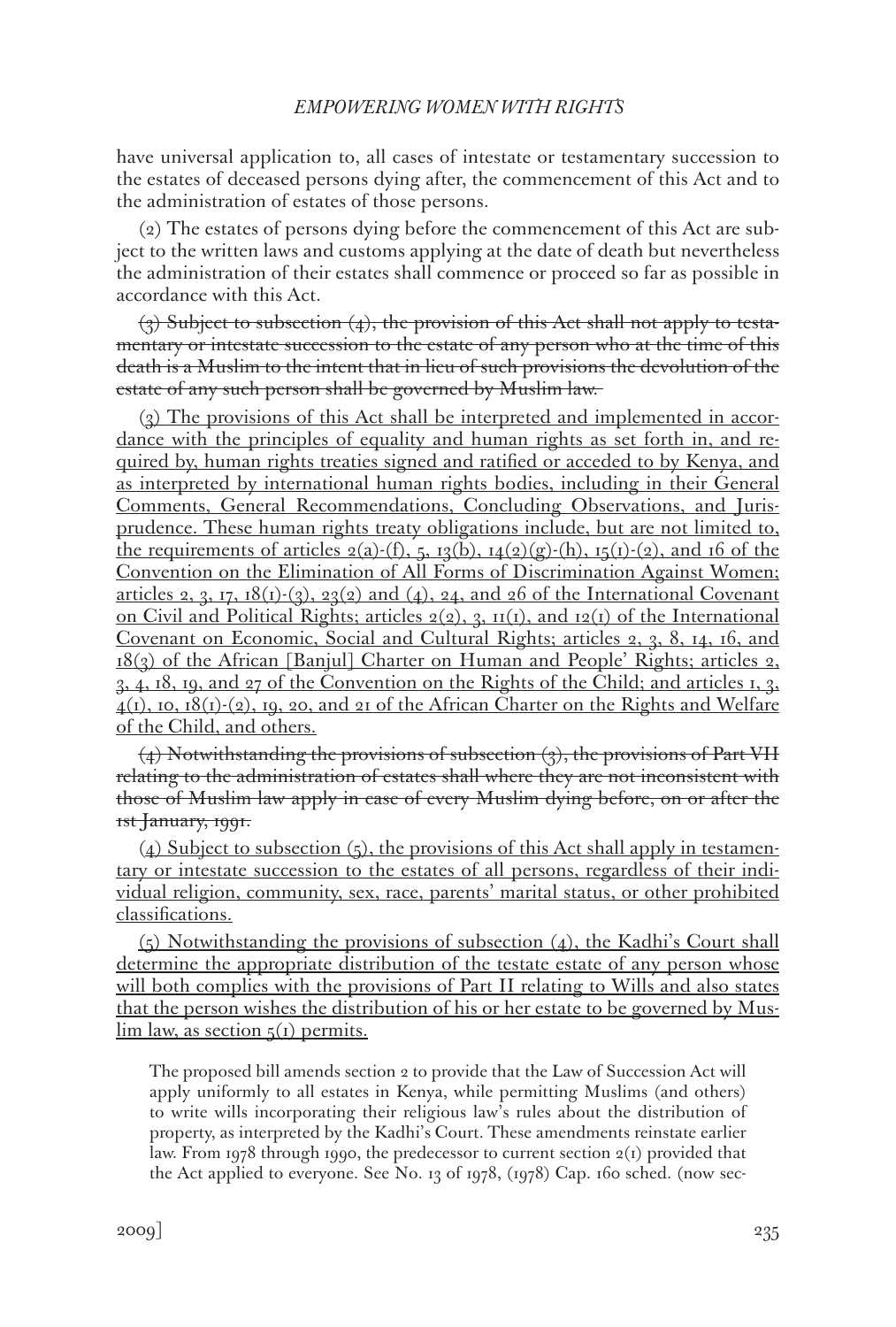tion  $2(I)$  of the Act) (requiring the Act's "universal application" to all Kenyans). As early as 1976, the predecessor to current section  $5<sub>(1)</sub>$  gave Muslims and others the right to make wills with "reference to any secular or religious law that he [or she] chooses." *See* No. 8 of 1976, (1976) Cap. 160 § 3 (now section  $5(1)$  of the Act).

In 1990, Kenya denied these rights to Muslims. For the first time, Kenya enacted a law prohibiting persons deemed Muslim from writing wills or being subject to the Act's intestacy provisions. *See* No. 21 of 1990, (1990) Cap. 160 sched. (now section  $2(3)$ ) (Act's provisions "shall not apply to testamentary or intestate succession" of deceased Muslims' estates); see also id. (now section  $2(4)$ ), permitting only Muslim administration of estates provisions, if the administration sections of Part VII (sections 44-95) are "inconsistent with those of Muslim law." Thus, the 1990 amendments for the first time denied Muslims the right to write wills or to have their estates governed by the general intestacy and administration of estates protections in the Law of Succession Act.

The proposed amendments to the Act would reinstate the right of all Muslims to have the protections of the full Act, while permitting those Muslims who want to be governed by Muslim law the right to state their clear intent to that effect in a valid will, as determined under Part II on Wills. The Kadhi's Court would then determine the appropriate distribution of the estate according to Muslim law. The amendments thus insure that Muslims will have the same choices as all other Kenyans in matters of succession. This change will bring Section 2 into conformance with Section  $5(1)$  of the Act, which provides that "...any person who is of sound mind and not a minor may dispose of all or any of his free property by will, and may thereby make any disposition by reference to any secular or religious law that he chooses."

Moreover, there will now be a clear way to identify who is a Muslim who desires the application of Muslim law of his or her own free will. The current statute does not do so, stating only that a Muslim is one who "professes the religion of Islam and accepts the unity of God and Mohammed as his prophet" at the "time of his death." *See* Law of Succession Act, (1981) Cap. 160 § 3(1) (definitions of "Muslim" and "Muslim law."). Once a person is dead, it is virtually impossible to know his or her beliefs at the moment of death. Without a will, there is no way to know how the deceased wished his or her estate to be divided. With a will clearly stating the intent to have the distribution of the estate governed by Muslim law (by stating, for example, "The estate is to be governed by Muslim law,"), one can be sure of the deceased's desires.

In accordance with these amendments, the definitions of "Muslim" and "Muslim law" in section  $q(t)$  below have also been amended. The amended provisions define a Muslim as someone who chooses this identity through a valid will. They also define "Muslim law" as the Kadhi's Court decisions on who gets what property under Muslim law concerning the distribution of the estate.

The proposed amendments will also bring Kenya into compliance with international human rights requirements. By compelling the estates of all intestate persons whom someone considers to be Muslim to be subject to Muslim law, the law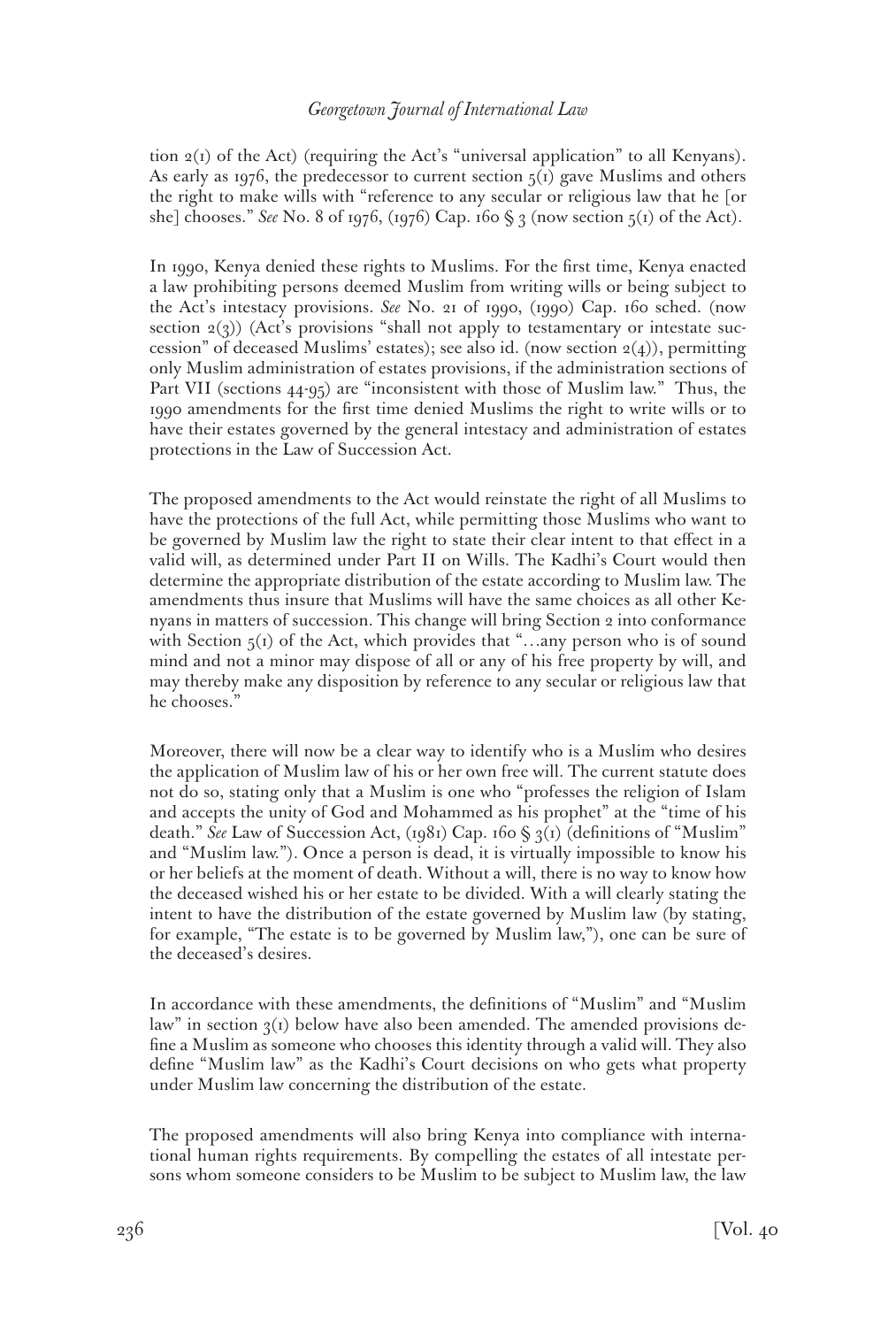denies Muslims the freedom to write a will leaving their property to a person or persons of their choice and to have their intestate estates governed by the Law of Succession Act provisions extended to all other Kenyans. In this way, section  $2(3)$ of the current Law of Succession Act section denies Muslim men and women the freedom to choose a religious or other belief other than that imposed on them by the Act. Moreover, the statute does so explicitly on the basis of their religion. International human rights law prohibits this distinction. See International Covenant on Civil and Political Rights, G.A. Res. 2200A (XXI), arts. 2(1) (prohibiting any "distinction" based on religion in ICCPR rights),  $18(i)$  (requiring states to recognize each person's freedom to adopt a religion or belief of his or her choice), 18(2) (prohibiting state "coercion" that impairs a person's right to choose a religion or belief of his or her own choice), 26 (prohibiting "discrimination" on grounds of religion in any state laws), U.N. GAOR, 21st Sess., Supp. No. 16, U.N. Doc. A/6316 (Dec. 16, 1966), entered into force Mar. 23, 1976, acceded to by Kenya Mar. 23, 1976, *available at* http://www2.ohchr.org/english/law/ccpr.htm [hereinafter IC-CPR]; U.N. Declaration on the Elimination of All Forms of Intolerance and Discrimination Based on Religion or Belief, G.A. Res. 36/55, arts. 1-4, U.N. GAOR, 36th Sess., Supp. No. 51, U.N. Doc. A/36/684 (Nov. 25, 1981), *available at* http:// www2.ohchr.org/english/law/religion.htm; African (Banjul) Charter on Human and Peoples' Rights, art. 8, June 27, 1981, OAU Doc. CAB/LEG/67/3 rev. 5, 21 I.L.M. 58 (1982), entered into force Oct. 21, 1986, acceded to by Kenya Jan. 23, 1992, *available at* http://www.africa-union.org/root/au/Documents/Treaties/Text/ Banjul%20Charter.pdf [hereinafter African Charter] ("Freedom of conscience, the profession and free practice of religion shall be guaranteed. No one may . . . be submitted to measures restricting the exercise of these freedoms.").

# **3. Interpretation**

(1) In this Act, except where the context otherwise requires -

**"active service"** means service with the armed forces or merchant marine on a field of military operations or at sea, or proceeding to or from, or under orders to proceed to, or in being in some place for the purpose of proceeding to a field of military operations, or sea;

**"administrator"** means a person to whom a grant of letters of administration has been made under this Act;

**"agricultural land"** means land used for agricultural purposes which is not within a municipality or a township or a market but does not include land registered under the provisions of any written law;

**"authorised investment"**, with reference to the investment of any fund, means an investment of such type as is authorized for investment of that fund by any will applying thereto, or as is for the time being authorised by any written law for the investment of trust funds;

**"charitable purpose"** includes the relief of poverty, the advancement of education, the advancement of religion, and any other purpose of a public nature and capable of administration by a court of law which benefits the community at large or the inhabitants or a particular class of inhabitants of a particular locality;

**"codicil"** means a testamentary instrument made in relation to a will, explaining, altering or adding to its dispositions or appointments, and duly made and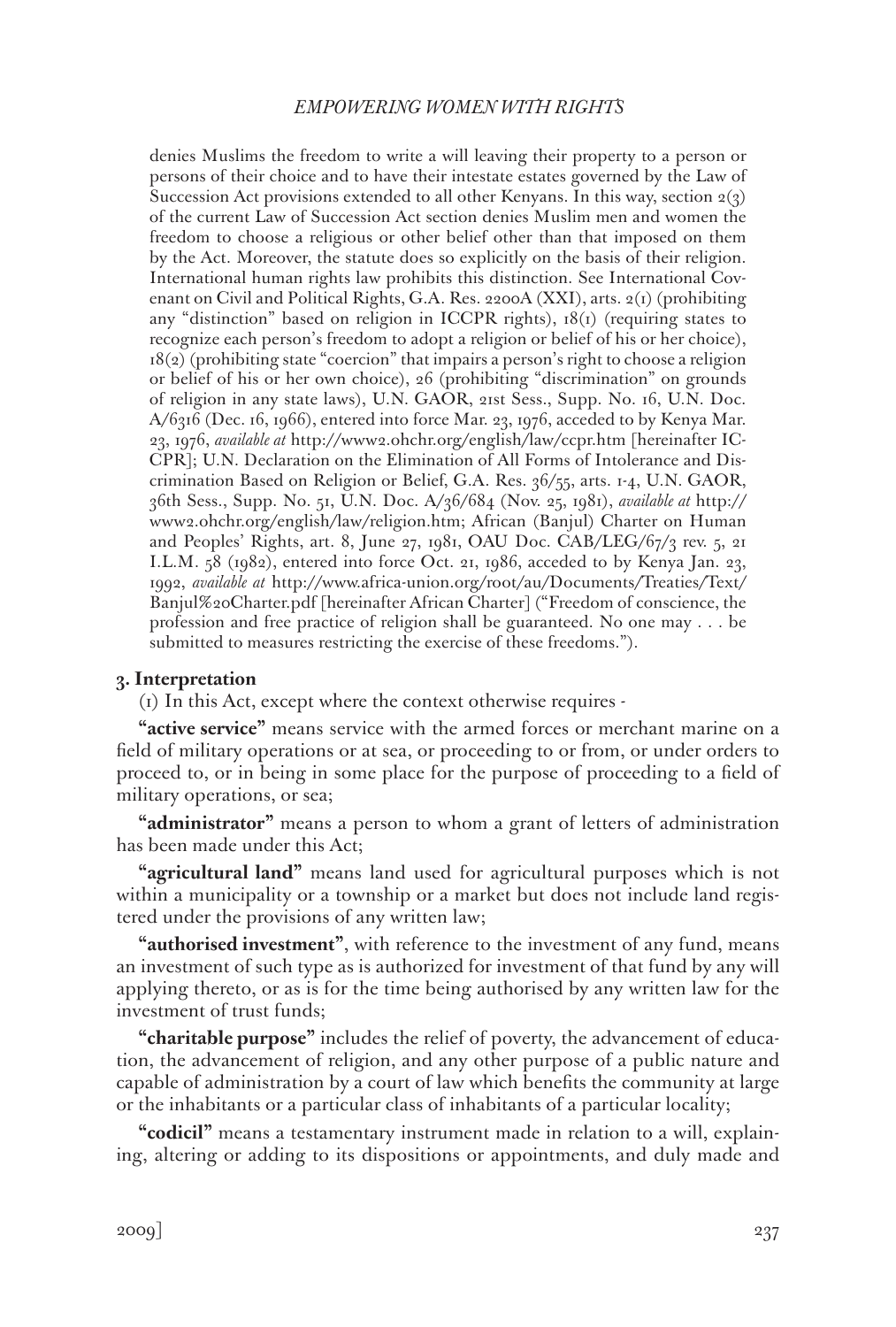executed as required by the provisions of this Act for the making and execution of a will;

**"competent witness"** means a person of sound mind and full age;

**"court"** means a court having jurisdiction under this Act in the matter in question;

**"demonstrative legacy"** means a testamentary gift which is in its nature general but which manifests an intention that the gift shall be primarily satisfied out of a specified fund or a specified part of the property of the testator, but shall, upon failure of that fund or property, be met from the general estate;

**"estate"** means the free property of a deceased person;

**"executor"** means a person to whom the execution of the last will of a deceased person is, by the testator's appointment confided;

**"free property"**, in relation to a deceased person, means the property of which that person was legally competent freely to dispose during his or her lifetime, and in respect of which his or her interest has not been terminated by his or her death;

**"full age"** means having attained the age of eighteen years;

**"general legacy"** means a testamentary gift, whether specific or general, of property described in general terms to be provided out of the general estate of the testator, whether or not also charged on any specific part of his or her estate;

"**general power of appointment"** means an unfettered power of appointment to such object or objects as the appointor may think fit;

**"general residuary bequest"** means a testamentary gift of all the property of the testator not otherwise disposed of;

**"house"** means a family unit comprising a wife, whether alive or dead at the date of the death of the husband, and the children of that wife;

This definition of "house" is deleted, because the revised Act no longer uses this term. Referring to a woman and her children collectively as a "house," which is an inanimate object, likens the woman and children to possessions of the deceased and is therefore degrading to their dignity.

**"income"** includes rents and profits;

**"independent witness"** means a witness who is not a beneficiary under a will or the spouse of any such beneficiary;

**"intermeddling"** or **"intermeddle"** includes:

*(a)* taking possession of or disposing of or using the property of the decedent in any way without lawful right or title;

*(b)* ejecting, by force or by coercion (whether physical, emotional, financial, by harassment, or by any other methods) a surviving spouse or minor child from the matrimonial home;

*(c)* conspiring with another to eject by force or by any form of coercion a surviving spouse or child from the matrimonial home;

*(d)* where the matrimonial home is rented, ejecting, or conspiring with another to eject, whether by force or by any form of coercion, a surviving spouse or child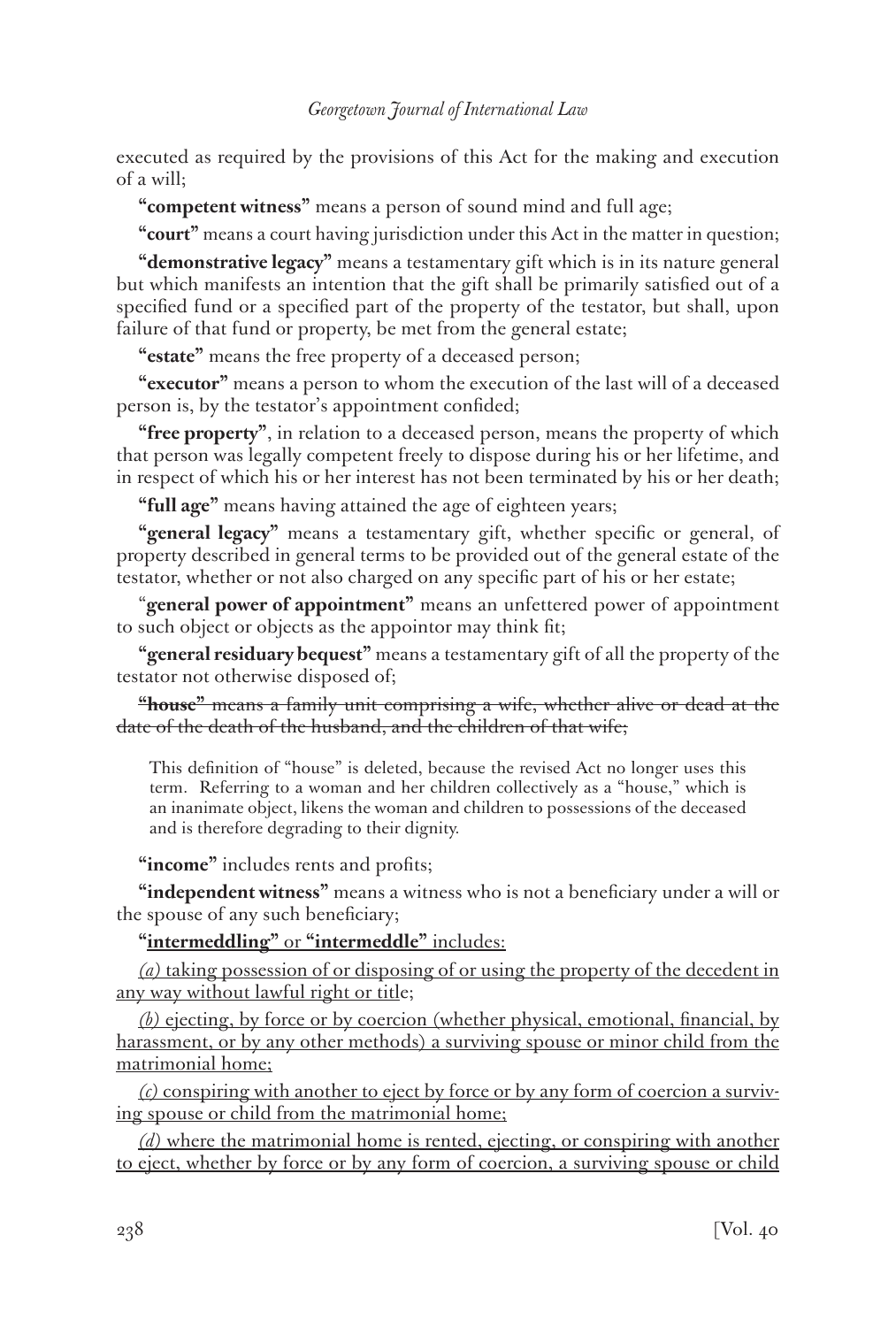# from the matrimonial home for a period of three months after the death of the decedent, or until the end of the lease, whichever is greater.

This definition of "intermeddling" or "intermeddle" is a new provision intended to accompany the amendments to section 45, the section which currently prohibits "intermeddling" but provides no definition of the word. The definition is intentionally broad to include taking, disposing of, or using any property of the decedent to which one does not have title, ejecting a widow (or widower) or children from the matrimonial home, and conspiring to eject a widow (or widower) or children from the matrimonial home. Thus, the amended section 45 will prohibit all these actions as wrongful intermeddling. The current section 45 does not prohibit eviction of the surviving spouse and children or conspiring with another to do so, so the new definition expands the scope of the section 45 prohibition.

**"invalid monogamous marriage"** means a purported marriage, undertaken pursuant to any system of law that does not permit polygyny, and that is invalid under Cap. 150, Cap. 151, Cap. 157, or any other law because one of the parties thereto at the time of the celebration of such marriage is married to any person other than the person with whom such marriage is had.

"**invalid polygynous marriage"** means a purported marriage under customary law or custom or under any system of law permitting polygyny where either of the parties thereto at the time of the celebration of such marriage is validly married in a monogamous marriage in accordance with any system of laws that does not permit polygyny, including Cap. 150, Cap. 151, Cap. 157, or any other law.

These definitions of "invalid monogamous marriage" and "invalid polygynous marriage," in conjunction with the amendments to subsections  $3(5)-(8)$  below, are intended to preserve the legal effects of a valid monogamous marriage under the Law of Succession Act and recognize that a husband in a valid monogamous marriage may not enter into a valid polygynous marriage. They also preserve the legal effects of a valid polygynous marriage under the Law of Succession Act and recognize that a husband in a valid polygynous marriage may not enter into a valid monogamous marriage. These definitions reflect provisions of the Marriage Act, Cap. 150, which declare that: no monogamous marriage is valid if either of the parties is already married to another under customary law or custom; a monogamous marriage under the Marriage Act is "good and valid in law to all intents and purposes," and; no person married under the Marriage Act is capable of contracting a valid marriage under any customary law or custom during the continuation of such marriage. Marriage Act, (1902) Cap. 150 §§ 35(1), 36, 37; see also Hindu Marriage and Divorce Act, (1960) Cap. 157  $\S$  3(1)(a) (a marriage may not be solemnized if either party has a living spouse.).

Any person who, while validly married in a monogamous marriage, purports to enter into a polygynous marriage, commits a criminal offense punishable by up to five years imprisonment. Marriage Act, (1902) Cap. 150 § 50; see also African Christian Marriage and Divorce Act, (1931) Cap. 151  $\mathcal{S}_9$  (3), Penal Code, Cap. 163 §§ 171, 172. Similarly, any person who, while validly married under customary or Islamic law, purports to enter into a monogamous marriage, commits a criminal offense punishable by up to five years imprisonment. Marriage Act, (1902) Cap. 150 § 49, Penal Code, Cap. 163 § 172. Finally, any attempt to contract a polygynous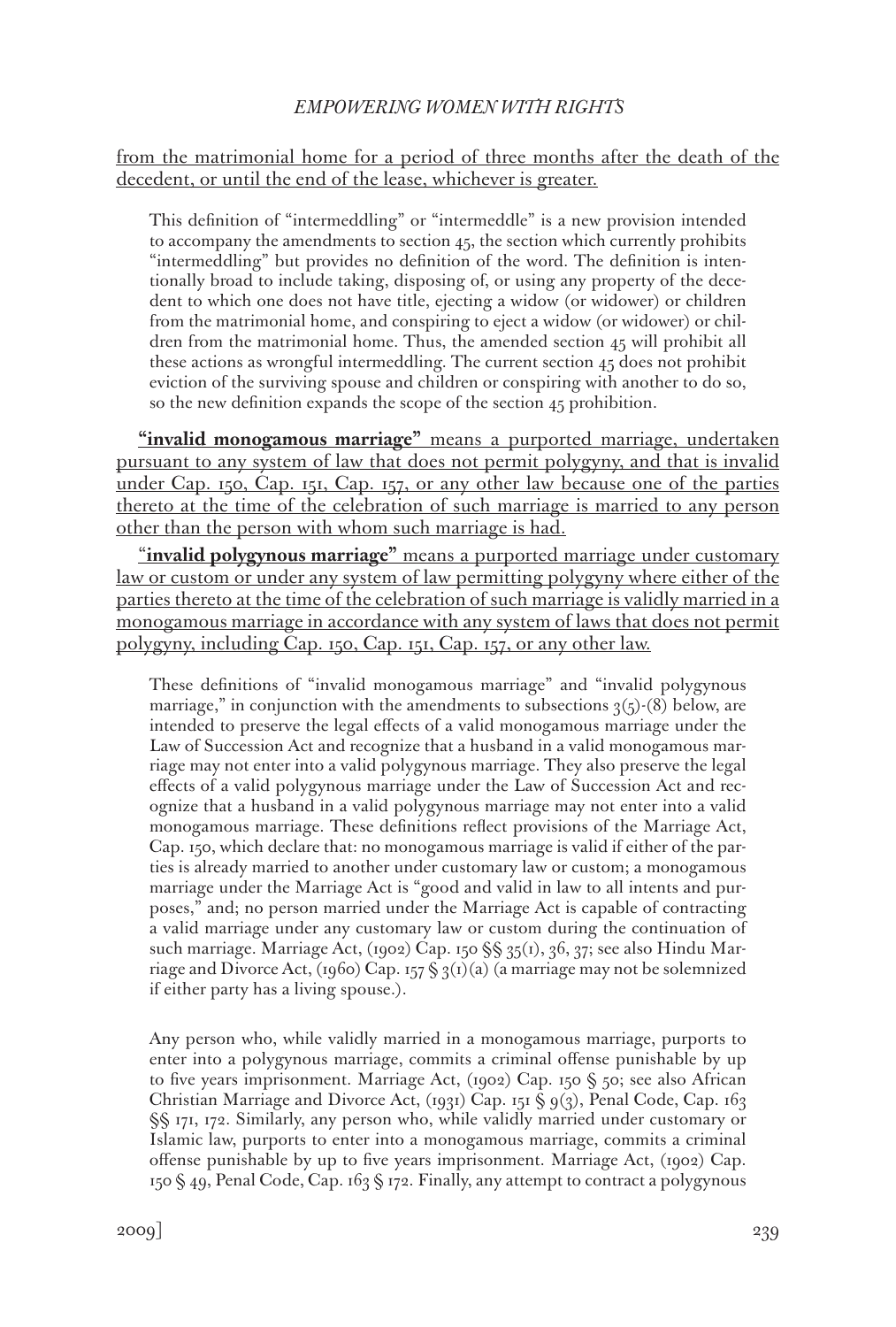marriage under the Mohammedan Marriage, Divorce and Succession Act, Cap. 156, while being at the time married under "the Marriage Act or in accordance with the law of any Christian country" or while married to another person under customary law and custom results in an invalid marriage and is likewise punishable by up to five years imprisonment. Mohammedan Marriage, Divorce and Succession Act, (1806) Cap. 156 §§ 5, 6.

**"limited residuary bequest"** means a testamentary gift which, but for some specific limitation therein expressed or implied, would constitute a general residuary bequest;

**"matrimonial home"** means the house or structure lived in either by the deceased and his or her surviving spouse, or by the surviving spouse alone, at the time of death or previously, including any surrounding residential land and any surrounding property that provides the basic sustenance or income necessary to support the surviving spouse and children or other dependants;

The definition of "matrimonial home" has been added to section  $3(1)$  of the Act so that the entire home will be distributed to a surviving spouse absolutely as amended Sections 35, 36, 40, 42A and 66 provide. The definition is not limited to the house, but includes any farmland on which the house is located that has been or could be used to support the surviving spouse and dependants. Vesting full ownership of the home in the surviving spouse protects widows (and widowers) from property grabbing and unlawful evictions. This change not only provides the surviving spouse with shelter and adequate living conditions, a right guaranteed under international law, but also a means to provide for her or him and any dependants. See International Covenant on Economic, Social and Cultural Rights, G.A. Res. 2200A (XXI), art. 11 ("The States Parties to the present Covenant recognize the right of everyone to an adequate standard of living for himself and his family, including adequate food, clothing and housing, and to the continuous improvement of living conditions."), art. 2(2) (no sex-based discrimination in ICESCR rights), art. 3 (women are ensured equal rights with men as to any ICESCR right), U.N. GAOR, 21st Sess., Supp. No. 16, U.N. Doc. A/6316 (Dec. 16, 1966), entered into force Jan. 3, 1976, acceded to by Kenya May 1, 1972, *available at* http://www2. ohchr.org/english/law/cescr.htm [hereinafter ICESCR]; and Convention on the Rights of the Child, G.A. Res. 44/25, annex, art. 27(1) ("States Parties recognize the right of every child to a standard of living adequate for the child's physical, mental, spiritual, moral and social development."), art. 2(1) (no discrimination against the child based on the parent's sex as to any CRC rights), U.N. GAOR, 36th Sess., Supp. No. 49, U.N. Doc. A/44/49 (Dec. 12, 1989), entered into force Sept. 2 1990, ratified by Kenya Sept. 2, 1990, *available at* http://www2.ohchr.org/ english/law/crc.htm [hereinafter CRC]. See also Convention on the Elimination of All Forms of Discrimination Against Women, G.A. Res.  $34/180$ , art.  $14(2)(g)$ -(h), U.N. GAOR, 34th Sess., Supp. No. 46, U.N. Doc. A/34/36 (Dec. 18, 1979), entered into force Sept. 3, 1981, acceded to by Kenya Apr. 8, 1984, *available at* http:// www2.ohchr.org/english/law/cedaw.htm [hereinafter CEDAW] ("States Parties shall take all appropriate measures to eliminate discrimination against women in rural areas in order to ensure, on a basis of equality of men and women, that they participate in and benefit from rural development and, in particular, shall ensure to such women the right: ...  $(g)$  [t]o have access to agricultural credit and loans ... . and equal treatment in land and agrarian reform… ; [and] (h) [t]o enjoy adequate living conditions, particularly in relation to housing… .").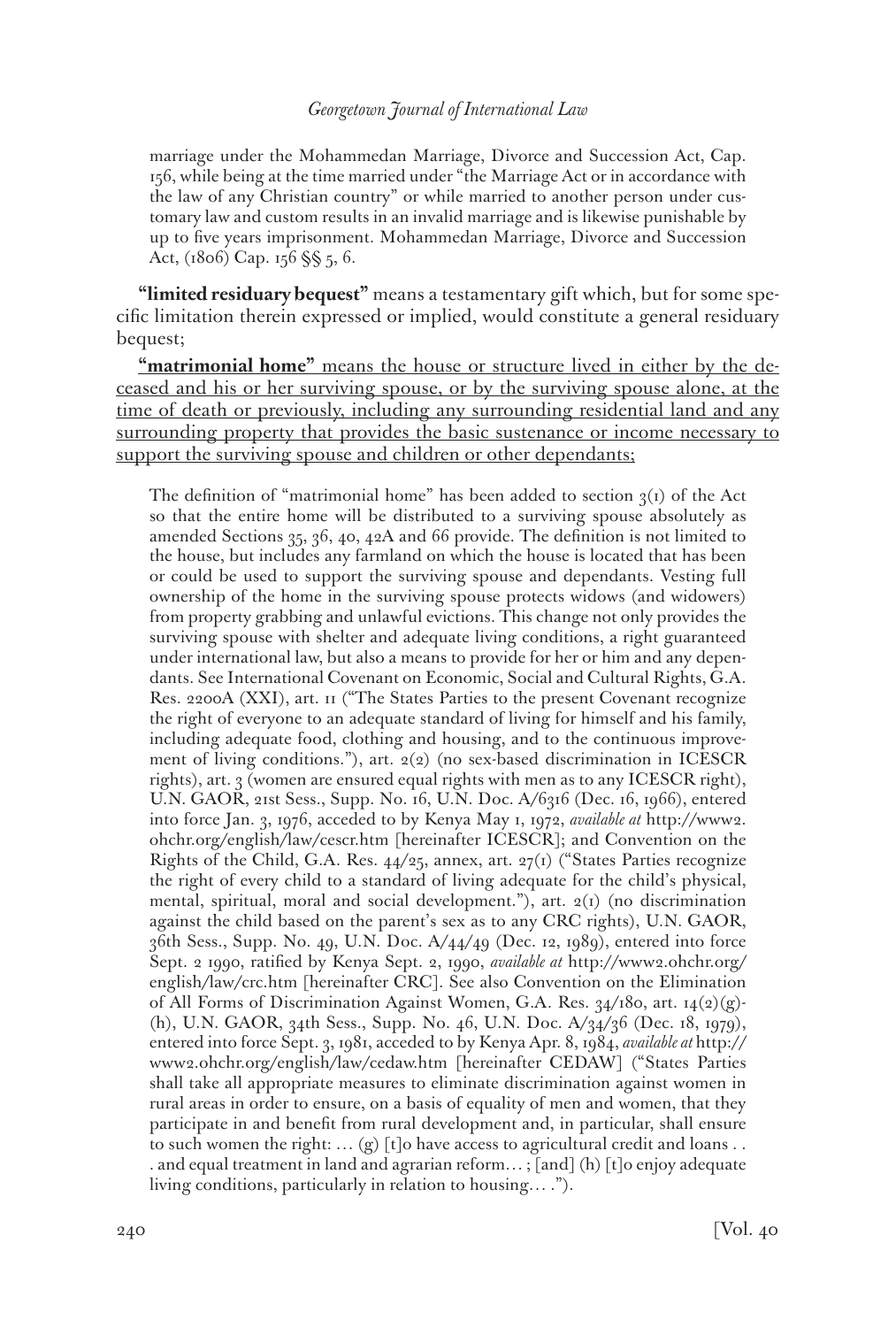"minor" means any person who is not of full age;

**"monogamous marriage"** means a valid marriage in which the two parties may only marry each other under Cap. 150, Cap. 151, and Cap. 157, or any other law that prohibits a man from marrying more than one wife while he has a living wife.

**"Muslim"** means any person who professes the religion of Islam and accept the unity of God and Mohammed as his prophet;

**"Muslim Law"** means the law applicable to a person who is a Muslim at the time of his death;

**"Muslim"** means any person who chooses to identify as a Muslim by specifying in a valid will, as set forth in Part II relating to wills, that Muslim law should apply to his or her estate;

**"Muslim law"** means the law applied by the Kadhi's Court to determine the distribution of property in the testate estate of a "Muslim" person, as defined above;

It is necessary to amend the definitions of "Muslim" and "Muslim law" to incorporate the changes proposed for sections  $2(3)$  and  $2(4)$  above, which are designed to give Muslims the same right to religious freedom that other Kenyans enjoy.

**"net estate"** means the estate of a deceased person after payment of reasonable funeral expenses, debts and liabilities, expenses of obtaining probate or letters of administration, other reasonable expenses of administration and estate duty, if any;

**"net intestate estate"** means the estate of a deceased person in respect of which he or she has died intestate after payment of the expenses, debts, liabilities and estate duty set out under the definition of "net estate", so far as the expenses, debts, liabilities and estate duty are chargeable against that estate;

**"particular residual bequest"** means a testamentary gift of all of a particular property not otherwise disposed of;

**"pecuniary legacy"** includes an annuity, a general legacy, a demonstrative legacy so far as it is not discharged out of the specified fund or property, and any other general direction by the testator for the payment of money, including all death duties free from which any gift is made to take effect;

**"personal and household effects"** means clothing and articles of personal use and adornment, furniture, appliances, pictures, ornaments, food, drink, utensils, motor vehicles not used exclusively for business purposes, simple agricultural equipment, livestock, and all other articles of household use or decoration normally to be associated with a matrimonial home, but does not include any motor vehicle used exclusively for business purposes or any other thing connected with the business or profession of the deceased;

The proposed amendment to the section  $\chi(r)$  definition of "personal and household effects" adds important items so it is clear that the spouse inherits them absolutely under Section  $35(t)(a)$ . Simple agricultural equipment and livestock are especially important to the rural woman because she needs them to sustain herself and her children. A motor vehicle can also aid a surviving spouse, both in securing a living to help raise any children and in transporting children for their edu-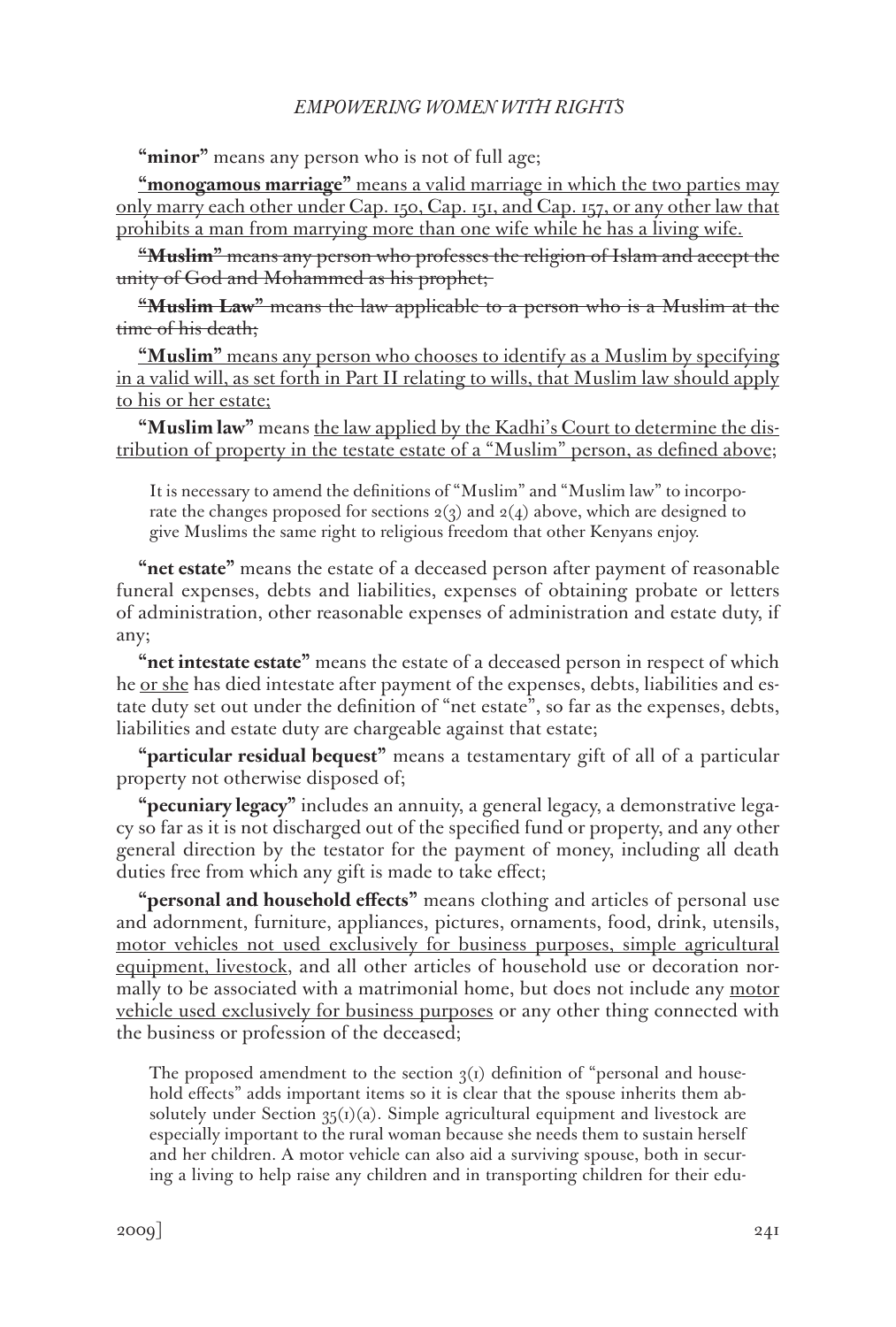cational, religious, or medical needs. The items are taken from similar definitions in Ghana's statute, Intestate Succession Law, (1985) P.N.D.C.L. 111 § 18 (Ghana) ("'household chattels' include;simple agricultural equipment;motor vehicles other than vehicles used wholly for commercial purposes, and household livestock;."), and from Zambia's law, The Intestate Succession Act, (1995) Cap. 59  $\S$  3 (Zambia) ("'personal chattel' means…simple agricultural equipment…motor vehicles… but does not include chattels used for business purposes… .").

**"personal representative"** means the executor or administrator of a deceased person;

# "**polygynous marriage"** means a marriage in which a man is validly married to more than one woman at one time.

The proposed references to "polygamy" in the Act are changed to "polygyny." "Polygamy" is a general term referring both to marriages in which one woman is married to two or more men at a time (polyandry) or in which one man is married to two or more women at one time (polygyny). Because polyandry (one woman being married to two or more men at one time) is not practiced in Kenya, the use of the word "polygamy" is overly broad in this context. The word "polygyny" (one man being married to two or more women at one time) more accurately reflects the type of marriage that is practiced in Kenya.

# **"portion"** means provision by a parent or person in loco parentis to establish a child in life;

**"power of appointment"** means power vested in some person to determine the disposition of property of which that person is not the owner;

**"probate"** means the certificate of a court of competent jurisdiction that a will, of which a certified copy is attached in the case of a written will, has been proved a valid will with a grant of representation to the executor in respect of the estate;

**"purchaser"** means a purchaser for money or money's worth;

**"representation"** means the probate of a will or the grant of letters of administration;

**"residue estate"** means the remainder of the net intestate estate after the matrimonial home and personal and household effects have been distributed or otherwise transferred pursuant to sections  $32, 35, 40, 42A,$  and  $66$ ;

This definition of "residue estate" has been added to make it clear that this term refers to the remainder of the net intestate estate that is left over once the matrimonial home and household and personal effects have been distributed to either the surviving spouse or children.

**"special legacy"** means a testamentary gift of a particular part of the property of the testator, which identifies that part by a sufficient description, whether in specific or in general terms, and manifests an intention that that part shall be enjoyed or taken in the state and condition indicated by that description;

**"special power of appointment"** means power of appointment to such object or objects within a special description or class as the appointor may think fit;

**"trust corporation"** means an incorporated banking or insurance or guarantee or trust company having a subscribed capital of not less than five hundred thou-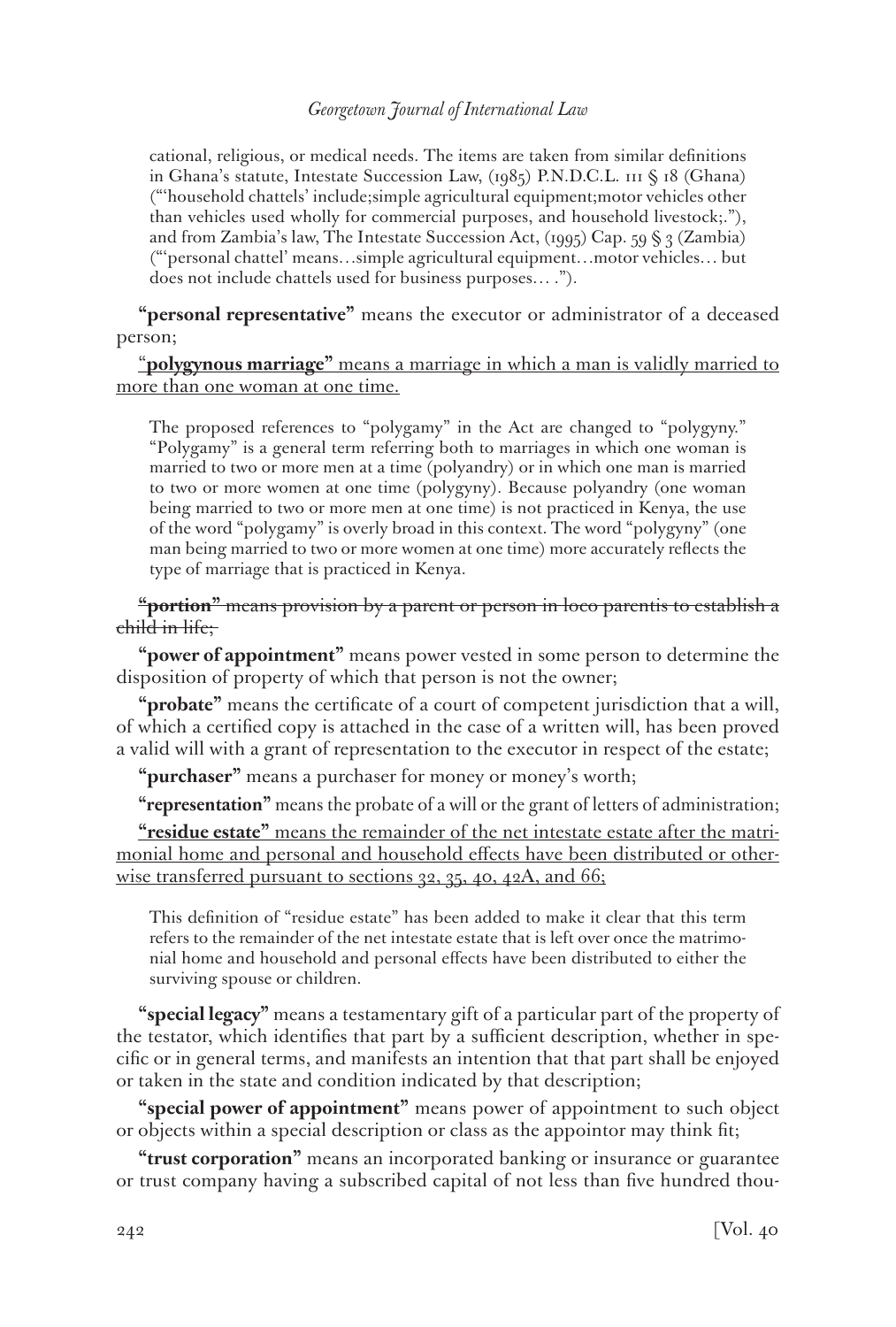sand shillings, or any body corporate which has a subscribed capital of not less than five hundred thousand shillings and which is for the time being empowered (by or under any written law, its charter, memorandum of association, deed of settlement or other instrument constituting it or defining its powers), to undertake trusts, but for so long a time only as that body corporate shall not, by any prospectus, circular, advertisement or other document issued by it or on its behalf, state or hold out that any liability attaches to the Public Trustee or to the Consolidated Fund in respect of any act or omission of that body corporate when acting as an executor or administrator:

Provided that a body corporate which would be a trust corporation but for the fact that its subscribed capital is less than five hundred thousand shillings may act as executor or administrator in any case with the leave of the court on giving such security as the court may determine, and thereupon for the purpose of so acting as executor or administrator that corporation shall have all the rights and privileges conferred on a trust corporation by this Act;

"wife" includes a wife who is separated from her husband and the terms "husband" and "spouse", "widow" and widower" shall have a corresponding meaning;

**"will"** means the legal declaration by a person of his or her wishes or intentions regarding the disposition of his or her property after his or her death, duly made and executed according to the provisions of Part II, and includes a codicil.

(2) References in this Act to **"child"** or **"children"** shall include a child conceived but not yet born (as long as that child is subsequently born alive) and, in relation to a female person, a child born to her out of wedlock, and, in relation to a male person, a child whom he has expressly recognized or in fact accepted as a child of his own or for whom he has voluntarily assumed permanent responsibility., a child born in or out of wedlock, a child adopted under either statutory or customary law, and any person recognised by the person in question as his or her child or recognised by law to be the child of such person.

The proposed revisions to sections  $3(2)-(3)$  would ensure the equal right to inheritance of all biological children and all adopted children, whether or not their parents are married. The current provisions discriminate against the children of men who do not marry their children's' mother by denying inheritance rights to such children whenever their father does not expressly recognize or voluntarily assume personal responsibility for them. The amendments also ensure that men cannot escape caring for their children by refusing to recognize, accept, or voluntarily assume permanent responsibility for them. This modification is necessary to come into compliance with art.  $18(3)$  of the African Charter of the Rights and Welfare of the Child, which ensures that "[n]o child shall be deprived of maintenance by reference to the parents' marital status." African Charter on the Rights and Welfare of the Child, art. 18, OAU Doc. CAB/LEG/24.9/49 (1990), entered into force Nov. 29, 1999, acceded to by Kenya July 25, 2000, *available at* http://www.africaunion.org/official\_documents/Treaties\_%20Conventions\_%20Protocols/A.%20 C.%20ON%20THE%20RIGHT%20AND%20WELF%20OF%20CHILD. pdf [hereinafter ACRWC]. See also CEDAW, supra pp.  $177-78$ , at art.  $16(i)(d)$ ("States Parties shall take all appropriate measures to eliminate discrimination against women in all matters relating to…family relations and in particular shall ensure, on the basis of equality of men and women: … (d) [t]he same rights and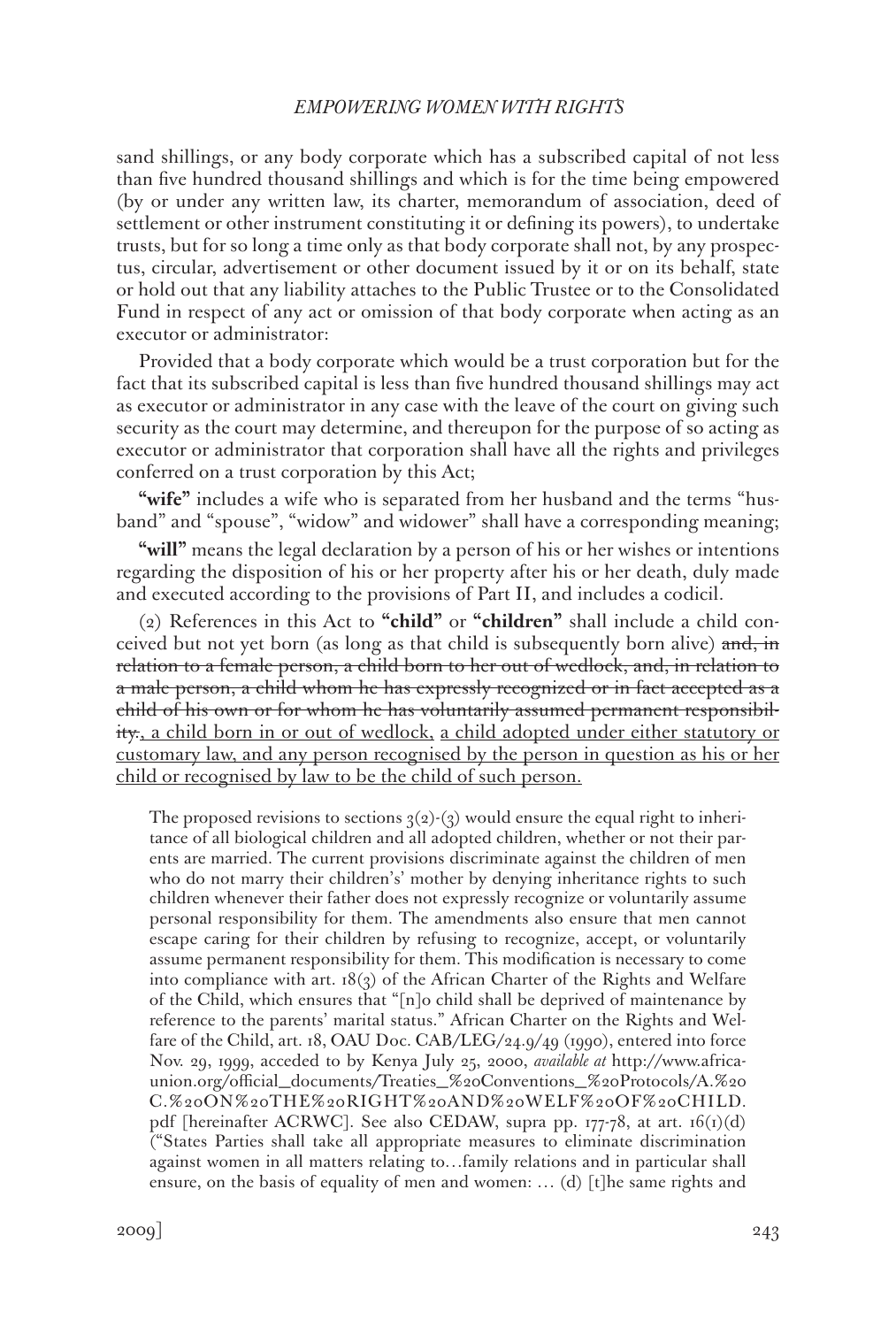responsibilities as parents, irrespective of their marital status, in matters relating to their children; in all cases the interests of the children shall be paramount… ."). [Emphasis added.] In an age when DNA tests can quickly identify the biological parental status of an unmarried father, it makes no sense to relieve such a man of responsibility for his children's welfare, whether through maintenance payments while their father is alive or through inheriting his property when he dies.

The statutory language is based on provisions taken from the Zambian Intestate Succession Act, (1995) Cap. 59, § 3 (Zambia) ("'child'" means a child born in, or out of marriage, an adopted child, a child who is conceived but not yet born;" and the Ghana Intestate Succession Law, (1985) P.N.D.C.L. 111 § 18 (Ghana) ("'child' includes a natural child, a person adopted under any enactment for the time being in force or under customary law relating to adoption and any person recognised by the person in question as his child or recognised by law to be the child of such person…").

 $(3)$  A child born to a female person out of wedlock, and a child as defined by subsection  $(2)$  as the child of a male person, shall have the same relationship to other persons through her or him as though the child had been born to her or him in wedlock.

(3) A child born out of wedlock shall have the same relationship to other persons through his or her father or mother as though the child had been born in wedlock.

(4) Where the date of birth of any person is unknown or cannot be ascertained, that person shall be treated as being of full age for the purposes of this Act if he or she has apparently attained the age of eighteen years, and shall not otherwise be so treated.

 $(5)$  Notwithstanding the provisions of any other written law, a woman married under a system of law which permits polygamy is, where her husband has contracted a previous or subsequent monogamous marriage to another woman, nevertheless a wife for the purposes of this Act, and in particular sections 29 and 40 thereof, and her children are accordingly children within the meaning of this Act.

(5) A woman married in a valid monogamous marriage is, where her husband has purported to enter into a subsequent invalid polygynous or monogamous marriage, a "wife" for the purposes of this Act, and

*(a)* The woman in the valid monogamous marriage is entitled to the protections of sections 29, 35, and 36 of this Act.

*(b)* Any woman whose purported polygynous or monogamous marriage is invalid because her husband was already validly married to another woman in a monogamous marriage is entitled to the protections of section 29 as a dependant.

(6) A woman validly married under a system of law which permits polygyny is, where her husband has purported to enter a subsequent invalid monogamous marriage to another woman, a wife for the purposes of this Act, and

*(a)* If such woman is the sole surviving wife in a valid marriage, she is entitled to the protections of sections 29, 35, and 36 of this Act.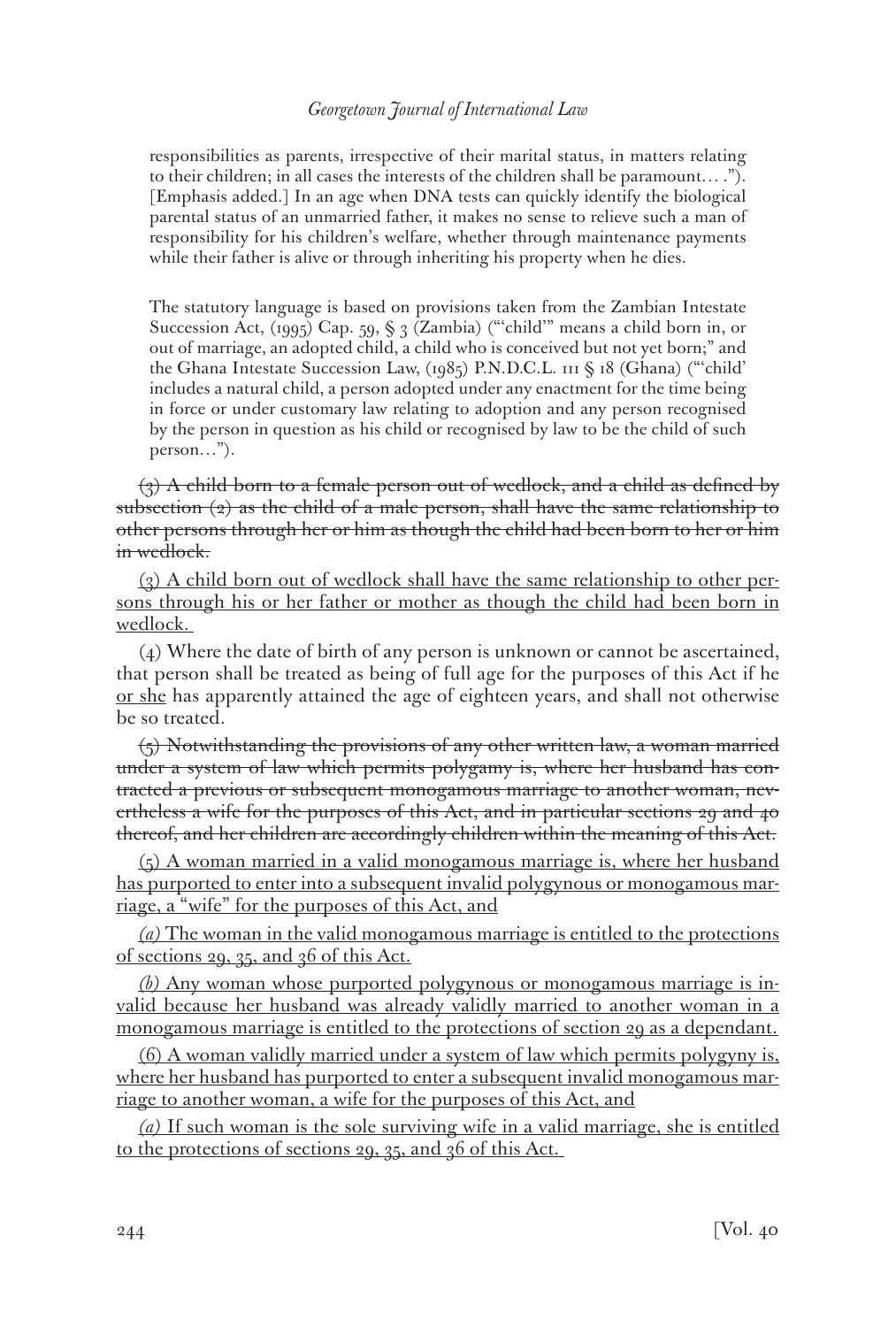*(b)* If there is more than one surviving wife in a valid polygynous marriage, each such wife is entitled to the protections of sections 29 and 40 of this Act.

*(c)* A woman whose purported monogamous marriage is invalid because her husband was already validly married to another woman is entitled to the protections of section 29 of this Act as a dependant.

 $(7)$  Where the deceased is a woman, a man whose marriage to the deceased woman is invalid because he took either of the actions described in subparagraphs (5) or (6) above is entitled to the protections of section 29 as a dependant.

(8) The children of any relationship described in subparagraphs  $(5)(b)$ ,  $(6)(c)$ , or  $(7)$  and the children of parents who never purported to marry each other, are entitled to the protections of section 29 as dependants and are also entitled to be treated as children with the same rights as all other children of the deceased.

The proposed changes to section 3 through the deletion of subsection  $(5)$  and the substitution of new subsections  $(5) - (8)$  are intended to preserve the legal effects of a valid monogamous marriage and of a valid polygynous marriage. They bring the Law of Succession Act into compliance with the Kenyan law defining valid and invalid marriages and setting criminal penalties for those who purport to enter into marriages that are legally invalid. See supra, pp. 176-77, for the relevant provisions in the: Marriage Act; Hindu Marriage and Divorce Act; African Christian Marriage and Divorce Act; Mohammedan Marriage, Divorce, and Succession Act; and the Penal Code.

Converting a monogamous marriage to a polygynous one is a particularly egregious violation of a woman's right to equality in marriage. Both the Human Rights Committee and the CEDAW Committee have recognized that laws permitting polygyny violate women's equality rights in marriage under the respective treaties. Thus in interpreting ICCPR article 23(4), providing the right to equality in marriage, the HRC states: "Polygamy violates the dignity of women. It is an inadmissible discrimination against women. Consequently, it should be definitely abolished wherever it continues to exist." Human Rights Committee, General Comment No. 28: Equality of rights between men and women, Article 3, para. 24, U.N. Doc. CCPR/C/21/Rev.1/Add.10 (Mar. 29, 2000), *available at* http://www2.ohchr. org/english/bodies/hrc/comments.htm [hereinafter HRC General Cmt. 28]. In interpreting CEDAW article  $16(i)$ , requiring equality in marriage law, its Committee also takes a strong stand: "Polygamous marriage contravenes a woman's right to equality with men, and can have such serious emotional and financial consequences for her and her dependants that such marriages ought to be discouraged and prohibited." Committee on the Elimination of Discrimination Against Women, General Recommendation No. 21, Equality in marriage and family relations, para. 14, U.N. Doc. A/49/38 at 1 (1994), *available at* http://www2.ohchr.org/ english/bodies/cedaw/comments.htm [hereinafter CEDAW General Rec. 21].

New section  $3(5)(a)$  seeks to prevent at least the loss of the wife's equal rights monogamous marriage, with its requirement that both spouses receive the same share of inheritance when the other dies. See the CEDAW Committee ruling: "There are many countries where the law and practice concerning inheritance and property result in serious discrimination against women. As a result of this uneven treatment, women may receive a smaller share of the husband's…property at his death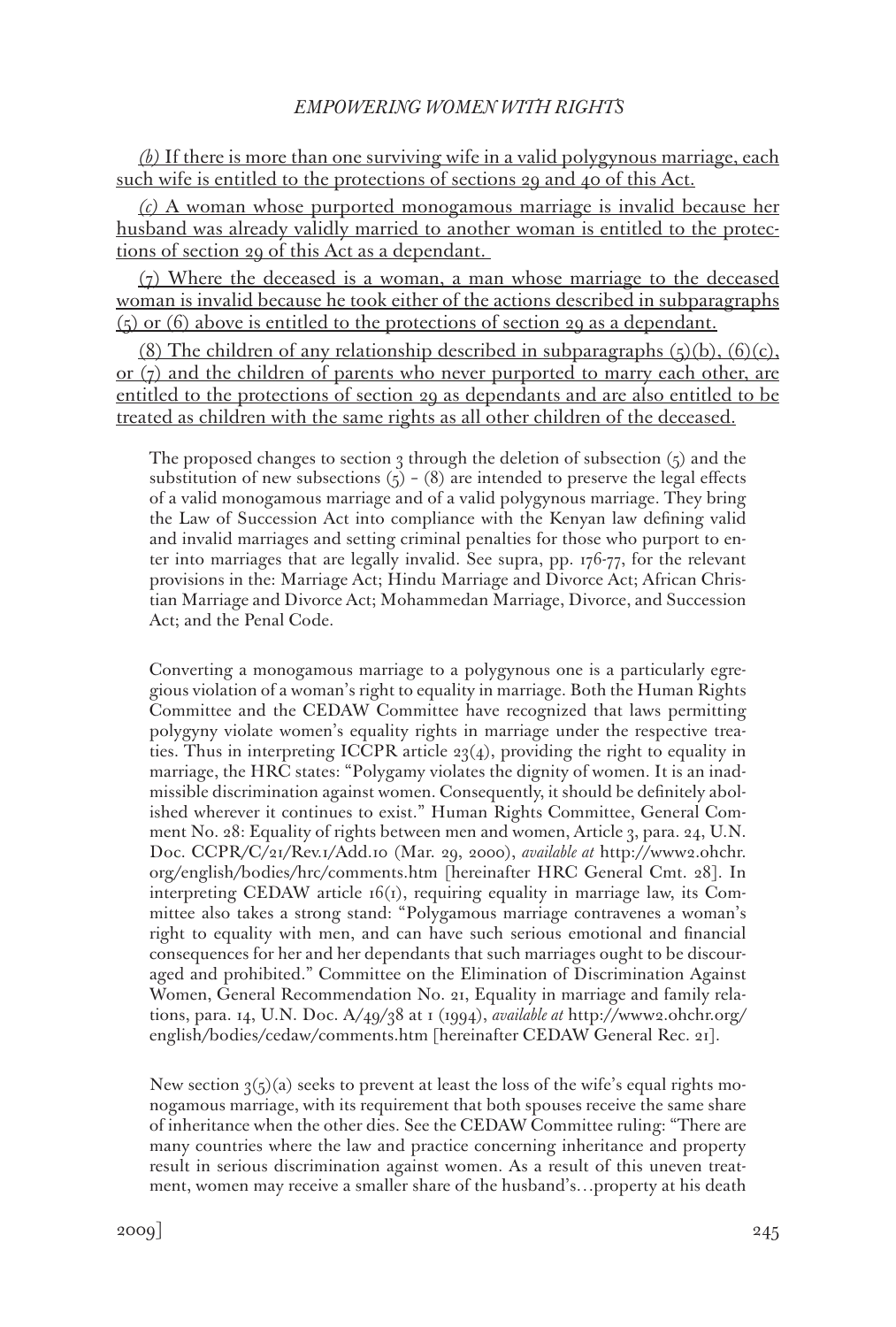than would widowers… . Such provisions contravene the Convention and should be abolished." CEDAW General Rec. 21, at para. 35. With the proposed amendments, sections 35 and 36 of the Act provide equal inheritance rights to both monogamous spouses. The proposed amendments to section 40 on inheritance rights in polygynous marriages seek to give wives with a shared husband more equal rights with him than they now have. However, these amendments cannot grant full equality between the husband and the wife in each polygynous marriage, because equal rights and responsibilities between the wife, who has entered one marriage, and a husband, who has entered more than one marriage, are mathematically impossible.

Similarly, the proposed new sections  $3(6)(a)$  and  $3(6)(b)$  seek to protect the legal effects of valid polygynous marriages for women whose husbands purported to marry other women monogamously while already legally married under a system of law permitting polygyny. In each situation, the spouses in the purported but invalid marriages are given protections as dependants under sections  $3(5)(b)$ ,  $3(6)$ (c), and  $\mathfrak{z}(7)$ . Finally, the proposed section  $\mathfrak{z}(8)$  ensures that any child of the deceased, whether or not his or her parents were married, will have the same protections under the Act as a child of married parents.

4. Law applicable to succession

(1) Except as otherwise expressly provided in this Act or by any other written law–

*(a)* succession to immovable property in Kenya of a deceased person shall be regulated by the law of Kenya, whatever the domicile of that person at the time of his <u>or her</u> death;

*(b)* succession to the movable property of a deceased person shall be regulated by the law of the country of the domicile of that person at the time of his or her death.

(2) A person who immediately before his or her death was ordinarily resident in Kenya shall, in the absence of proof of domicile elsewhere, be presumed to have been domiciled in Kenya at the date of death.

## PART II

#### *Wills Capacity*

## **5. Persons capable of making wills and freedom of testation**

(1) Subject to the provisions of this Part and Part III, any person who is of sound mind and not a minor may dispose of all or any of his <u>or her</u> free property by will, and may thereby make any disposition by reference to any secular or religious law that he or she chooses.

(2) A female person, whether married or unmarried, has the same capacity to make a will as does a male person.

(3) Any person making or purporting to make a will shall be deemed to be of sound mind for the purpose of this section unless he <u>or she</u> is at the time of executing the will, in such a state of mind, whether arising from mental or physical illness, drunkenness, or from any other cause, as not to know what he <u>or she</u> is doing.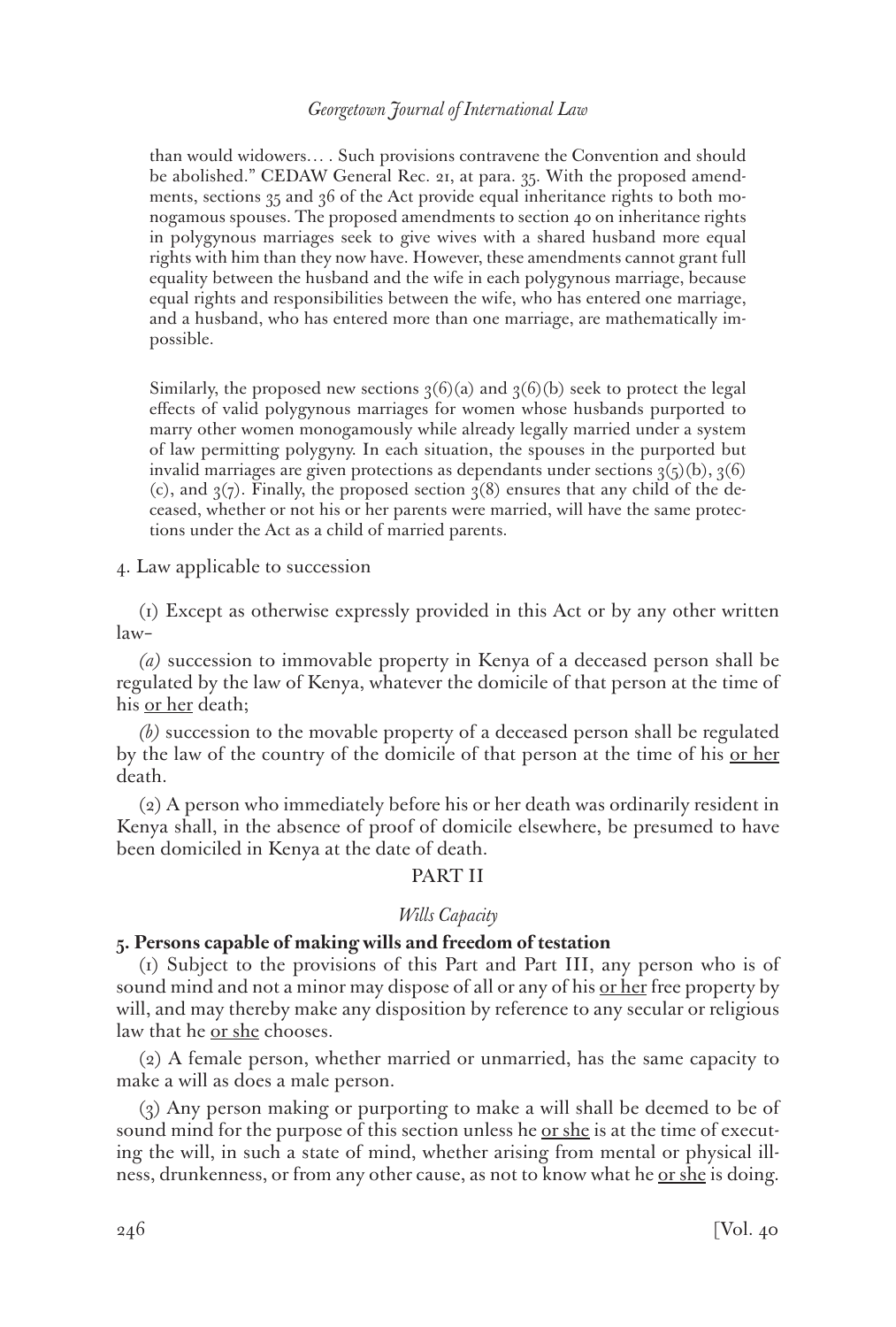(4) The burden of proof that a testator was, at the time he  $or she made any will,$ </u> not of sound mind, shall be upon the person who so alleges.

# **6. Appointment by will or executor**

A person may, by will, appoint an executor or executors.

## **7. Wills caused by fraud, coercion, importunity or mistake**

A will or any part of a will, the making of which has been caused by fraud or coercion, or by such importunity as takes away the free agency of the testator, or has been induced by mistake, is void.

# *Formalities*

# **8. Form of wills**

A will may be made either orally or in writing.

# **9. Oral wills**

(1) No oral will shall be valid unless -

*(a)* it is made before two or more competent witnesses; and

*(b)* the testator dies within a period of three months from the date of making the will:

Provided that an oral will made by a member of the armed forces or merchant marine during a period of active service shall be valid if the testator dies during the same period of active service notwithstanding the fact that he <u>or she</u> died more than three months after the date of making the will.

(2) No oral will shall be valid if, and so far as, it is contrary to any written will which the testator has made, whether before or after the date of the oral will, and which has not been revoked as provided by sections 18 and 19.

# **10. Proof of oral wills**

If there is any conflict in evidence of witnesses as to what was said by the deceased in making an oral will, the oral will shall not be valid except so far as its contents are proved by a competent independent witness.

## **11. Written wills**

No written will shall be valid unless–

*(a)* the testator has signed or affixed his or her mark to the will, or it has been signed by some other person in the presence and by the direction of the testator;

*(b)* the signature or mark of the testator, or the signature of the person signing for him <u>or her</u>, is so placed that it shall appear that it was intended thereby to give effect to the writing as a will;

*(c)* the will is attested by two or more competent witnesses, each of whom must have seen the testator sign or affix his <u>or her</u> mark to the will, or have seen some other person sign the will, in the presence and by the direction of the testator, or have received from the testator a personal acknowledgement of his <u>or her</u> signature or mark, or of the signature of that other person; and each of the witnesses must sign the will in the presence of the testator, but it shall not be necessary that more than one witness be present at the same time, and no particular form of attestation shall be necessary.

# **12. Incorporation of papers by reference**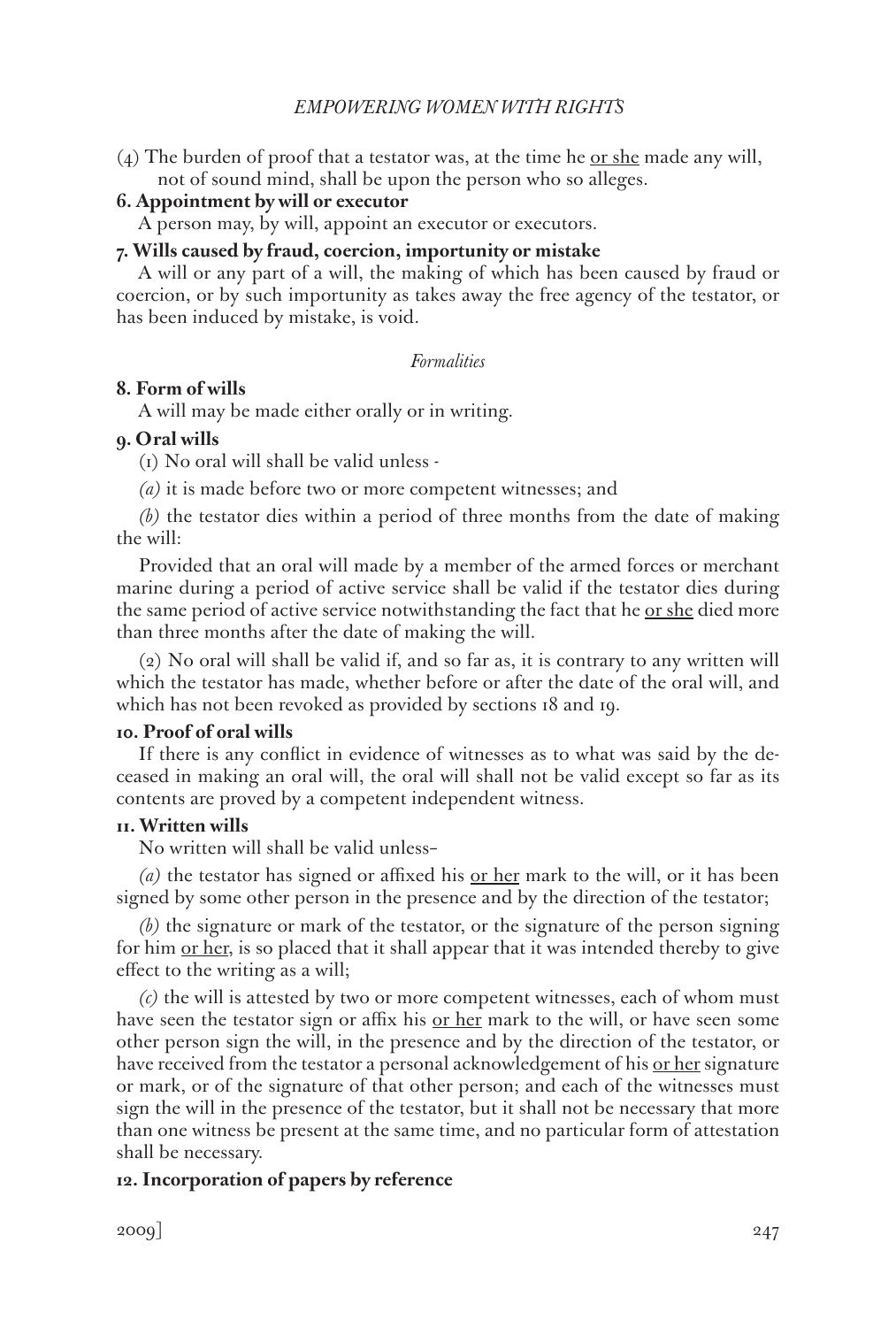If a testator, in a will or codicil, refers to another document then actually written, and expressing any part of his <u>or her</u> intentions, that document, where it is clearly identified as the document to which the will refers, shall be considered as forming part of the will or codicil in which it is referred to.

## **13. Effect of gift to attesting witness**

(1) A will shall not be considered as insufficiently attested by reason of any benefit thereby given, either by way of bequest or by way of appointment to any person attesting it, or to his or her spouse.

(2) A bequest to an attesting witness (including any direction as to payment of costs or charges) or a bequest to his or her spouse shall be void unless the will is also attested by at least two additional competent and independent witnesses, in which case the bequest shall be valid.

## **14. Witness not disqualified by being executor**

No person, by reason of his being an executor of a will, shall be disqualified as a witness to prove the execution of the will or to prove the validity or invalidity thereof.

## **15. Existing wills**

Notwithstanding the provisions of this Part, any written will executed before the commencement of this Act shall, whether the testator dies before or after the commencement of this Act, be treated as properly executed if it was executed according to the requirements of the law in force at the date of execution.

#### **16. Formal validity of other wills**

Notwithstanding the provisions of this Part, every will, whether of movable or immovable property, and whether executed before or after the commencement of this Act, shall be treated as properly executed if its execution conformed, either at the time of execution or at the time of the testator's death, to the law in force -

*(a)* in the state where it was executed; or

*(b)* in the state where the property is situated; or

*(c)* in the state where, at the time of its execution or the testator's death, he or she was domiciled; or

*(d)* in a state of which the testator was a national either at the time of its execution or on his or her death.

### *Revocation, Alteration and Revival*

#### **17. Will may be revoked or altered**

A will may be revoked or altered by the maker of it at any time when he or she is competent to dispose of his <u>or her</u> free property by will.

#### **18. Revocation of will**

(1) Save as provided by section 19, no will or codicil, or any part thereof, shall be revoked otherwise than by another will or codicil declaring an intention to revoke it, or by the burning, tearing or otherwise destroying of the will with the intention of revoking it by the testator, or by some other person at his <u>or her</u> direction.

(2) A written will shall not be revoked by an oral will.

## **19. Revocation of will by testator's marriage**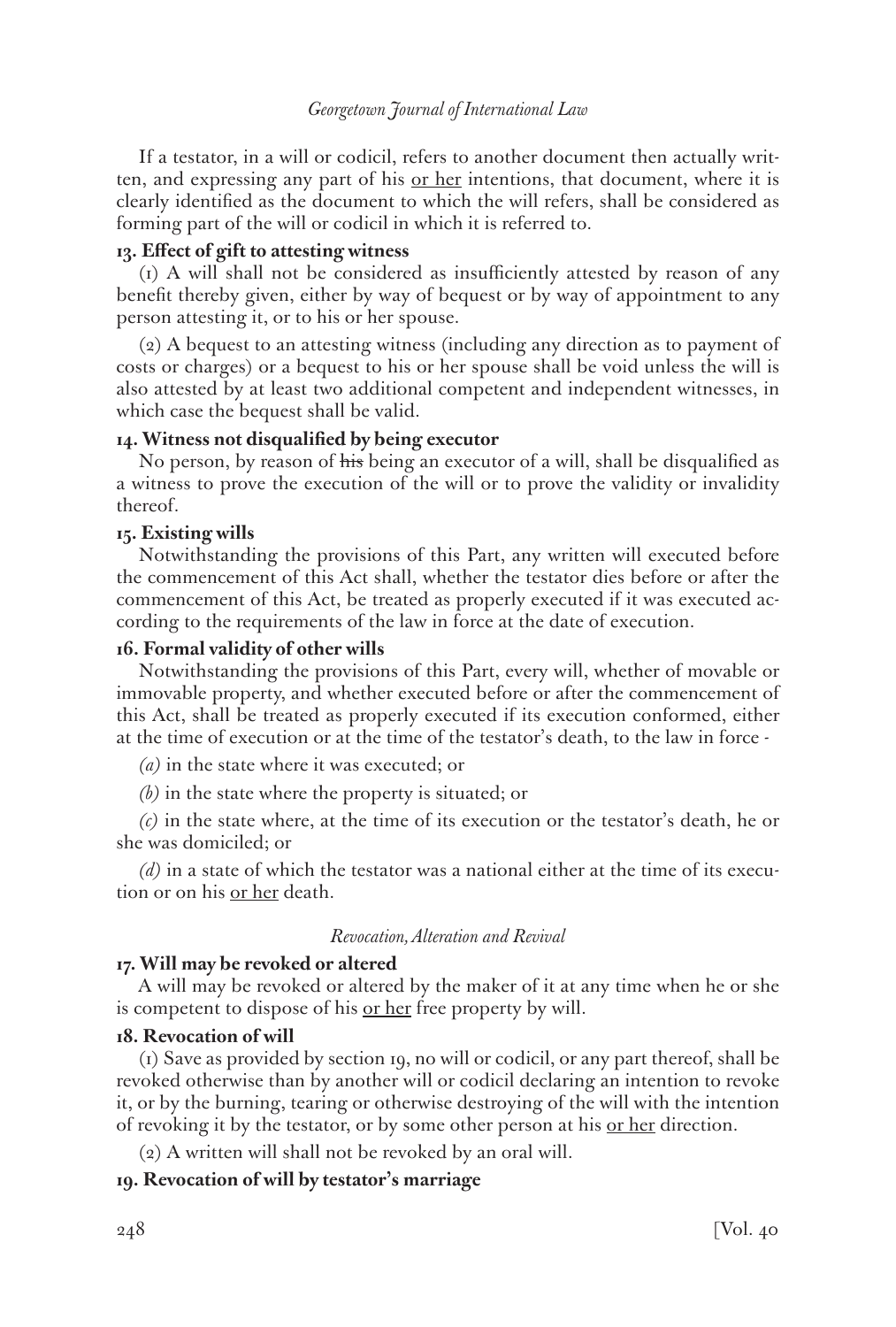A will shall be revoked by the marriage of the maker; but where a will is expressed to be made in contemplation of marriage with a specified person, it shall not be revoked by the marriage so contemplated.

## **20. Effect of obliteration, interlineation or alteration in will**

(1) No obliteration, interlineation or other alteration made in a written will after the execution thereof shall have any effect unless the alteration is signed and attested as a written will is required to be under section 11:

Provided that a will as so altered shall be deemed to be duly executed if the signature of the testator and the subscription of the witnesses is made in the margin or on some other part of the will opposite or near to the alteration, or is referred to in a memorandum written at the end or some other part of the will and so signed and attested.

(2) Where a typewritten or printed will purports to have been executed by the filling in of any blank spaces, there shall be a presumption that the will has been duly executed.

### **21. Revival of will**

(1) No will which has been in any manner wholly revoked shall be revived otherwise than by the re-execution thereof.

(2) Where only part of a will has been revoked, that part shall not be revived otherwise than by the re-execution thereof or by a subsequent will or codicil showing an intention to revive it.

#### *Construction*

### **22. Construction of wills.**

Wills shall be construed in accordance with the provisions of the First Schedule.

#### *Failure of Dispositions*

### **23. Failure of testamentary dispositions**

Testamentary gifts and dispositions shall fail by way of lapse or ademption in the circumstances and manner and to the extent provided by the Second Schedule.

#### *Election*

### **24. Election**

Beneficiaries under testamentary gifts or dispositions shall be put to election in the circumstances and manner and to the extent provided by the Third Schedule.

*Perpetuities, Remoteness and Accumulations*

**25.** (Repealed by No. 6 of 1984.)

# PART III

#### *Provisions for Dependants*

### **26. Provisions for dependants not adequately provided for by will or on intestacy**

Where a person dies after the commencement of this Act, and so far as succession to his <u>or her</u> property is governed by the provisions of this Act, then on the application by or on behalf of a dependant, the court may, if it is of the opinion

2009] 249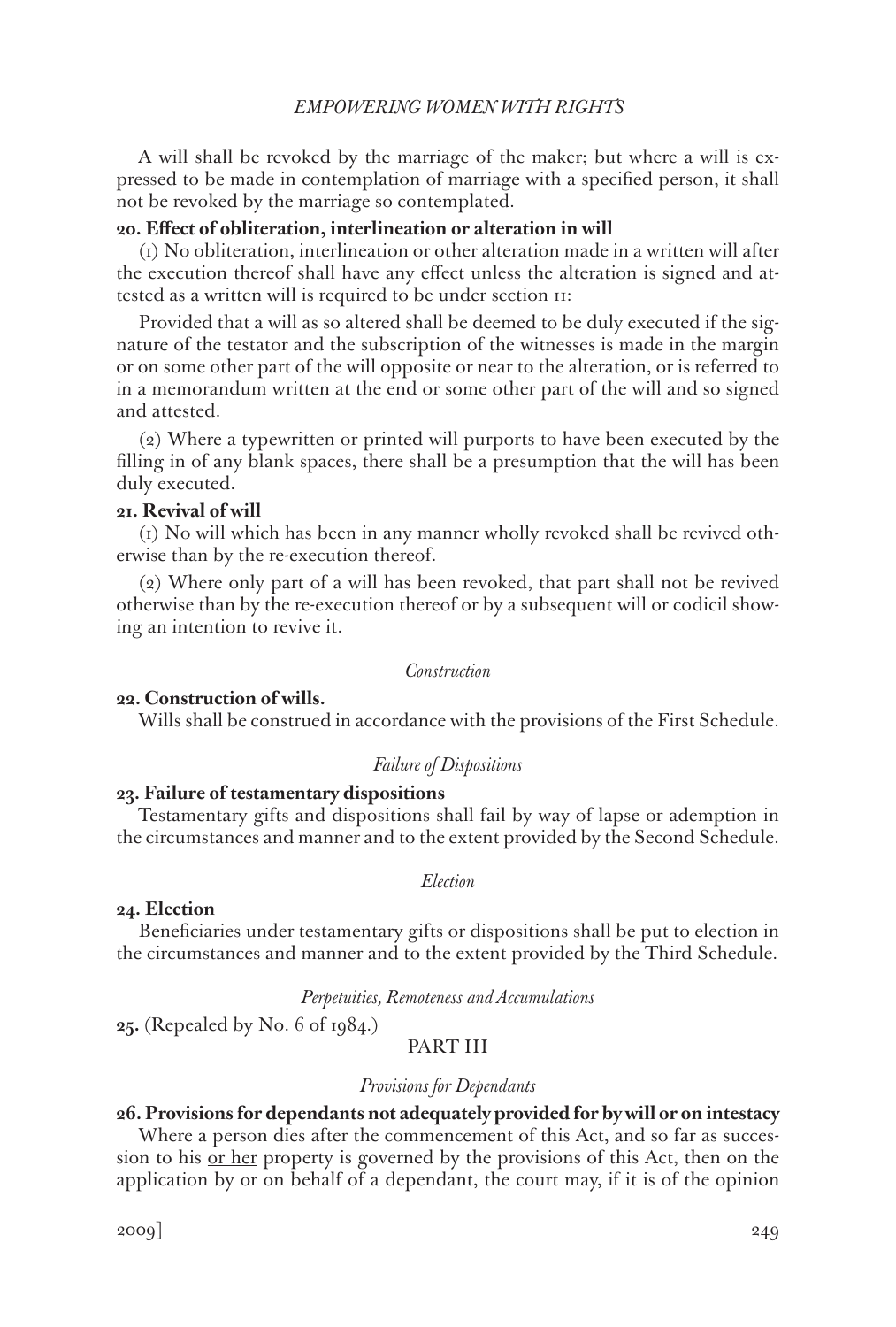that the disposition of the deceased's estate effected by his <u>or her</u> will, or by gift in contemplation of death, or the law relating to intestacy, or the combination of the will, gift and law, is not such as to make reasonable provision for that dependant, order that such reasonable provision as the court thinks fit shall be made for that dependant out of the deceased's net estate.

# **27. Discretion of court in making order**

In making provision for a dependant the court shall have complete discretion to order a specific share of the estate to be given to the dependant, or to make such other provision for him <u>or her</u> by way of periodical payments or a lump sum, and to impose such conditions, except that the order may not violate international and regional human rights treaties binding on Kenya, as it thinks fit. This discretion must be exercised on a sound legal and factual basis, consistent with the provisions of § 28 and § 29, and without any discrimination on the basis of sex, tribe, community, ethnicity, race, religion, creed, parents' marital status, or other prohibited classifications.

This proposed modification to section 27 is intended to clarify and expand the decision in Rono v. Rono, which requires that a judge's discretion be exercised in accordance with a sound legal and factual basis. Therefore, this provision explicitly prohibits courts from considering factors, such as sex, race, community, or other classifications that stem from assumptions based on gender or other stereotypes. Cf. Rono v. Rono, (2008) 1 KLR (G&F) 803 (Kenya), *available at* http://www.kenyalaw.org/CaseSearch/ (Civil Appeal 66 of 2002 (C.A. at Eldoret Apr. 29, 2005)).

# **28. Circumstances to be taken into account by court in making order**

In considering whether any order should be made under this Part, and if so what order, the court shall have regard to -

*(a)* the nature and amount of the deceased's property;

*(b*) any past, present or future capital or income from any source of the dependant;

*(c)* the existing and future means and needs of the dependant;

*(d)* whether the deceased had made any advancement or other gift to the dependant during his or her lifetime;

*(e)* the conduct of the dependant in relation to the deceased;

*(f)* the situation and circumstances of the deceased's other dependants and the beneficiaries under any will;

*(g*) the general circumstances of the case, including, so far as can be ascertained, the testator's reasons for not making provision for the dependant.

## **29. Meaning of dependan**t

For the purposes of this Part, **"dependant"** means–

*(a)* the wife or wives spouse or spouses, or former wife or wives spouse or spouses, and all the children of the deceased whether or not maintained by the deceased immediately prior to his <u>or her</u> death and whether born in or out of wedlock;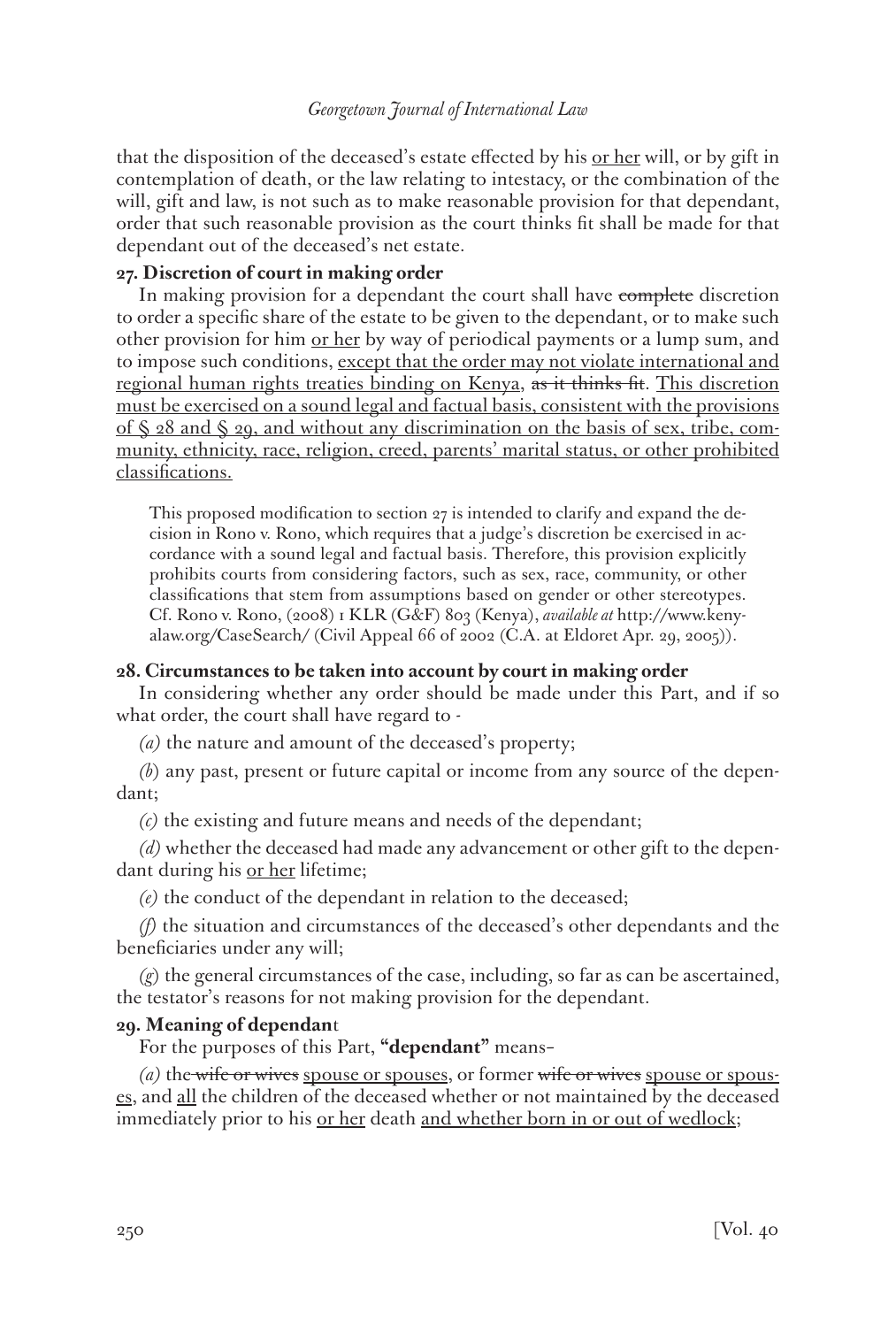*(b)* any person who is party to an invalid monogamous marriage or to an invalid polygynous marriage with the deceased, as defined in section  $q(t)$ , who was being maintained by the deceased immediately prior to his or her death;

*(c)* such of the deceased's parents, step-parents, grand-parents, grandchildren, step-children, children whom the deceased had taken into his or her family as his or her own, brothers and sisters, and half-brothers and half-sisters, as were being maintained by the deceased immediately prior to his <u>or her</u> death; and.

(c) where the deceased was a woman, her husband if he was being maintained by her immediately prior to the date of her death.

The proposed changes to section 29 omit unnecessarily gender-specific language, as well as the unnecessary difference in treatment between husbands (who are considered dependants only if they are being maintained by their wives immediately prior to her death) and wives (who are assumed to be dependants). Accordingly, men will now have full equality with women, as international human rights law also requires. See, e.g., ICCPR, supra p. 174, at art. 26 (prohibiting discrimination based on sex). These revisions also make clear that a woman's children are her dependants, just as is the case for men's children. The new subsection (b) permits persons whose marriages are invalid to receive protection as dependants, as do their children under revised subsection (a).

## **30. Limitation of time**

No application under this Part shall be brought after a grant of representation in respect of the estate to which the application refers has been confirmed as provided by section 71.

## PART IV

#### *Gifts in Contemplation of Death*

## **31. Characteristics**

A gift made in contemplation of death shall be valid, notwithstanding that there has been no complete transfer of legal title, if -

*(a)* the person making the gift is at the time contemplating the possibility of death, whether or not expecting death, as the result of a present illness or present or imminent danger; and

*(b)* a person gives movable property (which includes any debt secured upon movable or immovable property) which he <u>or she</u> could otherwise dispose of by will; and

*(c)* there is delivery to the intended beneficiary of possession or the means of possession of the property or of the documents or other evidence of title thereto; and

*(d)* a person makes a gift in such circumstances as to show that he or she intended it to revert to him <u>or her</u> should he or she survive that illness or danger; and

(e) the person making that gift dies from any cause without having survived that illness or danger; and

*(f)* the intended beneficiary survives the person who made the gift to him or her: Provided that–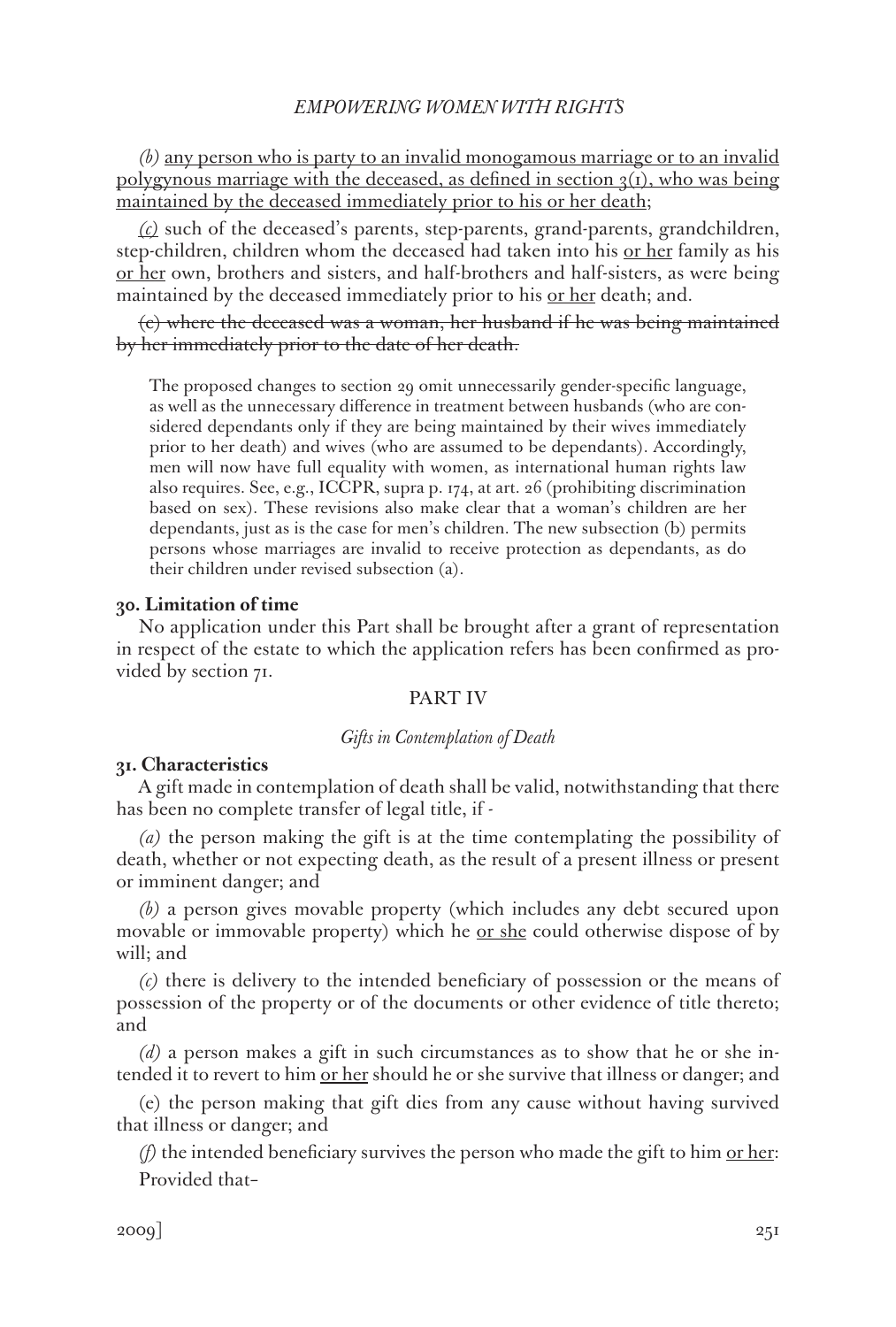(i) no gift made in contemplation of death shall be valid if the death is caused by suicide;

(ii) the person making the gift may, at any time before his or her death, lawfully request its return.

# PART V

# *Intestacy*

# **32. Excluded property**

The provisions of this Part shall not apply to -

(a) agricultural land and crops thereon; or

(b) livestock,

situated in such areas as the Minister may, by notice in the Gazette, specify.

# **32. Agricultural Land**

(1) The provisions of this Part shall govern the devolution of rights to certain agricultural land, as defined in subsection  $q(t)$ , situated in such areas as the Minister may, by notice in the Gazette, specify; and subsections  $(2)$ ,  $(3)$ , and  $(4)$  of this section, as the case may be, specify how the Law of Succession Act shall apply to the agricultural land in question.

(2) Where the matrimonial home is located on agricultural land that is registered pursuant to The Registered Land Act, Cap. 300 (2006) or any other written law, the law applicable to the distribution on intestacy as set forth in this Part shall apply.

(3) Where the matrimonial home is located on specified agricultural land that is not registered pursuant to The Registered Land Act, Cap. 300 (2006) or any other written law, the law applicable to the distribution of the estate on intestacy as set forth in this Part, including sections  $35, 36, 38, 40, 41, 42,$  and  $42A$ , shall apply, as modified, where necessary, by the substitution of use rights for ownership rights as follows:

*(a)* the surviving spouse of the deceased is entitled to the use rights or other rights held by the deceased in such agricultural land; or, if no spouse is surviving,

*(b)* all children of the deceased are entitled to the use rights or other rights held by the deceased in such agricultural land in equal shares; and

*(c)* for the avoidance of doubt, both a surviving husband and a surviving wife have a use right in the matrimonial home upon the death of the other.

(4) Where the matrimonial home is located on partly registered land and partly unregistered agricultural land, the law applicable to the distribution on intestacy as set forth in this Part shall apply to any portion of the matrimonial home that is located on registered land as set forth in subsection  $(2)$  above, and the law applicable to the distribution on intestacy as set forth in this Part shall apply to any portion of the matrimonial home that is located on unregistered land as set forth in subsection (3) above.

(5) The Minister shall conduct a study to determine the number of women and men on unregistered agricultural land and help them to register the land in the names of both husband and wife, with a view to reducing the amount of agricul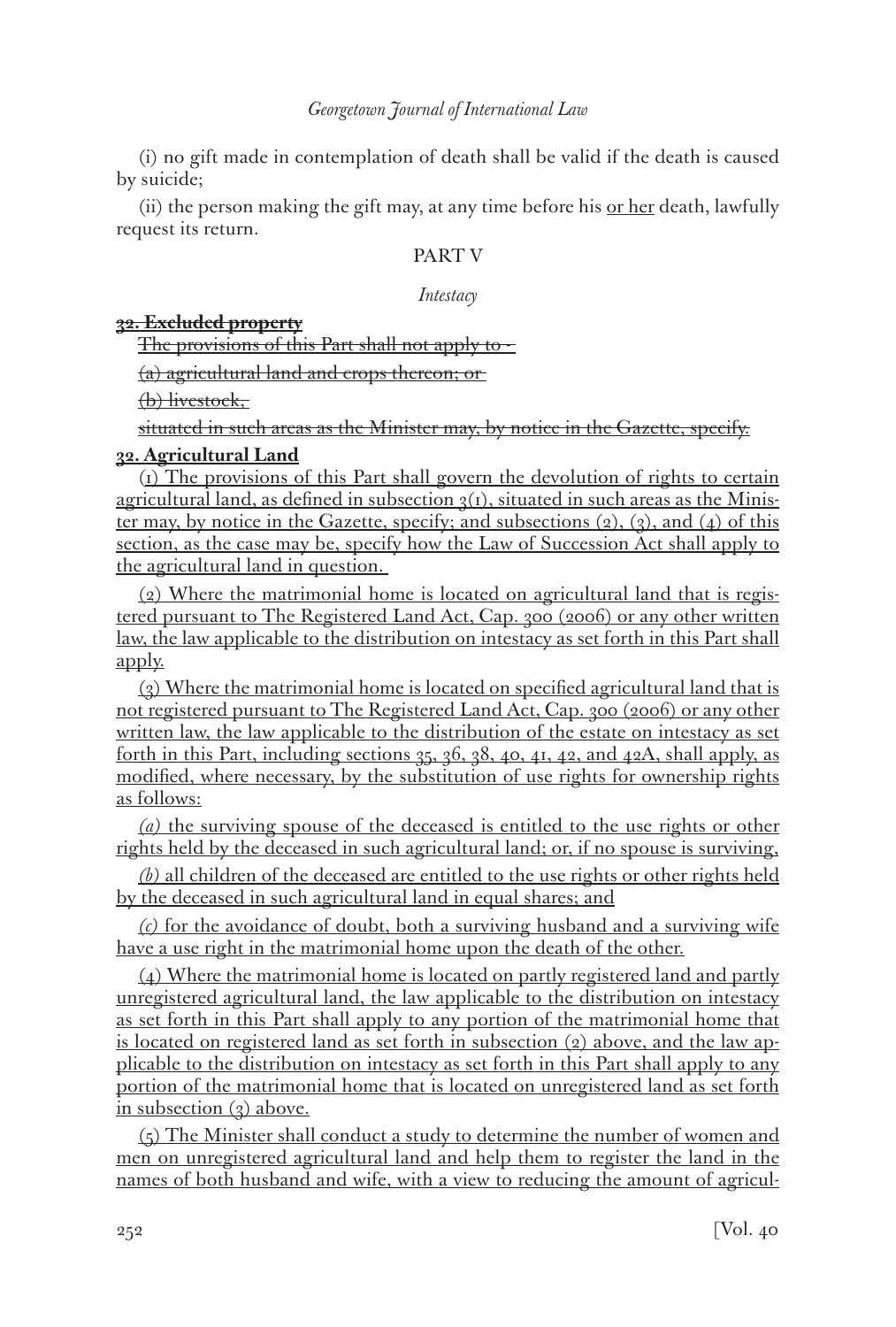tural land in the areas designated by the Schedule to the Attorney General's order under paragraph (b) repealed section 32 of the Act, within one year of the [date of assent].

(6) The purpose of the program required by subsection  $(5)$  is to enable the greatest possible number of surviving spouses to have clear registration records of the fact that they co-own their matrimonial home, and the Minister shall take this intended purpose into account in issuing the orders required by this section.

 $(7)$  The Minister shall issue a new order under subsection (1) to replace L.N.  $94$ of 1981 within one year of the [date of assent]; the new order shall clearly identify the boundaries of all registered and non-registered land within each of the twelve districts now listed (West Pokot, Turkana, Marsabit, Samburu, Isiolo, Mandera, Wajir, Garissa, Tanu River, Lamu, Kajiado, and Narok) so that judges and magistrates can easily determine whether to apply subsection  $(2)$ ,  $(3)$ , or  $(4)$  of this section in intestacy proceedings.

(8) The Minister shall annually amend the order required by subsections (1) and  $(7)$ , after reviewing the land areas newly registered during the preceding year and ensuring that the order clearly marks the relevant boundaries within the districts of newly registered land.

## **33. Law applicable to excluded property.**

The law applicable to the distribution on intestacy of the categories of property specified in section 32 shall be the law or custom applicable to the deceased's community or tribe, as the case may be.

The proposed amendment to section 32 and deletion of section 33 eliminate the exceptions for unregistered agricultural gazetted lands, crops, and livestock, and make those lands, crops, and livestock subject to Part V relating to intestacy, rather than to customary law. Where land is not registered, in lieu of customary law, the amended Act would grant the surviving spouse of the deceased the use rights or other rights that the deceased held in the land, thus ensuring that asurviving widow and widower will have equal use rights, without regard to their sex. All children would also inherit such use rights in equal shares, without regard to their gender or the marital status of their parents. By eliminating the circumstances in which sex-discriminatory customary law is to be applied, this amendment implements the court's holding in In Re Estate of Lerionka Ole Ntutu (Deceased), *available at* http://www.kenyalaw.org/CaseSearch/ (Succession Cause 1263 of 2000 (High Ct. at Nairobi Nov. 19, 2008)), in which the High Court found that insofar as Section 32 of the Law of Succession Act would permit the application of any customary law that would abrogate the right of daughters to inherit the estate of a father on an equal basis with sons, such provision is "repugnant to justice and morality" and therefore may not be applied. See The Judicature Act, (2004) Cap. 8  $\S$  3(2). In doing so, the High Court invoked Sections  $82(1)$  and  $82(3)$  of Kenya's Constitution, Article 1 of CEDAW, Article 18(3) of the African Charter, and the Court of Appeal's decision in Rono v. Rono.

In keeping with this ruling, the amended provisions would abrogate as far as possible the application of customary law in matters of inheritance because such law typically discriminates against women and violates their equality rights under international and regional human rights law. While the amendments would preserve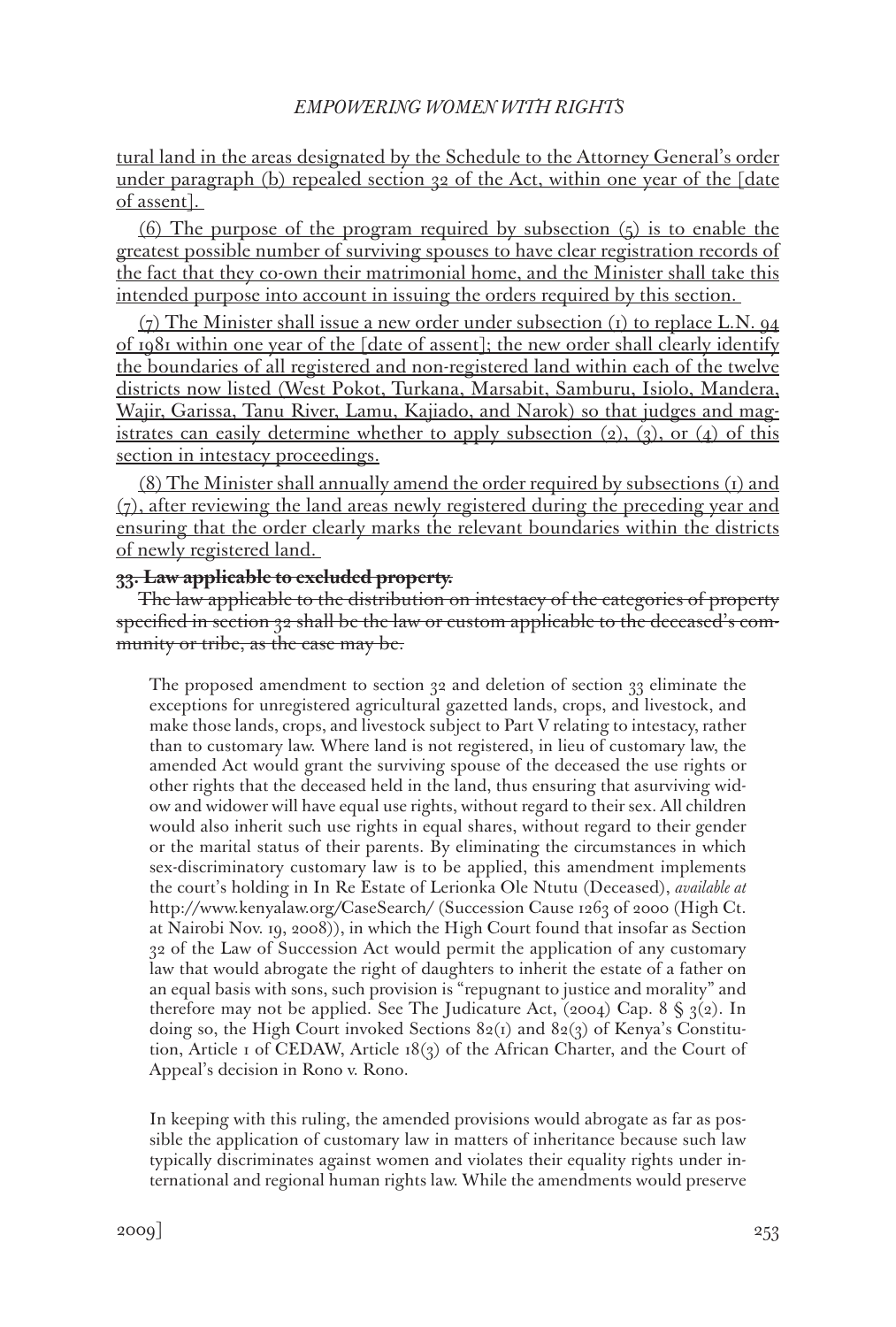the customary principle of "use rights" on non-registered land, they would require that women and men have equal use rights. By the Kenyan government's own admission, the Law of Succession "denies a woman any interest in her husband's agricultural land, crops and livestock in cases where the husband dies intestate and is resident in an area gazetted by the minister or has interests in communally owned land, where customary law does not allow women to inherit." Republic of Kenya, Combined Fifth and Sixth Periodic Reports to the CEDAW Committee, para. 184, U.N. Doc. CEDAW/C/KEN/6 (Oct. 16, 2006), available at http:// www.un.org/womenwatch/daw/cedaw/reports.htm#k [hereinafter Kenya 2006 CEDAW Report]. Additionally, custom may place restrictions on the kinds of animals women are allowed to own. Telephone Interview with Claris Ogangah-Onyango, Senior Legal Counsel, FIDA Kenya, in Nairobi, Kenya (Feb. 25, 2008). Therefore, it is particularly problematic for women if those items are governed by customary law.

As observed by the High Court in In Re Estate of Lerionka Ole Ntutu (Deceased), international human rights law does not allow customary law to discriminate against women's rights to equality and dignity. Indeed, General Comment 28 to the ICCPR instructs state parties to "ensure that traditional, historical, religious or cultural attitudes are not used to justify violations of women's right to equality before the law and to equal enjoyment of all Covenant rights." HRC General Cmt. 28, supra p. 182, at para. 5. Also, CEDAW article  $2(f)$  obligates state parties to "take all appropriate measures, including legislation, to modify or abolish existing laws, regulations, customs, and practices which constitute discrimination against women...." CEDAW, supra pp. 177-78, at art. 2(f). See also CEDAW, supra pp. 177-78, at arts. 15, 16(1); CEDAW General Rec. 21, supra p. 183, at paras. 17, 34-35. The African Charter likewise requires that "[t]he State shall ensure the elimination of every discrimination against women and also ensure the protection of the rights of the woman and the child as stipulated in international declarations and conventions." African Charter, supra p. 4, at art. 18(3). Therefore, the Kenyan government has an affirmative obligation to eliminate the application of discriminatory customary law to inheritance issues.

Some of the agricultural lands listed in the Gazette notice required by current section 32 have actually been privatized, and, indeed, based upon the Clinic/ FIDA-Kenya interviews, the people who live on those lands desire that they be privatized. Thus, these lands and the crops and livestock they sustain should no longer be excluded from the national succession law. Masore Nyang'au, a Nairobi Advocate, explained that "a lot of agricultural land in Kenya, like the Masai now have title, so where people used to [own] land communally [it] should now be under the Succession Law." Interview with Masore Nyang'au, Advocate, in Nairobi, Kenya (Apr. 1, 2008).

## **34. Meaning of intestacy**

A person is deemed to die intestate in respect of all his or her free property and in respect of all his or her use rights on unregistered agricultural land of which he or she has not made a will which is capable of taking effect.

# **35. Where intestate has left one surviving spouse and child or children**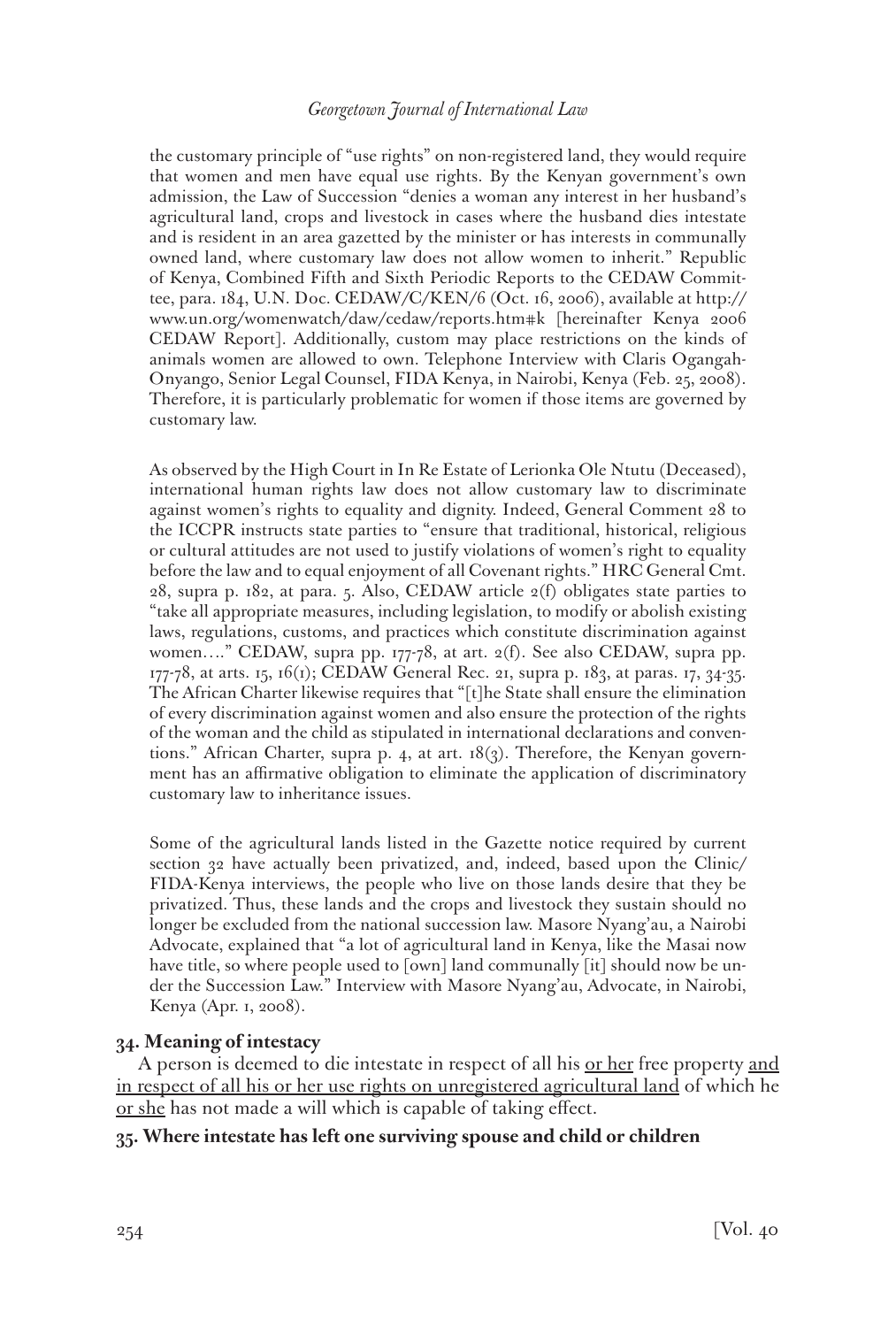(1) Subject to the provisions of <u>subsection 35(3)</u> and section 40 below, where an intestate has left one surviving spouse and a child or children, the surviving spouse shall be entitled to–

*(a)* the personal and household effects of the deceased absolutely; and

*(a)* the entire matrimonial home and personal and household effects of the deceased absolutely; and

*(b)* a life interest in the whole residue of the net intestate estate:

Provided that, if the surviving spouse is a widow, that interest shall determine upon her re-marriage to any person.

*(b)* one-third of the residue estate absolutely.

(2) A surviving spouse shall, during the continuation of the life interest provided by subsection  $(t)$ , have a power of appointment of all or any part of the capital of the net intestate estate by way of gift taking immediate effect among the surviving child or children, but that power shall not be exercised by will nor in such manner as to take effect at any future date.

(2) Subject to the provisions of subsection  $35(3)$  and section 40 below, the surviving child or children shall be entitled to share equally in the remaining twothirds of the residue estate; and for each minor child, his or her portion of the residue estate shall be held in trust by his or her parent, guardian, or caretaker until he or she reaches full age.

(3) Where the deceased has left one surviving spouse and a child or children, and the entire estate is worth 100,000 shillings or less, the surviving spouse shall be entitled to the entire residue estate absolutely.

(4) The Minister may, by order in the Gazette, vary the amount specified in subsection  $(3)$ .

(3) Where any child considers that the power of appointment under subsection  $\langle 2 \rangle$  has been unreasonably exercised or withheld, he or, if a minor, his representative may apply to the court for the appointment of his share, with or without variation of any appointment already made.

(4) Where an application is made under subsection (3), the court may award the applicant a share of the capital of the net intestate estate with or without variation of any appointment already made, and in determining whether an order shall be made, and if so what order, shall have regard to -

*(a)* the nature and amount of the deceased's property;

*(b)* any past, present or future capital or income from any source of the applicant and of the surviving spouse;

*(c)* the existing and future means and needs of the applicant and the surviving spouse;

*(d)* whether the deceased had made any advancement or other gift to the applicant during his lifetime or by will;

*(e)* the conduct of the applicant in relation to the deceased and to the surviving spouse;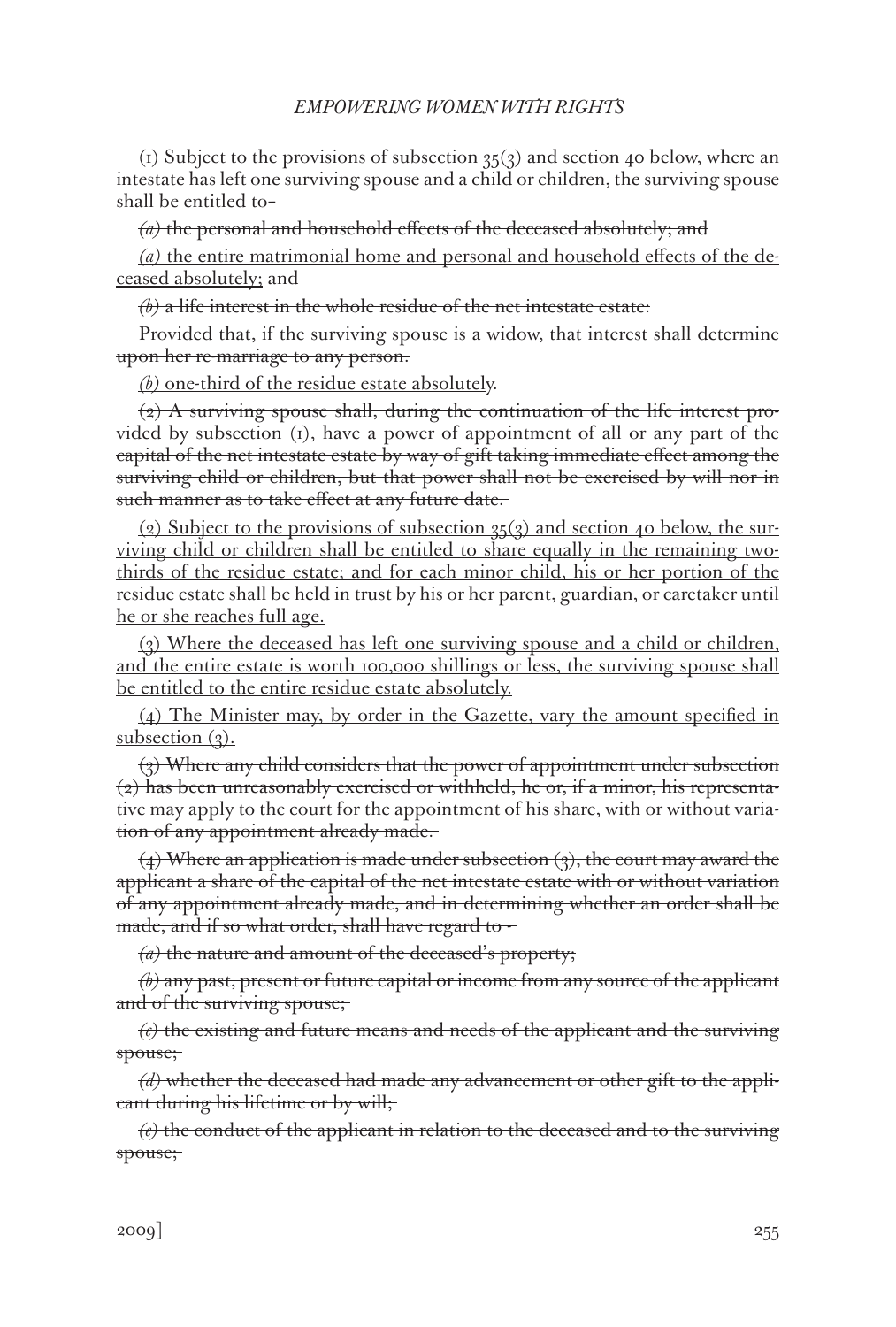*(f)* the situation and circumstances of any other person who has any vested or contingent interest in the net intestate estate of the deceased or as a beneficiary under his will if any; and

*(g)* the general circumstances of the case including the surviving spouse's reasons for withholding or exercising the power in the manner in which he or she did, and any other application made under this section.

 $(5)$  Subject to the provisions of sections 41 and 42 and subject to any appointment or award made under this section, the whole residue of the net intestate estate shall on the death, or, in the case of a widow, re-marriage, of the surviving spouse, devolve upon the surviving child, if there be only one, or be equally divided among the surviving children.

Revised section 35(1) gives the surviving spouse an absolute interest in the entire matrimonial home, personal and household effects, and one-third of the residue estate, rather than a mere life interest in the home and an absolute interest only in the personal and household effects. The granting of an absolute interest in the matrimonial home recognizes the surviving spouse's contributions to the marriage and household and protects widows against property grabbing and forced eviction. Amended section  $35(1)$  gives the surviving spouse ownership and control over the matrimonial home, personal and household effects, and one-third of the residue estate so that she or he may use the property as a resource to provide for her or his family. This provision recognizes that a surviving spouse is more likely to look after his or her children than anyone else and will reduce intra-family conflicts and controversy over the property. Granting an absolute interest in the matrimonial home and one-third of the residue estate also protects an adult surviving spouse from being subject to oversight by children or a court as sections  $35(3)$ ,  $35(4)$ , and 37 now permit. See Interview with Leah Kiguatha, LL.M. candidate and Leadership and Advocacy for Women in Africa fellow at Georgetown University Law Center, in Washington, D.C. (February 22, 2008) ("When I was in court and saw someone from my neighborhood, I introduced myself to a woman my mom's age. She said, 'It's so unfair that I have to get my children's permission to do something to the land.'").

Under revised section  $35(2)$ , the children will also inherit immediately in equal shares so that they will be protected under the Act. For example, where there are two children, each will take 50% of the remaining two-thirds of the residue estate, which equals one-third of the residue estate for each child.

This section is modeled after the succession laws of Ghana, Zimbabwe, and South Africa, which give the surviving spouse and children an immediate and absolute interest in the decedent's estate. See Intestate Succession Law, (1985) P.N.D.C.L.  $111$  §§ 3-5, 14 (Ghana) (providing that a surviving spouse and child inherit "household chattels", the "house", and "the residue of the estate", "in equal shares" "where two or more people are entitled to a share");

Administration of Estates Act, (2001) Cap. 6:01 § 68(F)(2)(b)-(d) (Zimbabwe) (in Part IIIA, "Estates of Persons Subject to Customary Law," providing that "(b) where the deceased person was a man and is survived by two or more wives and had one or more children  $-$  (i) one-third of the net estate should be divided be-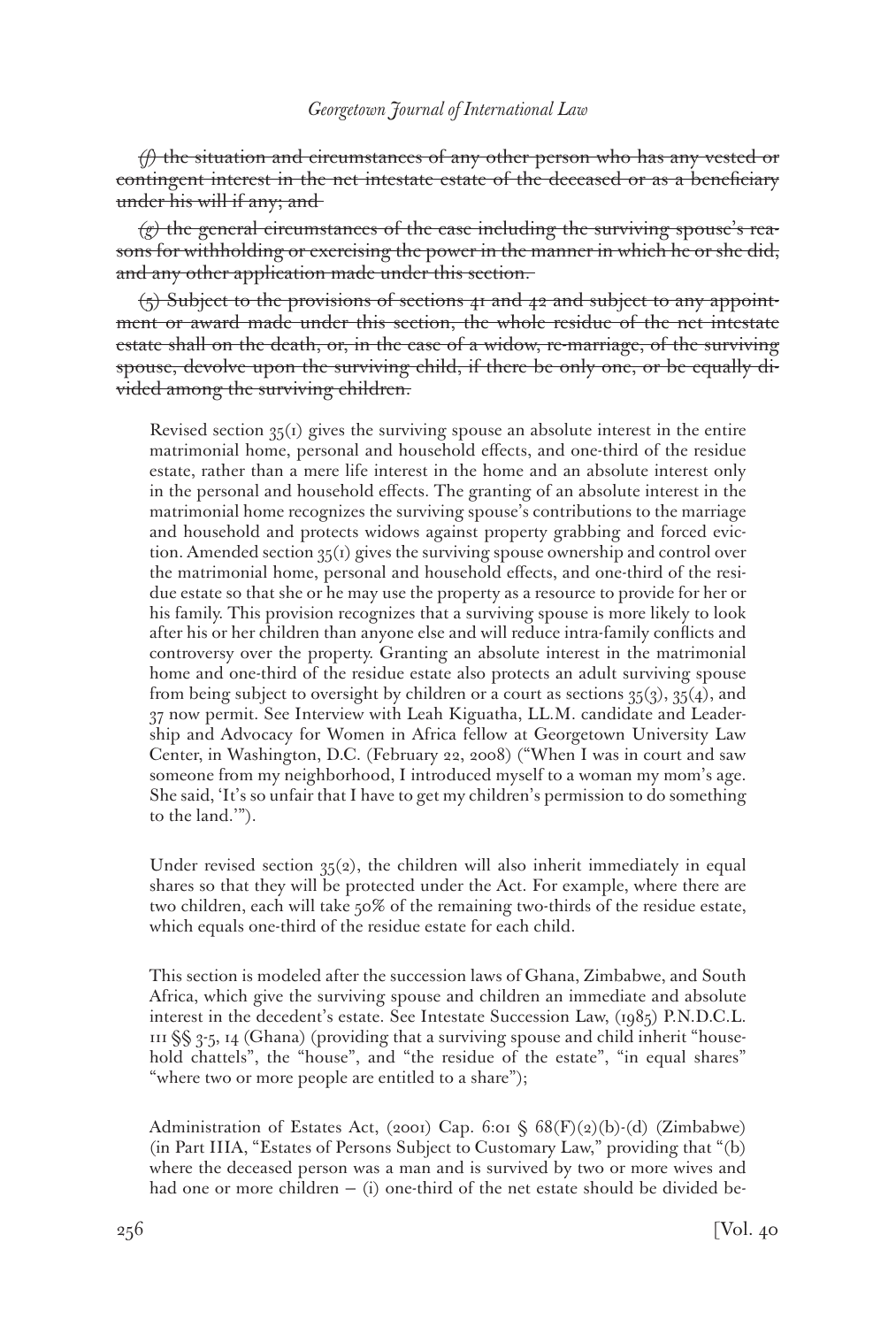tween the surviving wives in the proportions two shares to the first or senior wife and one share to the other wife or each of the other wives, as the case may be; and (ii) the remainder of the estate should devolve upon  $- A$ . his child; or B. his children in equal shares; as the case may be, and any of their descendants per stirpes; (c) where the deceased person was a man and is survived by two or more wives, whether or not there are any surviving children, the wives should receive the following property, in addition to anything they are entitled to under paragraph (b )— (i) where they live in separate houses, each wife should get ownership of, or, if that is impracticable, a usufruct over, the house she lived in at the time of the deceased person's death, together with all the household goods in that house; (ii) where the wives live together in one house at the time of the deceased person's death, they should get joint ownership of or, if that is impracticable, a joint usufruct over, the house and the household goods in that house; (d) where the deceased person is survived by one spouse and one or more children, the surviving spouse should get – (i) ownership of or, if that is impracticable, a usufruct over, the house in which the spouse lived at the time of the deceased person's death, together with all the household goods in that house; and (ii) a share in the remainder of the net estate determined in accordance with the Deceased Estates Succession Act . . ."), available at http://www.parlzim.gov.zw/cms/Acts/Title06\_SUCCESSION\_AND\_ INSOLVENCY/ADMINISTRATION\_OF\_ESTATES\_ACT\_6\_01.pdf;

Deceased Estates Succession Act, (1997) Cap. 6:02 § 3A (Zimbabwe) (providing that "The surviving spouse of every person who … dies wholly or partly intestate shall be entitled to receive from the free residue of the estate— (a) the house or other domestic premises in which the spouses or the surviving spouse, as the case may be, lived immediately before the person's death, and (b) the household goods and effects..."; under id.  $\zeta_3(a)$ -(b), the deceased spouse inherits a share equal to that of each of the children from the residue of the deceased's estate), available at http://www.parlzim.gov.zw/cms/Acts/Title06\_SUCCESSION\_AND\_INSOL-VENCY/DECEASED\_ESTATES\_SUCCESSION\_ACT\_6\_02.pdf [hereinafter Zimbabwe Deceased Estates Succession Act];

Intestate Succession Act, No. 81 (1987) (South Africa) (providing that "(1) If…a person…dies intestate…and…is survived by a spouse as well as a descendant – (i) such spouse shall inherit a child's share of the intestate estate… and (ii) such descendant shall inherit the residue (if any) of the intestate estate...");

Reform of Customary Law of Succession and Regulation of Related Matters Act, No. 11 (2009), 526 GOVERNMENT GAZETTE No. 32147 (21 Apr. 2009) §2(1) (South Africa) ("The estate…of any person who is subject to customary law who dies after the commencement of this Act and whose estate does not devolve in terms of that person's will, must devolve in accordance with the law of intestate succession as regulated by the Intestate Succession Act . . . ."), available at http:// www.info.gov.za/view/DownloadFileAction?id=99544.

This revised section  $35(2)$  protects the children of the deceased, in addition to the protection available under Section 26, which gives courts discretion to provide for dependants who are not reasonably provided for under the law of intestacy. The Children Act, Cap. 8 (2001), also provides protection by requiring that "[i]n all actions concerning children, whether undertaken by public or private social welfare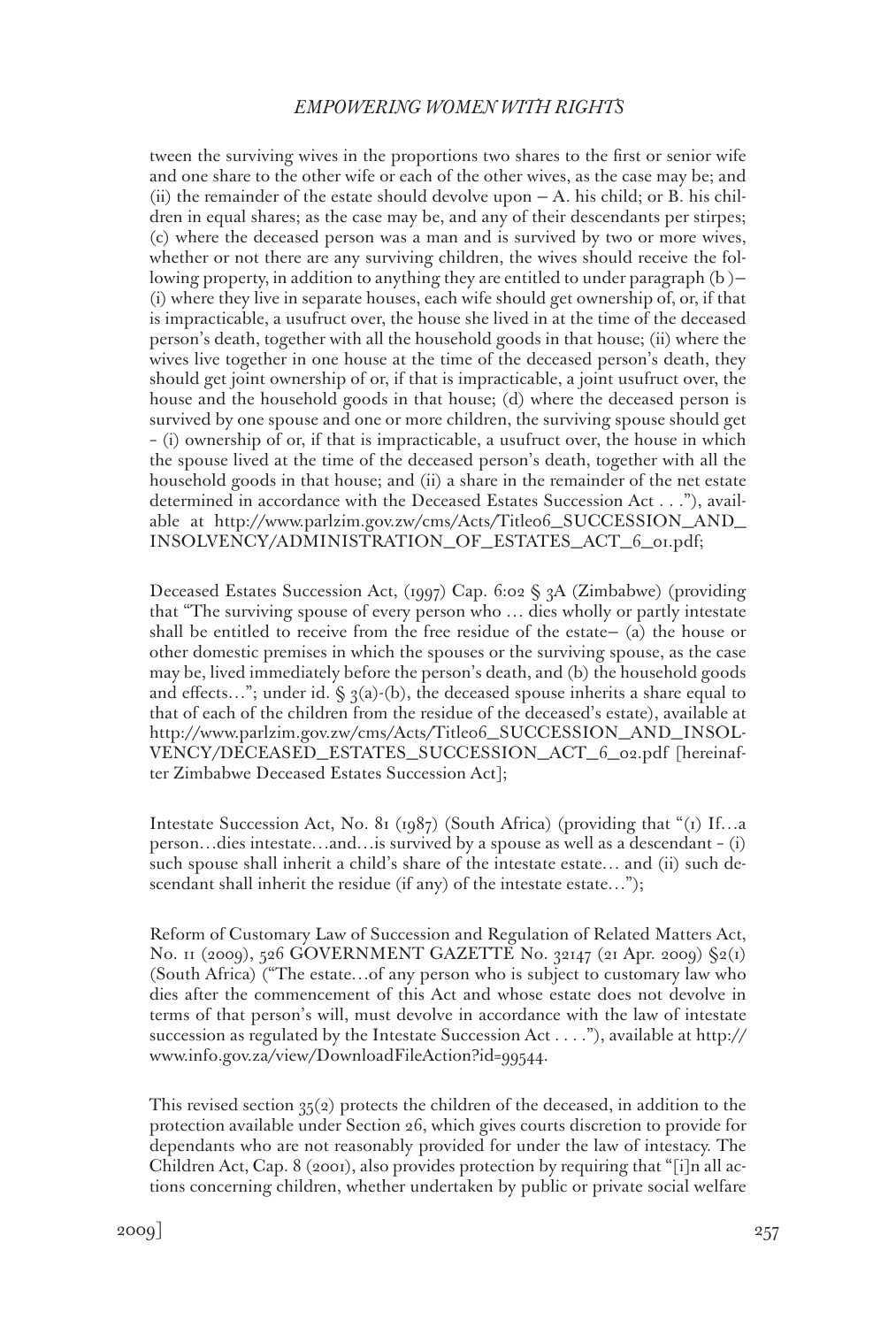institutions, courts of law, administrative authorities or legislative bodies, the best interests of the child shall be a primary consideration." Children Act, (2001) Cap. 8 art. 4, para. 2 (Kenya).

The proviso to current subsection  $35(1)$  that denies a widow the right to her home upon remarriage has been deleted so that widows will be treated equally with widowers. Kenya is required by international law and treaties to which it is a party to enact laws that guarantee equal treatment of widows and widowers and nondiscrimination on the basis of gender. *See, e.g.*, CEDAW, supra pp. 177-78, at arts. 16(1) (c), (h) ("States Parties shall take all appropriate measures to eliminate discrimination against women in all matters relating to marriage and family relations and in particular shall ensure, on a basis of equality of men and women…(c) The same rights and responsibilities during marriage and at its dissolution; …(h) The same rights for both spouses in respect of the ownership, acquisition, management, administration, enjoyment and disposition of property, whether free of charge or for a valuable consideration."); African Charter, at art.  $18(3)$  ("The State shall ensure the elimination of every discrimination against women and also ensure the protection of the rights of the woman…as stipulated in international declarations and conventions."). Thus, Kenya has a duty to eliminate this demeaning and deeply damaging gender-based distinction in its laws.

Taking away widows' inheritance if they remarry denies them their fundamental and equal right to marry, as set forth in CEDAW art.  $16(i)(a)$ , ICCPR art. 23(2) and  $(4)$ , and UDHR art. 16(1). Widows will have every economic incentive to maintain their property interests even if they do remarry, and taking away their property merely coerces them not to remarry. *See* Interview with Leah Kiguatha, LL.M. candidate and Leadership and Advocacy for Women in Africa fellow at Georgetown University Law Center, in Washington, D.C. (February 22, 2008) ("The life interest provision raises an issue. It restricts [a widow's] right to get married because she'll lose her property."). Revised section  $35(i)$  is modeled after the succession laws of Rwanda which allow a surviving spouse to keep his or her interest in the matrimonial home upon remarriage. Succession Law of 1999, (1999) art. 75 (Rwanda).

# **36. Where intestate has left one surviving spouse but no child or children**

 $\leftrightarrow$  Where the intestate has left one surviving spouse but no child or children, the surviving spouse shall be entitled out of the net intestate estate to-to the entire net intestate estate absolutely.

*(a)* the personal and household effects of the deceased absolutely; and

*(b)* the first ten thousand shillings out of the residue of the net intestate estate, or twenty per centum thereof, whichever is the greater; and

 $\langle \epsilon \rangle$  a life interest in the whole of the remainder:

Provided that if the surviving spouse is a widow that life interest shall be determined upon her re-marriage to any person.

 $\langle 2 \rangle$  The Minister may, by order in the Gazette, vary the amount specified in paragraph  $(b)$  of subsection  $(t)$ .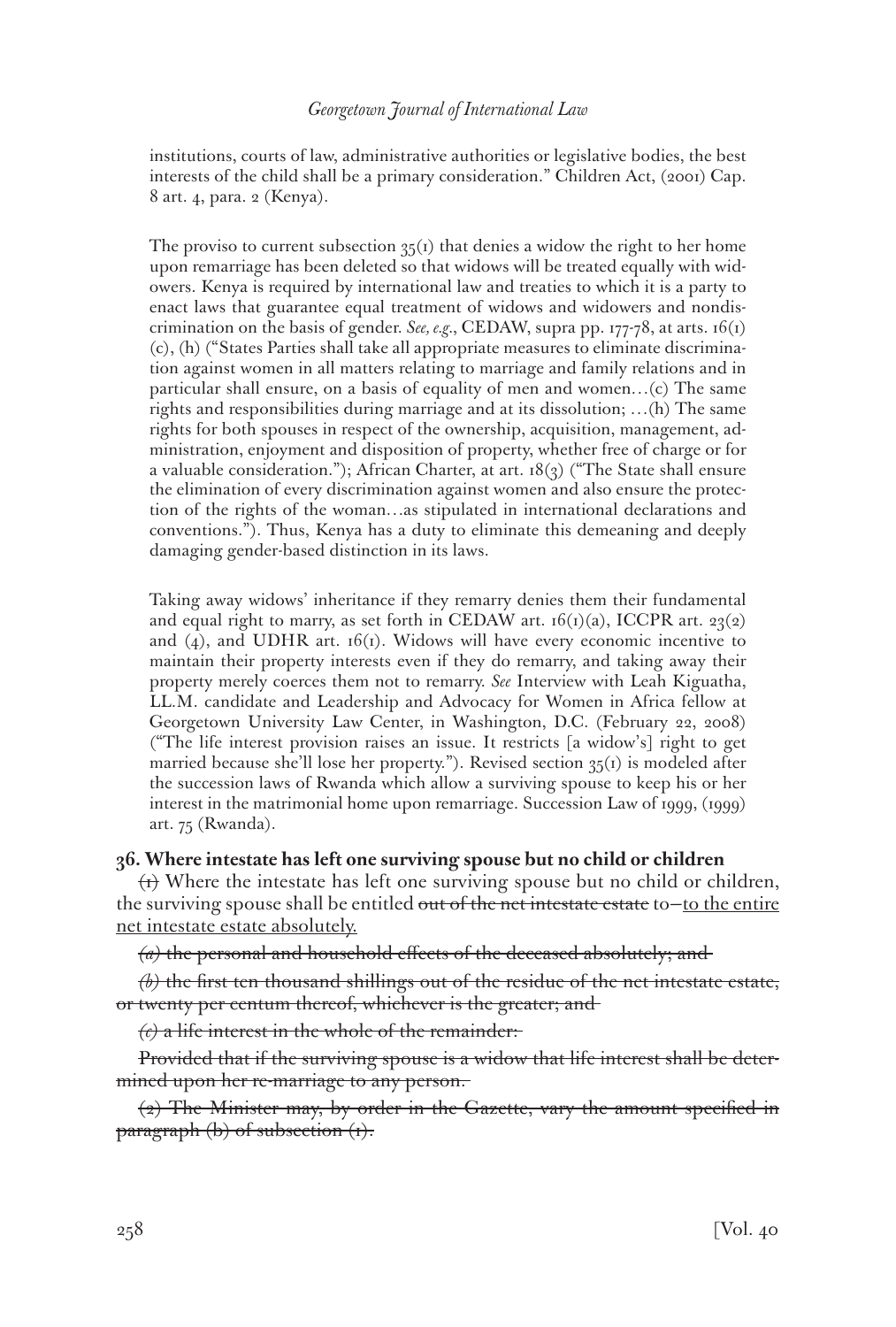# $(3)$  Upon the determination of a life interest created under subsection  $(t)$ , the property subject to that interest shall devolve in the order of priority set out in section 39.

Section 36, as amended by the proposed bill, provides that where a decedent leaves behind a surviving spouse, but no children, the surviving spouse will be entitled to an absolute interest in the entire net intestate estate. This gives the surviving spouse complete control over the property to use as a resource. Providing an absolute interest in the net intestate estate, rather than the current life-time interest, terminable at remarriage, also ensures that no portion of it will escheat to the state. Under current sections  $26$ ,  $36(i)$  and  $39(2)$ , that can happen if the surviving wife's life interest is terminated by her remarriage (section  $36(i)$ ) and there are no other living "kindred" of the deceased (section 39(2)) or other "dependants" (section 26). Telephone Interview with Claris Ogangah-Onyango, Senior Legal Counsel, FIDA Kenya, in Nairobi, Kenya (Jan. 30, 2008) ("When someone dies and there are no dependants, whatever is left goes back to the government. It will be good for this person [a widow] to have it absolutely so she can sell it or dispose of it.").

## **37.Powers of spouse during life interest.**

A surviving spouse entitled to a life interest under the provisions of section 35 or 36, with the consent of all co-trustees and all children of full age, or with the consent of the court, may, during the period of the life interest, sell any of the property subject to that interest if it is necessary for his own maintenance:

Provided that, in the case of immovable property, the exercise of that power shall always be subject to the consent of the court.

Because the proposed amendments to sections 35 and 36 give a surviving spouse an absolute interest, section 37, governing the powers of the spouse during a life interest, is no longer needed. The bill therefore deletes section 37 entirely.

## **38. Where intestate has left a surviving child or children but no spouse**

Where an intestate has left a surviving child or children but no spouse, the net intestate estate shall, subject to the provisions of sections 41 and 42, devolve upon the surviving child, if there be only one, or be equally divided among the surviving children.

## **39. Where intestate has left no surviving spouse or children**

(1) Where an intestate has left no surviving spouse or children, the net intestate estate shall devolve upon the kindred of the intestate in the following order of priority–

# *(a)* father; or if dead

## *(b)* mother; or if dead

*(a)* biological or adoptive parents in equal shares, where parent means natural mother and father and any persons recognized by law to be the mother or father of the intestate; or, if none,

*(c) (b)* brothers and sisters, and any child or children of deceased brothers and sisters, in equal shares; or if none

*(d) (c)* half-brothers and half-sisters and any child or children of deceased halfbrothers and half-sisters, in equal shares; or if none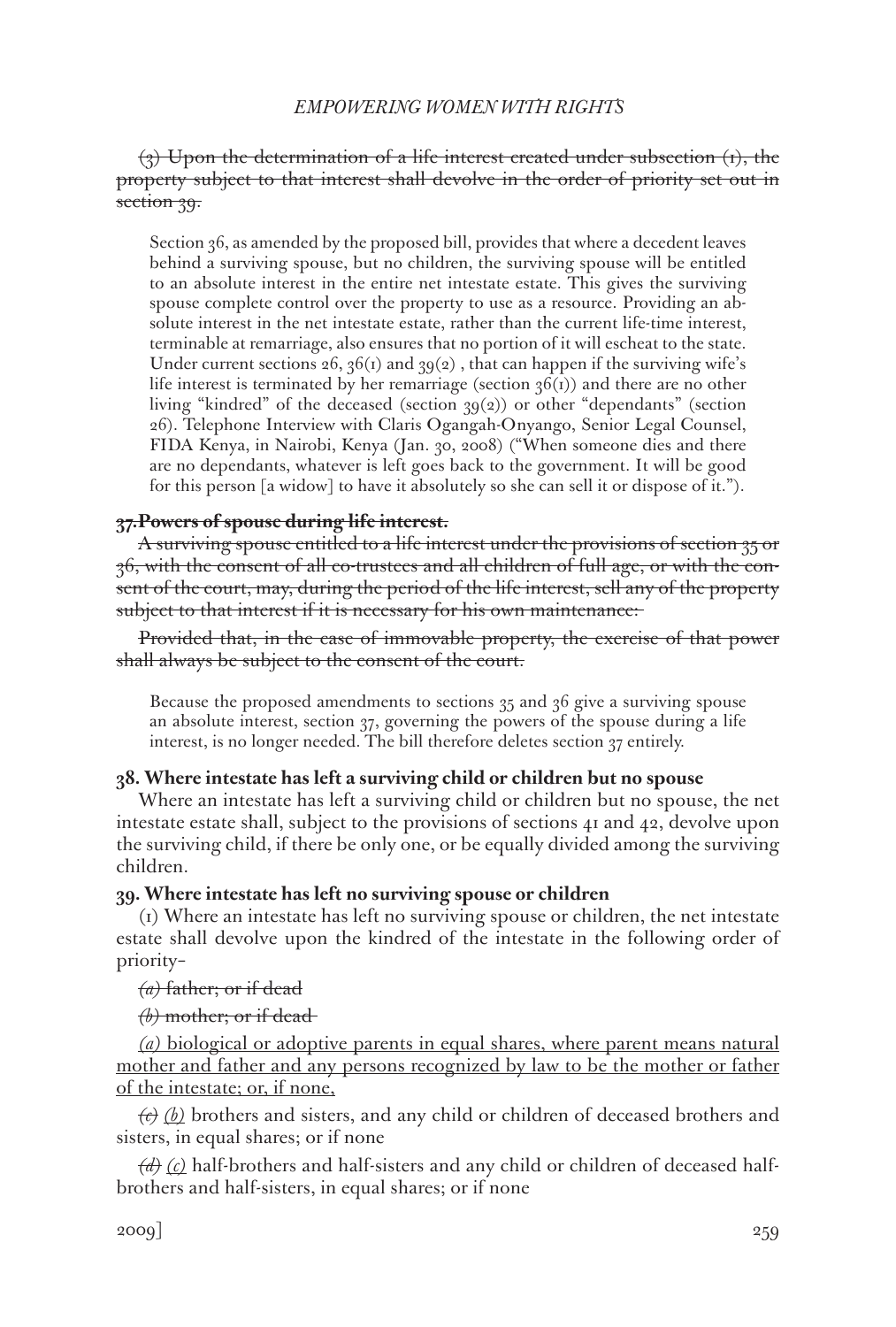*(e) (d)* the relatives who are in the nearest degree of consanguinity up to and including the sixth degree, in equal shares.

(2) Failing survival by any of the persons mentioned in paragraphs (a) to (e) (d) of subsection (1), the net intestate estate shall devolve upon the State, and be paid into the Consolidated Fund.

The proposal to amend Section 39 of the Law of Succession Act will give male and female parents equal priority in intestate estates where the intestate left no surviving spouse or children. The current law only allows mothers to inherit under this Section if the father is not alive. Preferring fathers over mothers violates women's right to equality with men under CEDAW, the ICCPR, the ICESCR, and the African Charter. The revisions give the deceased's father and mother equal net intestate shares after the deceased's death. Former subsections  $39(i)(c)-39(i)(e)$ have been renumbered as  $39(t)(b)-(1)(d)$  to reflect the changes to subsections  $39(t)$ (a) and  $39(1)(b)$ .

# **40. Where intestate was polygamous a spouse in a valid polygynous marriage**

(1) Where an intestate has married more than once under any system of law permitting polygamy, his personal and household effects and the residue of the net intestate estate shall, in the first instance, be divided among the houses according to the number of children in each house, but also adding any wife surviving him as an additional unit to the number of children.

(2) The distribution of the personal and household effects and the residue of the net intestate estate within each house shall then be in accordance with the rules set out in sections  $35$  to  $38$ .

(1) Where an intestate man was validly married to more than one woman under any system of law permitting polygyny, and is survived by more than one wife, and had one or more children:

*(a)* Where each wife had a separate matrimonial home:

(i) Each wife shall be entitled to the matrimonial home and personal and household effects absolutely.

(ii) Each wife shall be entitled to equal shares with the other wife or wives of one-third of the residue of the net intestate estate absolutely.

(iii) Each child of the deceased shall be entitled to an equal share with the other children of two-thirds of the residue of the net intestate estate absolutely.

*(b)* Where two or more wives shared a single matrimonial home, each wife residing in the matrimonial home shall be entitled to an equal share in the matrimonial home and in the personal and household effects absolutely.

(i) Subject to paragraph (iii) of subsection  $(I)(b)$ , the wives shall be entitled to one-third of the residue of the net intestate estate absolutely, to be divided equally among them.

(ii) Subject to paragraph (iii) of subsection  $(1)(b)$ , the children shall be entitled to the remaining two-thirds of the residue net intestate estate absolutely, to be divided equally among them.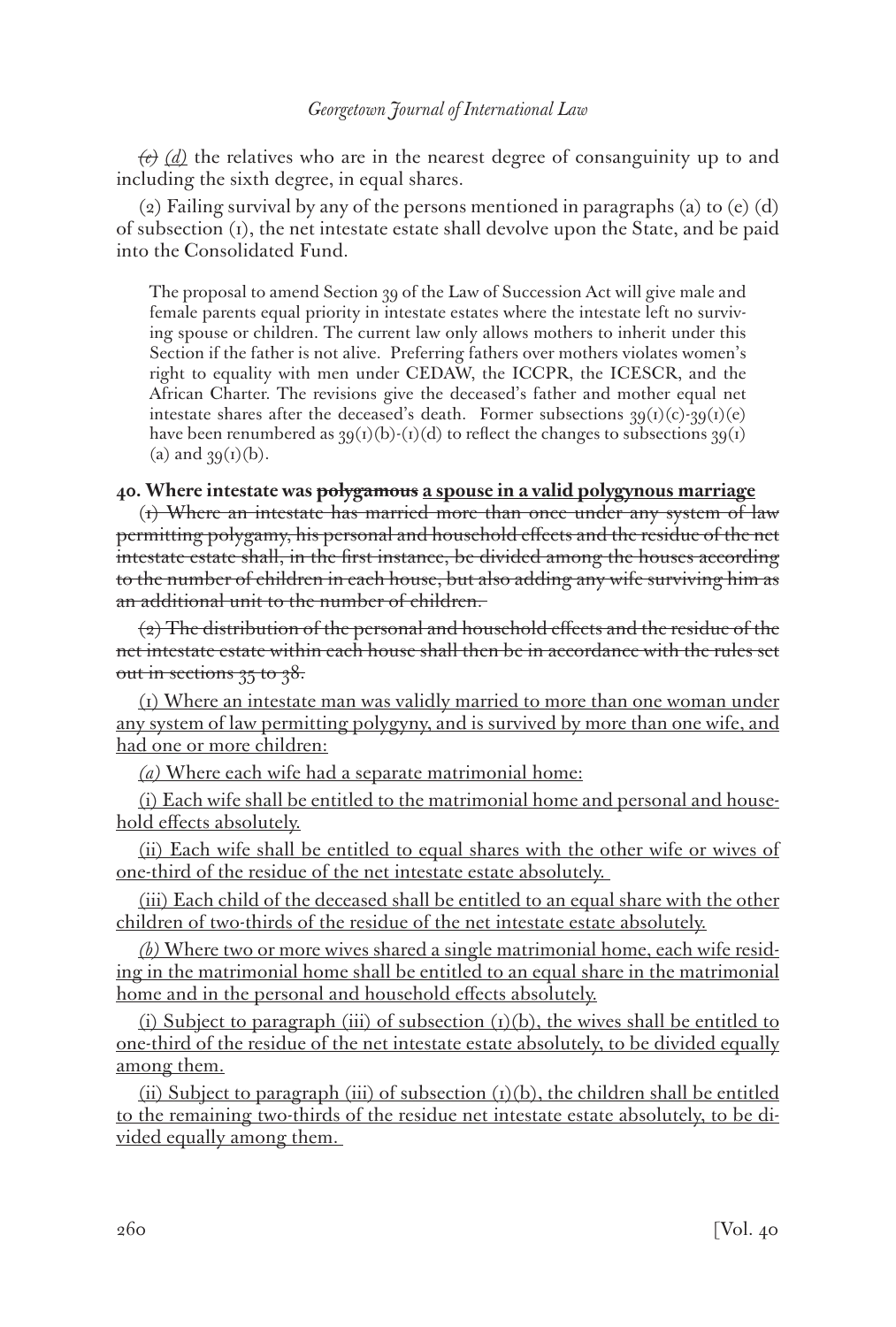(iii) If the residue estate has a value of 100,000 shillings or less, the wives shall be entitled to the entire residue estate absolutely, to be divided equally among them.

(2) Where the intestate man was validly married to more than one woman under any system of law permitting polygyny, and is survived by more than one wife, but had no children:

*(a)* Where each wife had a separate matrimonial home:

(i) Each wife shall be entitled to the matrimonial home and personal and household effects absolutely.

(ii) Subject to paragraph (iii) of subsection  $(2)(a)$ , each wife shall be entitled to equal shares with the other wife or wives of the residue of the net intestate estate absolutely.

(iii) If the residue estate has a value of 100,000 shillings or less, the wives shall be entitled to the entire residue estate absolutely, to be divided equally among them.

*(b)* Where two or more wives shared a single matrimonial home, each wife residing in the matrimonial home shall be entitled to an equal share in the matrimonial home and in the personal and household effects and in the residue estate absolutely.

(3) Where the deceased was a woman whose husband, at the time of her death, had validly married her and one or more other women under any system of law permitting polygyny and had another wife or more than one wife living, each wife living in a separate matrimonial home, and she is survived by her husband and had one or more children:

*(a)* Each child, upon reaching full age, shall be entitled to the matrimonial home and personal and household effects absolutely, to be divided equally among them.

*(b)* The husband and each child, upon reaching full age, shall be entitled to the deceased's residue estate absolutely, in equal shares among them.

(4) Where the deceased was a woman whose husband, at the time of her death, had validly married her and one or more other women under any system of law permitting polygyny and had another wife or more than one wife living, and the deceased shared her home with one or more of her husband's other wives, and she is survived by her husband and had one or more children:

*(a)* Each child, upon reaching full age, shall be entitled to co-ownership of the deceased's share of the matrimonial home and personal and household effects, in equal shares among them.

*(b)* The husband and each child, upon reaching full age, shall be entitled to the residue of the net intestate estate absolutely in equal shares among them.

(5) Where the deceased was a woman whose husband, at the time of her death, had validly married her and one or more other women under any system of law permitting polygyny and had another wife or more than one wife living, and she is survived by her husband, but had no children, her husband shall be entitled to the matrimonial home and personal and household effects absolutely. Her parents and brothers and sisters shall be entitled to the residue of the net intestate estate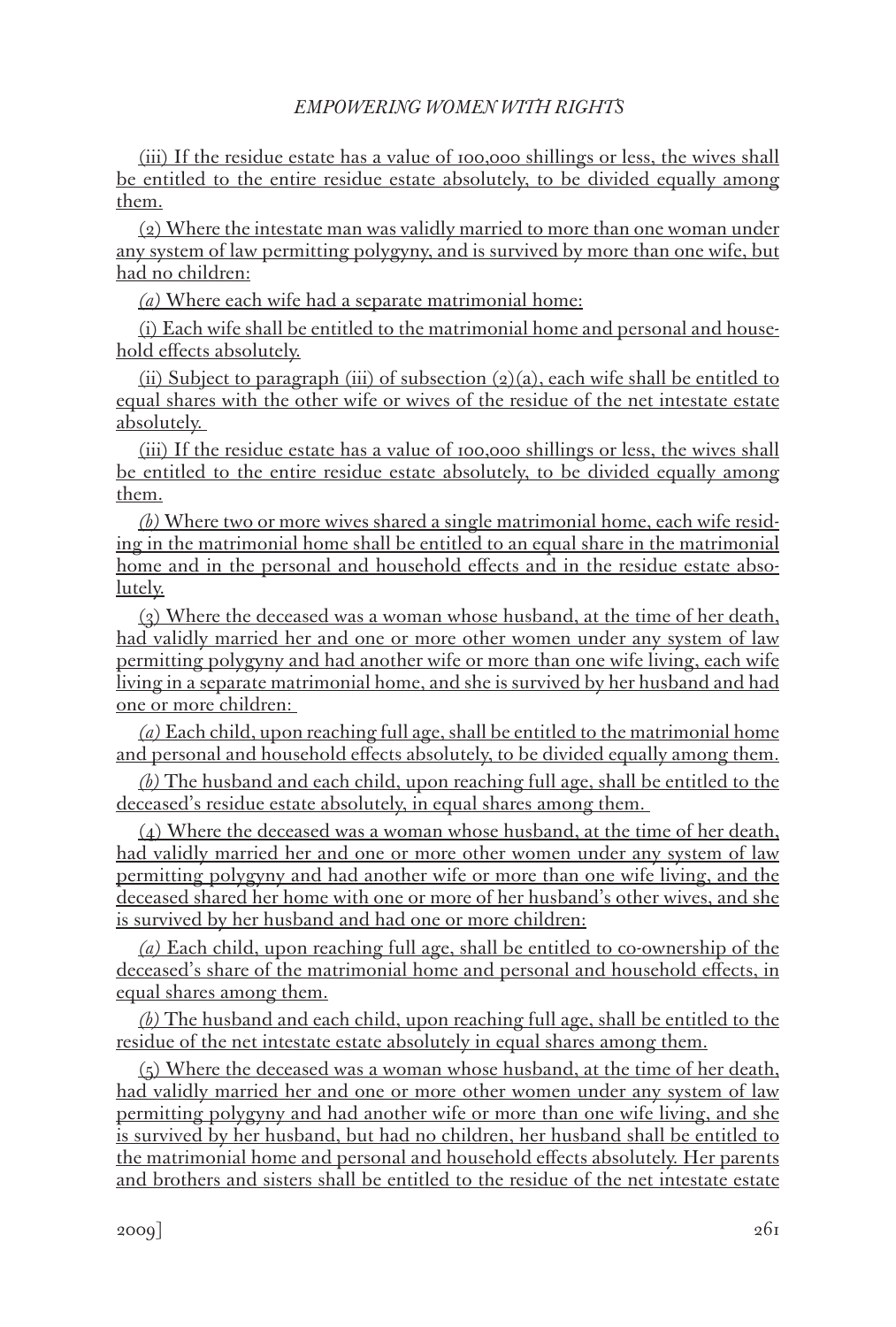absolutely, with the parents entitled to one-half of the residue estate to be shared equally between them and her siblings entitled to the other one-half of the residue estate to be shared equally among them.

The proposed substitution to Section 40 ensures that each person in a polygynous family has a place to live in the event one of the spouses in a polygynous marriage dies. The revision provides that a surviving wife will receive ownership of the matrimonial home and personal and household effects when her husband dies. This is modeled after Zimbabwe's succession statute which gives each wife ownership of the matrimonial home and the household goods when her husband dies. Administration of Estates Act, (1907) Cap. 6:01 § 68F(2)(c) (Zimbabwe) ("[W]here the deceased person was a man and is survived by two or more wives…where they lived in separate houses, each wife should get ownership of…the house she lived in at the time of the deceased person's death, together with all the household goods in that house; …where the wives live together in one house;they should get joint ownership of…the house and the household goods in that house.).

The revision also addresses an inequality inherent in polygynous marriages—the husband's automatic entitlement to inherit from each of his wives while each wife is entitled to inherit from only him. Under the current section  $40(1)$ , when a polygynous man dies each "house" (i.e., each family unit consisting of a surviving wife and her children) is first allocated a share of the deceased's personal and household goods and of the residue estate, in proportion to the number of children in each "house," counting the wife as an additional unit. For example, if wife one has four children and wife two has two children, there are a total of eight units, with  $5/8$  allocated to the first house and  $\frac{3}{8}$  allocated to the second house. Under section  $40(2)$ , this residue property is then inherited within each "house" according to the rules set forth in sections 35 through 38. Accordingly, each surviving wife with children has only a life interest in the matrimonial home and the rest of the residue estate allocated to her "house." She will only inherit once and she will lose her life interest in the home and residue estate upon remarriage, pursuant to current section  $35<sub>(1)</sub>(b)$ 's proviso.

On the other hand, a man will inherit multiple times if more than one of his wives predecease him, pursuant to current section  $35(i)$ . (Current section 40 covers only the estate of the deceased husband, and not that of the deceased wife of a polygynous man; the proposed revision adds this missing coverage.) For example, under current section  $35(i)$  a man who validly married four women gains a life interest in the matrimonial home and the rest of the residue estate from each wife who predeceases him, leaving him with a life interest in four matrimonial homes and the residue estates if they all predecease him, while under current section 40 each wife of a polygynist inherits a life interest in only one matrimonial home (or a share of one home) and the rest of the residue estate allocated to her "house." Moreover, unlike his wives, he will be able to remarry without losing his life interest in any of his deceased wives' property, again pursuant to current section  $35<sub>(1)</sub>$ .

The proposed revision addresses this inequality in the number of homes owned by the polygynous husband as opposed to each of his wives by giving the children of a deceased wife co-ownership of the matrimonial home she shared with her children. This revision prevents the husband from inheriting multiple matrimonial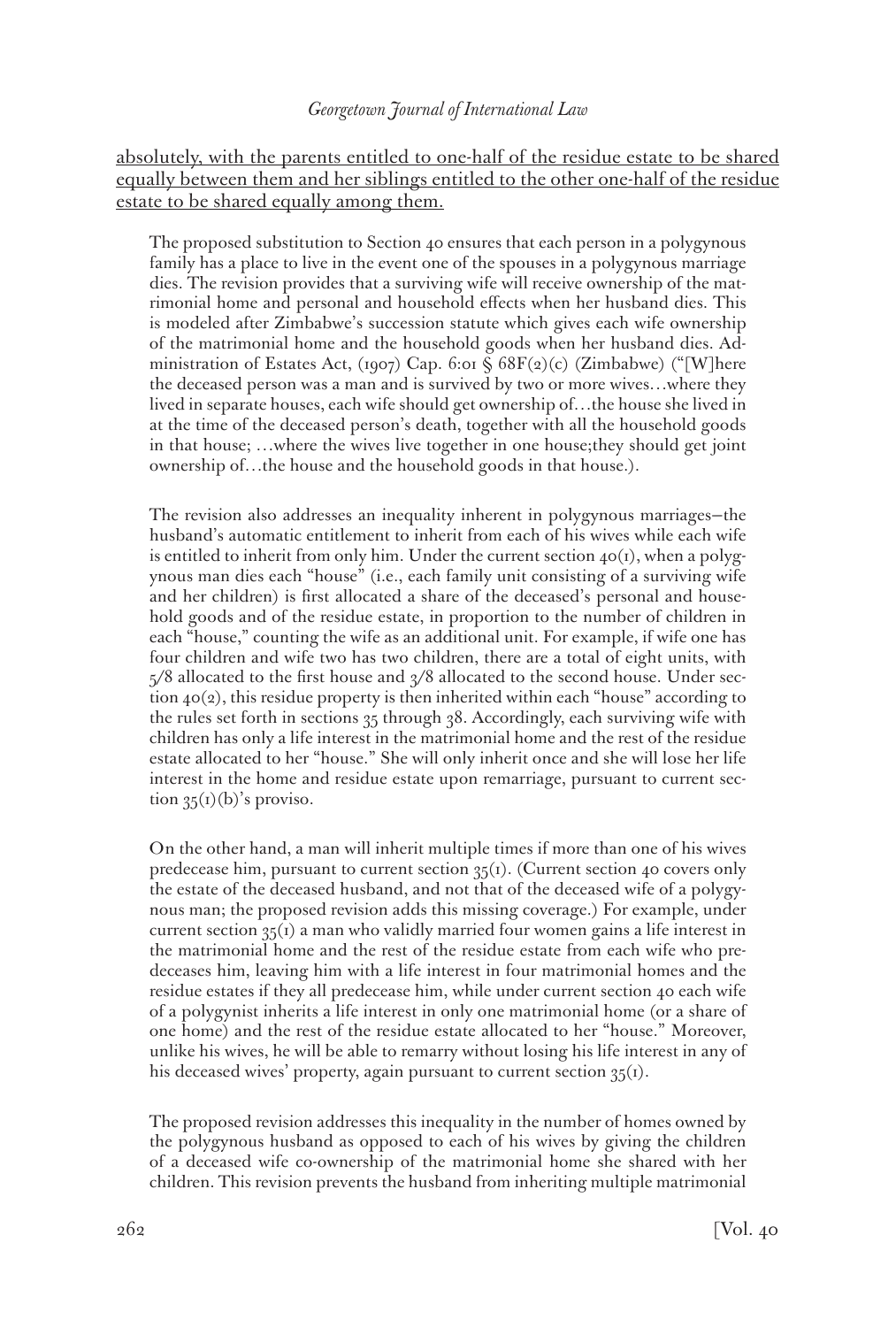homes and from depriving the deceased woman's children of protection when they are most in need. Indeed, in many cases, when a woman married to a polygynous man dies, her surviving spouse may not even be residing with her or supporting the children because he has entered into another marriage or marriages or cohabits with another woman, Interview with Beatrice Nyokabi, the wife of a polygynous man, in Nanyuki, Kenya (March 30, 2008). In any event, the surviving polygynist husband will be able to live in one of the other remaining matrimonial homes. And if a polygynous man loses all but one of his wives, he will have a de facto monogamous marriage when the last wife dies and will inherit the matrimonial home and personal and household effects, plus one-third or all of the residue estate, under amended sections 35 (one-third with children) and 36 (100% without children), as the case may be. Thus, each husband and each wife will be guaranteed ownership of one matrimonial home (or part of one home in the case of a shared home).

Moreover, if one of a polygynist's wives dies leaving no children, he would also inherit another home under the proposed revision. In that situation, the husband would inherit the matrimonial home; and her parents and siblings would share the residue. Similarly, if there is only one home shared by all wives, children, and the husband, the deceased wife's husband and children inherit her share of the matrimonial home and personal and household effects, plus the residue of her net intestate estate, in equal shares.

## **41. Property devolving upon child to be held in trust**

Where reference is made in this Act to the "net intestate estate," or the residue thereof, devolving upon a child or children, the property comprised therein shall be held in trust, in equal shares in the case of more than one child, for all or any of the children of the intestate until they attain the age of eighteen years  $\sigma r$  who, being female, marry under that age, and for all or any of the issue of any child of the intestate who predecease him <u>or her and who until they</u> attain that age or so marry in which case the issue shall take through degrees, in equal shares, the share which their parent would have taken had he <u>or she</u> not predeceased the intestate.

Section 41, as amended, treats male and female children equally and would eliminate the legal incentive for female children to marry before the age of 18 in order to release property from trust. By encouraging child marriage, the current section 41 violates Kenya's Children Act, (2001) Cap. 8, which defines a child to be someone under 18 in section 2, and prohibits child marriage in section 14 ("No person shall subject a child to female circumcision, early marriage or other cultural rites, customs or traditional practices that are likely to negatively affect the child's life, health, social welfare, dignity or physical or psychological development.") [Emphasis added.] It also violates human rights treaties to permit children to marry, and the African Children's Charter is particularly strict by explicitly defining any person under 18 as a child. The African Children's Charter states: "Child marriage and the betrothal of girls and boys shall be prohibited and effective action, including legislation, shall be taken to specify the minimum age of marriage to be 18 years and make registration of all marriages in an official registry compulsory." ACRWC, supra p. 181, at art. 21(2); *see also* CEDAW, supra pp. 177-78, at art. 16(2). In addition, by failing to offer daughters the same protections as are granted to sons, the current section 41 denies girl children the fundamental right to freedom from discrimination on the basis of gender, in violation of Kenya's international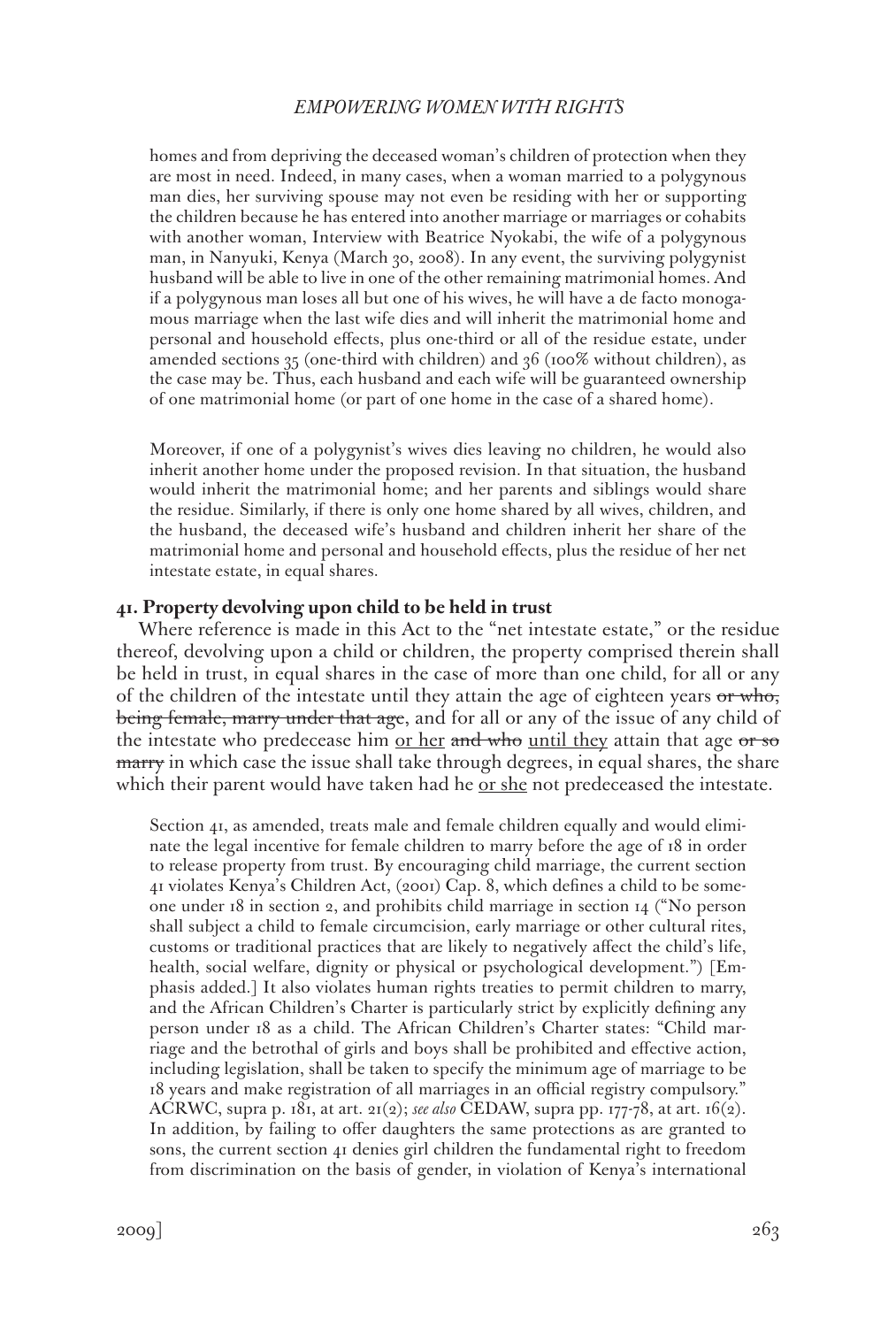human rights obligations. See, e.g., ACRWC, supra p. 181, arts. 3, 21(2); CEDAW, supra pp. 177-78, arts. 2(a), 2(f), 15(1), 16(1)(a); ICCPR, supra p. 174, arts. 2, 24(1), 26.

# **42. Previous benefits to be brought into account**

Where–

*(a)* an intestate has, during his or her lifetime or by will, paid, given or settled any property to or for the benefit of a child, grandchild or house spouse; or

*(b)* property has been appointed or awarded to any child or grandchild under the provisions of section 26 or section 35,

that property shall be taken into account in determining the share of the , net intestate estate finally accruing to the child, grandchild or spouse.

# **42A. Automatic ownership of home or continuing rental for surviving spouse.**

(1) In any circumstance where the deceased has left only one surviving spouse and such surviving spouse lives or has lived in a matrimonial home on land owned and registered to the deceased, the spouse shall be automatically the owner of the matrimonial home by operation of law, except in the circumstances set forth in subsections  $40(3)-(4)$ .

 $(2)$  In any circumstance where the deceased has left more than one spouse, each living or having lived in a separate matrimonial home or in a shared matrimonial home on land owned and registered to the deceased, each spouse shall be automatically the owner of her matrimonial home or her share of the matrimonial home by operation of law.

(3) In any circumstance where the deceased has died and left one or more spouses living or having lived in a matrimonial home that is rented or leased in the name of the deceased, each spouse shall be entitled to remain in the separate or shared matrimonial home, as the case may be, for the duration of the lease or for three months after the death of the deceased, whichever is greater, by operation of law.

(4) Any person who becomes the owner of property under this section  $42A$  may register such property in his or her own name but is not required to do so to be recognized as the legal owner. The failure to go to court or to register the property shall not affect the person's ownership rights in any way, and in any court procedure concerning the matrimonial home, including application for and confirmation of grants under Part VII, the court shall insure that the ownership or rental interests of surviving spouses are automatically recognized, and shall provide sufficient information and documentation to enable a surviving spouse to register the property in his or her name under The Registered Land Act, Cap. 300 (2006) or other relevant law.

Proposed new section 42A gives widows and widowers automatic ownership of the home in the immediate aftermath of the death of a woman's husband or a man's wife. Protecting the ability of widows and their children to continue to live in the matrimonial home is an essential aspect of preserving their rights under international human rights treaties. These rights include the right in CEDAW "to enjoy adequate living conditions, particularly in relation to housing" on "a basis of equality for men and women," CEDAW, supra pp. 177-78, at art. 14, para. 2(h). *See also* ICESCR, supra p. 177, at art. 3, which requires "the equal right of men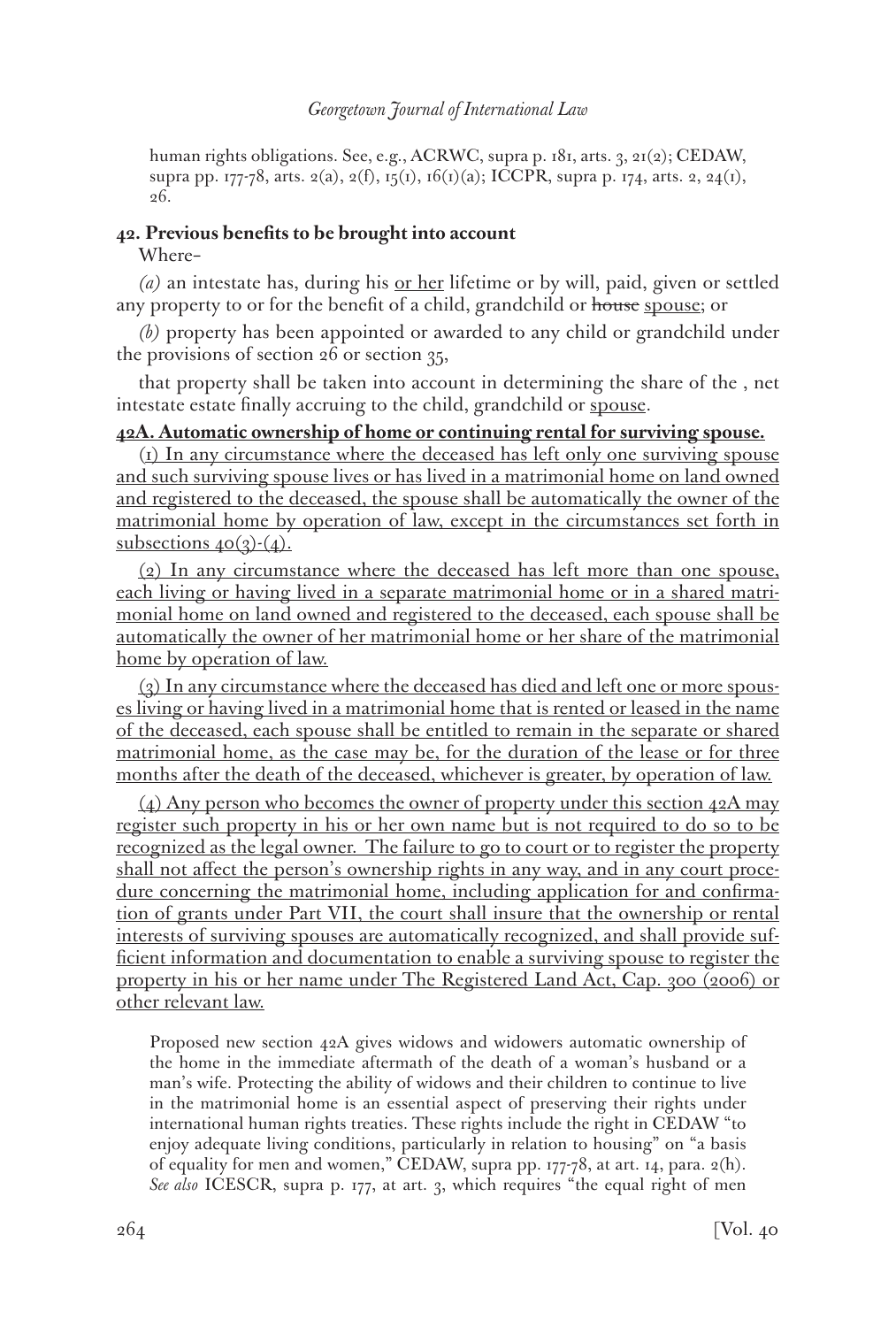and women" to article  $H(I)$ 's right to an "adequate standard of living," including "housing." The right to equal protection of the law, ICCPR, supra p. 174, article 26, also requires the government of Kenya to protect widows from being evicted from their homes so that they can enjoy the right to the home on an equal basis with widowers; similarly, article  $23(4)$  requires member states to "take appropriate" steps to ensure equality of rights and responsibilities of spouses as to marriage, during marriage and at its dissolution," including dissolution upon death. Proposed new language in section 32 requires that where there are use rights, the surviving widow or widower will inherit that use right to the matrimonial home.

The provision automatically giving the widow or widower the right to the home is similar to the provisions of the Zimbabwe Administrations of Estates Act, which ensures that the "the surviving spouse should get…ownership of or, if that is impracticable, a usufruct over, the house in which the spouse lived at the time of the deceased person's death… ," Administration of Estates Act, (2001) Cap. 6:01 §  $68F(2)(c-d)$  (subsection (c) also uses substantially similar language: "where the deceased person was a man and is survived by two or more wives, …the wives should receive…ownership of or, if that is impracticable, a usufruct over, the house she lived in at the time of the deceased person's death… ,"). This provision takes that a step farther, making sure that ownership of the land is immediately transferred to ensure the safety of the widow and family.

## PART VI

#### *Survivorship*

## **43. Presumption of survivorship**

Where two or more persons have died in circumstances rendering it uncertain which of them survived the other or others, the deaths shall, for all purposes of this Act, be presumed to have occurred in order of seniority, and accordingly the younger shall be deemed to have survived the elder:

Provided that in the case of spouses who died in those circumstances, the spouses shall be presumed to have died simultaneously.

# PART VII

#### *Administration of Estates*

## **44. Application of Part**

(1) The provisions of this Part shall not, in cases of intestacy, apply to those types of property mentioned in section 32.

(2) The Minister may, after consultation with the Chief Justice, by order in the Gazette, suspend in any area referred to in the order all or any of sections 45, 46, 48 and 49.

 $(3)$  Where the operation of sections 48 and 49 is suspended in any area, the High Court may make a grant of representation in respect of the estate of a deceased person whose last known place of residence was in that area, whether the value of the estate exceeds or does not exceed one hundred thousand shillings.

(4) In this section **"area"** means a province, district or other part of Kenya.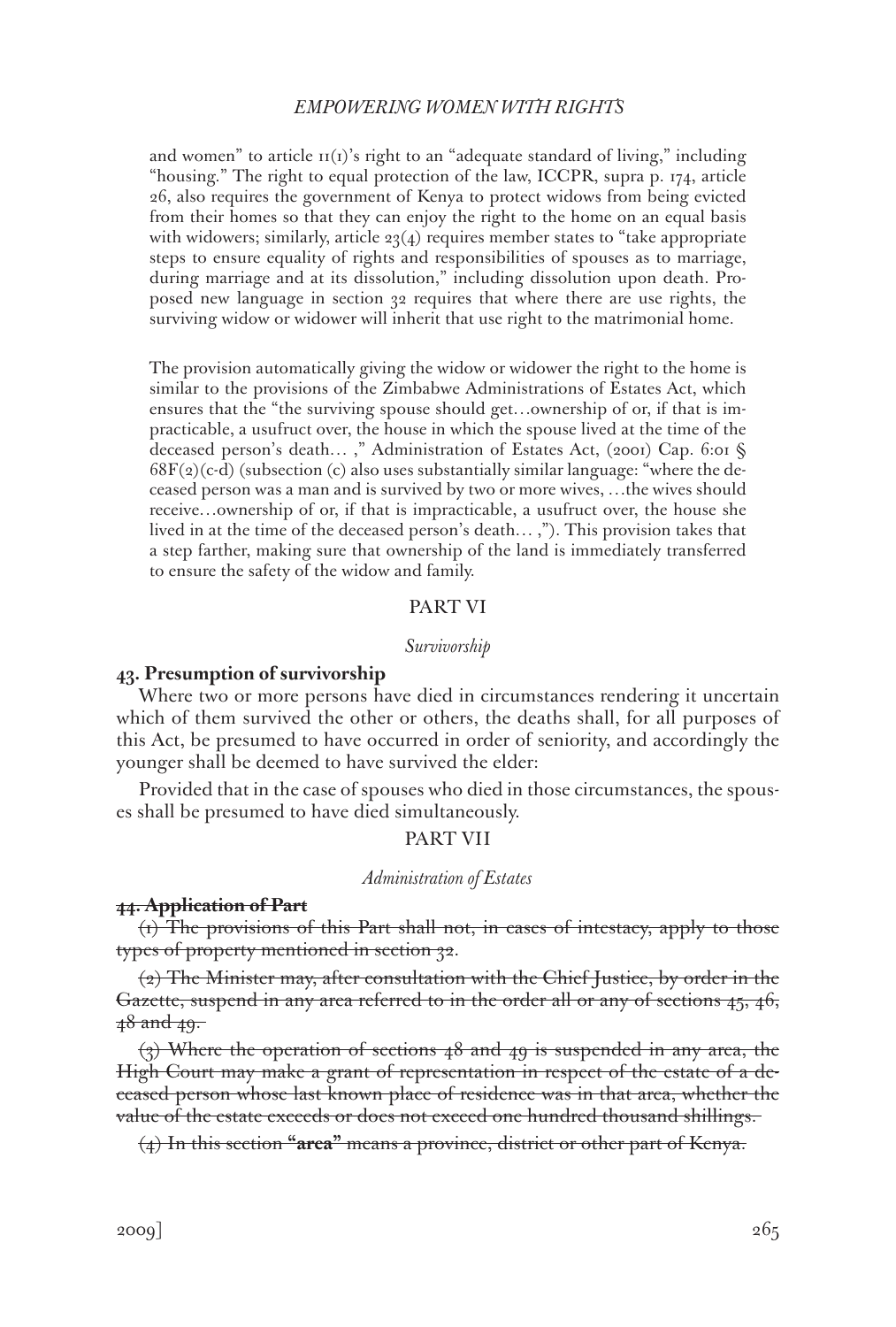Section 44—which permits the Minister to exclude women (and men) living on certain agricultural lands from the protections of sections 45 (no intermeddling), 46 (duties of officers re report of death and protection of property), 48 (providing for magistrate jurisdiction), and 49 (territorial jurisdiction and transfer to another magistrate)—is deleted in accordance with the proposed deletion of the Section 32 exemption for those certain agricultural lands.

## *Protection*

# **45. No intermeddling with property of deceased person**

(1) Except so far as expressly authorised by this Act, or by any other written law, or by a grant of representation under this Act, no person shall, for any purpose, take possession or dispose of, or otherwise intermeddle with, any free property of a deceased person.

(1) As of the moment of the deceased's death, no person shall, for any purpose, take possession or dispose of, or otherwise intermeddle with, any free property of a deceased person or any use rights in the matrimonial home pursuant to section 32, unless he or she is authorized to do so by section 42A as a matter of law or by a grant of representation and a subsequent confirmation of the grant under this Part.

(2) Any person who contravenes the provisions of this section shall–

*(a)* be guilty of an criminal offence and liable to a fine not exceeding ten less than one hundred thousand shillings or and to a term of imprisonment not exceeding one year less than five years or to both such fine and imprisonment; and

*(b)* be answerable to the rightful executor or administrator or owner by operation of law or holder of a use right by operation of law to the extent of the assets with which he <u>or she</u> has intermeddled after deducting any payments made in the due course of administration.

The proposed modifications to section 45 do three things, largely through the incorporation of the new section  $3<sub>(1)</sub>$  definition of intermeddling:

*(a)* taking possession of or disposing of or using the property of the decedent in any way without lawful right or title;

*(b)* ejecting, by force or by coercion (whether physical, emotional, financial, by harassment, or by any other methods) a surviving spouse or minor child from the matrimonial home;

*(c)* conspiring with another to eject by force or by any form of coercion a surviving spouse or child from the matrimonial home;

*(d)* where the matrimonial home is rented, ejecting, or conspiring with another to eject, whether by force or by any form of coercion, a surviving spouse or child from the matrimonial home for a period of three months after the death of the decedent, or until the end of the lease, whichever is greater.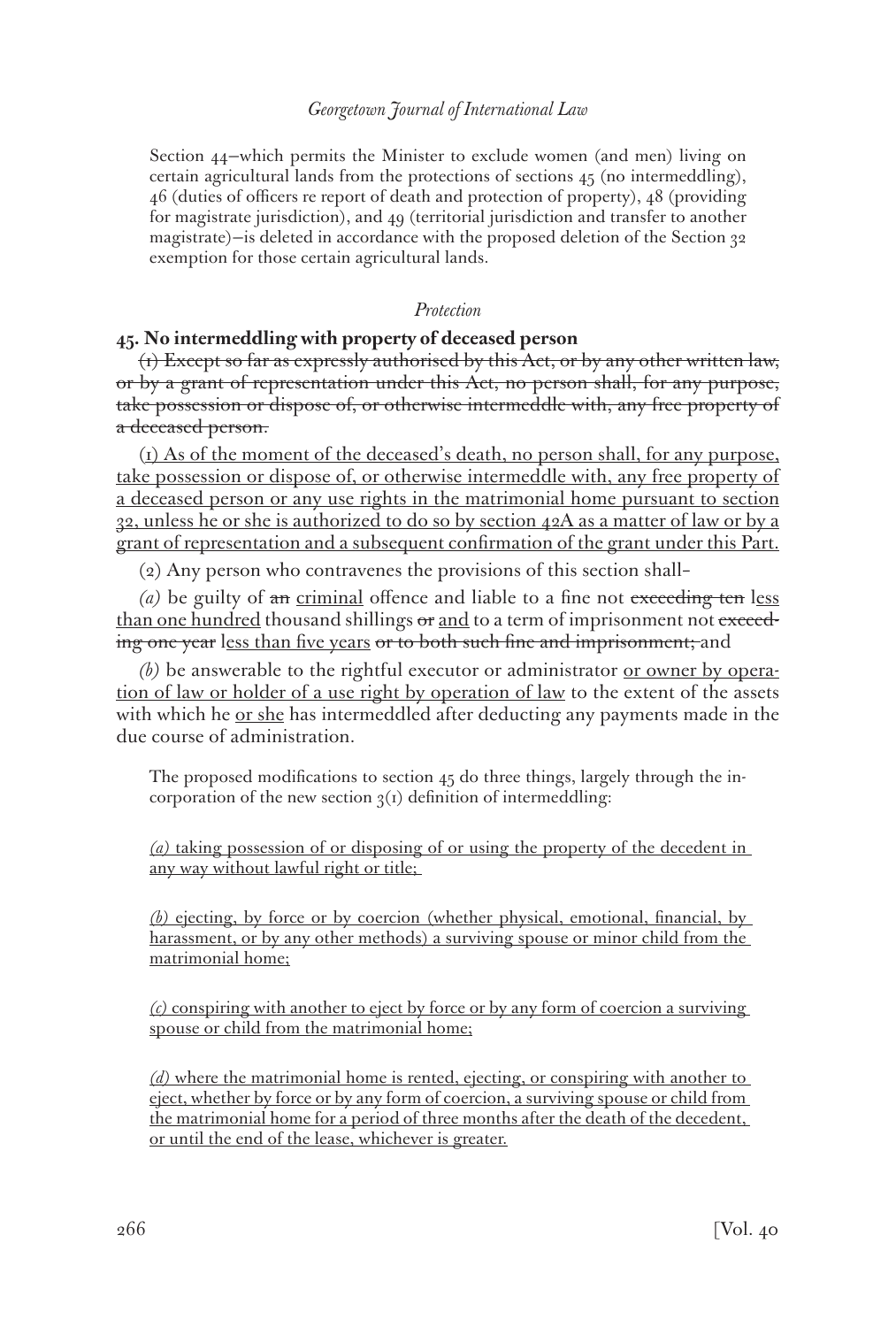First, revised section  $45(i)$ , as amended by the new definition of intermeddling, would now explicitly prohibit ejecting survivors from the matrimonial home, giving greater protection to the widow and children of a deceased man. This fulfills Kenya's obligation under the ICCPR to "ensure equality of rights and responsibilities of spouses as to marriage, during marriage and at its dissolution." ICCPR, supra p. 174, at art. 23, para. 4. Provisions in the international treaties covering dissolution also include dissolution because of death, as the Human Rights Committee's General Comment 28 makes clear: "Women should also have equal inheritance rights to those of men when the dissolution of marriage is caused by the death of one of the spouses." HRC General Cmt. 28, supra p. 182, at para. 26; see also CEDAW, supra pp. 177-78, at arts. 16(1)(c), (h), 15(1); CEDAW General Rec. 21, supra pp.  $182-83$ , at para. 35; African Charter, supra p. 174, at art.  $18(3)$ . Because widowers are not evicted by their in-laws at the death of their spouse, but widows are, Kenya has an obligation to enact legislation to protect women in this situation. Nevertheless, the revised section is written so that it protects both widows and widowers, as required by international law.

Second, revised section  $45(1)$  will exempt the surviving spouse who automatically owns the matrimonial home (under section 42A) from the intermeddling prohibition, just as it now does for the person holding a grant of representation. Similarly, section  $45(2)(b)$  will entitle a surviving spouse to the return of the assets or their value in money from anyone who has wrongfully intermeddled with the matrimonial home, just as an executor or administrator is now entitled to that return.

Third, amended section  $45(i)-(2)(a)$  makes it a criminal offense for anyone to evict the family from the matrimonial home or to evict a family from rented property earlier than three months after the man or woman's death or before the end of the lease, if the remaining lease is longer than three months. The concepts in this amendment are taken from Intestate Succession Law, (1985) P.N.D.C.L. III § 16A(1) (Ghana), as inserted by Intestate Succession (Amendment) Law, (1991) P.N.D.C.L. 264 § 1 (Ghana) ("No person shall…eject a surviving spouse or child from the matrimonial home— (a) where the matrimonial home is the self-acquired property of the deceased; (b) where the matrimonial home is rented property…."). The term of imprisonment was raised from one year to five years, based on interviews with several Kenyans who believed the jail term should be longer than one year. Several interviewees believed a five-year jail sentence would be appropriate. Interview with Geoffrey S. Birundu, Collector of Stamp Duty, Ministry of Land, in Nairobi, Kenya (Apr. 1, 2008); Interview with Millie Odhiambo Mabona, Nominated Member of Parliament, in Nairobi, Kenya (Apr. 1, 2008); Interview with Cecilia Mbaka, Assistant Commissioner, Ministry of Gender, in Nairobi, Kenya (Apr. 4, 2008). The fine was raised from a maximum of 10,000 shillings to a minimum of 100,000 shillings, based on a suggestion by Claris Ogangah-Onyango, Senior Legal Counsel for FIDA-Kenya, who stated that 10,000 would not be an adequate deterrent. Telephone Interview with Claris Ogangah-Onyango, Senior Legal Counsel, FIDA Kenya, in Nairobi, Kenya (Apr. 30, 2008).

# **45A. Prohibition of forced or coerced widow inheritance and widow cleansing** (1) No one shall engage in actions or behaviours, including but not limited to, acts of physical violence or unwanted contact, threatening words, harassment,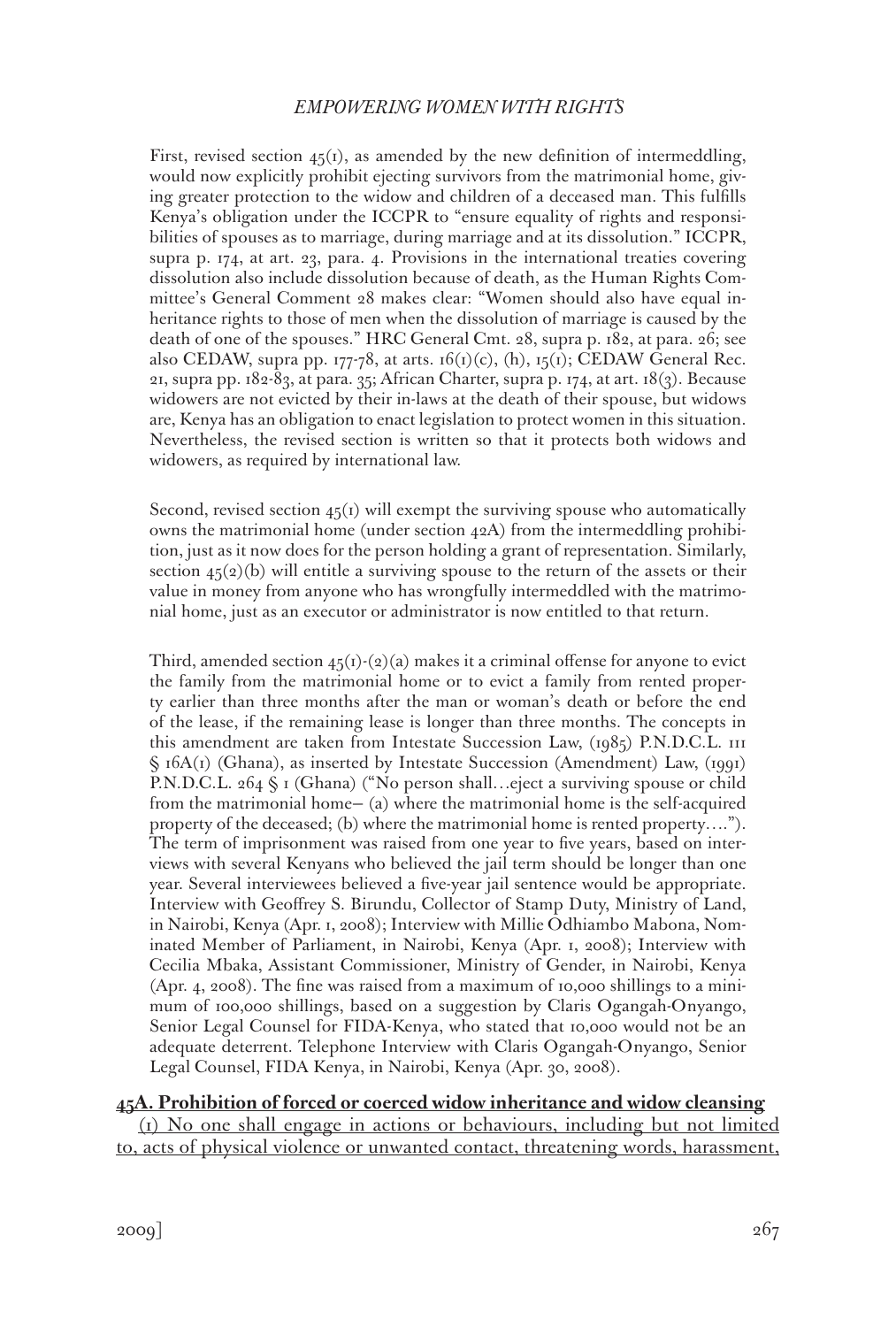coercion of any kind, or the destruction of property, in order to force or compel a surviving spouse to undergo widow cleansing or widow inheritance.

(2) Included under the prohibitions of this section are actions or behaviours to force or compel a surviving spouse to cohabit with or marry any person or engage in any sexual act in order to inherit the property of the deceased.

(3) No person shall exchange money or property for widow cleansing services of a sexual nature, and no person shall exchange widow cleansing services of a sexual nature for money or property.

(4) Any person who contravenes the provisions of this section shall be guilty of a criminal offence and liable to a fine of not less than one-hundred thousand shillings or to a term of imprisonment not less than two years or to both such fine and imprisonment.

Section 45A is a proposed new section designed to prevent the practices of forced or coerced widow inheritance and widow cleansing. These practices violate women's right to be free from gender-based violence. Kenya has an obligation under international law to protect women from violence, particularly family and domestic violence. CEDAW General Recommendation 19 states: "Gender-based violence, which impairs or nullifies the enjoyment by women of human rights and fundamental freedoms under general international law or under human rights conventions, is discrimination within the meaning of article 1 of the Convention." Committee on the Elimination of Discrimination Against Women, General Recommendation 19: Violence Against Women, para. 7, U.N. Doc. A/47/38 at 1 (1993) [hereinafter CEDAW General Rec. 19], available at http://www.un.org/ womenwatch/daw/cedaw/recommendations/recomm.htm#recom19. In the Kenyan government's 2006 report to the CEDAW Committee, it specifically recognized "wife inheritance (taking over of women by her husband's relatives upon the husband's death)" as a form of "gender-based violence." While Kenya reported that the National Human Rights Commission was taking steps in one province to "discourag[e] the negative practise of widow inheritance," it reported no legislative action to ban the practice. Kenya 2006 CEDAW Report, supra p. 191, at paras. 132, 62. CEDAW's General Recommendation No. 19, however, specifically requires such action: "States parties should take all legal and other measures that are necessary to provide effective protection of women against gender-based violence, including;[e]ffective legal measures, including penal sanctions, civil remedies and compensatory provisions to protect women against all kinds of violence, including, inter alia, violence and abuse in the family; ." CEDAW General Rec. 19, at para. 24(t)(i). *See also* Declaration on the Elimination of Violence against Women, G.A. Res. 48/104, at art. 4(c)-(d), U.N. GAOR, 48th Sess., Supp. No. 49, U.N. Doc. A/48/49 (Dec. 20, 1993)(DEVAW), available at http://www2.ohchr.org/english/law/eliminationvaw.htm ("States should condemn violence against women and should not invoke any custom, tradition or religious consideration to avoid their obligations with respect to its elimination. States should pursue by all appropriate means and without delay a policy of eliminating violence against women and, to this end, should: …(c) Exercise due diligence to prevent, investigate and, in accordance with national legislation, punish acts of violence against women, whether those acts are perpetrated by the State or by private persons; (d) Develop penal, civil, labour and administrative sanctions in domestic legislation to punish and redress the wrongs caused to women who are subjected to violence….").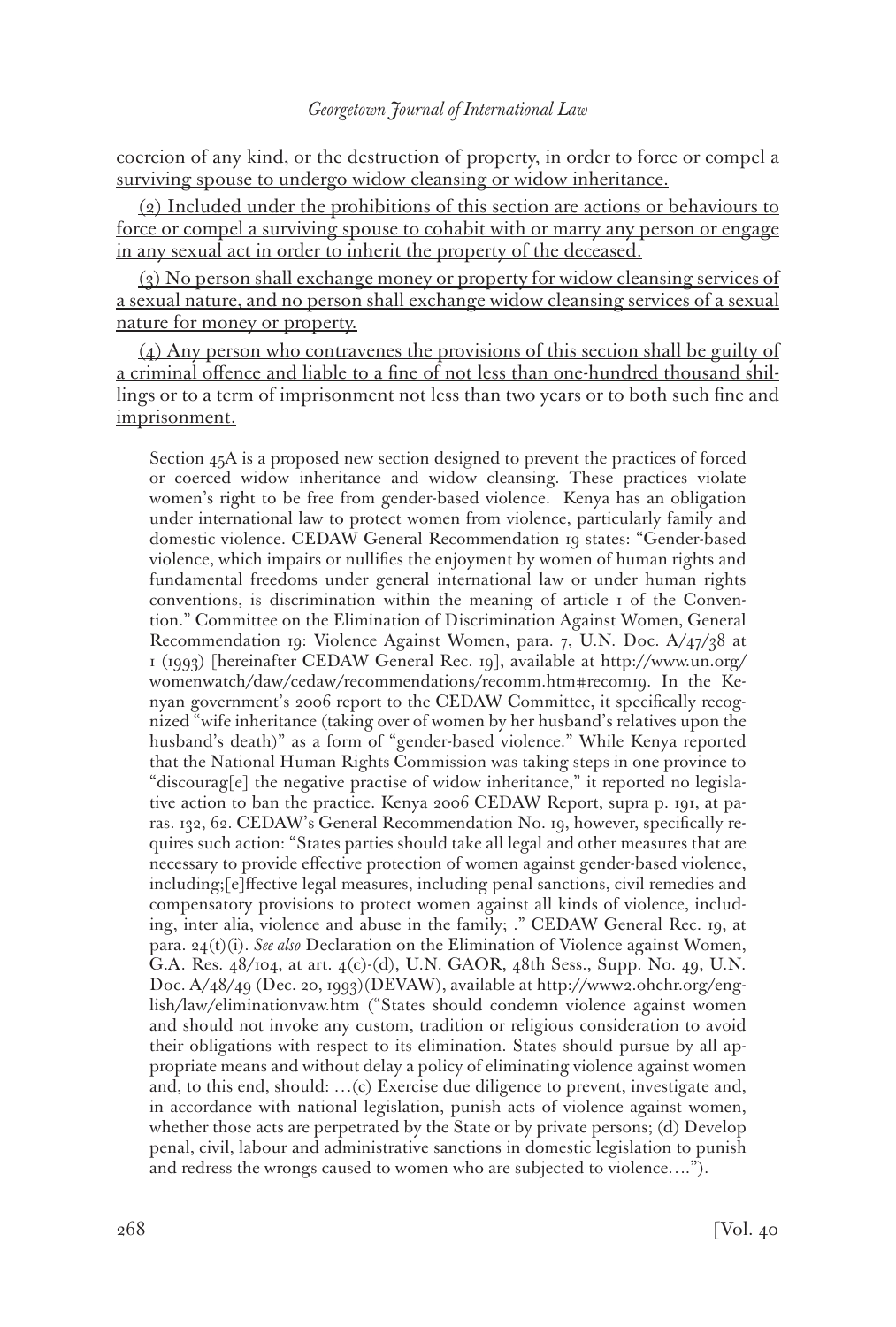The Human Rights Committee has specifically condemned widow inheritance. "The right of everyone under article 16 to be recognized everywhere as a person before the law is particularly pertinent for women, who often see it curtailed by reason of sex or marital status. This right . . . implies that women may not be treated as objects to be given, together with the property of the deceased husband, to his family." HRC General Cmt. 28, supra p. 182, at para. 19.

Proposed section 45A (1)(a) borrows ideas from Kenya's African Christian Marriage and Divorce Act, which protects Christian women from widow inheritance. *See* The African Christian Marriage and Divorce Act, Cap. 151 § 13 (Kenya) (which states that a widow "shall not be bound to cohabit with the brother or any other relative of her deceased husband or any other person or to be at the disposal of such brother or other relative or other person . . . ."). This language, however, gives protection only to African Christians, which discriminates on the basis of race and religion. Therefore, this law violates international law, which prohibits discrimination on the basis of race and religion. See ICCPR, supra p. 174, art. 26 ("[T]he law shall prohibit any discrimination and guarantee to all persons equal and effective protection against discrimination on any ground such as…race, colour…[or] religion… ."); African Charter, supra p. 174, arts. 3, 2 ("Every individual shall be equal before the law…[and] entitled to equal protection of the law" without "distinction of any kind such as race, …religion… ." By extending the protection to all Kenyan widows, section 45A ends this discrimination.

## **46. Duties of officers in relation to protection, etc., of deceased's property**

(1) Whenever it becomes known to any police officer or administrative officer that any person has died, he <u>or she</u> shall, unless aware that a report has already been made, forthwith report the fact of the death to the assistant chief of the sublocation or to the chief or administrative officer of the area where the deceased had his or her last known place of residence.

 $(2)$  Any person to whom a report is made under subsection  $(1)$  shall -

*(a)* at the request of any person who appears to have a legitimate interest in the estate of the deceased; or

*(b)* if no application for representation in respect of the estate has been made within one month after the date of the death of the deceased,

forthwith proceed to the last known place of residence of the deceased and take all necessary steps for the protection of his <u>or her</u> free property found there, for ascertainment of his or her other free properties (if any), for ascertainment of all persons appearing to have any legitimate interest in succession to or administration of his <u>or her</u> estate, and for the guidance of prospective executors or administrators as to formalities and duties:

Provided that if the last known place of residence of the deceased is situated in a municipality, or when the deceased dies outside Kenya wherever his <u>or her</u> property is situated, the person to whom a report is made under subsection  $(i)$  shall not take the action which he  $or she$  is required to take under this subsection unless and</u> until he <u>or she</u> has first reported the death to the Public Trustee, who may if he <u>or</u> she so wishes himself take the action instead of that person.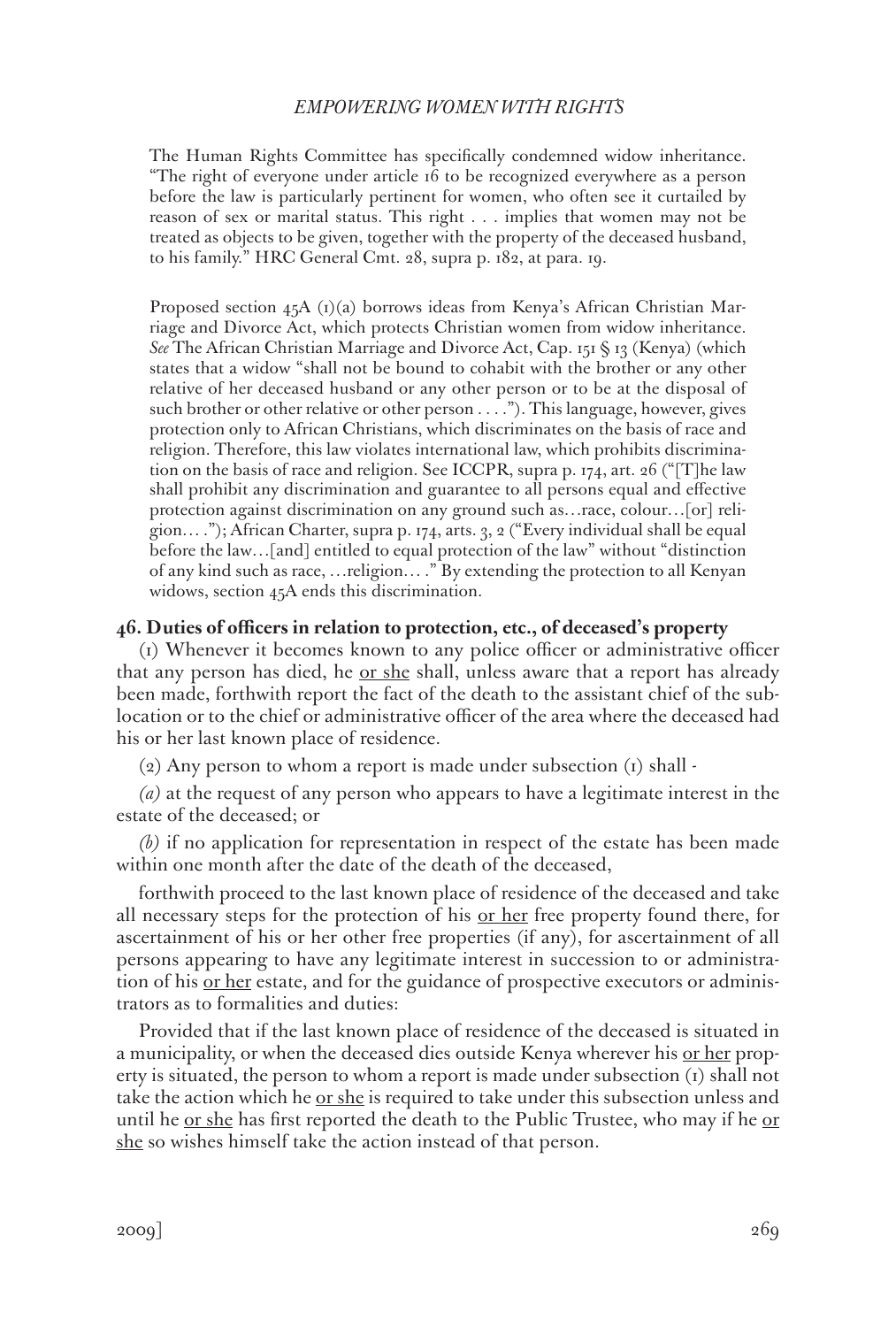(3) If any person to whom a report is made under subsection (1) finds that there is any free property of the deceased, or that the person appearing to have the greatest legitimate interest in succession to or administration of his <u>or her</u> estate is resident in any other sublocation or area, he <u>or she</u> shall forthwith report those facts to the assistant chief, chief or administrative officer of that other sublocation or area, who shall thereupon take, in respect of the property or persons, the steps prescribed by subsection (2).

(4) An assistant chief, chief or administrative officer becoming aware that there is in his <u>or her</u> sublocation or area any free property of a deceased person, or that there are resident in his <u>or her</u> sublocation or area any persons appearing to have the greatest legitimate interest in succession to or administration of the estate of a deceased person, but that no grant of representation in respect of that estate has yet been made, shall, at the request of any person who appears to have any legitimate interest in that estate, and without waiting for a report under this section, forthwith take, in respect of the property or persons, the steps prescribed by subsection  $(2)$ .

(5) A person who is required to take the steps referred to in subsection (2)–

*(a)* shall forthwith report to the Public Trustee the death of the person concerned; and

*(b)* notify the Public Trustee of the steps taken by him or her pursuant to that subsection.

(6) "Any assistant chief, chief, or administrative officer to whom a report is made under subsection (2) shall-

*(a)* Ensure that all persons who appear to have a legitimate interest in the estate of the deceased receive all accurate and necessary information to redeem any legal claims they may have in the estate of the deceased.

*(b)* Ensure that such information and all forms are written in simple English or the relevant local language if necessary and that they include:

(i) Accurate information on the state of Kenyan intestacy law, including especially

(A) the rights of widows and daughters to inherit property and to remain in the matrimonial home equally with widowers and sons under sections 27, 32, 34, 35, 36, 38, 40, 41, and 42A of this Act,

(B) the fact that surviving spouses automatically acquire ownership of the matrimonial home or continuing right to rent the home, as the case may be, pursuant to section 42A,

(C) the right of widows and children not to be subjected to eviction under section 45, and of widows not to be subjected to widow cleansing or widow inheritance under section 45A, and of widows' right to administer the estate under section  $66(i)$  and  $66(4)$ .

(ii) The location of a magistrate court, resident magistrate court, high court, or other office where petitions related to intestate claims can be submitted;

(iii) The contact information for an advocate or non-governmental organization that provides free legal assistance to indigent persons;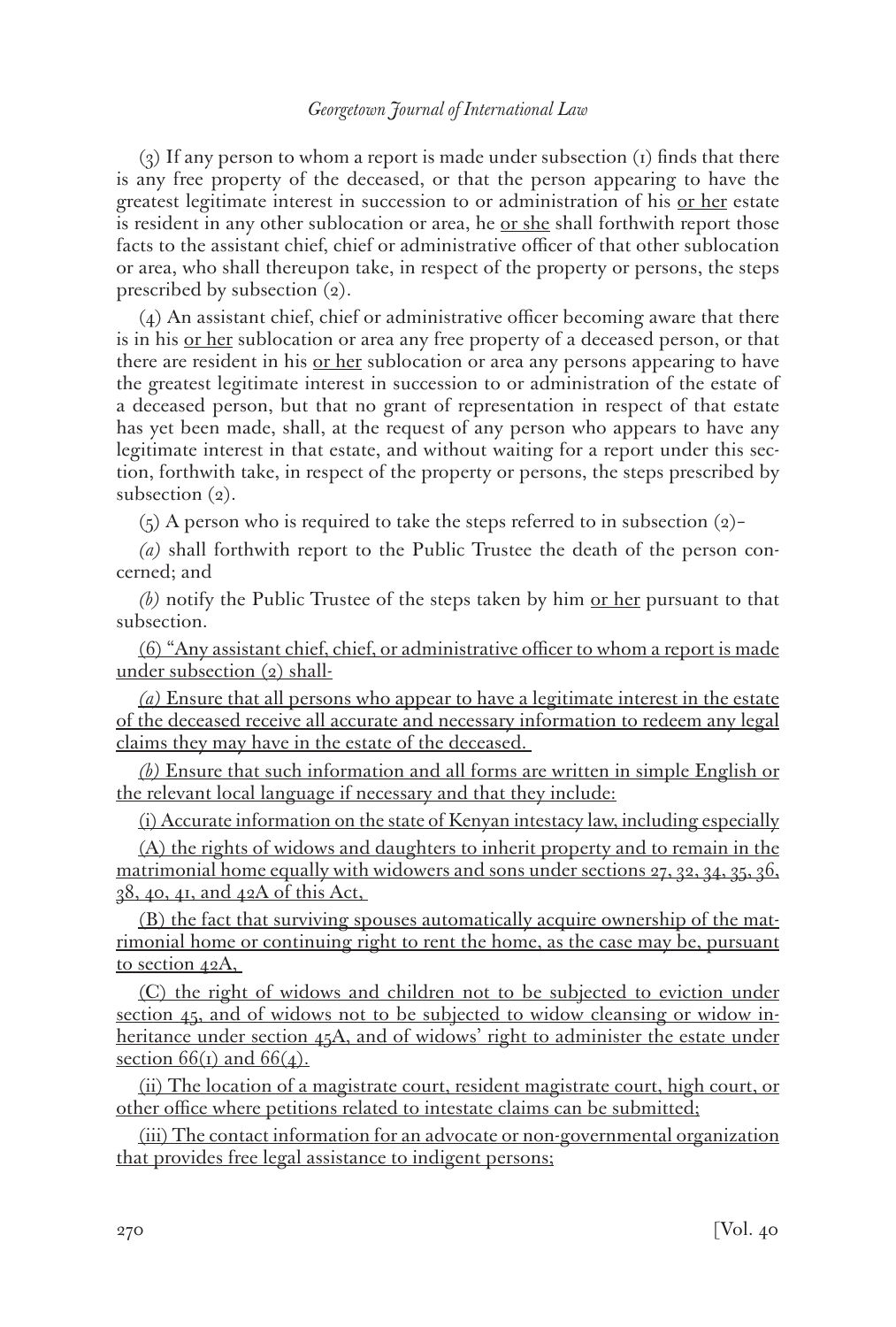(iv) All forms necessary to make a claim for grant of representation or any other necessary petition.

(v) All forms or other information necessary to enable the surviving spouse to register the matrimonial home in his or her name.

*(c)* The administrative officer or other person providing this information shall ensure that the interested parties are able to read and understand the information required by paragraph (b) of subsection (6), and shall also review that information orally with such parties. If the interested party is unable to read, the administrative officer or other person shall communicate this information orally and shall also leave a copy of the written information.

(d) Any assistant chief, chief, or administrative officer to whom a report is made under subsection  $(q)$  who negligently fails to provide this information accurately to all apparently interested parties shall be subject to a fine of not less than onehalf of one month's salary."

Section  $46(6)$  is a new section intended to ensure that administrative officers, assistant chiefs, and chiefs inform the deceased's family members of their legal rights, in a language that they can understand. Under current section  $46(i)$ , the police and administrators already must make a report on the death of the deceased. Under current section  $46(2)$ , the assistant chief, chief, or administrative officer to whom this report is made must then go to the residence of the deceased to protect his or her property, find out what other property there is and who may be potentially interested in the estate, and let potential executors and administrators know their legal duties and what the formalities are. The proposed new section 46(6) extends this obligation to cover other basic legal information as well. Widows and daughters should know their rights to receive the same inheritance shares that widowers and sons would receive. Widows need to know their right to remain in the matrimonial home and that they own the matrimonial home without taking further steps. They must also know their right to be free from eviction, widow cleansing, and widow inheritance. The section imposes a fine with a negligence standard to ensure that administrative officers take this duty seriously.

This new provision is necessary to ensure that women have the knowledge necessary to redeem claims under the Intestate Succession Act. International law requires legal rights that exist not only on paper, but in practice. It requires that States "ensure" people's rights and that the protection of such rights must be "effective." Thus, under ICCPR article 26, "All persons are equal before the law and are entitled without any discrimination to the equal protection of the law. In this respect, the law shall prohibit any discrimination and guarantee to all persons equal and effective protection against discrimination on any ground such as…sex ...or other status." [Emphasis added]. Similarly, article  $2(I)$  requires that a ratifying State "ensure to all individuals" all ICCPR rights without distinction based on sex or other status, and article  $2(2)$  that the "State adopt such legislative or other measures as may be necessary to give effect to the rights recognized in the present Covenant." [Emphasis added.] *See also* CEDAW, supra pp. 177-78, at art.  $2$  (a) (requiring the "practical realization" of equality); art.  $2(c)$  (requiring "effective protection of women" against discrimination). If a widow does not know her rights she can hardly assert them. The proposed new section 46(6) ensures that every widow (and widower) will receive all the information she needs to assert her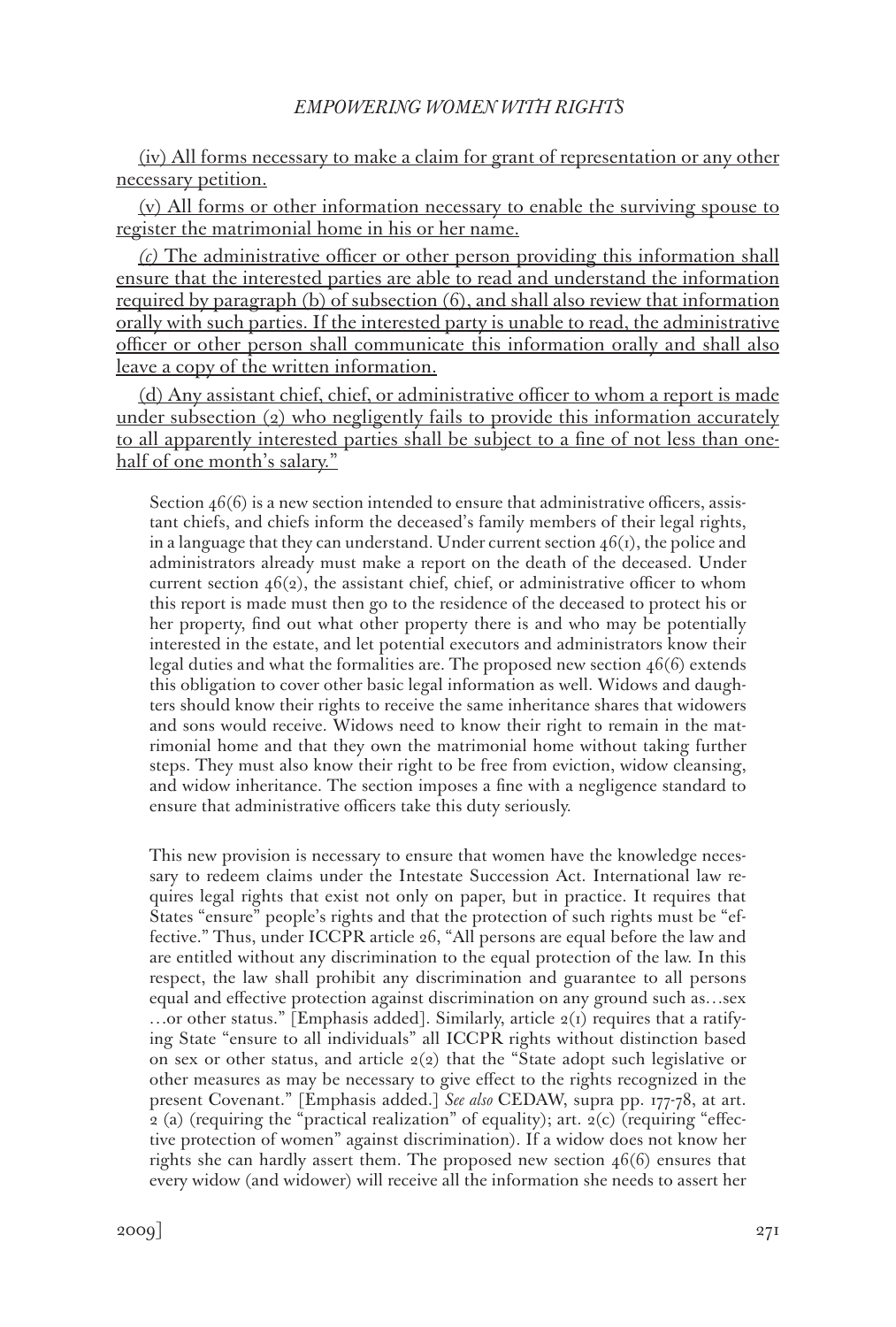rights to equal protection of the law and equal treatment in matters of inheritance. Widowers will have the same rights, of course.

In Kenya, widespread ignorance of legal rights leads to rampant discrimination on matters of inheritance; the vast majority of poor women in rural Kenya are unaware of formal inheritance laws. Interview with Beatrice Wamalwa, FIDA-K client, in Nairobi, Kenya on Apr. 2, 2008. This kind of persistent abuse of rights requires Kenya to take steps to address this problem. The Human Rights Committee has stated, "[T]he positive obligations on States Parties to ensure Covenant rights will only be fully discharged if individuals are protected by the State, not just against violations of Covenant rights by its agents, but also against acts committed by private persons or entities…. There may be circumstances in which a failure to ensure Covenant rights as required by article 2 would give rise to violations by States Parties of those rights, as a result of States Parties' permitting or failing to take appropriate measures or to exercise due diligence to prevent, punish, investigate or redress the harm caused by such acts… ." [Emphasis added]. Human Rights Committee, General Comment 31, The Nature of the General Legal Obligation Imposed on States Parties to the Covenant, para. 8, U.N. Doc. CCPR/C/21/Rev.1/Add.13 (Mar. 29, 2004), available at http://www2.ohchr.org/ english/bodies/hrc/comments.htm. See also CEDAW, supra pp. 177-78, art. 2(e)- (f) (requiring "all appropriate measures" against discrimination "by any person, organization or enterprise" and for the abolition of sex-discriminatory "existing laws, regulations, customs and practices").

# **47. Jurisdiction of High Court**

The High Court shall have jurisdiction to entertain any application and determine any dispute under this Act and to pronounce such decrees and make such orders therein as may be expedient:

Provided that the High Court may for the purpose of this section be represented by magistrates or resident magistrates appointed by the Chief Justice.

#### **48. Jurisdiction of magistrates**

(1) Notwithstanding any other written law which limits jurisdiction, but subject to the provisions of section 49, a magistrate or resident magistrate shall have jurisdiction to entertain any application other than an application under section 76 and to determine any dispute under this Act and pronounce such decrees and make such orders therein as may be expedient in respect of any estate. the gross value of which does not exceed one hundred thousand shillings.

Provided that for the purpose of this section in any place where both the High Court and a resident Magistrate Court are available, the High Court shall have exclusive jurisdiction to make all grants of representation and determine all disputes under this act.

The proposed modifications to sections 47 and  $48(i)$  expand the jurisdiction of magistrate courts and add magistrates who are not resident magistrates to the courts which may hear matters under this Act. Several interviews with judicial officials indicate that high courts impose far greater costs on women trying to pursue inheritance claims than magistrate courts, and magistrate courts are capable of handling these matters on their own. Interview with judicial officials in Nairobi,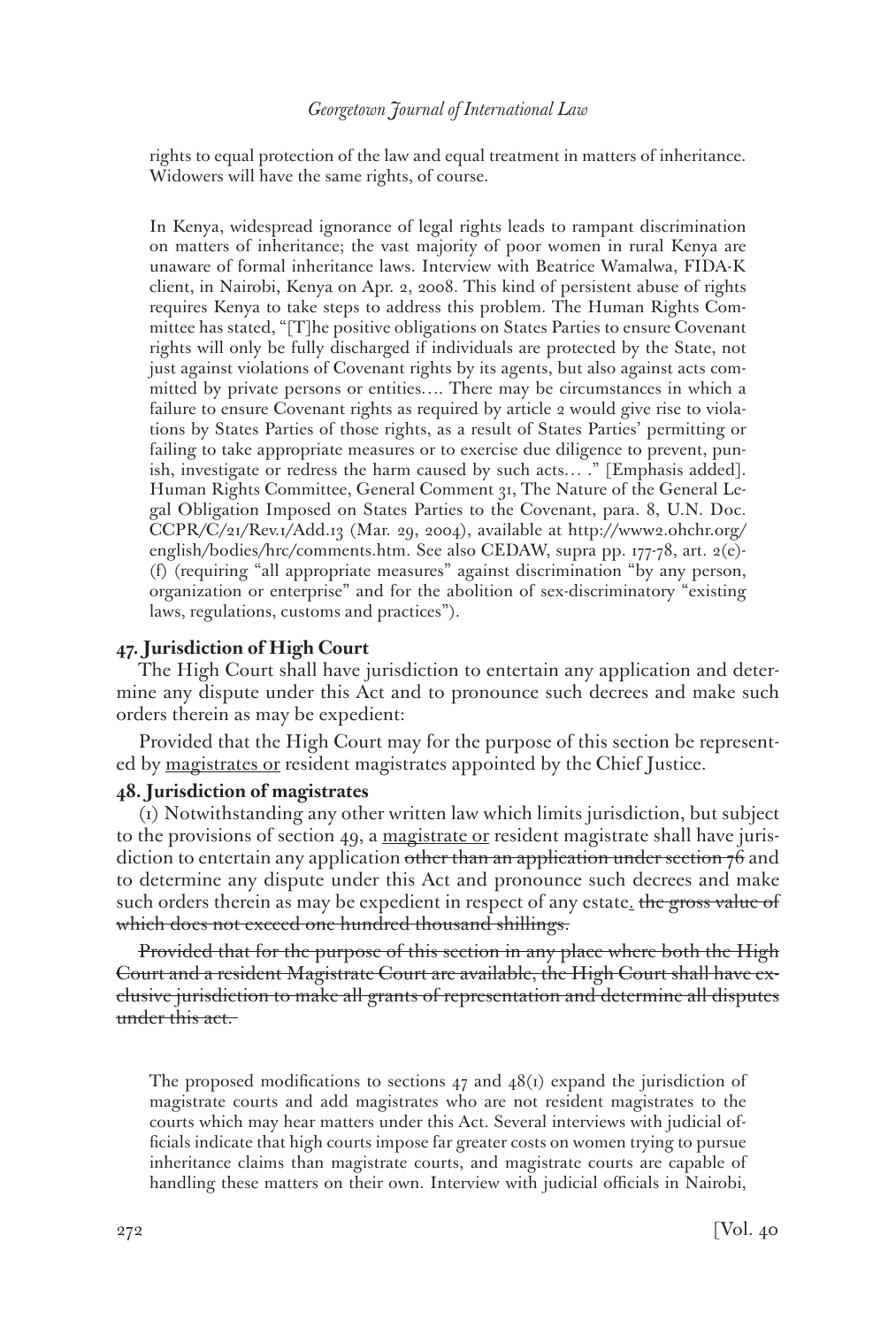Kenya, on Apr. 2, 2008. This change will make the legal system cheaper and more efficient for poor people in Kenya. It will also provide them with access to courts that are closer to home.

 $(2)$  For the avoidance of doubt it is hereby declared that the Kadhi's courts shall continue to have and exercise jurisdiction in relation to the estate of a deceased Muslim for the determination of questions relating to inheritance in accordance with Muslim law and of any other question arising under this Act in relation to such estates:

(2) The Kadhi's courts shall have and exercise jurisdiction, in relation to the estate of a deceased person whose valid will under Part II on Wills requires that Muslim Law govern the distribution of his or her estate, for the determination of questions relating to the distribution of the deceased's property in accordance with Muslim law. With respect to such estates, a magistrate, resident magistrate, and High Court shall continue to have jurisdiction to entertain any application and to determine any dispute under this Act and pronounce such decrees and make such orders therein as may be expedient in respect of any estate, except for the determination of questions relating to the distribution of property under Muslim Law.

# **49. Territorial jurisdiction of magistrates**

The magistrate or resident magistrate within whose area a deceased person had his or her last known place of residence shall<del>, if the gross value of the estate of the</del> deceased does not exceed one hundred thousand shillings, have in respect of that estate the jurisdiction conferred by section 48:

# Provided that–

(i) the magistrate or resident magistrate may, with the consent or by the direction of the High Court, transfer the administration of an estate to any other magistrate or resident magistrate where it appears that the greater part of the estate is situated within the area of that other magistrate or that there is other good reason for the transfer;

(ii) if the deceased had his or her last known place of residence outside Kenya, the High Court shall determine which magistrate shall have jurisdiction under this section;

(iii) every magistrate or resident magistrate shall have jurisdiction, in cases of apparent urgency, to make a temporary grant of representation limited to collection of assets situated within his <u>or her</u> area and payments of debts, regardless of the last known place of residence of the deceased.

# **50. Appeals to High Court and Court of Appeals**

(1) An appeal shall lie to the High Court in respect of any order or decree made by a magistrate or resident magistrate in respect of any estate and the decision of the High Court there shall be final., and to the Court of Appeals from the High Court.

 $(2)$  An appeal shall lie to the High Court in respect of any order or decree made by a Kadhi's Court in respect of the estate of a deceased Muslim and, with the prior leave thereof in respect of any point of Muslim law, to the Court of Appeal.

(2) An appeal shall lie to the High Court in respect of any order or decree made by a Kadhi's Court in respect of the distribution of the estate of a deceased person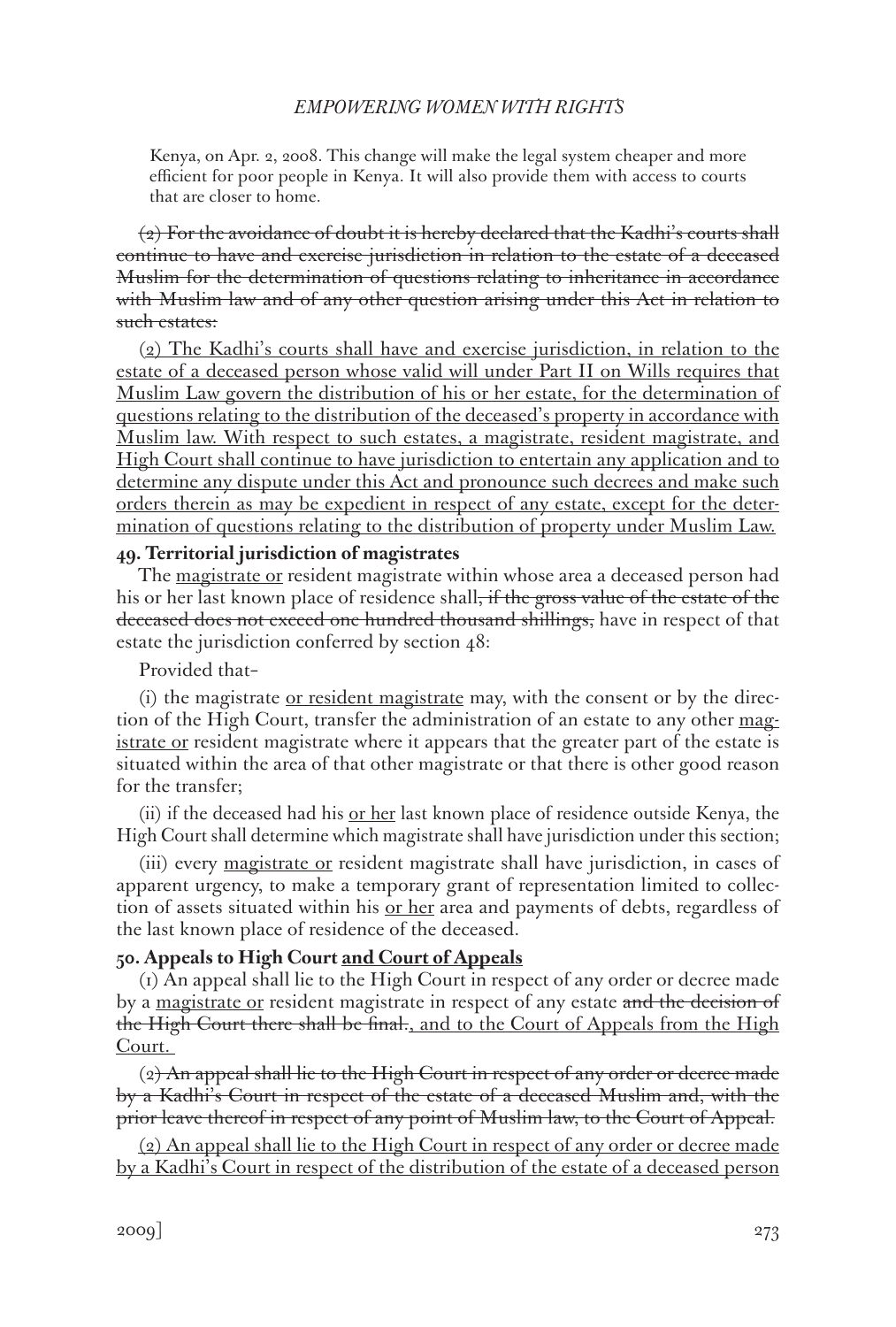whose valid will under Part II on Wills requires that Muslim Law govern the distribution of his or her estate and, in respect of any such point of Muslim law, to the Court of Appeal, upon the prior leave thereof.

# **50A. Power to make rules**

The Chief Justice may in consultation with the Chief Kadhi, make rules of court for the better carrying into effect in relation to the estates deceased Muslims of the provisions of sections 47, 48, 49 and 50 and, in particular regulating the exercise of the jurisdiction conferred by this Act.

The Chief Justice may, in consultation with the Chief Kadhi, make rules of court for the better carrying into effect in relation to the estate of a deceased person whose valid will under Part II on Wills requires that Muslim Law govern the distribution of his or her estate, in particular regulating the exercise of the jurisdiction conferred by this Act for Kadhi's courts to determine the distribution of property under Muslim law.

The proposed amendments to sections  $48(2)$ ,  $50(2)$ , and  $50A$  permit Kadhi's courts to govern the distribution of property under Muslim law whenever there is a valid will providing for this use of Muslim law. The amendments conform this jurisdiction to match the amendments to sections  $2(3)$  and  $2(4)$ , which require the application of Muslim Law only in the distribution of property pursuant to a valid will under Part II on Wills stating the intent of the deceased that his or her property is to be distributed in accordance with Muslim law. The estates of Muslims who choose not to write wills or whose wills do not dictate that Muslim Law should be followed will be treated in the same manner as the estates of all other Kenyans. These amendments are designed to give Muslims the same choices in matters of succession as all other Kenyans, without discrimination or coercion based on their religion and creed. The beneficiaries of Muslims who choose to write valid wills that require the use of Muslim succession laws on the distribution of property will continue to have access to the Kadhi's courts and the expertise of the Kadhis.

# *Application for Grant*

# **51. Application for grant**

(1) An application for a grant of representation shall be made in such form as may be prescribed, signed by the applicant and witnessed in the prescribed manner.

- (2) An application shall include information as to -
- *(a)* the full names of the deceased;
- *(b)* the date and place of his <u>or her</u> death;
- *(c)* his or her last known place of residence;
- *(d)* the relationship (if any) of the applicant to the deceased;
- *(e)* whether or not the deceased left a valid will;
- *(f)* the present addresses of any executors appointed by any such valid will;

*(g)* in cases of total or partial intestacy, the names and addresses of all surviving spouses, children, parents, brothers and sisters of the deceased, and of the children of any child of his or hers then deceased;

*(h)* a full inventory of all the assets and liabilities of the deceased; and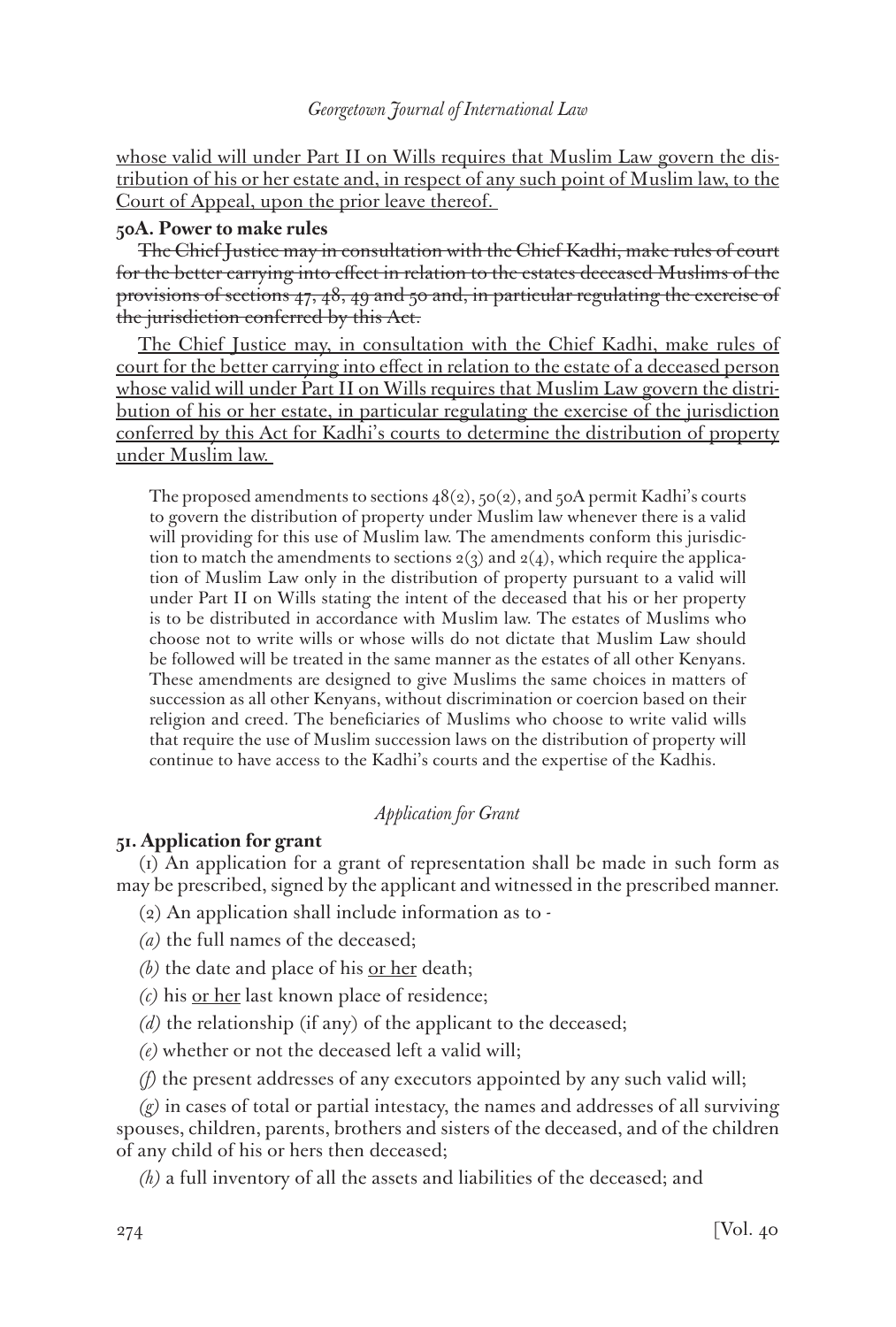*(i)* such other matters as may be prescribed.

(3) Where it is alleged in an application that the deceased left a valid will -

*(a)* if it was written, the original will shall be annexed to the application, or if it is alleged to have been lost, or destroyed otherwise than by way of revocation, or if for any other reason the original cannot be produced, then either -

(i) an authenticated copy thereof shall be so annexed; or

(ii) the names and addresses of all persons alleged to be able to prove its contents shall be stated in the application;

*(b)* if it was oral, the names and addresses of all alleged witnesses shall be stated in the application.

(4) No omission of any information from an application shall affect the power of the court to entertain the application.

(5) For avoidance of doubt, a person is not required to receive a grant of representation in order to acquire ownership of the matrimonial home, as subsection  $42A(4)$ provides.

#### **52. Wilful and reckless statements in application for grant**

Any person who, in an application for representation, willfully or recklessly makes a statement which is false in any material particular shall be guilty of an offence and be liable to a fine not exceeding ten thousand shillings or and to a term of imprisonment not exceeding one year or to both such fine and imprisonment.

# *Forms and Grants*

# **53. Forms of grant**

A court may–

*(a)* where a deceased person is proved (whether by production of a will or an authenticated copy thereof or by oral evidence of its contents) to have left a valid will, grant, in respect of all property to which the will applies, either–

(i) probate of the will to one or more of the executors named therein; or

(ii) if there is no proving executor, letters of administration with the will annexed;

*(b)* if and so far as there may be intestacy, grant letters of administration in respect of the intestate estate.

### **54. Limited grants**

A court may, according to the circumstances of each case, limit a grant of representation which it has jurisdiction to make, in any of the forms described in the Fifth Schedule.

### **55. No distribution of capital before confirmation of grant**

(1) No grant of representation, whether or not limited in its terms, shall confer power to distribute any capital assets constituting a net estate, or to make any division of property unless and until the grant has been confirmed as provided in section 71.

(2) The restriction on distribution under subsection (1) does not apply to the distribution before the grant of representation is confirmed of the surviving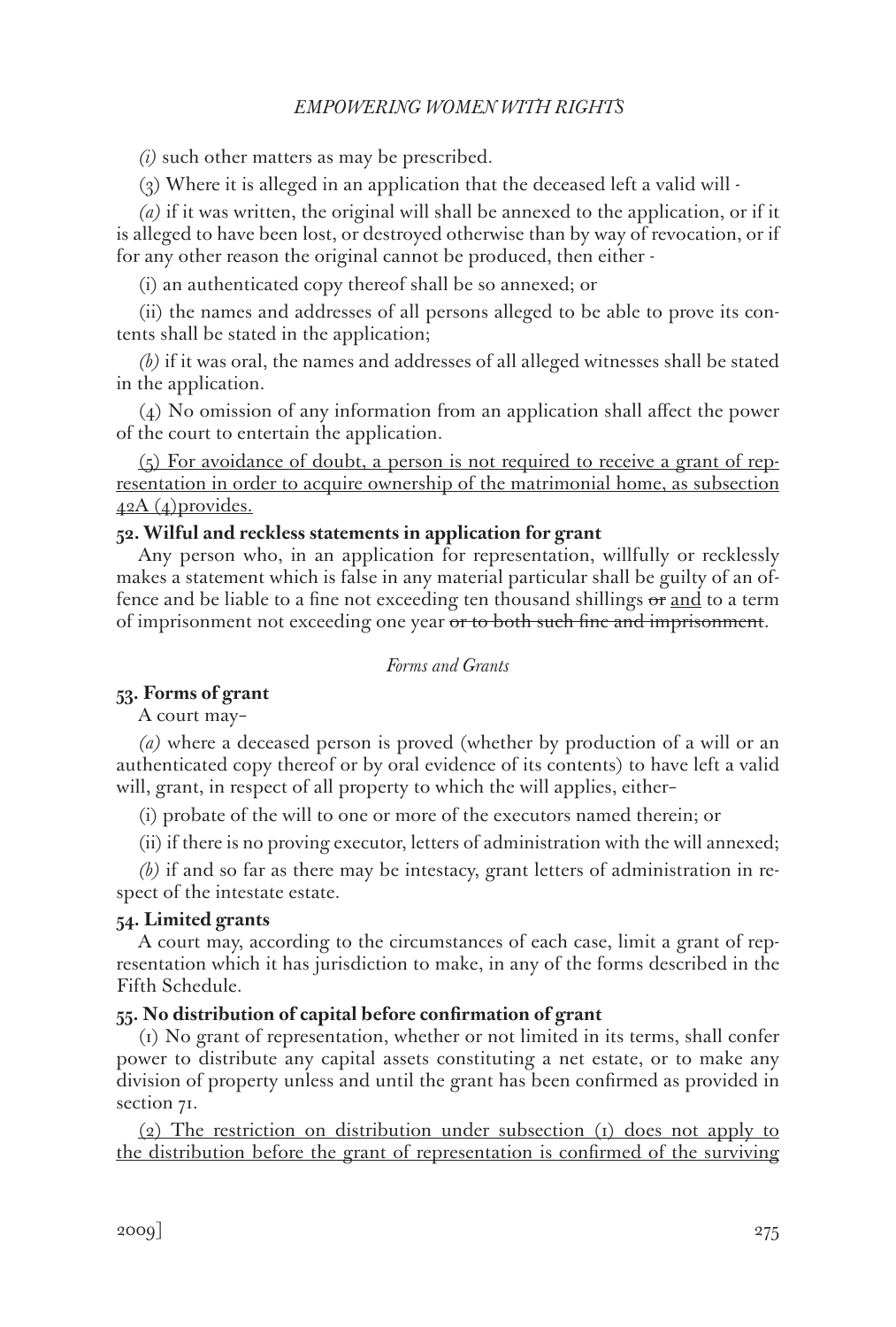spouse's automatic ownership or rental or use rights as provided for by sections  $42A$  and  $32(3)-(4)$ .

 $\left(\frac{1}{2}\right)$  (3) The restriction on distribution under subsection (1) does not apply to the distribution or application before the grant of representation is confirmed of any income arising from the estate and received after the date of death whether the income arises in respect of a period wholly or partly before or after the date of death.

 $(4)$  The restriction on distribution under subsection (1) does not apply to distribution of assets necessary for the maintenance of dependant family members or the payment of school fees.

 $(5)$  No court shall require the payment of any court fees, transfer fees, or any other forms of payment in an application for distribution of assets under subsec $tions (2)-(4)$ .

The high costs imposed by lawyers' fees and bribes to local courts and administrators are also cited as a deterrent in making succession claims. HUMAN RIGHTS Watch, Double Standards: Women's Property Rights Violations in Kenya 41 (Mar. 2003), *available at* http://www.hrw.org/sites/default/files/reports/kenya0303. pdf. Court fees for Succession Act cases, including filing and disbursement fees, also pose obstacles. Proposed new section  $55(2)-(4)$  does away with many of these fees. Fees on succession claims effectively amount to an extremely regressive form of an inheritance tax. If the government feels that it absolutely must raise some revenue in the succession process, a far more equitable way to do so would be in the form of an inheritance tax.

# *Persons Entitled to a Grant*

# **56. No grant to certain persons**

(1) No grant of representation shall be made -

(a) to any person who is a minor, or of unsound mind, or bankrupt; or

(b) to more than four persons in respect of the same property.

(2) No grant of letters of administration, with or without the will annexed, shall be made to a body corporate other than the Public Trustee or a trust corporation.

# **57. Grant to body corporate**

No grant of representation shall be made to a syndic or nominee on behalf of a body corporate:

Provided that, where a body corporate applies for a grant of probate or (in the case of a trust corporation) letters of administration, the application may be signed, and any necessary affidavits may be sworn, by an officer authorised in that behalf by the body corporate or the directors or governing body thereof.

# **58. Number of administrators where there is a continuing trust**

(1) Where a continuing trust arises -

(a) no grant of letters of administration in respect of an intestate estate shall be made to one person alone <u>except where that person is a surviving spouse or the</u> <u>parent of a minor child or</u> where that person is the  $p$ -*Public Trustee or of a Trust* Corporation.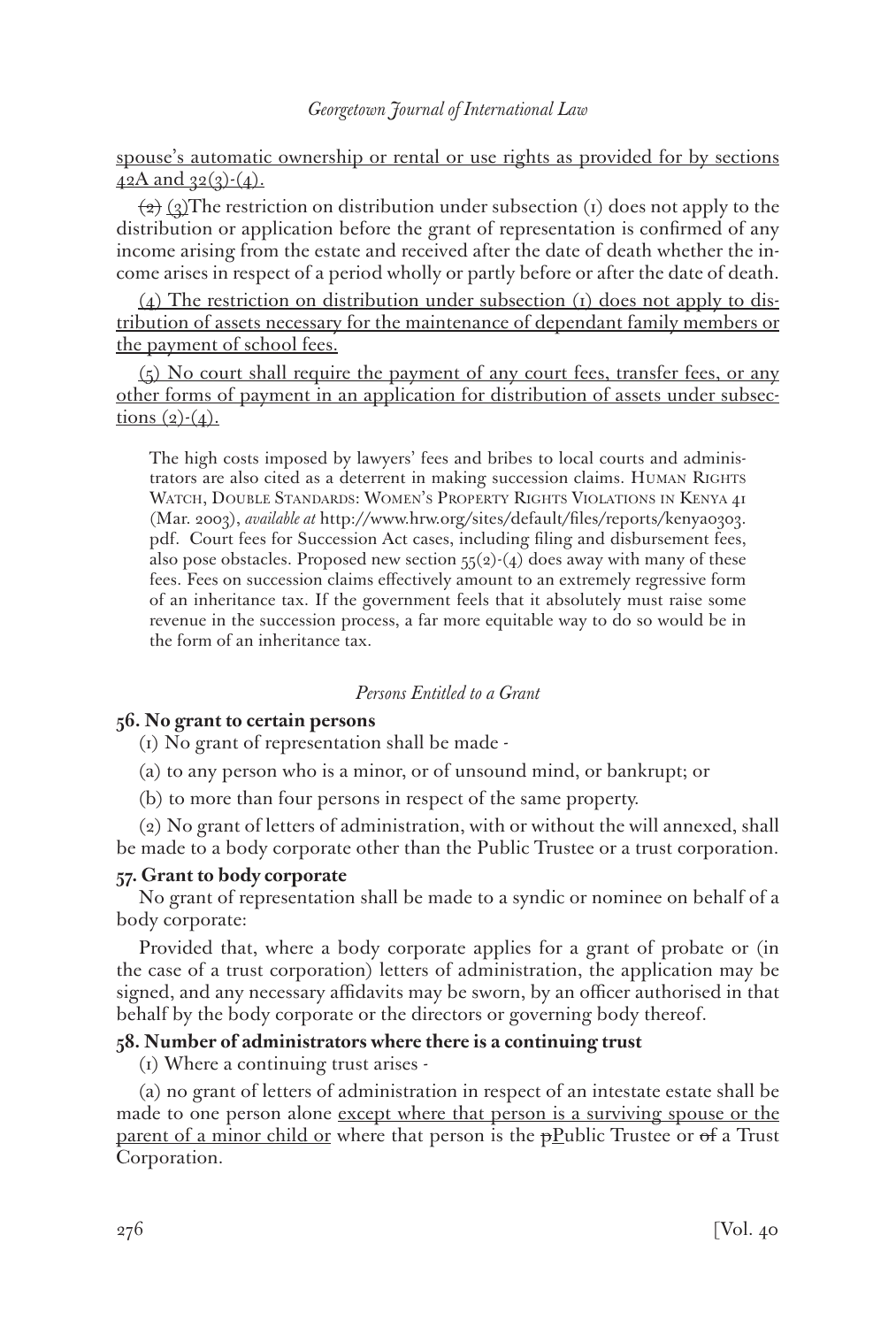(b) no grant of letters of administration with the will annexed shall be made to one person alone except where–

(i) that person is the Public Trustee or a Trust Corporation, or

(ii) in the will the testator has appointed one or more trustees for the continuing trust who are willing and able to act, or

(iii) in the will the testator has appointed his or her surviving spouse as the executor.

(2) Where an application for a grant of letters of administration in respect of an intestate estate is made by one person alone and a continuing trust arises the court shall, subject to section 66, appoint as administrators the applicant and not less than one or more than three persons as proposed by the applicant which failing as chosen by the court of its own motion, except that the court shall not be required to appoint an additional administrator where there is a surviving spouse who is not ineligible under section  $66(r)(a)$  or (b) and where the continuing trust is for his or her children.

These amendments to section 58 are necessary to give effect to the new section 66, which provides that the surviving spouse will, in most cases, be automatically named the administrator of the estate of a person who died intestate.

### **59. Renunciation of executorship**

A person who has been appointed by a will as an executor thereof may, either by oral declaration before the court or by writing under his <u>or her</u> hand, renounce executorship, and shall thereafter be finally precluded from applying for grant of probate of that will.

### **60. Probate where there are several executors**

When several executors are appointed, probate may be granted to them all simultaneously, or at different times.

### **61. Discovery of codicil after grant of probate**

(1) If a codicil is discovered after the grant of probate, a separate probate of that codicil may be granted to the executor, if it in no way repeals the appointment of executors made by the will.

(2) If different executors are appointed by the codicil, the probate of the will shall be revoked, and a new probate granted of the will and the codicil together.

### **62. No grant of administration until citation issued to executor**

When a person who has been appointed by a will is as an executor thereof has not renounced the executorship, letters of administration shall not be granted to any other person until a citation has been issued, calling upon the executor to renounce his <u>or her</u> executorship or apply for a grant of probate of the will:

Provided that–

(i) when one or more of several executors have proved a will, the court may, on the death of the survivor of those who have proved, grant letters of administration without citing those who have not proved; and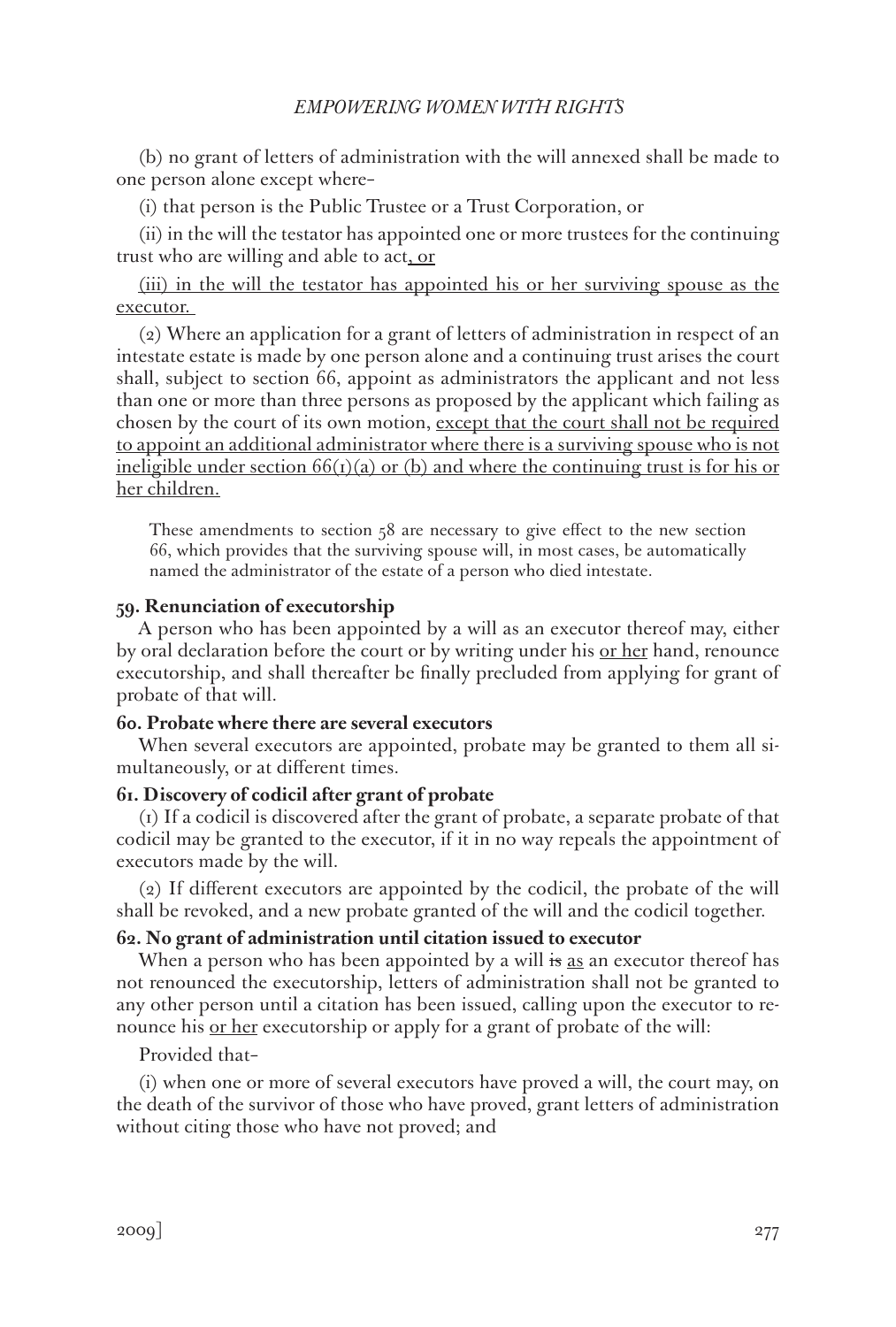(ii) there may be such limited grants of letters of administration in accordance with the provisions of section  $54$  as may, in the opinion of the court, be necessitated by any special circumstances.

# **63. Grant of administration to universal or residuary legatee**

When a deceased has made a will, but -

*(a)* he or she has not appointed an executor; or

*(b)* the only executors appointed are legally incapable of acting, or have renounced their executorship, or have died before the testator or before receiving a grant of probate of the will, or have failed within the time limited by a citation to apply for probate thereof; or

*(c)* all proving executors have died before completing administration of all the property to which the will applies,

a universal or residuary legatee may be admitted to prove the will, and letters of administration with the will annexed may be granted to him or her of the whole estate, or of so much thereof as may be un-administered.

# **64. Right to administration of representative of deceased residuary legatee**

When a residuary legatee who has a beneficial interest survives the testator, but dies before the estate has been fully administered, his or her representative shall have the same right to administration with the will annexed as the residuary legatee.

# **65. Grant of administration where no executor nor residuary legatee nor representative of legatee**

When there is no executor, and no residuary legatee or representative of the residuary legatee, or if every such person declines or is incapable of acting, or cannot be found, the person or persons who would be entitled to the administration of the estate of the deceased if he <u>or she</u> had died intestate, or the Public Trustee, or any other legatee having a beneficial interest, or a creditor, may be admitted to prove the will, and letters of administration may be granted to him, her, or them accordingly.

# **66. Preference to be given to certain persons to administer where deceased died intestate**

When a deceased has died intestate, the court shall, save as otherwise expressly provided, have a final discretion as to the person or persons to whom a grant of letters of administration shall, in the best interests of all concerned, be made, but shall, without prejudice to that discretion, accept as a general guide the following order of preference–

*(a)* surviving spouse or spouses, with or without association of other beneficiaries;

# **66. Spouse is automatically administrator of deceased's estate where deceased died intestate and preference to be given to certain persons to administer in other situations**

(1) Subject to subsection  $66\left(3\right)$  below, when the deceased has died intestate and left one surviving spouse, the surviving spouse shall be automatically named administrator of the estate, unless another party proves to the court's satisfaction, based on reliable evidence and beyond a reasonable doubt, that: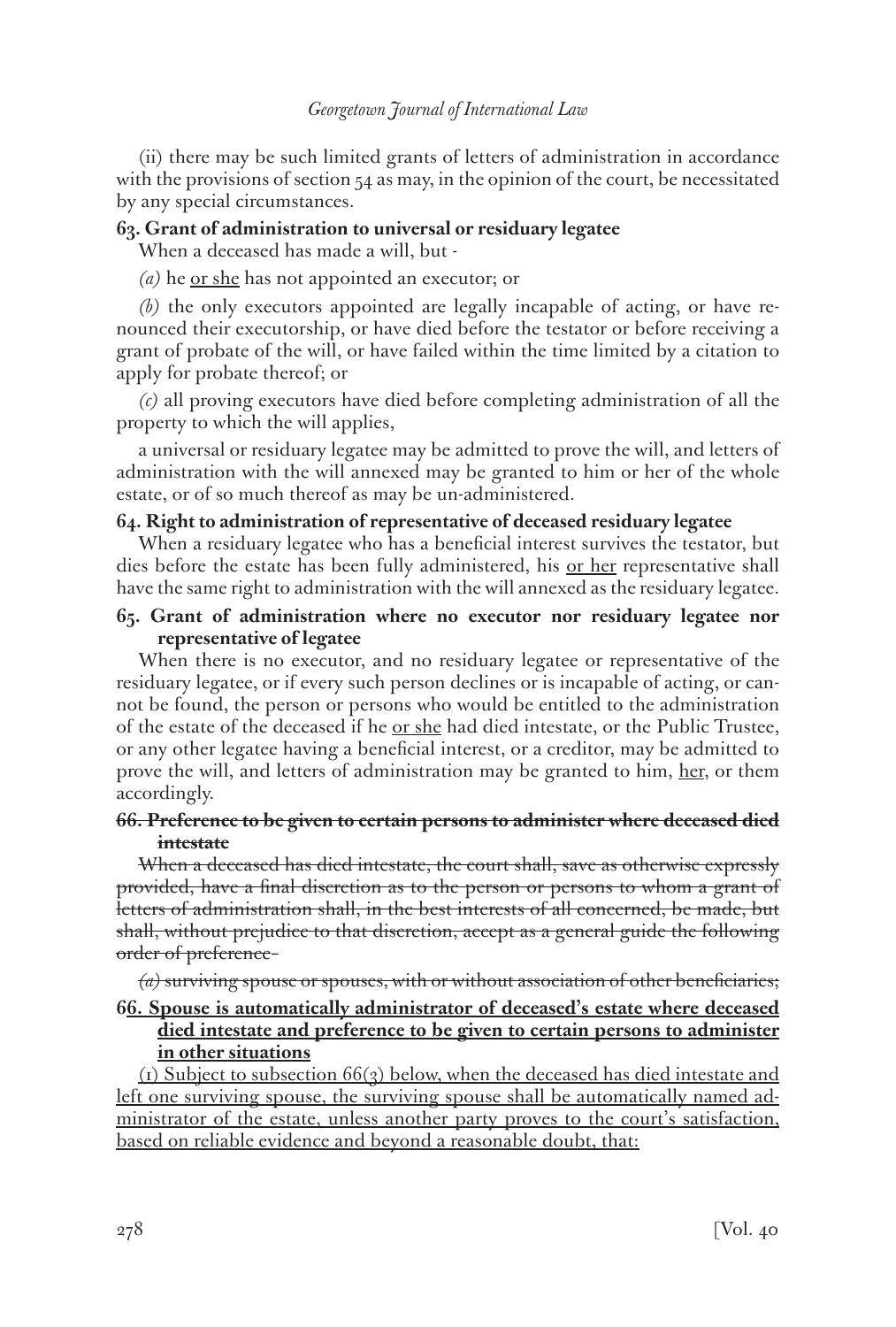(a) the surviving spouse is unable to administer the estate for the reasons specified in section  $56(i)(a)$ , or

(b) the surviving spouse is unwilling to administer the estate and no other person has coerced him or her to make that choice.

(2) If the deceased has left minor children, the court may exercise its discretion to appoint a co-administrator of the estate to represent the interests of the children, but only if another party proves to the court's satisfaction, based on reliable evidence and beyond a reasonable doubt, that the surviving spouse, based on that person's past conduct, is unlikely to administer the decedent's estate for the best interests of the child or children.

(3) When the minor children of the deceased are entitled to a share of the matrimonial home pursuant to sections  $38$  and  $40(3)-(4)$  of this Act, the magistrate or judge hearing the case shall appoint a person as administrator who the court determines, based on reliable evidence and beyond a reasonable doubt, will act impartially in the best interests of all heirs.

(4) When the deceased has died intestate and has left more than one surviving spouse, each surviving spouse shall be the administrator of the matrimonial home, or of her respective proportion of a joint home (where there is more than one wife living there), and of all associated personal and household effects, that she shared with the deceased. For the administration of all other property, the magistrate or judge hearing the case shall appoint a person or persons as administrator who the court determines, based on reliable evidence and beyond a reasonable doubt, will act impartially in the best interests of all heirs.

 $(5)$  When the deceased has died intestate and has left no surviving spouse, the court shall, except as otherwise expressly provided, grant letters of administration, using the following general guide as an order of preference:

*(b) (a)* other beneficiaries entitled on intestacy, with priority according to their respective beneficial interests as provided by Part V;

*(c) (b)* the Public Trustee; and

*(d) (c)* creditors:

Provided that, where there is partial intestacy, letters of administration in respect of the intestate estate shall be granted to any executor or executors who prove the will.

The proposed modifications to section 66 create a presumption that spouses will be automatic administrators of their deceased spouses' estates, either of the whole estate for a sole surviving spouse, or of the matrimonial home and personal and household effects where there is more than one surviving spouse. This accords with the fact that proposed sections  $35(i)$  and  $(3)$ ,  $36$ , and  $40(i)-(2)$  and  $(5)$ , and 42A make the surviving spouse the automatic owner of the home (with limited exceptions in section  $40(3)-(4)$ ). The change is necessary because local custom still largely governs matters of succession, despite the Law of Succession Act; therefore, if the widow is not the administrator of her husband's estate, her property could be taken from her under customary law. Some courts still tend to interpret the Law of Succession Act conservatively, so it is unclear whether or not they would use their discretion to follow the guidelines in the current section 66 giving surviving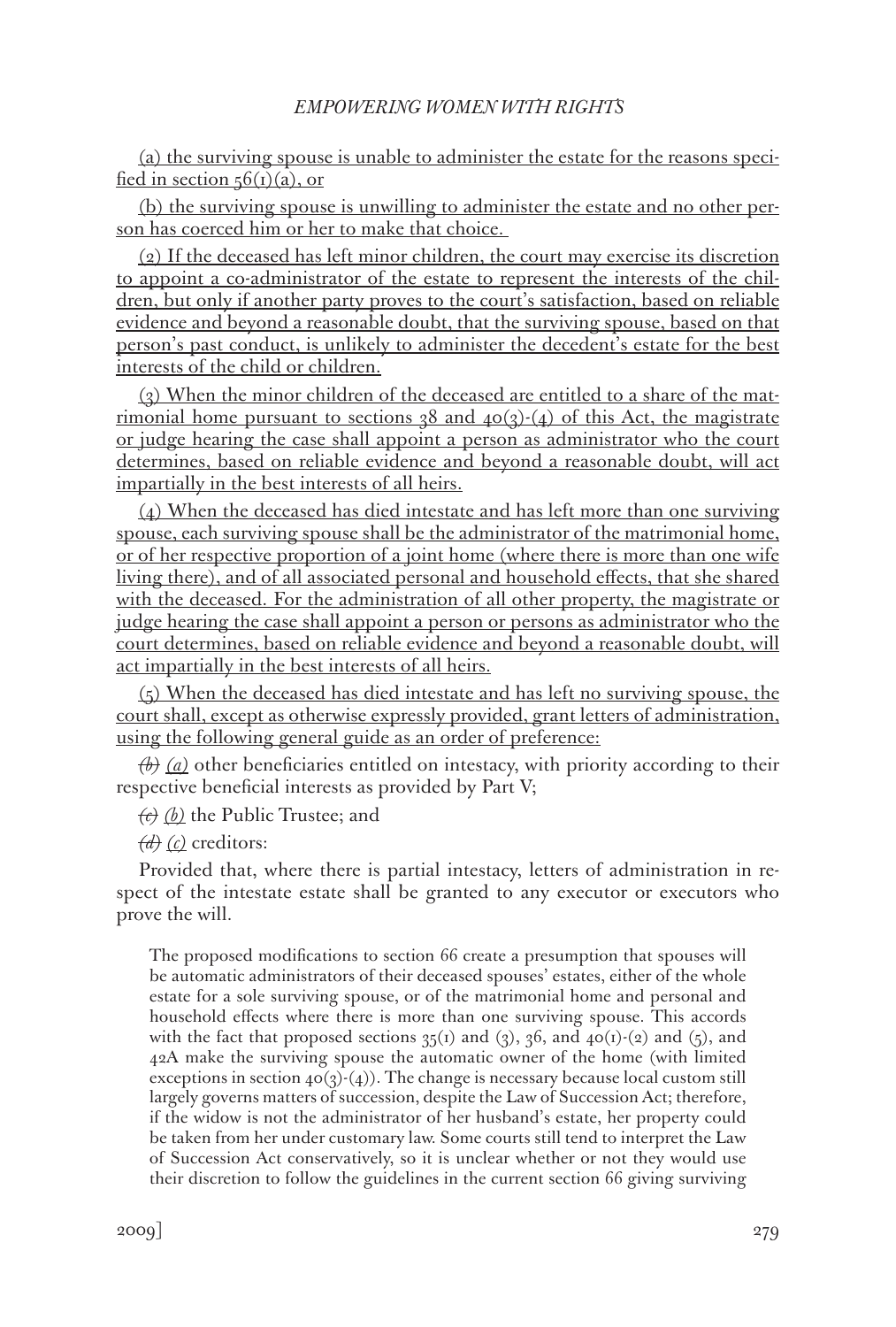spouses preference in administration. See THE CENTER FOR REPRODUCTIVE LAW AND Policy and International Referation of Women Laywers (Kenya Chapter) (F.I.D.A.-K), Women of the World: Laws and Policies Affecting Their Reproductive Lives: Angolophone Africa 67 (1997), *available at* http://www.reproductiverights.org/pdf/WOWAA04.pdf, citing Estate of Njeru Kamanga, Succession Case No. 98 of 1991 (Maina 1992) (magistrate court ruling that disinherited daughters because they were married, despite Succession Act sections giving all children equal shares; see Succession Act current sections  $35(5)$ ,  $38$ ,  $40(2)$ , and  $41)$ ). *See also* Ministry of Gender, Sports, Culture and Social Services, National Gender and Development Policy 14 (Nov. 2000) (Kenya), calling for "review of laws that hinder women's access to and control over economic resources . . . [and] gender sensitization. . . . " If a widow is automatically made the administrator of her husband's estate and is educated on the provisions of the Law of Succession Act, this problem would be largely alleviated, because she would then be both owner and administrator of the matrimonial home and other property.

#### *Procedure on Grants*

#### **67. Notice of application for grant**

(1) No grant of representation, other than a limited grant for collection and preservation of assets, shall be made until there has been published notice of the application for the grant, inviting objections thereto to be made known to the court within a specified period of not less than thirty days from the date of publication, and the period so specified has expired.

(2) A notice under subsection (1) shall be exhibited conspicuously in the court house, and also published in such other manner as the court directs.

#### **68. Objections to application**

(1) Notice of any objection to an application for a grant of representation shall be lodged with the court, in such form as may be prescribed, within the period specified by the notice, or such longer period as the court may allow.

(2) Where notice of objection has been lodged under subsection (1), the court shall give notice to the objector to file an answer to the application and a crossapplication within a specified period.

#### **69. Procedure after notice and objections**

(1) Where a notice of objection has been lodged under subsection (1) of section 68, but no answer or no cross-application has been filed as required under subsection (2) of that section, a grant may be made in accordance with the original application.

(2) Where an answer and a cross-application have been filed under subsection (2) of section 68, the court shall proceed to determine the dispute.

# **70. Powers of courts**

Whether or not there is a dispute as to the grant,

- $(i)$  a court may, before making a grant of representation -
- *(a)* examine any applicant on oath or affirmation; or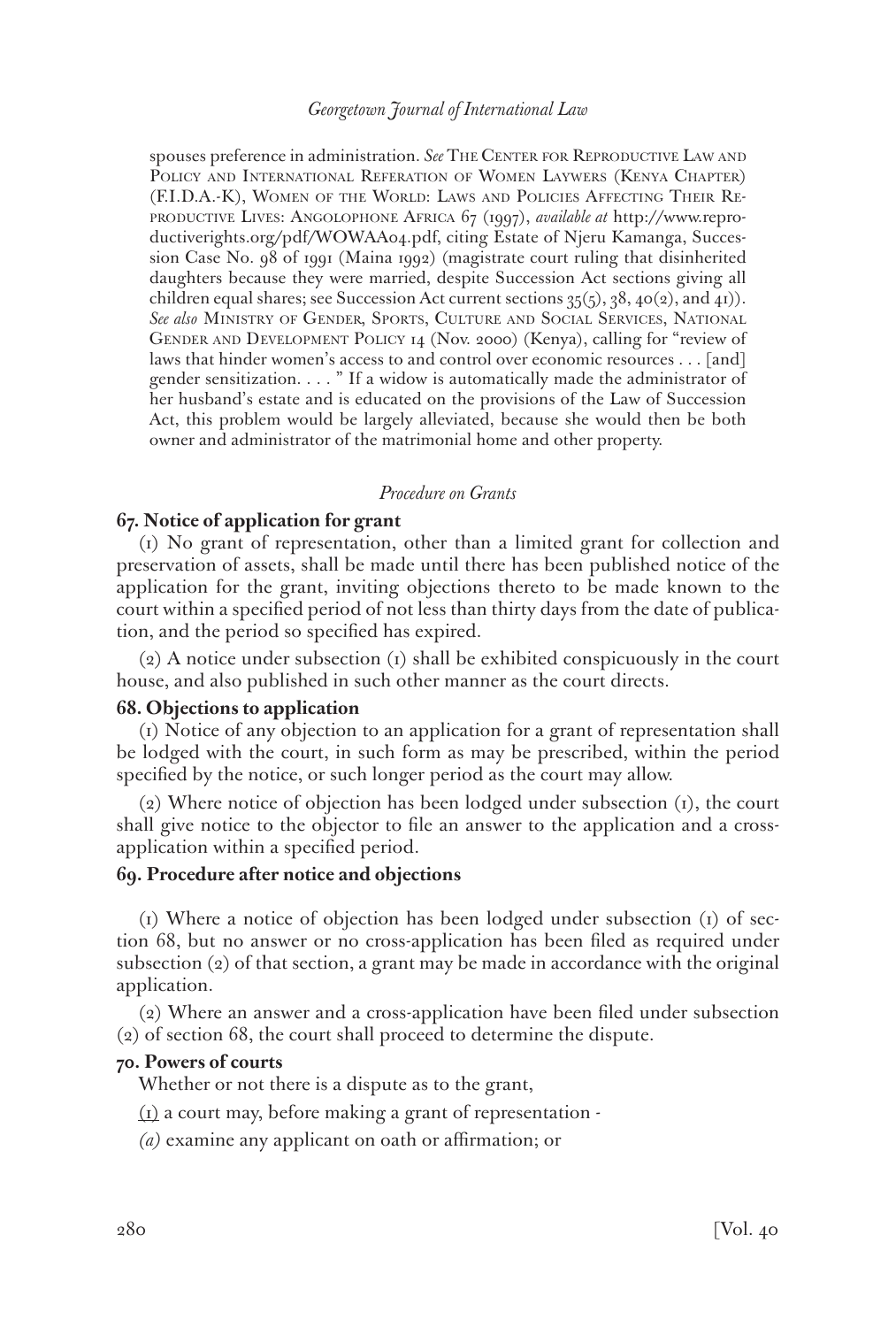*(b)* call for further evidence as to the due execution or contents of the will or some other will, the making of an oral will, the rights of dependants and of persons claiming interests on intestacy, or any other matter which appears to require further investigation before a grant is made; or

*(c)* issue a special, citation to any person appearing to have reason to object to the application.; and

(2) a court shall, before making a grant of representation -

*(a)* ensure that any surviving spouse appears before the court and is notified in person of his or her right to act as administrator; and

*(b)* provide simplified forms and information to assist such spouse in the process of administering the estate with or without an advocate; and

*(c)* notify such spouse of her or his ownership and/or use rights in the estate and of the Act's protections against eviction, widow inheritance, and widow cleansing, using the information and forms required by section  $46(6)$ .

### *Confirmation of Grants*

# **71. Confirmation of grants**

(1) After the expiration of a period of six months, or such shorter period as the court may direct under subsection  $(3)$ , from the date of any grant of representation, the holder thereof shall apply to the court for confirmation of the grant in order to empower the distribution of any capital assets.

(2) Subject to subsection (2A), the court to which application is made, or to which any dispute in respect thereof is referred, may -

*(a)* if it is satisfied that the grant was rightly made to the applicant, and that he or she is administering, and will administer, the estate according to law, confirm the grant; or

*(b)* if it is not so satisfied, issue to some other person or persons, in accordance with the provisions of sections  $56$  to 66 inclusive, a confirmed grant of letters of administration in respect of the estate, or so much thereof as may be unadministered; or

*(c)* order the applicant to deliver or transfer to the holder of a confirmed grant from any other court all assets of the estate then in his <u>or her</u> hands or under his or her control; or

(d) postpone confirmation of the grant for such period or periods, pending issue of further citations or otherwise, as may seem necessary in all the circumstances of the case;

Provided that, in cases of intestacy, the grant of letters of administration shall not be confirmed until the court is satisfied as to the respective identities and shares of all persons beneficially entitled<del>; and w</del>. In order to satisfy itself of this information, the court shall contact the relevant assistant chief, chief, or administrative official described in section 46(6) and require that person to provide the information about the identities of all such persons. When confirmed the grant shall specify all such persons and their respective shares.

(2A) Where a continuing trust arises and there is only one surviving administrator, if the court confirms the grant, it shall, subject to section 66, appoint as admin-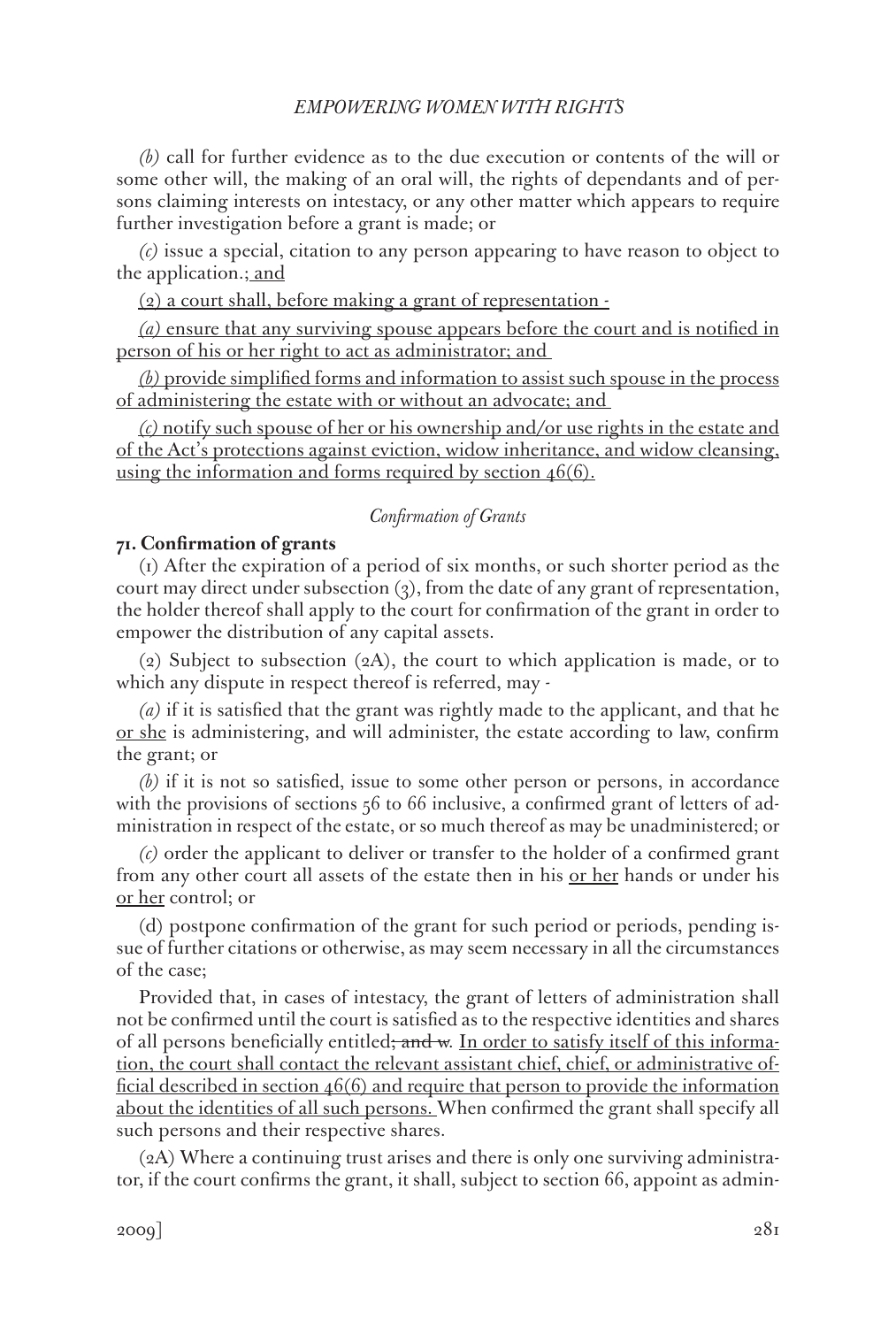istrators jointly with the surviving administrator not less than one or more than three persons as proposed by the surviving administrator which failing as chosen by the court of its own motion.

(3) Subject to this section and sections 72 and 73, where an applicant files, at the same time as the petition, summons for the immediate issue of a confirmed grant of representation the court may, if it is satisfied that -

(a) there is no dependant, as defined by section 29, of the deceased or that the only dependants are of full age and consent to the application;

(b) no estate duty is payable in respect of the estate; and

(c) it is just and equitable in all circumstances of the case,

immediately issue a confirmed grant of representation.

(4) Notwithstanding the provisions of this section and sections 72 and 73, where an applicant files, at the same time as the petition, summons for the immediate issue of a confirmed grant of representation the court may, if it is satisfied that -

*(a)* there is no dependant, as defined by section 29, of the deceased other than the petitioner;

*(b)* no estate duty is payable in respect of the estate; and

*(c)* it is just and equitable in all circumstances of the case,

immediately issue a confirmed grant of representation.

# **72. Grants not to be confirmed in certain circumstances**

No grant of representation shall be confirmed until the court -

*(a)* is satisfied that no application under Part III is pending; and

*(b)* has received a certificate from the Estate Duty Commissioner that he or she is satisfied that all estate duty payable in respect of the estate concerned has been or will be paid, or that no estate duty is payable in respect thereof; or

*(c)* is itself satisfied that no estate duty is payable in respect of the estate concerned.

# **73. Duty of court to give notice to holder of grant to apply for confirmation**

The court shall, within one year from the date of any grant of representation, give notice to the holder of the grant to apply for confirmation thereof.

#### *Alteration and Revocation of Grants*

# **74. Errors may be rectified by cour**t

Errors in names and descriptions, or in setting out the time and place of the deceased's death, or the purpose in a limited grant, may be rectified by the court, and the grant of representation, whether before or after confirmation, may be altered and amended accordingly.

## **75. Procedure where codicil discovered after grant**

If, after the grant of letters of administration with the will annexed or after confirmation thereof, a codicil be discovered, it may be added to the grant on due proof and identification, and the grant altered and amended accordingly.

## **75A. Continuing trust arisin**g

(1) If, after confirmation of the grant of letters of administration at any time there is a continuing trust and only one surviving administrator, that administrator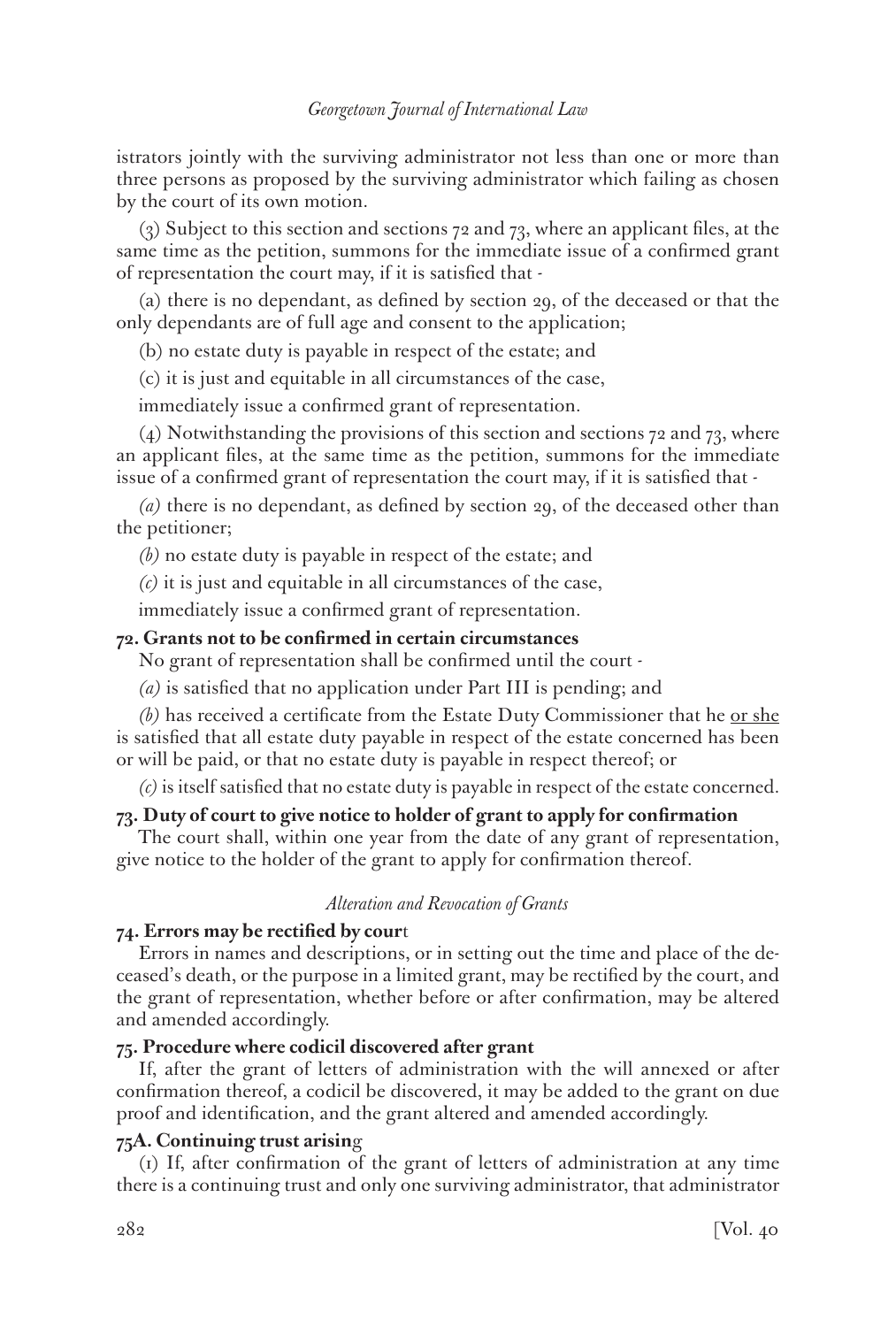shall without delay apply to the court to appoint, subject to section 66, as administrators jointly with him <u>or her</u> not less than one or more than three persons as proposed by him <u>or her</u>, which failing as chosen by the court of its own motion.

(2) If a sole surviving administrator fails to apply to the court in accordance with subsection  $(i)$  within three months of there being a continuing trust and only one surviving administrator, on the application of any interested party in, or a creditor or debtor of the estate or of its own motion, the court may appoint additional administrators in accordance with subsection  $(i)$  and subject to section 66.

# **76. Revocation or annulment of grant**

A grant of representation, whether or not confirmed, may at any time be revoked or annulled if the court decides, either on application by any interested party or of its own motion -

*(a)* that the proceedings to obtain the grant were defective in substance;

*(b)* that the grant was obtained fraudulently by the making of a false statement or by the concealment from the court of something material to the case;

*(c)* that the grant was obtained by means of an untrue allegation of a fact essential in point of law to justify the grant notwithstanding that the allegation was made in ignorance or inadvertently;

*(d)* that the person to whom the grant was made has failed, after due notice and without reasonable cause either -

(i) to apply for confirmation of the grant within one year from the date thereof, or such longer period as the court has ordered or allowed; or

(ii) to proceed diligently with the administration of the estate; or

(iii) to produce to the court, within the time prescribed, any such inventory or account of administration as is required by the provisions of paragraphs (e) and (g) of section 83 or has produced any such inventory or account which is false in any material particular; or

*(e)* that the grant has become useless and inoperative through subsequent circumstances.

#### *Sealing of Commonwealth and Foreign Grants*

# **77. Sealing of Commonwealth and foreign grants**

(1) Where a court or other authority, having jurisdiction in matters of probate or administration in any Commonwealth country or in any other foreign country designated by the Minister by notice in the Gazette, has, either before or after the commencement of this Act, granted probate or letters of administration, or un an equivalent thereof, in respect of the estate of a deceased person, that grant may, on being produced to, and a copy thereof deposited with, the High Court, be sealed with the seal of that court, and thereupon shall be of the same force and effect, and have the same operation in Kenya, as if granted and confirmed by that court.

(2) Before sealing a grant under subsection (1) the High Court -

*(a)* shall satisfy itself as to the payment of estate duty as provided by section 72;

*(b)* may require such evidence as it thinks fit concerning the domicile of the deceased person;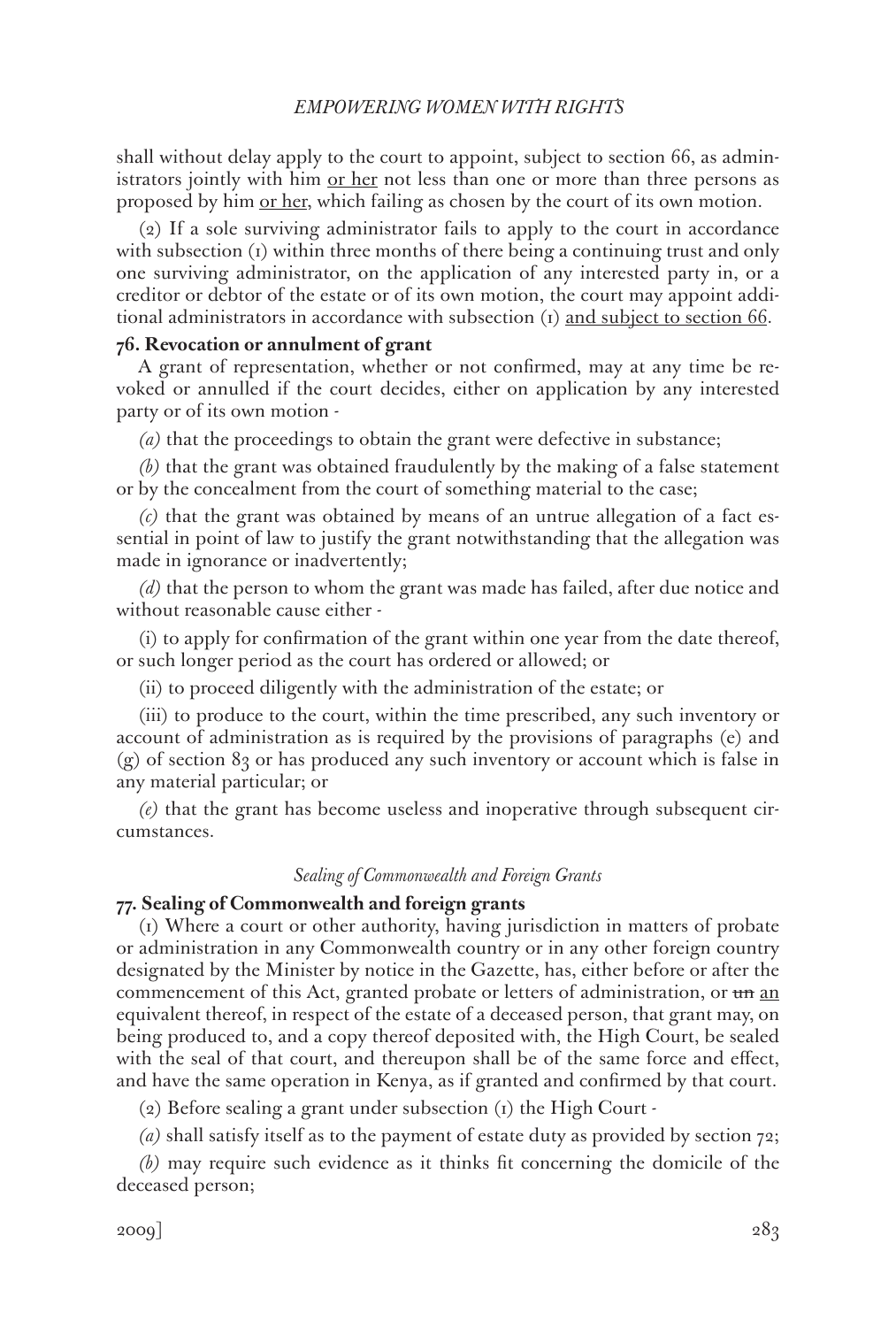*(c)* may, on the application of any creditor of the estate, require that adequate security be given for the payment of debts due from the estate to creditors residing in Kenya.

# **78. Duplicate or copy of foreign grant to have same effect as original**

For the purposes of this Act, a duplicate of any grant sealed with the seal of a court or other authority in a Commonwealth or foreign country, or a copy thereof certified as correct by or duly on behalf of, that court or authority, shall have the same effect as the original.

# *Powers and Duties of Personal Representatives*

### **79. Property of deceased to vest in personal representative**

The executor or administrator to whom representation has been granted shall be the personal representative of the deceased for all purposes of that grant, and, subject to any limitation imposed by the grant, all the property of the deceased shall vest in him <u>or her</u> as personal representative.

# **80. When grant takes effect**

(1) A grant of probate shall establish the will as from the date of death, and shall render valid all intermediate acts of the executor or executors to whom the grant is made consistent with his or their duties as such.

(2) A grant of letters of administration, with or without the will annexed, shall take effect only as from the date of the grant.

# **81. Powers and duties of personal representatives to vest in survivor on death of one of them**

Upon the death of one or more of several executors or administrators to whom a grant of representation has been made, all the powers and duties of the executors or administrators shall become vested in the survivors or survivor of them:

Provided that, subject to section 66, where there has been a grant of letters of administration which involve any continuing trust, a sole surviving administrator who is not a trust corporation shall have no power to do any act or thing in respect of the trust until the court has made a further grant to one or more persons jointly with him or her.

#### **82. Powers of personal representatives**

Personal representatives shall, subject only to any limitation imposed by their grant, have the following powers:

*(a)* to enforce, by suit or otherwise, all causes of action which, by virtue of any law, survive the deceased or arise out of his <u>or her</u> death for his <u>or her</u> estate;

*(b)* to sell or otherwise turn to account, so far as seems necessary or desirable in the execution of their duties, all or any part of the assets vested in them, as they think best:

### Provided that–

(i) the purchase by them of any such assets shall be voidable at the instance of any other person interested in the asset so purchased; and

(ii) no immovable property shall be sold before confirmation of the grant;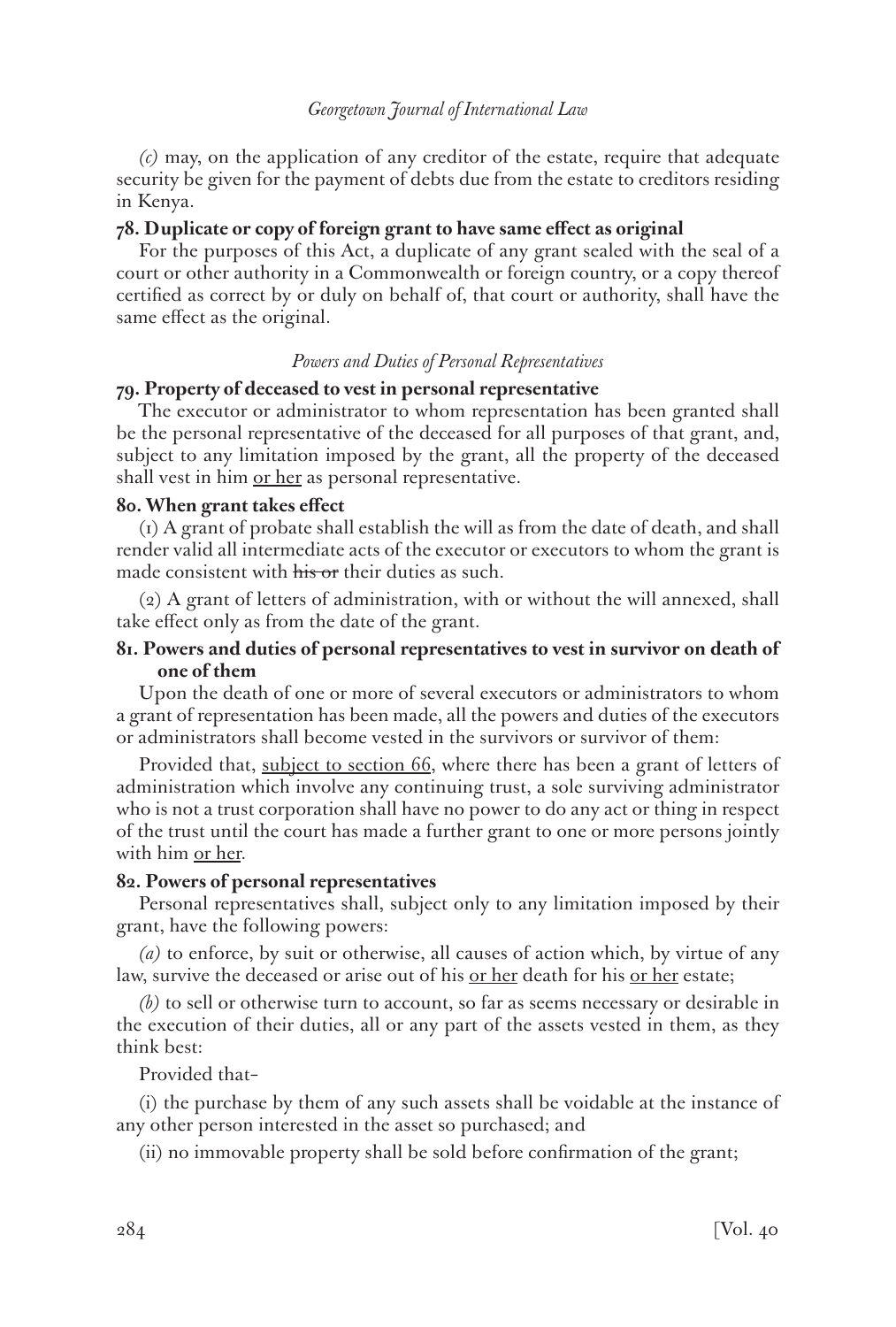(c) to assent, at any time after confirmation of the grant, to the vesting of a specific legacy in the legatee thereof;

*(d)* to appropriate, at any time after confirmation of the grant, any of the assets vested in them in the actual condition or state of investment thereof at the time of appropriation in or towards satisfaction of any legacy bequeathed by the deceased or any other interest or share in his <u>or her</u> estate, whether or not the subject of a continuing trust, as may seem just and reasonable to them according to the respective rights of the persons interested in the estate of the deceased, and for that purpose to ascertain and fix (with the assistance of a duly qualified valuer, where necessary) the value of the respective assets and liabilities of the estate, and to make any transfer which may be requisite for giving effect to the appropriation:

Provided that, except so far as otherwise expressly provided by any will–

(i) no application shall be made so as to affect adversely any specific legacy;

(ii) no appropriation shall be made for the benefit of a person absolutely and beneficially entitled in possession without his or her consent, nor for the purpose of a continuing trust without the consent of either the trustee or trustees thereof (not being the personal representatives themselves) or the person for the time being entitled to the income thereof, unless the person whose consent is so required is a minor or of unsound mind in which case consent on his or her behalf by his or her parent or guardian (if any) or by the manager of his <u>or her</u> estate (if any) or by the court shall be required.

## **83. Duties of personal representatives**

Personal representatives shall have the following duties -

(a) to provide and pay out of the estate of the deceased, the expenses of a reasonable funeral for him or her;

(b) to get in all free property of the deceased, including debts owing to him  $or$ </u> her and moneys payable to his <u>or her</u> personal representatives by reason of his <u>or</u> her death;

*(c)* to pay, out of the estate of the deceased, all expenses of obtaining their grant of representation, and all other reasonable expenses of administration (including estate duty, if any);

*(d)* to ascertain and pay, out of the estate of the deceased, all his or her debts;

*(e)* within six months from the date of the grant, to produce to the court a full and accurate inventory of the assets and liabilities of the deceased and a full and accurate account of all dealings therewith up to the date of the account;

*(f)* subject to section 55, to distribute or to retain on trust (as the case may require) all assets remaining after payment of expenses and debts as provided by the preceding paragraphs of this section and the income therefrom, according to the respective beneficial interests therein under the will or on intestacy, as the case may be;

*(g)* within six months from the date of confirmation of the grant, or such longer period as the court may allow, to complete the administration of the estate in respect of all matters other than continuing trusts, and to produce to the court a full and accurate account of the completed administration;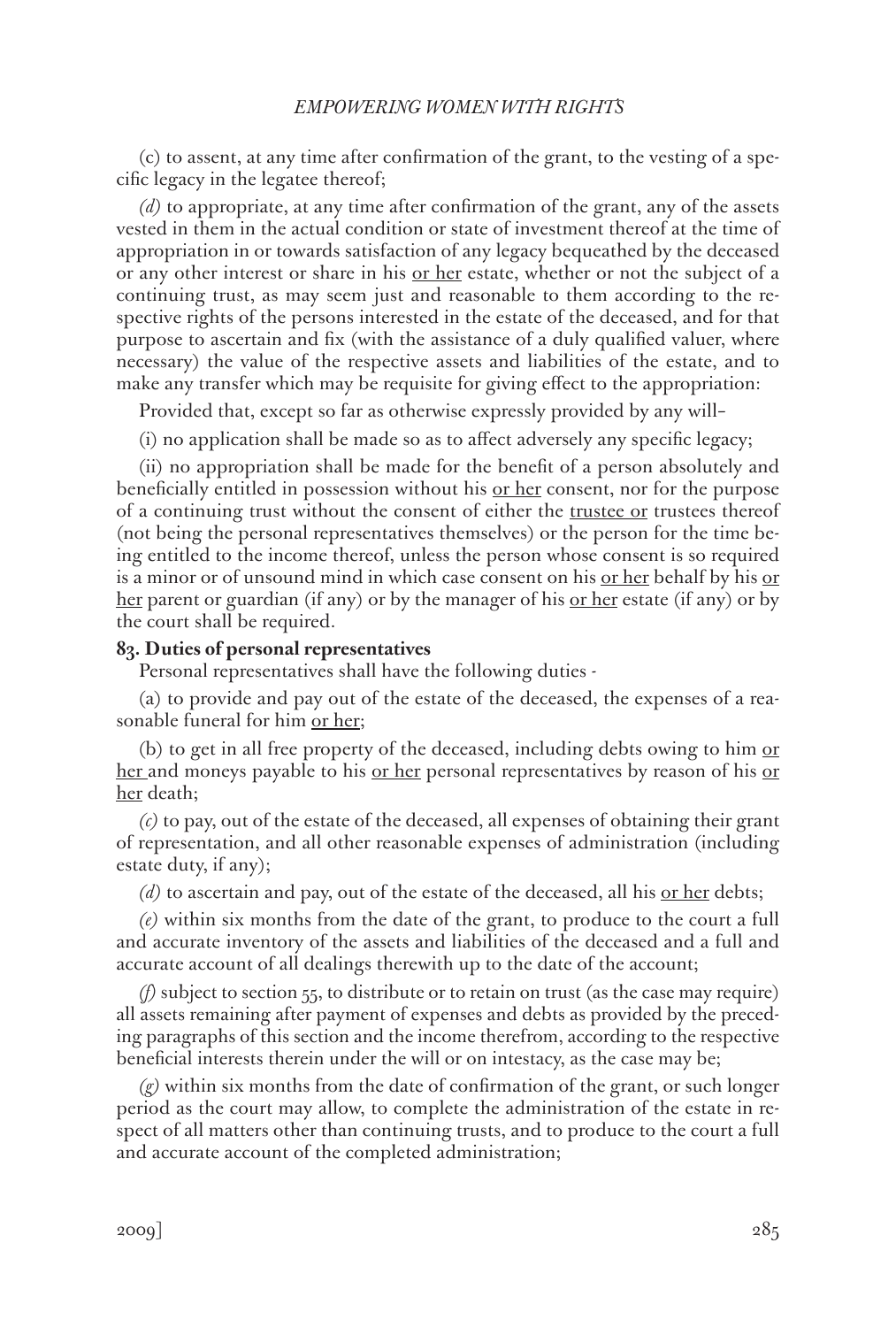*(h)* to produce to the court, if required by the court, either of its own motion or on the application of any interested party in the estate, a full and accurate inventory of the assets and liabilities of the deceased and a full and accurate account of all dealings therewith up to the date of the account;

*(i)* to complete the administration of the estate in respect of all matters other than continuing trusts and if required by the court, either of its own motion or on the application of any interested party in the estate, to produce to the court a full and accurate account of the completed administration.

### **84. Personal representatives to act as trustees in certain cases**

Where the administration of the estate of a deceased person involves any continuing trusts, whether by way of life interest or for minor beneficiaries or otherwise, the personal representatives shall, unless other trustees have been appointed by a will for the purpose of the trust, be the trustees thereof:

Provided that, where valid polygamous polygynous marriages of the deceased person have resulted in the that person leaving more than one surviving spouse creation of more than one house, the court may at the time of confirmation of the grant appoint separate trustees of the residue estate property passing to each or any of those surviving spouses and children houses as provided by section  $40<sub>3</sub>$ except that the court shall respect the automatic grant of representation to each surviving spouse with respect to each wife's matrimonial home and the personal and household effects as required in section 66.

## **85. Assent necessary to complete legatee's title**

(1) The assent of the executor shall be necessary to complete the title of the legatee to a specific legacy.

(2) Assent may be verbal, and either express or implied from the conduct of the executor, and shall be sufficient to divest his <u>or her</u> interest as executor therein, and (subject to any registration required by any other written law) to transfer the subject of the bequest to the legatee.

(3) When the executor is a legatee his <u>or her</u> assent to his <u>or her</u> own specific legacy shall be necessary to complete his <u>or her</u> title thereto as legatee.

(4) The assent of the executor to a specific legacy shall give effect thereto from the death of the testator.

### **86. Debts to be paid before legacies**

Debts of every description enforceable at law and owed by or out of an estate shall be paid before any legacy.

### **87. Personal representatives not bound to pay legacies without indemnity**

If an estate is subject to any contingent liabilities, a personal representative shall not be bound to pay any legacy without a sufficient indemnity to meet the liabilities whenever they may become due.

# **88. Abatement and refunding of legacies**

Legacies shall abate and be refunded according to the provisions of the Sixth Schedule.

# **89. Insolvent estates**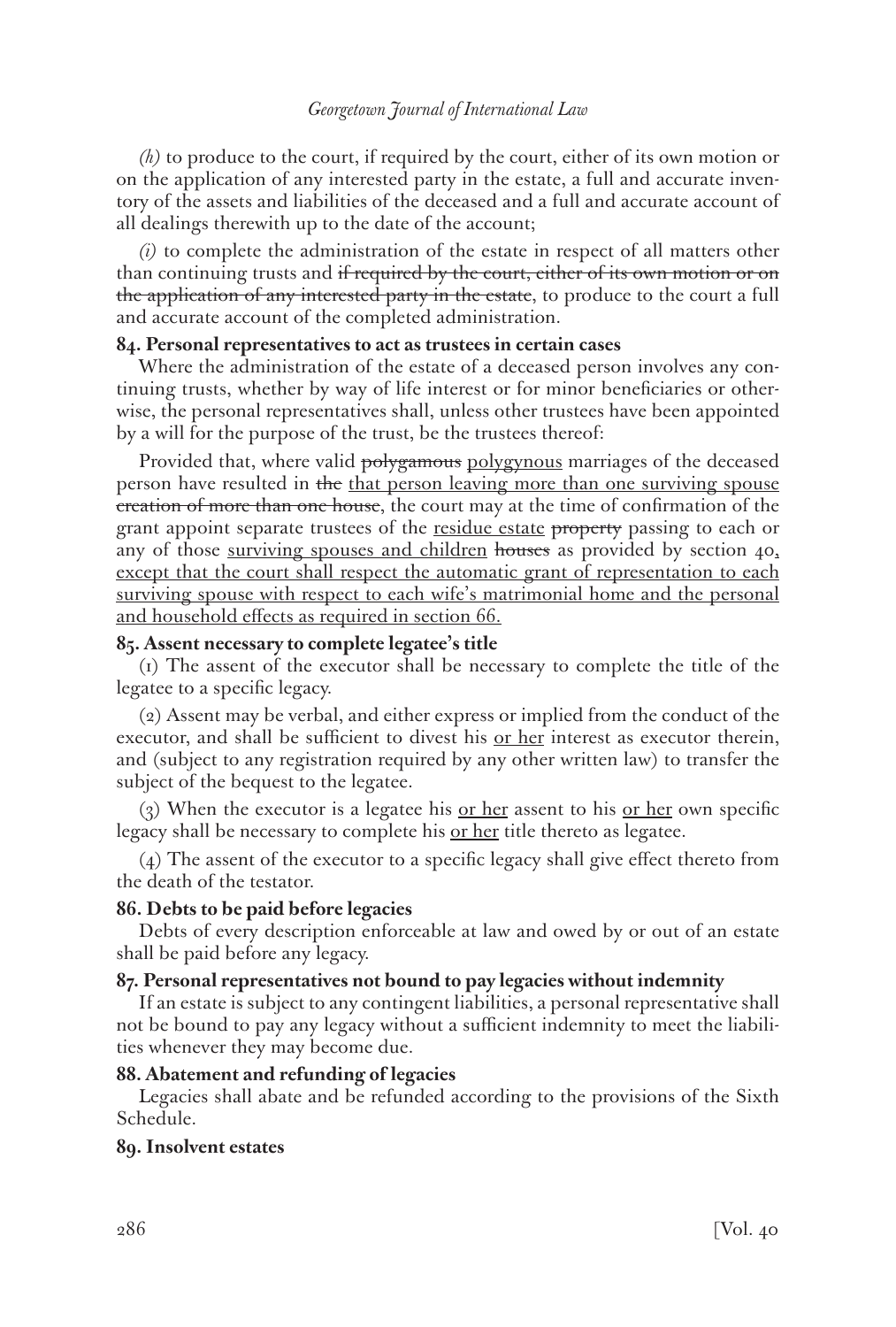(1) Where an application for a grant of probate or letters of administration shows by the inventory therein that the estate the subject thereof will, after payment of funeral and other expenses, be insolvent, the court shall of its own motion order the administration of that estate in bankruptcy as provided by section 121 of the Bankruptcy Act.

(2) If and so soon as any personal representative knows or has reason to believe that the estate in respect of which probate or letters of administration have been granted to him <u>or her</u> will prove to be insolvent, he <u>or she</u> shall forthwith petition for administration thereof in bankruptcy.

(3) This section shall have effect notwithstanding anything contained in the Bankruptcy Act.

### **90. Investment of funds to provide for legacies and interest on legacies**

Personal representatives shall invest funds to provide for legacies in the manner and according to the provisions set out in the Seventh Schedule; and legacies shall carry interest in accordance with those provisions.

# **91. Transfer of assets from Kenya to personal representatives in country of domicile for distribution**

Where a person not having his or her domicile in Kenya has died leaving assets both in Kenya and in the country in which he <u>or she</u> had his <u>or her</u> domicile at the time of his <u>or her</u> death, and there has been a grant of representation in Kenya with respect to the assets there, and a grant of representation in the country of domicile with respect to the assets in that country, the personal representatives in Kenya, after having given such notices as are required by paragraph 5 of the Sixth Schedule and after having discharged, at the expiration of the time therein named, such lawful claims as have come to their notice, may, instead of themselves distributing any surplus or residue of the deceased's property to persons residing out of Kenya who are entitled thereto, transfer, with the consent of the personal representatives in the country of domicile, the surplus or residue to those personal representatives for distribution to those persons.

# **92. Protection of persons acting on representation**

(1) Any person making or permitting to be made any payment or disposition in good faith under a grant of representation shall be indemnified and protected in so doing, notwithstanding any defects or circumstances whatsoever affecting the validity of the grant.

(2) Where a grant of representation is revoked or varied, payments and dispositions made in good faith to a personal representative under that grant before the revocation or variation thereof shall be a valid discharge to the person making them, and a personal representative who has acted under the revoked or varied grant may retain and reimburse himself in respect of any payment made by him or her which any other person to whom representation is afterwards granted might have properly made:

Provided that a personal representative who so acted shall account for all payments, dispositions, retentions or reimbursements made by him <u>or her</u> to the person or person to whom representation is afterwards granted.

# **93. Validity of transfer not affected by revocation of representation**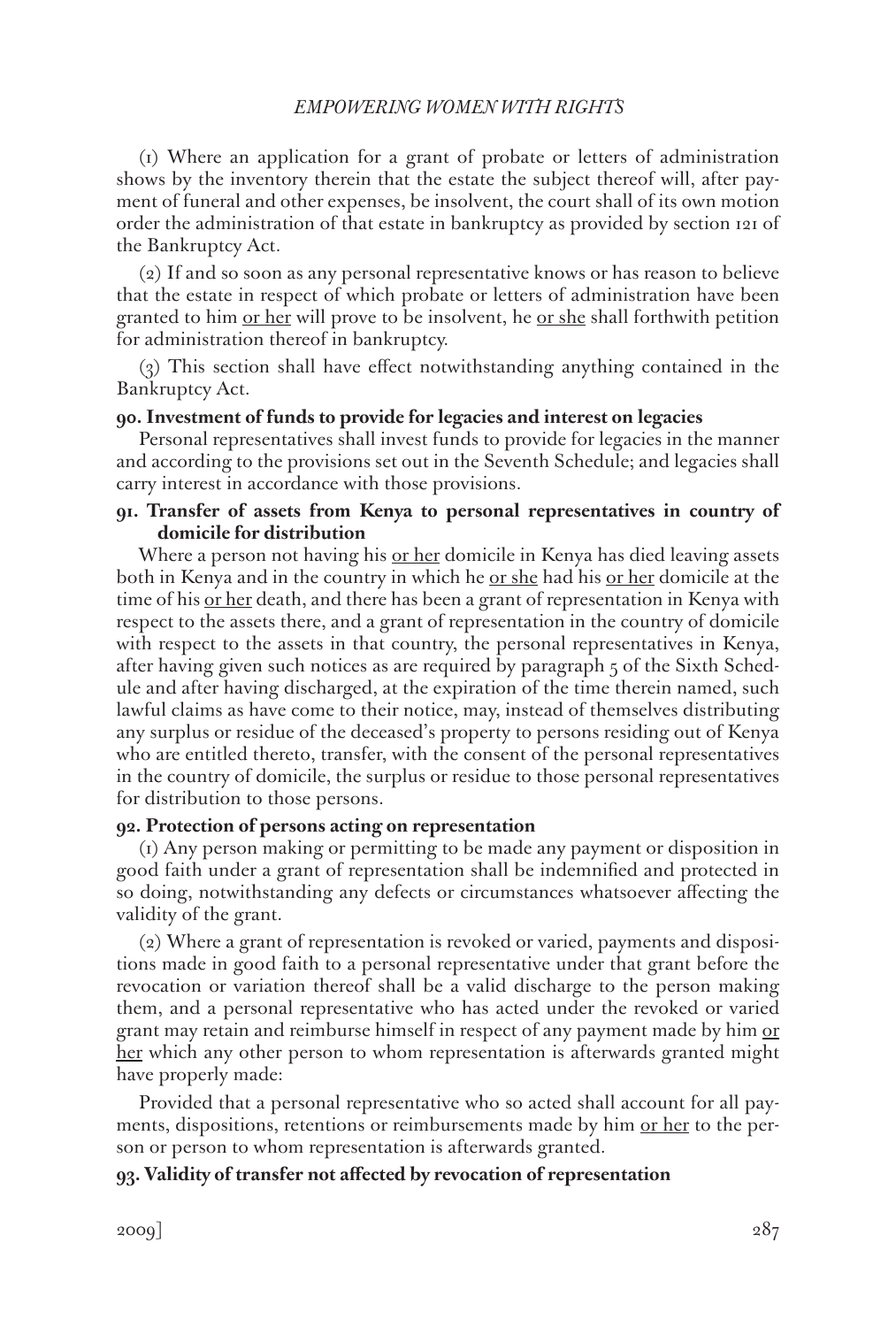(1) A transfer of any interest in immovable or movable property made to a purchaser either before or after the commencement of this Act by a person to whom representation has been granted shall be valid, notwithstanding any subsequent revocation or variation of the grant either before or after the commencement of this Act.

(2) A transfer of immovable property by a personal representative to a purchaser shall not be invalidated by reason only that the purchaser may have notice that all the debts, liabilities, funeral and testamentary or administration expenses, duties and legacies of the deceased have not been discharged nor provided for.

# **94. Neglect or misapplication of assets by personal representatives**

When a personal representative neglects to get in any asset forming part of the estate in respect of which representation has been granted to him <u>or her</u>, or misapplies any such asset, or subjects it to loss or damage, he or she shall, whether or not also guilty of an offence on that account, be liable to make good any loss or damage so occasioned.

# **95. Offences by personal representatives**

 $(t)$  Any personal representative who, as regards the estate in respect of which representation has been granted to him or her-

*(a)* wilfully or recklessly neglects to get in any asset forming part of the estate, misapplies any such asset, or subjects any such asset to loss or damage; or

*(b)* wilfully fails to produce to the court any such inventory or account as is required by the provisions of paragraphs *(e)*, and *(g)*, and *(i)* of section 83; or

*(c)* wilfully or recklessly produces any such inventory or account which is false in any material particular; or

*(d)* knowing or having reason to believe that the estate will prove to be insolvent, continues to administer it without petitioning for administration thereof in bankruptcy, shall be guilty of an offence, and shall be liable to a fine not exceeding five hundred ten thousand shillings or to imprisonment for a term not exceeding one year or to both such fine and imprisonment.

(2) Any personal representative who, as regards the estate in respect of which representation has been granted to him if at any time there is a continuing trust and he is the sole surviving administrator, wilfully fails to apply to the court within three months in accordance with section 75A for the appointment of further administrators shall be guilty of an offence and shall be liable to a fine not exceeding five shillings.

### PART VIII

#### *Miscellaneous*

### **96. Sane murderer not to share in victim's estat**e

(1) Notwithstanding any other provision of this Act, a person who, while sane, murders another person shall not be entitled directly or indirectly to any share in the estate of the murdered person, and the persons beneficially entitled to shares in the estate of the murdered person shall be ascertained as though the murderer had died immediately before the murdered person.

(2) For the purpose of this section the conviction of a person in criminal proceedings of the crime of murder shall be sufficient evidence of the fact that the person so convicted committed the murder.